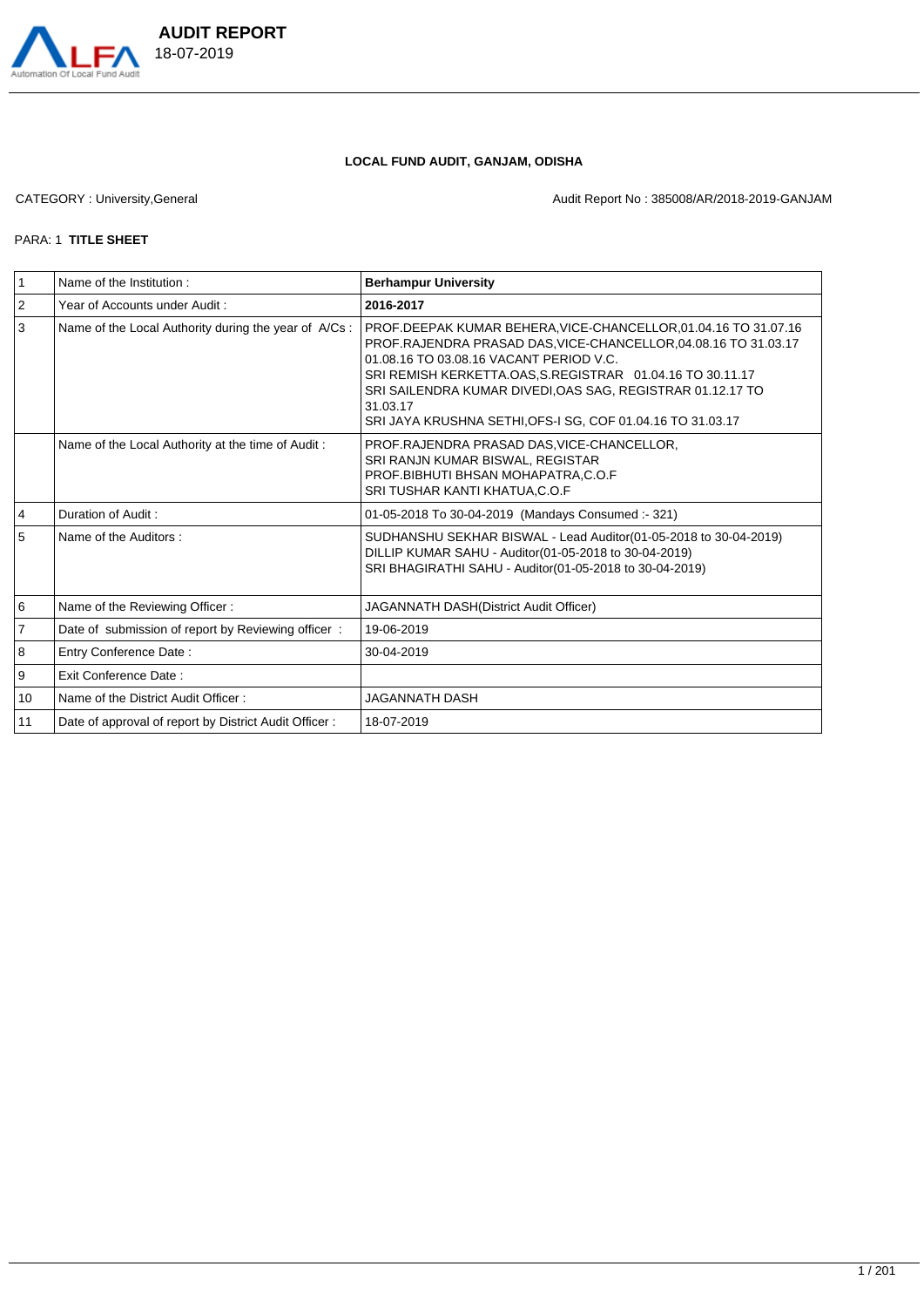

# PARA: 2 **PHYSICAL VERIFICATION**

| Sino | Items        | Date Of Physical<br>verification Before /<br><b>After Transaction</b> | Physical Balance | Balance As per Cash   Reference To The<br>Book / Stock<br>Register | Page No Of Cash<br>Book / Stock<br>Reaister | Discrepancies If Any |
|------|--------------|-----------------------------------------------------------------------|------------------|--------------------------------------------------------------------|---------------------------------------------|----------------------|
|      | Cash in hand | 02.05.2018 Before<br>Transaction                                      | 0.00             | 0.00                                                               | l Cash Book<br>PageNo.26                    | l Nil                |

#### **Comments**

### **RESULT OF PHYSICAL VERIFICATION**

|                 | Si no Items                                                    | Date of Physical verification Physical<br><b>Before/After Transaction</b> | <b>Balance</b> | Balance as per cash<br><b>Book/Stock Register</b> | Reference to the page no. Discrepancies if Any<br>of cash book /stock<br>Register |     |
|-----------------|----------------------------------------------------------------|---------------------------------------------------------------------------|----------------|---------------------------------------------------|-----------------------------------------------------------------------------------|-----|
| l1.             | Endowments                                                     | 02.05.2018                                                                | 90 Nos.        | 90 Nos.                                           | SRP-356                                                                           | Nil |
| $\mathsf{z}$    | <b>TDRS. General</b>                                           | 02.05.2018                                                                | 83 Nos.        | 83 Nos.                                           | SRP-393                                                                           | Nil |
| 3               | Service postage stamp<br><b>General Account</b>                | 02.05.2018                                                                | 27,599         | 27,599                                            | <b>SRP-153</b>                                                                    | Nil |
| l4              | Service postage stamp<br>Exam-General Diary Section            | 02.05.2018                                                                | 1,30,894       | 1,30,894                                          | <b>SRP-132</b>                                                                    | Nil |
| $\overline{5}$  | Service postage stamp .DEC                                     | 02.05.2018                                                                | 306            | 306                                               | <b>SRP-109</b>                                                                    | Nil |
| $\overline{6}$  | Service postage stamp .PGC                                     | 02.05.2018                                                                | 146            | 146                                               | SRP-139                                                                           | Nil |
| 17              | Service postage stamp .Type<br>and Issue Section               | 02.05.2018                                                                | 90,077         | 90,077                                            | <b>SRP-302</b>                                                                    | Nil |
| $\overline{8}$  | Service postage stamp<br>Examination - Confidential<br>section | 02.05.2018                                                                | 1,91,473       | 1,91,473                                          | <b>SRP-145</b>                                                                    | Nil |
| 9               | Service postage stamp .UHSS 10.09.2018                         |                                                                           | 466            | 466                                               | SRP-27                                                                            | Nil |
| 10              | Service postage stamp<br>Lingaraj Law College                  | 23.07.2018                                                                | 1,465          | 1,465                                             | SRP-41                                                                            | Nil |
| 11              | Unused Miscellaneous receipt<br>books. Lingaraj Law college    | 13.11.2018                                                                | 31 Nos.        | 31 Nos.                                           | SRP-339                                                                           | Nil |
| $\overline{12}$ | Miscellaneous receipt books.<br><b>UHSS</b>                    | 10.09.2018                                                                | O              | lo.                                               | <b>SRP-58</b>                                                                     | Nil |
| 13              | Miscellaneous receipt books.<br>General Account                | 02.05.2018                                                                | 30 Nos.        | 30 Nos.                                           | Store Section SR-6 VOL-II<br>(SRP-105)                                            | Nil |
| 14              | Gold Medal                                                     | 30.09.2018                                                                | 14 Nos.        | $\sqrt{14}$ Nos.                                  | Cashier's SRP-07                                                                  | Nil |

٦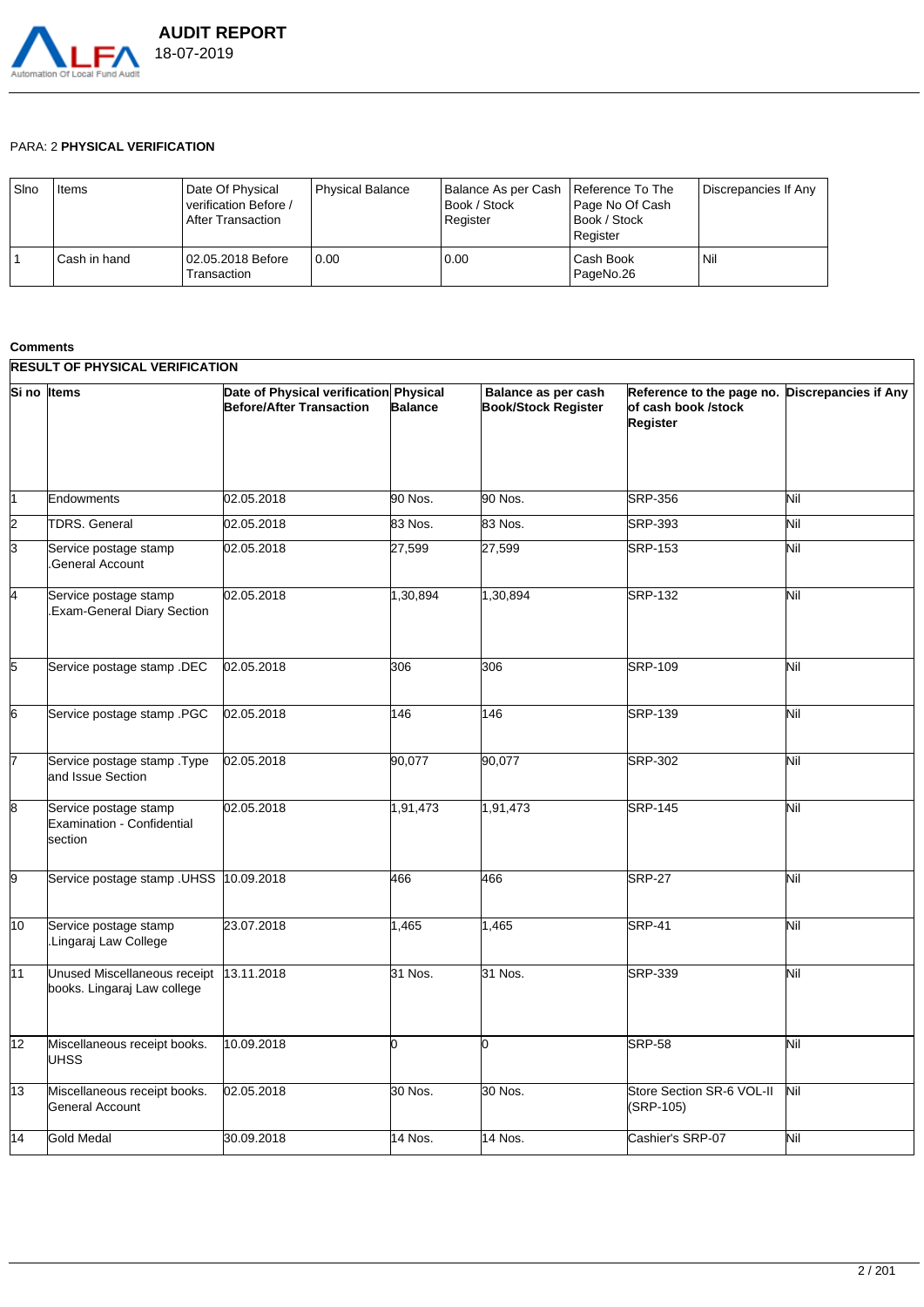

#### **Comments**

The verification of physical balance of the above items has been conducted during audit. No significant discrepancy noticed in this regard during audit period. However, steps may be taken to keep less balance of hard cash.

#### **Non Conduct of physical verification of cash by COF on regular Basis**:-

As per University Accounts Manual (vide Sections 24, 25, 26) Chapter –III para 16 & 17 the cash books shall be closed every day and the Section Officer shall verify the closing balance & give a certificate to that effect at the bottom of the page in cash book. The Finance Officer shall verify the cash books at least once in a month, the physical cash balance & give a dated certificate to that effect.

The Vice-Chancellor may also verify the cash balance at any time. At the end of every week. the statement of accounts received from the banks shall be checked with the cash books the cheque issue register in order to ensure that the balance as shown in cash book agrees with the bank balance as stated by the bank in the statement of accounts.

Nevertheless, the above procedure has not been observed by the University for Smooth Maintenance of the accounts. The authority is requested to observe above guideline.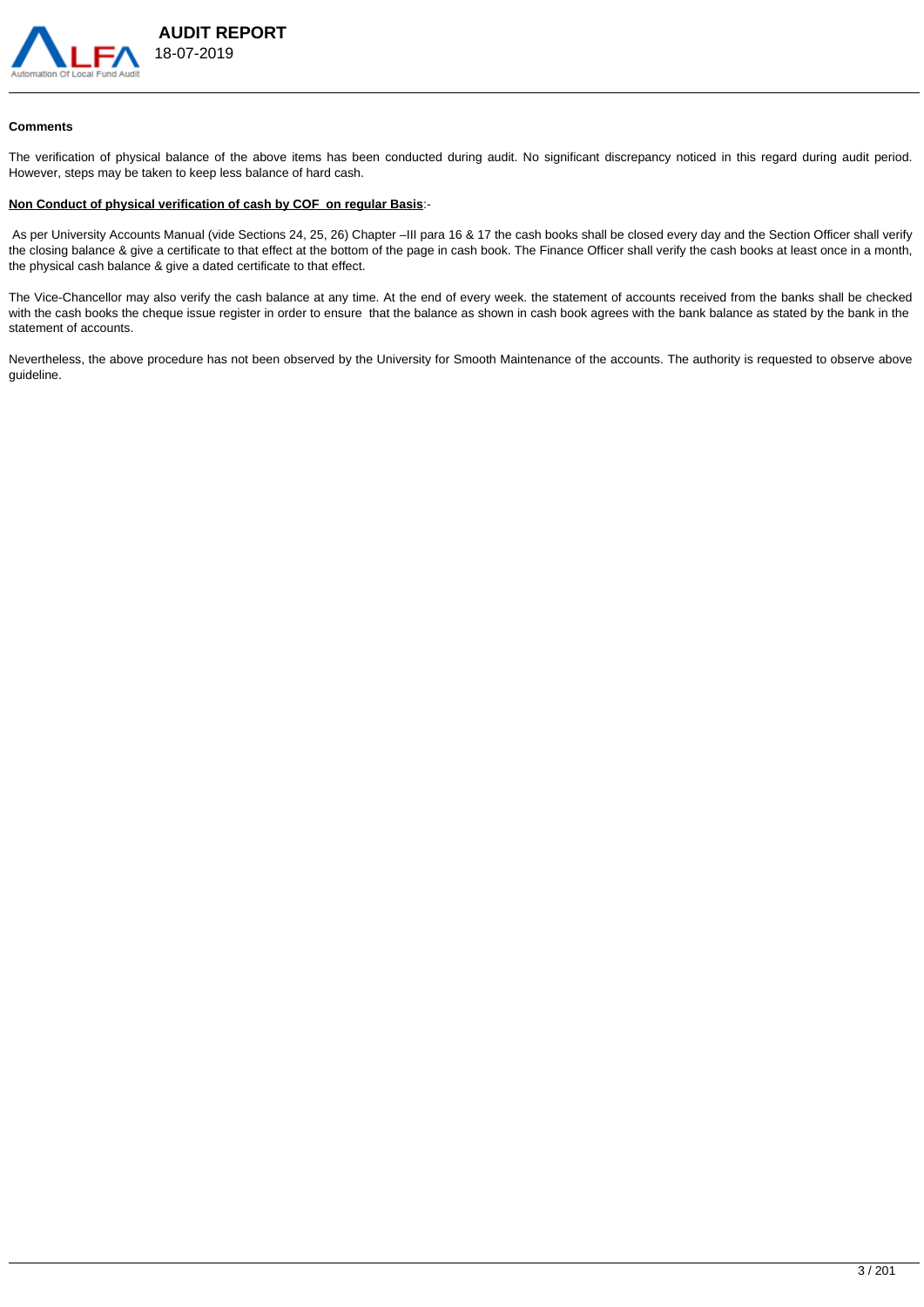

# PARA: 3 **LIST OF VERIFIED RECORDS**

| A : List Of Verified Records/Register               |                                                                   |
|-----------------------------------------------------|-------------------------------------------------------------------|
| Sino                                                | <b>List Records/Register</b>                                      |
|                                                     | Grand-in-Aid Register                                             |
|                                                     | <b>CPF Register</b>                                               |
|                                                     | <b>GPF Register</b>                                               |
|                                                     | <b>Bank Pass Books</b>                                            |
| 234567                                              | Pay Bill Register                                                 |
|                                                     | Advance Ledger                                                    |
|                                                     | <b>Bill Register</b>                                              |
| $\overline{8}$                                      | Demand-Collection-Balance Register of fees recoverable from       |
|                                                     | students/colleges                                                 |
| $\frac{9}{10}$                                      | Log Book of Vehicles                                              |
| $\overline{11}$                                     | <b>Utilisation Certificate files</b>                              |
| 12                                                  | <b>Allotment Register</b>                                         |
| 13                                                  | Stamp Account Register                                            |
| $\overline{14}$                                     | <b>Endowment Register</b>                                         |
| $\overline{15}$                                     | Salary and Allowances Payable Register                            |
|                                                     | <b>TDR Register/Investment Register</b>                           |
| 16                                                  | T.A. Advance Register                                             |
| $\overline{17}$<br>18                               | Pay Advance Register                                              |
|                                                     | Festival Advance Register                                         |
| 19                                                  | Advance Register                                                  |
| $\frac{20}{21}$<br>$\frac{22}{23}$                  | Money Receipt Books                                               |
|                                                     | Payment vouchers/Receipt Vouchers                                 |
|                                                     | Register of Cheques Issued                                        |
|                                                     | Cash Books                                                        |
|                                                     |                                                                   |
| <b>B</b> : List of Records/Registers not Maintained |                                                                   |
| Sino                                                | <b>List Records/Register</b>                                      |
|                                                     | Advances from Parties/Contractors/suppliers/employees             |
| $\overline{a}$                                      | <b>Works Register</b>                                             |
|                                                     |                                                                   |
| $\overline{3}$                                      | <b>Bank Books</b>                                                 |
|                                                     |                                                                   |
| C : List of Records/Registers not Produced to Audit |                                                                   |
| Sino                                                | <b>List Records/Register</b>                                      |
|                                                     | Security deposit Register                                         |
|                                                     | Earnest Money Deposit Register                                    |
|                                                     | Salary Control Register                                           |
|                                                     | <b>Trial Balance</b>                                              |
|                                                     | Non-Consumable Stock Register                                     |
|                                                     | Consumable Stock Register                                         |
| 234567                                              | <b>Treasury Book of Drawal</b>                                    |
|                                                     | SD/EMD Register                                                   |
|                                                     | <b>Alphabetical Sheet</b>                                         |
|                                                     | <b>Foundation Fund Register</b>                                   |
|                                                     | <b>Retention Money Register</b>                                   |
| $\frac{8}{9}$ $\frac{9}{10}$ $\frac{11}{12}$        | General Ledger                                                    |
| $\overline{13}$                                     | <b>BD/CHEQUE Receipt Register</b>                                 |
| $\overline{14}$                                     | <b>Counterfoils of issued Cheques</b>                             |
| $\overline{15}$                                     | T.A. Control Register                                             |
| 16                                                  | College dues Register                                             |
| $\overline{17}$                                     | <b>Bank Loan Register</b>                                         |
| 18                                                  | Vehicle Advance Register                                          |
|                                                     | House Building Loan Register                                      |
|                                                     | RECEIPT & PAYMENT ACCOUNT for the year end                        |
|                                                     | INCOME & EXPENDITURE ACCOUNT for the year end                     |
|                                                     | BALANCE SHEET at the end of the year                              |
|                                                     | Journal/Contra Vouchers                                           |
| $\frac{19}{20}$ $\frac{22}{22}$ $\frac{23}{24}$     | Journal Register                                                  |
|                                                     |                                                                   |
| D : List of Records/Registers not Required          |                                                                   |
| Sino<br>1                                           | <b>List Records/Register</b><br>Deposits with various Authorities |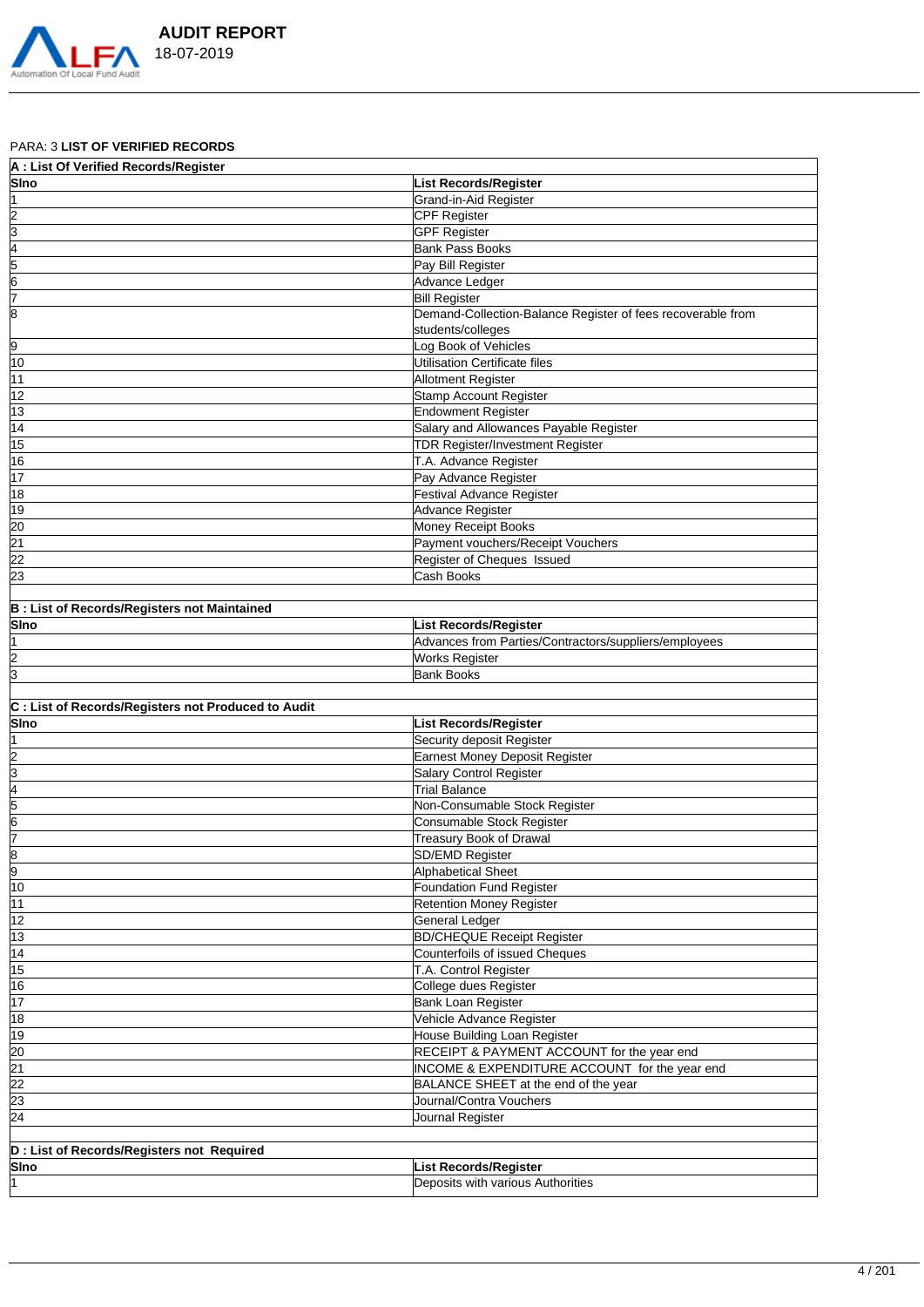

| r<br>ıŁ | Sundry<br><b>Debtors</b>            |
|---------|-------------------------------------|
| IC.     | Materials with Contractors          |
| 14      | <b>Creditors Register</b><br>undrvٽ |

#### **Comments**

#### **Non-maintenance of Prescribed Records and Registers-**

The above noted Records and Registers, although prescribed as per OUAM, but the local authority failed to maintain them . The Registers like SD/EMD and Govt. dues Register had not been maintained by the University, although it is insisted upon in every audit. In response to POM No.01/01.05.2018 and 05 dated 24.09.2018 no reply has been furnished by the local authority . Therefore, the local authority is once again advised to ensure maintenance of these vital Registers to eliminate the possibility of double refund of SD/EMD and Govt. dues, B.D. Register and other important Registers for clear information to audit and compliance therein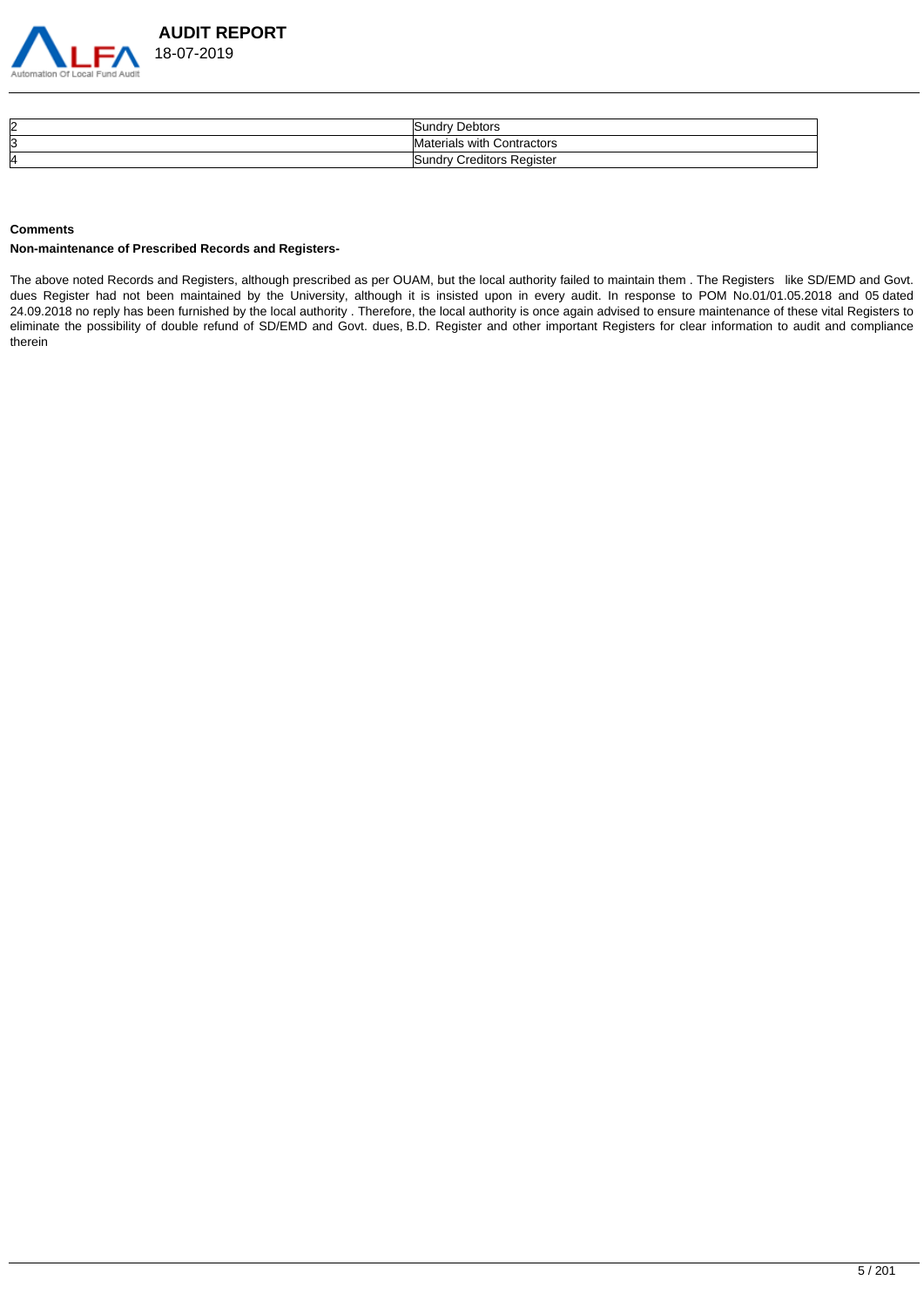

# PARA: 4 **FINANCIAL POSITION**

Berhampur University - 2016-2017

| <b>S</b> lno | Name of the      | OB as on    | Opening | Receipt                    | Total(In | Expenditur Closing |                                                      | Closing       | Closing           | Closing        | Difference Remarks    |                      |
|--------------|------------------|-------------|---------|----------------------------|----------|--------------------|------------------------------------------------------|---------------|-------------------|----------------|-----------------------|----------------------|
|              | Cash Book        | <b>Date</b> |         | Balance (I during the Rs.) |          | le during          | Balance as Balance (I Balance as Balance (I (In Rs.) |               |                   |                |                       |                      |
|              |                  |             | ∣n Rs:) | Year                       |          | lthe Year          | lper Audit                                           | $\ln$ Rs: $)$ | per (DD           |                |                       |                      |
|              |                  |             |         | under                      |          | lunder             | (DD MM                                               | (AUDIT)       | MМ                | $Rs.$ )( $CAS$ |                       |                      |
|              |                  |             |         | Audit(In                   |          | Audit(In           | lYYYY)                                               |               | YYYY)             | IH BOOK)       |                       |                      |
|              |                  |             |         | Rs:)                       |          | IRs:)              |                                                      |               | Cash Book         |                |                       |                      |
|              | <b>MAIN CASH</b> | 01-04-2016  | 1056034 | 94195711                   | 19979920 |                    | 9078675431-03-2017                                   |               | 109012431-03-2017 |                | 1113369 - 23245432(-) |                      |
|              | <b>BOOK</b>      |             | 953.44  | 4.00l                      | 67.44    | 8.00               |                                                      | 519.44        |                   | 951.44         |                       | .00 Rs.2, 39, 62, 92 |
|              |                  |             |         |                            |          |                    |                                                      |               |                   |                |                       | 7 relates to         |
|              |                  |             |         |                            |          |                    |                                                      |               |                   |                |                       | 2016-17 and          |
|              |                  |             |         |                            |          |                    |                                                      |               |                   |                |                       | Rs.7,17,495          |
|              |                  |             |         |                            |          |                    |                                                      |               |                   |                |                       | relates to           |
|              |                  |             |         |                            |          |                    |                                                      |               |                   |                |                       | Iprevious            |
|              |                  |             |         |                            |          |                    |                                                      |               |                   |                |                       | lperiod.             |
|              | <b>GRAND</b>     |             | 1056034 | 94195711                   | 19979920 | 90786754           |                                                      | 1090124       |                   |                | 1113369 - 23245432    |                      |
|              | <b>TOTAL</b>     |             | 953.44  | 4.00                       | 67.44    | 8.00               |                                                      | 519.44        |                   | 951.44         | .00                   |                      |

#### **Comments**

|                 | Details of closing balance as per cash book of Berhampur university for the year 2016-17 |                   |  |  |  |
|-----------------|------------------------------------------------------------------------------------------|-------------------|--|--|--|
| SI No.          | Particulars                                                                              | Amount            |  |  |  |
| 01              | Cash in hand                                                                             | 14,142.00         |  |  |  |
| $\overline{02}$ | Bank                                                                                     | 48,75,22,329.44   |  |  |  |
| $\overline{03}$ | <b>TDRs</b>                                                                              | 62,58,33,480.00   |  |  |  |
|                 | <b>TOTAL:</b>                                                                            | 1,11,33,69,951.44 |  |  |  |

The details of bank position are given below:

| SI. No. | Name of the Bank        | Account Number | C.B.as on 31.03.2017 |  |
|---------|-------------------------|----------------|----------------------|--|
|         |                         |                | as per cash Book     |  |
|         | Canara Bank             | 6371214000002  | 7,98,24,488.00       |  |
| I2      | <b>SBI 12th Finance</b> | 10941791269    | 1,20,000.00          |  |
| lЗ      | SBI (On line, EPF)      | 35586275402    | 54,73,155.00         |  |
| 14      | SBI (Indigenous)        | 10859084082    | 10,08,245.51         |  |
| 5       | <b>SBI Exam</b>         | 10941791292    | 32,02,165.22         |  |
| 6       | SBI (Gen)               | 10941791021    | 29,25,86,946.21      |  |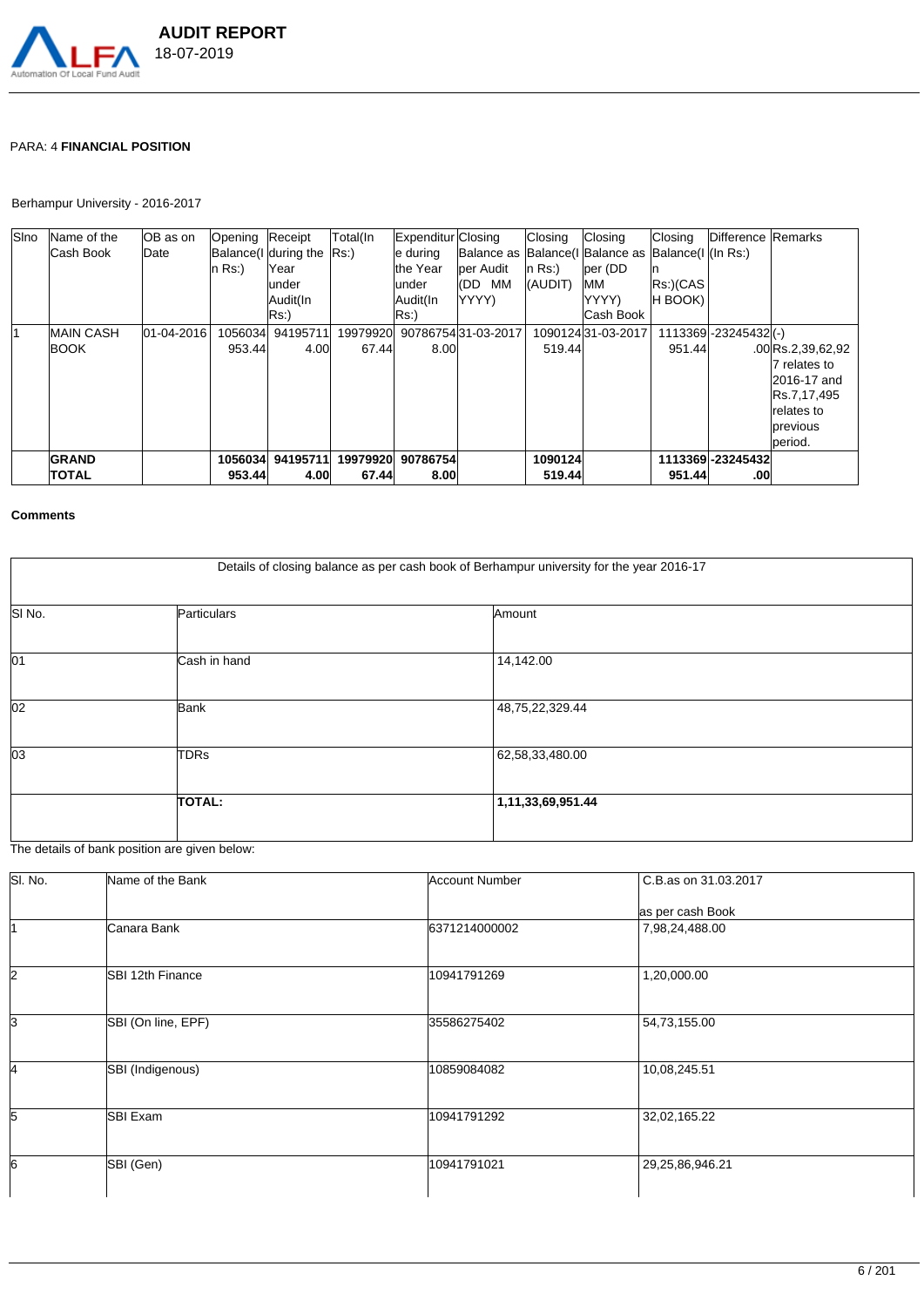

|                 | SBI(Research)            | 10941791010  | 1,75,28,009.73  |  |
|-----------------|--------------------------|--------------|-----------------|--|
|                 | SBI(Research-Indigenous) | 34933147816  | $\sim$          |  |
| l8              | SBI(RUSA)                | 34820182734  | 8,62,16,475.00  |  |
| 9               | <b>SBI</b>               | 10859098233  | 11,659.00       |  |
| $\overline{10}$ | SBI (Dev. Fund)          | 10941792604  | 14,65,174.32    |  |
| 11              | SBI                      | 10941792570  | 54,889.03       |  |
| $\overline{12}$ | SBI, SB A/C              | 10941792138  | 31,122.42       |  |
| $\overline{13}$ | <b>HDFC</b>              | 200022142009 | $\blacksquare$  |  |
|                 |                          | Total        | 48,75,22,329.44 |  |
|                 |                          |              |                 |  |

#### **Financial position of General fund account of B.U. for the year 2016-17:-**

Details of closing balance as on 31.03.2017 as per audit is as follows:-

| SI <sub>No.</sub> | Particulars   | Amount            |
|-------------------|---------------|-------------------|
| 01                | Cash in hand  | 14,142.00         |
| 02                | Bank          | 46,42,76,897.44   |
| 03                | <b>TDRs</b>   | 62,58,33,480.00   |
|                   | <b>TOTAL:</b> | 1,09,01,24,519.44 |

The details of bank position in different accounts maintained by the university are furnished in Para-5 and the position of TDR is furnished in Para-7 of the Audit Report. The details of receipt & expenditure for the year 2016-17 is furnished in statement-A and statement-B respectively which is appended to the financial statement of this A/R.

| Closing balance as on 31.03.2017 as per Cash book | 1,11,33,69,951.44 |
|---------------------------------------------------|-------------------|
|                                                   |                   |
| Closing balance as on 31.03.2017 as per Audit     | 1,09,01,24,519.44 |
| Difference                                        |                   |
|                                                   | 2,32,45,432.00    |

# **REASON OF DIFFERENCE:**

| SI No. | . | Amount |
|--------|---|--------|
|        |   |        |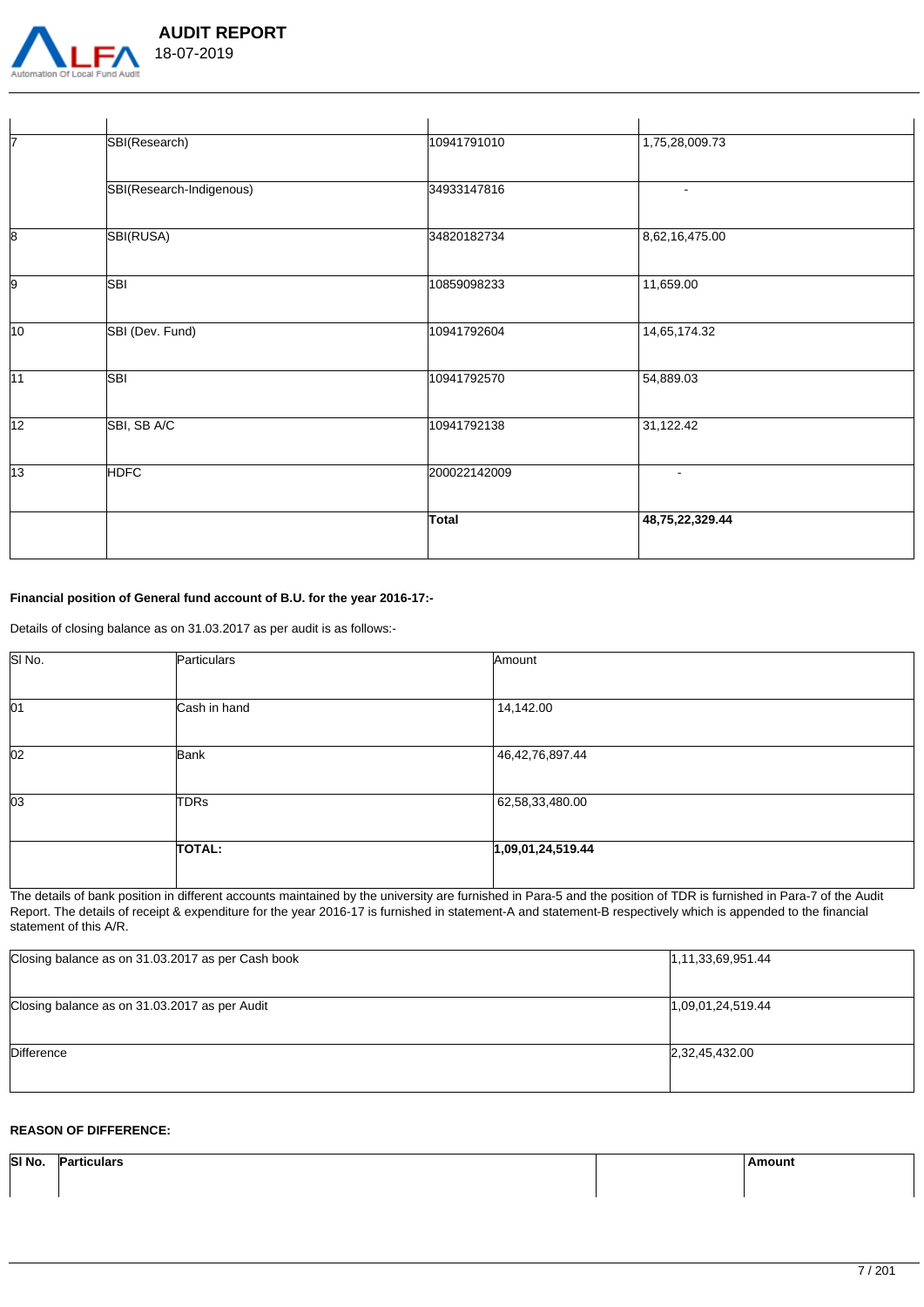

| 1              | Closing balance as per cash book as on 31.03.2017                                                                                                                               |                      | 1,11,33,69,951.44    |
|----------------|---------------------------------------------------------------------------------------------------------------------------------------------------------------------------------|----------------------|----------------------|
| 2              | Discrepancy as per of previous audit report                                                                                                                                     |                      | 21.00                |
| 3              | Deduct less expenditure shown in cash book at page-21/dtd.6.05.14.                                                                                                              |                      | $(-)$ 2,926.00       |
|                | Expenditure shown in cash book=Rs.84574.00                                                                                                                                      |                      |                      |
|                | Actual expenditure=Rs.87500.00                                                                                                                                                  |                      |                      |
|                | ess shown-Rs.2926.00                                                                                                                                                            |                      |                      |
| 4              | Deduct less expenditure shown in cash book at page-75/dtd.19.7.14                                                                                                               |                      | $(-) 10.00$          |
|                | Expenditure shown in cash book=Rs.119433.00                                                                                                                                     |                      |                      |
|                | Actual expenditure =Rs.119443.00                                                                                                                                                |                      |                      |
|                | Less shown=Rs.10.00                                                                                                                                                             |                      |                      |
| 5              | Add less receipt shown in cash book as the receipt amount of Rs.500/- was taken in internal<br>adjustment column of cash book instead of receipt column on 7.08.14 at pg-85     |                      | 500.00               |
| 6              | Deduct less expenditure shown in cash book at page-123/dtd.30.9.14                                                                                                              |                      | $(-)$ 90.00          |
|                | Cheque issued(no.737238)=Rs.10321.00                                                                                                                                            |                      |                      |
|                | Expenditure shown =Rs.10231.00                                                                                                                                                  |                      |                      |
|                | ess shown=Rs.90.00.                                                                                                                                                             |                      |                      |
| $\overline{7}$ | Grants of Rs.720000/- on account of DST Inspire received by the university but not taken into<br>cash book as on 31.3.16                                                        |                      | 7,20,000.00          |
| 8              | Difference between closing balance of RUSA fund in Main cash book and the subsidiary cash<br>book as on 31.03.2017                                                              |                      | $(-)$ 6,26,24,253.00 |
|                | Main cash book- 8,62,16,475.00                                                                                                                                                  | 8,62,16,475.00       |                      |
|                | Subsidiary cash book- 2,35,92,222.00                                                                                                                                            |                      |                      |
|                | The difference is due to following reasons which need reconciliation by the local authority                                                                                     |                      |                      |
|                | On 30.03.16, expenditure of 85,68,600 in RUSA cash book wrongly show Receipt in main cash<br>book. So, the closing balance in Main cash book was enhanced by double the amount. | $(-) 1,71,37,200.00$ |                      |
|                | On 31.03.16, expenditure of Rs.1,15,402/- in RUSA cash book not reflected in the main cash<br>book. Hence, the closing balnce of the Main cash book was raised by that amount.  | $(-) 1, 15, 402.00$  |                      |
|                | Bank commission of 11.12.15 taken receipt in subsidiary cash book not reflected in Main cash                                                                                    | 56.00                |                      |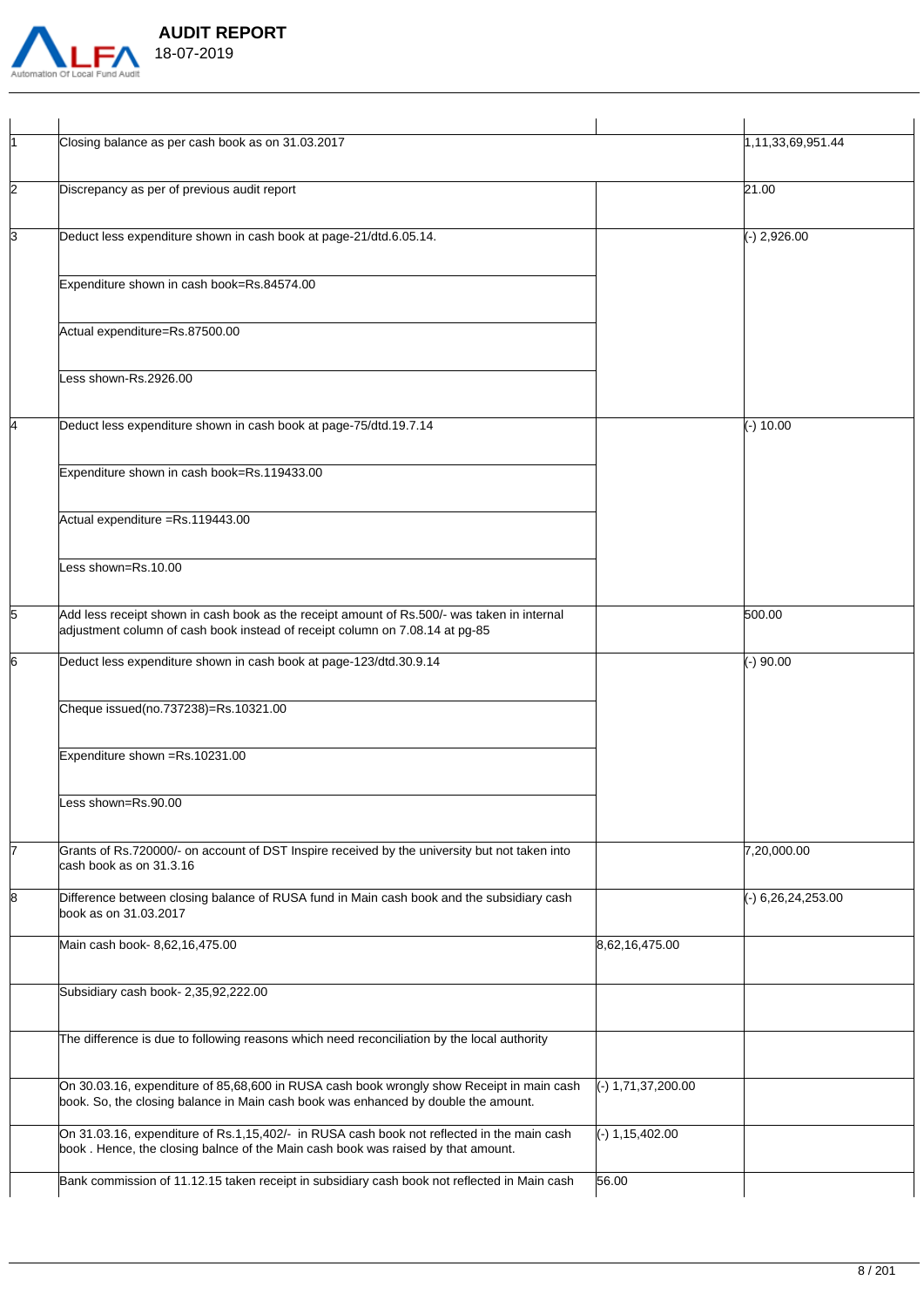

 **AUDIT REPORT** 

|    | book.                                                                                                                                                                                                                                                                                                                                                                                                                                                                               |                |                   |
|----|-------------------------------------------------------------------------------------------------------------------------------------------------------------------------------------------------------------------------------------------------------------------------------------------------------------------------------------------------------------------------------------------------------------------------------------------------------------------------------------|----------------|-------------------|
|    | During the whole period of 2016-17 no transaction of the subsidiary cash book was reflected in (-) 4,53,71,707.00<br>the Main cash book. Drung this period an amount of Rs.2,67,12,379.00 was received and<br>Rs.7,20,84,086.00 was made expenditure in the subsidiary cash book. For not showing these<br>transactions in the main cash book, the closing balance of the main cash book remained inflated<br>by an amount equal to difference between the expenditure and receipt. |                |                   |
|    | subsidiary cash book balance as on 31.03.17                                                                                                                                                                                                                                                                                                                                                                                                                                         | 2,35,92,222.00 |                   |
| l9 | Excess expenditure shown in the main cash book during 2016-17                                                                                                                                                                                                                                                                                                                                                                                                                       |                | 3,86,61,326.00    |
|    | Date-Page No. of main cash book                                                                                                                                                                                                                                                                                                                                                                                                                                                     | Amount         |                   |
|    | $13.05.\overline{16(30)}$                                                                                                                                                                                                                                                                                                                                                                                                                                                           | 2,67,417.00    |                   |
|    | 20.03.17 (243)                                                                                                                                                                                                                                                                                                                                                                                                                                                                      | 6,65,778.00    |                   |
|    | 25.03.17 (247)                                                                                                                                                                                                                                                                                                                                                                                                                                                                      | 3,53,49,734.00 |                   |
|    | 27.03.17 (248)                                                                                                                                                                                                                                                                                                                                                                                                                                                                      | 17,55,906.00   |                   |
|    | 28.03.17 (249)                                                                                                                                                                                                                                                                                                                                                                                                                                                                      | 6,22,491.00    |                   |
|    | <b>TOTAL</b>                                                                                                                                                                                                                                                                                                                                                                                                                                                                        | 3,86,61,326.00 |                   |
| 10 | Closing balance as per Audit as on 31.03.2017                                                                                                                                                                                                                                                                                                                                                                                                                                       |                | 1,09,01,24,519.44 |

The University authority is requested to make reconciliation of the above discrepancy of Rs. 2,32,45,432.00 and report compliance to audit.

#### **ASSETS AND LIABILITIES:-**

The position of liquid asset & liabilities of the university as on 31.3.2017 are given below-

|       | <b>Assets</b>                                                                      |                   |  |
|-------|------------------------------------------------------------------------------------|-------------------|--|
| SL.No | Particulars                                                                        | Amount            |  |
|       | Closing balance of Main cash book as on 31.03.17 (as per audit) excluding advance. | 1,09,01,24,519.44 |  |
| I2    | Outstanding market rent and stall rent as on 31.03.2017                            | 1,09,635.00       |  |
| lЗ    | Outstading Advance as on 31.03.2017 (as per audit)                                 | 4,20,92,061.96    |  |
|       | <b>TOTAL:</b>                                                                      | 1,13,23,26,216.40 |  |
|       |                                                                                    |                   |  |

|       |             | Liabilities |        |
|-------|-------------|-------------|--------|
| SL.No | Particulars |             | Amount |
|       |             |             |        |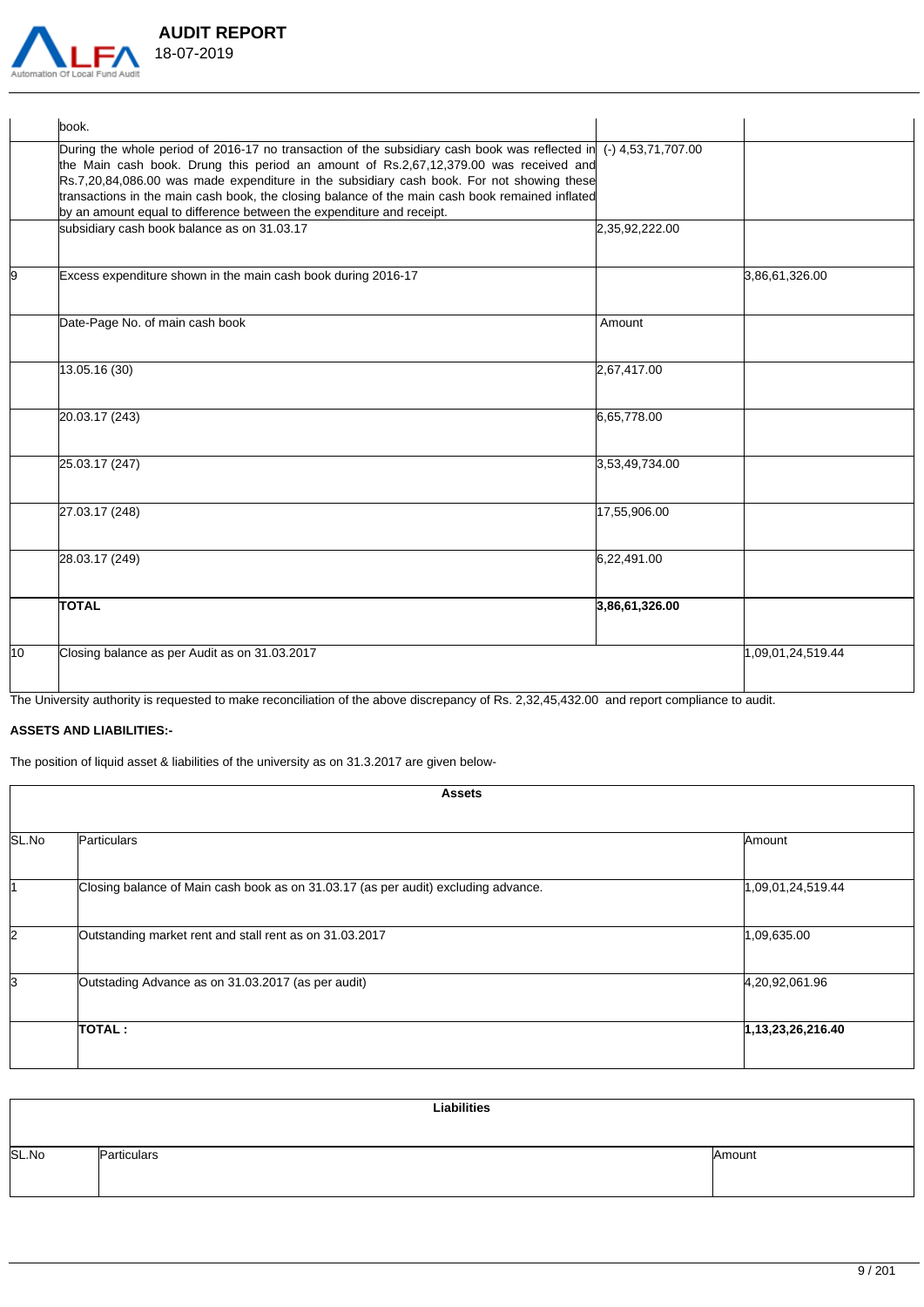

| <b>TOTAL:</b>                                           | 14,29,26,316.00 |
|---------------------------------------------------------|-----------------|
| Outstanding Water charges of 03/17 including arrear.    | 97,035.00       |
| Outstanding Electricity dues of 03/17 including arrear. | 26,84,791.00    |
| Outstanding Govt. dues                                  | 2,69,762.00     |
| SD/EMD refundable                                       | 1,19,23,663.00  |
| Unspent grant as on 31.03.2017                          | 12,79,51,065.00 |
|                                                         |                 |

From the above table it is clear that there is excess of assets over liabilities. Hence the authority is suggested to utilize the funds instead of parking the money in bank.

#### **Annual budget :**

Annual budget and Revised budget for the year 2016-17 has been recommended by the Finance Committee held In December 2016 and approved by the Syndicate vide resolution No. 230 dated 12.05.17. The budget is not realistic as there is variation in the actual receipt and expenditure to the budgetary receipt and expenditure. The local authority is requested to prepare the budget properly after taking into account the real receipt and expenditure into account. The budget of the Berhampur University for 2016-17 is furnished below:

| BERHAMPUR UNIVERSITY BUDGET RECEIPT & EXPENDITURE FOR THE YEAR 2016-17 |                                                |                            |  |
|------------------------------------------------------------------------|------------------------------------------------|----------------------------|--|
|                                                                        | <b>RECEIPT</b>                                 |                            |  |
| <b>MAJOR HEAD</b>                                                      | CODE : 1104 MISCELLANEOUS (OWN SOURCES)        | REVISED ESTIMATE 2016-2017 |  |
|                                                                        |                                                |                            |  |
|                                                                        | <b>CODE : 1104 MISCELLANEOUS (OWN SOURCES)</b> |                            |  |
| 11040001                                                               | <b>Hire Charges</b>                            | 50,000                     |  |
| 11040002                                                               | Sale Proceeds                                  | 50,000                     |  |
| 11040003                                                               | Cost of Publication                            | 1,00,000                   |  |
| 11040004                                                               | <b>Rent/Rent from Guest House</b>              | 4,00,000                   |  |
| 11040005                                                               | Recovery of Water and Electrical Charges       | 5,00,000                   |  |
|                                                                        |                                                |                            |  |
| 11040006                                                               | Refund of Advance                              | 14,00,000                  |  |
| 11040007                                                               | <b>Transport Fee</b>                           | $\sqrt{5,000}$             |  |
| 11040008                                                               | Audit & Other Recovery                         | 5,00,000                   |  |
| 11040009                                                               | <b>EMD</b>                                     | 4,00,000                   |  |
| 11040010                                                               | Entrance & Development Fees                    | 1,00,000                   |  |
| 11040011                                                               | Other Misc. Receipt                            | 20,00,000                  |  |
| 11040012                                                               | <b>Registration of Firms</b>                   | 5,000                      |  |
| 11040013                                                               | <b>Bus Fare</b>                                | 12,00,000                  |  |
| 11040014                                                               | License Fees-Quarters                          | 7,00,000                   |  |
| 11040015                                                               | <b>Festival Advance</b>                        | 50,00,000                  |  |
| 11040018                                                               | <b>Hostel Seat Rent</b>                        | 14,00,000                  |  |
| 11040019                                                               | Telephone Rent                                 | 20,000                     |  |
| 11040020                                                               | R.T.I                                          | 6,000                      |  |
| 11040021                                                               | Royalty                                        | 2,000                      |  |
|                                                                        |                                                |                            |  |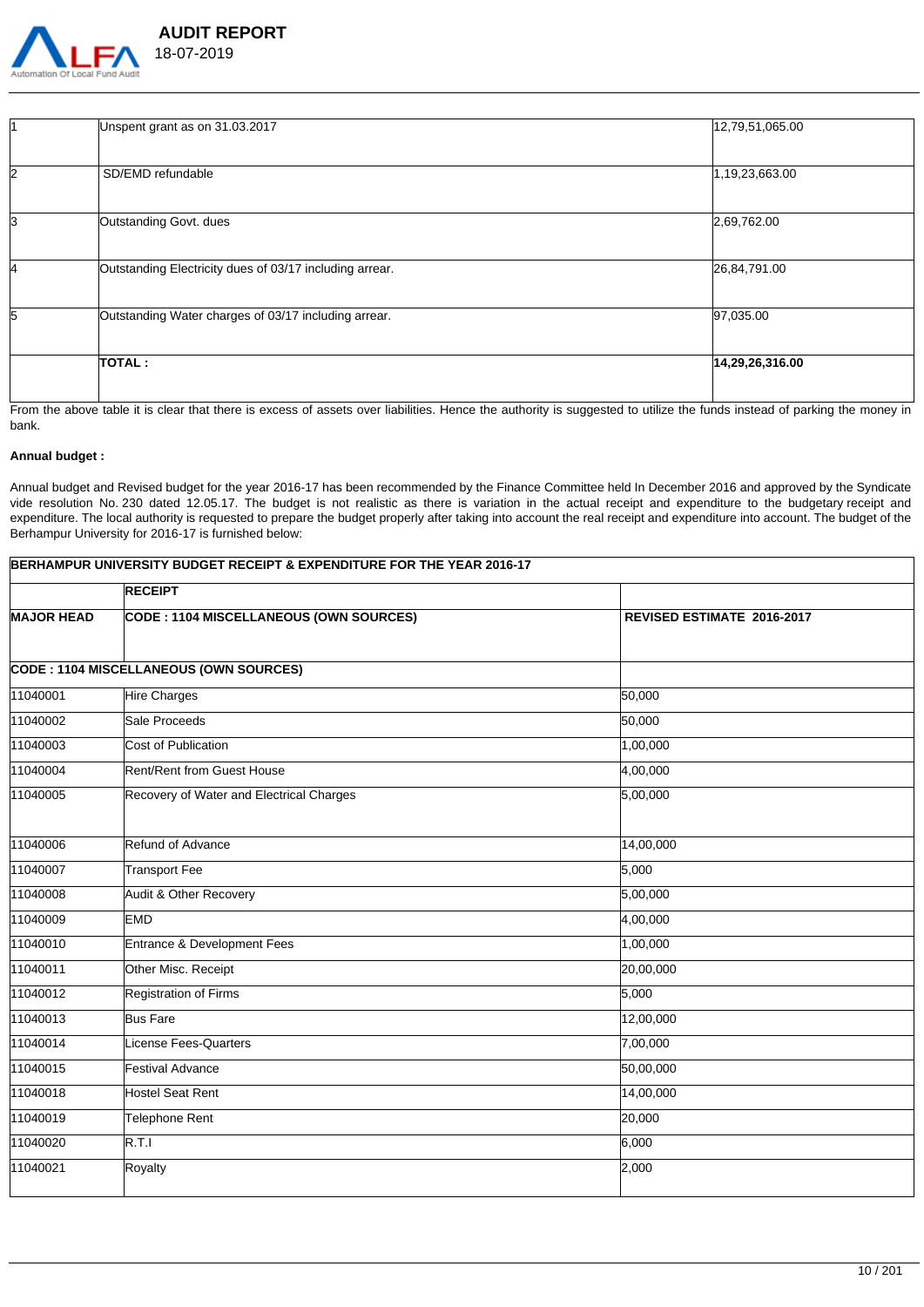

| 11040022          | Over head Charges                                                   | $\sqrt{7,00,000}$ |
|-------------------|---------------------------------------------------------------------|-------------------|
| 11040023          | Group Insurance Scheme (GIS)                                        | 3,00,000          |
| 11040024          | Computer Loan of Employees                                          | 12,00,000         |
|                   | <b>TOTAL</b>                                                        | 1,60,38,000       |
| <b>CODE: 1202</b> | NON-UGC PROJECTS (STATE) CAPITAL PLAN                               |                   |
| 12020010          | Dev. Grant Infrastructure (State)                                   | 70,65,00,000      |
| 12020020          | Wi-Fi System in the Campus                                          |                   |
| 12020030          | <b>RUSA Grant</b>                                                   | 20,00,00,000      |
| 12020040          | Construction of Repair & Renovation of Volleyball & Badmenton Court |                   |
|                   | <b>TOTAL</b>                                                        | 90,65,00,000      |
| <b>CODE: 1502</b> | UGC/OUTSIDE ASSISTED RESEARCH PROJECTS (REVENUE)                    |                   |
| 15020001          | Gopalpur Port Consultancy Prof.Dr.P.K.Mohanty                       | 15,44,500         |
| 15020002          | UGC Research Projects, Dr.S.N.Nayak, Odia                           | 3,14,400          |
| 15020005          | <b>INCOIS Research Projects Dr.K.C.Sahu</b>                         | 18,38,000         |
| 15020006          | UGC Fellowship of Dr.K.K.Panda, Botany                              | 7,49,600          |
| 15020008          | <b>CSIR Fellowship / Contingencies</b>                              | 3,00,000          |
| 15020010          | ICHR Grants of S.K.Sethi, History                                   | 2,00,000          |
| 15020014          | <b>ICSSR Research Project Grant</b>                                 | 3,00,000          |
| 15020017          | <b>ESTC Cell Grant</b>                                              | 2,00,000          |
| 15020020          | ICMAM Project of Dr.P.K.Mohanty                                     | 2,00,000          |
| 15020022          | DST Sponsored Fellowship (Inspired)                                 | 30,00,000         |
| 15020023          | DST Projct Dr.P.K.Mohanty                                           | 2,00,000          |
| 15020024          | Research Project BARC (Mumbai) Dr.B.B.Panda, Botany                 | 6,34,900          |
| 15020025          | DRDO NRB Research Project Dr.R.K.Mishra, Elect.                     | 3,28,000          |
| 15020026          | Major Res. Project of Late Dr. Sunakar Panda                        | 70,000            |
| 15020030          | DST Res Project of Dr R.Sahu (Science & Eng. Board)                 | 6,00,000          |
| 15020033          | OFSD Proj.of Dr.M.K.Mishra                                          | 2,01,100          |
| 15020034          | RGVS Fellow C.Mishra                                                | 1,00,000          |
| 15020035          | National Fisheries Dev.Board                                        |                   |
| 15020036          | UGC BSR Fellowship (Marine Science)                                 | 6,00,000          |
| 15020040          | UGC Fellow of Dr. T.K.Barik, Botany                                 | 5,00,000          |
| 15020041          | UGC W.S.R.C BU                                                      | 26,00,000         |
| 15020042          | UGC Project of Dr. R.K.Mishra                                       | 5,00,000          |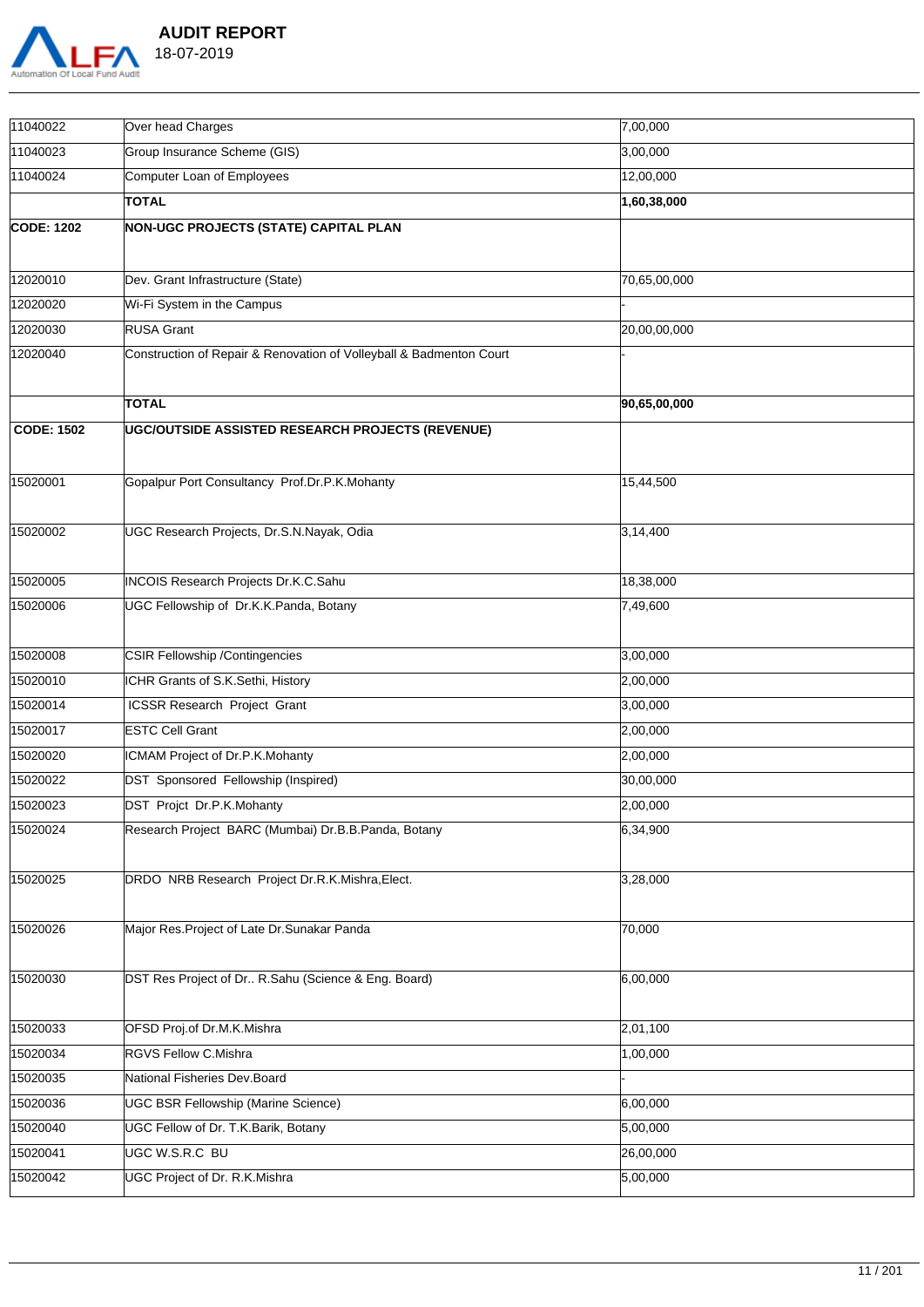

 **AUDIT REPORT**  18-07-2019

| 15020043 | Biotechnology Deptt. Of Dr. U.R. Achary (DBT New Delhi)          | 25,24,900    |
|----------|------------------------------------------------------------------|--------------|
| 15020044 | CSIR Project of Dr. R.K.Mishra                                   | 3,70,900     |
| 15020047 | <b>NBHM Visiting Fellow</b>                                      | 6,00,000     |
| 15020048 | <b>UGC Faculty Recharge Programme (Chemistry)</b>                | 7,63,500     |
| 15020049 | Dept. of Chemistry (Science & Tech. Govt of Odisha)              |              |
| 15020050 | DRDO Project of Dr.D.C.Panda, Elecronic Science                  | 20,78,300    |
| 15020051 | Innovation Project of P.K.Mohanty (State Govt.)                  | 25,24,000    |
| 15020052 | DST Biju Patnaik Research Fellowship                             | 2,57,600     |
| 15020053 | Dhamara port consultancy project of Dr. S.Patra                  | 8,20,200     |
| 15020054 | DST Govt. of Odisha Project of Dr. R.K.Mishra                    | 2,51,000     |
| 15020055 | Ministry of Environment & Forest Project of Dr. M.Jena           | 13,04,400    |
|          | <b>TOTAL</b>                                                     | 2,64,75,300  |
|          | CODE: 1101 BLOCK GRANT STATE (REVENUE)                           | 54,31,99,000 |
| 11010001 | Block Grant (Pay) + Grade Pay                                    |              |
| 11010002 | Dearness Allowance                                               |              |
| 11010003 | House Rent Allowance                                             |              |
| 11010005 | Univ. Contribution to CPF                                        |              |
| 11010006 | Pension/Gratuity/Comm.Value of Pension & Arrear 60 years Pension |              |
| 11010007 | .S. & Pension Contribution                                       |              |
| 11010008 | <b>Gratuity (CPF)/Arrear Pension</b>                             |              |
| 11010009 | Encashment of UEL                                                |              |
| 11010010 | Other Allowances                                                 |              |
| 11010011 | Leave Travel Concession                                          | 2,47,55,000  |
| 11010016 | Cont.(Telephone)                                                 |              |
| 11010017 | Cont.(Vehicle)                                                   |              |
| 11010004 | <b>Medical Allowance</b>                                         |              |
| 11010018 | Cont.(Electrical)                                                |              |
| 11010019 | Cont (Water charges)                                             |              |
| 11010020 | Misc. Contigency                                                 |              |
| 11010021 | Cont.(+2 College)                                                |              |
| 11010022 | Cont. (Maint of R&B)                                             |              |
| 11010024 | <b>Travel Expenses</b>                                           |              |
| 11010025 | Interim Relief                                                   |              |
| 11010026 | NPS Service charges payable to NSDL, Mumbai                      |              |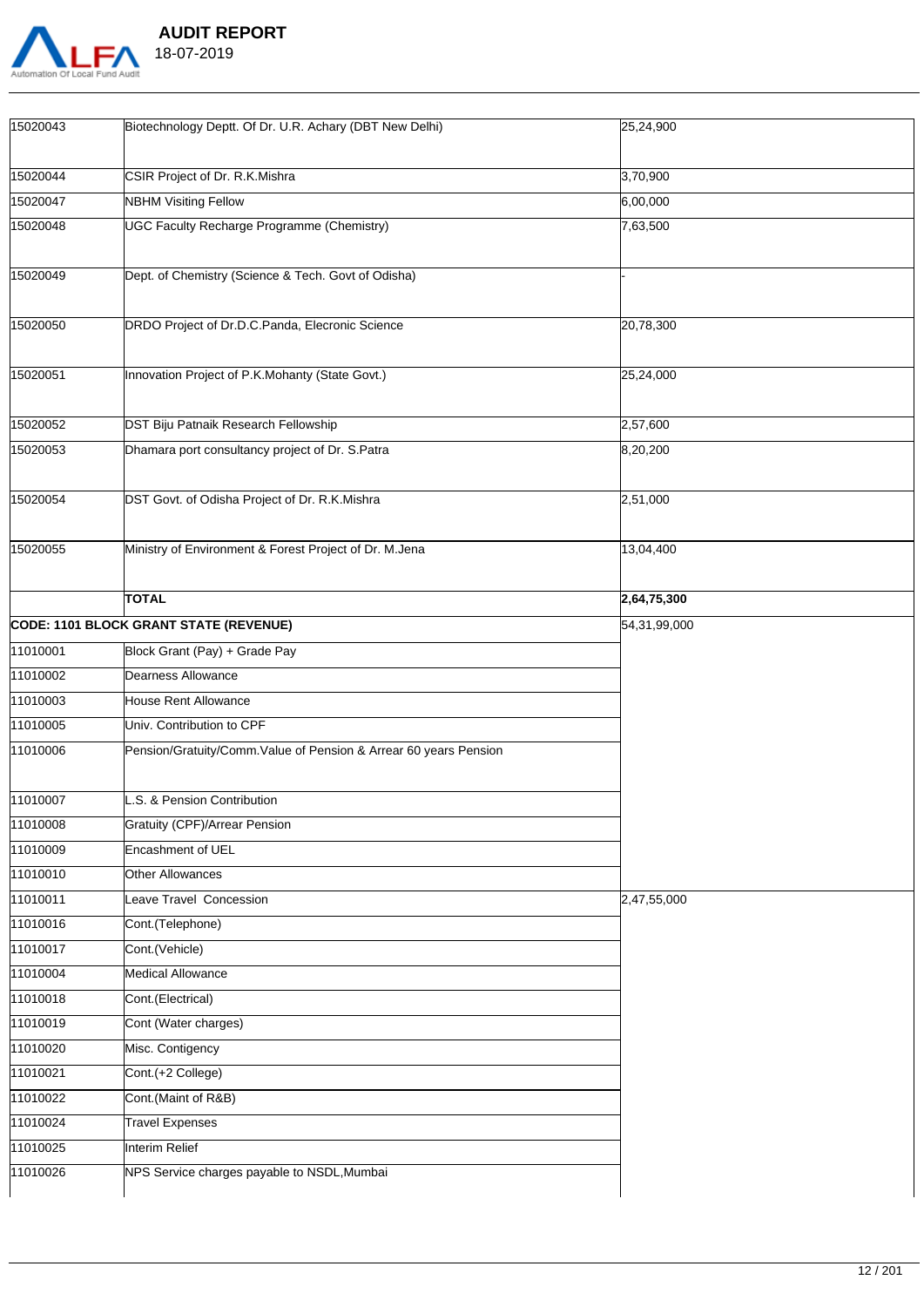

| 11010027          | Arrear of Non-Teaching staff                     |                   |
|-------------------|--------------------------------------------------|-------------------|
| 11010029          | Arrear CAS Pay of Teachers                       |                   |
| 11010030          | Out sourcing                                     |                   |
| 11010031          | <b>RACP Arrear</b>                               |                   |
|                   | <b>TOTAL</b>                                     | 56,79,54,000      |
| <b>CODE: 1102</b> | <b>AFFILIATION (OWN SOURCE)</b>                  |                   |
| 11020001          | Affiliation                                      | 8,00,000          |
| 11020002          | Regn. of Graduates/Teachers                      | 20,000            |
| 11020003          | Late Admission to College                        | 8,30,000          |
| 11020004          | Int.College Sports & Athletic                    | 35,00,000         |
| 11020005          | Change of College                                | 10,000            |
| 11020006          | Tuition fee                                      | $\frac{1,000}{ }$ |
| 11020007          | NOC & Non-refundable Academic Fees from Colleges | 15,00,000         |
|                   |                                                  |                   |
| 11020008          | <b>Cultural Fees</b>                             | 20,00,000         |
| 11020009          | Admission fee to PG Departments                  | 1,30,00,000       |
| 11020010          | Misc. Fees (Akash Tables)                        | 1,00,000          |
| 11020011          | Recognition fee Student Aid Fund                 | 5,000             |
|                   | <b>TOTAL</b>                                     | 2,17,66,000       |
| <b>CODE 1103</b>  | <b>OTHER INSTUTITION (OWN SOURCE)</b>            |                   |
|                   |                                                  |                   |
| 11030001          | L.R. Law College                                 |                   |
| 11030002          | University High School & Hr. Sec. School         | 20,00,000         |
| 11030007          | <b>UGC XI th Plan Grant</b>                      |                   |
|                   | <b>TOTAL</b>                                     | 20,00,000         |
|                   | <b>CODE: 1107 SELF FINANCE COURSE (OWN)</b>      |                   |
| 11070001          | SFC M.Tech. (MCA)                                | 11,00,000         |
| 11070002          | Bio Tech. & Others (M.Sc. Biotechnology)         | 9,00,000          |
|                   |                                                  |                   |
| 11070003          | <b>MFC</b>                                       | 9,03,000          |
| 11070004          | M.Tech. (Electronic Science)                     | 8,00,000          |
| 11070005          | P.G.DBIM                                         | 9,00,000          |
| 11070006          | M.Pharma                                         | 1,10,00,000       |
| 11070007          | <b>MSW</b>                                       | 5,60,000          |
| 11070008          | Geo - Physics                                    | 5,85,000          |
| 11070009          | LLM (LR Law college)                             | 1,00,000          |
| 11070010          | <b>SFC Chemistry</b>                             | 6,00,000          |
| 11070011          | Mis. Receipt                                     | 21,00,000         |
| 11070012          | <b>MBA Financial Management</b>                  | 7,35,000          |
| 11070013          | <b>SFC Botany</b>                                | 3,00,000          |
|                   | <b>Total</b>                                     | 2,05,83,000       |
|                   | CODE 1110 DEPARTMENT DEVE. FUND (OWN)            |                   |
|                   |                                                  |                   |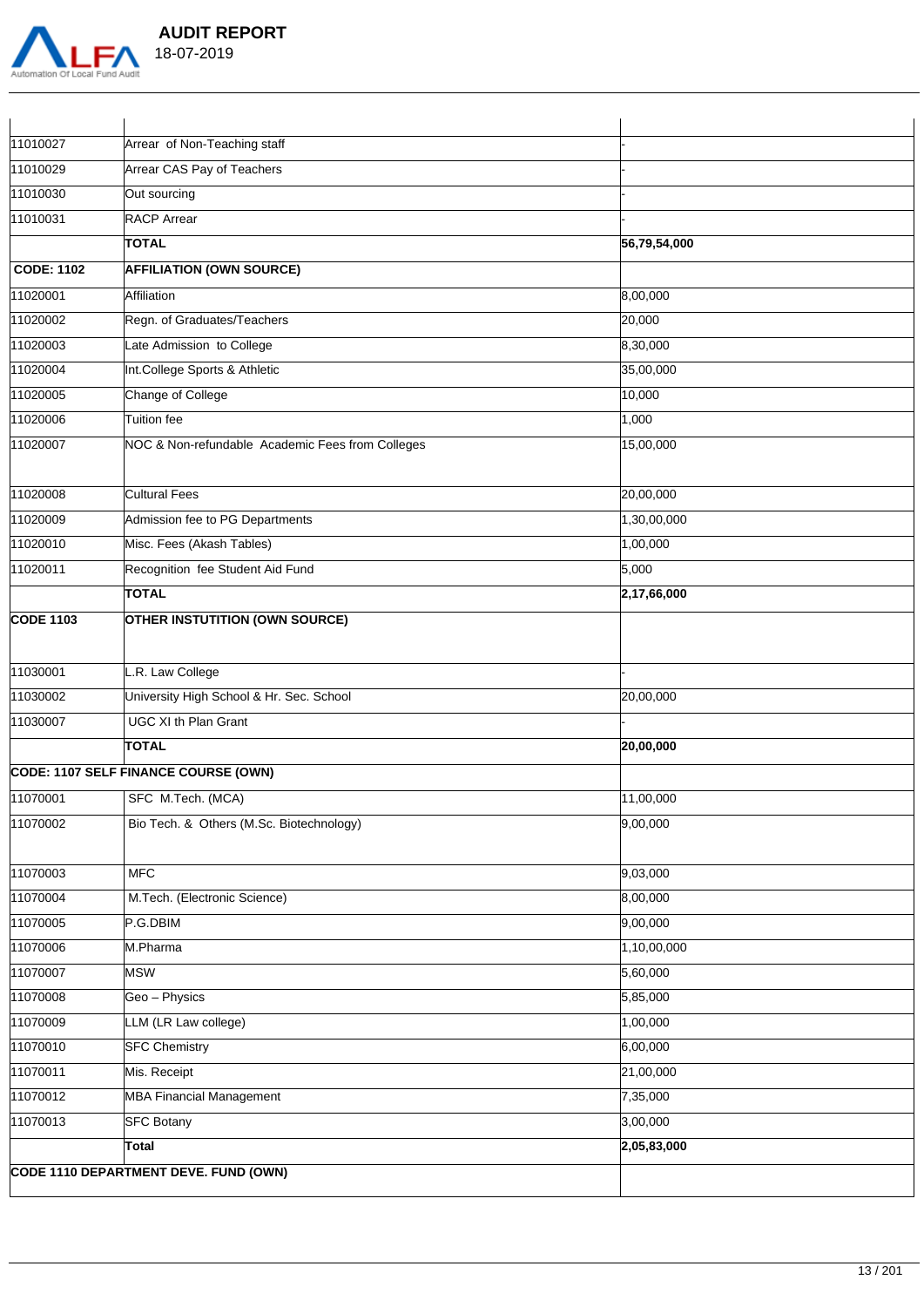

11100001 I.R. & P.M. Department 7,00,000

11100002 Business Administration Department 12,00,000 11100003 Computer Science Department 14,00,000 11100004 J & MC Department 2,20,000 11100020 Misc.Receipt **TOTAL 35,20,000 CODE: 1306 MISC. (UGC) (REVENUE)** 13060001 UGC Visiting Professor & Contingency fellowship 4,00,000 4,00,000 13060002 Unassigned Grants (Travel Grants) 10,00,000 13060008 UGC Net Examinations 1,00,000 13060015 UGC Net Fellowship to Awardees (JRF/SRF) 24,00,000 13060018 UGC SAP Project of Marine Science 10,000 UGC SAP Project of Marine Science 13060021 UGC Bio Informatic BIF Centre 3,00,000 13060024 UGC NET at any one time basis 13060026 University Research Fellowship/Contigency Awardee(JRF/SRF) 3,00,000 13060027 UGC Conference/Seminar Workshop/Symposim 5,00,000 13060032 Construction of Women's Hostel (New) 13060033 Equal Opportunity Cell UGC XIIth Plan 2,00,000 13060034 Remedial coaching Classes for SC/ST/OBC Minority for three projects (XIIth Plan) 7,00,000 13060035 Establishment of Career & Counselling Cell 13060036 Basic Facility for Women Studies 13060038 UGC Faculty Re-change programme Chemistry 9,00,000 13060039 Shastri Indo Canadian Center 13060040 UGC Asst. Programme (SAP) Dept. of Odia 4,00,000 13060045 UGC Jubilee Grant 50,00,000 13060046 UGC Faculty Research Programme Chemistry Deptarmtnet 13060056 UGC Research in Indegenous and Endangered Language Order 1,92,50,000 **TOTAL 3,24,50,000 CODE :1307 UGC XII PLAN DEV. GRANT** 13070001 UGC Development Grant Asst XII Plan 9,15,00,000

**TOTAL 9,15,00,000**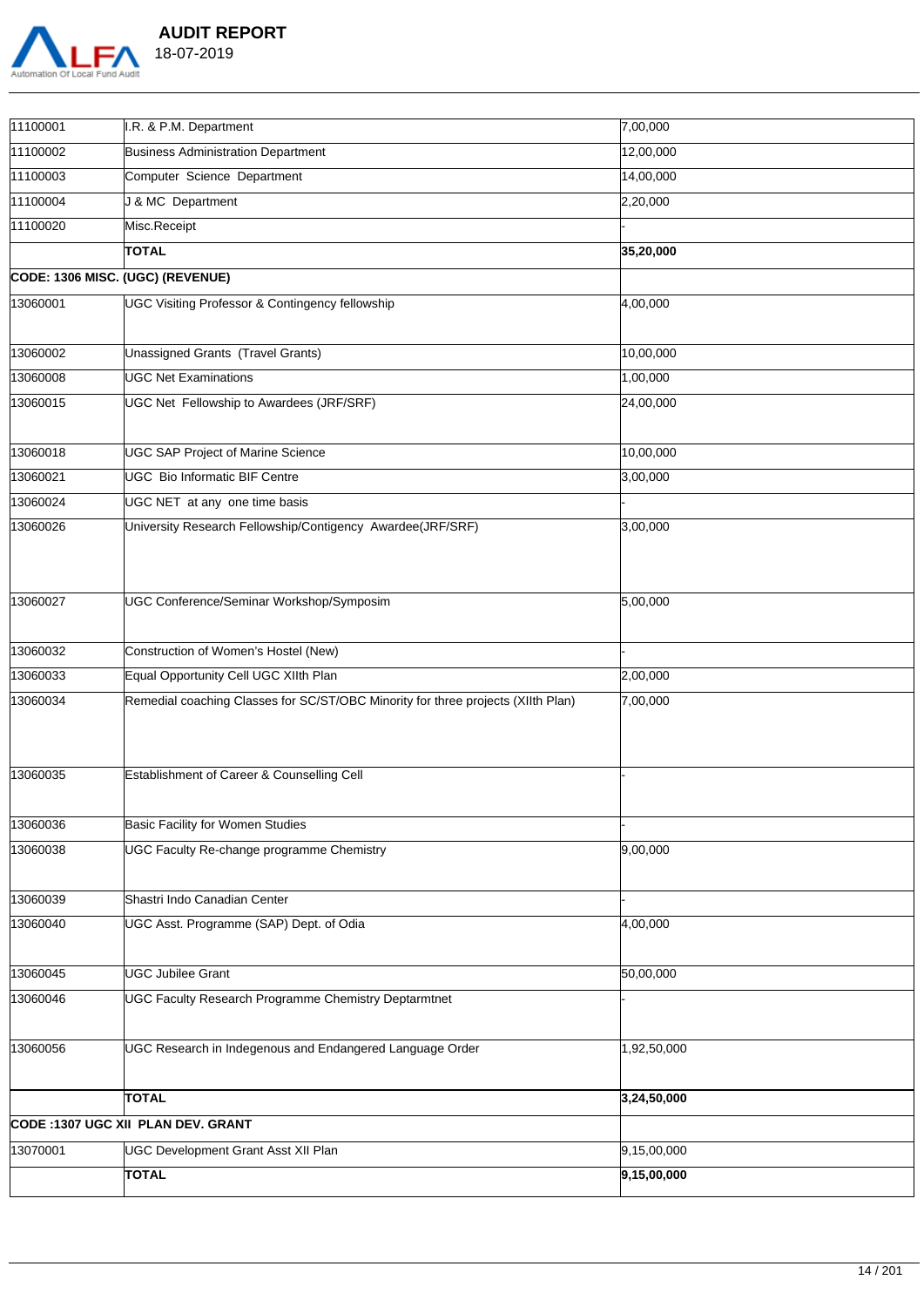

|                 | CODE: 1105 INTEREST (OWN SOURCE)                                |                            |
|-----------------|-----------------------------------------------------------------|----------------------------|
| 11050001        | Interest on Endowments                                          | 50,000                     |
| 11050002        | Interest on TDRs                                                | 6,50,00,000                |
| 11050003        | Interest on Foundation Fund                                     | 30,000                     |
| 11050004        | Interest on Rusa Grant                                          |                            |
|                 | <b>TOTAL</b>                                                    | 6,50,80,000                |
|                 | CODE: 1106 GRANTS FROM OTHER AGENCIES (OWN SOURCE)              |                            |
| 11060001        | Endowment Fund                                                  | 1,00,000                   |
| 11060002        | A.I.U.                                                          |                            |
| 11060003        | Co-operative (NCCT Grant)                                       | 1,000                      |
| 11060004        | Prize & Medal                                                   | 7,000                      |
| 11060005        | Stipend of Appre. Train (Lib.)                                  | 30,000                     |
| 11060006        | Working Women's Hostel (HRD)                                    |                            |
| 11060007        | Sub'scription for Sahitya Patrika                               | 10,000                     |
| 11060008        | Bhanjamohastava - Dept. of Culture Odisha                       |                            |
|                 |                                                                 |                            |
| 11060011        | <b>DEC</b>                                                      | 6,00,00,000                |
| 11060012        | P.G.Central Office                                              | 3,00,000                   |
| 11060013        | University Foundation Fund                                      | 25,000                     |
|                 | <b>TOTAL</b>                                                    | 6,04,73,000                |
|                 | <b>CODE: 1108 EXAMINATION (OWN SOURCE)</b>                      |                            |
| 11080001        | Examination fee                                                 | 4,00,00,000                |
| 11080002        | Regn. Of Matriculates                                           | 5,00,000                   |
| 11080003        | Spl. Center Charges                                             | 12,000                     |
| 11080004        | Mark sheet                                                      | 40,000                     |
| 11080005        | Certificate & Diplom                                            | 92,68,000                  |
| 11080006        | Late Admission to Exams.                                        | 1,00,000                   |
| 11080007        | Exemption of Attendance                                         | 5,000                      |
| 11080008        | Publication of Results                                          | 1,000                      |
| 11080009        | Miscellaneous Exam. Receipt.                                    | 40,00,000                  |
| 11080010        | Refund of Center Expenses & Other Misc.                         | 2,00,000                   |
| 11080011        | <b>URET Examination Fees</b>                                    | 1,00,000                   |
|                 | <b>TOTAL</b>                                                    | 5,42,26,000                |
|                 | CODE 1309 POST-MATRIC SCHOLARSHIP (REVENUE)                     |                            |
| 13090001        | Post Matric Scholarship to students (SC/ST)OBC/SEBC State Govt. | 7,00,000                   |
| 13090002        | Rajib Gandhi Fellow SC, ST & OBC                                | 50,00,000                  |
|                 | <b>TOTAL</b>                                                    | 57,00,000                  |
|                 |                                                                 |                            |
| <b>ABSTRACT</b> |                                                                 |                            |
| <b>RECEIPT</b>  |                                                                 |                            |
|                 |                                                                 | REVISED ESTIMATE 2016-2017 |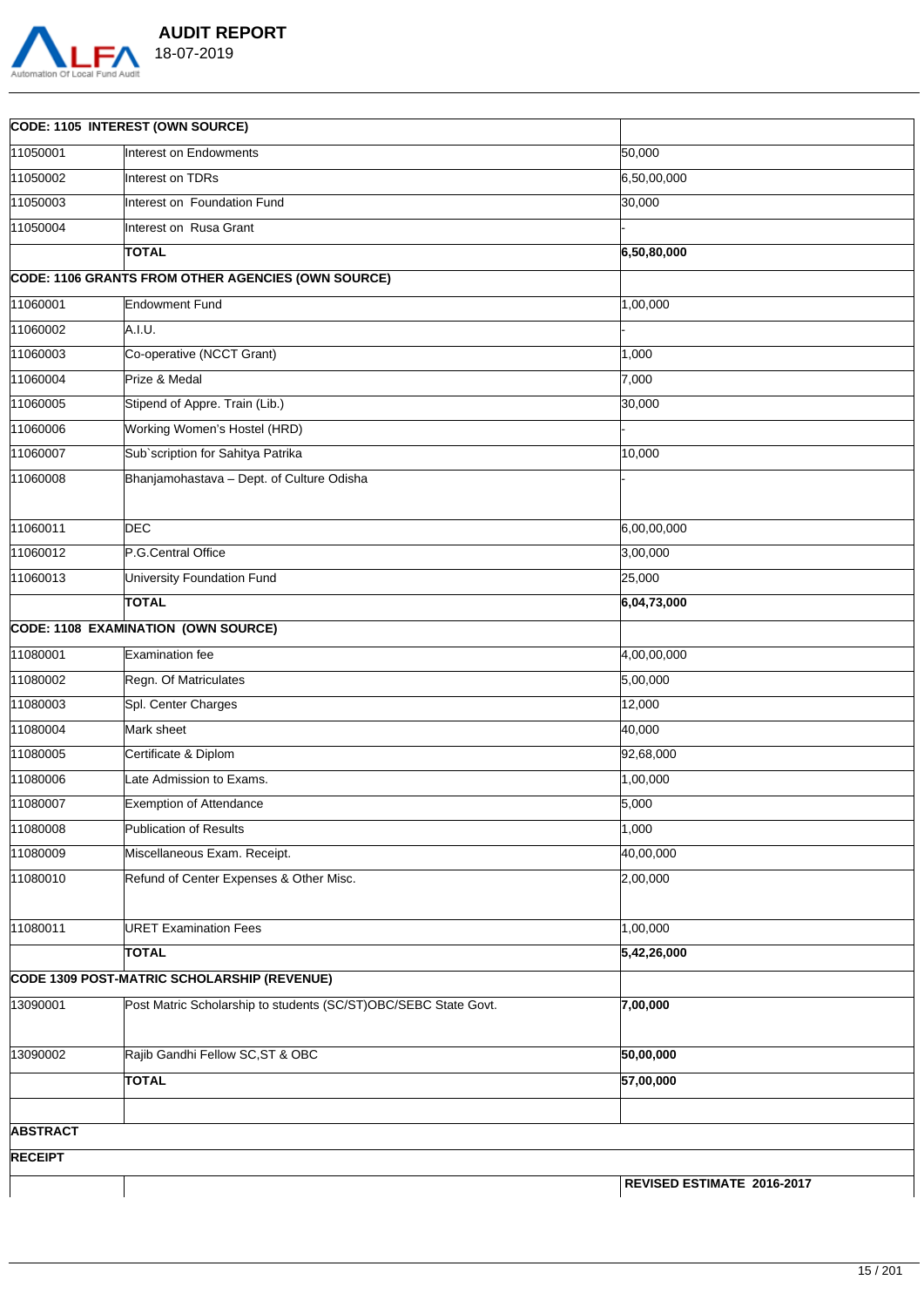

| <b>CAPITAL</b>                                            | 99,82,39,000   |
|-----------------------------------------------------------|----------------|
| <b>REVENUE</b>                                            | 63,23,40,300   |
| OWN SOURCE (EXAMINATION DEC, DEVELOPMENT FUND) SFC & ETC. | 24,36,86,000   |
| <b>TOTAL</b>                                              | 1,87,42,65,300 |

| <b>EXPENDITURE</b>                |                                               |                            |
|-----------------------------------|-----------------------------------------------|----------------------------|
| <b>MAJOR HEAD</b>                 | <b>SUB-HEAD</b>                               | REVISED ESTIMATE 2016-2017 |
| <b>MISC. CONTINGENCY</b>          |                                               |                            |
|                                   | <b>CONTINGENCIES (ADMN) (STATE) (CAPITAL)</b> |                            |
| 21030050                          | Typewriter, Duplicator/Xerox M/c.             | 40,000                     |
| 21030051                          | Cycle                                         | 5,000                      |
| 21030052                          | Calculating Machine                           | 2,000                      |
| 21030053                          | Books for Office                              | 12,000                     |
| 21030054                          | Furniture                                     | 1,50,000                   |
|                                   | TOTAL                                         | 2,09,000                   |
| <b>JOURNALS (STATE) (CAPITAL)</b> |                                               |                            |
| 21070200                          | Journal IR&PM                                 | 5,000                      |
| 21070300                          | Journal History                               | 5,000                      |
| 21070400                          | Journal Odia                                  | 5,000                      |
| 21070500                          | Journal Economics                             | 5,000                      |
| 21070600                          | Journal Political Science                     | 5,000                      |
| 21070700                          | Journal English                               | 5,000                      |
| 21070800                          | Journal J&MC                                  | 5,000                      |
| 21070900                          | Journal Commerce                              | 5,000                      |
| 21071000                          | Journal Mathematics                           | 5,000                      |
| 21071100                          | Journal Physics                               | 5,000                      |
| 21071200                          | Journal Botany                                | 5,000                      |
| 21071300                          | Journal Marine Sciences                       | 5,000                      |
| 21071400                          | Journal Chemistry                             | 5,000                      |
| 21071500                          | Journal Zoology                               | 5,000                      |
| 21071901                          | Apprentice (C. Lib.)                          | 60,000                     |
| 21071902                          | Tech. Personnel (C. Lib.)                     | 5,50,000                   |
| 21071903                          | Journal (C. Lib.)                             | 1,00,000                   |
| 21075500                          | Journal Home Science                          | 5,000                      |
| 21075600                          | Journal Linguistics                           | 5,000                      |
| 21075700                          | Journal Law                                   | 5,000                      |
| 21076000                          | Journal Computer Science                      | 5,000                      |
| 21076100                          | Journal DCA                                   | 5,000                      |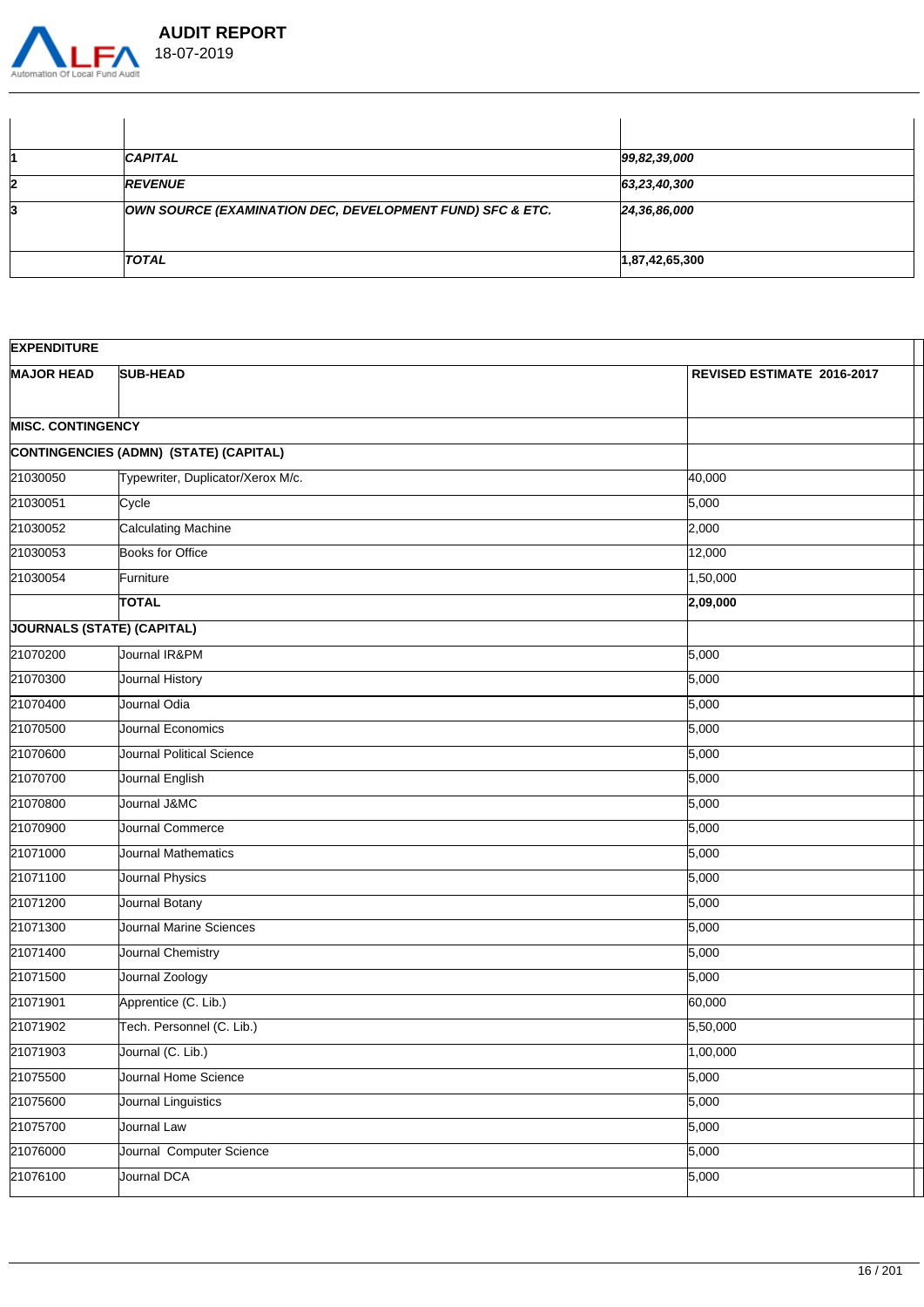

 **AUDIT REPORT** 

18-07-2019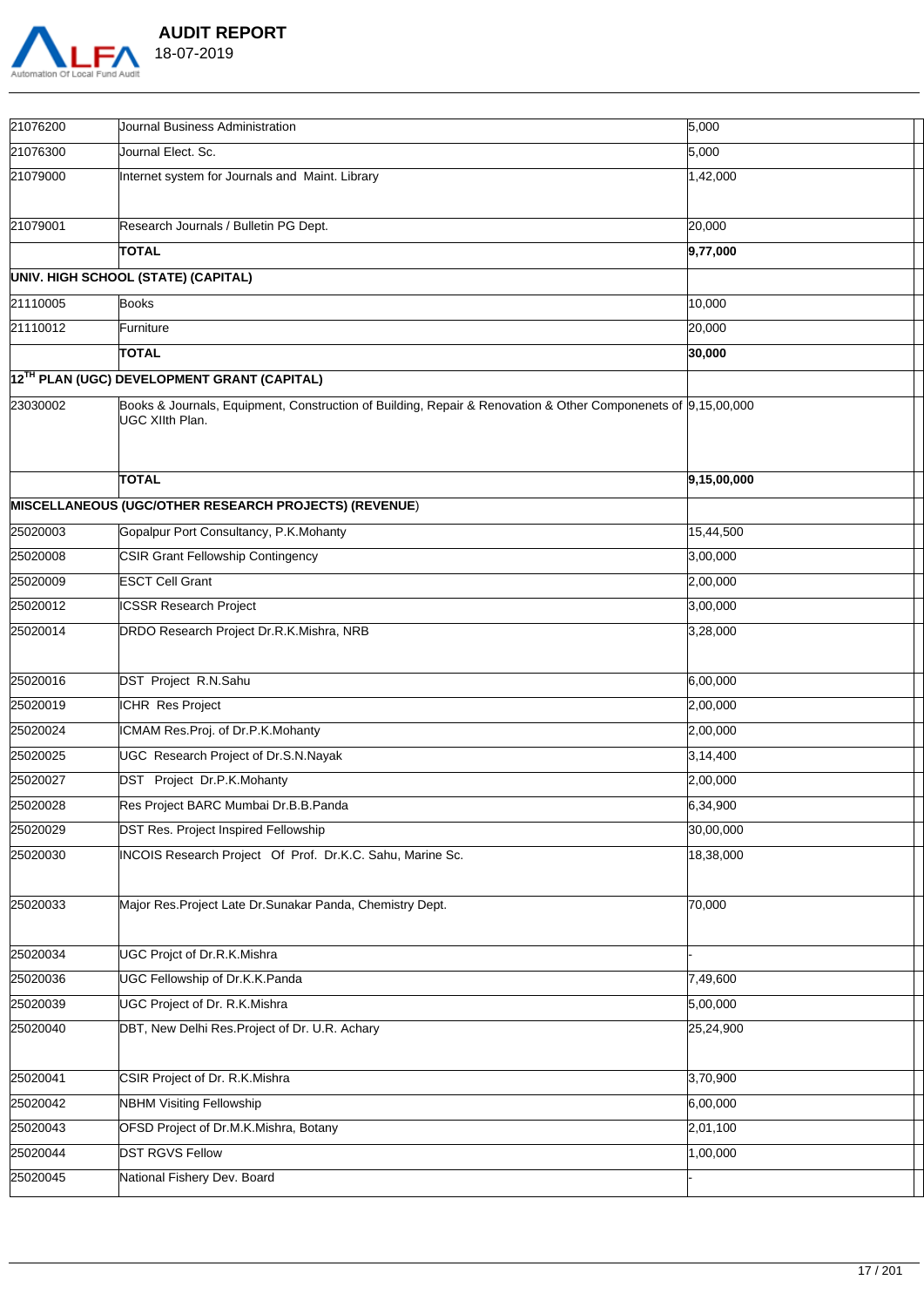

| 25020046 | UGC BSR Fellowship of Marine Science Dept.                            | 6,00,000    |
|----------|-----------------------------------------------------------------------|-------------|
| 25020047 | <b>UGC Research Fellow Dr.T.K.Barik, Botany</b>                       | 5,00,000    |
| 25020048 | Post Doctri Fellow for women Dr.K.K.Panda, Botany                     |             |
| 25020049 | UGC Doctor Fellow Dr.K.K.Pand                                         |             |
| 25020050 | UGC WSRC BU                                                           | 26,00,000   |
| 25020051 | <b>UGC Faculty Recharge Programme (Chemistry)</b>                     | 7,63,500    |
| 25020052 | Dept. of Chemistry, Science & Tech. Govt. of Odisha                   |             |
| 25020053 | DRDO Project of Dr.D.C.Panda, Electronic Science                      | 20,78,300   |
| 25020054 | Major Res. Project of Dr.S.C.Dinda                                    |             |
| 25020055 | Innovation Project of P.K.Mohanty (State Govt.)                       | 25,24,000   |
| 25020056 | DST Biju Patnaik Reserach Fellowship                                  | 2,57,600    |
| 25020057 | Dhamara port consultancy project of Dr. S.Patra                       | 8,20,200    |
| 25020058 | DST Govt. of Odisham project of Dr. R.K.Mishra                        | 2,51,000    |
| 25020059 | Ministry of Environment & Forest Project Dr. M.Jena                   | 13,04,400   |
|          | <b>TOTAL</b>                                                          | 2,64,75,300 |
|          | UGC ASSISTED SCHEME (REVENUE) XII PLAN MERGED SCHEME                  |             |
| 24021901 | UGC Bio Informatic Centre (BIF) Center                                | 3,00,000    |
| 24021906 | UGC Grant SAP - History (DRS-III)                                     |             |
| 24021908 | Shastri Indo-Canadian Studies Research Center                         |             |
| 24021912 | University Research Fellowship to University awardees (JRF/SRF)/Cont. | 3,00,000    |
| 24021915 | Day Care Center                                                       |             |
| 24021916 | UGC NET any one time given basis                                      |             |
| 24021917 | Prob. Programme of Dr. B.K.Sahu                                       |             |
| 24021919 | <b>UGC SAP Programme of Marine Science</b>                            | 10,00,000   |
| 24021923 | Construction of Women Hostel (New)                                    |             |
| 24021924 | Basic Facilities for Women Studies                                    |             |
| 24021925 | <b>UGC Equal Opportunity Cell</b>                                     | 2,00,000    |
| 24021926 | Remedy coaching Class for SC/ST/OBC Minorities (Three projects)       | 7,00,000    |
| 24021928 | <b>UGC Net Fellowship &amp; Contingency</b>                           | 24,00,000   |
| 24021929 | Delegation of Teachers (Travel Grant)                                 | 10,00,000   |
| 24021930 | Orgn. of Seminar/Workshop & Symposium Conference                      | 5,00,000    |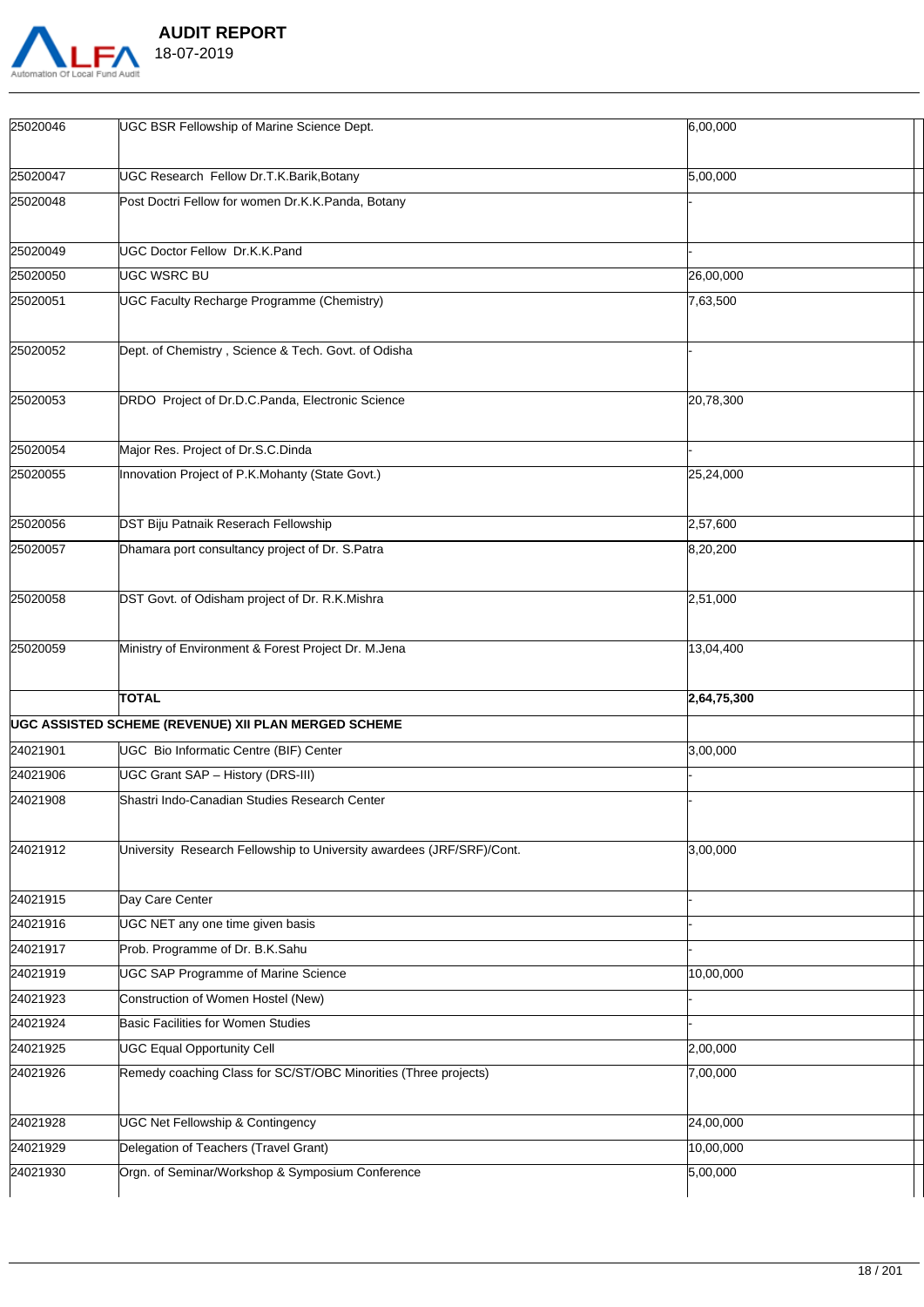

| <b>AUDIT REPORT</b> |
|---------------------|
| 18-07-2019          |
|                     |

| 24021936                 | UGC Faculty Recharge programme                                      | 9,00,000     |  |
|--------------------------|---------------------------------------------------------------------|--------------|--|
| 24021937                 | UGC Programme (SAP) Dept of Odia                                    | 4,00,000     |  |
| 24021938                 | <b>UGC Net Test Examination</b>                                     | 1,00,000     |  |
| 24021939                 | <b>UGC Visiting Professor/Fellowship</b>                            | 4,00,000     |  |
| 24021950                 | <b>UGC Research Project (New)</b>                                   |              |  |
| 24021951                 | UGC Jubilee Grant                                                   | 50,00,000    |  |
| 24021952                 | <b>UGC Faculty Research Programme Chemistry Department</b>          |              |  |
|                          |                                                                     |              |  |
| 24021953                 | UGC Org. Seminar WSRC                                               |              |  |
| 24021954                 | UGC Research in Indigenous and Endangered languages uner XIIth Plan | 1,92,50,000  |  |
|                          |                                                                     |              |  |
|                          | <b>TOTAL</b>                                                        | 3,24,50,000  |  |
| SALARY (STATE) (REVENUE) |                                                                     |              |  |
| 21010001                 | Pay + Grade Pay                                                     | 54,31,99,000 |  |
| 21010002                 | Dearness Allowance                                                  |              |  |
| 21010003                 | House Rent Allowance                                                |              |  |
| 21010004                 | Medical Aid                                                         |              |  |
| 21010005                 | Univ. Contri. to CPF                                                |              |  |
| 21010006                 | Pension, Commuted Pension & DCRG                                    |              |  |
| 21010007                 | LS & Pension contribution                                           |              |  |
| 21010008                 | Gratuity (CPF Scheme)                                               |              |  |
| 21010010                 | Encashment of U.E.L.                                                |              |  |
| 21010012                 | Other Allowances                                                    |              |  |
| 21010011                 | Leave Travel Concession                                             |              |  |
| 21010016                 | University contribution under New Pension Scheme 2005               |              |  |
|                          |                                                                     |              |  |
| 21010025                 | Outsourcing                                                         |              |  |
| 21010013                 | <b>RACP Arrear</b>                                                  |              |  |
| 21010014                 | Arrear Pay of Non Teaching                                          |              |  |
| 21010015                 | Arrear CAS Pay of Teachers                                          |              |  |
|                          | <b>TOTAL</b>                                                        | 54,31,99,000 |  |
|                          | TRAVEL ALLOWANCE STATE (REVENUE)                                    |              |  |
| 21020001                 | TA & Sitting allowance to Authorities                               | 27,00,000    |  |
| 21020002                 | TA/Rem. for Inspection of Colleges                                  | 15,000       |  |
| 21020003                 | TA to Vice-Chancellor                                               | 6,00,000     |  |
| 21020004                 | TA to Officers                                                      | 1,50,000     |  |
| 21020005                 | TA to Teachers                                                      | 1,00,000     |  |
| 21020006                 | TA to Non-Teaching Estt.                                            | 2,50,000     |  |
| 21020008                 | TA to Delegates                                                     | 30,000       |  |
| 21020009                 | TA to Misc. Purposes                                                | 1,00,000     |  |
| 21020010                 | TA to Students Delegates                                            | 10,000       |  |
|                          | <b>TOTAL</b>                                                        | 39,55,000    |  |
|                          |                                                                     |              |  |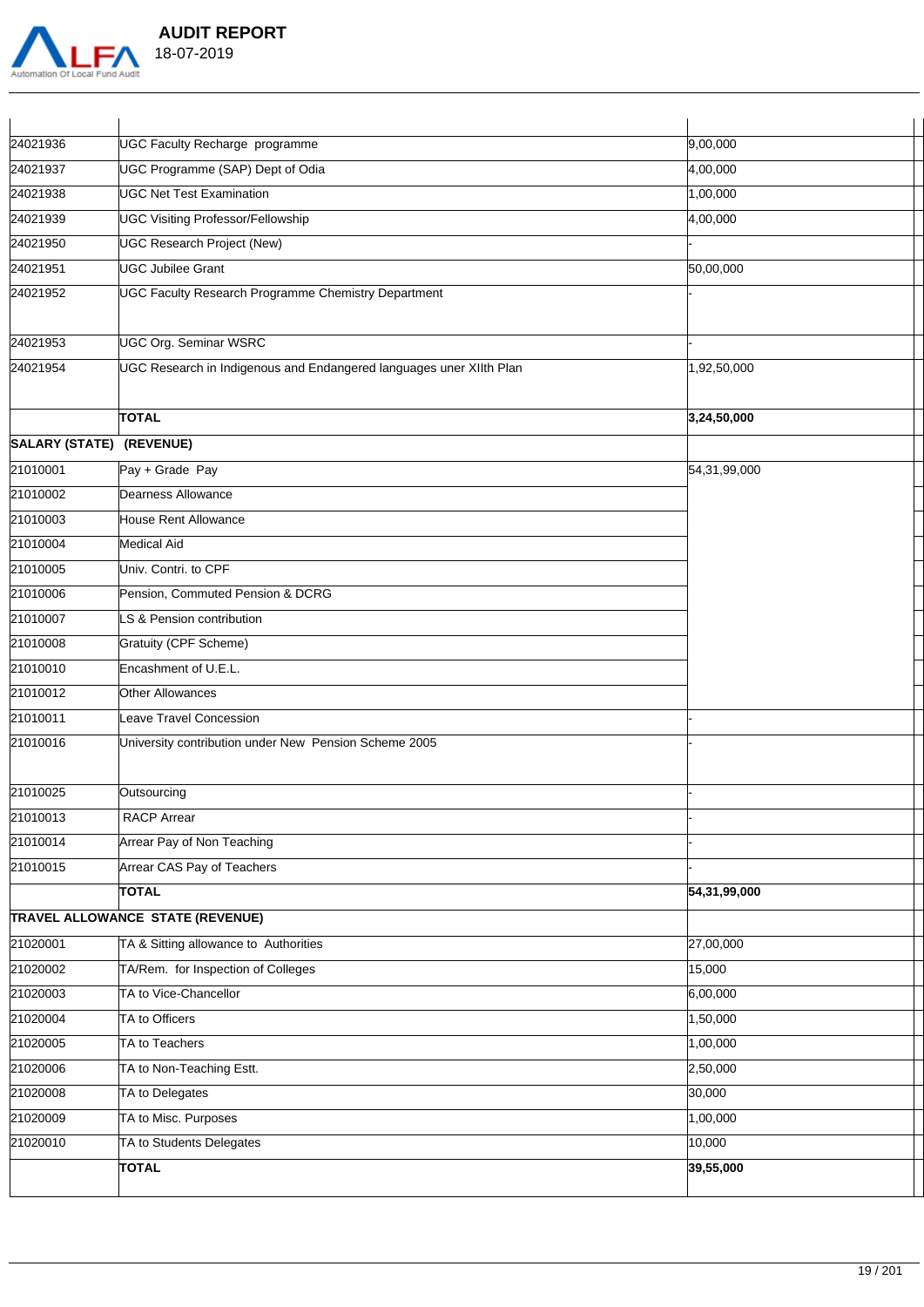

|                          | MISC. CONTIGENCY (ADMN) STATE (REVENUE)                                                      |              |  |
|--------------------------|----------------------------------------------------------------------------------------------|--------------|--|
| 21030001                 | <b>Printing Charges</b>                                                                      | 51,000       |  |
| 21030002                 | Cost of Papers                                                                               | 2,00,000     |  |
| 21030003                 | Stationery                                                                                   | 2,50,000     |  |
| 21030004                 | Purchase of Comp. Sty.                                                                       | 1,00,000     |  |
| 21030006                 | Assoc. of Indian Universities                                                                | 1,00,000     |  |
| 21030007                 | earned Bodies & Societies                                                                    | 20,000       |  |
| 21030008                 | Assoc. of C.W. Universities                                                                  | 2,50,000     |  |
| 21030009                 | V.Cs Discretionary Grant                                                                     | 50,000       |  |
| 21030020                 | Postage and Telegraphs                                                                       | 80,000       |  |
| 21030021                 | Advertisements                                                                               |              |  |
| 21030024                 | Liveries                                                                                     | 1,50,000     |  |
| 21030025                 | Meeting Expenses                                                                             | 3,00,000     |  |
| 21030027                 | Reporting of Speeches                                                                        | 3,000        |  |
| 21030029                 | Misc. contingencies                                                                          | 4,00,000     |  |
| 21030032                 | Garden Contingencies                                                                         | 50,000       |  |
| 21030034                 | Main. Of Univ. Chair / Orchestra / Univ. Youth Festival Activities & Other Student Amenities | 1,00,000     |  |
| 21030038                 | Cont. for Univ. Guest House                                                                  | 1,00,000     |  |
| 21030039                 | Main. Of Health Centre                                                                       | 60,000       |  |
| 21030040                 | Rem. To Part-time staff (Hostel)                                                             | 1,84,000     |  |
| 21030057                 | Foundation Day                                                                               |              |  |
| 21030058                 | Publication of Perd. Magaz./ Sahitya Patra & on Bhanja Literature                            | 30,000       |  |
| 21030059                 | Addl. Resour. Mobi. Of Univ.                                                                 |              |  |
| 21030060                 | NPS Service Charges payable to NSDL, Mumbai                                                  | 1,00,000     |  |
|                          | <b>TOTAL</b>                                                                                 | 25,78,000    |  |
| <b>MISC. CONTINGENCY</b> |                                                                                              |              |  |
|                          | STUDENTS WELFARE (STATE – REVENUE)                                                           |              |  |
| 21030011                 | Chancellor English Debate                                                                    | 500          |  |
| 21030012                 | Chancellor Odia Debate                                                                       | 500          |  |
| 21030042                 | Excursion                                                                                    | 30,000       |  |
| 21030043                 | P.G. Sports                                                                                  | 12,000       |  |
| 21030044                 | <b>Cultural Activities</b>                                                                   | 1,80,000     |  |
| 21030045                 | Dramatic Activities                                                                          | 2,000        |  |
| 21030046                 | Hostel Contingency                                                                           | 30,000       |  |
| 21030049                 | Amenities of P.G.Students                                                                    | 2,00,000     |  |
|                          | <b>TOTAL</b>                                                                                 | 4,55,000     |  |
|                          | DEVELOPMENT GRANT (STATE) (CAPITAL)                                                          |              |  |
| 27010010                 | Infrastructure Development Grant                                                             | 70,65,00,000 |  |
| 27010012                 | <b>RUSA Grant</b>                                                                            | 20,00,00,000 |  |
|                          |                                                                                              |              |  |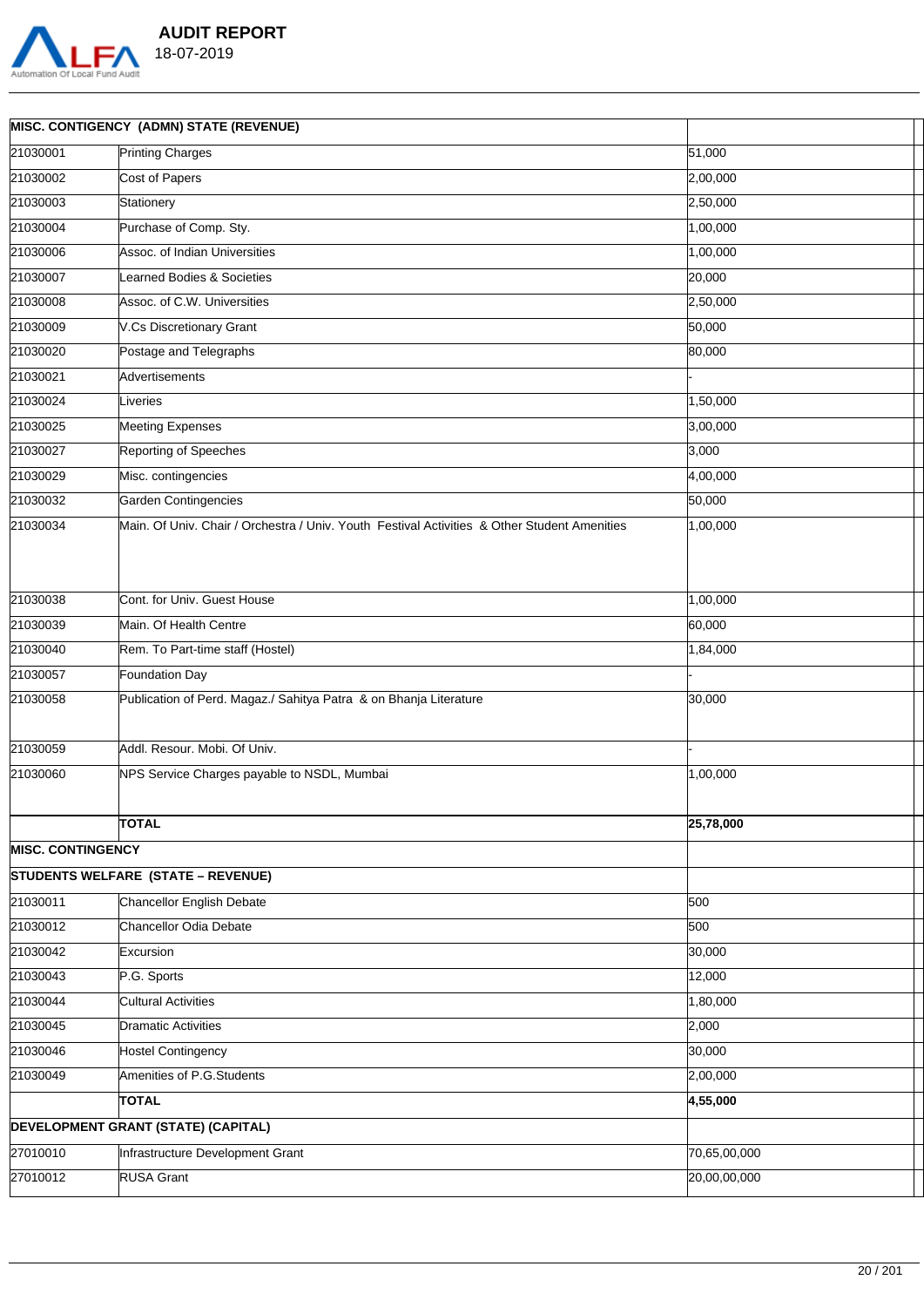

|            | <b>AUDIT REPORT</b> |
|------------|---------------------|
| 18-07-2019 |                     |

| 27010013 | Construction, Repair & Renovation work of Volleyball & Badminton Court |              |
|----------|------------------------------------------------------------------------|--------------|
| 27010014 | WiFi                                                                   |              |
|          | <b>TOTAL</b>                                                           | 90,65,00,000 |
|          | MISC. CONTINGENCY CONTINGENCIES (P.G.) STATE (REVENUE)                 |              |
|          | <b>STATE NON-PLAN (REVENUE)</b>                                        |              |
| 21150005 | Insurance of Vehicle                                                   | 5,20,000     |
| 21150001 | <b>Electrical Charges</b>                                              | 1,10,00,000  |
| 21150002 | Trunk Call & Installation                                              | 3,81,000     |
| 21150003 | Rushikulya Water Supply                                                | 12,00,000    |
|          | <b>TOTAL</b>                                                           | 1,31,01,000  |
| 21040200 | Office Cont. (IR&PM)                                                   | 1,000        |
| 21040300 | Office Cont. (History)                                                 | 1,000        |
| 21040400 | Office Cont. (Odia)                                                    | 1,000        |
| 21040500 | Office Cont. (Economics)                                               | 1,000        |
| 21040600 | Office Cont. (Pol. Science)                                            | 1,000        |
| 21040700 | Office Cont. (English)                                                 | 1,000        |
| 21040900 | Office Cont. (Commerce)                                                | 1,000        |
| 21041000 | Office Cont. (Mathematics)                                             | 1,000        |
| 21041100 | Office Cont. (Physics)                                                 | 1,000        |
| 21041200 | Office Cont. (Botany)                                                  | 1,000        |
| 21041300 | Office Cont. (Marine Sciences)                                         | 1,000        |
| 21041400 | Office Cont. (Chemistry)                                               | 1,000        |
| 21041500 | Office Cont. (Zoology)                                                 | 1,000        |
| 21045500 | Office Cont. (Home Science)                                            | 1,000        |
| 21045600 | Office Cont. (Linguistics)                                             | 1,000        |
| 21045700 | Office Cont. (LL.M.)                                                   | 1,000        |
| 21046000 | Office Cont. (Computer Centre)                                         | 1,000        |
| 21040800 | Office Cont. (J&MC)                                                    | 1,000        |
| 21046200 | Office Cont. (Mgt. Studies)                                            | 1,000        |
| 21047200 | Office Cont. (Electronic Science)                                      | 1,000        |
| 21048100 | Office Cont. MCA                                                       | 1,000        |
|          | <b>TOTAL</b>                                                           | 21,000       |
|          | MISC. CONTINGENCY P.G. LAB. CONTINGENCIES STATE (REVENUE)              |              |
| 21050201 | I.R.& P.M.                                                             | 2,000        |
| 21050301 | Maint. Of Equip. (History)                                             | 2,000        |
| 21050302 | Maint. Of South Odisha Cultural Museum                                 | 15,000       |
| 21050401 | Odia                                                                   | 2,000        |
| 21050402 | Maint. Of Odia Cell                                                    | 2,000        |
| 21050501 | Economics                                                              | 1,000        |
| 21050601 | Political Science                                                      | 2,000        |
| 21050701 | English                                                                | 2,000        |
| 21050801 | Lab. Contingencies/Intensive (J&MC)                                    | 15,000       |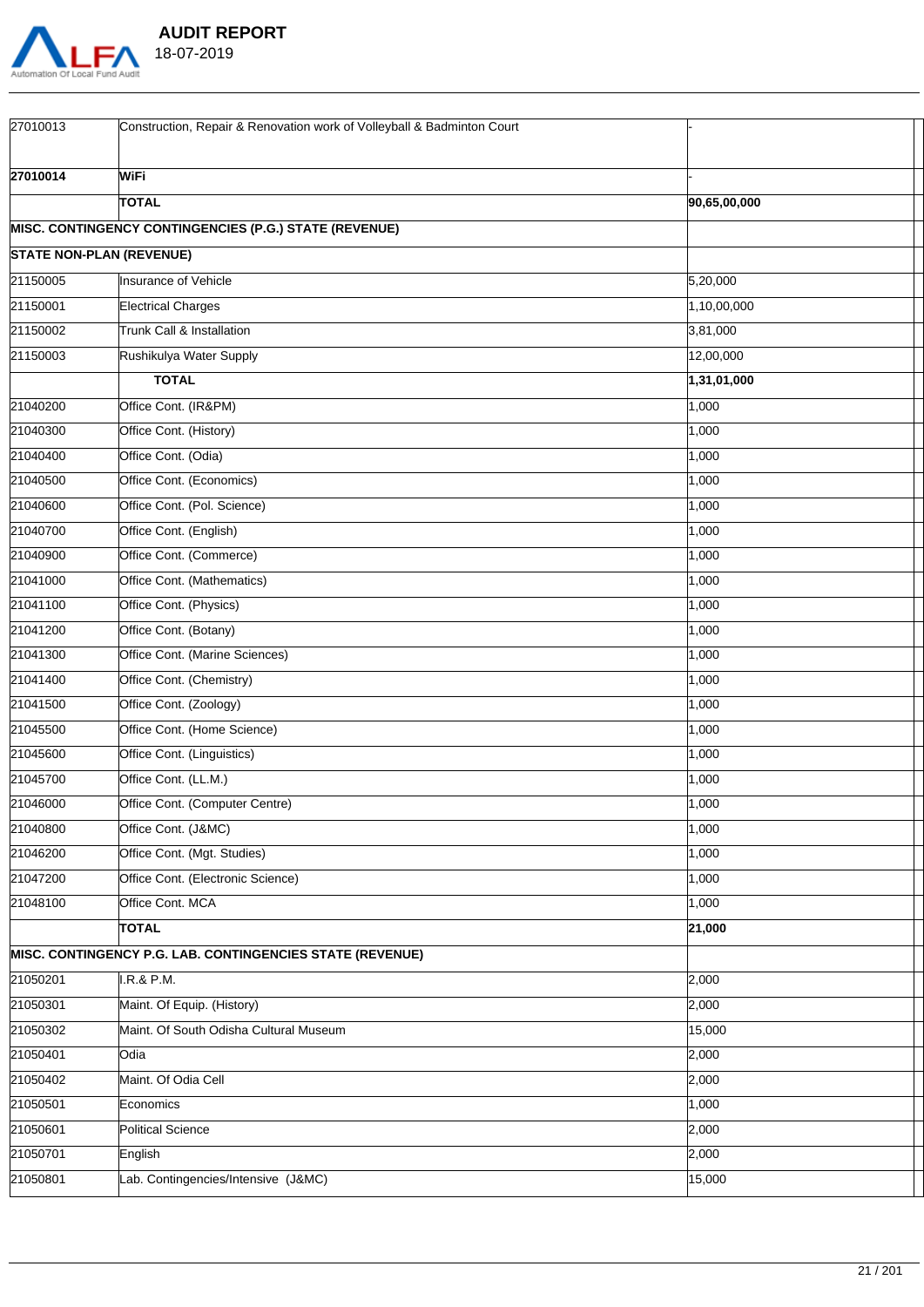

| 21050802 | Issue of Jl. (J&MC)                                                    | $\sqrt{10,000}$ |  |
|----------|------------------------------------------------------------------------|-----------------|--|
| 21050803 | Remuneration to Guest Faculty Teaching & Training Professional. (J&MC) | 1,80,000        |  |
|          |                                                                        |                 |  |
| 21050804 | Press Cont. (J&MC)                                                     | 25,000          |  |
| 21050805 | Maint. Of Equipment (J&MC)                                             | 4,000           |  |
| 21050901 | Maint. Of Computer (Commerce)                                          | 5,000           |  |
| 21050902 | Computer Sty. (Commerce)                                               | 10,000          |  |
| 21051001 | Mathematics                                                            | 1,000           |  |
| 21051101 | Physics                                                                | 27,000          |  |
| 21051201 | Lab. Cont. (Botany)                                                    | 20,000          |  |
| 21051202 | Garden Cont. (Botany)                                                  | 10,000          |  |
| 21051203 | Chemical (Botany)                                                      | 20,000          |  |
| 21051301 | Lab. Contin. (Marine Sciences)                                         | 20,000          |  |
| 21051303 | Maint.of Equip. (Marine Sciences)                                      | 5,000           |  |
| 21051304 | Chemical (Marine Sciences)                                             | 10,000          |  |
| 21051401 | Lab. Contin. (Chem.)                                                   | 35,000          |  |
| 21051402 | Chemical & GW (Chem.)                                                  | 35,000          |  |
| 21051403 | Gas & Distl. (Chem.)                                                   | 10,000          |  |
| 21051501 | Lab. Contin. (Zool.)                                                   | 20,000          |  |
| 21051502 | Chemicals (Zool.)                                                      | 20,000          |  |
| 21051503 | Zoological Garden (Zool.)                                              | 10,000          |  |
| 21051504 | Museum/Maint. Of Equipment (Zool.)                                     | 20,000          |  |
| 21051901 | Maint. Of Xerox (Central Lib.)                                         | 10,000          |  |
| 21055501 | Home Science                                                           | 20,000          |  |
| 21056001 | Sty. For Computer (CC)                                                 | 30,000          |  |
| 21056002 | Maint. Of Computer (CC)                                                | 40,000          |  |
| 21056003 | Upgrade of Computer (CC)                                               | 5,000           |  |
| 21056004 | Software for CC                                                        | 5,000           |  |
| 21056101 | Software Computer Science                                              | 10,000          |  |
| 21056102 | <b>Working Expenses Computer Science</b>                               | 5,000           |  |
| 21056201 | Lab.Contigencies (Buss.Admn)                                           | 5,000           |  |
| 21056202 | Course Materials (Buss.Admn)                                           | 2,000           |  |
| 21056203 | Maint.of Computer (Buss.Admn)                                          | 5,000           |  |
| 21056204 | Sty. Consumables (Buss.Admn)                                           | 3,000           |  |
| 21058001 | Portrait Gallery of Eminent Sons                                       | $\sqrt{1,000}$  |  |
| 21058002 | Rem.to Local Guest (Faculty)                                           | 20,000          |  |
| 21057205 | Lab.Cont/Minor Equip (Elect.Science)                                   | 20,000          |  |
| 21057206 | Maint. Of Equipment (Electronic Science)                               | 20,000          |  |
| 21057207 | Software /Comp. component & Peripherals (Elect. Science)               | 15,000          |  |
|          |                                                                        |                 |  |
| 21058208 | Lab.Cont (MCA)                                                         | 5,000           |  |
| 21056209 | Maint.of Line Printer                                                  | 10,000          |  |
| 21058003 | Rem. To Part-time Teachers for P.G./ Visiting Faculty / Guest Lecturer | 30,000          |  |
|          |                                                                        |                 |  |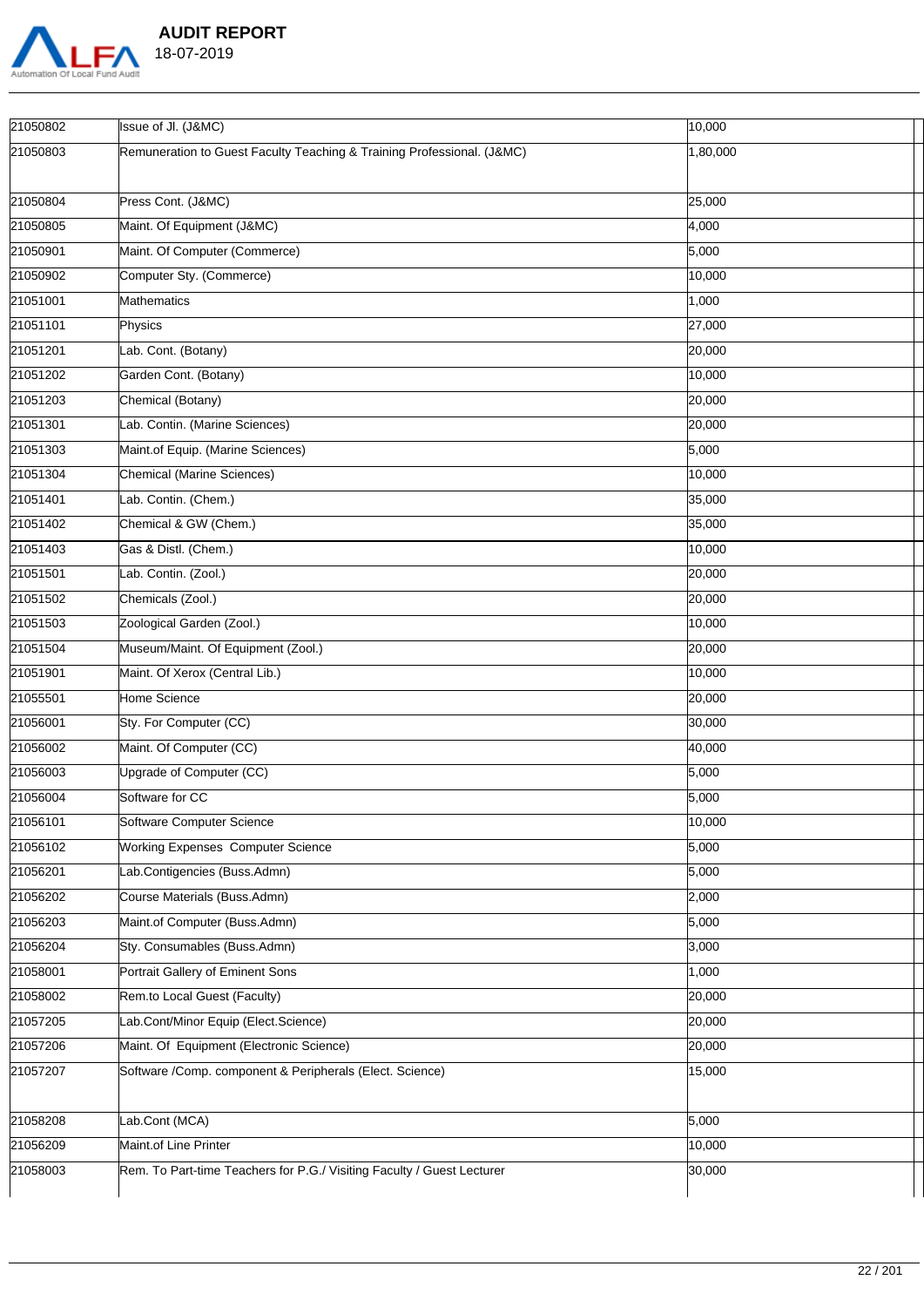

| 21050048                 | WSRC (Field Study & Misc. Cont.)                                | 20,000    |  |
|--------------------------|-----------------------------------------------------------------|-----------|--|
| 21058004                 | Centre for Regional Studies                                     | 5,000     |  |
| 21058005                 | Publication of Manu'scripts                                     | 10,000    |  |
| 21058006                 | Periodical Informant & Diploma in Russian Studies (Linguistics) | 2,000     |  |
| 21058007                 | Centre for Tribal Studies                                       | 5,000     |  |
| 21058008                 | Centre for Marine Bio Technology                                | 5,000     |  |
|                          | TOTAL                                                           | 8,48,000  |  |
|                          | <b>MISC. CONTIGENCY FIELD STUDY/STUDY TOUR (STATE REVENUE)</b>  |           |  |
| 21060200                 | Field Study (IR&PM)                                             | 12,000    |  |
| 21060300                 | Field Study History (DTIM)                                      | 12,000    |  |
| 21060800                 | Field Study (J&MC)                                              | 12,000    |  |
| 21060900                 | Field Study (Commerce)                                          | 6,000     |  |
| 21061200                 | Field Study (Botany)                                            | 6,000     |  |
| 21061300                 | <b>Field Study (Marine Sciences)</b>                            | 12,000    |  |
| 21061500                 | Field Study (Zoology)                                           | 6,000     |  |
| 21065700                 | Field Study (Law)                                               | 6,000     |  |
| 21066200                 | Field Study (Mgt. Studies)                                      | 6,000     |  |
| 21068100                 | Field Study (Computer Sciences)                                 | 6,000     |  |
| 21061400                 | Field study (Chemistry)                                         | 6,000     |  |
| 21061100                 | Field study (Physics)                                           | 6,000     |  |
| 21060600                 | Field study (Political Science)                                 | 6,000     |  |
| 21067200                 | Field Study (Electronic Science)                                | 6,000     |  |
| 21065500                 | Field Study (Home Science)                                      | 6,000     |  |
| 21060400                 | Field Study (Odia)                                              | 6,000     |  |
| 21061000                 | Field study (Mathematics)                                       | 6,000     |  |
| 21060700                 | Field study (English)                                           | 6,000     |  |
| 21065400                 | Field Study (Lingustics)                                        | 3,000     |  |
| 21060500                 | Field study (Economics)                                         | 6,000     |  |
|                          | TOTAL                                                           | 1,41,000  |  |
|                          | MISC. CONTINGENCY P.G.SEMINAR (STATE) (REVENUE)                 |           |  |
| 21080100                 | Seminar                                                         | 20,000    |  |
|                          | <b>TOTAL</b>                                                    | 20,000    |  |
|                          | MAINT. RD & BLD. (STATE) (REVENUE)                              |           |  |
| 21090001                 | Civil                                                           | 10,00,000 |  |
| 21090002                 | Electrical                                                      | 8,00,000  |  |
| 21090003                 | PHD                                                             | 6,00,000  |  |
|                          | TOTAL                                                           | 24,00,000 |  |
| <b>MISC. CONTINGENCY</b> | L. R. LAW COLLEGE (STATE)                                       |           |  |
| (REVENUE)                |                                                                 |           |  |
| 21100017                 | Union, Sports & Cultural                                        | 12,000    |  |
| 21100018                 | Study Tour                                                      | 8,000     |  |
|                          |                                                                 |           |  |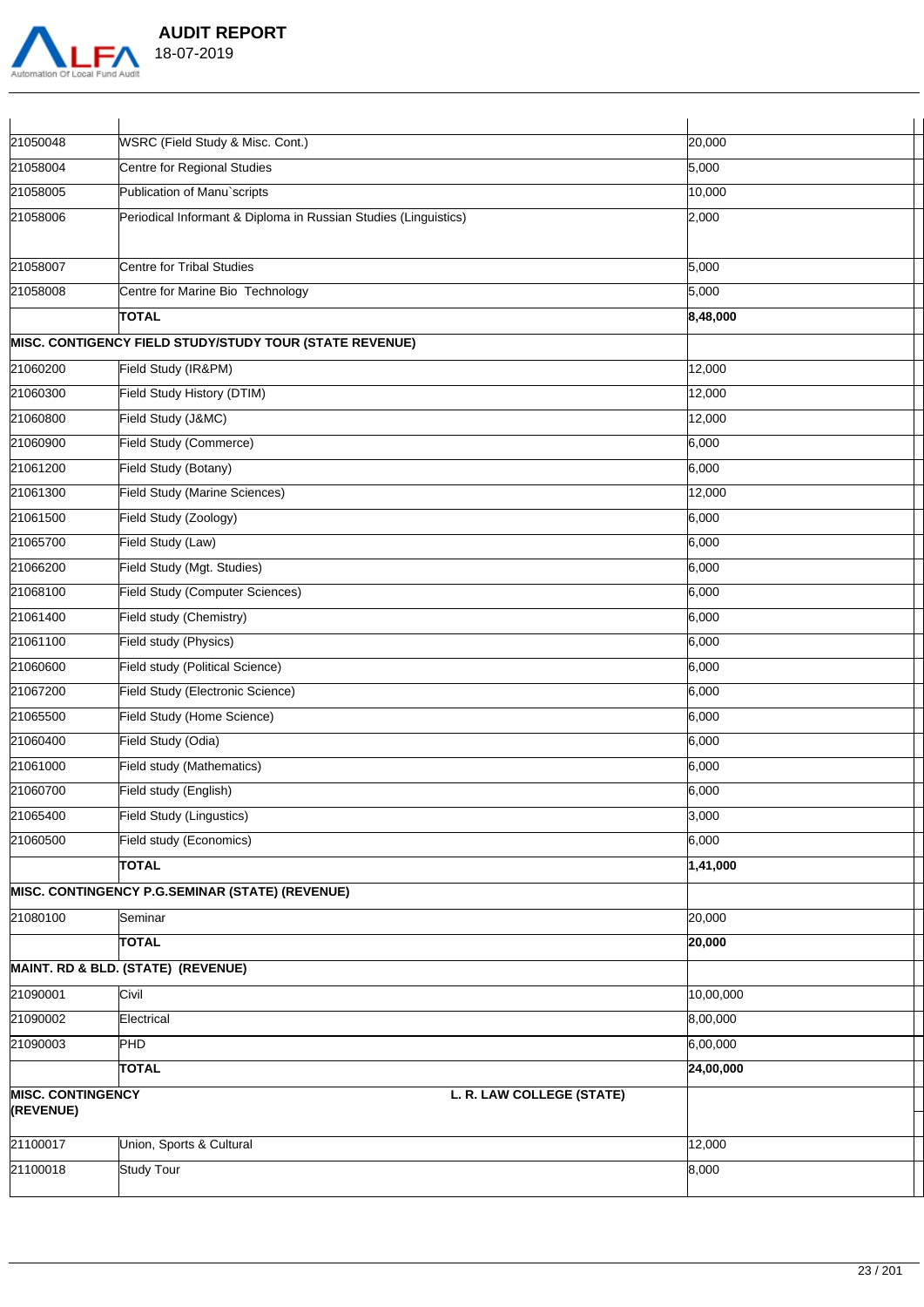

|            | <b>AUDIT REPORT</b> |
|------------|---------------------|
| 18-07-2019 |                     |

|          | <b>TOTAL</b>                                                          | $\sqrt{20,000}$ |
|----------|-----------------------------------------------------------------------|-----------------|
|          | UNIVERSITY HIGHER SECONDRY SCHOOL                                     |                 |
| 21110002 | Part-time staff (T & NT) ect.                                         | 18,97,000       |
| 21110006 | Lab. Contingencies                                                    | 25,000          |
| 21110007 | Telephone Bil                                                         | 6,000           |
| 21110008 | Sports                                                                | 16,000          |
| 21110009 | Misc. contingencies / Books                                           | 10,000          |
| 21110010 | Examination                                                           | 10,000          |
| 21110011 | Cultural activities/ Puja & Annual Festival                           | 36,000          |
|          | TOTAL                                                                 | 20,00,000       |
| 21110013 | GIS (one-time refundable)                                             | 3,00,000        |
|          | TOTAL                                                                 | 3,00,000        |
|          | <b>CONTINGENCIES (ADMN) (OWN SOURCE)</b>                              |                 |
| 21120001 | Medical Allowance/ Reimbursement of Cost of Medicine                  | 5,00,000        |
| 21120002 | Inter-College/Univ. Sports                                            | 32,00,000       |
| 21120003 | Orgn. Of Coaching Camp (Sports)                                       | 50,000          |
| 21120004 | Rem. Of part-time staff of Sports Coun.                               | 50,000          |
| 21120005 | TA to Managers & Coaches                                              | 2,00,000        |
| 21120006 | Study Tour P.G.Department field study                                 | 2,00,000        |
| 21120007 | Petrol., Oil, Lubricants                                              | 18,00,000       |
| 21120008 | Repair of Vehicles                                                    | 6,00,000        |
| 21120009 | Refund of E.M.D./Security Deposit                                     | 5,00,000        |
| 21120010 | Menials                                                               | 75,00,000       |
| 21120011 | Award of Research Fellowship for University & Contingency             | 15,00,000       |
| 21120012 | Festival Advance                                                      | 60,98,000       |
| 21120013 | <b>DEC</b>                                                            | 1,73,20,000     |
| 21120014 | Cont. for Budget Preparation                                          | 30,000          |
| 21120015 | P.G .Central Office                                                   | 80,00,000       |
| 21120017 | Deployment of Human Resource                                          | 8,30,000        |
| 21120018 | Honorarium for Preparation of Budget & Examination.                   | 10,00,000       |
| 21120019 | Preparation of Bhanja Literature/ Printing of Geeta Vijaya Vaijayanti | 1,08,000        |
| 21120020 | Memorial Lecturer, Invited Lecturer & Printing of Univ. Bulletin      | 2,00,000        |
| 21120021 | <b>NAAC</b>                                                           | 10,00,000       |
| 21120022 | <b>UGC XIth Plan Expert Committee</b>                                 |                 |
| 21120023 | NOC fees for TDR                                                      |                 |
| 21120024 | Election to Senate & Synd. & Acd. Council                             | 50,000          |
| 21120025 | Reimb. Of Eletrical Charges of Warden/Supdts.                         | 1,00,000        |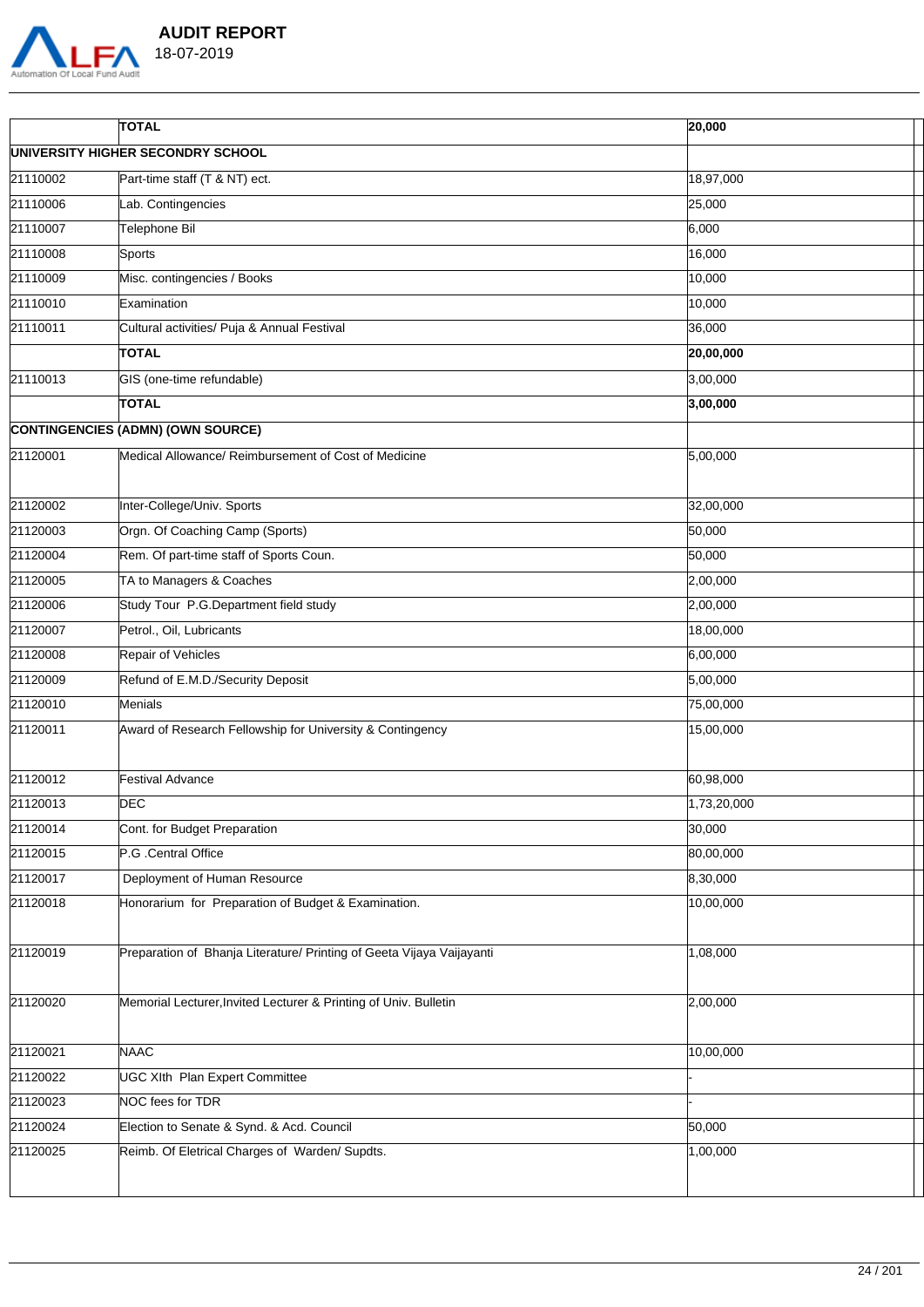

 **AUDIT REPORT**  18-07-2019

| 21120026 | Misc. Expenses Contigency                                                                       | 1,00,50,000 |
|----------|-------------------------------------------------------------------------------------------------|-------------|
| 21120027 | <b>Endowment and Prize &amp; Mementoes</b>                                                      | 2,00,000    |
| 21120029 | V.C. Lump Grant                                                                                 | 2,00,000    |
| 21120030 | Participation of University Team in All India Youth Festival/ and or Cultural Festival          | 3,00,000    |
| 21120031 | Women Harassment Cell                                                                           | 10,000      |
| 21120032 | Students Placement Cell                                                                         | 1,00,000    |
| 21120033 | <b>Welfare Fund (University share)</b>                                                          | 7,72,000    |
| 21120034 | Construction & Maintenance of University Gate, Roads, Building (Civil, Electrical & PH) (3:1:1) | 3,00,00,000 |
| 21120035 | Remuneration. to Part time Lecturer/Guest Faculty of all P.G. Departments & L.R.Law College     | 25,00,000   |
| 21120036 | Center for Canadian Studies & WSRC Cont.                                                        | 1,00,000    |
| 21120037 | Pension Reserve Fund                                                                            | 5,00,00,000 |
| 21120038 | Foundation Day                                                                                  | 5,00,000    |
| 21120039 | Zooligical Garden (Deer Feed & Maintainance of Building)                                        | 8,00,000    |
| 21120040 | Computer Loan Advance                                                                           | 5,00,000    |
| 21120041 | Purchase of Computer                                                                            | 1,00,000    |
| 21120042 | NMCIET (BSNL Internet Connectivity)                                                             | 6,00,000    |
| 21120043 | Memorandum of Understanding                                                                     | 1,00,000    |
| 21120044 | Purchase of New Vehicles & Insurance, Road Tax etc                                              | 17,00,000   |
| 21120045 | Addon Course English & MCA                                                                      | 50,000      |
| 21120046 | Repair & Annual Maintainance of Computer                                                        | 1,50,000    |
| 21120047 | Kabi Samrat Upendra Bhanja                                                                      | 2,00,000    |
| 21120048 | Celebration of Golden Jubilee & Golden Jubilee Monument                                         | 40,00,000   |
| 21120049 | Maintainance & Furniture of University Guest House                                              | 6,00,000    |
| 21120050 | Furniture & Auditorium Development                                                              | 50,00,000   |
| 21120051 | Online Financial Mangt. System (Tally & PFMS Training)                                          | 2,00,000    |
| 21120052 | Advertisement                                                                                   | 6,50,000    |
| 21120053 | egal expenses                                                                                   | 7,00,000    |
| 21120054 | IQAC                                                                                            | 2,00,000    |
| 21120055 | <b>EPF of DWWs</b>                                                                              | 1,20,00,000 |
| 21120056 | Boundary wall of University                                                                     |             |
| 21120057 | Campus Beautification                                                                           | 2,00,000    |
| 21120058 | South Odisha Cultural Studies Centre                                                            | 2,00,000    |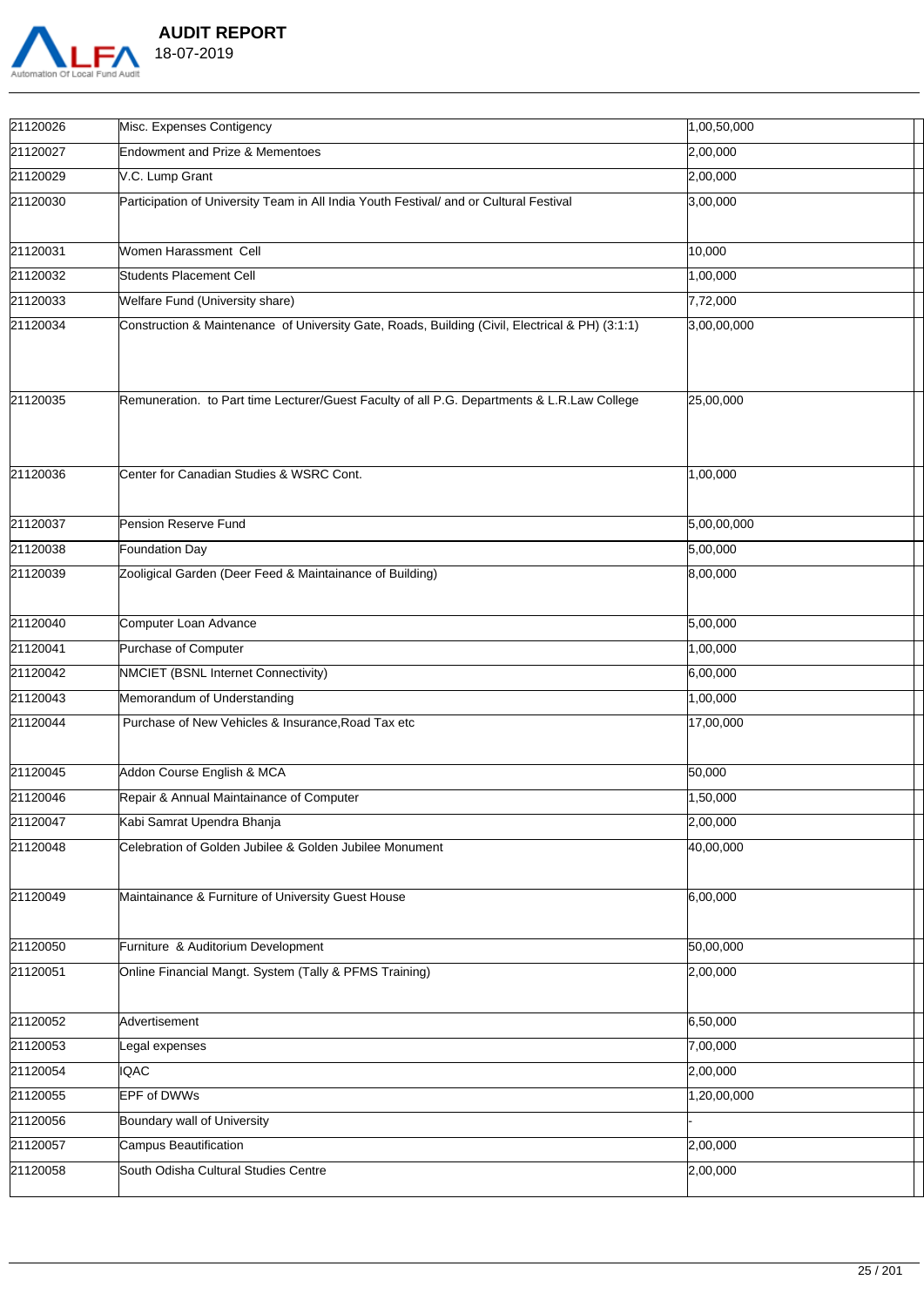

|                           | <b>TOTAL</b>                                  | 17,35,18,000 |
|---------------------------|-----------------------------------------------|--------------|
|                           | <b>L.R.LAW COLLEGE (OWN SOURCE)</b>           |              |
| 21100003                  | Menials                                       | 6,00,000     |
| 21100012                  | <b>Telephone Rent</b>                         | 5,000        |
| 21100014                  | <b>Electrical Charges</b>                     | 1,20,000     |
| 21100015                  | <b>Guest Faculty</b>                          |              |
| 21100016                  | Books & Journal                               | 30,000       |
| 21100019                  | Lingaraj Panigrahy Memorial Lecture           | 5,000        |
| 21100020                  | <b>Internet Charges</b>                       | 15,000       |
|                           | <b>TOTAL</b>                                  | 7,75,000     |
| (EXAMINATION (OWN SOURCE) |                                               |              |
| 21130001                  | Center Expenses                               | 25,00,000    |
| 21130002                  | TA to Examiners                               | 80,00,000    |
| 21130003                  | Rem. to Examiners                             | 80,00,000    |
| 21130004                  | Rem. to Tabu. & Scru.                         | 2,00,000     |
| 21130005                  | Rem. For typing etc.                          | 1,00,000     |
| 21130006                  | Printing of Confi. Papers                     | 50,00,000    |
| 21130007                  | Misc. exam. expenditure                       | 50,000       |
| 21130008                  | Refund of Exam. fee                           | 3,00,000     |
| 21130009                  | Pre. Print. Comp. Sty.                        | 40,00,000    |
| 21130010                  | Cost of Paper                                 | 60,00,000    |
| 21130011                  | Cost of Sty.                                  | 20,00,000    |
| 21130012                  | Hire Charges of Vehicles                      | 2,00,000     |
| 21130013                  | TA to staff on Exam. duty                     | 3,40,000     |
| 21130014                  | Advertisement                                 | 1,50,000     |
| 21130015                  | Remuneration to paper setter                  | 40,00,000    |
| 21130016                  | egal expenses                                 | 1,00,000     |
| 21130017                  | Univ. Gold Medal/Cash Prize                   | 1,50,000     |
| 21130018                  | Post and Telegraph                            | 10,00,000    |
| 21130019                  | Convocation                                   | 7,00,000     |
| 21130020                  | <b>URET Entrance</b>                          | 2,00,000     |
|                           | TOTAL                                         | 4,29,90,000  |
| POST- MATRIC SCHOLARSHIP  |                                               |              |
| 22040001                  | POST SCHOLARSHIP FOR STUDENTS OBC/SEBC(State) | 7,00,000     |
|                           |                                               |              |
| 22040002                  | RAJIB GANDHI SC & ST DEV. DEPT. (UGC)         | 50,00,000    |
|                           |                                               |              |
|                           | DEPARTMENT DEVELOPMENT FUND (OWN)             |              |
| 21140001                  | Business Administration Department            | 12,00,000    |
| 21140002                  | <b>IR&amp;PM</b>                              | 7,00,000     |
| 21140003                  | Computer Science Department (MCA)             | 14,00,000    |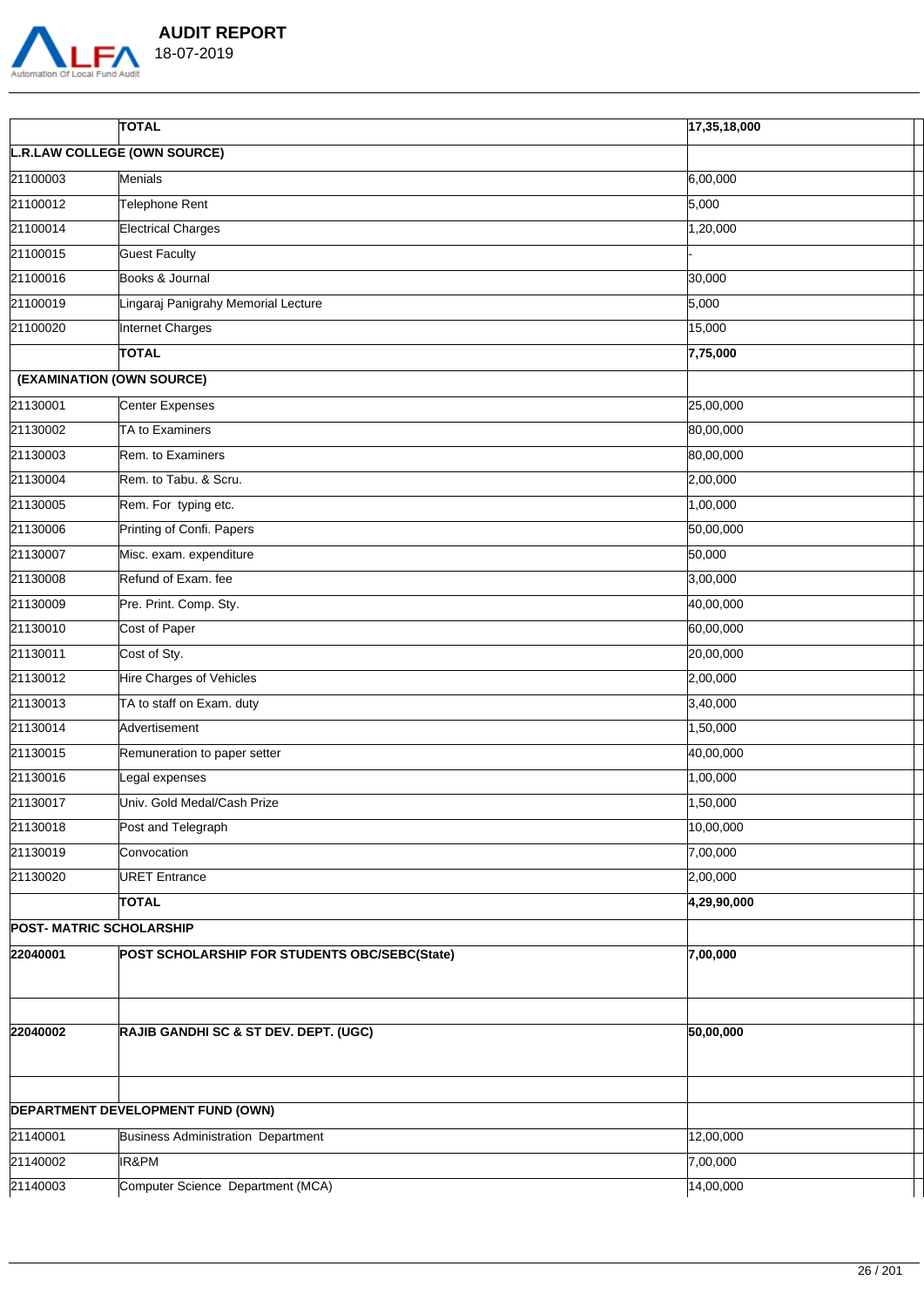

| 21140004                   | <b>J&amp;MC Department</b>                                    | 2,20,000                   |
|----------------------------|---------------------------------------------------------------|----------------------------|
|                            | <b>TOTAL</b>                                                  | 35,20,000                  |
| <b>SELF FINANCE COURSE</b> |                                                               |                            |
| 21160001                   | MCA (M.TECH)                                                  | 11,00,000                  |
| 21160002                   | ELECTRONIC SCIENCE (M.TECH)                                   | 8,00,000                   |
| 21160003                   | MFC                                                           | 9,03,000                   |
| 21160004                   | Bio Tech & other Contigency                                   | 9,00,000                   |
| 21160005                   | M.Pharm                                                       | 1,10,00,000                |
| 21160006                   | P.G.D.BIM                                                     | 9,00,000                   |
| 21160007                   | Geo-Physics                                                   | 5,85,000                   |
| 21160008                   | LLM L.R.Law College                                           | 1,00,000                   |
| 21160009                   | Mis. Expenditure                                              | 21,00,000                  |
| 21160010                   | <b>MSW</b>                                                    | 5,60,000                   |
| 21160011                   | <b>SFC Chemistry</b>                                          | 6,00,000                   |
| 21160012                   | <b>MBA Financial Management</b>                               | 7,35,000                   |
| 21160013                   | <b>SFC Botany</b>                                             | 3,00,000                   |
|                            | <b>TOTAL</b>                                                  | 2,05,83,000                |
|                            |                                                               |                            |
|                            | <b>ABSTRACT</b>                                               |                            |
|                            | <b>EXPENDITURE</b>                                            |                            |
|                            |                                                               | REVISED ESTIMATE 2016-2017 |
|                            | <b>CAPITAL</b>                                                | 99,82,39,000               |
|                            | <b>REVENUE</b>                                                | 63,23,40,300               |
|                            | OWN SOURCE EXAMINATION, SFC, DEC, DEPT. DEVELOPMENT FUND ETC) | 24,36,86,000               |
|                            |                                                               |                            |
|                            | <b>TOTAL</b>                                                  | 1,87,42,65,300             |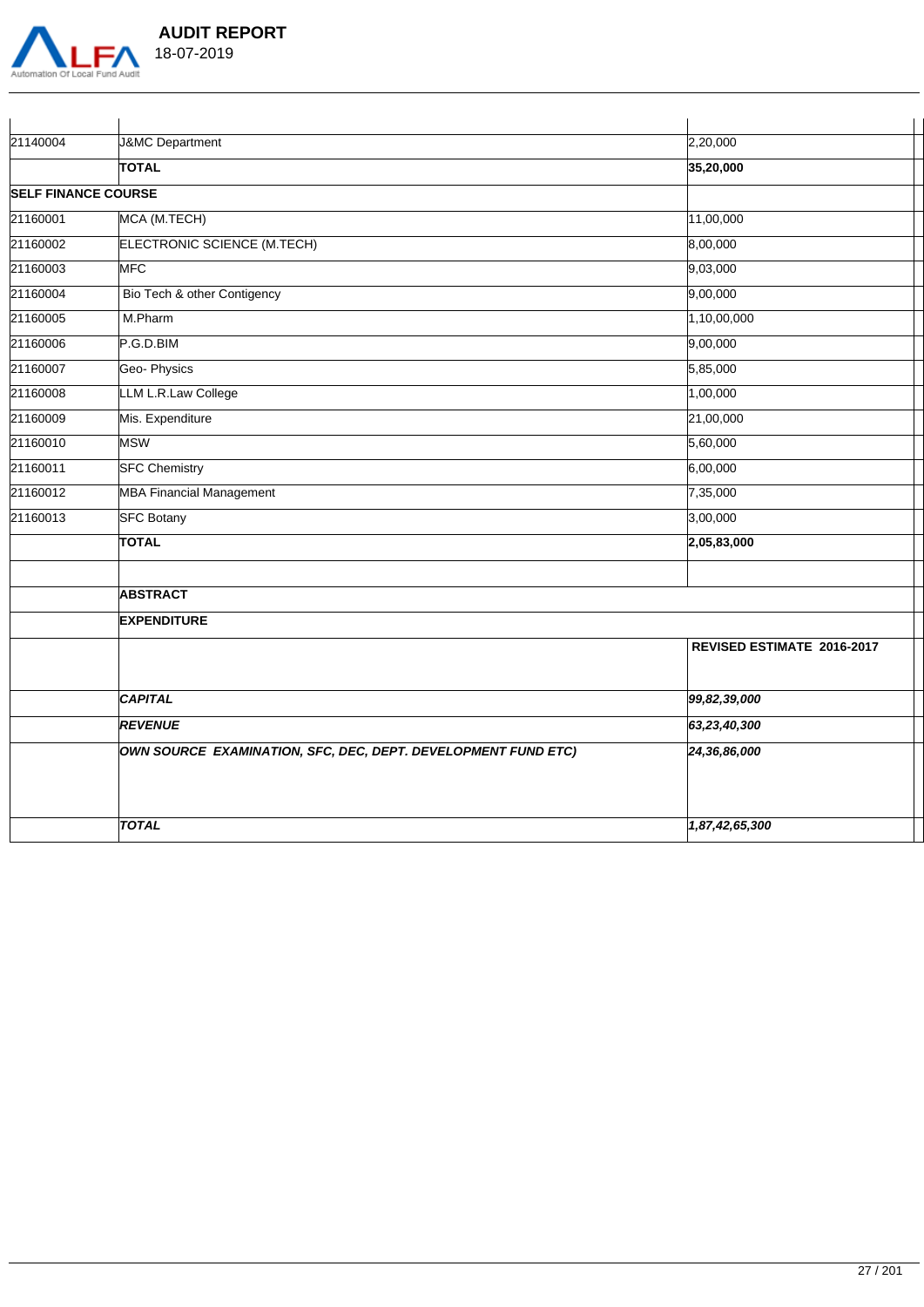

# 18-07-2019

# PARA: 5 **DETAILS OF CLOSING BALANCE AS PER BANK PASS BOOKS & CASH BOOK BANK BALANCE FIGURE**

Berhampur University - 2016-2017

| <b>S</b> lno | Name of the Bank    | IA/C No. | Closing      | Closing                    | <b>Closing</b> | Closing       | Difference(In   | Remarks |
|--------------|---------------------|----------|--------------|----------------------------|----------------|---------------|-----------------|---------|
|              |                     |          | Balance Date | Balance in Pass Balance in |                | Balance in    | $Rs.$ ) $(A-B)$ |         |
|              |                     |          | IAs on       | Book(In Rs:) (A) Bank Date |                | Bank as       |                 |         |
|              |                     |          | (dd/mm/yyyy) |                            | Cash Book      | Imentioned in |                 |         |
|              |                     |          |              |                            | (dd/mm/yyyy)   | Cash Book(In  |                 |         |
|              |                     |          |              |                            |                | $RS()$ $(B)$  |                 |         |
|              | All Banks-14 nos    |          | 31-03-2016   | 468506862.8331-03-2017     |                | 487522329.44  | -19015466.61    |         |
|              | <b>IGRAND TOTAL</b> |          |              | 468506862.83               |                | 487522329.44  | -19015466.61    |         |

#### **Reconciliation**

|            | SI. No. Name of the Bank                | <b>Account Number</b> | per cash Book   | C.B.as on 31.03.2017 as   C.B.as on 31.03.2017 as   Difference<br>per Bank Statement |                  | Remarks                                                                                                                                                                                                                                                                                                                                                                                                                                                                                                                                                                                         |
|------------|-----------------------------------------|-----------------------|-----------------|--------------------------------------------------------------------------------------|------------------|-------------------------------------------------------------------------------------------------------------------------------------------------------------------------------------------------------------------------------------------------------------------------------------------------------------------------------------------------------------------------------------------------------------------------------------------------------------------------------------------------------------------------------------------------------------------------------------------------|
|            | Canara Bank                             | 6371214000002         | 7,98,24,488.00  | 1,57,522.00                                                                          | 7,96,66,966.00   |                                                                                                                                                                                                                                                                                                                                                                                                                                                                                                                                                                                                 |
| 2          | SBI 12th Fin                            | 10941791269           | 1,20,000.00     | 27,822.50                                                                            | 92,177.50        |                                                                                                                                                                                                                                                                                                                                                                                                                                                                                                                                                                                                 |
| 3          | SBI(On line, EPF)                       | 35586275402           | 54,73,155.00    | 48,93,590.90                                                                         | 5,79,564.10      |                                                                                                                                                                                                                                                                                                                                                                                                                                                                                                                                                                                                 |
| 4          | SBI (Indigenous)                        | 10859084082           | 10,08,245.51    | 26,12,249.01                                                                         | -16,04,003.50    |                                                                                                                                                                                                                                                                                                                                                                                                                                                                                                                                                                                                 |
| 5          | <b>SBI Exam</b>                         | 10941791292           | 32,02,165.22    | 35,92,864.72                                                                         | $-3,90,699.50$   |                                                                                                                                                                                                                                                                                                                                                                                                                                                                                                                                                                                                 |
| $\sqrt{6}$ | SBI (Gen)                               | 10941791021           | 29,25,86,946.21 | 41,98,36,570.12                                                                      | -12,72,49,623.91 |                                                                                                                                                                                                                                                                                                                                                                                                                                                                                                                                                                                                 |
| 17         | SBI(Research)                           | 10941791010           | 1,75,28,009.73  | 2,50,823.50                                                                          | 1,72,77,186.23   | Both these pass books<br>relate to Research account,<br>so the pass book balance is<br>combined balance of both                                                                                                                                                                                                                                                                                                                                                                                                                                                                                 |
|            | SBI(Research-Indigen34933147816<br>ous) |                       |                 | 14,35,161.00                                                                         | -14,35,161.00    | the pass books. However,<br>balance<br>of<br>lthe<br>the<br>Indigenous account is not<br>included in the cash book.<br>This<br>need<br>to<br>be<br>incorporated in the cash<br>book.                                                                                                                                                                                                                                                                                                                                                                                                            |
| 8          | SBI(RUSA)                               | 34820182734           | 8,62,16,475.00  | 3,00,79,875.00                                                                       | 5,61,36,600.00   | Tha balance as per Main<br>book<br>cash<br>is<br>Rs.8,62,16,475.00 and the<br>correct balance<br>as<br>per<br>RUSA<br>cash<br>book<br>isl<br>Rs.2,35,92,222/-<br>as<br>the<br>transactions of the RUSA<br>cash book have not been<br>reflected in the Main cash<br>book during the<br>whole<br>period of 2016-17 and some<br>faulty<br>exhibition<br>of<br>transactions in the Main<br>cash book during 2015-16<br>which has been dealt in<br>Para 4 of this audit report<br>reconciling<br>lwhile<br>the<br>difference between the audit<br>figure and cash book figure<br>of closing balance. |
| l9         | lsbi                                    | 10859098233           | 11,659.00       | 19,757.31                                                                            | -8,098.31        |                                                                                                                                                                                                                                                                                                                                                                                                                                                                                                                                                                                                 |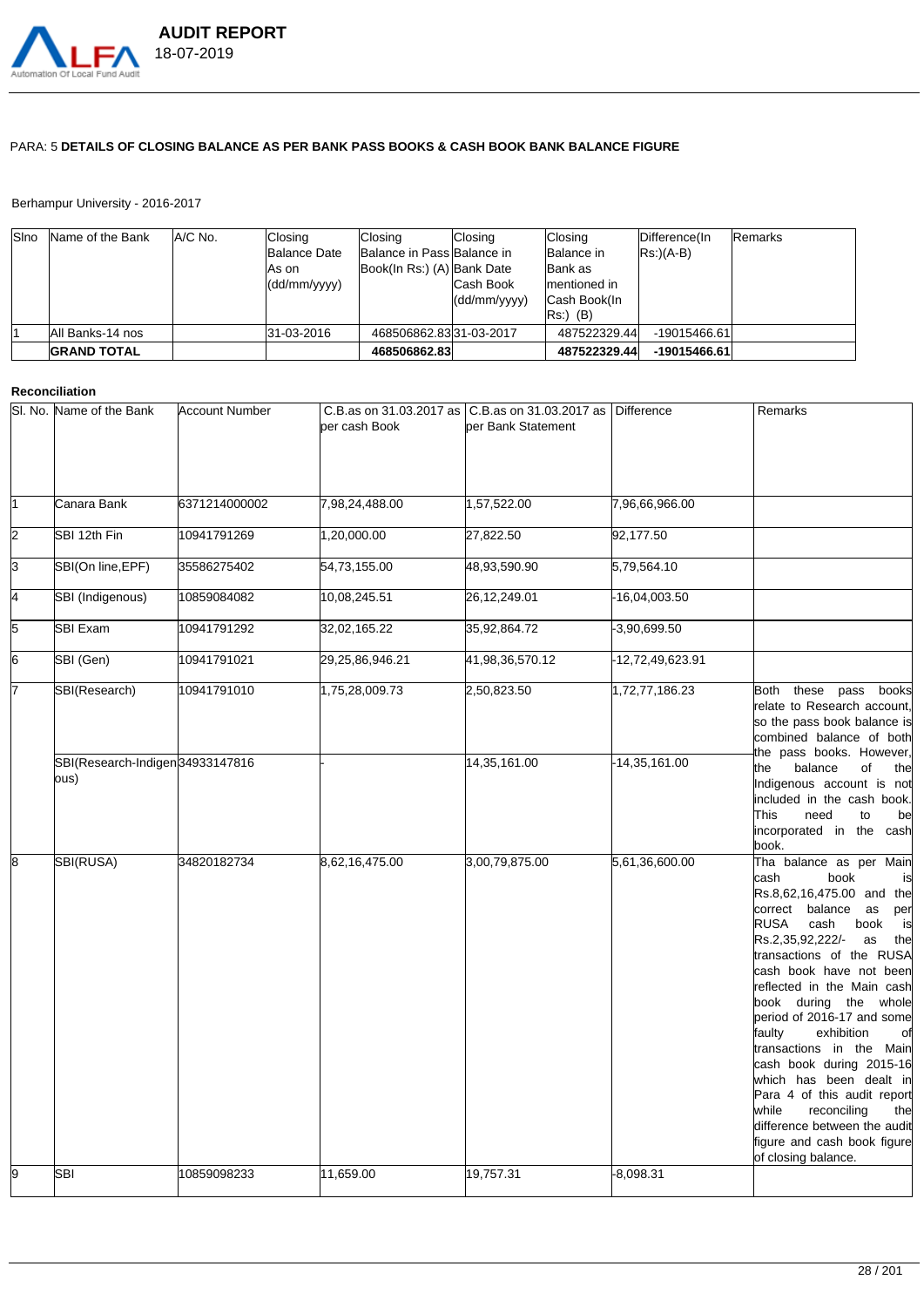

| 10 | SBI (Dev. Fund) | 10941792604  | 14,65,174.32    | 21,64,195.32    | $-6,99,021.00$ |  |
|----|-----------------|--------------|-----------------|-----------------|----------------|--|
| 11 | <b>ISBI</b>     | 10941792570  | 54,889.03       | 3,72,811.03     | -3,17,922.00   |  |
| 12 | SBI, SB A/C     | 10941792138  | 31,122.42       | 63,620.42       | $-32,498.00$   |  |
| 13 | <b>HDFC</b>     | 200022142009 |                 | 30,00,000.00    | -30,00,000.00  |  |
|    |                 | Total        | 48,75,22,329.44 | 46,85,06,862.83 | 1,90,15,466.61 |  |

The difference between cashbook figure and passbook figure is **Rs.1,90,15,466.61** , the reconciliation of the same could not be produced to audit by the local authority, however the difference of different passbooks and cashbook is prepared by the auditors of LFA as per the availability of records and registers to audit. These are detailed below:

#### **(1) RECONCILIATION OF A/C NO 10941791021 SBI (Gen) FOR 2016-17:**

The reconciliation of the above account has been furnished vide page -3 of the Financial Statement uploaded for this DAR.

# **(2) RECONCILIATION FOR 2016-17 FOR A/C NO.10941791010** A BALANCE AS PER CASHBOOK ACTUAL AS ON 31.3.17 **ADD** B CHQ ISSUED NOT DEBITED BY BANK 85,12,410 SL NO DATE CHQ NO AMOUNT REMARK 24.9.14 559341 559341 559341 559341 559341 559341 559341 559341 559341 559341 561 561 561 561 561 561 561 561 5 2 24.9.15 3,80,513 3 23.2.14 25,24,000 4 16.12.15 27,03,177 5 30.6.16 2,53,675 6 21.7.16 5,056 7 31.3.17 26,44,969 **TOTAL 85,12,410**  C **AMOUNT CREDITED BY BANK NOT TAKEN INTO CASHBOOK 110,89,617** 110,89,617 SL NO DATE CHQ NO AMOUNT REMARK **1** 9.5.13 **1 1 58,241.00** TDS REFUND **2** 9.9.15 **15,000.00** 3 18.4.16 44,54,936.00 trf 1021 4 2.5.16 2.5.16 3,00,000.00 5 20.7.16 4,00,000.00 l no 810 6 30.5.16 5,00,000.00 l no 427 7 6.8.16 6,15,000.00 l no 8 29.8.16 29.8.16 3,28,000.00 9 7.9.16 7,20,000.00

10 7.9.16 7.9.16 14,40,000.00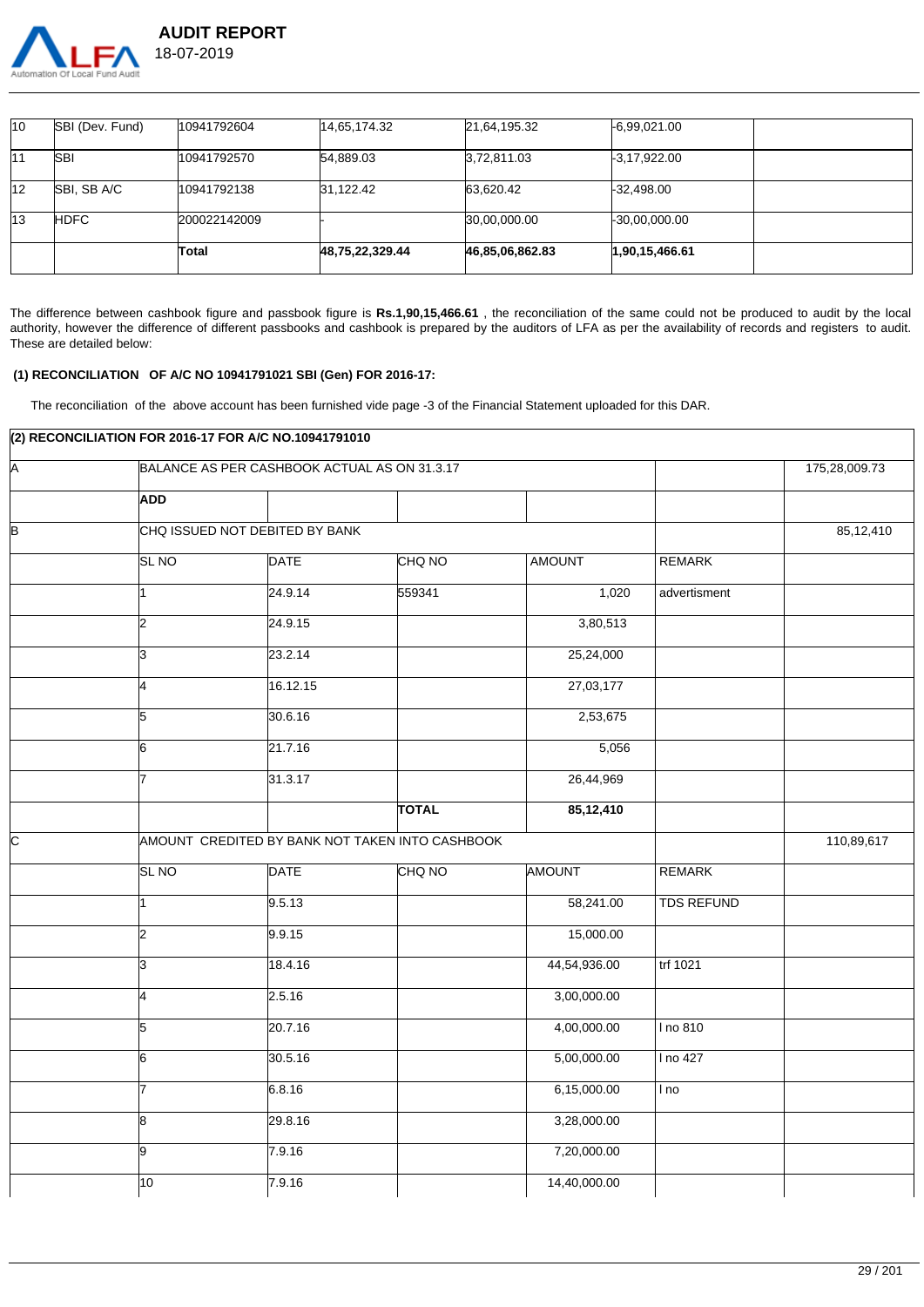

|                         | 11              | 24.10.16                                                                        |               | 2,06,640.00                                                       |                   |                |
|-------------------------|-----------------|---------------------------------------------------------------------------------|---------------|-------------------------------------------------------------------|-------------------|----------------|
|                         | 12              | 28.10.16                                                                        |               | 5,16,600.00                                                       |                   |                |
|                         | 13              | 5.11.16                                                                         |               | 4,00,000.00                                                       |                   |                |
|                         | 14              | 10.11.16                                                                        |               | 9,00,000.00                                                       |                   |                |
|                         | 15              | 31.3.17                                                                         |               | 83,000.00                                                         |                   |                |
|                         | 16              | 31.3.17                                                                         |               | 1,52,200.00                                                       |                   |                |
|                         |                 |                                                                                 | <b>Total</b>  | 110,89,617.00                                                     |                   |                |
| $\overline{D}$          |                 | CALCULATION ERROR on 27.08.14                                                   |               |                                                                   | 0.73              | 0.73           |
| $\overline{E}$          |                 | calculation error on 15.7.15 of Rs 7100 taken as Rs 7600 in cashbook as payment |               |                                                                   | 500.00            | 500.00         |
| F                       |                 | Interest accrued during 2016-17 not taken in cash book                          |               |                                                                   | 25,161.00         | 25,161.00      |
|                         |                 |                                                                                 |               |                                                                   |                   |                |
|                         | <b>LESS</b>     |                                                                                 |               |                                                                   |                   |                |
| $\overline{\mathsf{G}}$ |                 | AMOUNT DEBITED BY BANK NOT TAKEN INTO CASHBOOK                                  |               |                                                                   |                   | $-1,40,617.50$ |
|                         | <b>SLNO</b>     | <b>DATE</b>                                                                     | <b>CHQ NO</b> | <b>AMOUNT</b>                                                     | <b>REMARK</b>     |                |
|                         |                 | 16.5.13                                                                         |               | 900                                                               | <b>BANK CHGS</b>  |                |
|                         | l2              | 3.10.13                                                                         |               | 253                                                               | <b>BANK CHGS</b>  |                |
|                         | 3               | 23.12.13                                                                        |               | 224                                                               | <b>BANK CHGS</b>  |                |
|                         | l4              | 1.12.14                                                                         |               | 225                                                               | <b>BANK CHGS</b>  |                |
|                         | 5               | 12.3.14                                                                         |               | 618                                                               | <b>BANK CHGS</b>  |                |
|                         | 6               | 12.3.16                                                                         |               | 630                                                               | <b>BANK CHGS</b>  |                |
|                         |                 | 17.2.16                                                                         |               | 65,500                                                            |                   |                |
|                         | 8               | 9.9.15                                                                          |               | $114$                                                             |                   |                |
|                         | 9               | 2.5.16                                                                          |               | $\frac{115}{115}$                                                 | <b>BANK CHGS</b>  |                |
|                         | $\overline{10}$ | 26.7.16                                                                         |               | 2,956                                                             |                   |                |
|                         | 11              | 22.12.16                                                                        |               | 68,450                                                            |                   |                |
|                         | $\overline{12}$ | 12.3.17                                                                         |               | 633                                                               | <b>BANK CHGS</b>  |                |
|                         |                 |                                                                                 | <b>TOTAL</b>  | 1,40,617.50                                                       |                   |                |
| $\overline{H}$          | 1021            |                                                                                 |               | CHQ DEPOSITED/ADJUSTED WRONG ENTRY MADE (NOT CREDITED BY BANK) OF | 14,76,840.00      | $-14,76,840$   |
|                         | <b>SL NO</b>    | <b>DATE</b>                                                                     | <b>CHQ NO</b> | AMOUNT                                                            | <b>REMARK</b>     |                |
|                         |                 | 13.12.13                                                                        |               | 34,000.00                                                         | <b>DAE MUMBAI</b> |                |
|                         | 2               | 21.11.16                                                                        |               | 3,89,600.00                                                       | DST inspire       |                |
|                         | IЗ              | 24.11.16                                                                        |               | 7,23,240.00                                                       | dhamara port      |                |
|                         |                 |                                                                                 |               |                                                                   |                   |                |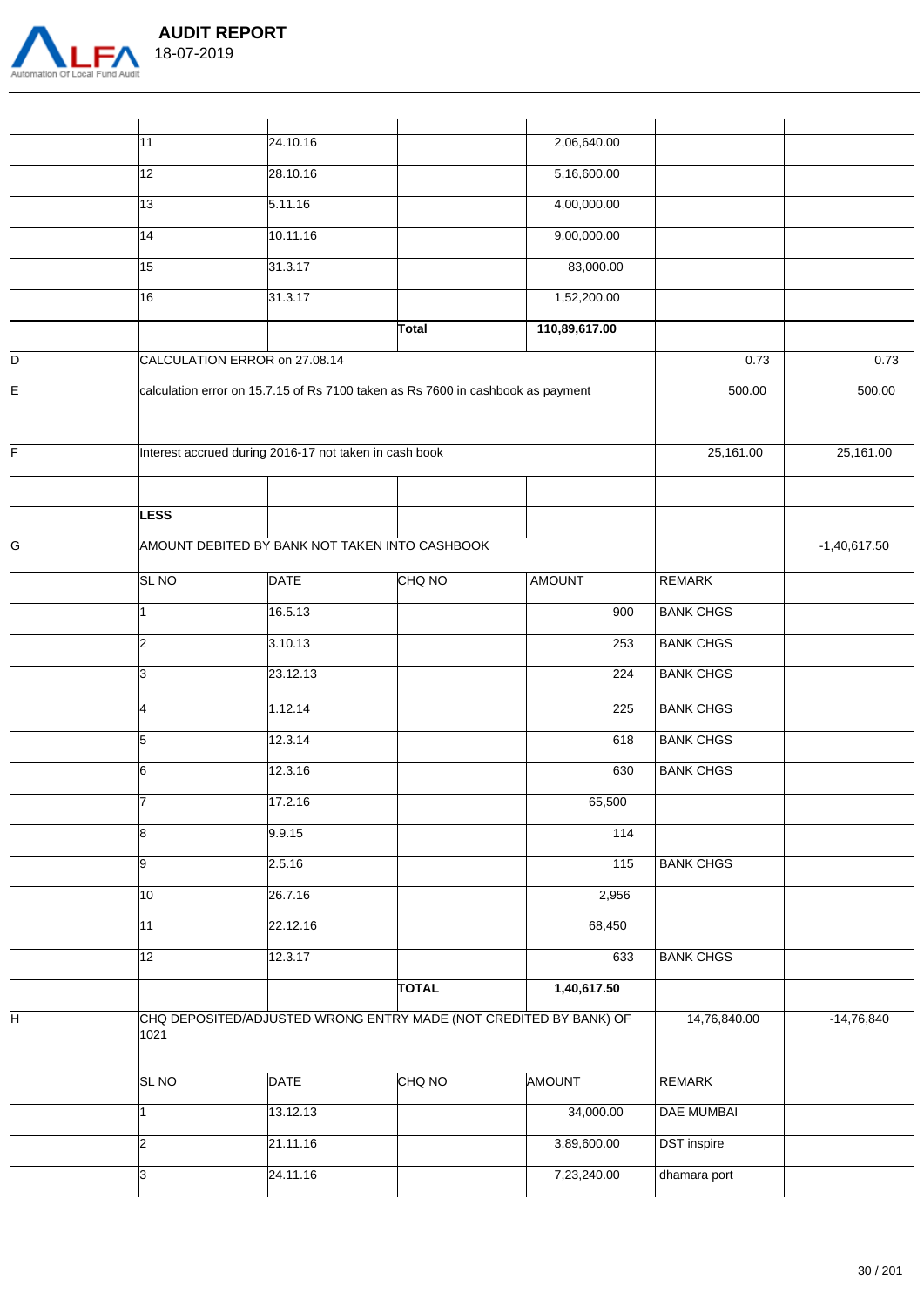

|    | 4                                                                                                                              | 31.3.17                                                                   |                                         | 3,30,000.00   |                |
|----|--------------------------------------------------------------------------------------------------------------------------------|---------------------------------------------------------------------------|-----------------------------------------|---------------|----------------|
|    |                                                                                                                                |                                                                           | <b>TOTAL</b>                            | 14,76,840.00  |                |
|    | CALUCLATION ERROR ON 7.8.14 AS EXPENDITURE Rs.208277 NOT DEDUCTED in<br>cash book and rectification on 24.9.15 for Rs101649.00 | $-3,09,926.00$                                                            |                                         |               |                |
| IJ | Rs.50000                                                                                                                       | CALCULATION MISTAKE IN TOTALING ON 10.02.17 FOR Rs.150000 and on 17.03.17 |                                         |               | $-2,00,000.00$ |
| κ  |                                                                                                                                | Opening balance difference during 2013-14                                 |                                         |               | 102,83,809     |
|    |                                                                                                                                | Closing Balance as per Bank Pass Book as on 31.03.2017                    |                                         |               | 453, 12, 124   |
|    | la                                                                                                                             |                                                                           | Pass Book Balance of A/C No.10941791010 | 2,50,824      |                |
|    | lb                                                                                                                             | Mod Balance                                                               |                                         | 436,26,140    |                |
|    | Ċ.                                                                                                                             |                                                                           | Pass Book Balance of A/C No.34933147816 | 14,35,161     |                |
|    |                                                                                                                                | <b>TOTAL</b>                                                              |                                         | 453, 12, 124  |                |
|    |                                                                                                                                | <b>MOD (A/C</b><br>NO.10941791010)                                        | <b>Debit</b>                            | <b>Credit</b> |                |
|    |                                                                                                                                |                                                                           |                                         |               |                |
|    |                                                                                                                                | MOD 1.4.16                                                                | 21,19,878.00                            |               |                |
|    |                                                                                                                                | 21-04-2016                                                                | 11,49,000.00                            |               |                |
|    |                                                                                                                                | 25-04-2016                                                                |                                         | 2,60,000.00   |                |
|    |                                                                                                                                | 27-04-2016                                                                |                                         | 94,000.00     |                |
|    |                                                                                                                                | 29-04-2016                                                                |                                         | 89,083.00     |                |
|    |                                                                                                                                | 05-05-2016                                                                | 2,60,000.00                             |               |                |
|    |                                                                                                                                | 23-05-2016                                                                |                                         | 2,60,705.00   |                |
|    |                                                                                                                                | 23-05-2016                                                                |                                         | 23,086.00     |                |
|    |                                                                                                                                | 26-05-2016                                                                | 3,21,000.00                             |               |                |
|    |                                                                                                                                | 02-06-2016                                                                | 2,57,000.00                             |               |                |
|    |                                                                                                                                | 13-06-2016                                                                |                                         | 10,017.00     |                |
|    |                                                                                                                                | 21-07-2016                                                                | 54,000.00                               |               |                |
|    |                                                                                                                                | 01-09-2016                                                                | 3,25,000.00                             |               |                |
|    |                                                                                                                                | 08-09-2016                                                                | 25,70,000.00                            |               |                |
|    |                                                                                                                                | 09-09-2016                                                                |                                         | 1,08,000.00   |                |
|    |                                                                                                                                | 09-09-2016                                                                |                                         | 11,000.00     |                |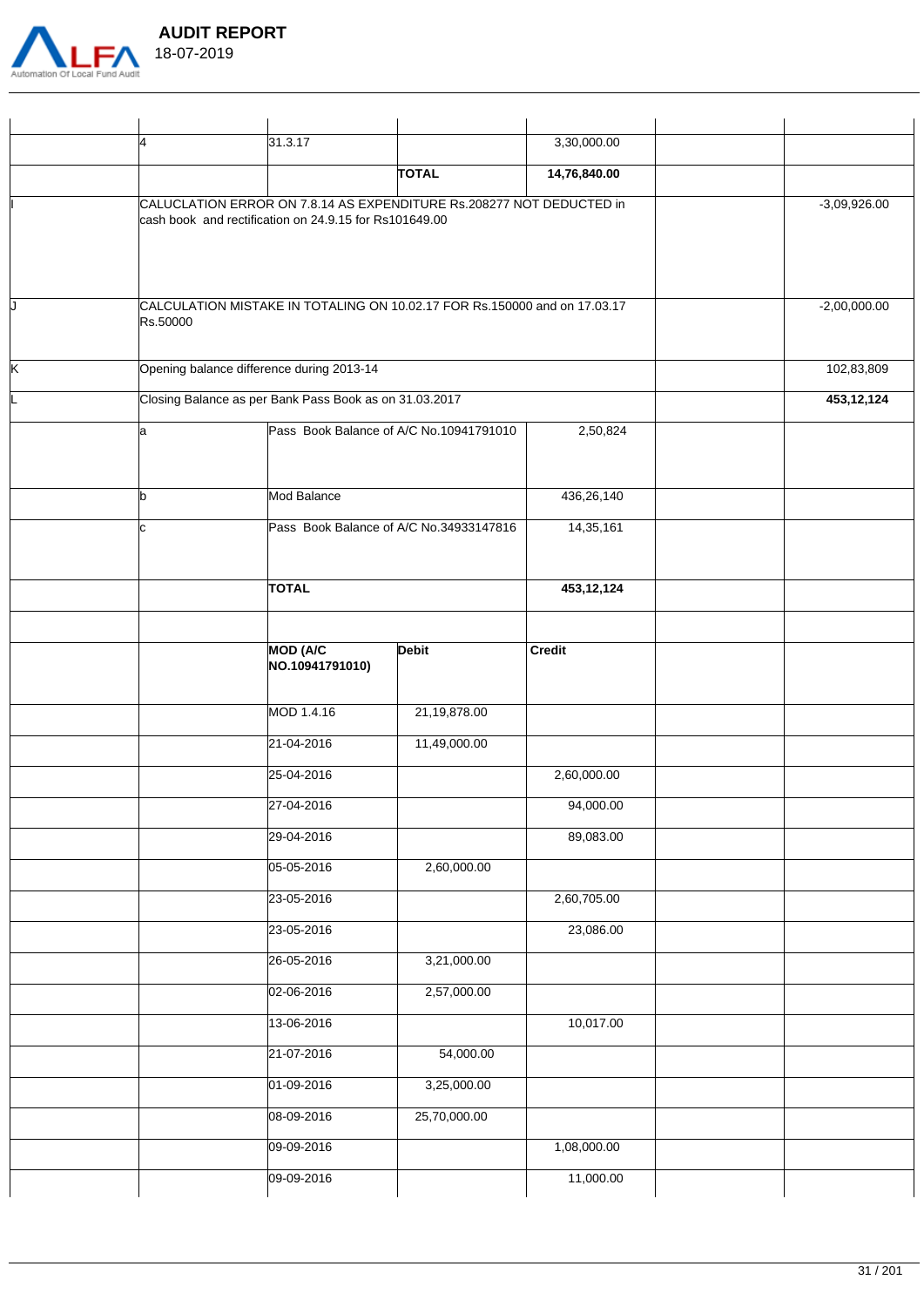

 **AUDIT REPORT** 

| 29-09-2016                                | 7,81,000.00      |                             |  |
|-------------------------------------------|------------------|-----------------------------|--|
| 06-10-2016                                | 1,85,000.00      |                             |  |
| 13-10-2016                                | 83,98,000.00     |                             |  |
| 27-10-2016                                | 2,04,000.00      |                             |  |
| 03-11-2016                                | 5,16,000.00      |                             |  |
| 17-11-2016                                | 8,04,000.00      |                             |  |
| 01-12-2016                                | 9,00,000.00      |                             |  |
| 08-12-2016                                | 82,000.00        |                             |  |
| 22-12-2016                                |                  | 28,059.00                   |  |
| 29-12-2016                                | 5,44,000.00      |                             |  |
| 05-01-2017                                | 35,02,000.00     |                             |  |
| 12-01-2017                                | 239,35,000.00    |                             |  |
| 21-01-2017                                |                  | 7,15,026.27                 |  |
| 02-02-2017                                |                  | 36,000.00                   |  |
| 03-02-2017                                |                  | 9,47,000.00                 |  |
|                                           |                  |                             |  |
| 27-02-2017                                |                  | 69,255.00                   |  |
| 01-03-2017                                |                  | 44,174.00                   |  |
| 16-03-2017                                | 7,09,000.00      |                             |  |
| 17-03-2017                                |                  | 1,76,000.00                 |  |
| 24-03-2017                                |                  | 5,33,526.00                 |  |
| 24-03-2017                                |                  | 5,84,807.00                 |  |
| Total                                     | 476, 15, 878.00  | 39,89,738.27                |  |
|                                           |                  |                             |  |
| MOD balance as on<br>31.3.17 as per AUDIT | 436, 26, 139. 73 | $=47615878 -$<br>3989738.27 |  |

|          |                                               | (3) RECONCILIATION FOR 2016-17 FOR A/C NO 10941792138 |               |               |           |
|----------|-----------------------------------------------|-------------------------------------------------------|---------------|---------------|-----------|
| ΙA       |                                               | BALANCE AS PER CASHBOOK ACTUAL AS ON 31.3.17          |               |               | 31,122.42 |
| <b>B</b> | ICHO CREDITED BY BANK NOT TAKEN INTO CASHBOOK | 9,827.00                                              |               |               |           |
|          | <b>SL NO</b>                                  | <b>DATE</b>                                           | <b>AMOUNT</b> | <b>REMARK</b> |           |
|          |                                               | 30.6.13                                               | 1,067         | lint          |           |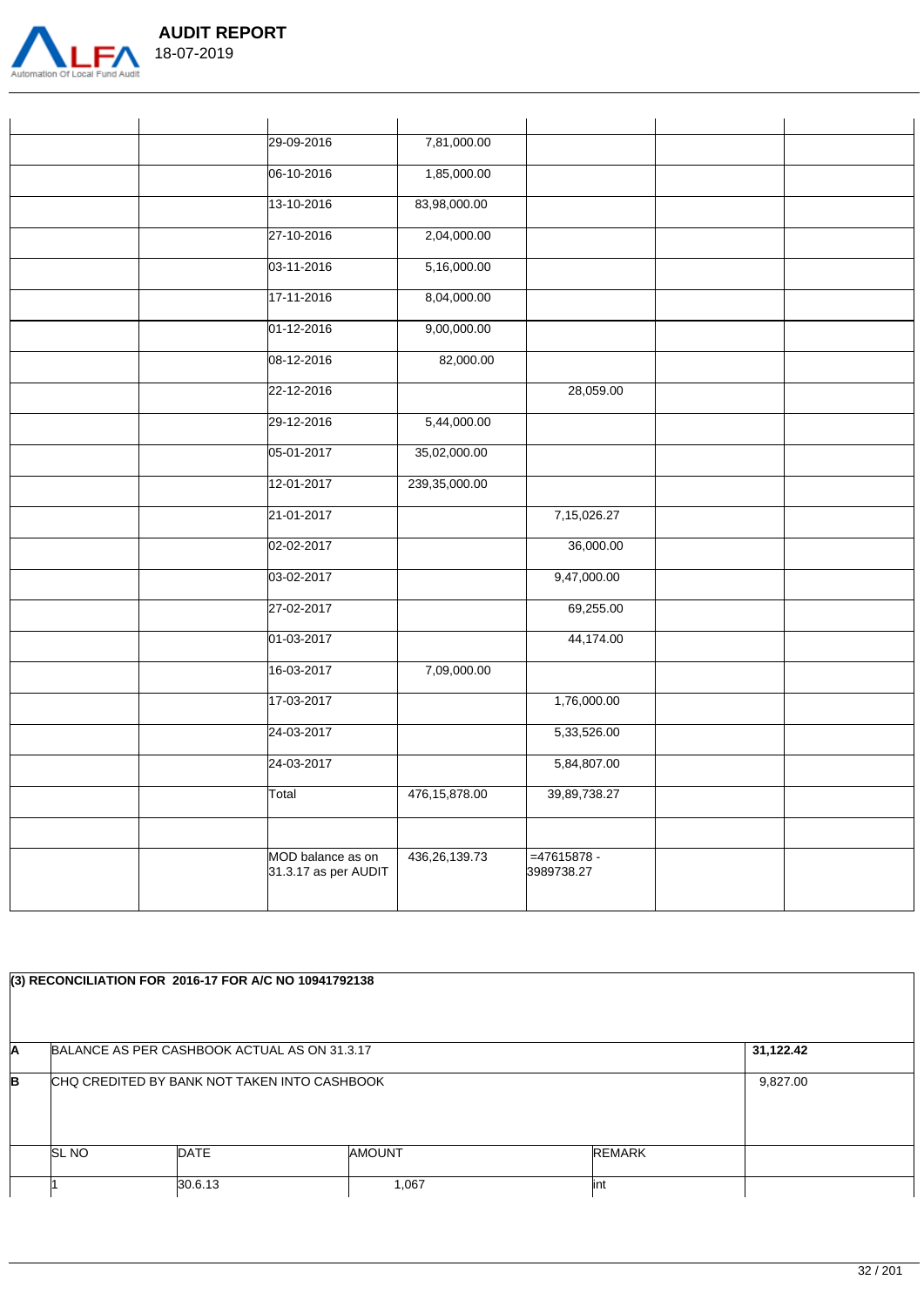

|                | I2                                     | 31.12.13                              | 1,106 | int       |           |
|----------------|----------------------------------------|---------------------------------------|-------|-----------|-----------|
|                | ß                                      | 30.6.14                               | 1,110 | lint      |           |
|                | l4                                     | 25.12.14                              | 1,113 | int       |           |
|                | 5                                      | 25.6.15                               | 1,161 | int       |           |
|                | 6                                      | 25.12.15                              | 1,190 | int       |           |
|                | 17                                     | 25.6.16                               | 1,214 |           |           |
|                | 8                                      | 25.9.16                               | 623   |           |           |
|                | 9                                      | 25.12.16                              | 622   |           |           |
|                | 10                                     | 25.3.17                               | 621   |           |           |
|                |                                        | total                                 | 9,827 |           |           |
| $\overline{c}$ |                                        | UN RECONCILED AMOUNT PRIOR TO 2013-14 |       | 22,671.00 |           |
| D              | BALANCE AS PER PASSBOOK AS ON 31.03.17 |                                       |       |           | 63,620.42 |

| (4) RECONCILIATION FOR 2016-17 FOR A/C NO 10859098233 |                                              |                                                 |        |               |          |  |  |  |
|-------------------------------------------------------|----------------------------------------------|-------------------------------------------------|--------|---------------|----------|--|--|--|
| A                                                     | BALANCE AS PER CASHBOOK ACTUAL AS ON 31.3.17 | 11,659.00                                       |        |               |          |  |  |  |
|                                                       | <b>ADD</b>                                   |                                                 |        |               |          |  |  |  |
| B                                                     |                                              | AMOUNT CREDITED BY BANK NOT TAKEN INTO CASHBOOK |        |               | 3,052.00 |  |  |  |
|                                                       | <b>SL NO</b>                                 | <b>DATE</b>                                     | AMOUNT | <b>REMARK</b> |          |  |  |  |
|                                                       |                                              | 30.6.13                                         | 331    | lint          |          |  |  |  |
|                                                       | 2                                            | 31.12.13                                        | 344    | lint          |          |  |  |  |
|                                                       | lз                                           | 30.6.14                                         | 345    | lint          |          |  |  |  |
|                                                       | l4                                           | 25.12.14                                        | 346    | int           |          |  |  |  |
|                                                       | 15                                           | 25.6.15                                         | 360    | lint          |          |  |  |  |
|                                                       | 6                                            | 25.12.15                                        | 370    | int           |          |  |  |  |
|                                                       | 17                                           | 25.6.16                                         | 377    |               |          |  |  |  |
|                                                       | 18                                           | 25.9.16                                         | 193    |               |          |  |  |  |
|                                                       | l9                                           | 25.12.16                                        | 193    |               |          |  |  |  |
|                                                       | 10                                           | 25.3.17                                         | 193    |               |          |  |  |  |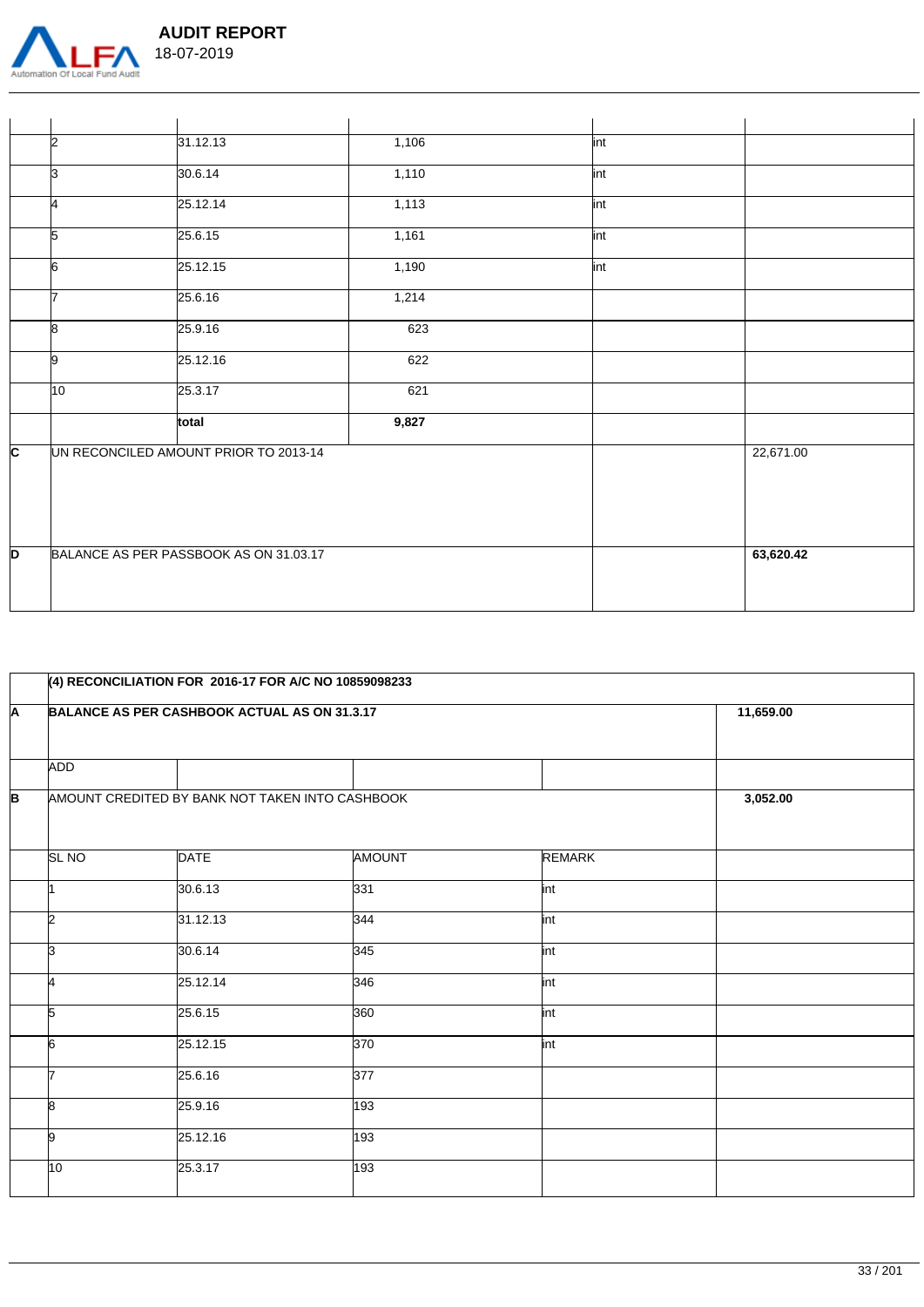

|    |                                       | total     | 3052  |  |           |
|----|---------------------------------------|-----------|-------|--|-----------|
|    |                                       |           | TOTAL |  | 14,711.00 |
| C. | UN RECONCILED AMOUNT PRIOR TO 2013-14 | 5,046.31  |       |  |           |
| D  | BALANCE AS PER PASSBOOK AS ON 31.3.17 | 19,757.31 |       |  |           |

|                         |                                               | (5) RECONCILIATION FOR 2016-17 FOR A/C NO 10941792604 |        |                        |             |  |  |
|-------------------------|-----------------------------------------------|-------------------------------------------------------|--------|------------------------|-------------|--|--|
| $\overline{\mathsf{A}}$ | BALANCE AS PER CASHBOOK ACTUAL AS ON 31.3.17  | 14,65,174.32                                          |        |                        |             |  |  |
|                         |                                               |                                                       |        |                        |             |  |  |
| B                       | ADD                                           |                                                       |        |                        |             |  |  |
|                         |                                               | CHQ CREDITED BY BANK NOT TAKEN INTO CASHBOOK          |        |                        | 7,62,083.00 |  |  |
|                         |                                               |                                                       |        |                        |             |  |  |
|                         | <b>SL NO</b>                                  | <b>DATE</b>                                           | AMOUNT | <b>REMARK</b>          |             |  |  |
|                         | Ι1                                            | 30.6.13                                               | 28612  | int                    |             |  |  |
|                         | $\overline{2}$                                | 31.12.13                                              | 27507  | int                    |             |  |  |
|                         | lЗ                                            | 16.4.14                                               | 35000  |                        |             |  |  |
|                         | 4                                             | 30.4.14                                               | 50000  | no 70/25.4.14          |             |  |  |
|                         | 5                                             | 30.4.14                                               | 35000  | no 72/24.4.14          |             |  |  |
|                         | 6                                             | 30.6.14                                               | 40816  | int                    |             |  |  |
|                         |                                               | 25.12.14                                              | 40645  | int                    |             |  |  |
|                         | 8                                             | 4.5.13                                                | 319755 | tds refund             |             |  |  |
|                         |                                               |                                                       |        |                        |             |  |  |
|                         | l9                                            | 25.6.15                                               | 39480  | int                    |             |  |  |
|                         | 10                                            | 25.12.15                                              | 40489  | int                    |             |  |  |
|                         | 11                                            | 25.6.16                                               | 41301  |                        |             |  |  |
|                         | 12                                            | 25.9.16                                               | 21180  |                        |             |  |  |
|                         | 13                                            | 25.12.16                                              | 21161  |                        |             |  |  |
|                         | 14                                            | 25.3.17                                               | 21137  |                        |             |  |  |
|                         |                                               | Total                                                 | 762083 |                        |             |  |  |
| $\overline{\mathsf{c}}$ | <b>LESS</b>                                   |                                                       |        |                        |             |  |  |
|                         | AMOUNTDEBITED BY BANK NOT TKAEN INTO CASHBOOK | 3,19,980.00                                           |        |                        |             |  |  |
|                         |                                               |                                                       |        |                        |             |  |  |
|                         | SL <sub>NO</sub>                              | <b>DATE</b>                                           | AMOUNT | <b>REMARK</b>          |             |  |  |
|                         |                                               | 5.9.13                                                | 225    | <b>BANK COMMISSION</b> |             |  |  |
|                         |                                               |                                                       |        |                        |             |  |  |
|                         |                                               | 12.12.13                                              | 29285  | <b>TDS REFUND</b>      |             |  |  |
|                         | 128153<br><b>TDS REFUND</b><br>11.10.14       |                                                       |        |                        |             |  |  |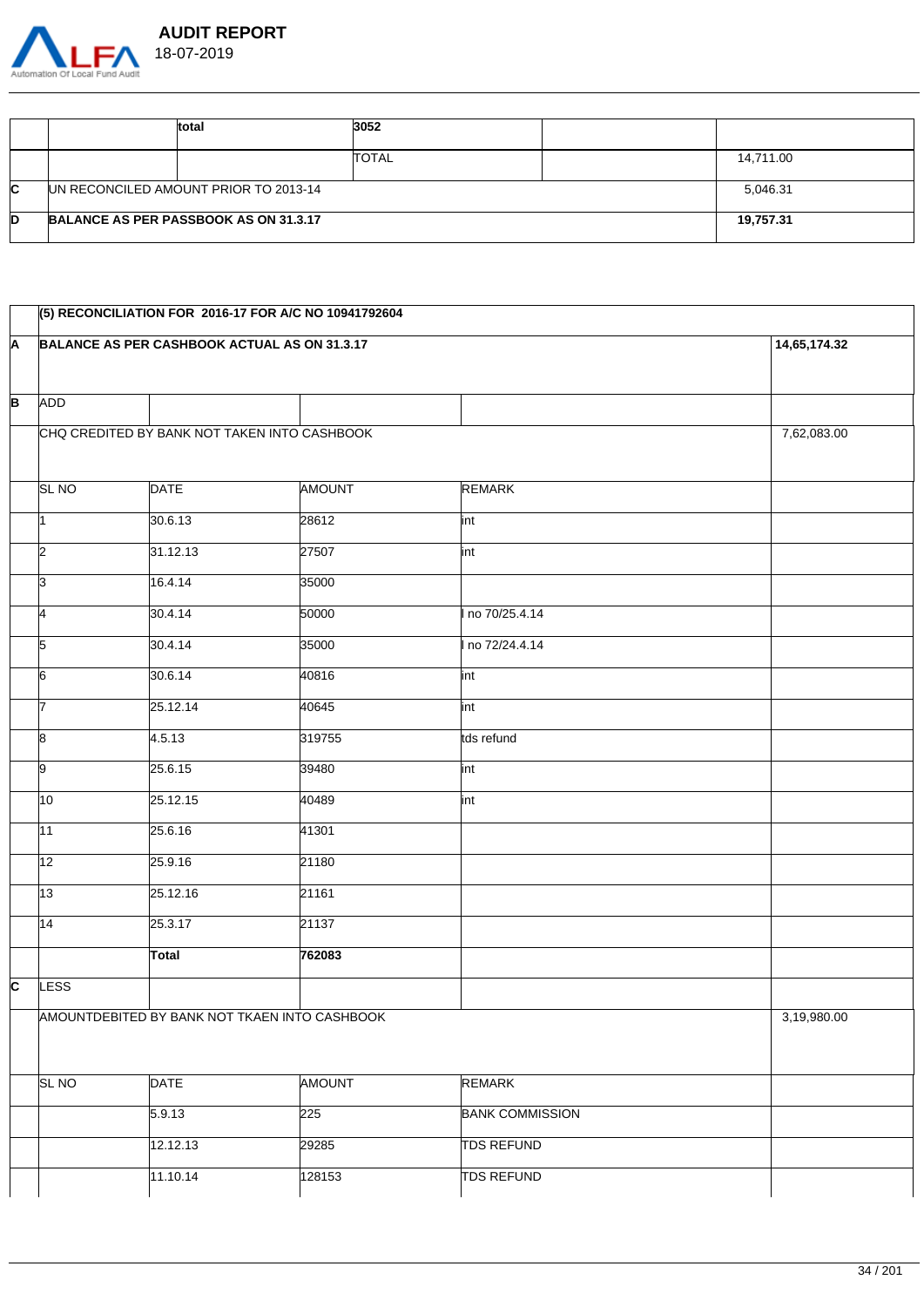

|     |                                                                       | 11.10.14     | 4545          | <b>TDS REFUND</b> |              |
|-----|-----------------------------------------------------------------------|--------------|---------------|-------------------|--------------|
|     |                                                                       | 10.10.14     | 157772        | <b>TDS REFUND</b> |              |
|     |                                                                       | Total        | 319980        |                   |              |
| ID. | Less                                                                  |              |               |                   |              |
|     | CHQ DEPOSITED/ADJUSTED WRONG ENTRY MADE(NOT CREDITED BY BANK) OF 1021 | 1,10,000.00  |               |                   |              |
|     | SL NO                                                                 | DATE         | <b>AMOUNT</b> | <b>REMARK</b>     |              |
|     |                                                                       | 22.3.14      | 110000        | L NO1532/13.3.14  |              |
|     |                                                                       | <b>TOTAL</b> | 110000        |                   |              |
| E.  | UN RECONCILED AMOUNT PRIOR TO 2013-14                                 |              |               |                   | 3,66,918.00  |
| F   | BALANCE AS PER PASSBOOK AS ON 31.3.17                                 |              |               |                   | 21,64,195.32 |

|                         | (6) RECONCILIATION FOR 2016-17 FOR A/C NO 10859084082 |                                                 |        |                     |             |  |  |
|-------------------------|-------------------------------------------------------|-------------------------------------------------|--------|---------------------|-------------|--|--|
| $\overline{\mathsf{A}}$ | BALANCE AS PER CASHBOOK ACTUAL AS ON 31.3.17          | 10,08,245.51                                    |        |                     |             |  |  |
| B                       | ADD                                                   |                                                 |        |                     |             |  |  |
|                         |                                                       | AMOUNT CREDITED BY BANK NOT TAKEN INTO CASHBOOK |        |                     | 9,08,564.00 |  |  |
|                         | SL <sub>NO</sub>                                      | <b>DATE</b>                                     | AMOUNT | <b>REMARK</b>       |             |  |  |
|                         | 1                                                     | 30.5.13                                         | 7160   | <b>CASH DEPOSIT</b> |             |  |  |
|                         | 2                                                     | 30.5.13                                         | 7160   | <b>CASH DEPOSIT</b> |             |  |  |
|                         | lз                                                    | 23.7.13                                         | 21200  | <b>CASH DEPOSIT</b> |             |  |  |
|                         | 4                                                     | 25.7.13                                         | 7235   | <b>CASH DEPOSIT</b> |             |  |  |
|                         | 5                                                     | 26.7.13                                         | 4705   | <b>CASH DEPOSIT</b> |             |  |  |
|                         | 6                                                     | 29.7.13                                         | 600    | <b>CASH DEPOSIT</b> |             |  |  |
|                         |                                                       | 30.7.13                                         | 1400   | <b>CASH DEPOSIT</b> |             |  |  |
|                         | 8                                                     | 20.9.13                                         | 80     | <b>CASH DEPOSIT</b> |             |  |  |
|                         | 9                                                     | 24.9.13                                         | 81     | <b>CASH DEPOSIT</b> |             |  |  |
|                         | 10                                                    | 26.9.13                                         | 88     | <b>CASH DEPOSIT</b> |             |  |  |
|                         | 11                                                    | 26.9.13                                         | 60     | <b>CASH DEPOSIT</b> |             |  |  |
|                         | $\overline{12}$                                       | 7.10.13                                         | 41     | <b>CASH DEPOSIT</b> |             |  |  |
|                         | 13                                                    | 8.10.13                                         | 236061 | <b>CASH DEPOSIT</b> |             |  |  |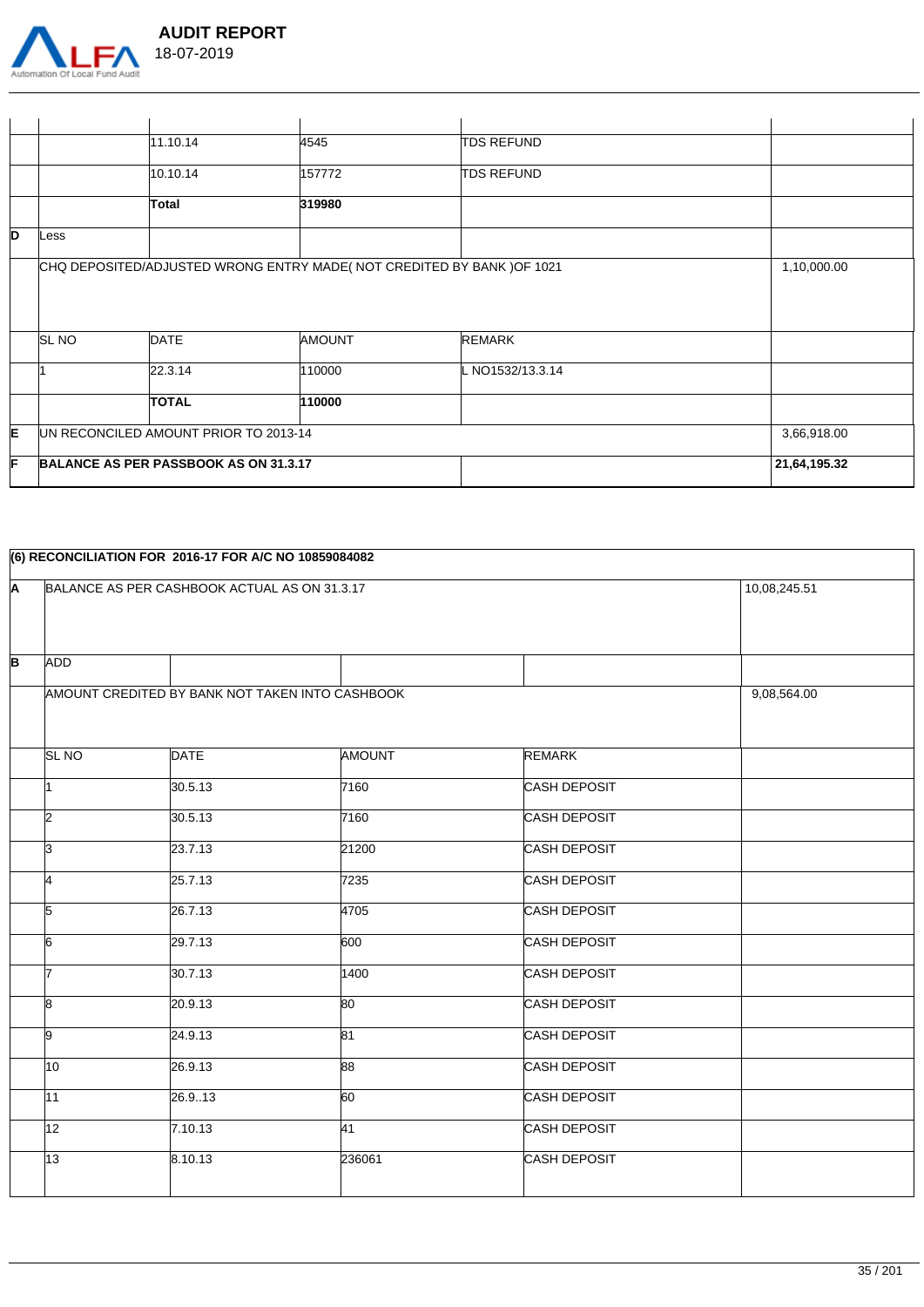

|                         | 14                                             | 1.11.13  | 55684           | <b>CASH DEPOSIT</b> |             |
|-------------------------|------------------------------------------------|----------|-----------------|---------------------|-------------|
|                         | $\overline{15}$                                | 6.11.13  | 36              | <b>CASH DEPOSIT</b> |             |
|                         | $\overline{16}$                                | 7.11.13  | $\sqrt{24}$     | <b>CASH DEPOSIT</b> |             |
|                         | 17                                             | 13.11.13 | 536             | <b>CASH DEPOSIT</b> |             |
|                         | $\overline{18}$                                | 15.11.13 | 12              | <b>CASH DEPOSIT</b> |             |
|                         | 19                                             | 22.11.13 | 200             | CASH DEPOSIT        |             |
|                         | 20                                             | 27.11.13 | 200             | <b>CASH DEPOSIT</b> |             |
|                         | 21                                             | 2.12.13  | 11              | <b>CASH DEPOSIT</b> |             |
|                         | 22                                             | 19.12.13 | 9000            | CASH DEPOSIT        |             |
|                         | 23                                             | 3.1.14   | 99              | <b>CASH DEPOSIT</b> |             |
|                         | $\overline{24}$                                | 6.1.14   | 25              | <b>CASH DEPOSIT</b> |             |
|                         | 25                                             | 8.1.14   | 28              | CASH DEPOSIT        |             |
|                         | 26                                             | 9.1.14   | $\overline{11}$ | <b>CASH DEPOSIT</b> |             |
|                         | 27                                             | 16.1.14  | 21              | <b>CASH DEPOSIT</b> |             |
|                         | 28                                             | 17.1.14  | 14              | <b>CASH DEPOSIT</b> |             |
|                         | 29                                             | 12.2.14  | 10              | <b>CASH DEPOSIT</b> |             |
|                         | 30                                             | 24.2.14  | 9000            | <b>CASH DEPOSIT</b> |             |
|                         | 31                                             | 4.3.14   | 2400            | <b>CASH DEPOSIT</b> |             |
|                         | 32                                             | 12.3.14  | 10              | <b>CASH DEPOSIT</b> |             |
|                         | 33                                             | 30.4.14  | 1705            | CASH DEPOSIT        |             |
|                         | 34                                             | 12.8.14  | 5628            | <b>CASH DEPOSIT</b> |             |
|                         | 35                                             | 13.8.14  | 11400           | <b>CASH DEPOSIT</b> |             |
|                         | 36                                             | 4.2.15   | 374315          | credit              |             |
|                         | 37                                             | 17.3.15  | 2814            | <b>CASH DEPOSIT</b> |             |
|                         | 38                                             | 9.5.15   | 146400          | <b>CASH DEPOSIT</b> |             |
|                         | 39                                             | 7.11.15  | 1110            | credit              |             |
|                         | 40                                             | 5.1.16   | 2000            | trf                 |             |
|                         |                                                | Total    | 908564          |                     |             |
| $\overline{\mathsf{c}}$ | LESS                                           |          |                 |                     |             |
|                         | AMOUNT DEBITED BY BANK NOT TKAEN INTO CASHBOOK |          |                 |                     | $-1,417.00$ |
|                         |                                                |          |                 |                     |             |
|                         | <b>SL NO</b>                                   | DATE     | AMOUNT          | <b>REMARK</b>       |             |
|                         |                                                | 12.3.15  | 155             | bank chgs           |             |
|                         | I2                                             | 12.3.16  | 630             | bank chgs           |             |
|                         |                                                |          |                 |                     |             |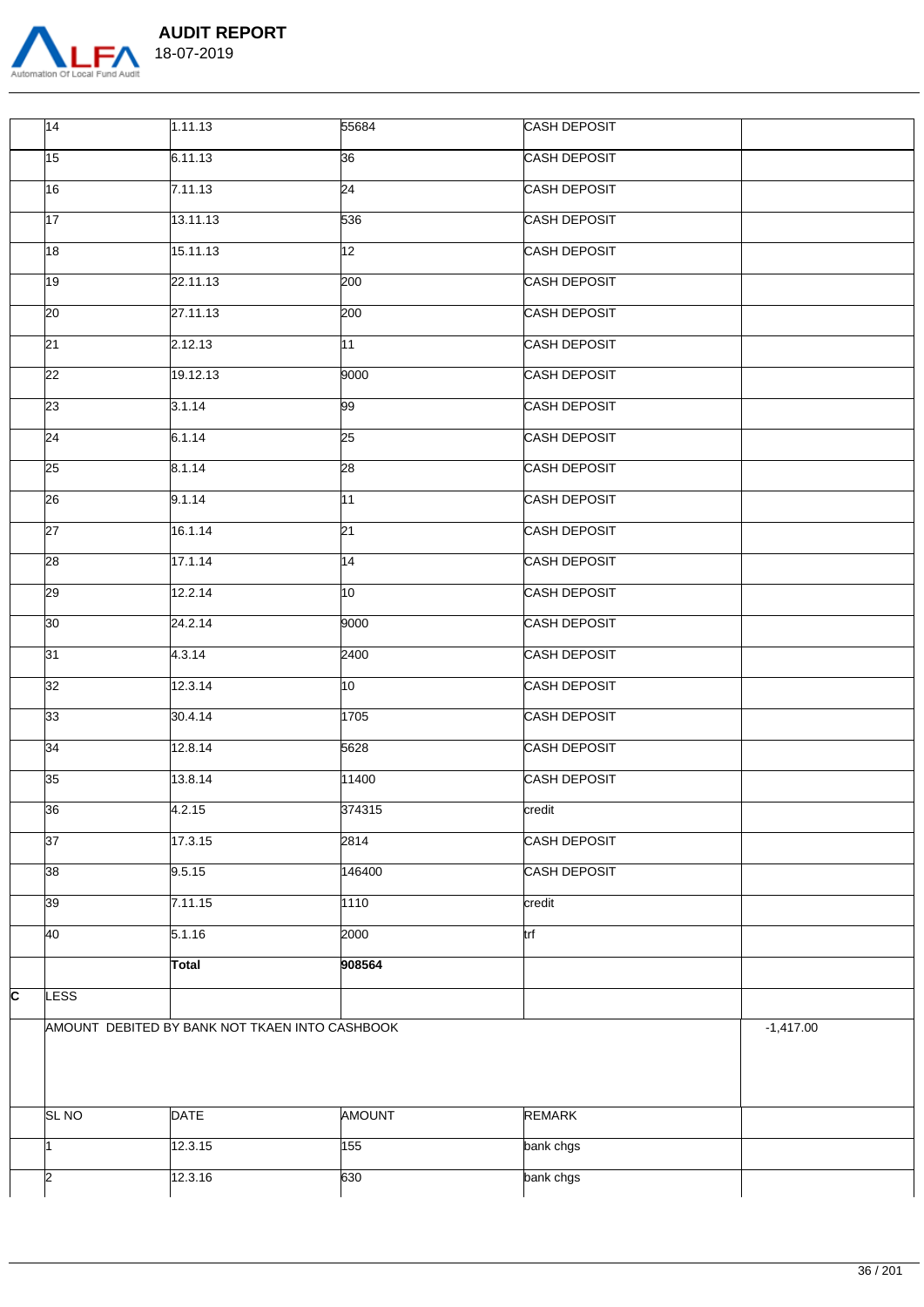

|    | 12.3.17                               | 632.5  | bank chgs    |  |
|----|---------------------------------------|--------|--------------|--|
|    | Total                                 | 1417.5 |              |  |
| D  | UN RECONCILED AMOUNT PRIOR TO 2013-14 |        | 6,96,857.00  |  |
| E. | BALANCE AS PER PASSBOOK AS ON 31.3.17 |        | 26,12,249.01 |  |

|                         | (7) RECONCILIATION FOR 2016-17 FOR A/C NO.10941791269 |              |                                                |                                                                        |             |  |
|-------------------------|-------------------------------------------------------|--------------|------------------------------------------------|------------------------------------------------------------------------|-------------|--|
| ⊼                       |                                                       |              | BALANCE AS PER CASH BOOK ACTUAL AS ON 31.3.17  |                                                                        | 1,20,000.00 |  |
| $\overline{\mathsf{B}}$ | Less                                                  |              |                                                |                                                                        |             |  |
|                         |                                                       |              | AMOUNT DEBITED BY BANK NOT TKAEN INTO CASHBOOK |                                                                        | $-2,430.50$ |  |
|                         | SL <sub>NO</sub>                                      | <b>DATE</b>  | AMOUNT                                         | REMARK                                                                 |             |  |
|                         |                                                       | 12.3.14      | 550                                            | <b>BANK CHGS</b>                                                       |             |  |
|                         | I2                                                    | 12.3.15      | 618                                            | <b>BANK CHGS</b>                                                       |             |  |
|                         | ß                                                     | 12.3.16      | 630                                            | <b>BANK CHGS</b>                                                       |             |  |
|                         | <sup>4</sup>                                          | 12.3.17      | 632.5                                          |                                                                        |             |  |
|                         |                                                       |              | 2430.5                                         |                                                                        |             |  |
| $\overline{\mathsf{c}}$ | Add                                                   |              |                                                |                                                                        |             |  |
|                         |                                                       |              |                                                | CHQ DEPOSITED/ADJUSTED WRONG ENTRY MADE (NOT CREDITED BY BANK) OF 1021 | 1,20,000.00 |  |
|                         | <b>SL NO</b>                                          | <b>DATE</b>  | AMOUNT                                         | <b>REMARK</b>                                                          |             |  |
|                         | 1                                                     | 29.9.14      | 120000                                         | chq deposited in a/c 2604 taken into 1269 a/c                          |             |  |
|                         |                                                       | <b>TOTAL</b> | 120000                                         |                                                                        |             |  |
| D                       |                                                       |              | UN RECONCILED AMOUNT PRIOR TO 2013-14          |                                                                        | 2,09,747.00 |  |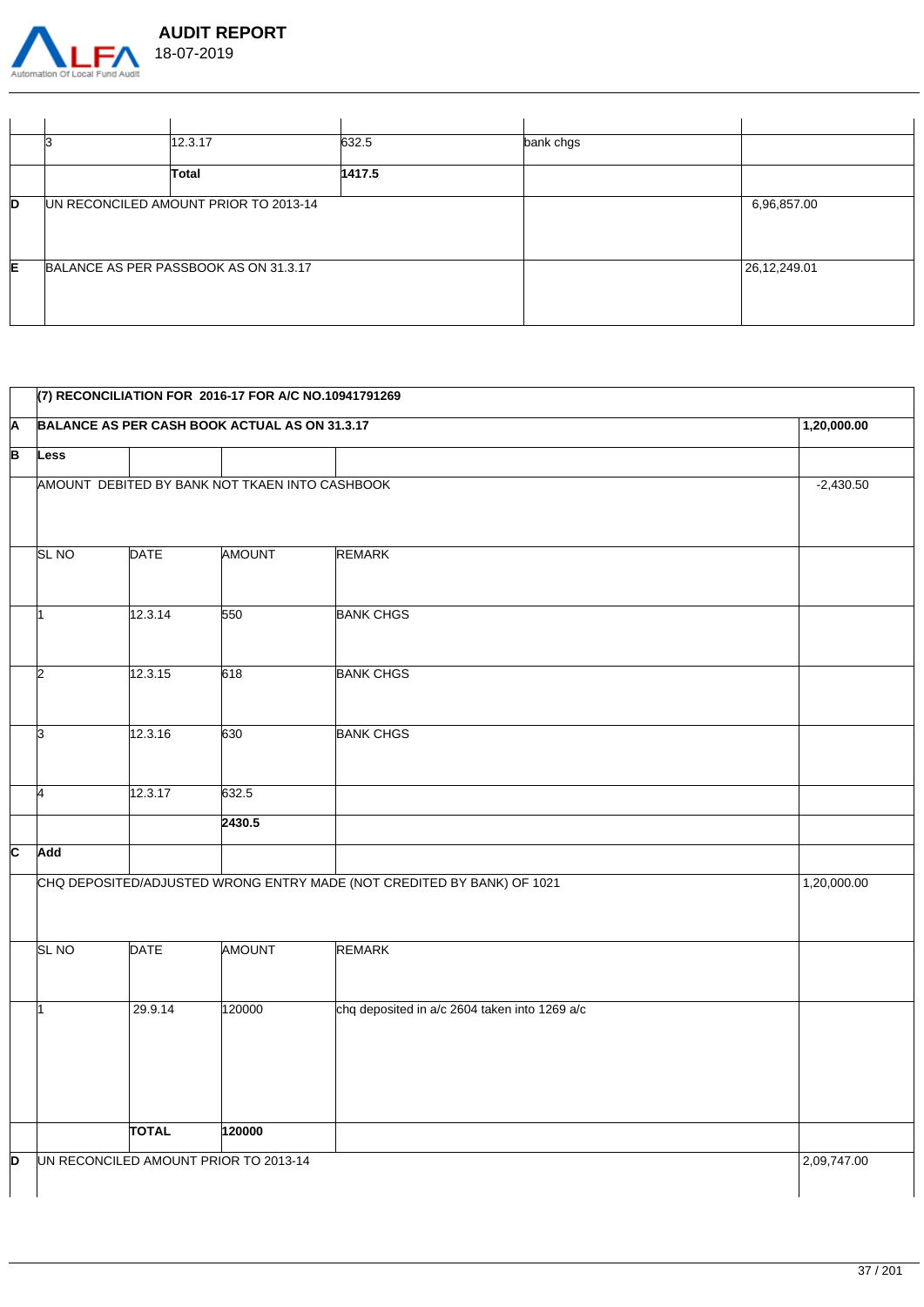

| E BALANCE AS PER PASSBOOK AS ON 31.3.17 | 27,822.50 |
|-----------------------------------------|-----------|
|                                         |           |
|                                         |           |
|                                         |           |

|                |                 | (8) RECONCILIATION FOR 2016-17 FOR A/C NO 10941792570 |           |                     |           |
|----------------|-----------------|-------------------------------------------------------|-----------|---------------------|-----------|
| $\overline{A}$ |                 | BALANCE AS PER CASHBOOK ACTUAL AS ON 31.3.17          | 54,889.03 |                     |           |
| E              | Add             |                                                       |           |                     |           |
|                |                 | CHQ CREDITED BY BANK NOT TAKEN INTO CASHBOOK          |           |                     | 73,682.00 |
|                | <b>SL NO</b>    | <b>DATE</b>                                           | AMOUNT    | <b>REMARK</b>       |           |
|                |                 | 3.4.13                                                | 400       | <b>CASH DEPOSIT</b> |           |
|                | 2               | 15.4.13                                               | 400       |                     |           |
|                | IЗ              | 9.5.13                                                | 8411      |                     |           |
|                | 14              | 30.6.13                                               | 6150      |                     |           |
|                | 15              | 18.7.13                                               | 400       |                     |           |
|                | 16              | 19.7.13                                               | 400       |                     |           |
|                |                 | 15.11.13                                              | 450       | int                 |           |
|                | 18              | 31.12.13                                              | 6532      |                     |           |
|                | 19              | 20.1.14                                               | 450       |                     |           |
|                | 10              | 22.1.14                                               | 450       |                     |           |
|                | $\overline{11}$ | 24.1.14                                               | 450       |                     |           |
|                | $\overline{12}$ | 24.1.14                                               | 450       |                     |           |
|                | $ 13\rangle$    | 4.3.14                                                | 450       |                     |           |
|                | $\sqrt{14}$     | 25.4.14                                               | 450       | <b>CASH DEPOSIT</b> |           |
|                | 15              | 7.5.14                                                | 500       | <b>CASH DEPOSIT</b> |           |
|                | 16              | 15.5.14                                               | 500       | <b>CASH DEPOSIT</b> |           |
|                | $\overline{17}$ | 3.6.14                                                | 450       | <b>CASH DEPOSIT</b> |           |
|                | $ 18\rangle$    | 30.6.14                                               | 6609      | int                 |           |
|                | 19              | 23.7.14                                               | 450       | <b>CASH DEPOSIT</b> |           |
|                | $ 20\rangle$    | 10.10.14                                              | 450       | <b>CASH DEPOSIT</b> |           |
|                | 21              | 17.11.14                                              | 450       | CASH DEPOSIT        |           |
|                | 22              | 25.12.14                                              | 6604      | int                 |           |
|                | $ 23\rangle$    | 25.6.15                                               | 6801      | int                 |           |
|                | $\sqrt{24}$     | 25.12.15                                              | 6975      | int                 |           |
|                | 25              | 25.6.16                                               | 7115      |                     |           |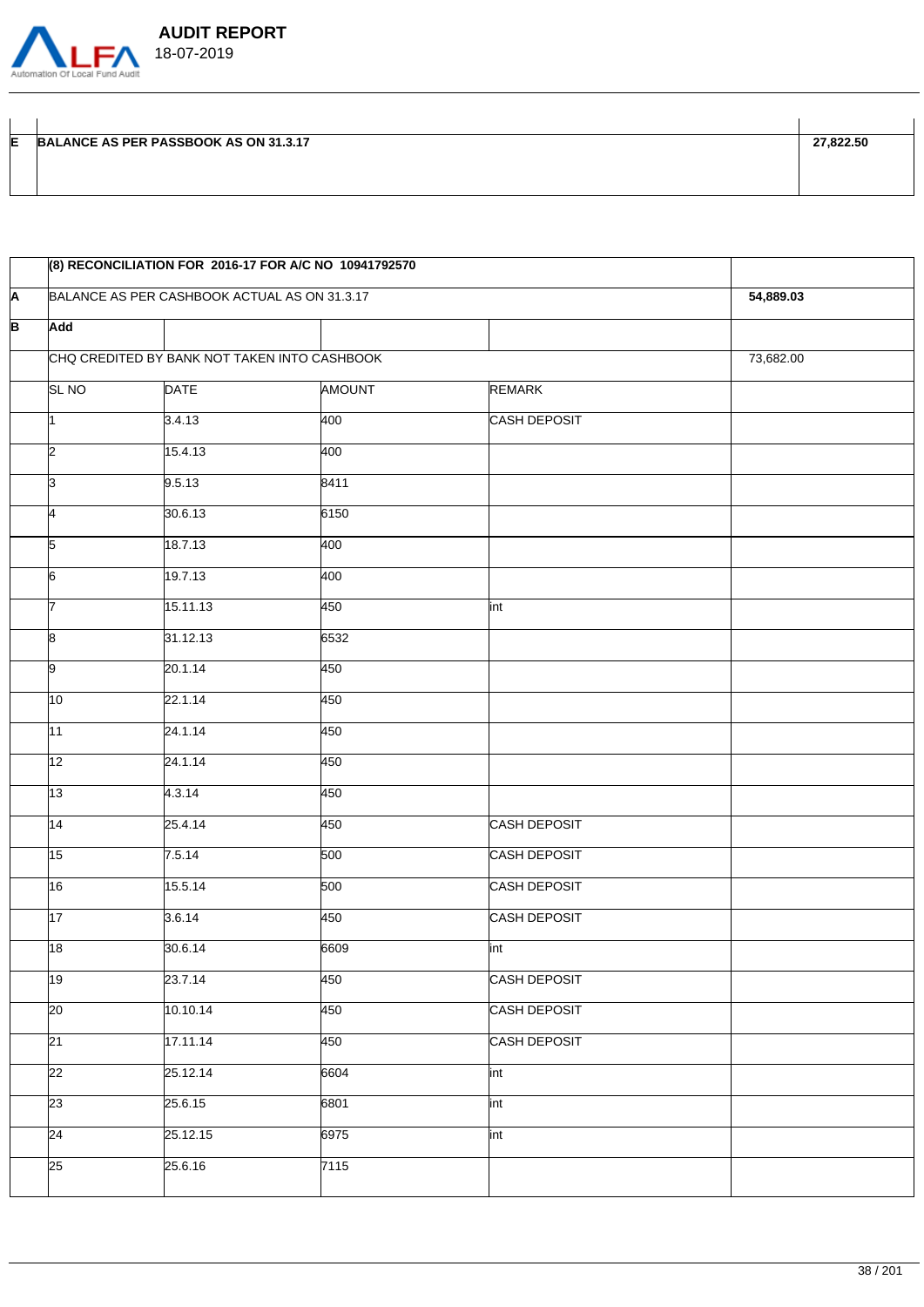

|                         | 26           | 25.9.16                                        | 3649          |                   |             |
|-------------------------|--------------|------------------------------------------------|---------------|-------------------|-------------|
|                         | 27           | 25.12.16                                       | 3645          |                   |             |
|                         | 28           | 25.3.17                                        | 3641          |                   |             |
|                         |              | total                                          | 73682         |                   |             |
| $\overline{\mathsf{c}}$ | <b>LESS</b>  |                                                |               |                   |             |
|                         |              | AMOUNT DEBITED BY BANK NOT TKAEN INTO CASHBOOK |               |                   | $-8,631.00$ |
|                         | <b>SL NO</b> | <b>DATE</b>                                    | <b>AMOUNT</b> | <b>REMARK</b>     |             |
|                         |              | 15.4.13                                        | 70            | <b>BANK CHGS</b>  |             |
|                         | I2           | 25.4.14                                        | 50            | <b>BANK CHGS</b>  |             |
|                         | lз           | 7.5.14                                         | 50            | <b>BANK CHGS</b>  |             |
|                         | l4           | 15.5.14                                        | 50            | <b>BANK CHGS</b>  |             |
|                         | 5            | 11.10.14                                       | 8411          | <b>TDS REFUND</b> |             |
|                         |              | <b>Total</b>                                   | 8631          |                   |             |
| D                       |              | UN RECONCILED AMOUNT PRIOR TO 2013-14          |               |                   | 2,52,871.00 |
| E                       |              | BALANCE AS PER PASSBOOK AS ON 31.3.17          | 3,72,811.03   |                   |             |

|                         | (9) RECONCILIATION FOR 2016-17 FOR A/C NO 10941791292 |                                              |               |                  |  |  |  |                                                                                          |              |
|-------------------------|-------------------------------------------------------|----------------------------------------------|---------------|------------------|--|--|--|------------------------------------------------------------------------------------------|--------------|
| A                       |                                                       | BALANCE AS PER CASHBOOK ACTUAL AS ON 31.3.17 |               |                  |  |  |  |                                                                                          | 32,02,165.22 |
| $\overline{\mathsf{B}}$ | Add                                                   |                                              |               |                  |  |  |  |                                                                                          |              |
|                         | AMOUNT CREDITED BY BANK NOT TAKEN INTO CASHBOOK       |                                              |               |                  |  |  |  | 97,500.00                                                                                |              |
|                         | <b>SL NO</b>                                          | <b>DATE</b>                                  | <b>AMOUNT</b> | <b>REMARK</b>    |  |  |  |                                                                                          |              |
|                         |                                                       | 20.5.13                                      | 87500         |                  |  |  |  | affiliation money received not added to cashbook                                         |              |
|                         | 2<br>26.4.14<br>10000                                 |                                              |               |                  |  |  |  | <b>RCPT NO 53961 CASHBOOK ENTRY OF Rs</b><br>351300 is credited in cashbook as Rs 361300 |              |
|                         |                                                       | total                                        | 97500         |                  |  |  |  |                                                                                          |              |
| $\overline{\mathsf{c}}$ | <b>LESS</b>                                           |                                              |               |                  |  |  |  |                                                                                          |              |
|                         | AMOUNT DEBITED BY BANK NOT TKAEN INTO CASHBOOK        |                                              |               |                  |  |  |  |                                                                                          | $-1,417.50$  |
|                         | <b>SL NO</b>                                          | <b>DATE</b>                                  | AMOUNT        | <b>REMARK</b>    |  |  |  |                                                                                          |              |
|                         |                                                       | 4.3.14                                       | 155           | <b>BANK CHGS</b> |  |  |  |                                                                                          |              |
|                         | 12                                                    | 12.3.16                                      | 630           | <b>BANK CHGS</b> |  |  |  |                                                                                          |              |
|                         | l3                                                    | 12.3.17                                      | 632.5         | <b>BANK CHGS</b> |  |  |  |                                                                                          |              |
|                         |                                                       | Total                                        | 1417.5        |                  |  |  |  |                                                                                          |              |
| ந                       | UN RECONCILED AMOUNT PRIOR TO 2013-14                 |                                              |               |                  |  |  |  |                                                                                          | 2,94,617.00  |
| E                       | BALANCE AS PER PASSBOOK AS ON 31.3.17                 |                                              |               |                  |  |  |  |                                                                                          | 35,92,864.72 |
|                         |                                                       |                                              |               |                  |  |  |  |                                                                                          |              |

| <b>(10) RECONCILIATION FOR 2016-17 FOR A/C NO 34820182734</b> |               |
|---------------------------------------------------------------|---------------|
| BALANCE AS PER RUSA CASH BOOK AS ON 31.3.17                   | 235.92.222.00 |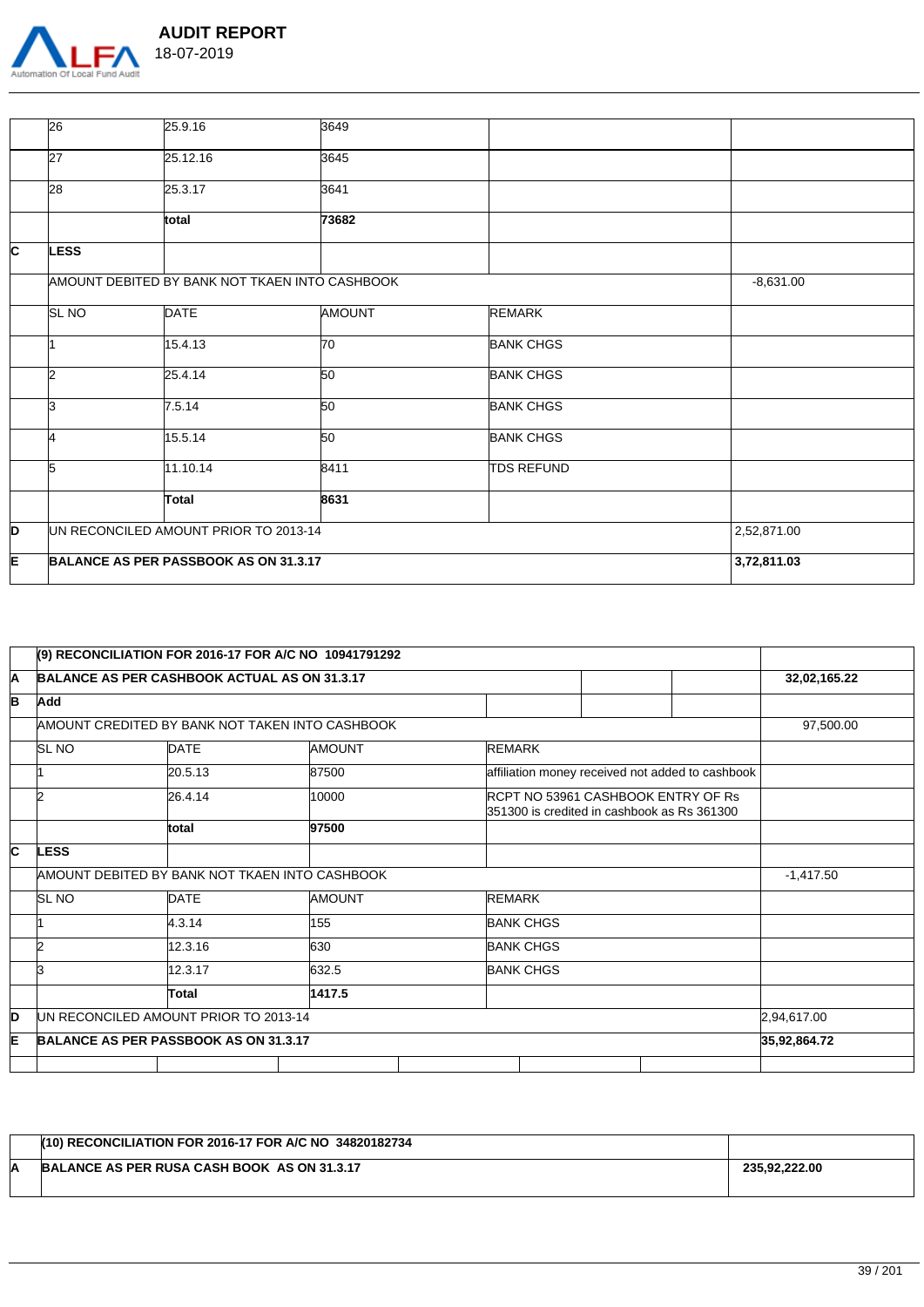

| B                       | ADD                                                                    |             |                      |                                      |               |               |                                                                                                                                                          |                       |                          |            |
|-------------------------|------------------------------------------------------------------------|-------------|----------------------|--------------------------------------|---------------|---------------|----------------------------------------------------------------------------------------------------------------------------------------------------------|-----------------------|--------------------------|------------|
|                         | CHQ ISSUED NOT DEBITED BY BANK                                         |             |                      |                                      |               |               |                                                                                                                                                          |                       | 64,87,653.00             |            |
|                         | <b>SL NO</b>                                                           | <b>DATE</b> |                      | <b>CHQ NO</b>                        | <b>AMOUNT</b> |               | Date of encashment                                                                                                                                       |                       |                          |            |
|                         |                                                                        |             |                      |                                      |               |               |                                                                                                                                                          |                       |                          |            |
|                         |                                                                        | 31.3.17     |                      | 19967                                | 4,47,043.00   |               | 04.04.17                                                                                                                                                 |                       |                          |            |
|                         | b.                                                                     | 31.3.17     |                      | 19966                                | 60,40,610.00  |               | 04.04.17                                                                                                                                                 |                       |                          |            |
|                         |                                                                        |             |                      | <b>TOTAL</b>                         | 64,87,653.00  |               |                                                                                                                                                          |                       |                          |            |
| C                       | BALANCE AS PER PASS BOOK AS ON 31.3.17                                 |             |                      |                                      |               |               |                                                                                                                                                          |                       | 300,79,875.00            |            |
|                         | at SI.08 of reconciliation                                             |             |                      | in para No. 04 of this audit report. |               |               | Note: The difference between the bank position as per Main cash book (Rs.86216475.00) and RUSA subsidiary cash book (Rs.23592222.00) has been reconciled |                       |                          |            |
|                         | (11) RECONCILIATION FOR 2016-17 FOR A/C NO 35585275402                 |             |                      |                                      |               |               |                                                                                                                                                          |                       |                          |            |
|                         | BALANCE AS PER CASHBOOK ACTUAL AS ON 31.3.17                           |             |                      |                                      |               |               |                                                                                                                                                          |                       |                          | 5473155.00 |
| Add                     |                                                                        |             |                      |                                      |               |               |                                                                                                                                                          |                       |                          |            |
|                         | TAKEN TWICE IN CASHBOOK                                                |             |                      |                                      |               |               |                                                                                                                                                          |                       |                          | 257925.00  |
|                         |                                                                        |             |                      |                                      |               |               |                                                                                                                                                          |                       |                          |            |
| SL <sub>NO</sub>        |                                                                        |             | <b>DATE</b>          |                                      |               | <b>AMOUNT</b> |                                                                                                                                                          | <b>REMARK</b>         |                          |            |
|                         |                                                                        |             | $\overline{25.3.15}$ |                                      |               | 257925        |                                                                                                                                                          | <b>TAKEN TWICE IN</b> |                          |            |
|                         |                                                                        |             |                      |                                      |               |               |                                                                                                                                                          | <b>CASHBOOK</b>       |                          |            |
|                         |                                                                        |             |                      |                                      |               |               |                                                                                                                                                          |                       |                          |            |
|                         |                                                                        |             |                      |                                      |               |               |                                                                                                                                                          |                       |                          |            |
|                         |                                                                        |             | Total                |                                      |               | 257925        |                                                                                                                                                          |                       |                          |            |
| Add                     |                                                                        |             |                      |                                      |               |               |                                                                                                                                                          |                       |                          |            |
|                         | AMOUNT DEBITED BY BANK NOT TKAEN INTO CASHBOOK                         |             |                      |                                      |               |               |                                                                                                                                                          |                       |                          | -370470.10 |
| SL <sub>NO</sub>        |                                                                        |             | <b>DATE</b>          |                                      |               | CHQ NO        |                                                                                                                                                          | <b>AMOUNT</b>         |                          |            |
|                         |                                                                        |             | 13.5.16              |                                      |               | ONLINE        |                                                                                                                                                          | 88428                 |                          |            |
| $\overline{2}$          |                                                                        |             | 13.5.16              |                                      |               | ONLINE        |                                                                                                                                                          | 82699                 |                          |            |
| $\overline{\mathbf{3}}$ |                                                                        |             | 13.5.16              |                                      |               | <b>ONLINE</b> |                                                                                                                                                          | 4130                  |                          |            |
| 4                       |                                                                        |             | 13.5.16              |                                      |               | <b>ONLINE</b> |                                                                                                                                                          | 4130                  |                          |            |
| 5                       |                                                                        |             | 13.5.16              |                                      |               | ONLINE        |                                                                                                                                                          | 88030                 |                          |            |
| 6                       |                                                                        |             | 28.6.16              |                                      |               | <b>ONLINE</b> |                                                                                                                                                          | 12392.6               |                          |            |
| $\overline{7}$          |                                                                        |             | 27.8.16              |                                      |               | ONLINE        |                                                                                                                                                          | 4130                  |                          |            |
| 8                       |                                                                        |             | 27.8.16              |                                      |               | ONLINE        |                                                                                                                                                          | 85898                 |                          |            |
| 9                       |                                                                        |             | 12.3.17              |                                      |               |               | A/C KEEPING CHGS                                                                                                                                         | 632.5                 |                          |            |
|                         |                                                                        |             |                      |                                      |               | <b>TOTAL</b>  |                                                                                                                                                          | 370470.1              |                          |            |
| Less                    |                                                                        |             |                      |                                      |               |               |                                                                                                                                                          |                       |                          |            |
|                         |                                                                        |             |                      |                                      |               |               |                                                                                                                                                          |                       |                          |            |
|                         | CHQ DEPOSITED/ADJUSTED WRONG ENTRY MADE( NOT CREDITED BY BANK )OF 1021 |             |                      |                                      |               |               |                                                                                                                                                          |                       |                          | -467019.00 |
| SL <sub>NO</sub>        |                                                                        |             | <b>DATE</b>          |                                      |               | <b>AMOUNT</b> |                                                                                                                                                          | <b>REMARK</b>         |                          |            |
| $\mathbf{1}$            |                                                                        |             | 31.3.17              |                                      |               | 467019        |                                                                                                                                                          | DOUBLE RECEIPT        |                          |            |
|                         |                                                                        |             |                      |                                      |               |               |                                                                                                                                                          |                       | <b>TAKEN IN CASHBOOK</b> |            |
|                         |                                                                        |             |                      |                                      |               |               |                                                                                                                                                          |                       |                          |            |
|                         |                                                                        |             |                      |                                      |               |               |                                                                                                                                                          |                       |                          |            |
|                         |                                                                        |             |                      |                                      |               |               |                                                                                                                                                          |                       |                          |            |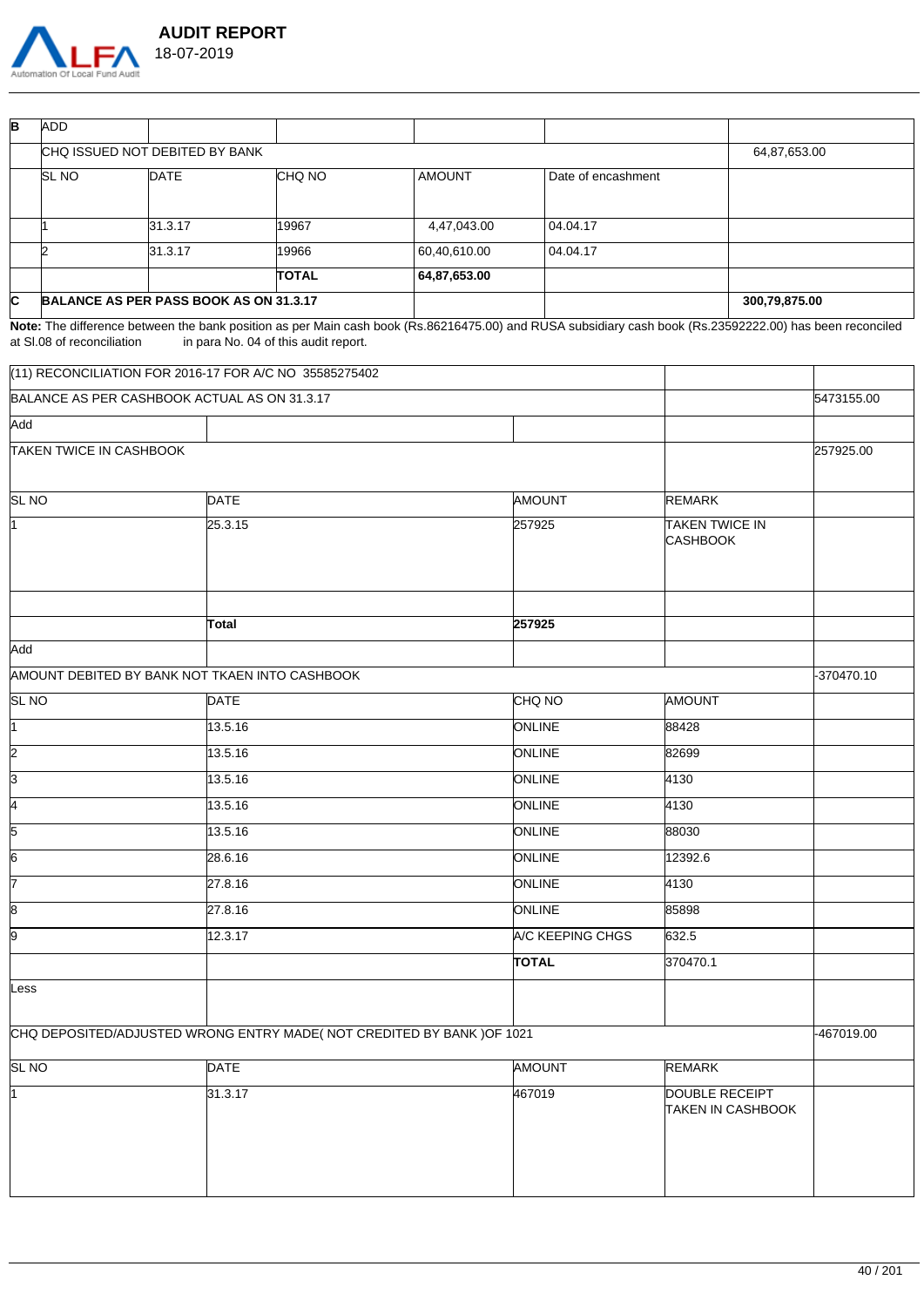

|                                       | Total | 467019 |            |
|---------------------------------------|-------|--------|------------|
| BALANCE AS PER PASSBOOK AS ON 31.3.17 |       |        | 4893590.90 |

|     |                              |                                       | 12) RECONCILIATION FOR 2016-17 FOR CANARABANK A/C NO 6371214000002 |                   |                |
|-----|------------------------------|---------------------------------------|--------------------------------------------------------------------|-------------------|----------------|
| A   |                              |                                       | BALANCE AS PER CASHBOOK ACTUAL AS ON 31.3.17                       |                   | 798,24,488.00  |
| B   | <b>ADD</b>                   |                                       |                                                                    |                   |                |
|     |                              |                                       | AMOUNT CREDITED BY BANK NOT TAKEN INTO CASHBOOK                    |                   | 7,10,000.00    |
|     | SL <sub>NO</sub>             | <b>DATE</b>                           | <b>AMOUNT</b>                                                      | <b>REMARK</b>     |                |
|     |                              | 21.1.17                               | 4,10,000.00                                                        | sponsorship money |                |
|     | l2                           | 31.12.16                              | 1,00,000.00                                                        | sponsorship money |                |
|     |                              | 31.12.16                              | 2,00,000.00                                                        | sponsorship money |                |
|     |                              | total                                 | 7,10,000.00                                                        |                   |                |
| lc. | ESS.                         |                                       |                                                                    |                   |                |
|     |                              |                                       | CHQ DEBITED BY BANK NOT TKAEN INTO CASHBOOK                        |                   | $\blacksquare$ |
|     | TDR 1.12.16                  |                                       | 112,90,484.00                                                      |                   |                |
|     | TDR 31.12.16                 |                                       | 144,08,913.00                                                      |                   |                |
|     | TDR 29.3.17                  |                                       | 486,56,463.00                                                      |                   |                |
|     | Flexi a/c (without interest) |                                       | 60,21,106.00                                                       |                   |                |
|     |                              | total                                 | 803,76,966.00                                                      |                   | -803,76,966.00 |
| D   |                              | BALANCE AS PER PASSBOOK AS ON 31.3.17 |                                                                    |                   | 1,57,522.00    |

| C  | BALANCE AS PER PASSBOOK AS ON 31.3.17        |                                                              |                                                 |                   | 30,00,000.00 |  |  |  |  |
|----|----------------------------------------------|--------------------------------------------------------------|-------------------------------------------------|-------------------|--------------|--|--|--|--|
|    |                                              | Itotal                                                       | 3000000                                         |                   |              |  |  |  |  |
|    |                                              | 4.11.16                                                      | 3000000                                         | TRF from a/c 1021 |              |  |  |  |  |
|    | <b>ISL NO</b>                                | DATE                                                         | <b>AMOUNT</b>                                   | <b>REMARK</b>     |              |  |  |  |  |
|    |                                              |                                                              | AMOUNT CREDITED BY BANK NOT TAKEN INTO CASHBOOK |                   | 30,00,000.00 |  |  |  |  |
| B  | <b>IADD</b>                                  |                                                              |                                                 |                   |              |  |  |  |  |
| IA | BALANCE AS PER CASHBOOK ACTUAL AS ON 31.3.17 |                                                              |                                                 |                   |              |  |  |  |  |
|    |                                              | (13) RECONCILIATION FOR 2016-17 FOR HDFC bank 50200022142009 |                                                 |                   |              |  |  |  |  |

### **Un reconciled amount between bank position of Pass books and Main Cash book:**

It was noticed that, there was a difference of **Rs.1,22,74,669.19** between the bank position of pass books and the Main cash book prior to 2013-14 which is un reconciled yet. The pass book wise details are given below:

## **Details of un reconciled amount prior to 2013-14**

| SI No. | Account No.     | Amount         |
|--------|-----------------|----------------|
|        | <b>SBI-1021</b> | 1,42,132.88    |
| 12     | SBI-1010        | 1,02,83,809.00 |
| 13     | SBI-2138        | 22,671.00      |

 $\overline{\phantom{a}}$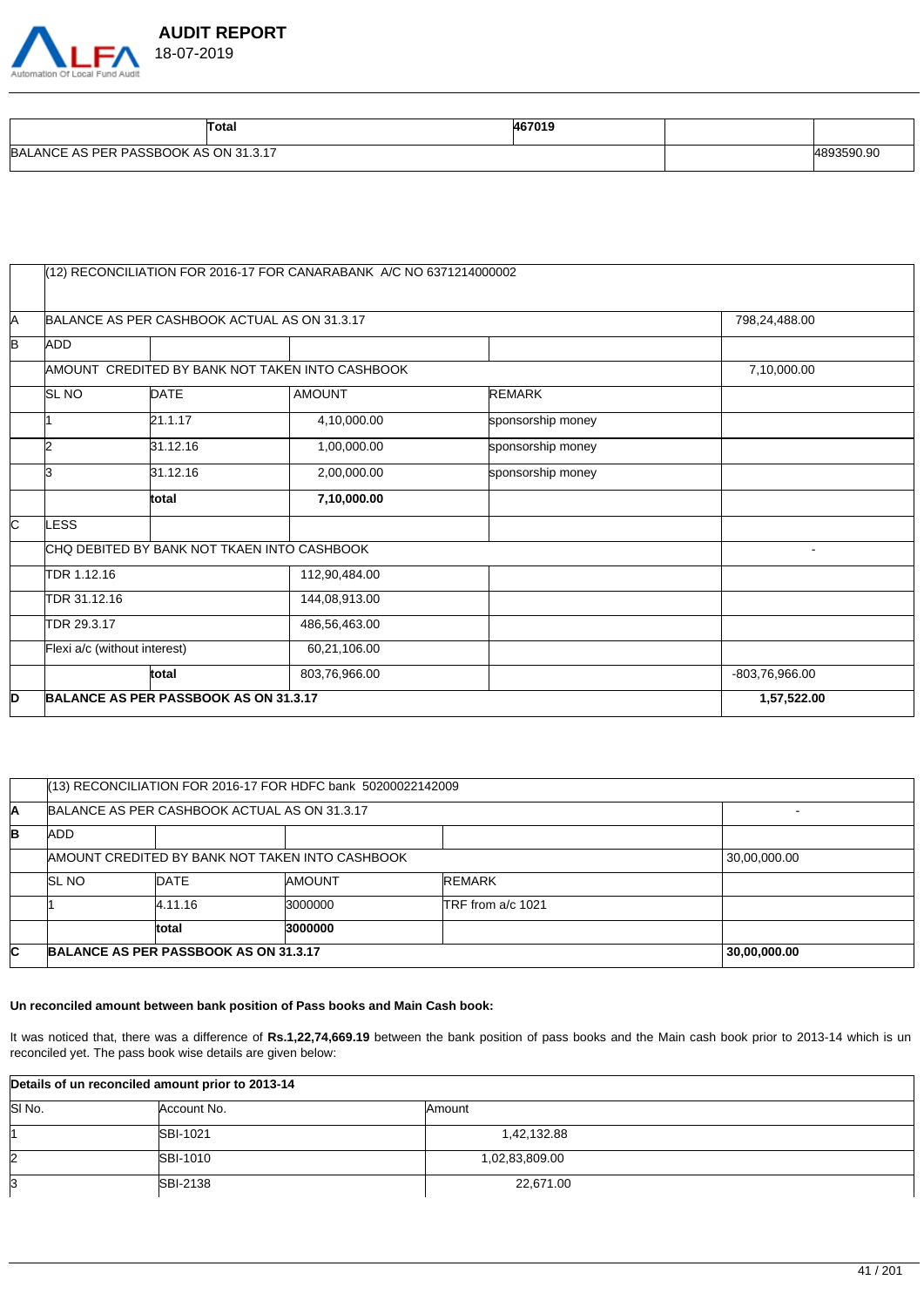

| SBI-8233        | 5,046.31       |
|-----------------|----------------|
| <b>SBI-2604</b> | 3,66,918.00    |
| <b>SBI-4082</b> | 6,96,857.00    |
| <b>SBI-1269</b> | 2,09,747.00    |
| <b>SBI-2570</b> | 2,52,871.00    |
| <b>SBI-1292</b> | 2,94,617.00    |
| <b>TOTAL</b>    | 1,22,74,669.19 |

Steps may be taken for reconciliation of the aforesaid difference.

#### **Unaccounted fund kept outside the domain of cash book:**

During course of audit it was noticed that, SBI A/C No. 34933147816 (indigenous) relates to research account and there is a balance of **Rs. 14,35,161.00** as on 31.03.2017. But, this bank pass book balance is not reflected in the Closing balance details of the Main cash book. This is highly irregular as it may create occurrence of embezzlement or unlawful withdrawal of cash from that bank account. Hence, the local authority is suggested to incorporate this pass book balance in the closing balance of the Main cash book and compliance reported to audit.

#### **Irregularities observed in course of audit:-**

(1) As per Rule 17 of Orissa Universities Accounts Manual, 1987 at the end of every week, the statement of accounts received from the Bank(s) shall be checked with the Cash Book and the Cheque Issue Register in order to ensure that the balance as shown in the Cash Book agrees with the Bank balance as stated by the Bank in the statement of account.

As per procedure 20(ii) of Orissa Universities Accounts Manual, 1987 a statement shall be prepared by the Local Authority to explain the difference between the cash balance in the Bank and the cash balance in the University Cash Book

Nothing was maintained till date.

(2) Irregularities observed in management of Books of Account, Cash books & Regulation of transactions (In Contravention to Rules contained in OUAM Rules-1987)

During this audit, It was observed that, in contravention to the statuary stipulations prescribed through different Rules under OUAM Rules-1987, the following Irregularities are frequently committed in maintenance of books of accounts, cash books as well as regulation of transactions throughout the year.

i. Non-working out of Closing Balance analysis & Non-reconciliation of bank position w.r.t. Pass Book balance at the end of each month or at the end of the financial year.

ii. Except General Cash Book, in all other Cash Books which are being maintained in different sections of the University, no reconciliation of Pass Books w.r.t. entries in Cash Books have been worked out to ensure proper remittance on monthly basis.

iii. Non-attestation of each entry in Receipt & Payment side by the Registrar/appropriate authority for ensuring its correctness.

iv. Non-verification of the Physical cash balance by the COF at the end of each month w.r.t. cash balance shown in the Cash Book & record a certificate thereof in the Cash Book.

v. Non-refund of unused cheques by the Cashier to the custody of the COF on the closure of each day.

vi. Non collection of details of amount credited in the bank regularly.

vii. Non maintenance of MOD (multi option deposit) Account Register to correctly account the amount there to reconcile the difference in closing balance

viii. Inordinate delay in recording of transactions into Cash Book. The audit found that some transactions were recorded after more than one year of its actual incurring.

ix. Cash Book entry were made in bulk instead of daily basis.

All these shortcomings including very casual approach in Cash Book maintenance has resulted in huge difference in bank balance and actual Cash Book balance. This will have a very negative impact on the overall financial management of the University as a whole. Therefore, the local authority is hereby suggested to maintain the correctness of account and the fact may be reported to the audit.

The local authority is suggested to reconcile the said difference of **Rs.1,90,15,466.61** between cash book and bank pass book and compliance may be submitted to audit. Till then, the differential amount of Rs.1,90,15,466.61 is kept under objection.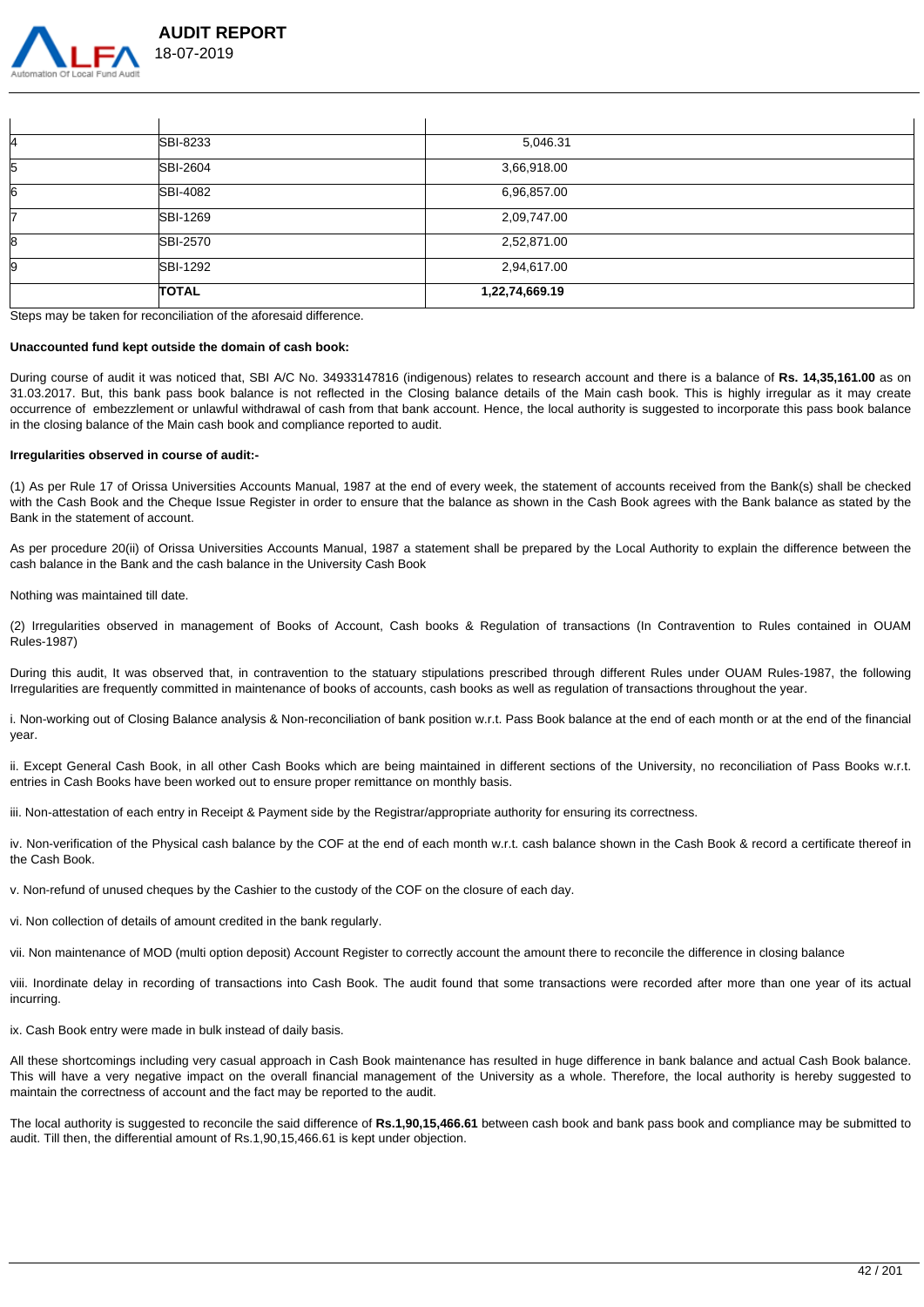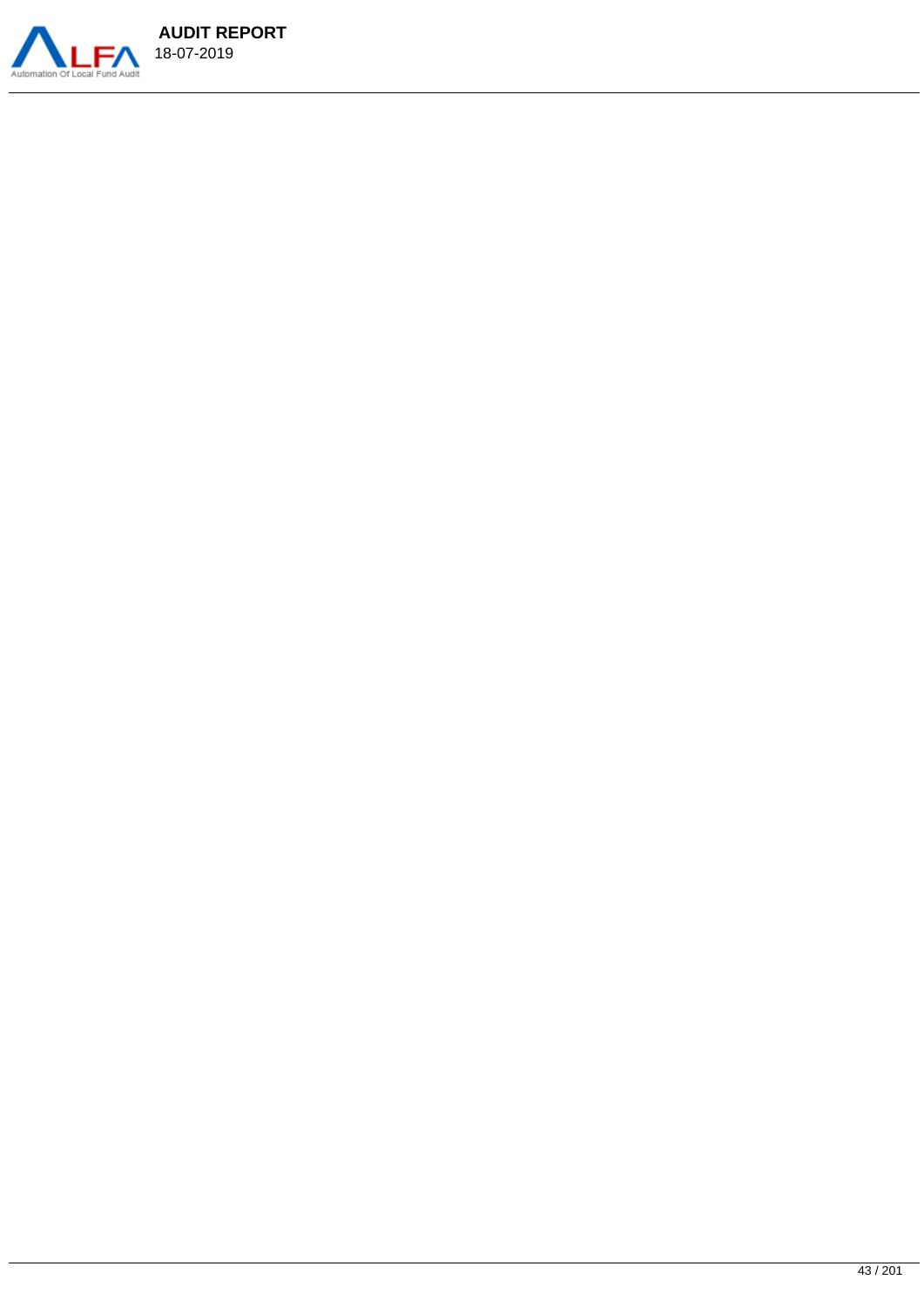

### PARA: 6 **STOCK POSITION**

Berhampur University - 2016-2017

| <b>S</b> lno | Material/ Item                          | Opening<br>Balance | <b>Receipt</b> | Ilssued | lClosina<br>Balance As per Iregister<br>lAudit | <b>As per stock</b> | <b>IRemarks</b>            |
|--------------|-----------------------------------------|--------------------|----------------|---------|------------------------------------------------|---------------------|----------------------------|
|              | Serice postage stamp<br>General Account | 122599.00          | 1000000.00     | 1090000 | 32599.00 32599                                 |                     | Stock Register page no.143 |

### **Comments**

### **Irregularities in maintenance of Stock & Stores of the University.**

In spite of objections and suggestions made by last and previous audit no suitable actions have been taken by the stock & stores section of the University to maintain the stock registers of every material properly.It is pertinent to mention here that in Chapter-VII of the Odisha University Accounting Rules-1987 the detailed methods of purchase, accounting and verification of stock & stores have been elucidated . Due to non mainteinance of stock register properly, some irregularities have been found in audit. That has been mentioned in para 12 of this report..

The Dead Stock register of unused and damaged plants, machinery, furniture, fixtures etc. has not been maintained at all. Due to non-working out of position of balance of each stock in registers it is not possible on part of audit to ascertain the exact position of each material purchased since inception and work out the exact balance available in the stores of the University.

As per Rule-57 of O.U.A.Rules-1987 physical verification of stock & stores should be conducted by an Officer authorized by the Vice-chancellor of the University at least once in a year. It was observed that no physical verification of the stock & stores of the University has been conducted since long. Due to such irregular maintenance of the stock & stores accounts there is every possibility of mis-utilization of stores. No reply has been received from University Authority on the above matter on issue of POM . Hence attention of University Authorities is invited in this regard and suggested to take appropriate steps at the earliest.

|                |                               |                               |       |      | Stock Position of Computers/Air conditioners/Printer etc.are furnished below |                |                                                                                |                                     |
|----------------|-------------------------------|-------------------------------|-------|------|------------------------------------------------------------------------------|----------------|--------------------------------------------------------------------------------|-------------------------------------|
| si no          |                               | Type of Gadget No of Articles |       |      | No of Articles                                                               |                | Stock Register Page No.                                                        |                                     |
| ł1.            | Computer                      |                               |       |      | 350                                                                          |                | $10(Vol-9)$                                                                    |                                     |
| $\overline{2}$ | Laptop                        |                               |       |      | 47                                                                           |                | 68(Vol-9)                                                                      |                                     |
| 3              | <b>UPS</b>                    |                               |       |      | 271<br>98,202(Vol-9)                                                         |                |                                                                                |                                     |
| 4              |                               | Air Conditioner               |       |      | 75<br>59,62,126,146 (Vol-9)                                                  |                |                                                                                |                                     |
| $\overline{5}$ | Printers                      |                               |       |      | 75                                                                           |                |                                                                                |                                     |
| 6              | <b>Water Punifiers</b>        |                               |       |      | 9                                                                            |                |                                                                                |                                     |
| 17             | Invertors                     |                               |       |      | 65                                                                           |                | 38(Vol-9)                                                                      |                                     |
| $\overline{8}$ | Photo Copies                  |                               |       |      | 8                                                                            |                |                                                                                |                                     |
| $\overline{9}$ | C.C T.V                       |                               |       |      | $\overline{35}$                                                              |                |                                                                                |                                     |
| 10             | Projectctor                   |                               |       |      | 44                                                                           |                |                                                                                |                                     |
| 11             |                               | Fire Extinguisher             |       |      | 40                                                                           |                |                                                                                |                                     |
|                |                               |                               |       |      | Vehicle list and status of Berhampur University are given below              |                |                                                                                |                                     |
|                | Si no Type with Regn.         | Make                          | Model |      | Year of Purchase                                                             | Used for       |                                                                                | Remarks/Fitness                     |
| ł1.            | <b>HMV Bus</b><br>No.OSG-9139 | <b>TATA</b>                   | 1210  | 1986 |                                                                              |                | <b>Ferrying staff</b>                                                          | process for obtaining fitness is on |
| $\overline{2}$ | HMV Bus No.OR<br>07A-5947     | <b>TATA</b><br>1510<br>1984   |       |      |                                                                              | Ferrying staff | Fitness certificagte for the period<br>24.5.18 to 23.5.19 has been<br>obtained |                                     |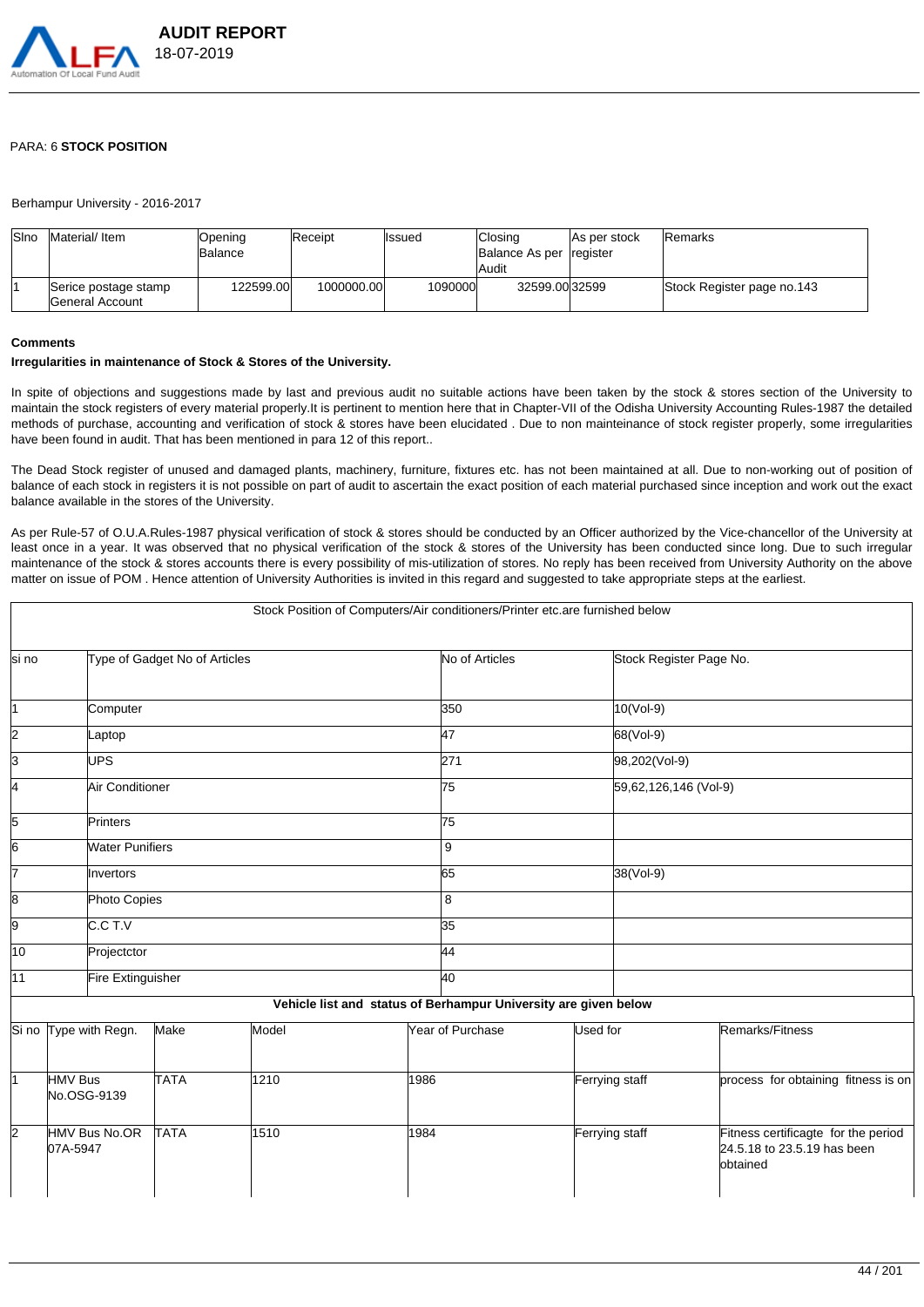

| $\overline{3}$  | <b>HMV Bus</b><br>No.OR07-C-4311 | <b>TATA</b>   | 1510                  | 1997                                | Ferrying staff                         | Under repair a d would be<br>producedfor fitness |
|-----------------|----------------------------------|---------------|-----------------------|-------------------------------------|----------------------------------------|--------------------------------------------------|
| l4              | LMV<br>OR07Q-0617                | Mahindra      | Bolero                | 2007                                | Alloted to the controller of<br>Exam.  |                                                  |
| 5               | LMV OR07Q-0770 Hindustan         | <b>Motors</b> | Ambassador Isuzu-2000 | 2007                                | Alloted to the COF.B.U.                |                                                  |
| 6               | LMV OR07Y-9009 Mahindra          |               | Scorpio VLX           | 2012                                | Alloted to the Register<br>,B.U        |                                                  |
| 7               | LMV<br>OD-07G-5262               | Mahindra      | Bolero, Ambulance     | Donted by NALCO, 2015               | Staff amd Stidemts                     |                                                  |
| $\overline{8}$  | LMV OD07Q-5959 Toyoto            |               | Innova, Crystal 24L   | 2017                                | Alloted to the<br>Vice-Chancellor, B.U |                                                  |
| 9               | HMV-OAG-3606                     | <b>TATA</b>   | 407, Mini Truck       | 1988                                | Idle                                   | Condemned                                        |
| $\overline{10}$ | <b>HMV-6755</b>                  | <b>TATA</b>   | 807 Mini Bus (Rubby)  | 1989                                | Idle                                   | Condemned                                        |
| 11              | LMV OAG7499                      | Mahindra      | Jeep                  | Donted by NSS, BBSR-1989            | Idle                                   | Running                                          |
| 12              | <b>LMV OAG</b><br>OIG-1006       | Mahindra      | Trolley               | Donted by NSS, BBSR-1989            | Idle                                   | Condemned                                        |
| $\sqrt{13}$     | HMV-OR-07-E-217 HMT<br>12        |               | Tractor               | 2000                                | Idle                                   | Condemned                                        |
| $\overline{14}$ | HMV-OR<br>07-E-2173              | <b>HMT</b>    | Water Tanker          | 2000                                | Idle                                   | Condemned                                        |
| $\overline{15}$ | LMV-OR-07-D-678 Maruti           |               | Omini Ambulance       | Donted by<br>Mrs.J.Patnaik, MB-1999 | Idle                                   | Condemned                                        |

The local authority is requested to take necessary steps for the auction of condemned vehicles after due permission from the MVI

So the local authority is suggested to conduct the physical verification of stock and store by an authorised officer of the University as per Rule 57 of OUA Rules 1987.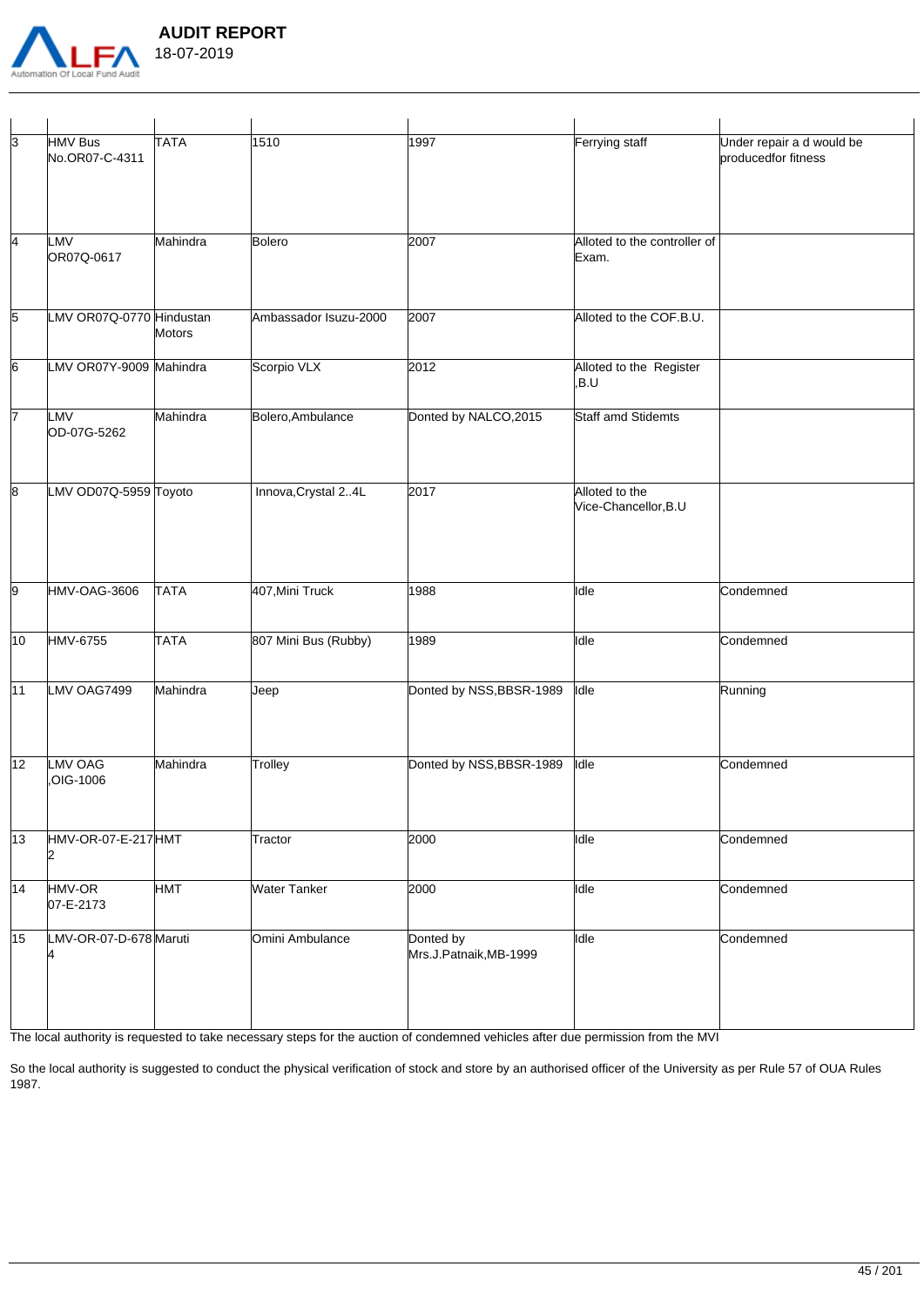

# PARA: 7 **INVESTMENT**

# Berhampur University - 2016-2017

| Sino | Opening           | Opening             | Amount              | Total(In Rs:) Amount                                               |                  | Closing             | Closing   | Closing             | Closing     | Difference(I Remarks |                |
|------|-------------------|---------------------|---------------------|--------------------------------------------------------------------|------------------|---------------------|-----------|---------------------|-------------|----------------------|----------------|
|      | <b>Balance of</b> | Balance(In Encashed |                     |                                                                    | <b>Invested</b>  | Balance as          | Balance   | Balance as Balance  |             | $n$ Rs:)             |                |
|      | Investment        | $Rs.$ )             | during the          |                                                                    | during the       | per (DD             | Audit(In  | per (DD             | llnyestment |                      |                |
|      | as on (DD         |                     | Year under          |                                                                    | Year under       | IMM.                | Rs:       | MМ                  | Ledger(In   |                      |                |
|      | MM YYYY)          |                     | Audit(In            |                                                                    | Audit(In         | lYYYY)              |           | YYYY)               | Rs.         |                      |                |
|      |                   |                     | (Rs:)               |                                                                    | Rs.              | <b>Audit</b>        |           | Investment          |             |                      |                |
|      |                   |                     |                     |                                                                    |                  |                     |           | Ledger              |             |                      |                |
|      | 01-04-2016        |                     | 668104228 405300625 | 262803603. 462719239 31-03-2017   725522842 31-03-2017   725522842 |                  |                     |           |                     |             |                      | $0.00$ TDR     |
|      |                   | .001                | .00                 | 00l                                                                | .00I             |                     | .00       |                     | .001        |                      |                |
| 12   | $01 - 04 - 2020$  | 2312148.0           | 0.00                | 2312148.00                                                         |                  | 480000.0031-03-2020 |           | 2792148.031-03-2020 | 2792148.0   |                      | 0.00 ENDOWMENT |
|      |                   |                     |                     |                                                                    |                  |                     |           |                     |             |                      |                |
|      | <b>GRAND</b>      |                     | 670416376 405300625 | 265115751.                                                         | 463199239        |                     | 728314990 |                     | 728314990   | 0.00                 |                |
|      | <b>TOTAL</b>      | .00                 | .00                 | 00                                                                 | .00 <sub>l</sub> |                     | .001      |                     | .001        |                      |                |

## **DETAILS OF CB ON INVESTMENT & Comments :**

TDRPOSITIONOF GENERALACCONTOF B.U. FOR THE YEAR 2016-17 MENTIONED DETAL BELOW:

|                | SI. No Name of the<br><b>Bank</b> | TDR Old A/C No. | New account No. | <b>TDR</b><br><b>Date</b> | <b>TDR Amount</b> | Rate of<br>Interest | <b>Maturity Amount</b> | Date of<br><b>Maturity</b> | <b>Book</b><br>page<br>No. |
|----------------|-----------------------------------|-----------------|-----------------|---------------------------|-------------------|---------------------|------------------------|----------------------------|----------------------------|
| I1.            | SBI, Bhanjavihar 34868718137      |                 | 34868718137     | $15 - 04 - 1$             | 51,95,517.00      | 8.50                | 61,47,313.00           | $01 - 04 - 17$             | 282                        |
| $\sqrt{2}$     | SBI, Bhanjavihar 34868716480      |                 | 34868716480     | $15 - 04 - 1$             | 50,00,000.00      | 8.50                | 59, 15, 978.00         | $01 - 04 - 17$             | 282                        |
| 3              | SBI, Bhanjavihar 34861422158      |                 | 34861422158     | $15 - 04 - 1$             | 51,95,517.00      | 8.50                | 61,47,313.00           | $01 - 04 - 17$             | 282                        |
| l4             | SBI, Bhanjavihar 34861407082      |                 | 34861407082     | 15-04-1<br>5              | 50,00,000.00      | 8.50                | 59,15,978.00           | 01-01-00                   | 282                        |
| $\overline{5}$ | SBI, Bhanjavihar 34861428604      |                 | 34861428604     | $15 - 04 - 1$<br>5        | 51,95,517.00      | 8.50                | 61,47,313.00           | $01 - 04 - 17$             | 282                        |
| 6              | SBI, Bhanjavihar 34861426129      |                 | 34861426129     | $15 - 04 - 1$<br>5        | 50,00,000.00      | 8.50                | 59,15,978.00           | $01 - 04 - 17$             | 284                        |
| 17             | SBI, Bhanjavihar 32309134585      |                 | 32309134585     | $25 - 05 - 1$             | 37,32,989.00      | 8.50                | 48,04,426.00           | 30-04-18                   | 284                        |
| 8              | SBI, Bhanjavihar 34966338381      |                 | 34966338381     | $01 - 06 - 1$             | 53,53,905.00      | 8.50                | 63,03,769.00           | $01 - 06 - 17$             | 286                        |
| 9              | SBI, Bhanjavihar 34966329069      |                 | 34966329069     | $01 - 06 - 1$<br>5        | 50,00,000.00      | 8.50                | 58,87,076.00           | $01 - 06 - 17$             | 286                        |
| 10             | SBI, Bhanjavihar 34966337092      |                 | 34966337092     | $01 - 06 - 1$             | 53,53,905.00      | 8.50                | 63,03,769.00           | 01-06-17                   | 286                        |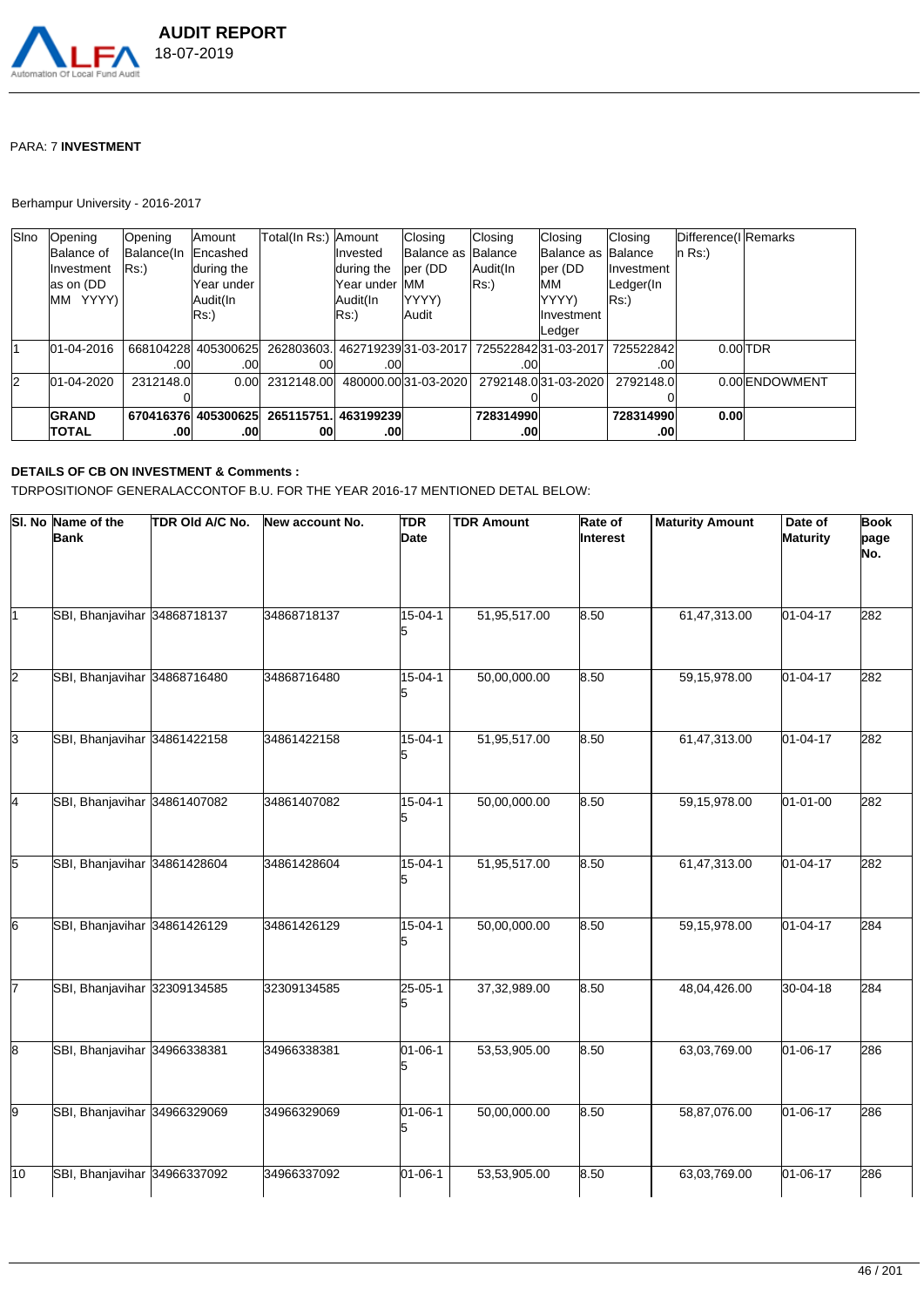

| 11              | SBI, Bhanjavihar 34966325292 | 34966325292 | $01 - 06 - 1$ | 50,00,000.00 | 8.50 | 58,87,076.00 | 01-06-17       | 286 |
|-----------------|------------------------------|-------------|---------------|--------------|------|--------------|----------------|-----|
| 12              | SBI, Bhanjavihar 35284560071 | 35284560071 | $13 - 10 - 1$ | 53,31,079.00 | 8.50 | 60,19,724.00 | $01 - 05 - 17$ | 300 |
| 13              | SBI, Bhanjavihar 35284540306 | 35284540306 | $13 - 10 - 1$ | 50,00,000.00 | 8.50 | 56,45,878.00 | $01 - 05 - 17$ | 300 |
| 14              | SBI, Bhanjavihar 35284562240 | 35284562240 | $13 - 10 - 1$ | 53,31,079.00 | 8.50 | 60,19,724.00 | 01-05-17       | 300 |
| 15              | SBI, Bhanjavihar 35284561268 | 35284561268 | $13 - 10 - 1$ | 50,00,000.00 | 8.50 | 56,45,878.00 | $01 - 05 - 17$ | 300 |
| 16              | SBI, Bhanjavihar 35284624505 | 35284624505 | $13 - 10 - 1$ | 53,31,079.00 | 8.50 | 60,97,516.00 | $01 - 07 - 17$ | 300 |
| 17              | SBI, Bhanjavihar 35284602434 | 35284602434 | $13 - 10 - 1$ | 50,00,000.00 | 8.50 | 57,18,839.00 | $01 - 07 - 17$ | 302 |
| 18              | SBI, Bhanjavihar 35284664763 | 35284664763 | $13 - 10 - 1$ | 46,63,899.00 | 7.50 | 53,31,917.00 | $01 - 07 - 17$ | 302 |
| 19              | SBI, Bhanjavihar 3528466523  | 3528466523  | $13 - 10 - 1$ | 13,55,619.00 | 7.50 | 15,42,548.00 | 01-07-17       | 302 |
| 20              | SBI, Bhanjavihar 35284667720 | 35284667720 | $13 - 10 - 1$ | 12,03,930.00 | 7.50 | 13,69,665.00 | 01-07-17       | 302 |
| 21              | SBI, Bhanjavihar 35322225158 | 35322225158 | $03 - 11 - 1$ | 54,09,700.00 | 8.50 | 60,86,064.00 | 01-06-17       | 304 |
| $\overline{22}$ | SBI, Bhanjavihar 35322223886 | 35322223886 | $03 - 11 - 1$ | 50,00,000.00 | 8.50 | 56,25,140.00 | 01-06-17       | 304 |
| 23              | SBI, Bhanjavihar 35322231105 | 35322231105 | $03 - 11 - 1$ | 54,09,700.00 | 8.50 | 60,86,064.00 | $01 - 06 - 17$ | 304 |
| 24              | SBI, Bhanjavihar 35322221299 | 35322221299 | $03 - 11 - 1$ | 50,00,000.00 |      | 56,25,140.00 | 01-06-17       | 304 |
| 25              | SBI, Bhanjavihar 35370076909 | 35370076909 | $01 - 12 - 1$ | 52,85,429.00 | 8.50 | 59,82,679.00 | 01-08-17       | 304 |
| 26              | SBI, Bhanjavihar 35370074888 | 35370074888 | $01 - 12 - 1$ | 50,00,000.00 | 8.50 | 56,59,596.00 | $01 - 08 - 17$ | 306 |
| 27              | SBI, Bhanjavihar 35370052184 | 35370052184 | $01 - 12 - 1$ | 37,25,867.00 | 8.50 | 42,17,381.00 | $01 - 08 - 17$ | 306 |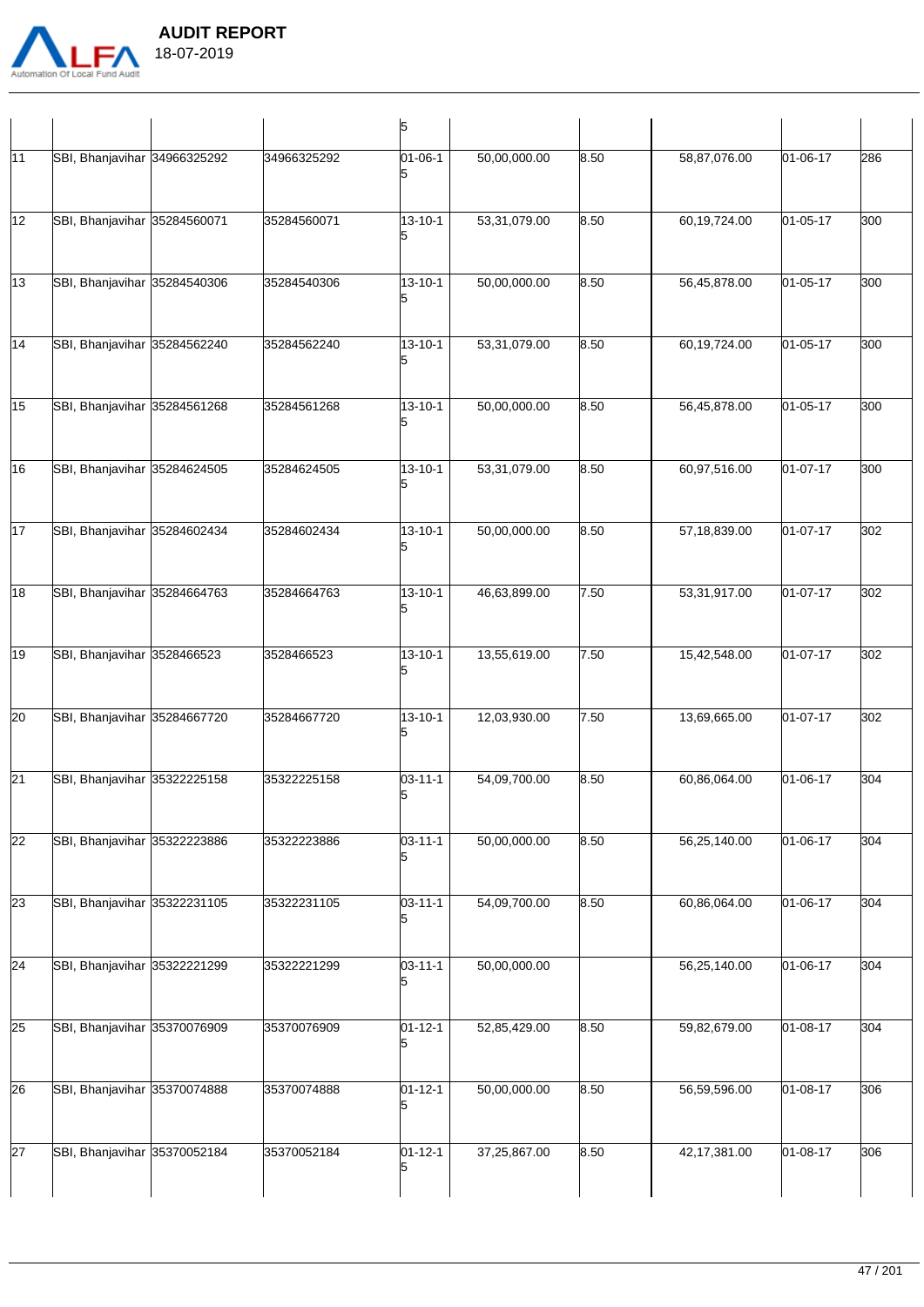

|            | <b>AUDIT REPORT</b> |
|------------|---------------------|
| 18-07-2019 |                     |

| 28 | SBI, Bhanjavihar 35370060274 | 35370060274 | $01 - 12 - 1$      | 83,25,804.00 | 8.50 | 94,81,991.00 | 01-09-17       | 306 |
|----|------------------------------|-------------|--------------------|--------------|------|--------------|----------------|-----|
| 29 | SBI, Bhanjavihar 35370079955 | 35370079955 | $01 - 12 - 1$      | 83,25,804.00 | 8.50 | 94,81,991.00 | 01-09-17       | 306 |
| 30 | SBI, Bhanjavihar 35370082834 | 35370082834 | $01 - 12 - 1$<br>5 | 83,25,804.00 | 8.50 | 94,81,991.00 | 01-09-17       | 306 |
| 31 | SBI, Bhanjavihar 35439716867 | 35439716867 | $01 - 01 - 1$      | 51,33,509.00 | 7.50 | 58,46,389.00 | 01-10-17       | 306 |
| 32 | SBI, Bhanjavihar 35439713538 | 35439713538 | $01 - 01 - 1$      | 50,00,000.00 | 7.50 | 56,94,340.00 | 01-10-17       | 308 |
| 33 | SBI, Bhanjavihar 35439717179 | 35439717179 | $01 - 01 - 1$      | 51,33,509.00 | 7.50 | 58,46,389.00 | $01 - 10 - 17$ | 308 |
| 34 | SBI, Bhanjavihar 35439716539 | 35439716539 | $01 - 01 - 1$      | 50,00,000.00 | 7.50 | 56,94,340.00 | $01 - 10 - 17$ | 308 |
| 35 | SBI, Bhanjavihar 35439732459 | 35439732459 | $01 - 01 - 1$      | 53,74,475.00 | 7.50 | 61,59,806.00 | $01 - 11 - 17$ | 308 |
| 36 | SBI, Bhanjavihar 33340667483 | 33340667483 | $01 - 02 - 1$      | 16,65,429.00 | 7.50 | 18,96,704.00 | $01 - 11 - 17$ | 308 |
| 37 | SBI, Bhanjavihar 33340585340 | 33340585340 | $01 - 02 - 1$      | 11,22,421.00 | 7.50 | 12,94,312.00 | $01 - 01 - 18$ | 310 |
| 38 | SBI, Bhanjavihar 33340588498 | 33340588498 | $01 - 02 - 1$      | 9,60,249.00  | 7.50 | 11,07,304.00 | $01 - 01 - 18$ | 310 |
| 39 | SBI, Bhanjavihar 33349367130 | 33349367130 | $01 - 02 - 1$      | 69,55,271.00 | 7.50 | 80,20,420.00 | $01 - 01 - 18$ | 310 |
| 40 | SBI, Bhanjavihar 35606112073 | 35606112073 | $01 - 03 - 1$      | 52,60,006.00 | 7.50 | 59,90,452.00 | $01 - 12 - 17$ | 310 |
| 41 | SBI, Bhanjavihar 35605970575 | 35605970575 | $01 - 03 - 1$      | 50,00,000.00 | 7.50 | 56,94,340.00 | $01 - 12 - 17$ | 312 |
| 42 | SBI, Bhanjavihar 35606138658 | 35606138658 | $01 - 03 - 1$      | 61,81,741.00 | 7.50 | 71,29,876.00 | $01 - 02 - 18$ | 312 |
| 43 | SBI, Bhanjavihar 35606156600 | 35606156600 | $01 - 03 - 1$<br>6 | 51,72,638.00 | 7.50 | 59,66,000.00 | $01 - 02 - 18$ | 312 |
| 44 | SBI, Bhanjavihar 35606140395 | 35606140395 | $01 - 03 - 1$      | 50,00,000.00 | 7.50 | 57,66,884.00 | 01-02-18       | 312 |
|    |                              |             |                    |              |      |              |                |     |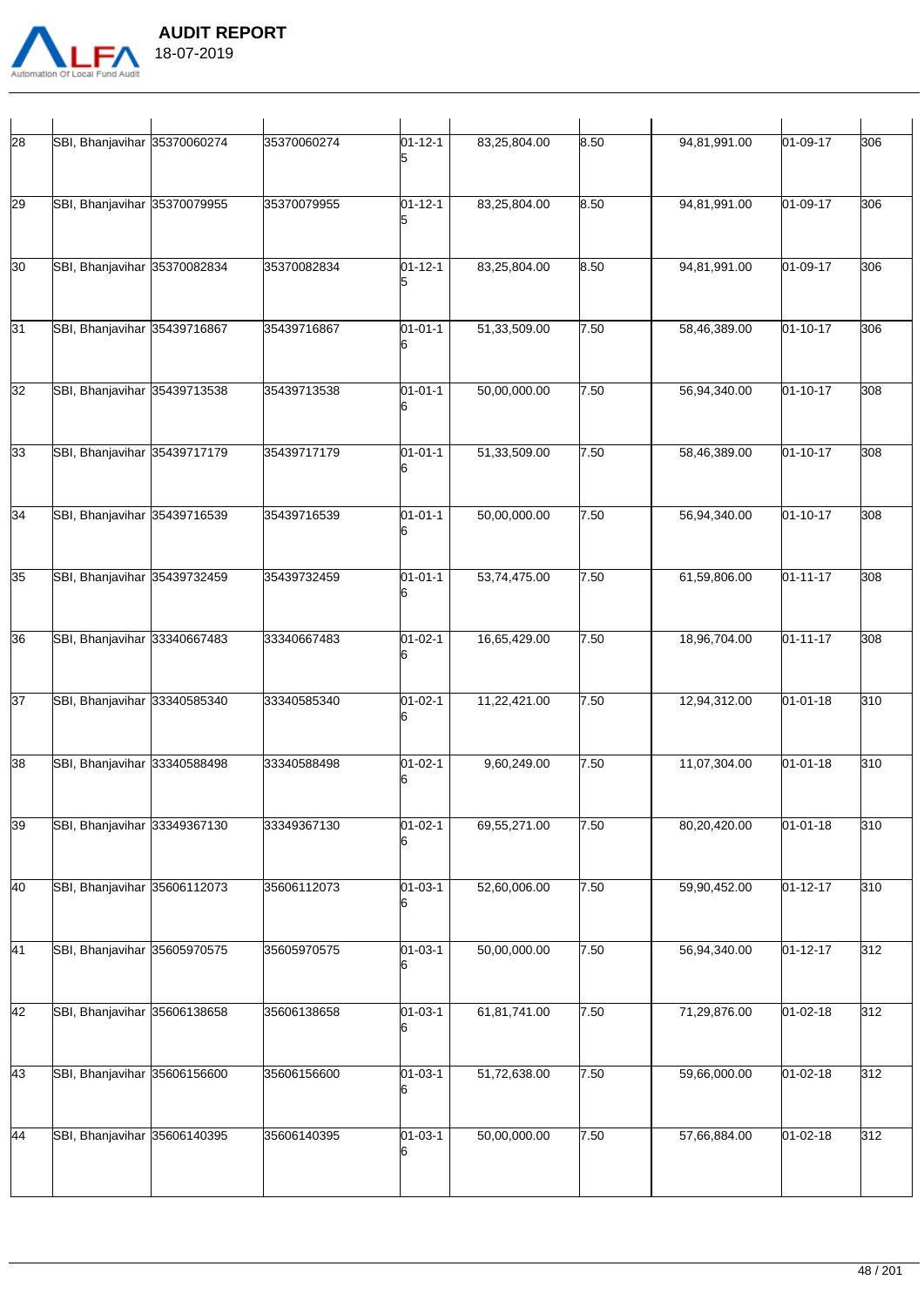

| 45 | SBI, Bhanjavihar 35606168151 | 35606168151 | $01 - 03 - 1$ | 82,42,892.00 | 7.50 | 95,07,160.00 | 01-02-18       | 312 |
|----|------------------------------|-------------|---------------|--------------|------|--------------|----------------|-----|
| 46 | SBI, Bhanjavihar 35621910244 | 35621910244 | $08 - 03 - 1$ | 50,42,818.00 | 7.50 | 58,42,231.00 | 01-03-18       | 314 |
| 47 | SBI, Bhanjavihar 35621967491 | 35621967491 | $08 - 03 - 1$ | 50,00,000.00 | 7.50 | 57,92,625.00 | 01-03-18       | 314 |
| 48 | SBI, Bhanjavihar 35621911522 | 35621911522 | 08-03-1       | 50,42,818.00 | 7.50 | 58,42,231.00 | 01-03-18       | 314 |
| 49 | SBI, Bhanjavihar 35621910969 | 35621910969 | 08-03-1       | 50,00,000.00 | 7.50 | 57,92,625.00 | 01-03-18       | 314 |
| 50 | SBI, Bhanjavihar 35621937346 | 35621937346 | $08 - 03 - 1$ | 46,99,450.00 | 7.50 | 54,80,413.00 | 01-03-18       | 314 |
| 51 | SBI, Bhanjavihar 33194201803 | 33194201803 | $31 - 03 - 1$ | 68,82,117.00 | 7.50 | 79,86,422.00 | $01 - 04 - 18$ | 316 |
| 52 | SBI, Bhanjavihar 33194200763 | 33194200763 | 31-03-1       | 68,82,117.00 | 7.50 | 79,86,422.00 | 01-04-18       | 316 |
| 53 | SBI, Bhanjavihar 33193998295 | 35705067965 | $01 - 04 - 1$ | 79,32,000.00 | 7.50 | 92,02,878.00 | $01 - 04 - 18$ | 316 |
| 54 | SBI, Bhanjavihar 33194000832 | 35705068471 | $01 - 04 - 1$ | 79,32,000.00 | 7.50 | 92,02,878.00 | 01-04-18       | 316 |
| 55 | SBI, Bhanjavihar 32952200023 | 35737209723 | 20-04-1<br>6  | 22,36,466.00 | 7.50 | 26,00,661.00 | 01-05-18       | 318 |
| 56 | SBI, Bhanjavihar 34571320314 | 35742541312 | $01 - 05 - 1$ | 50,67,611.00 | 7.50 | 58,79,552.00 | $01 - 05 - 18$ | 318 |
| 57 | SBI, Bhanjavihar 34571320314 | 35742528255 | $01 - 05 - 1$ | 50,00,000.00 | 7.50 | 58,01,108.00 | 01-05-18       | 318 |
| 58 | SBI, Bhanjavihar 34571325222 | 35742542270 | $01 - 05 - 1$ | 50,67,611.00 | 7.50 | 58,79,552.00 | 01-05-18       | 318 |
| 59 | SBI, Bhanjavihar 34571325222 | 35742541720 | $01 - 05 - 1$ | 50,00,000.00 | 7.50 | 58,01,108.00 | $01 - 05 - 18$ | 318 |
| 60 | SBI, Bhanjavihar 34571339563 | 35742542688 | $01 - 05 - 1$ | 48,81,335.00 | 7.50 | 56,63,431.00 | 01-05-18       | 320 |

61 SBI, Bhanjavihar 32987017775 35757331920 09-05-1 26,34,005.00 7.50 30,70,473.00 01-06-18 320

82,42,892.00 7.50 95,07,160.00 01-02-18 312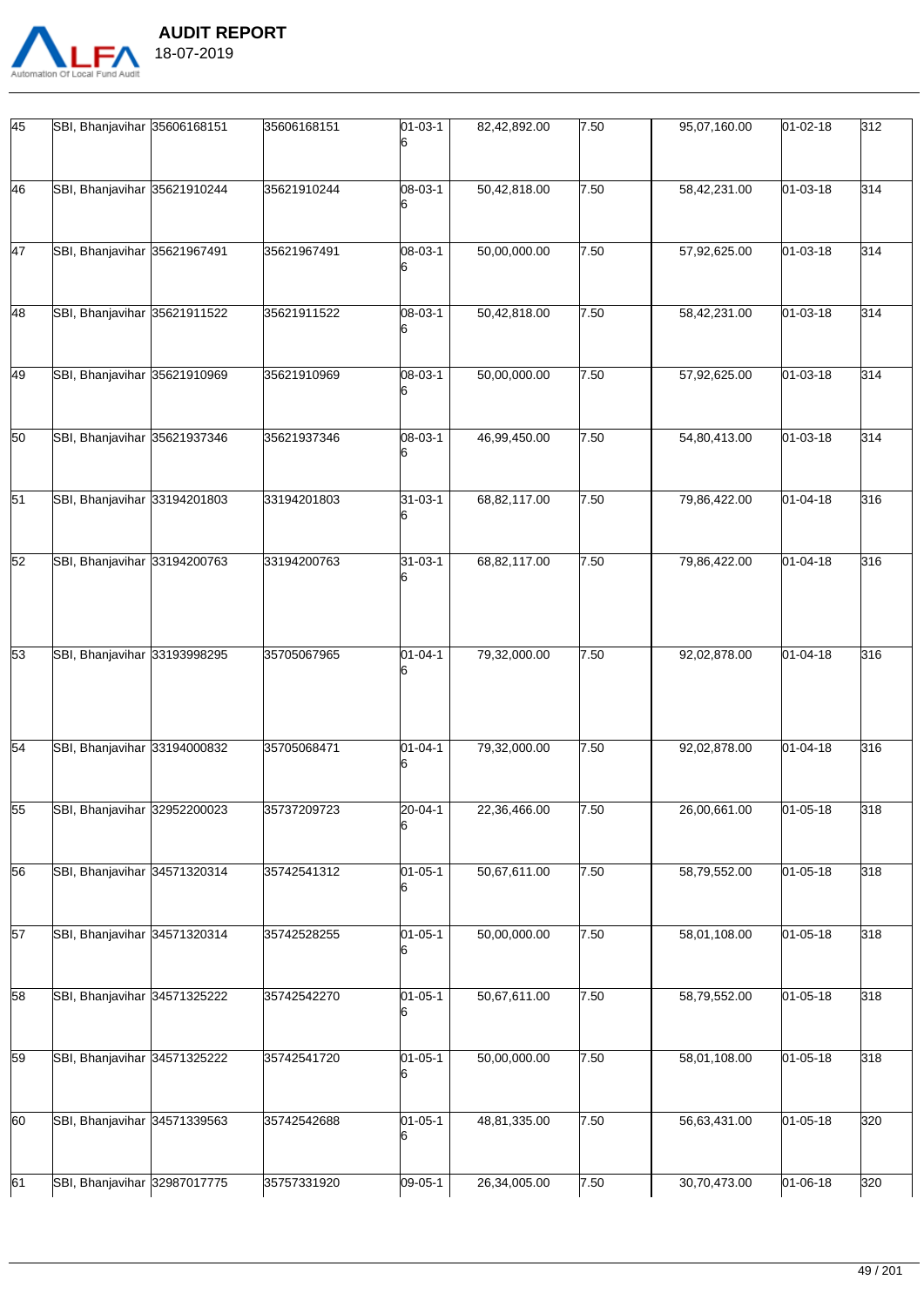

| 62 | SBI, Bhanjavihar 32952204992 | 35771141310 | $14 - 05 - 1$ | 65,21,420.00 | 7.50 | 75,94,278.00   | 01-06-18               | 320 |
|----|------------------------------|-------------|---------------|--------------|------|----------------|------------------------|-----|
| 63 | SBI, Bhanjavihar 32952206637 | 35771150834 | $14 - 05 - 1$ | 65,21,420.00 | 7.50 | 75,94,278.00   | 01-06-18               | 320 |
| 64 | SBI, Bhanjavihar 32952207074 | 35771156778 | $14 - 05 - 1$ | 65,21,420.00 | 7.50 | 76,40,919.00   | $01 - 07 - 18$         | 320 |
| 65 | SBI, Bhanjavihar 32952207494 | 35771157024 | $14 - 05 - 1$ | 65,21,420.00 | 7.50 | 76,40,919.00   | $01 - 07 - 18$         | 322 |
| 66 | SBI, Bhanjavihar 3295227824  | 35771156246 | $14 - 05 - 1$ | 65,21,420.00 | 7.50 | 76,40,919.00   | $01 - 07 - 18$         | 322 |
| 67 | SBI, Bhanjavihar 33068152882 | 35771157262 | $14 - 05 - 1$ | 6,30,006.00  | 7.50 | 7,38,156.00    | $01 - 07 - 18$         | 322 |
| 68 | SBI, Bhanjavihar 34564552323 | 34564552323 | $01 - 06 - 1$ | 28,61,227.00 | 7.50 | 33,61,267.00   | 01-08-18               | 322 |
| 69 | SBI, Bhanjavihar 34564554591 | 34564554591 | $01 - 06 - 1$ | 80,23,632.00 | 7.50 | 94,25,875.00   | 01-08-18               | 322 |
| 70 | SBI, Bhanjavihar 34564556418 | 34564556418 | $01 - 06 - 1$ | 50,27,564.00 | 7.50 | 59,06,202.00   | $\overline{01}$ -08-18 | 324 |
| 71 | SBI, Bhanjavihar 33323478034 | 33323478034 | 16-06-1       | 60,17,847.00 | 7.50 | 70,48,063.00   | 01-08-18               | 324 |
| 72 | SBI, Bhanjavihar 33004917224 | 35840691398 | 16-06-1       | 54,44,250.00 | 7.50 | 64, 16, 477.00 | $01 - 09 - 18$         | 324 |
| 73 | SBI, Bhanjavihar 33004917224 | 35840680557 | $16 - 06 - 1$ | 50,00,000.00 | 7.50 | 58,92,893.00   | 01-09-18               | 324 |
| 74 | SBI, Bhanjavihar 34564558722 | 34564558722 | $01 - 07 - 1$ | 28,52,164.00 | 7.50 | 33,51,300.00   | 01-09-18               | 324 |
| 75 | SBI, Bhanjavihar 34580300769 | 35882909828 | $01 - 07 - 1$ | 52,10,216.00 | 7.50 | 61,22,017.00   | 01-09-18               | 326 |
| 76 | SBI, Bhanjavihar 34580300769 | 35882908610 | $01 - 07 - 1$ | 50,00,000.00 | 7.50 | 58,75,013.00   | 01-09-18               | 326 |
| 77 | SBI, Bhanjavihar 34580124590 | 34580124590 | $01 - 07 - 1$ | 45,72,240.00 | 7.50 | 54,04,277.00   | 01-10-18               | 326 |
| 78 | SBI, Bhanjavihar 33194200253 | 35965812586 | $01 - 08 - 1$ | 50,00,000.00 | 7.50 | 58,73,821.00   | $01 - 10 - 18$         | 326 |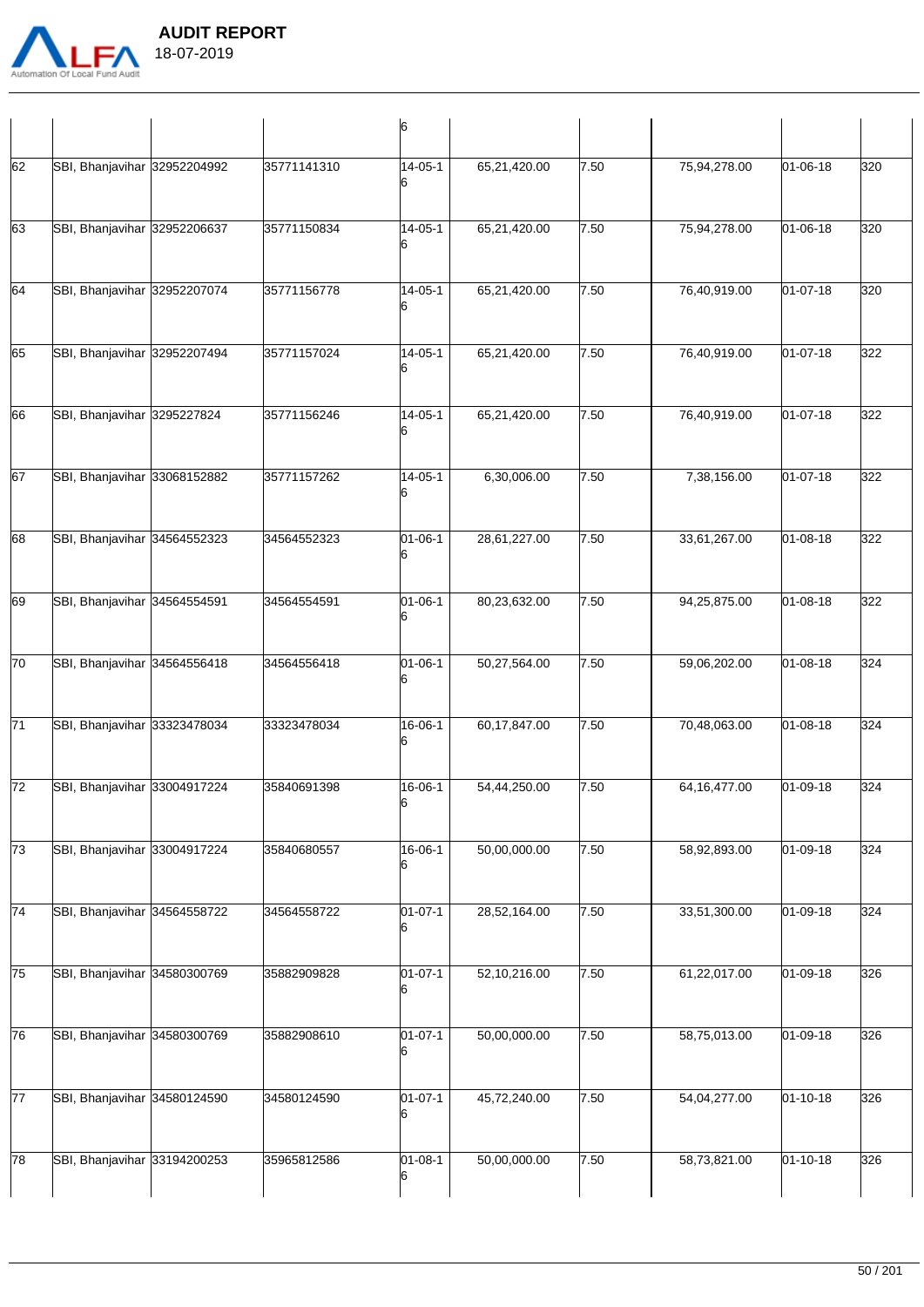

|            | <b>AUDIT REPORT</b> |
|------------|---------------------|
| 18-07-2019 |                     |

| 79 | SBI, Bhanjavihar 33194200253 | 35965813567 | $01 - 08 - 1$      | 41,31,411.00 | 7.50 | 48,53,434.00   | $01 - 10 - 18$ | 326 |
|----|------------------------------|-------------|--------------------|--------------|------|----------------|----------------|-----|
| 80 | SBI, Bhanjavihar 34779386280 | 34779386280 | $01 - 08 - 1$      | 56,33,215.00 | 7.50 | 66,58,324.00   | $01 - 11 - 18$ | 328 |
| 81 | SBI, Bhanjavihar 34779388754 | 34779388754 | $01 - 08 - 1$      | 57,66,865.00 | 7.50 | 68,16,295.00   | $01 - 11 - 18$ | 328 |
| 82 | SBI, Bhanjavihar 34779372970 | 34779372970 | $01 - 08 - 1$      | 56,33,215.00 | 7.50 | 66,58,324.00   | $01 - 11 - 18$ | 328 |
| 83 | SBI, Bhanjavihar 34779391449 | 34779391449 | $01 - 08 - 1$      | 57,66,865.00 | 7.50 | 68, 16, 295.00 | $01 - 11 - 18$ | 328 |
| 84 | SBI, Bhanjavihar 33510733896 | 36055064872 | $01 - 09 - 1$      | 64,72,924.00 | 7.25 | 76,08,699.00   | $01 - 12 - 18$ | 328 |
| 85 | SBI, Bhanjavihar 36055053474 | 36055053474 | $01 - 09 - 1$      | 50,00,000.00 | 7.25 | 58,77,328.00   | $01 - 12 - 18$ | 330 |
| 86 | SBI, Bhanjavihar 33510736207 | 36055066290 | $01 - 09 - 1$      | 51,98,155.00 | 7.25 | 61,10,252.00   | $01 - 12 - 18$ | 330 |
| 87 | SBI, Bhanjavihar 33510736207 | 36055065638 | $01 - 09 - 1$      | 50,00,000.00 | 7.25 | 58,77,328.00   | $01 - 12 - 18$ | 330 |
| 88 | SBI, Bhanjavihar 33723036774 | 36055067501 | $01 - 09 - 1$      | 52,57,525.00 | 7.25 | 61,80,040.00   | $01 - 12 - 18$ | 330 |
| 89 | SBI, Bhanjavihar 33723036774 | 36055066904 | $01 - 09 - 1$      | 50,00,000.00 | 7.25 | 58,77,328.00   | $01 - 12 - 18$ | 330 |
| 90 | SBI, Bhanjavihar 35213121492 | 36153873430 | $01 - 10 - 1$      | 57,06,544.00 | 7.25 | 67,07,846.00   | $01 - 01 - 19$ | 332 |
| 91 | SBI, Bhanjavihar 35213100889 | 36153875405 | $01 - 10 - 1$<br>6 | 54,18,879.00 | 7.25 | 63,69,706.00   | 01-01-19       | 332 |
| 92 | SBI, Bhanjavihar 34904421771 | 36153872368 | $01 - 10 - 1$      | 56,33,215.00 | 7.25 | 66,21,650.00   | $01 - 01 - 19$ | 332 |
| 93 | SBI, Bhanjavihar 34861428604 | 36153860679 | $01 - 10 - 1$      | 59,37,326.00 | 7.25 | 69,79,122.00   | $01 - 01 - 19$ | 332 |
| 94 | SBI, Bhanjavihar 35214619258 | 35214619258 | $01 - 11 - 1$<br>6 | 30,31,846.00 | 7.00 | 35,44,189.00   | 01-02-19       | 334 |
| 95 | SBI, Bhanjavihar 35213124175 | 35213124175 | $01 - 11 - 1$      | 54,53,185.00 | 7.00 | 63,74,704.00   | 01-02-19       | 334 |
|    |                              |             |                    |              |      |                |                |     |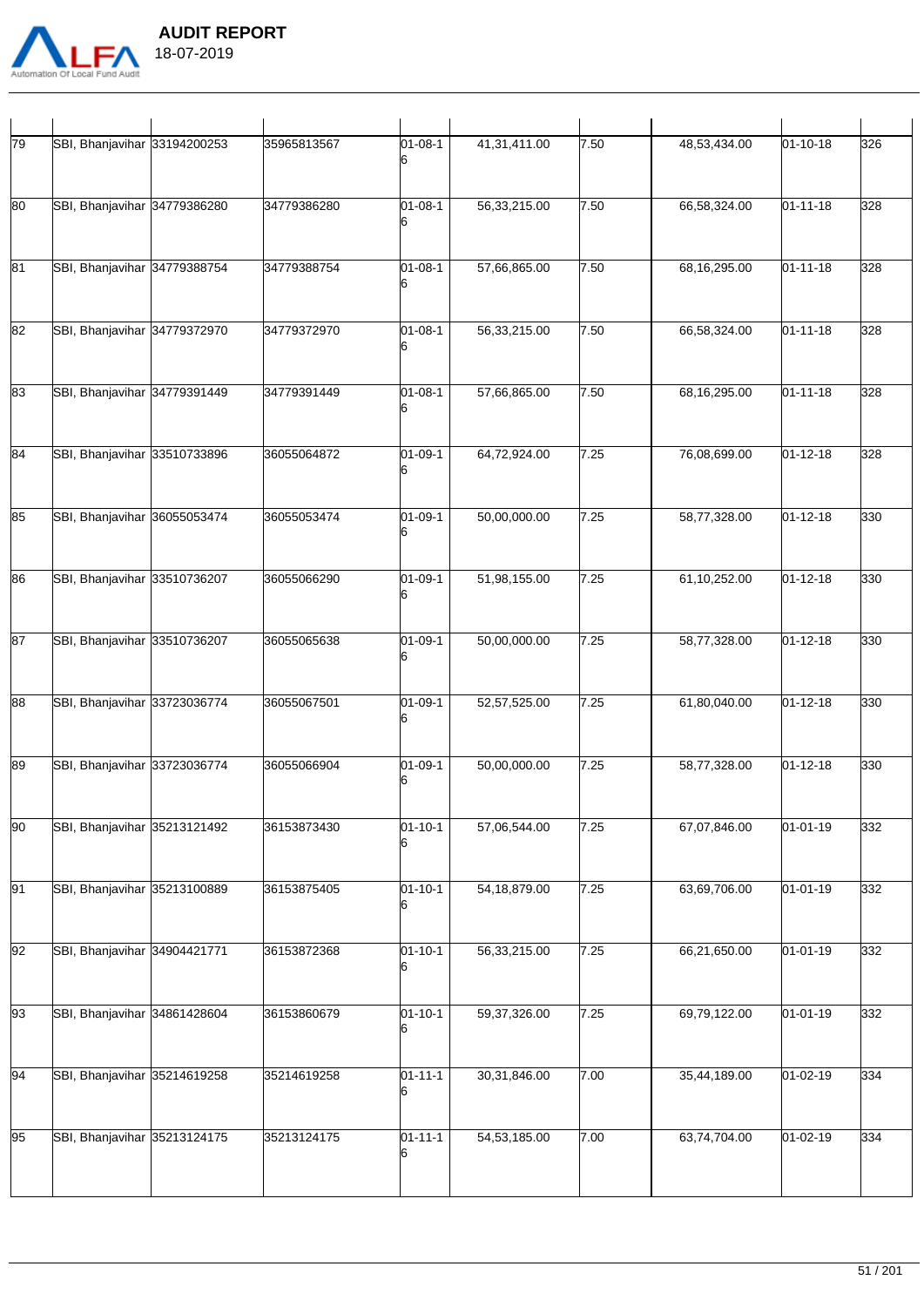

 SBI, Bhanjavihar 35213125714 35213125714 01-11-1 57,34,053.00 7.00 67,03,035.00 01-02-19 334 SBI, Bhanjavihar 35213146348 637141000003/1 03-12-1 55,03,512.00 7.35 65,23,973.00 03-04-19 336 SBI, Bhanjavihar 35213147320 637141000003/2 03-12-1 57,86,972.00 7.35 68,59,993.00 03-04-19 336 SBI, Bhanjavihar 35061414127 637141000003/3 02-01-1 56,51,545.00 7.25 67,63,604.00 02-07-19 336 SBI, Bhanjavihar 35061421677 637141000003/4 02-01-1 61,37,566.00 7.25 73,45,261.00 02-07-19 336 SBI, Bhanjavihar 35061379178 637141000003/5 02-01-1 26,19,802.00 7.25 31,35,304.00 02-07-19 336 SBI, Bhanjavihar 33643382507 36548546596 28-01-1 60,17,382.00 7.00 64,48,266.00 26-01-18 338 SBI, Bhanjavihar 346631527 36548665172 01-02-1 82,82,369.00 7.00 88,75,440.00 30-01-18 338 SBI, Bhanjavihar 34663207307 36548816010 01-02-1 62,13,146.00 7.00 66,58,048.00 30-01-18 338 SBI, Bhanjavihar 34663209428 36548822524 01-02-1 82,82,369.00 7.00 88,75,440.00 30-01-18 338 SBI, Bhanjavihar 34663211212 36549130520 01-02-1 62,13,146.00 7.00 66,58,048.00 30-01-18 338 SBI, Bhanjavihar 34663212931 36549138177 01-02-1 82,82,369.00 7.00 88,75,440.00 30-01-18 340 SBI, Bhanjavihar 34663213774 36549166422 01-02-1 36,10,185.00 7.00 38,68,698.00 30-01-18 340 SBI, Bhanjavihar 34663214858 36549282100 01-02-1 82,82,369.00 7.00 88,75,440.00 30-01-18 340 SBI, Bhanjavihar 34663215932 36549283873 01-02-1 36,10,185.00 7.00 38,68,698.00 30-01-18 340

SBI, Bhanjavihar 35061449558 36549428163 01-02-1 61,69,023.00 7.00 66,10,765.00 30-01-18 342

SBI, Bhanjavihar 35061539815 36549318503 01-02-1

SBI, Bhanjavihar 35061426358 36549331578 01-02-1

61,80,571.00 7.00 66,23,140.00 30-01-18 340

56,91,145.00 7.00 60,98,668.00 30-01-18 342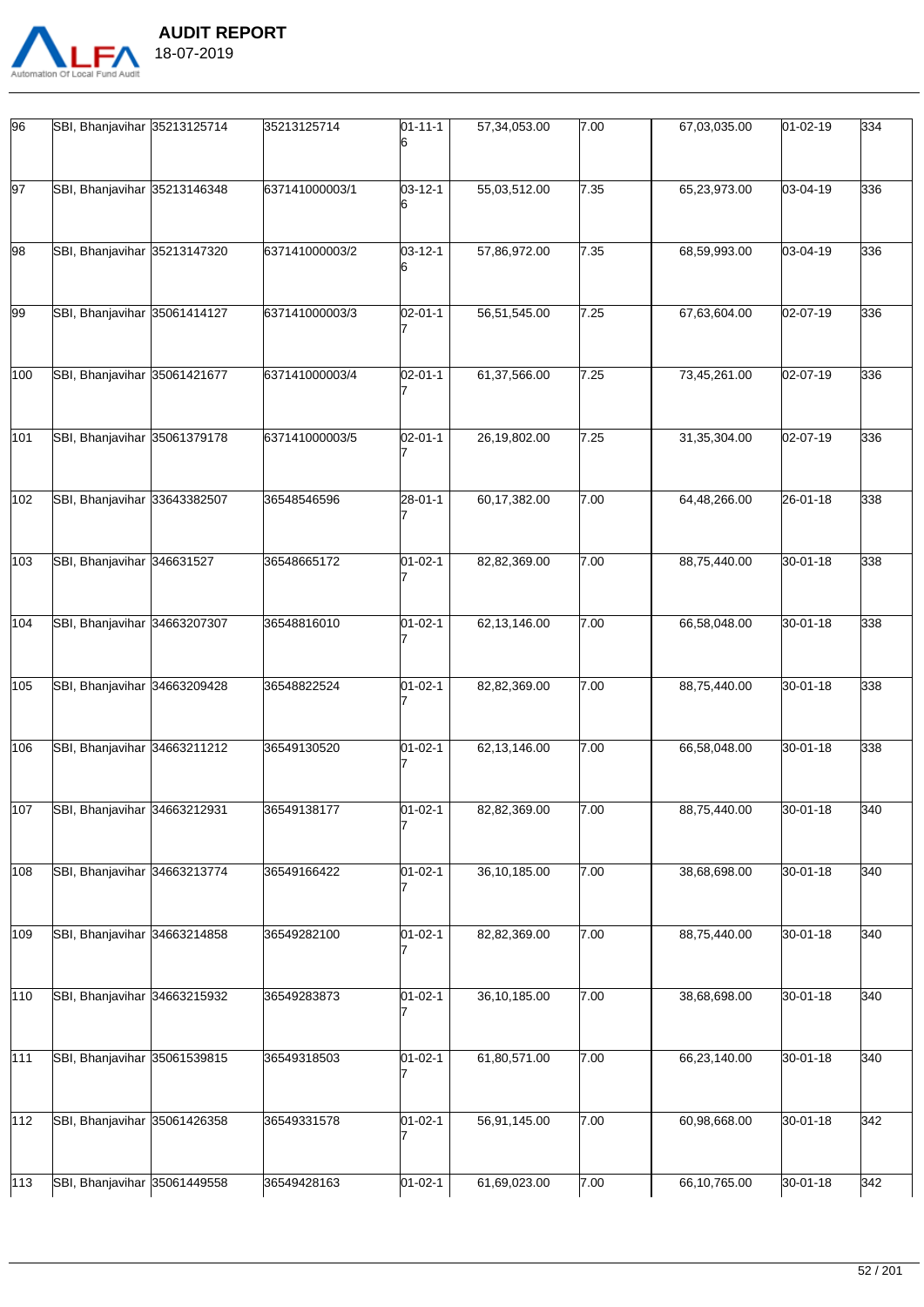

| 114 | SBI, Bhanjavihar 35061444265 |        | 36549430477    | $01 - 02 - 1$ | 56,91,145.00 | 7.00 | 60,98,668.00   | 30-01-18       | 342              |
|-----|------------------------------|--------|----------------|---------------|--------------|------|----------------|----------------|------------------|
| 115 | SBI, Bhanjavihar 35061456815 |        | 36549440714    | $01 - 02 - 1$ | 61,69,023.00 | 7.00 | 66,10,765.00   | 30-01-18       | 342              |
| 116 | SBI, Bhanjavihar 35061459419 |        | 36549442097    | $01 - 02 - 1$ | 56,91,145.00 | 7.00 | 60,98,668.00   | $30 - 01 - 18$ | 342              |
| 117 | SBI, Bhanjavihar 35061462921 |        | 36549442847    | $01 - 02 - 1$ | 61,69,023.00 | 7.00 | 66,10,765.00   | 30-01-18       | 344              |
| 118 | SBI, Bhanjavihar 35061454488 |        | 36549443567    | $01 - 02 - 1$ | 56,91,145.00 | 7.00 | 60,98,668.00   | 30-01-18       | 344              |
| 119 | SBI, Bhanjavihar 35125669437 |        | 36549459271    | $01 - 02 - 1$ | 61,26,473.00 | 7.00 | 65,65,168.00   | 30-01-18       | 344              |
| 120 | SBI, Bhanjavihar 35125671967 |        | 36549460195    | $01 - 02 - 1$ | 56,30,812.00 | 7.00 | 60,34,015.00   | 30-01-18       | 344              |
| 121 | SBI, Bhanjavihar 35125678941 |        | 36549571554    | $01 - 02 - 1$ | 61,26,473.00 | 7.00 | 65,65,168.00   | 30-01-18       | 344              |
| 122 | SBI, Bhanjavihar 35125660648 |        | 36549572183    | $01 - 02 - 1$ | 56,30,812.00 | 7.00 | 60,34,015.00   | 30-01-18       | 346              |
| 123 | SBI, Bhanjavihar 35127990299 |        | 36549584892    | $01 - 02 - 1$ | 56,64,444.00 | 7.00 | 60,70,055.00   | 30-01-18       | 346              |
| 124 | SBI, Bhanjavihar 35125691826 |        | 36549591559    | $01 - 02 - 1$ | 59,52,252.00 | 7.00 | 63,78,472.00   | 30-01-18       | 346              |
| 125 | SBI, Bhanjavihar 35125681193 |        | 36549616893    | $01 - 02 - 1$ | 56,30,812.00 | 7.00 | 60,34,015.00   | 30-01-18       | 346              |
| 126 | SBI, Bhanjavihar 35125701143 |        | 36549620741    | $01 - 02 - 1$ | 59,52,252.00 | 7.00 | 63,78,472.00   | $30 - 01 - 18$ | 346              |
| 127 | SBI, Bhanjavihar 35125699155 |        | 36549628683    | $01 - 02 - 1$ | 56,30,812.00 | 7.00 | 60,34,015.00   | 30-01-18       | 346              |
| 128 | canara Bank                  | 745702 | 637141000002/1 | 29-03-1       | 99,00,000.00 | 6.95 | 1,07,65,733.00 | 16-06-18       | 348              |
| 129 | canara Bank                  | 745702 | 637141000002/2 | 29-03-1       | 99,00,000.00 | 6.95 | 1,07,65,733.00 | 16-06-18       | 348              |
| 130 | canara Bank                  | 745702 | 637141000002/3 | 29-03-1       | 99,00,000.00 | 6.95 | 1,07,65,733.00 | 16-06-18       | 348              |
| 131 | canara Bank                  | 745702 | 637141000002/4 | 29-03-1       | 99,00,000.00 | 6.95 | 1,07,65,733.00 | 16-06-18       | 348              |
| 132 | canara Bank                  | 745702 | 637141000002/5 | $29 - 03 - 1$ | 90,56,463.00 | 6.95 | 98,48,431.00   | 16-06-18       | $\overline{348}$ |
|     |                              |        |                |               |              |      |                |                |                  |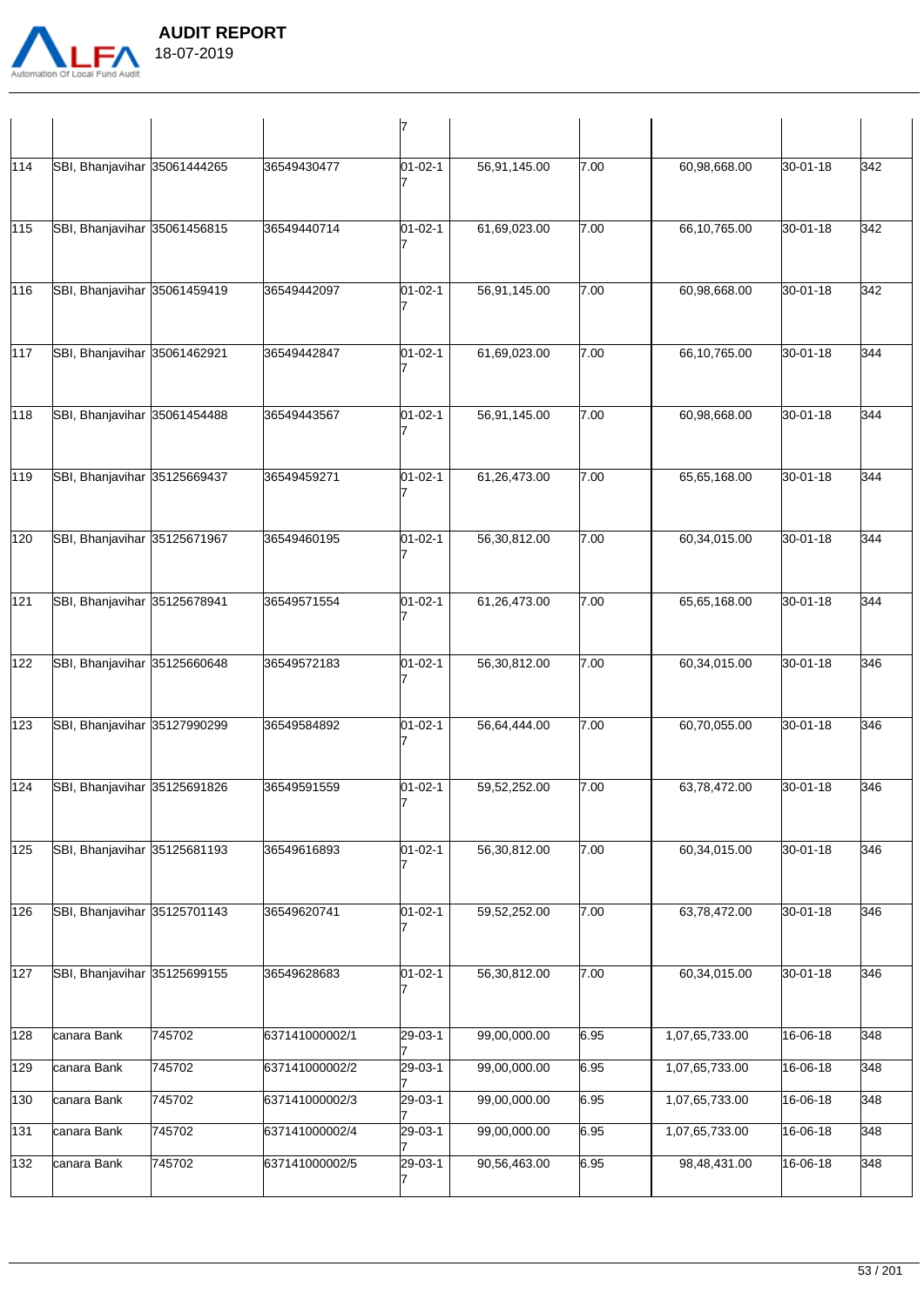

 **AUDIT REPORT** 

18-07-2019

| Total: |  | 72,55,22,842.00 | 82,55,82,132.00 |  |
|--------|--|-----------------|-----------------|--|

The position of fixed deposit made under different endowment/prize funds of the university as on 31.03.17 is furnished below

| SI<br>No.       | Name of the<br>Endowment<br>Prize                                                 | ITDR No.                     | Date of<br>Investmen Value | Invested Rate of Date of |      | <b>Interest Maturity</b> | Interest<br>amount | <b>Maturity Interest</b><br>Value | accrued<br>during<br>2016-17 | disburse paid<br>d during<br>2016-17 | <b>Amount To whom</b>          | <b>Remarks</b>                                                                                                                                                                         | Endowme<br>nt Register<br>Page No. |
|-----------------|-----------------------------------------------------------------------------------|------------------------------|----------------------------|--------------------------|------|--------------------------|--------------------|-----------------------------------|------------------------------|--------------------------------------|--------------------------------|----------------------------------------------------------------------------------------------------------------------------------------------------------------------------------------|------------------------------------|
| l1              | lSantha<br>Patnaik Gold<br>Medal                                                  | 3098589861 12/10/2014<br>I2  |                            | 3,500                    | 8.50 | 11/10/2019               | 1,793              | 5,293                             | 358.60                       | 358                                  | Preetam<br>Ghosal              | For securing highest 174<br>number of mark in<br>MBBS in surgry(9th<br>semester)<br>exam.2015                                                                                          |                                    |
| 2               | Ballabha<br>Narayan<br>Panigrahy<br>Memorial<br>Gold Medal                        | 3098592253 12/10/2014        |                            | 7,000                    | 7.25 | 11/10/2019               | 3,586              | 10,586                            | 717.20                       |                                      | Priyanka<br>717 Behera         | For securing highest 176<br>number of mark in<br><b>BHMS (Homeopathy)</b><br>examination 2016                                                                                          |                                    |
| ß               | Chinari<br>Raghabalu<br>Subudhi Gold<br>Medal                                     | 3098597529 12/10/2014        |                            | 3,500                    | 7.25 | 11/10/2019               | 1,793              | 5,293                             | 358.60                       | 358                                  | Pravat<br><b>Kumar Dhal</b>    | For securing highest 178<br>number of mark in<br>pharmacology at the<br>MBBS Exam.2015                                                                                                 |                                    |
| l4              | Ramanatha<br>Gold Medal                                                           | 3098976067 12/10/2014        |                            | 3,000                    | 7.25 | 11/10/2019               | 1,537              | 4,537                             | 307.40                       |                                      |                                | For Securing highest <sup>180</sup><br>marks in Math in<br>BA(Hons) &<br>BSC(Hons)                                                                                                     |                                    |
| 5               | Engineer<br><b>S</b> adananda<br>Pani Gold<br>Medal                               | 3098598245 12/10/2014        |                            | 3,500                    | 7.25 | 11/10/2019               | 1,793              | 5,293                             | 358.60                       | 358                                  | Pabitra<br>Kumari<br>Padhi     | For securing highest 182<br>percentage of marks<br>among girl students<br>at the Annual<br>BA/BSC/<br><b>B.Com.Examination</b><br>2016(pass &<br>hons)(subject to a<br>minimum of 50%) |                                    |
| 6               | Utkal Gourab<br>Madhusudan<br>Das Gold<br>Medal                                   | 3448172930 12/10/2014<br>16  |                            | 1,830                    | 7.25 | 11/10/2019               | 937                | 2,767                             | 187.40                       | 84                                   | Pramila Jali                   | for securing highest<br>arls om 1st Class in<br>LLM 2015                                                                                                                               | 184                                |
| 7               | S N Gantayat 3098616976 12/10/2014<br>1&<br>Chandramani<br>Gantayat Gold<br>Medal |                              |                            | 5,000                    | 7.25 | 11/10/2019               | 2,561              | 7,561                             | 512.20                       | 512                                  | avina.<br>Patnaik              | A lady student<br>securing highest<br>number of mark in<br><b>MBBS 9th Semester</b><br>exam.2015                                                                                       | 186                                |
| l8              | Simhadri<br>Gantayat Gold <sup>o</sup><br>Medal                                   | 309859944312/10/2014         |                            | 3,000                    | 7.25 | 11/10/2019               | 1,537              | 4,537                             | 307.40                       | 307                                  | Susama<br>Rath                 | For securing highest 188<br>number of mark om<br>Bachelor of<br>Education<br>Exam.Dec.2015                                                                                             |                                    |
| 9               | Udaya<br>Chandra<br>Mishra Gold<br>Medal                                          | 3098599549 12/10/2014<br>Ю   |                            | 3,000                    | 7.25 | 11/10/2019               | 1,537              | 4,537                             | 307.40                       | 306                                  | Snigdha<br>Sucharita<br>Sahoo  | For securing highest<br>marks in physiology<br>and Biochemistry at<br>the 1st attempt<br>MBBS(2nd<br>Sem).2015                                                                         | 190                                |
| 10              | Niranjan<br>Patnaik Gold<br>Medal                                                 | 3098599640 12/10/2014<br>4   |                            | 4,000                    | 8.50 | 11/10/2019               | 2,049              | 6,049                             | 409.80                       |                                      |                                |                                                                                                                                                                                        | 192                                |
| $\overline{11}$ | Binayak Sabat 3098599206 12/10/2014<br>Gold Medal                                 |                              |                            | 5,000                    | 7.25 | 11/10/2019               | 2,561              | 7,561                             | 512.20                       |                                      | Deepak                         | For securing first<br>512 Kumar Sahucalass fsirst in<br><b>B.Com hons in first</b><br>attempt 2016                                                                                     | 194                                |
| 12              | Late Laxman<br>Panda Gold<br>Medal                                                | 3098599835 12/10/2014 <br>15 |                            | 6,000                    | 7.25 | 11/10/2019               | 3,074              | 9,074                             | 614.80                       | 307                                  | Prativa<br>Kumari Sahu mark in | for securing highest<br>M.Sc.(physics)exam.                                                                                                                                            | 196                                |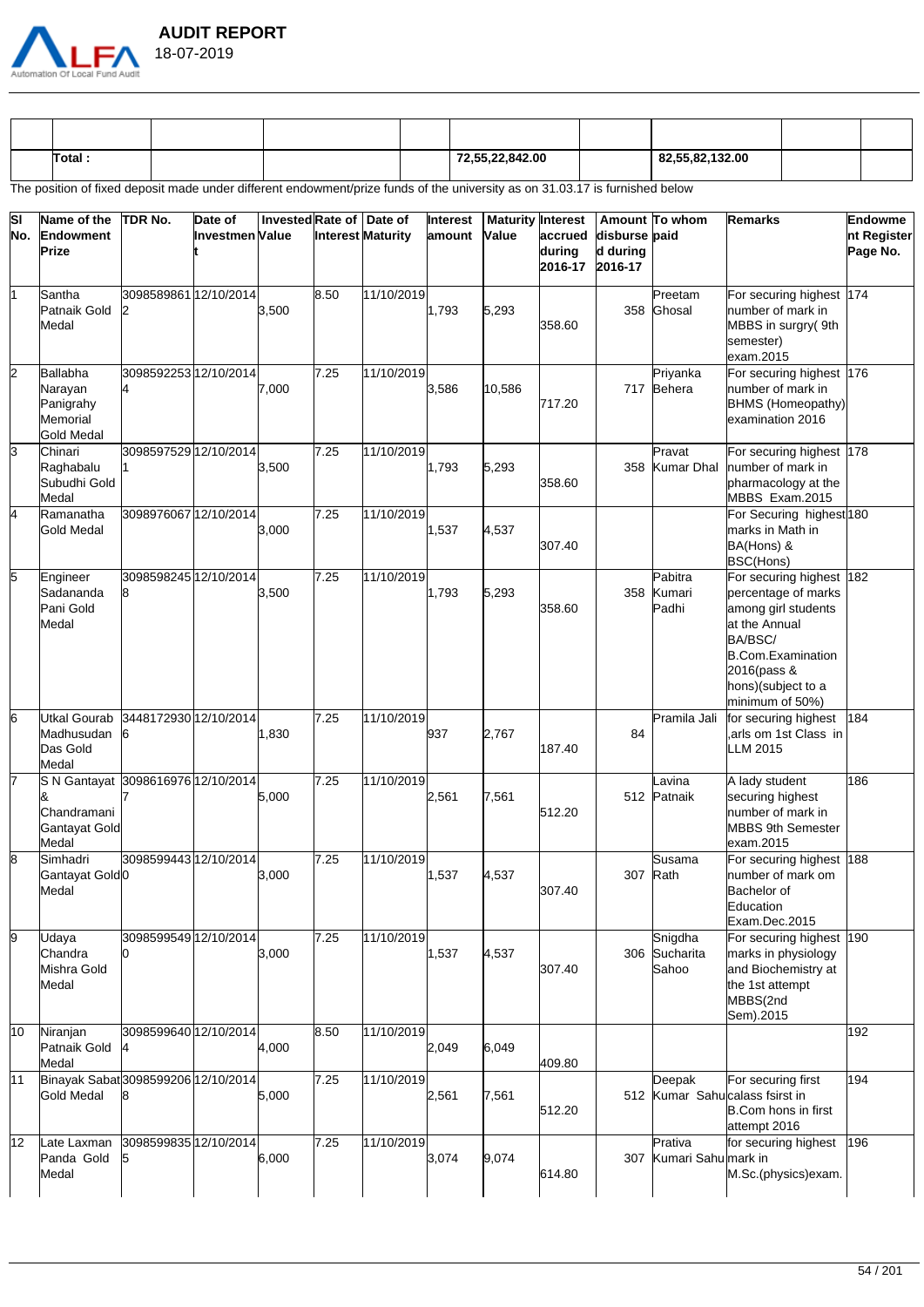

|                 |                                                            |                             |        |               |            |        |        |          |          |                                 | 2015                                                                                                                   |     |
|-----------------|------------------------------------------------------------|-----------------------------|--------|---------------|------------|--------|--------|----------|----------|---------------------------------|------------------------------------------------------------------------------------------------------------------------|-----|
| 13              | Bhaiga<br>Mohanty Gold 5<br>Medal                          | 3098599958 12/10/2014       | 5,000  | 7.25          | 11/10/2019 | 2,561  | 7,561  | 512.20   | 512 paid | Not to be                       | For securing highest 198<br>marks in final B.<br>Pharma Exam in first<br>chance as a regular<br>student                |     |
| $\overline{14}$ | Kumari Anand 3098615785 12/10/2014<br>Nayak Gold<br>Medal  | 4                           | 2,000  | 7.25          | 11/10/2019 | 1,025  | 3,025  | 205.00   |          | Pabitra<br>205 Kumari<br>Padhi  | for securing highest<br>marks at the<br>BA/BSc/B.Com. (in<br>first chance), 2016                                       | 200 |
| 15              | Gopinath Buxi 3098615602 12/10/2014<br>Patro Gold<br>Medal | 2                           | 3,000  | 7.25          | 11/10/2019 | 1,537  | 4,537  | 307.40   | 307      | Gayatri<br>Samantara            | For securing highest 202<br>number of mark in<br>M.A. (Odia), 2015.                                                    |     |
| 16              | Dr.S N<br>Gantayat Gold <sub>7</sub><br>Medal              | 3098615884 12/10/2014       | 2,000  | 7.25          | 11/10/2019 | 1,025  | 3,025  | 205.00   |          | 205 Satapathy                   | Swasthi Kabi For securing highest 204<br>number of mark in<br>Eye & ENT at at<br>MBBS 7th semester<br>exam, 2015       |     |
| 17              | Uayashree<br>Memorial<br><b>Gold Medal</b>                 | 3098615987 12/10/2014<br>3  | 2,000  | 7.25          | 11/10/2019 | 1,025  | 3,025  | 205.00   | 205      | _avina<br>Patnaik               | For securing highest 206<br>number of mark in<br>medicine at MBBS<br>(9th semester<br>exam, 2015                       |     |
| $\overline{18}$ | Defence<br>Ministry Gold<br>Medal<br>(R.Venkarama<br>ln)   | 3448156821 12/10/2014       | 5,001  | 7.25          | 11/10/2019 | 2,562  | 7,563  | 512.40   | 512      | Sasmita BhoiOutstanding         | performance as the<br>Best NCC cadet of<br>the university, 2016                                                        | 210 |
| 19              | Narasingha<br>Nayak Gold<br>Medal                          | 309859972212/10/2014<br>16  | 5,000  | $\sqrt{7.25}$ | 11/10/2019 | 2,561  | 7,561  | 512.20   |          | Rupasri<br>512 Pattanayak       | For securing highest 212<br>number of marks in<br>MA (English) 2015                                                    |     |
| $\overline{20}$ | Akula Dash<br>Prize                                        | 3098617087 12/10/2014       | 500. ا | 7.25          | 11/10/2019 | 768    | 2,268  | 153.60   | 153      |                                 | Sulubuli Jally for securing first<br>class first in political<br>science BA (hons),<br>2016.                           | 214 |
| $\overline{21}$ | Subash<br>Chandra<br>Chouhdury<br>Scholarship              | 309861775312/10/2014        | 12,000 | 7.25          | 11/10/2019 | 6,147  | 18,147 | 1,229.40 |          |                                 |                                                                                                                        | 216 |
| $\overline{22}$ | <b>B</b> Prakash<br>Rao Gold<br>Medal                      | 3098617855 12/10/2014       | 4,400  | 7.25          | 11/10/2019 | 2,254  | 6,654  | 450.80   |          |                                 | Highest marks in<br>OBST & GN at final<br><b>MBBS</b>                                                                  | 218 |
| 23              | Patta Dei &<br>Pandit<br>Raghunath<br>Panigrahi<br>Prize   | 3098618003 12/10/2014       | 1,400  | 7.25          | 11/10/2019 | 717    | 2,117  | 143.40   |          | Pusplata<br>143 Sahu            | for securing highest<br>marks in MIL (Odia)<br>in Degree Exam<br>(Pass & hons) in first<br>attempt, 2016               | 220 |
| $\overline{24}$ | Old TDR                                                    | 3098618138 12/10/2014       | 10,000 | 7.25          | 11/10/2019 | 5,123  | 15,123 | 1.024.60 |          |                                 |                                                                                                                        | 222 |
| $\overline{25}$ | Bishnupriya<br>Devi Gold<br>Medal                          | 3098618372 12/10/2014<br>6  | 5,000  | 7.25          | 11/10/2019 | 2,561  | 7,561  | 512.20   | 512      | No candiate                     | for securing highest<br>mark in final in<br>aggregate at<br>B.A.M.S.<br>examination, 2016                              | 224 |
| 26              | A P Patnaik<br>Prize                                       | 3098618478 12/10/2014<br>16 | 5,000  | 7.25          | 11/10/2019 | 2,561  | 7,561  | 512.20   |          |                                 | Inter college essay<br>competition on Kabi<br>Samrat Upendra<br>Bhanja                                                 | 226 |
| $\overline{27}$ | P.K.Parichha<br>Prize                                      | 3098618604 12/10/2014<br>6  | 20,000 | 8.50          | 11/10/2019 | 10,246 | 30,246 | 2,049.20 |          |                                 |                                                                                                                        | 228 |
| 28              | Late Dibakar<br>Patnaik<br>Memorial<br>Prize               | 3098619199 12/10/2014       | 1,000  | 7.25          | 11/10/2019 | 512    | 1,512  | 102.40   |          | Soumya<br>86 Sucharita<br>Barik | for securing highest<br>marks in the<br>aggregate in B,Ed<br>exam, Dec, 2014 in<br>first chance (not less<br>than 60%) | 230 |
| 29              | Abdul Sdbhar 3098619333 12/10/2014<br>Khan Prize           | 17                          | 1,000  | 7.25          | 11/10/2019 | 512    | 1,512  |          |          | avina<br>102 Patnaik            | For securing highest 232<br>marks in aggregate                                                                         |     |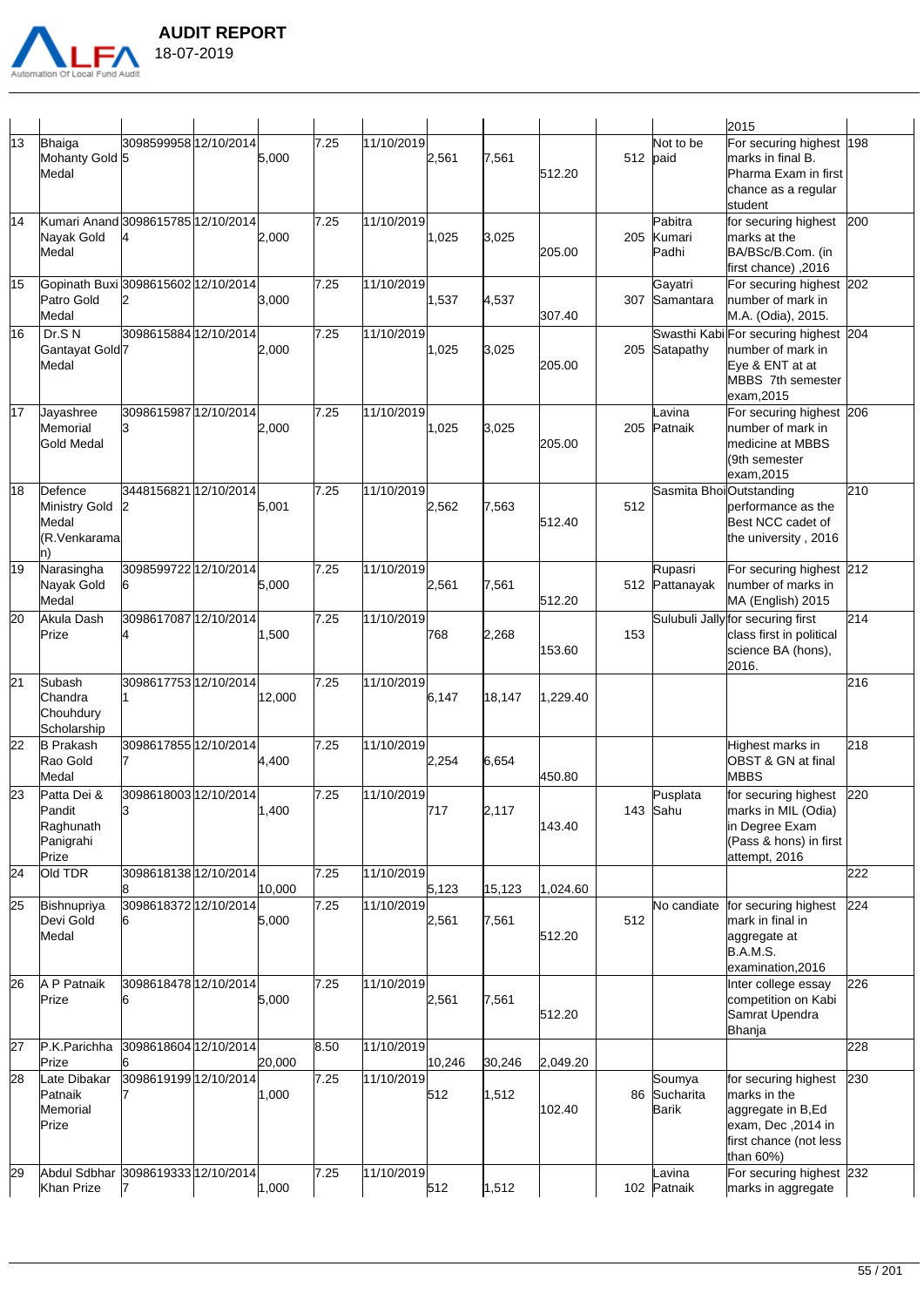

| 18-07-2019 |    | <b>AUDIT REPORT</b> |  |
|------------|----|---------------------|--|
| Fund Audit | FΛ |                     |  |

|                 |                                      |                       |        |      |            |        |        | 102.40   |     |               | in all subjects at the                   |     |
|-----------------|--------------------------------------|-----------------------|--------|------|------------|--------|--------|----------|-----|---------------|------------------------------------------|-----|
|                 |                                      |                       |        |      |            |        |        |          |     |               | final MBBS                               |     |
|                 |                                      |                       |        |      |            |        |        |          |     |               | Exam, 2015 without                       |     |
|                 |                                      |                       |        |      |            |        |        |          |     |               | break (total of all                      |     |
|                 |                                      |                       |        |      |            |        |        |          |     |               | semester exam)                           |     |
| 30              | Narayan                              | 3098619466 12/10/2014 |        | 7.25 | 11/10/2019 |        |        |          |     |               | Banibandhanfor securing highest          | 234 |
|                 | Behera                               |                       | 1,000  |      |            | 512    | 1,512  |          |     | 102 a Jena    | marks in aggregate                       |     |
|                 | Memorial<br>Prize                    |                       |        |      |            |        |        | 102.40   |     |               | in all the subjects in<br>Final LLB exam |     |
|                 |                                      |                       |        |      |            |        |        |          |     |               | without any                              |     |
|                 |                                      |                       |        |      |            |        |        |          |     |               | break, 2016                              |     |
| 31              | Sarojini Padhi 3098619738 12/10/2014 |                       |        | 7.25 | 11/10/2019 |        |        |          |     | Pusplata      | women candidate                          | 236 |
|                 | Memorial                             |                       | 1,500  |      |            | 768    | 2,268  |          |     | 153 Sahu      | securing highest                         |     |
|                 | Prize                                |                       |        |      |            |        |        | 153.60   |     |               | marks in compulsory                      |     |
|                 |                                      |                       |        |      |            |        |        |          |     |               | Odia at BA final                         |     |
|                 |                                      |                       |        |      |            |        |        |          |     |               | exam, 2016 (subject                      |     |
|                 |                                      |                       |        |      |            |        |        |          |     |               | to minimum of 50%                        |     |
|                 |                                      |                       |        |      |            |        |        |          |     |               | marks)                                   |     |
| 32              | Binayak Padhi 3098619823 12/10/2014  |                       |        | 7.25 | 11/10/2019 |        |        |          |     | Santosh       | for securing highest                     | 238 |
|                 | Memorial                             |                       | 1,500  |      |            | 768    | 2,268  |          | 153 |               | Kumar Patro mark in compulsory           |     |
|                 | Prize                                |                       |        |      |            |        |        | 153.60   |     |               | English at BA degree<br>exam (subject to |     |
|                 |                                      |                       |        |      |            |        |        |          |     |               | minimum of 50%                           |     |
|                 |                                      |                       |        |      |            |        |        |          |     |               | marks) 2016                              |     |
| 33              | Srinivas                             | 309861989312/10/2014  |        | 7.25 | 11/10/2019 |        |        |          |     | Goutam        | for securing first                       | 240 |
|                 | Panda                                |                       | 1.001  |      |            | 513    | 1,514  |          |     | 102 Chaudhury | position in first class                  |     |
|                 | Memorial                             |                       |        |      |            |        |        | 102.60   |     |               | at the B.Sc. (Hons.)                     |     |
|                 | Prize                                |                       |        |      |            |        |        |          |     |               | exam, 2016 from V                        |     |
|                 |                                      |                       |        |      |            |        |        |          |     |               | Deb College,                             |     |
|                 |                                      |                       |        |      |            |        |        |          |     |               | Jeypore                                  |     |
| 34              | Utkal Gourab                         | 3098619965 12/10/2014 |        | 8.50 | 11/10/2019 |        |        |          |     |               |                                          | 242 |
|                 | Madhusudan<br>Das Gold               | 16                    | 5,000  |      |            | 2,561  | 7,561  | 512.20   |     |               |                                          |     |
|                 | Medal                                |                       |        |      |            |        |        |          |     |               |                                          |     |
| 35              | Nilakantha                           | 3098620029 12/10/2014 |        | 7.25 | 11/10/2019 |        |        |          |     | Biplabini     | for securing highest                     | 244 |
|                 | Das Memorial 9                       |                       | 5,000  |      |            | 2,561  | 7,561  |          |     | 512 Padhi     | marks in                                 |     |
|                 | Prize                                |                       |        |      |            |        |        | 512.20   |     |               | mathematics in                           |     |
|                 |                                      |                       |        |      |            |        |        |          |     |               | MA/MSC exam of                           |     |
|                 |                                      |                       |        |      |            |        |        |          |     |               | BU,2015 (in both the                     |     |
|                 |                                      |                       |        |      |            |        |        |          |     |               | parts in first attempt)                  |     |
| 36              | Annapurna                            | 3098620091 12/10/2014 |        | 7.25 | 11/10/2019 |        |        |          |     | Gayatri       | For securing highest 246                 |     |
|                 | Das Gold                             |                       | 5,000  |      |            | 2,561  | 7,561  |          |     | 512 Samantara | mark in MA (Oriya) in                    |     |
|                 | Medal                                |                       |        |      |            |        |        | 512.20   |     |               | both the parts in the                    |     |
|                 |                                      |                       |        |      |            |        |        |          |     |               | first attempt, 2015                      |     |
| $\overline{37}$ | Jogulamma                            | 3098621167 12/10/2014 |        | 7.25 | 11/10/2019 |        |        |          |     | Biplabini     | Best post graduate                       | 248 |
|                 | Siva Sankar                          |                       | 5,000  |      |            | 2,561  | 7,561  |          |     | 512 Padhi     | student of BU,2015                       |     |
|                 | Scholarship                          |                       |        |      |            |        |        | 512.20   |     |               |                                          |     |
| 38              | <b>KSUB</b>                          | 3098621405 12/10/2014 |        | 7.25 | 11/10/2019 |        |        |          |     |               | Seminar on KSUB to 250                   |     |
|                 | College,                             |                       | 26,500 |      |            | 13,576 | 40,076 | 2,715.20 |     |               | be conducted by                          |     |
|                 | Bhanjanagar                          |                       |        |      |            |        |        |          |     |               | Principal, KSUB,                         |     |
|                 |                                      |                       |        |      |            |        |        |          |     |               | Bhanjanagar                              |     |
| 39              | Sri Lingaraj                         | 3098621539 12/10/2014 |        | 7.25 | 11/10/2019 |        |        |          |     | Pramila Jali  | for securing first                       | 252 |
|                 | Sahu Prize                           |                       | 1,000  |      |            | 512    | 1,512  | 102.40   | 102 |               | positon in LLM, 2015                     |     |
|                 |                                      |                       |        |      |            |        |        |          |     |               | (more than 60%)<br>(book prize)          |     |
| 40              | Pravati Sahu                         | 3098621644 12/10/2014 |        | 7.25 | 11/10/2019 |        |        |          |     | <b>Esther</b> | for securing first                       | 254 |
|                 | Prize                                |                       | 1,000  |      |            | 512    | 1,512  |          |     | 102 Pratibha  | position in MA/MSc                       |     |
|                 |                                      |                       |        |      |            |        |        | 102.40   |     | Prakash       | (Home Sc), 2015                          |     |
|                 |                                      |                       |        |      |            |        |        |          |     |               | (more than 60%)                          |     |
| 41              | Smt                                  | 3098622258 12/10/2014 |        | 7.25 | 11/10/2019 |        |        |          |     | G.Eswari      | A student of                             | 256 |
|                 | Sakuntala                            |                       | 1,000  |      |            | 512    | 1,512  |          | 102 |               | P.G.Department of                        |     |
|                 | Panda Prize                          |                       |        |      |            |        |        | 102.40   |     |               | University securing                      |     |
|                 |                                      |                       |        |      |            |        |        |          |     |               | highest marks in                         |     |
|                 |                                      |                       |        |      |            |        |        |          |     |               | MCA examination                          |     |
| 42              | Harihara                             | 3098622397 12/10/2014 |        | 7.25 | 11/10/2019 |        |        |          |     |               | 2016<br><b>Best student</b>              | 258 |
|                 | Divya Singh                          | 16                    | 30,000 |      |            | 15,369 | 45,369 | 3,073.80 |     |               | securing highest                         |     |
|                 |                                      |                       |        |      |            |        |        |          |     |               |                                          |     |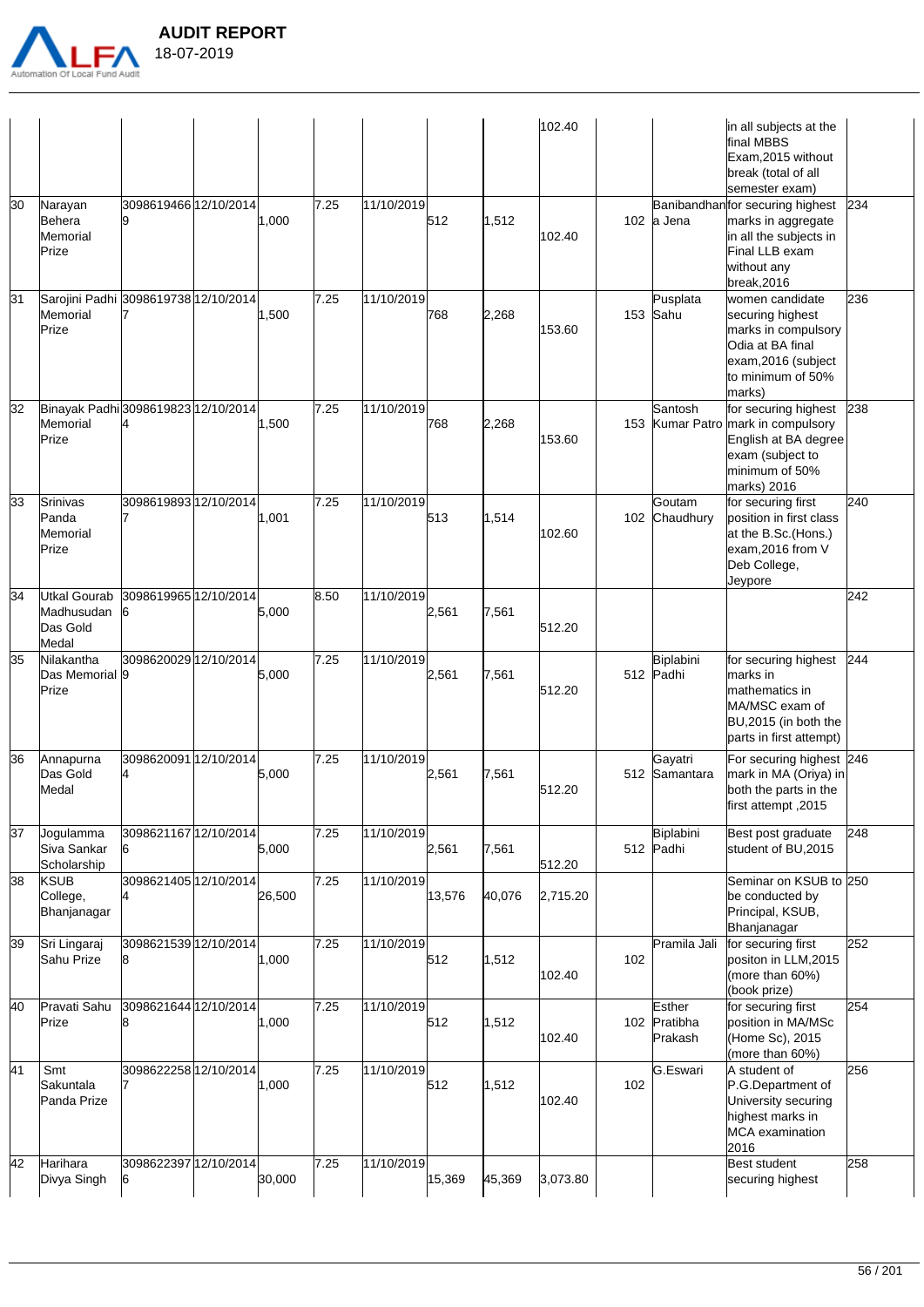

|                 | Memorial<br>Prize                                                                      |                             |        |      |            |        |        |          |         |                              | marks in Anatomy,<br>MBBS (2nd sem)<br>exam, 2014                                                                                 |     |
|-----------------|----------------------------------------------------------------------------------------|-----------------------------|--------|------|------------|--------|--------|----------|---------|------------------------------|-----------------------------------------------------------------------------------------------------------------------------------|-----|
| 43              | Prof Dr Kesab 3098622526 12/10/2014<br>Chandra Sahul0<br>Memorial<br>Prize             |                             | 3.000  | 7.25 | 11/10/2019 | ,537   | 4,537  | 307.40   | 307     | Preetam<br>Ghosal            | for securing highest<br>position in MBBS<br>(9th sem)<br>Examination, 2015                                                        | 260 |
| 44              | R C Patnaik<br>Gold Medal                                                              | 3098622802 12/10/2014<br>IЗ | 2,000  | 7.25 | 11/10/2019 | 1,025  | 3,025  | 205.00   | 205     | Pabitra<br>Kumari<br>Padhi   | best graduate of<br>university, 2016<br>(Cash prize)                                                                              | 262 |
| $\overline{45}$ | ate Pandit W 3098622915 12/10/2014<br>МVв<br>Ramalingam<br><b>Gold Medal</b>           |                             | 30.000 | 7.25 | 11/10/2019 | 15,369 | 45,369 | 3,073.80 | 3,073   | Biplabini<br>Padhi           | for securing highest<br>marks in MA/M.Sc.<br>Mathematics without<br>improvement, 2015                                             | 264 |
| 46              | Odisha<br>Society of<br><b>Americas</b><br>Newyork<br>chapter<br>(OSANY)<br>Gold medal | 3098623012 12/10/2014       | 36,000 | 7.25 | 11/10/2019 | 18,442 | 54,442 | 3,688.40 | 3,688   | Pabitra<br>Kumari<br>Padhi   | for securing highest<br>mark In<br>BA/BSc./B.com exam<br>(pass & hons), 2016<br>in first attempt                                  | 266 |
| 47              | Brundaban<br>Nayak Gold<br>Medal                                                       | 3098623496 12/10/2014<br>16 | 5,000  | 7.25 | 11/10/2019 | 2,561  | 7,561  | 512.20   | No cash | Institution<br>Disaffiliated | For securing first<br>class first in MBA<br>Exam from<br>SMIT, Ankushpur<br>2015                                                  | 270 |
| 48              | Anusuya<br>Mishra<br>Memorial<br>Prize                                                 | 3098624381 12/10/2014<br>IЗ | 000,1  | 7.25 | 11/10/2019 | 512    | 1,512  | 102.40   | 102     | Gayatri<br>Samantara         | for securing first<br>place in first class in<br>P.G. Odia , 2015<br>(cash prize)                                                 | 272 |
| 49              | Justice<br>Balakrishna<br>Patro Gold<br>Medal                                          | 3098624489 12/10/2014<br>15 | 5.000  | 7.25 | 11/10/2019 | 2,561  | 7,561  | 512.20   |         |                              | Best post graduate of 274<br>the year, 2014<br>(Arts/Sc/Comm.)<br>taken together<br>conducted by BU for<br>the year 2015          |     |
| $\overline{50}$ | Justice<br>Balakrishna<br>Patro Gold<br>Medal                                          | 3206216293 12/10/2014<br>19 | 8.000  | 7.25 | 11/10/2019 | 4,098  | 12,098 | 819.60   | 1,331   | Biplabini<br>Padhi           | Best post graduate<br>(Arts/Sc/Comm.)<br>taken together<br>conducted by BU for<br>the year 2015                                   | 276 |
| $\overline{51}$ | Pandit<br>Godabarish<br>Memorial<br>Gold Medal                                         | 3098624599 12/10/2014       | 5,000  | 7.25 | 11/10/2019 | 2,561  | 7,561  | 512.20   | 2,048   | Prativa                      | for securing highest<br>Kumari Sahu number of marks in<br>MSc physics, 2015                                                       | 278 |
| $\overline{52}$ | Pandit<br>Godabarish<br>Memorial<br>Gold Medal                                         | 3188729076 12/10/2014<br>16 | 15,000 | 7.25 | 11/10/2019 | 7,684  | 22,684 | 1,536.80 |         |                              | For securing 1st<br>position in<br>MSc.Physics                                                                                    | 280 |
| 53              | E Merck<br>(India) P. Ltd. 2<br>Bombay                                                 | 3098625198 12/10/2014       | 3,000  | 7.25 | 11/10/2019 | 1,537  | 4,537  | 307.40   | 307     | Preetam<br>Ghosal            | for securing the first 282<br>position at the MBBS<br>exam, 2015                                                                  |     |
| 54              | R P Padhi<br>Memorial<br>Gold Medal                                                    | 3098625323 12/10/2014       | 3.000  | 7.25 | 11/10/2019 | 1,537  | 4,537  | 307.40   | 4,815   | Biplabini<br>Padhi           | For securing Highest 284<br>marks among st all<br>the cndidates of P.G<br>Exams.in Arts<br>Science and<br>Commerece<br>Exams.2015 |     |
| 55              | Rani Ananga<br>Manjari Devi<br>Memorial<br>Prize                                       | 3098625398 12/10/2014<br>19 | 7,000  | 7.25 | 11/10/2019 | 3,586  | 10,586 | 717.20   | 605     | Das                          | Subha Smita For securing 1st<br>position in inter<br>college essay<br>competition in Odia<br>on Kabi Surya<br>Baladev Rath, 2015  | 286 |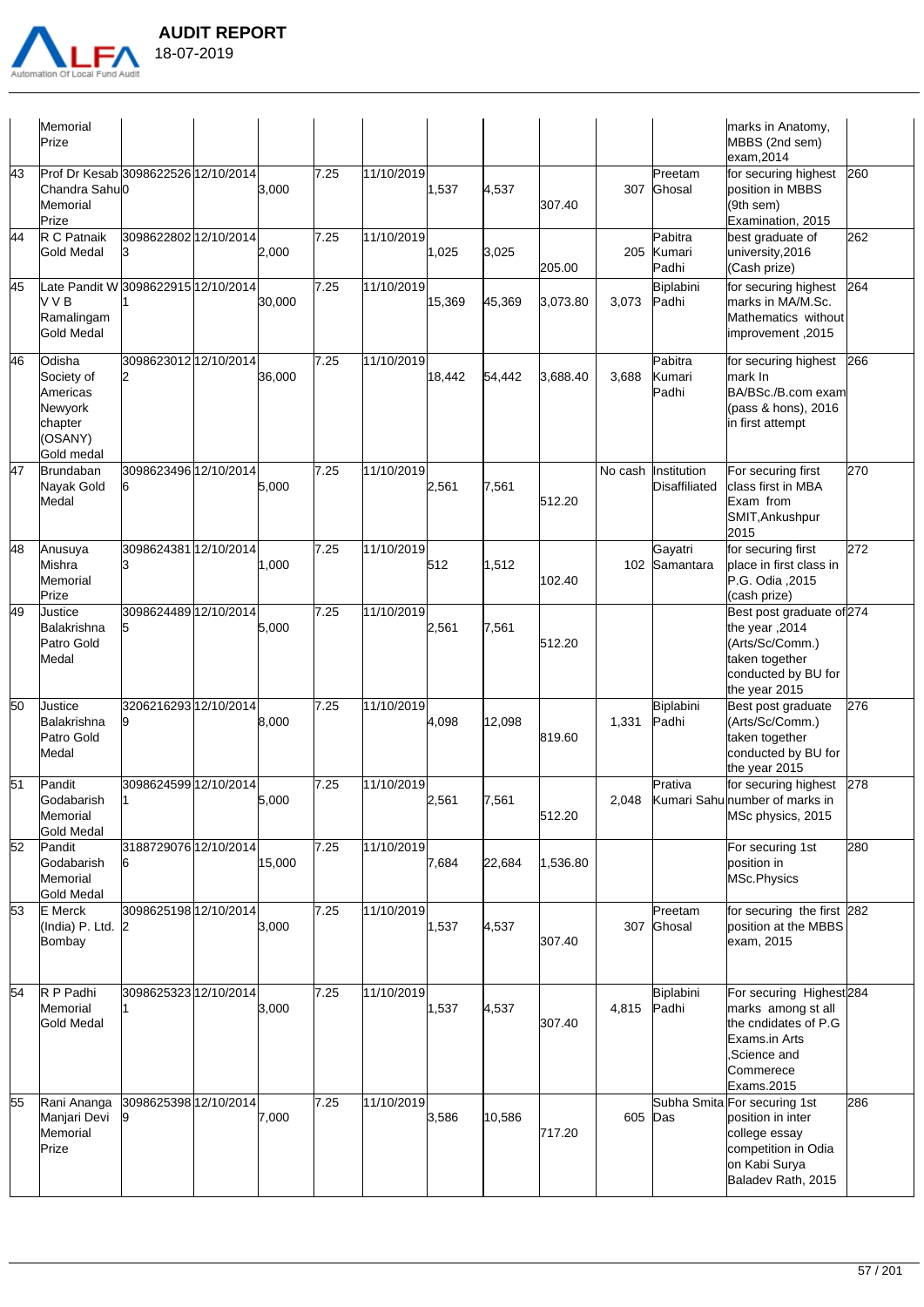

| <b>AUDIT REPORT</b> |  |
|---------------------|--|
| 18-07-2019          |  |

| 56 | Dibakar<br>Patnaik Prize                                      | 3098625455 12/10/2014<br>IЗ | 1,116  | 7.25 | 11/10/2019 | 572    | 1,688  | 114.40   | 102 Rath | Susama                      | for securing highest<br>marks in the<br>aggregate in<br>B.Ed.Exam.Dec.201<br>5 in first change (Not<br>less than 60%)                        | 288 |
|----|---------------------------------------------------------------|-----------------------------|--------|------|------------|--------|--------|----------|----------|-----------------------------|----------------------------------------------------------------------------------------------------------------------------------------------|-----|
| 57 | Principal<br>Khallikote<br>College Union<br>Prize             | 3098625530 12/10/2014<br>18 | 3.000  | 7.25 | 11/10/2019 | 1,537  | 4,537  | 307.40   |          | Priyanka<br><b>Behera</b>   | For securing highest 290<br>307 Priyadarshini number of mark at<br>Hons. Among the<br>candidates of<br>K.K.(Auto) College<br>Berhampur, 2015 |     |
| 58 | Dr.<br><b>Balabhadra</b><br>Mishra Gold<br>Medal              | 3098625937112/10/2014<br>19 | 3.000  | 7.25 | 11/10/2019 | 1,537  | 4,537  | 307.40   |          |                             |                                                                                                                                              | 292 |
| 59 | IR P Padhi<br>Memorial<br>Gold Medal                          | 3098626050 12/10/2014<br>Ю  | 47,000 | 7.25 | 11/10/2019 | 24,078 | 71,078 | 4,815.60 |          |                             | For securing highest 294<br>percentage of marks<br>amongest all the<br>candidates of PG<br>exam in<br>Arts/Sc/Comm.<br>Exam, 2014            |     |
| 60 | Lavanyabati<br>Memorial<br>Gold Medal                         | 3098626706 12/10/2014<br>12 | 20,000 | 7.25 | 11/10/2019 | 10,246 | 30,246 | 2,049.20 |          |                             | most meritorious<br>outgoing lady<br>medical graduate of<br><b>MKCG</b> medical<br>college (Total of<br>whole sem), 2014                     | 296 |
| 61 | Bijaya Kumar<br>Bahinipati<br>Memorial<br>Prize               | 3098626853 12/10/2014<br>3  | 10,000 | 7.25 | 11/10/2019 | 5,123  | 15,123 | 1,024.60 | 1,024    | Shubhra<br>Santosi<br>Gouda | securing highest<br>mark in MA<br>(Economics) 2015 at<br>first attempt (cash<br>prize)                                                       | 298 |
| 62 | Herbarium<br>Library of<br>Botany Dept<br>ΒU                  | 3098626988 12/10/2014<br>6  | 10,000 | 7.25 | 11/10/2019 | 5,123  | 15,123 | 1,024.60 |          |                             |                                                                                                                                              | 300 |
| 63 | Harihar Divya<br>singh<br>Memorial<br>Prize                   | 3098627088 12/10/2014       | 20,000 | 7.25 | 11/10/2019 | 10,246 | 30,246 | 2,049.20 | 2,049    | Anusuman<br>Rath            | <b>Best student</b><br>securing highest<br>marks in Anatomy,<br>MBBS (2nd sem)<br>exam, 2015                                                 | 302 |
| 64 | Narayan Rath 3098627178 12/10/2014<br>Memorial<br>Prize       | $\overline{2}$              | 3,300  | 7.25 | 11/10/2019 | 1,691  | 4,991  | 338.20   |          | 338 a Dash                  | Sachidanand securing highest<br>marks in MA in<br>Sanskrit, June 2015                                                                        | 304 |
| 65 | Kamala Rath<br>Memorial<br>Prize                              | 3098627311 12/10/2014       | 3,300  | 7.25 | 11/10/2019 | 1,691  | 4,991  | 338.20   |          | ipsa Rani<br>338 Sahu       | for seuring highest<br>mark in MA (Odia)<br>as a regular<br>candidate, 2016<br>(cash prize)                                                  | 306 |
| 66 | Harihara<br>Tyadi<br>Memorial<br>Prize                        | 3098627447 12/10/2014       | 3,300  | 7.25 | 11/10/2019 | 1,691  | 4,991  | 338.20   | 338      | Sunita<br>Satapathy         | for securing highest<br>mark in MA (English)<br>as a regular<br>candidate, 2016<br>(cash prize)                                              | 308 |
| 67 | Lavanyabati<br>Memorial<br>Gold Medal                         | 3098628884 12/10/2014       | 30,000 | 7.25 | 11/10/2019 | 15,369 | 45,369 | 3,073.80 | 2,049    | Lavina<br>Patnaik           | Most meritorious<br>outgoing lady<br>medical graduate of<br><b>MKCG</b> medical<br>college (Total of<br>whole sem), 2015                     | 310 |
| 68 | Chetana<br>Puraskar                                           | 3098629031 12/10/2014       | 20,000 | 7.25 | 11/10/2019 | 10,246 | 30,246 | 2,049.20 | 2,049    |                             | No candidate Best creative writer<br>of BU 2016                                                                                              | 312 |
| 69 | Dr. B K Panda 3098629085 12/10/2014<br>Memorial<br>Gold Medal | l2                          | 10,000 | 7.25 | 11/10/2019 | 5,123  | 15,123 | 1,024.60 | 1,024    | avina<br>Patnaik            | For securing highest 314<br>number of mark in<br>medicine at MBBS<br>(9th sem) 2015                                                          |     |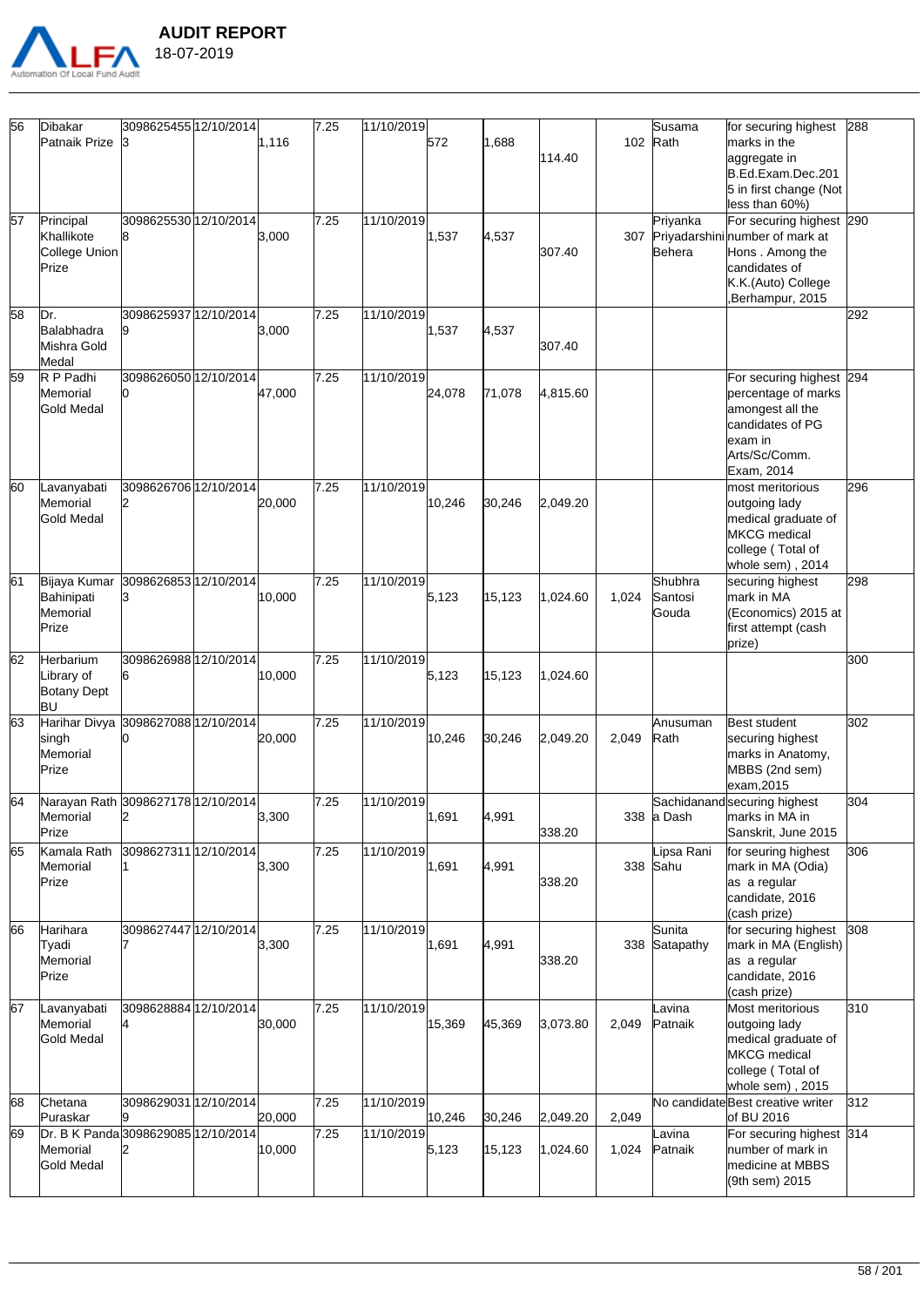

| 70<br>$\overline{71}$ | Late<br>Deenabandhu 2<br>Behera<br>Memorial<br>Scholarship<br>Late                              | 309863022012/10/2014<br>3098630289 12/10/2014 | 100,000 | 7.25<br>7.25 | 11/10/2019<br>11/10/2019 | 51,229  | 151,229          | 10,245.8 | 10,244  | Madhusmita                                                                                                                                                                         | Abida Sultan for meritorious<br>student of<br>IR&PM(PG students<br>belonging to OBC or<br>girl students<br>belonging to any<br>religion, community<br>or caste [1st year<br>student on the basis<br>of entrace test] 2016<br>for meritorious                                                                                    | 316<br>318 |
|-----------------------|-------------------------------------------------------------------------------------------------|-----------------------------------------------|---------|--------------|--------------------------|---------|------------------|----------|---------|------------------------------------------------------------------------------------------------------------------------------------------------------------------------------------|---------------------------------------------------------------------------------------------------------------------------------------------------------------------------------------------------------------------------------------------------------------------------------------------------------------------------------|------------|
|                       | Kiranmayee<br>Behera<br>Scholarship                                                             | l2                                            | 100,000 |              |                          | 51,229  | 151,229          | 10,245.8 | 10,244  | Rautaray                                                                                                                                                                           | student of Math(PG<br>students belonging to<br>OBC or girl students<br>belonging to any<br>religion, community<br>or caste) [1st year<br>student on the basis<br>of merit] 2016                                                                                                                                                 |            |
| 72                    | Raja Bahadur 3098630353 12/10/2014<br>Rama<br>Chandra<br>Mardaraj Deo<br>Memorial<br>Gold Medal |                                               | 100,000 | 7.25         | 11/10/2019               | 51,229  | 151,229          | 10,245.8 | 10,245  |                                                                                                                                                                                    | Sanket Dash Best Medical<br>graduate of BU, 2016<br>(Aggregate marks<br>secured in all<br>semesters taken<br>together completing<br><b>MBBS from MKCG</b><br>Medical College)                                                                                                                                                   | 320        |
| 73                    | Gobinda<br>Panda and<br>Tulasi Panda<br>Memorial<br>cash Prize                                  | 3098630412 12/10/2014<br>19                   | 20,000  | 8.50         | 11/10/2019               | 10,246  | 30,246           | 2,049.20 | 2,049   | Arunima<br>Panigrahy                                                                                                                                                               | For securing highest 322<br>marks in MSc<br>(Marine Sc), 2016<br>B.U                                                                                                                                                                                                                                                            |            |
| $\overline{74}$       | Prof Devaraj<br>Pathi &<br>Saraswati<br>Pathi<br>Memorial<br>Cash Prize                         | 3098630451 12/10/2014<br>6                    | 20,000  | 7.25         | 11/10/2019               | 10,246  | 30,246           | 2,049.20 | 2,049   | ipsa Rani<br>Sahu                                                                                                                                                                  | Regular student of<br>P.G.Dept.of<br>Oriya(2016)passed in<br>the first chance<br>without b reak<br>securing first class<br>first position.                                                                                                                                                                                      | 324        |
| 75                    | Acharya<br>Singupuram<br>Chandrayya<br>Memorial<br>Gold Medal                                   | 3098630496 12/10/2014<br>18                   | 110,000 | 7.25         | 11/10/2019               | 56,352  | 166,352          | 11,270.4 | No cash | No candiate<br>during 2016                                                                                                                                                         | D.Litt in Telugu<br>awarded in 2016                                                                                                                                                                                                                                                                                             | 326        |
| $\overline{76}$       | Dr  <br>Panchanan<br>Maharana<br>Memorial<br>Cash Prize                                         | 3169559783 12/10/2014<br>2                    | 80,000  | 7.25         | 11/10/2019               | 40,983  | 120,983 8,196.60 |          | 8,196   | Abhisek<br>Dash                                                                                                                                                                    | for securing highest<br>mark in SPM<br>community medicine<br>of MKCG medical<br>college by a 3rd<br>MBBS student (7th<br>sem), 2016                                                                                                                                                                                             | 328        |
| $\overline{77}$       | Swami<br><b>ISivananda</b><br>Memorial<br>Scholar<br>Endowment                                  | 3199986766 12/10/2014<br>18                   | 800,000 | 7.25         | 11/10/2019               | 409,833 | 1,209,83         | 81,966.6 | 81,960  | Sanjay<br>Mandal<br>a Muduli<br>8196/-<br><b>Bikram</b><br>Kumar<br>Swain<br>Prasad<br>Acharya<br>8196/-<br>Annapurna<br>Mohanty<br>8196/-<br>M.Anuradah<br>8196/-<br>Lohita Raulo | Scholarship award to 330<br>one part -I and one<br>8196/-Kunilatpart -Il students of<br>each of following<br>departments of<br>Berhampur<br>University in Physics,<br>Math., Home<br>8196/- Siba science, IR & PM and<br>J&MC of the year<br>,2015 basis of<br>academic merit and<br>financial background<br>as per rule of SSA |            |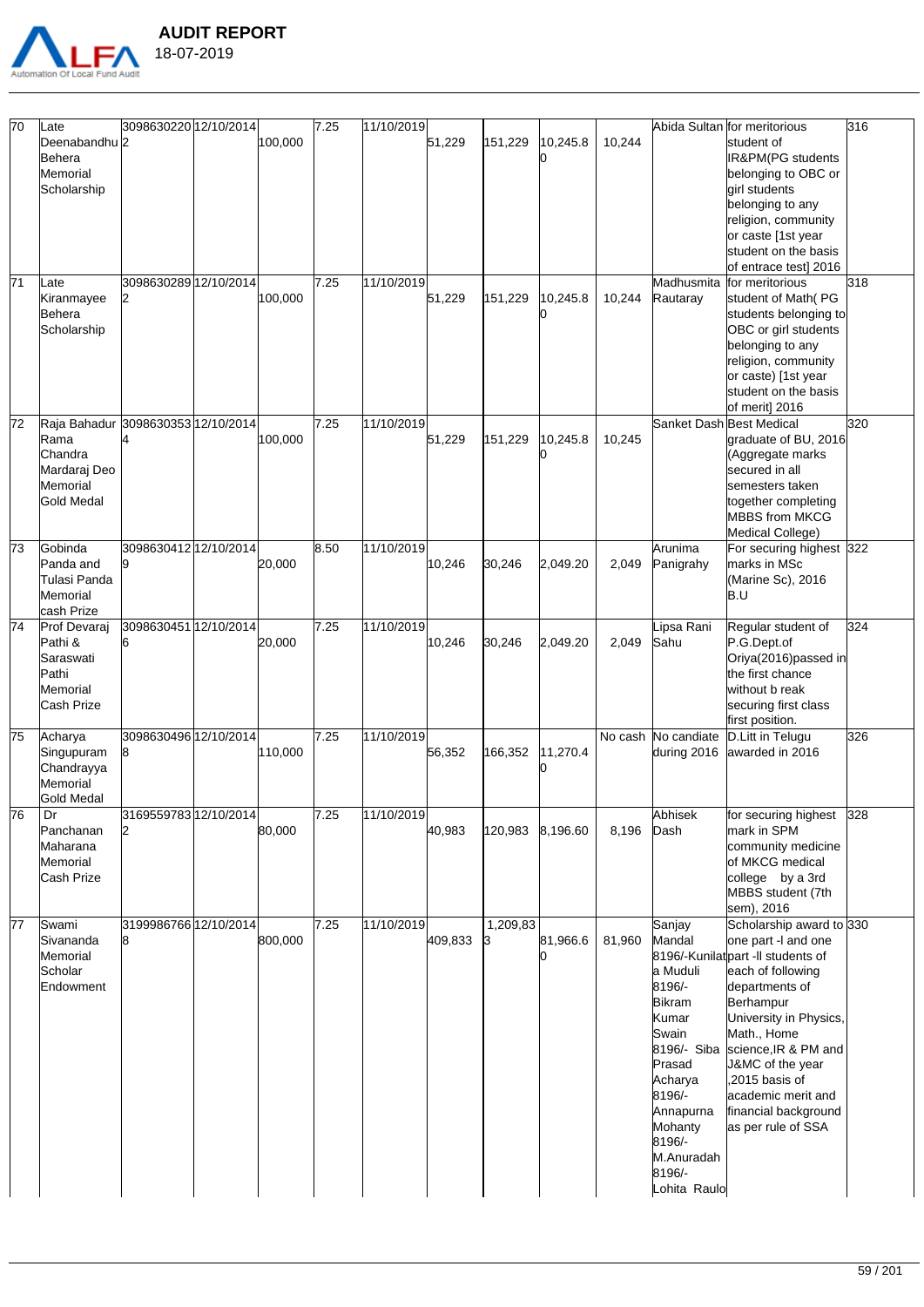

|    |                                                                             |                             |         |      |            |        |                  |               |        | 8196/-<br>Monika Palai<br>8196/-<br>Gundicharan<br>Behera<br>8196/-<br>Babrubaha<br>Dalai<br>8196/- |                                                                                                                                                                   |     |
|----|-----------------------------------------------------------------------------|-----------------------------|---------|------|------------|--------|------------------|---------------|--------|-----------------------------------------------------------------------------------------------------|-------------------------------------------------------------------------------------------------------------------------------------------------------------------|-----|
| 78 | Endowment<br>for Award of<br><b>Basant Biswal</b><br>Memorial<br>Prize      | 3252251438 12/10/2014       | 5.000   | 7.25 | 11/10/2019 | 2,561  | 7,561            | 512.20        |        |                                                                                                     | For 2014-15                                                                                                                                                       | 332 |
| 79 | Arundhati<br>Satapathy<br>Memorial<br>Cash Prize                            | 3273356318 12/10/2014       | 25,000  | 7.25 | 11/10/2019 | 12,807 | 37,807           | 2,561.40      | 2,561  | Panigrahy                                                                                           | Deeptimayee for securing highest<br>marks by a girl<br>student in M.Sc., PG<br>department of<br>Botany, BU, 2016                                                  | 334 |
| 80 | Prof.Suraraj<br>Patnaik<br>Memorial<br>Gold Medal                           | 3452786877 12/19/2014<br>12 | 110,000 | 7.25 | 11/19/2019 | 56,352 | 166,352          | 11,270.4<br>0 | 11,270 |                                                                                                     | Sanket Dash for securing highest<br>marks in medicine in<br>the final MBBS<br>2016, examination                                                                   | 336 |
| 81 | Dibakar<br>Patnaik<br>Memorial<br>Prize                                     | 3452725579 12/24/2014<br>19 | 2,000   | 7.25 | 11/24/2019 | 1,025  | 3,025            | 205.00        | 114    | Sudeepta<br>Ghosh                                                                                   | For a candiate<br>secsuring first class<br>first in M.A (Political<br>Scdience) 2015 of<br>B.U. Without failling<br>or dropping of<br>repetition at any<br>stage. | 338 |
| 82 | lChitrakala<br>Bauribandhu<br>Memorial<br>Gold Medal                        | 3463027108 12/29/2014       | 100,000 | 7.25 | 11/29/2019 | 51,229 | 151,229          | 10,245.8      | 10,245 | Lipsa Rani<br>Sahu                                                                                  | for best PG student<br>in Odia who is first<br>among all Odia PG<br>students, 2016                                                                                | 340 |
| 83 | Prof. Kunja<br>Bihari Tripathy <sup>[4]</sup><br>Prize                      | 3116430848 1/13/2015        | 5,000   | 7.25 | 12/13/2019 | 2,561  | 7,561            | 512.20        |        | Pusplata<br>512 Sahu                                                                                | for securing highest<br>mark in Odia (Hons.),<br>2016 in 1st attempt<br>(cash prize)                                                                              | 342 |
| 84 | Late<br>Madhusudan<br>Mohapatro<br>Memorial<br>Gold Medal                   | 34778888932/10/2015<br>l0   | 75,000  | 7.25 | 1/10/2020  | 38,422 | 113,422 7,684.40 |               | 7,684  |                                                                                                     | Deeptimayee for securing highest<br>Panigrahy mark n M.sc. In<br>Botany, BU, 2015-16                                                                              | 344 |
| 85 | Gourahari<br>Panda & Late 3<br>Saudamini<br>Panda<br>Memorial<br>Cash Prize | 34887474764/21/2015         | 20,000  | 7.25 | 3/21/2020  | 10,239 | 30,239           | 2.047.80      | 2,047  | Kamakshi<br>Prasad<br>Choudhury                                                                     | For securing 1st<br>class 1st in one<br>chance (highest<br>marks in total) in<br>MBA final (Part-I & II)<br>,2016                                                 | 346 |
| 86 | Prof. Laxmi<br>Narayan Rout 4<br>Cash Prize                                 | 3451205690 12/19/2014       | 115,000 | 7.25 | 11/19/2019 | 58,913 | 173,913          | 11,782.6      | 11,782 | Priyanka<br>Panda                                                                                   | For securing 1st<br>class 1st position in<br>M.A. in History, 2016                                                                                                | 348 |
| 87 | Late Gouri<br>lShankar<br>Behera<br>Memorial<br>Cash Prize/<br>Gold Medal   | 36094231889/15/2016<br>15   | 75,000  | 7.25 | 8/15/2019  | 17,492 | 92,492           | 5,830.00      | 1,697  | Upananda<br>Mohanty                                                                                 | M.phil (Marine<br>Biology) student of<br>part-I(Theory<br>Exam.)securing<br>highest marks in<br>single chance 2015                                                | 350 |
| 88 | Late<br>Sachidananda <sub>7</sub><br>Das Memorial<br><b>Gold Medal</b>      | 36094240529/15/2016         | 205,000 | 7.25 | 8/15/2019  | 47,811 | 252,811          | 15,937.0      | 4,648  | ipsa Rani<br>Sahu                                                                                   | Gold Medal topper in 352<br>M.A in Odia(Regular<br>2016                                                                                                           |     |
| 89 | Basant<br>Manjari                                                           | 3609425397 9/15/2016<br>17  | 100,000 | 7.25 | 8/15/2019  | 23,323 | 123,323          | 7,774.00      | 2,246  | Sangeeta<br>Panigrahi                                                                               | M.B.A Girls Topper<br>2016                                                                                                                                        | 354 |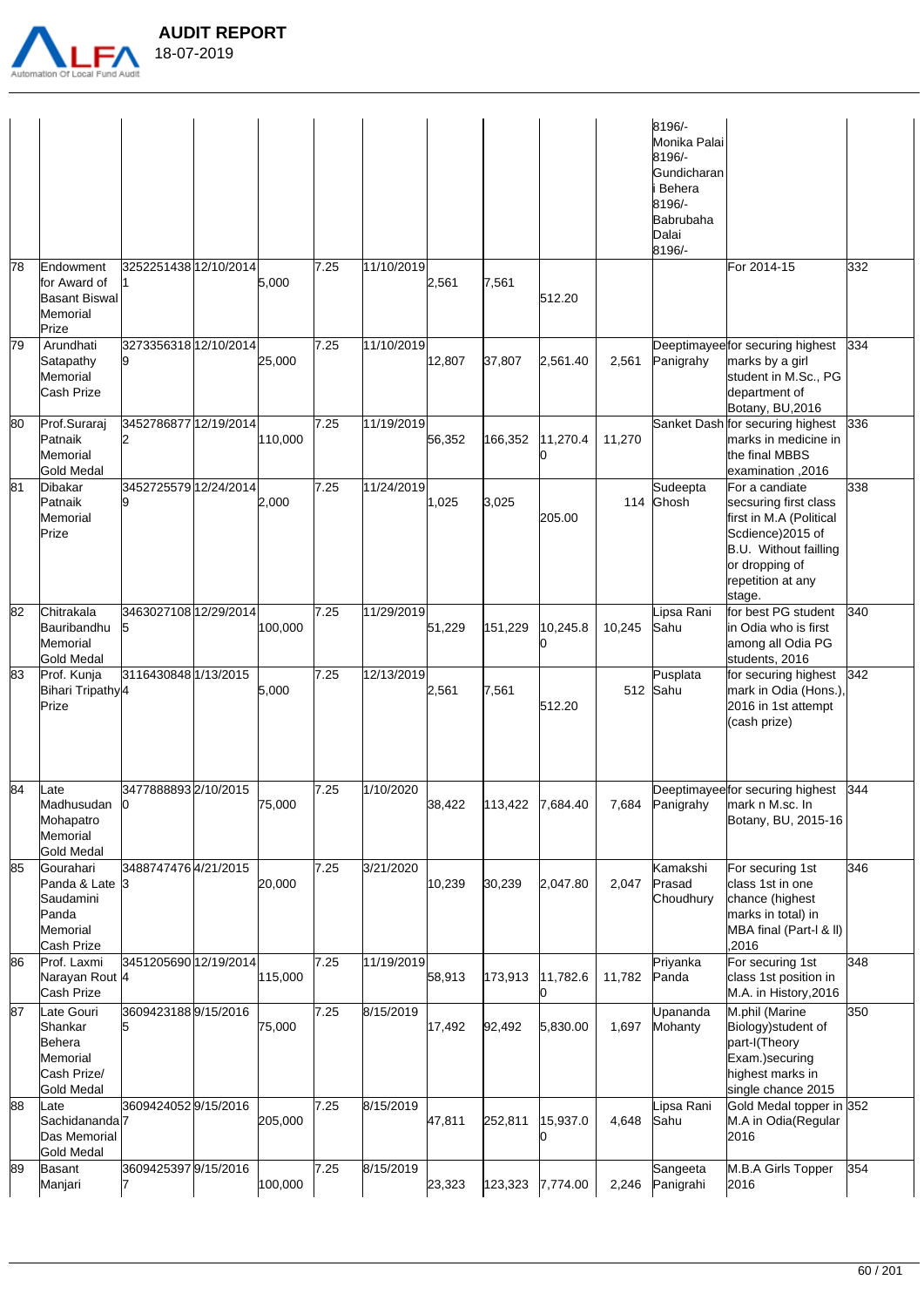

|    | Moahaptro<br>Memorial<br><b>Cash Prize</b> |                      |          |       |           |        |                     |          |         |         |                              |     |
|----|--------------------------------------------|----------------------|----------|-------|-----------|--------|---------------------|----------|---------|---------|------------------------------|-----|
| 90 | Bansidhar                                  | 3609425147 9/15/2016 |          | 17.25 | 8/15/2019 |        |                     |          |         |         | BanibandhanL.L.B.Topper 2016 | 356 |
|    | Mohapatro                                  |                      | 100,000  |       |           | 23,323 | 123,323             | 7,774.00 | 2,246   | la Jena |                              |     |
|    | Memorial                                   |                      |          |       |           |        |                     |          |         |         |                              |     |
|    | Cash Prize                                 |                      |          |       |           |        |                     |          |         |         |                              |     |
|    | Total                                      | Total:               | 2,792,14 |       |           |        | 1,296,42   4,088,57 |          |         |         |                              |     |
|    |                                            |                      |          |       |           |        |                     |          | 217,763 |         |                              |     |
|    |                                            |                      |          |       |           |        |                     | 274,211  |         |         |                              |     |

The above investments are dealt in the investment Register but the same has not been maintined as per proform prescribed in QUAM. The local authority is suggested to maintain the above Register as per QUAM with rate of interst of invvstment.The local authority is suggested to reconcile the said and compliance may be submitted to audit.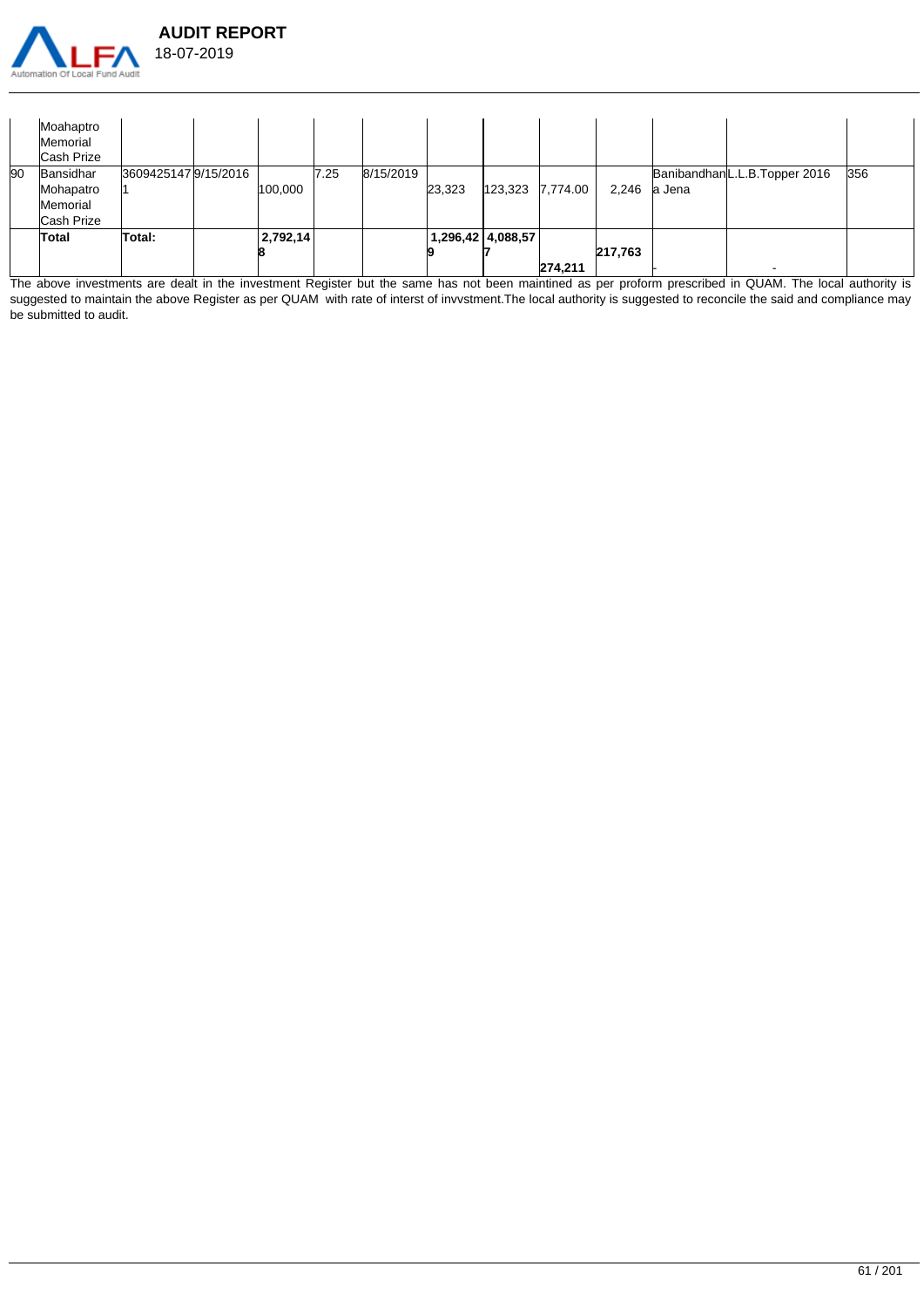

## PARA: 8 **ADVANCE**

### Berhampur University - 2016-2017

| Sino | Advance            | Cashbook Advance    |                        | Advance        | Total(In Rs:) | Advance    | Advance           | Advance   | Advance           | Advance        | Difference Remarks |                                           |
|------|--------------------|---------------------|------------------------|----------------|---------------|------------|-------------------|-----------|-------------------|----------------|--------------------|-------------------------------------------|
|      | Outstanding        | Name                | Outstandi              | <b>IPaid</b>   |               | adjusted   | Outstandi         | Outstandi | <b>Outstandi</b>  | Outstandi      | $(\ln \text{Rs.})$ |                                           |
|      | as on (DD          |                     | ng (In Rs:) during the |                |               | during the | ng as per         | ng Audit  | Ing as per        | ng Cash        |                    |                                           |
|      | MM YYYY)           |                     |                        | lYear          |               | Year       | (DD MM            | (ln Rs.)  | (DD MM            | Book(In        |                    |                                           |
|      |                    |                     |                        | lunder         |               | lunder     | YYYY)             |           | YYYY)             | RS:            |                    |                                           |
|      |                    |                     |                        | Audit(In       |               | Audit(In   | Audit             |           | lCash             |                |                    |                                           |
|      |                    |                     |                        | Rs:)           |               | Rs:)       |                   |           | lBook             |                |                    |                                           |
|      | 01-04-2016         | General             | 31872797               | 21599074       | 53471871.9    |            | 1870349731-03-201 |           | 3476837431-03-201 | 31514251       |                    | 3254123.1. Difference of                  |
|      |                    | Fund cash           | .96                    | .00            | 6             | .007       |                   | .96 7     |                   | .00            |                    | 96 Rs.9,44,345.96                         |
|      |                    | book                |                        |                |               |            |                   |           |                   |                |                    | relates to                                |
|      |                    |                     |                        |                |               |            |                   |           |                   |                |                    | previous period                           |
|      |                    |                     |                        |                |               |            |                   |           |                   |                |                    |                                           |
|      |                    |                     |                        |                |               |            |                   |           |                   |                |                    | Rs.23,09,778.00<br>Irelates to            |
|      |                    |                     |                        |                |               |            |                   |           |                   |                |                    | l2016-17.                                 |
|      | 01-04-2016         |                     |                        |                |               |            |                   |           |                   |                |                    |                                           |
| l2   |                    | Research<br>Account | 3996850.<br>00         | 3326837.<br>00 | 7323687.00    |            | $0.00$ 31-03-201  | 00 7      | 7323687.31-03-201 | 4880748.<br>00 |                    | 2442939.1 Difference of<br>00 Rs.545502/- |
|      |                    |                     |                        |                |               |            |                   |           |                   |                |                    | relates to                                |
|      |                    |                     |                        |                |               |            |                   |           |                   |                |                    | previous period                           |
|      |                    |                     |                        |                |               |            |                   |           |                   |                |                    | land 2                                    |
|      |                    |                     |                        |                |               |            |                   |           |                   |                |                    | Rs.1897437/-                              |
|      |                    |                     |                        |                |               |            |                   |           |                   |                |                    | lrelates to                               |
|      |                    |                     |                        |                |               |            |                   |           |                   |                |                    | 2016-17.                                  |
|      | <b>GRAND TOTAL</b> |                     | 35869647               | 24925911       | 60795558.9    | 18703497   |                   | 42092061  |                   | 36394999       | 5697062.           |                                           |
|      |                    |                     | .96                    | .00            |               | .00        |                   | .96       |                   | .00            | 96                 |                                           |

### **Comments :**

From the above table it is seen that a sum of **Rs.4,20,92,061.96** remained unadjusted towards outstanding advances as on 31.03.2017. The advances are granted for a specific purpose to fulfill the urgent nature of works. But non-adjustment of advances for an indefinite period defeats the very purpose of sanction of advances**.** 

Therefore the local authority is suggested to take special drive to adjust long outstanding advances as soon as possible. Further, it is high time that the University Authority took immediate steps to ensure proper maintenance of outstanding advance ledger to keep better track on advances.

## **Difference between Cash Book Position and Audit position of outstanding advance of General Account Cash Book is narrated below:-**

| SI No. | <b>Particulars</b>                                                                                                 | Amount (In Rs.) |
|--------|--------------------------------------------------------------------------------------------------------------------|-----------------|
|        | Advance outstanding as on 31.03.2017 (As per consolidated Cash book)                                               | 3,15,14,251.00  |
| 12     | Previous difference between Cash book and Audit figure as on 31.03.2016 (as per previous audit report for 2015-16) | 9,44,345.96     |
| 3      | Advance paid vide vr. No.573/23.07.16 booked as final expenditure (Main cash book page 82)                         | 1,84,400        |
| 14     | Advance paid vide vr. No.1224/15.11.16 wrongly booked as advance of Research account (Main cash book page 156)     | 1,30,000        |
|        |                                                                                                                    |                 |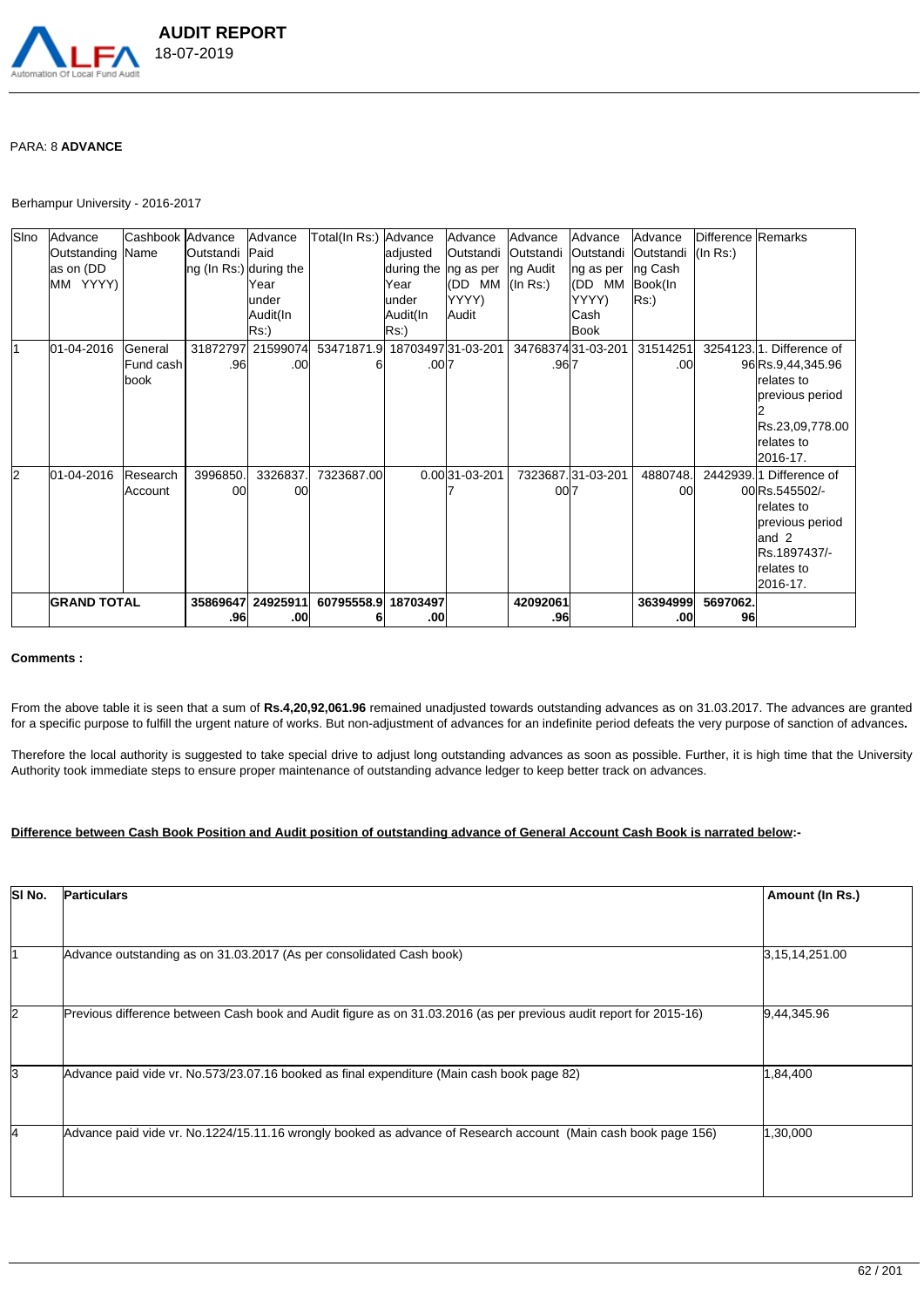

 **AUDIT REPORT** 

| 5               | Though no advance was paid on dated 19.11.16, the advance position was wrongly raised in the Main cash book (at Page<br>No.159)                                                                                                                                                                              | $(-)$ 3,00,000 |
|-----------------|--------------------------------------------------------------------------------------------------------------------------------------------------------------------------------------------------------------------------------------------------------------------------------------------------------------|----------------|
| $\overline{6}$  | Advance paid vide vr. No.1302/03.12.16 booked as final expenditure (Main cash book page 169)                                                                                                                                                                                                                 | 1,00,000       |
| 17              | As against actual advance payment of Rs.68000/- (vide vr No.1521 (Rs.40000/-), 1522 (Rs.4000/-) and Rs.1523 (Rs.24000/-)<br>an amount of Rs.657761/- has been booked as advance on 19.01.17 in Main cash book (at page 202). Thus, the advance<br>position has been raised by Rs.589761/- (=657761 - 68000). | $(-)$ 5,89,761 |
| $\overline{8}$  | Advance paid vide voucher No.1557/25.01.17 not reflected in Main cash book (at page No.207)                                                                                                                                                                                                                  | 2,500          |
| 9               | Advance paid vide vr. No.1608/08.02.17 wrongly booked as advance of Research account (Main cash book page 215)                                                                                                                                                                                               | 1,99,400       |
| $\overline{10}$ | As against advance payment of Rs.200000/- vide vr. No.1774/20.03.17, an amount of Rs.400000/- has been shown as<br>advance payment in Main cash book (at page No.243). So, advance position has been raised by Rs.200000/-.                                                                                  | $(-) 2,00,000$ |
| 11              | Advance paid vide voucher No.1800/25.03.17 not reflected in Main cash book (at page No.247)                                                                                                                                                                                                                  | 34,36,675      |
| 12              | As against advance payment of Rs.557500/- vide vr. No.1794/25.03.17, an amount of Rs.1115000/- has been shown as<br>advance payment in Main cash book (at page No.247). So, advance position has been raised by Rs.557500/-                                                                                  | $(-)$ 5,57,500 |
| 13              | As against advance payment of Rs.55000/- vide vr. No. 1826/28.03.17 (50000) and 1828/28.03.17 (5000), an amount of<br>Rs.110000/- has been shown as advance payment in Main cash book (at page No.249). So, advance position has been raised<br>by Rs.55000/-.                                               | $(-) 55,000$   |
| 14              | Advance adjustment made vide vr No.139/16.05.16 not reflected in Main cash book (at page No.32)                                                                                                                                                                                                              | $(-) 2,00,000$ |
| $\overline{15}$ | Advance adjustment made vide vr No.859/09.09.16 wrongly reflected as expenditure in Main cash book (at page No.116)                                                                                                                                                                                          | $(-) 10,000$   |
| 16              | Advance adjustment of Rs.88000/- made vide vr No.1520/18.01.17 wrongly reflected as Rs.154100/- in Main cash book (at<br>page No.201). So, excess adv adj was shown by Rs.66100/- (=154100 - 88000).                                                                                                         | 66,100         |
| 17              | Advance adjustment made vide vr No.1763/16.03.17 not reflected in Main cash book (at page No.239)                                                                                                                                                                                                            | $(-) 20,000$   |
| 18              | Advance adjustment of Rs.2000/- made vide vr No.1766/17.03.17 wrongly shown as Rs.132004/- in Main cash book (at page<br>No.241). So, excess adv adj was shown by Rs.130004/- (=132004 - 2000)                                                                                                               | 1,30,004       |
| 19              | Advance adjustment of Rs.12500/- made vide vr No.1779/20.03.17 (10000) and 1780/20.03.17 (2500) wrongly shown as<br>Rs.13750/- in Main cash book (at page No.243). So, excess adv adj was shown by Rs.1250/- (=13750 - 12500)                                                                                | 1,250          |
| 20              | Advance adjustment made vide vr No.1810/25.03.17 not reflected in Main cash book (at page No.247)                                                                                                                                                                                                            | $(-) 5,000$    |
| 21              | Old advances adjusted during 2016-17 not reflected in the Main cash book                                                                                                                                                                                                                                     | $(-) 3,290$    |
|                 | Vr No.358/18.06.16 (Rs.60/- for 1981-82), 590/30.07.16 (Rs.1000/- for 95-96), 797/01.09.16 (Rs.330/- for 1979-80),<br>798/01.09.16 (Rs.535/- for 1979-80) and 800/01.09.16 (Rs.865/-)                                                                                                                        |                |
| 22              | Advance outstanding as on 31.03.2017 (As per Audit)                                                                                                                                                                                                                                                          | 3,47,68,374.96 |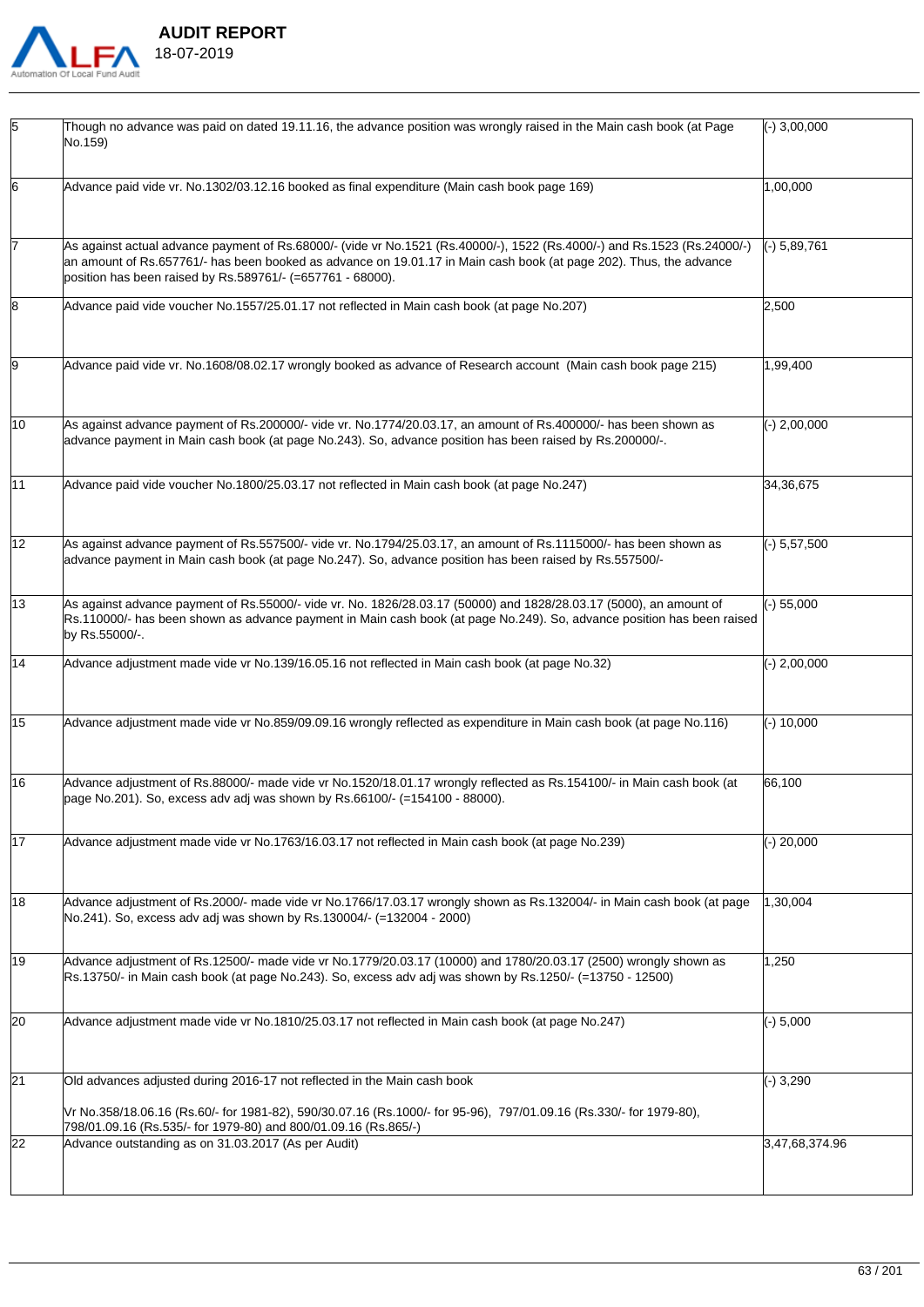

.

 $\sqrt{ }$ 

 **AUDIT REPORT**  18-07-2019

The university has maintained the advance ledger properly. But old advances have not been reflected in the Main cash book and that is the reason for which always a discrepancy of closing balance between audit figure and cash book figure. The details of outstanding advance as on 31.03.17 is furnished below with year wise break up of both General Account Cash Book & Research Cash Book.

## **YEAR WISE BREAK UP OF ADVANCE POSITION OF GENERAL FUND IN GENERAL ACCOUNT CASH BOOK:-**

|                         |         |                   | YEAR WISE BREAK UP OF ADVANCE POSITION OF GENERAL FUND OF B.U. IN GENERAL ACCOUNT CASH BOOK. |                            |         |
|-------------------------|---------|-------------------|----------------------------------------------------------------------------------------------|----------------------------|---------|
| <b>SI. No.</b>          | Year    | <b>Advance OB</b> | Advance adjusted during 2016-17                                                              | <b>Outstanding advance</b> | Remarks |
| $\overline{1}$          | 1971-72 | 1,794.35          |                                                                                              | 1,794.35                   |         |
| $\overline{2}$          | 1972-73 | 3,296.64          |                                                                                              | 3,296.64                   |         |
| $\overline{\mathbf{3}}$ | 1973-74 | 5,001.00          |                                                                                              | 5,001.00                   |         |
| $\overline{4}$          | 1974-75 | 5,840.27          |                                                                                              | 5,840.27                   |         |
| $\overline{5}$          | 1975-76 | 13,429.10         |                                                                                              | 13,429.10                  |         |
| $\,6\,$                 | 1976-77 | 23,228.06         |                                                                                              | 23,228.06                  |         |
| $\overline{7}$          | 1977-78 | 27,052.93         |                                                                                              | 27,052.93                  |         |
| $\overline{8}$          | 1978-79 | 19,971.00         |                                                                                              | 19,971.00                  |         |
| $9\,$                   | 1979-80 | 10,955.42         | 1,730.00                                                                                     | 9,225.42                   |         |
| 10                      | 1980-81 | 6,403.22          |                                                                                              | 6,403.22                   |         |
| 11                      | 1981-82 | 13,320.00         | 60.00                                                                                        | 13,260.00                  |         |
| $\overline{12}$         | 1982-83 | 66,480.00         |                                                                                              | 66,480.00                  |         |
| 13                      | 1983-84 | 25,553.10         |                                                                                              | 25,553.10                  |         |
| 14                      | 1984-85 | 27,014.30         |                                                                                              | 27,014.30                  |         |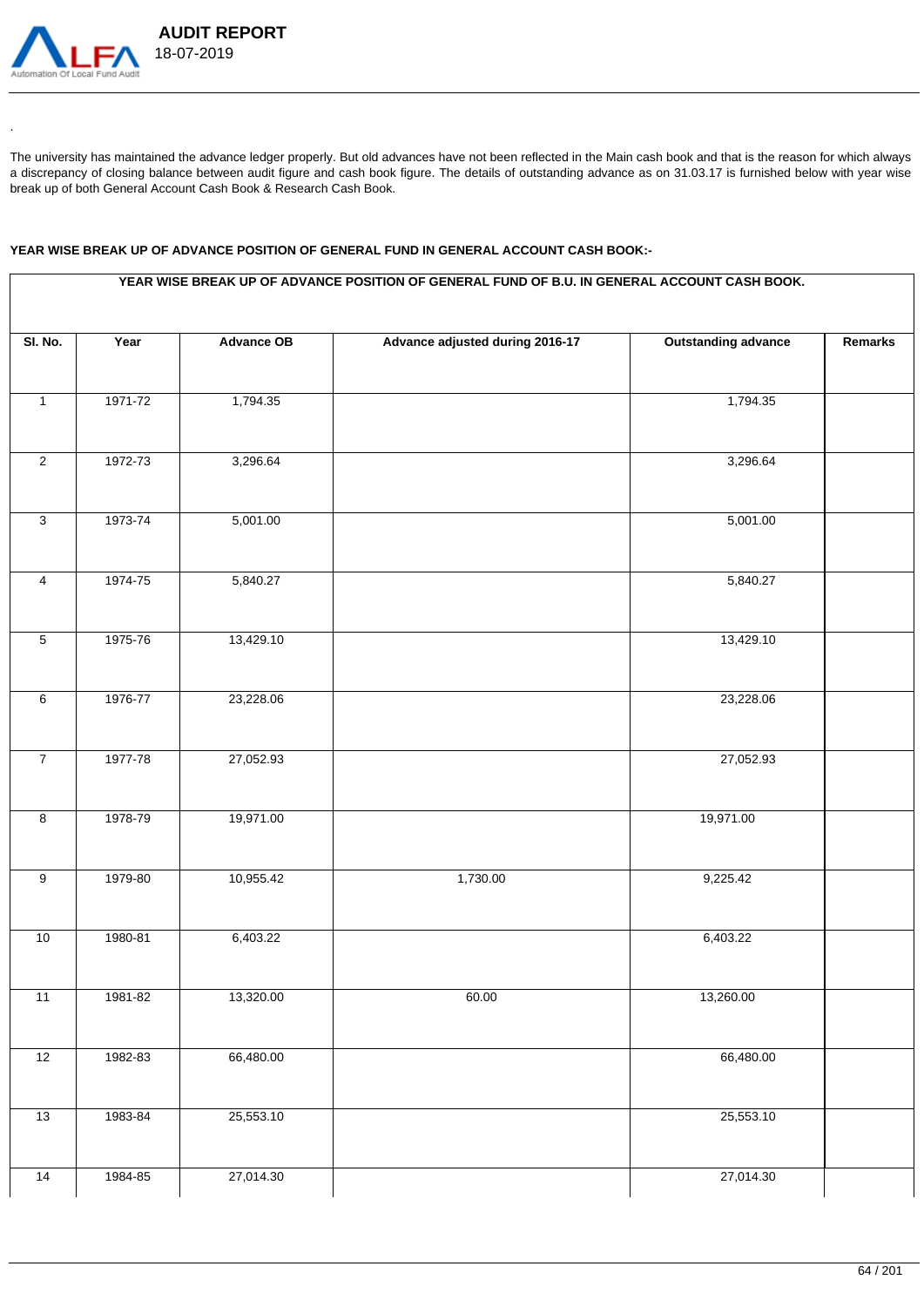

| 15              | 1985-86   | 7,960.05    |          | 7,960.05    |  |
|-----------------|-----------|-------------|----------|-------------|--|
| 16              | 1986-87   | 41,977.92   |          | 41,977.92   |  |
| 17              | 1987-88   | 28,021.60   |          | 28,021.60   |  |
| 18              | 1988-89   | 20,382.00   |          | 20,382.00   |  |
| 19              | 1989-90   | 27,282.00   |          | 27,282.00   |  |
| 20              | 1990-91   | 8,725.00    |          | 8,725.00    |  |
| $\overline{21}$ | 1991-92   | 900.00      |          | 900.00      |  |
| $\overline{22}$ | 1992-93   | 1,06,831.00 |          | 1,06,831.00 |  |
| $\overline{23}$ | 1993-94   | 4,10,435.00 | 500.00   | 4,09,935.00 |  |
| 24              | 1994-95   | 95,978.00   | 5,000.00 | 90,978.00   |  |
| 25              | 1995-96   | 68,225.00   | 1,000.00 | 67,225.00   |  |
| 26              | 1996-97   | 61,939.00   |          | 61,939.00   |  |
| $\overline{27}$ | 1997-98   | 68,250.00   |          | 68,250.00   |  |
| 28              | 1998-99   | 2,29,050.00 |          | 2,29,050.00 |  |
| 29              | 1999-2000 | 29,025.00   |          | 29,025.00   |  |
| 30              | 2000-2001 | 42,950.00   |          | 42,950.00   |  |
| 31              | 2001-2002 | 53,359.00   |          | 53,359.00   |  |
| 32              | 2002-2003 | 59,452.00   |          | 59,452.00   |  |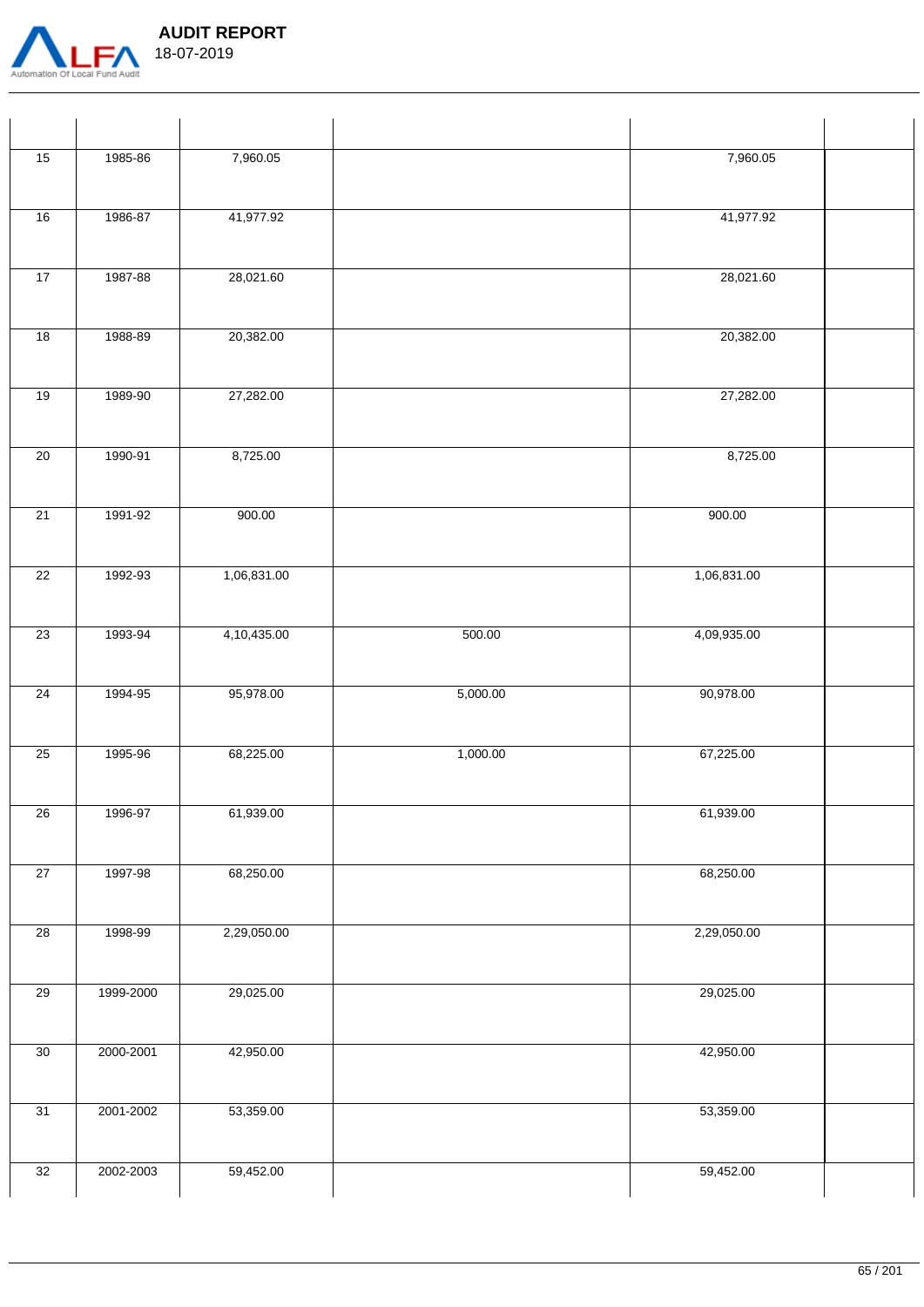

| 33 | 2003-2004    | 22,665.00      |                | 22,665.00      |  |
|----|--------------|----------------|----------------|----------------|--|
| 34 | 2004-2005    | 4,200.00       |                | 4,200.00       |  |
| 35 | 2005-2006    | 8,550.00       |                | 8,550.00       |  |
| 36 | 2006-2007    | 1,39,994.00    |                | 1,39,994.00    |  |
| 37 | 2007-2008    | 1,23,733.00    |                | 1,23,733.00    |  |
| 38 | 2008-2009    | $\blacksquare$ | $\blacksquare$ | $\mathbf{r}$   |  |
| 39 | 2009-2010    | 1,53,848.00    | 4,000.00       | 1,49,848.00    |  |
| 40 | 2010-2011    | 11,87,438.00   | 5,000.00       | 11,82,438.00   |  |
| 41 | 2011-2012    | 2,21,129.00    | 10,000.00      | 2,11,129.00    |  |
| 42 | 2012-2013    | 7,66,200.00    | 1,06,200.00    | 6,60,000.00    |  |
| 43 | 2013-2014    | 24, 14, 761.00 | 19,37,805.00   | 4,76,956.00    |  |
| 44 | 2014-2015    | 1,35,05,195.00 | 81,21,050.00   | 53,84,145.00   |  |
| 45 | 2015-2016    | 1,17,15,003.00 | 60,63,629.00   | 56,51,374.00   |  |
| 46 | 2016-2017    | 2,15,99,074.00 | 24,47,523.00   | 1,91,51,551.00 |  |
|    | <b>Total</b> | 5,34,71,871.96 | 1,87,03,497.00 | 3,47,68,374.96 |  |

**DETAILS OF THE ADVANCE POSITION FOR THE YEAR 2015-16 (RELATING TO THE PERIOD MORE THAN ONE YEAR) OF B.U. GENERAL FUND:-**

**STATEMENT SHOWING THE DETAILS OF OUTSTANDING ADVANCE FOR THE YEAR 2015-16 OF GENERAL FUND (Surchargeable)**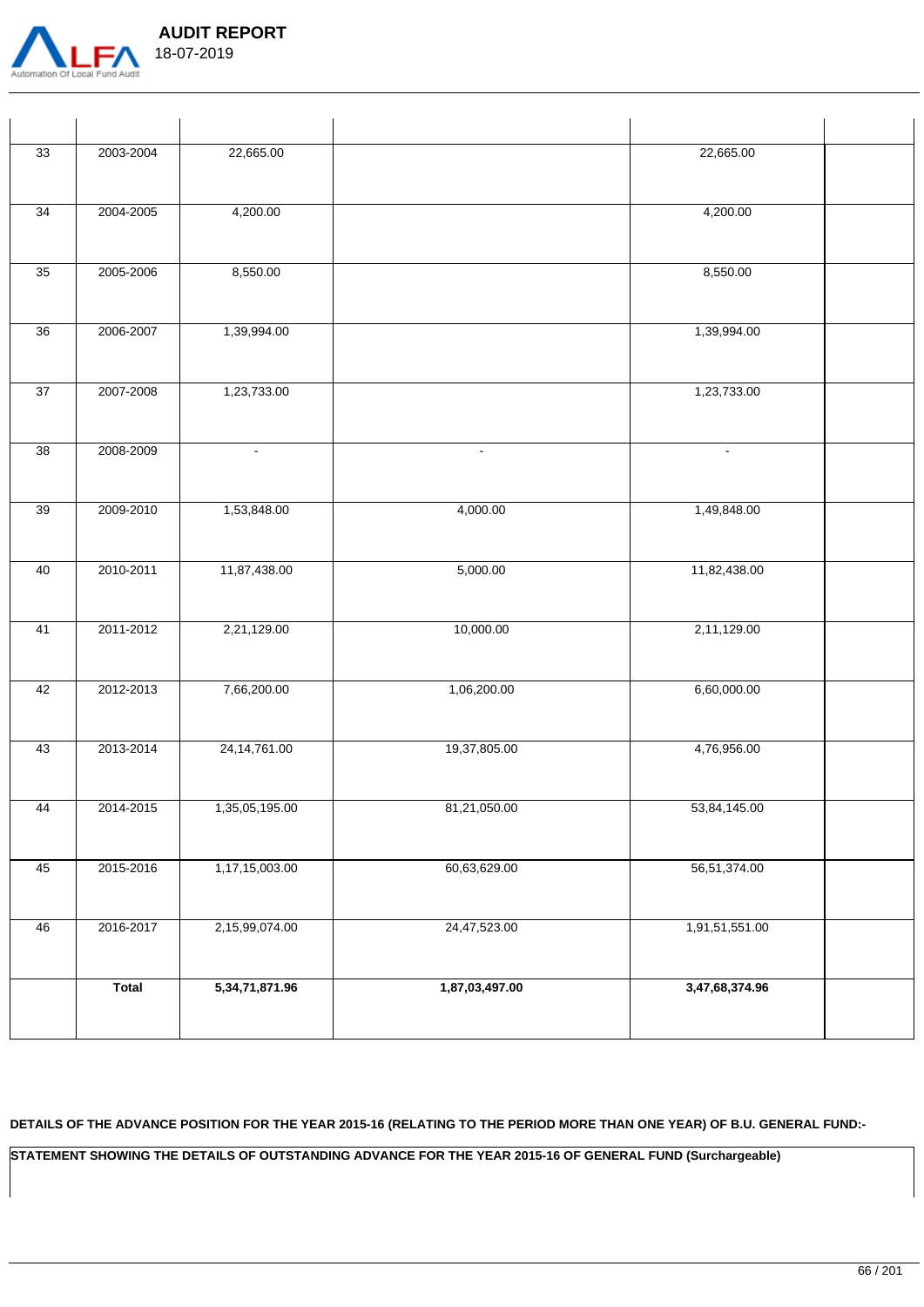

|                | SI. No Voucher No/ Date | Amount of<br>advance | To whom paid                                                                                                               | Purpose of advance                                                | Advance<br>sanctioning<br>Authority. | <b>Advance</b><br>ledger Page<br>No. | Adjustment made<br>during 2017-18<br>and up-to-date<br>vide voucher<br>No./Date |
|----------------|-------------------------|----------------------|----------------------------------------------------------------------------------------------------------------------------|-------------------------------------------------------------------|--------------------------------------|--------------------------------------|---------------------------------------------------------------------------------|
|                | <b>General Fund</b>     |                      |                                                                                                                            |                                                                   |                                      |                                      |                                                                                 |
|                | 70/22.04.2015           | 11,000               | Principal city college,<br>Berhampur.                                                                                      | Deployment of<br>Squad/observer                                   |                                      | 394                                  |                                                                                 |
| $\overline{2}$ | 72/22.04.2015           | 10,000               | Principal KSUB college,<br>Bhanjanagar.                                                                                    | Deployment of<br>Squad/observer                                   |                                      | 480                                  |                                                                                 |
| 3              | 74/22.04.2015           | 8,000                | Principal Rayaga(Auto)<br>college, Rayagada                                                                                | Deployment of<br>Squad/observer                                   |                                      | 484                                  |                                                                                 |
| 4              | 75/22.04.2015           | 8,000                | Principal Gunupur<br>college, Gunupur                                                                                      | Deployment of<br>Squad/observer                                   |                                      | 164                                  |                                                                                 |
| 5              | 76/22.04.2015           | 8,000                | Principal Nowrangapur<br>college, Nowrangapur                                                                              | Deployment of<br>Squad/observer                                   |                                      | 202                                  |                                                                                 |
| 6              | 77/22.04.2015           | 11,000               | Principal Govt. college,<br>Koraput                                                                                        | Deployment of<br>Squad/observer                                   |                                      | 472                                  |                                                                                 |
| 17             | 117/01.05.15            | 10,000               | Principal city college,<br>Berhampur                                                                                       | Deployment of<br>Squad/observer                                   |                                      | 394                                  |                                                                                 |
| 8              | 119/01.05.15            | 10,000               | Principal KSUB college,<br>Bhanjanagar                                                                                     | Deployment of<br>Squad/observer                                   |                                      | 480                                  |                                                                                 |
| 9              | 121/01.05.15            | 8,000                | Principal Rayagada(Auto)<br>college, Rayagada                                                                              | Deployment of<br>Squad/observer                                   |                                      | 484                                  |                                                                                 |
| 10             | 123/01.05.15            | 8,000                | Principal Nowrangapur<br>college, Nowrangapur                                                                              | Deployment of<br>Squad/observer                                   |                                      | 202                                  |                                                                                 |
| 11             | 124/01.05.15            | 10,000               | Principal Govt. college,<br>Koraput                                                                                        | Deployment of<br>Squad/observer                                   |                                      | 472                                  |                                                                                 |
| 12             | 134/1.5.15              | 2,850                | Mahesh Ranjan Mishra,<br>S.A.                                                                                              | Arrangement of<br>refreshment for<br>Academic council<br>meeting. |                                      | 474                                  | 17/10.04.17<br>$(2,850/-)$                                                      |
| 13             | 140/6.5.15              | 12,000               | Principal Lingaraj Law<br>college, Bam                                                                                     | Sports and cultural<br>activities.                                |                                      | 494                                  |                                                                                 |
| 14             | 206/18.5.15             | 60,000               | S. Vijayakumar, Lect. In<br>IR & PM (Expired- Hence<br>full amount<br>surcharged against the<br>sactioning authority only) | Study tour of 4 <sup>th</sup> Semistar<br>students.               |                                      | 342                                  |                                                                                 |
| 15             | 259/30.5.15             | 1,00,000             | Bhagaban Sahu, Prof of<br>Histroy                                                                                          | Conduct of National<br>Seminar                                    |                                      | 536                                  | 233/10.06.17<br>$(1,00,000/-)$                                                  |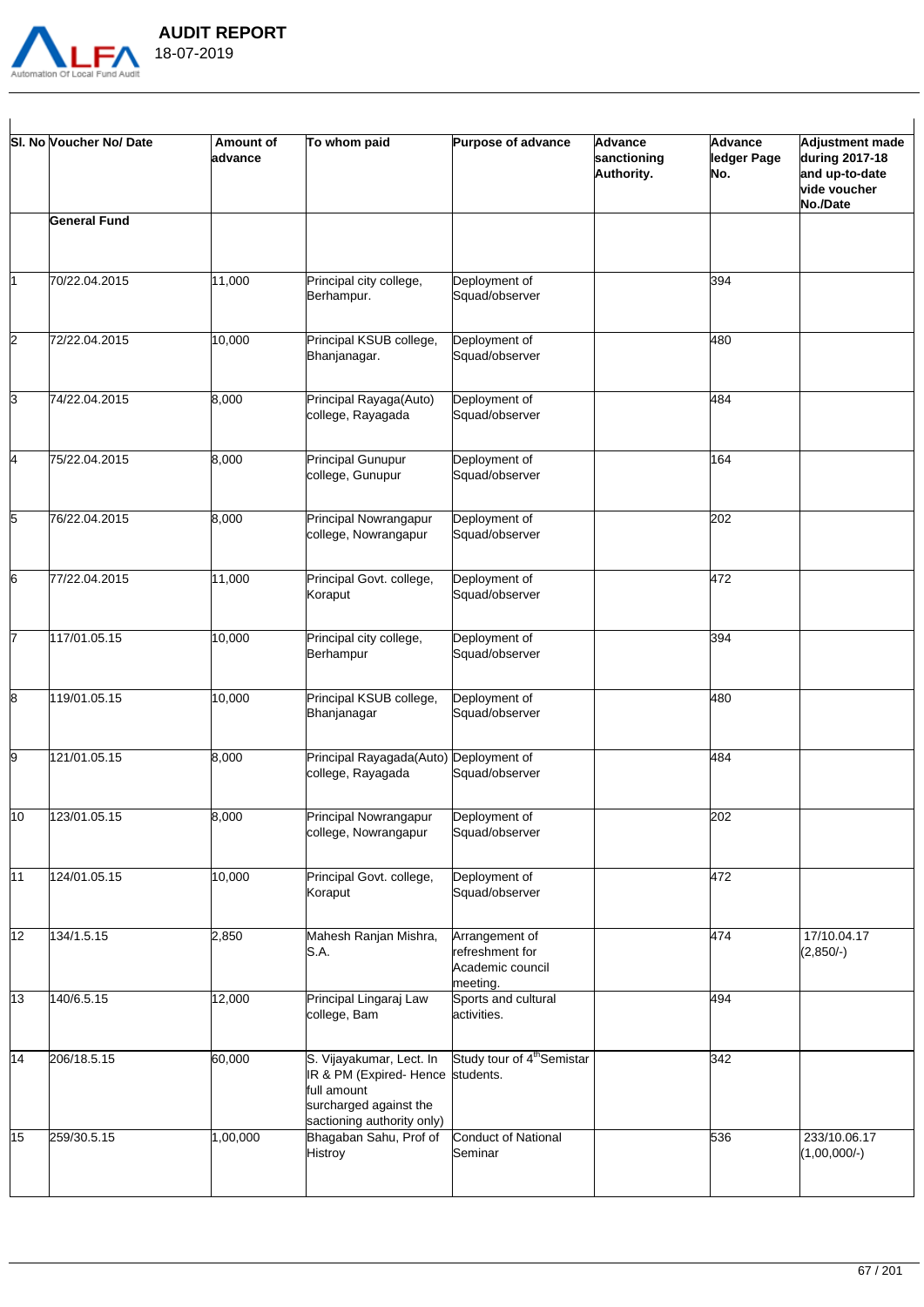

| <b>AUDIT REPORT</b> |  |
|---------------------|--|
| 18-07-2019          |  |

| 16              | 267/3.6.15     | 1,70,000 | Dr. N.R. Mishra, Reader<br>in MBA & Culture                 | Payment towards open<br>air stage bill                               | 272 | 1003/02.02.18<br>$(1,70,000/-)$ |
|-----------------|----------------|----------|-------------------------------------------------------------|----------------------------------------------------------------------|-----|---------------------------------|
| 17              | 605(5)/7.8.15  | 42,825   | Principal Gayatri Institute<br>of Science & technology      | Centre expenses                                                      | 490 |                                 |
| 18              | 605(5)/7.8.15  | 26,850   | Principal Presidency<br>college Shiala road, Bam            | Centre expenses                                                      | 498 |                                 |
| 19              | 605(5)/7.8.15  | 14,925   | Principal, Mahamayee<br>Mahila Mahavidyalaya,<br>Bam.       | Centre expenses                                                      | 492 |                                 |
| 20              | 605(5)/7.8.15  | 15,750   | Principal L.R.L.C                                           | Centre expenses                                                      | 494 |                                 |
| 21              | 605(5)/7.8.15  | 17,850   | Chairman P.G. Council,<br>B.U.                              | Centre expenses                                                      | 496 |                                 |
| $\overline{22}$ | 627/10.8.15    | 3,530    | Dr. Babuji Samal, Deputy Towards contingency<br>register    |                                                                      | 500 | 16/10.04.17<br>$(3,530/-)$      |
| 23              | 706(7)/25.8.15 | 17,325   | Chairman, Centre Supdt., Centre contingency<br>P.G. Council |                                                                      | 496 |                                 |
| $\overline{24}$ | 706(7)/25.8.15 | 55,950   | Principal Gayatri Institute<br>of Science & technology      | Centre contingency                                                   | 490 |                                 |
| $\overline{25}$ | 706(7)/25.8.15 | 31,050   | Presidency college Shiala Centre contingency<br>road, Bam   |                                                                      | 498 |                                 |
| 26              | 706(7)/25.8.15 | 13,200   | Principal Mahamayee<br>Mahila Mahavidyalaya                 | Centre contingency                                                   | 492 |                                 |
| 27              | 706(7)/25.8.15 | 15,975   | Principal Lingaraj Law<br>college, Bam                      | Centre contingency                                                   | 494 |                                 |
| 28              | 706(7)/25.8.15 | 12,600   | Principal K.M. science<br>college, Narendrapur.             | Centre contingency                                                   | 224 |                                 |
| 29              | 738/26.8.15    | 5,000    | Surya Narayan Sahu,<br><b>COE</b>                           | Imprest expenditure                                                  | 424 | 1949/30.10.18<br>$(5,000/-)$    |
| 30              | 966/29.10.15   | 3,00,000 | Surya Narayan Sahu,<br>COE.                                 | Towards remuneration to<br>paper setter.                             | 424 |                                 |
| 31              | 1130/14.11.15  | 55,200   | Prof D.P. Pattanaik, Dept Towards conduct of<br>of Odia     | National Seminar                                                     | 172 | 232/10.0617<br>$(55,200/-)$     |
| 32              | 1140/16.11.15  | 74,500   | Dr. Niranjan Mishra,<br>Cultural Co-ordinator               | Towards expr. for<br>deputation of<br>B.U(Cultural)to<br>Bundalkhand | 272 | 525/19.06.19<br>$(74,500/-)$    |
| 33              | 1144/17.11.15  | 1,50,000 | Dr. N.R. Mishra, Reader<br>in MBA                           | Towards expr. Of<br>organising of inter<br>college cultural          | 272 | 525/19.06.19<br>$(1,50,000/-)$  |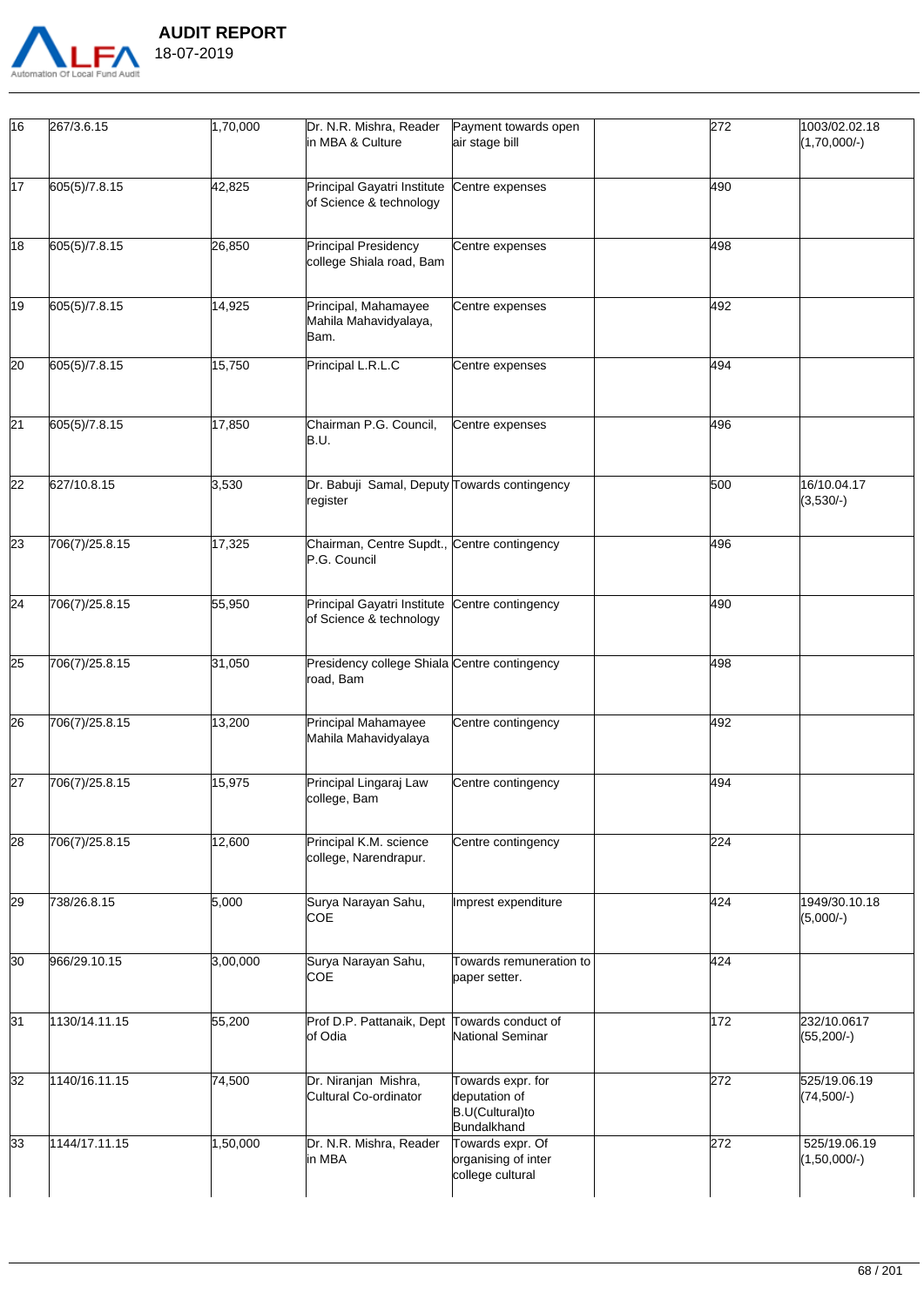

|            | <b>AUDIT REPORT</b> |
|------------|---------------------|
| 18-07-2019 |                     |

|    |                   |                     |                                           | competition                                                       |     |                                 |
|----|-------------------|---------------------|-------------------------------------------|-------------------------------------------------------------------|-----|---------------------------------|
| 34 | 1169(10)/21.11.15 | 75,000              | Dr. N.R. Mishra, Reader<br>in MBA         | Towards expr. for<br>convocation                                  | 272 | 2667/05.02.19<br>$(75,000/-)$   |
| 35 | 1169(10)/21.11.15 | 2,500               | P.K. Nayak, KPO                           | Towards expr. for<br>convocation                                  | 464 | 214/06.06.17<br>$(2,500/-)$     |
| 36 | 1169(10)/21.11.15 | 18,000              | M.Gopal Rao, S.O                          | Towards expr. for<br>convocation                                  | 590 |                                 |
| 37 | 1169(10)/21.11.15 | 95,000              | M.R. Mishra, S.A.                         | Towards expr. for<br>convocation                                  | 474 | 7/06.04.17<br>$(95,000/-)$      |
| 38 | 1238/10.12.15     | 25,000              | Sri Jaya Krushna sethy,<br><b>COF</b>     | Towards expr. Of<br>interface meeting.                            | 492 | 1170/12.03.18<br>(25,000)       |
| 39 | 1246/12.12.15     | 30,00,000           | Executive Engineer,<br>CPWD, BBSR         | Const. Of Golden jubilee<br>lgate                                 |     | 578/21.09.17<br>$(30,00,000/-)$ |
| 40 | 1319(6)/31.12.15  | 10,000              | M.R. Mishra                               | Towards Golden jubilee<br>celebration                             | 474 | 18/10.04.17<br>$(10,000/-)$     |
| 41 | 1364/13.1.16      | 1,30,994            | Surya Narayan Sahu,<br><b>COE</b>         | Toward payment of<br>confidential Papers                          | 424 |                                 |
| 42 | 1408/22.1.16      | 6,67,200            | Surya Narayan Sahu,<br><b>COE</b>         | Towards Printing of mark<br>sheets cum provisional<br>certificate | 424 |                                 |
| 43 | 1467/3.2.16       | 19,500              | <b>Head mistress UHSS</b>                 | Towards expr. Of annual<br>function                               | 478 | 2245/07.12.18<br>$(19,500/-)$   |
| 44 | 1468/3.2.16       | 2,100               | Head mistress UHSS                        | Printing of identity card of<br>students of UHSS                  | 478 | 2246/07.12.18<br>$(2,100/-)$    |
| 45 | 1533/15.2.16      | 6,000               | Prof Bhagaban Sahu,<br>HOD History        | Towards field study of<br>students                                | 536 | 53/24.04.17<br>$(6,000/-)$      |
| 46 | 1554/20.2.16      | 3,000               | Surya Narayan Sahu,<br><b>COE</b>         | Conduct of meeting of<br>Principals of colleges.                  | 424 | 2416/10.01.19<br>$(3,000/-)$    |
| 47 | 1569/22.2.16      | 6,000               | Prof Bhagaban Sahu,<br><b>HOD History</b> | Study programme of<br><b>DTIM</b> students.                       | 536 | 56/24.04.17<br>$(6,000/-)$      |
| 48 | 1574(17)/24.2.16  | 7,000               | Principal City college,<br>Berhampur      | Examination centre<br>contigency                                  | 394 |                                 |
| 49 | 1574(17)/24.2.16  | 6,000               | Principal Aska science<br>college, Aska   | Examination centre<br>contigency                                  | 486 |                                 |
| 50 | 1574(17)/24.2.16  | 5,000               | Principal Gopalpur<br>college, Gopalpur   | Examination centre<br>contigency                                  | 152 |                                 |
| 51 | 1574(17)/24.2.16  | $\overline{7}$ ,000 | Principal People's<br>college, Buguda     | Examination centre<br>contigency                                  | 146 |                                 |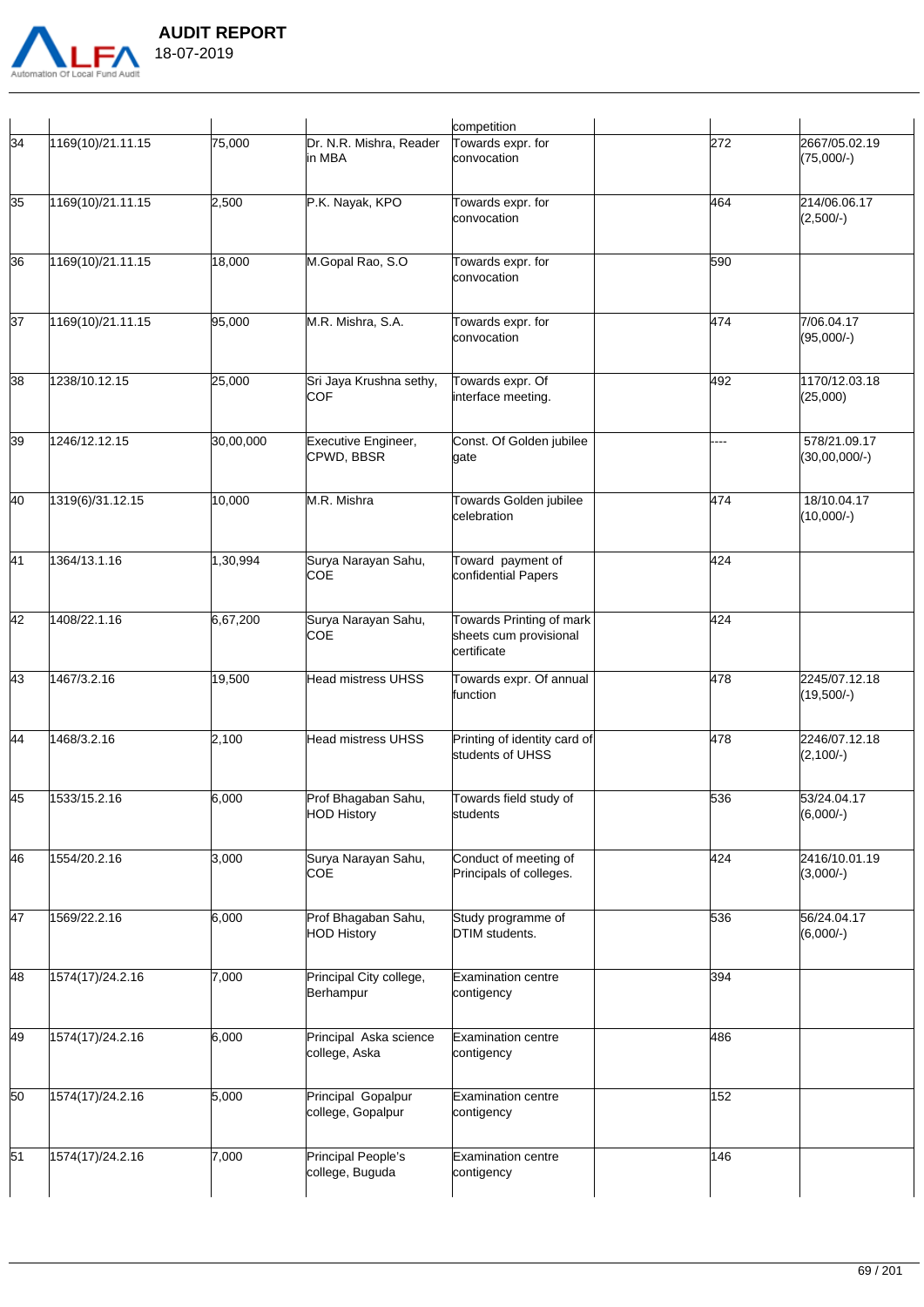

52 1574(17)/24.2.16 5,000 Principal , Kalinga

69 1723(17)/21.3.16 5,000 Principal Gopalpur

college, Gopalpur

Mahavidyalaya, G,Udayagiri contigency 53 1574(17)/24.2.16 7,000 Principal BinayakAchrya college, Bam Examination centre contigency 40 54 1574(17)/24.2.16 7,000 Principal Chikiti Mahavidyalaya Examination centre contigency 120 55 1574(17)/24.2.16 9,000 Principal KSUB College, Bhanjanagar Examination centre contigency 480 56 1574(17)/24.2.16 9,000 Principal, R.C.M science college , Khalikote Examination centre contigency 56 57 1574(17)/24.2.16 6,000 Principal, Rayagada (Auto) College , Rayagada Examination centre contigency 484 58 1574(17)/24.2.16 9,000 Principal, Gunupur Degree college, Gunupur Examination centre contigency 164 59 1574(17)/24.2.16 6,000 Principal, Hill Top college, Mohana Examination centre contigency 444 60 1574(17)/24.2.16 6,000 Principal, Nowrangapur college, Nowrangapur Examination centre contigency 202 61 1574(17)/24.2.16 6,000 Principal, Kotpad college, Kotpad Examination centre contigency 206 62 1574(17)/24.2.16 8,000 Principal, Govt. College Koraput Examination centre contigency 472 63 1574(17)/24.2.16 9,000 Principal, Malkangiri college, Malkangiri **Examination centre** contigency 222 64 1613/1.3.16 57,000 Sri Basanta kumar Das, ls  $\circ$ Deposit of Annual road tax/ fitness/ pollution charges of vehicles 350 86/04.05.17 (57,000/-) 65 1639/4.3.16 11,700 Mrs. Susama Kumari Towards cultural expenses of republic day and saraswati puja 478 2244/07.12.18 (11,700/-) 66 1710/19.3.16 5,000 N.C. Pattanaik, Principal, LRLC Conduct of Justice Lingaraj Panigrahy memorial lecturer 502 67 1723(17)/21.3.16 7,000 Principal City college, Berhampur Towards expenses of centre charges. 394 1576/30.08.18 (6,000/-) 68 1723(17)/21.3.16 6,000 Principal Aska science college, Aska Towards expenses of centre charges. 486

> Towards expenses of centre charges.

Examination centre

250

152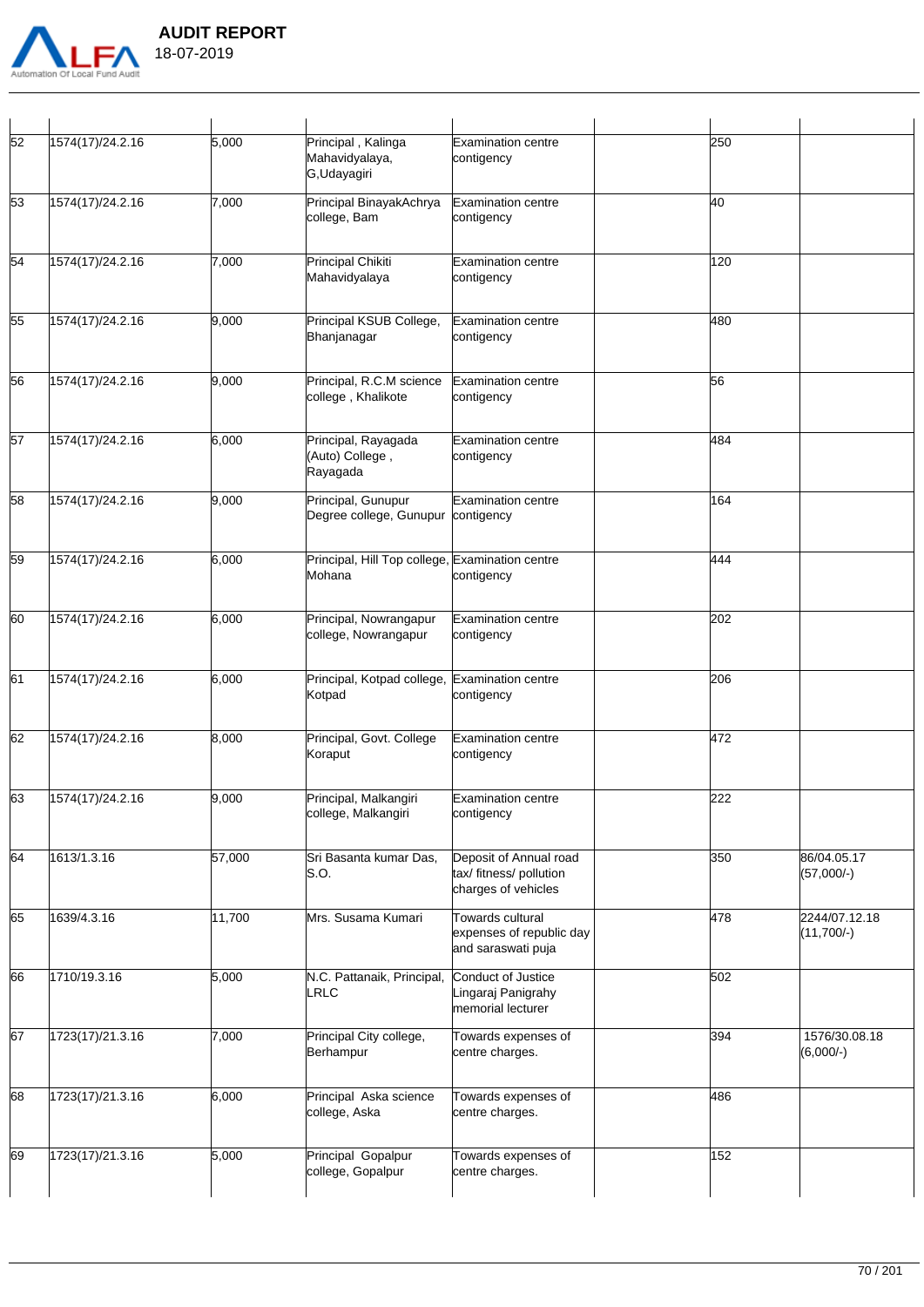

 **AUDIT REPORT** 

18-07-2019

| 70              | 1723(17)/21.3.16 | 7,000     | Principal, People's<br>college, Buguda              | Towards expenses of<br>centre charges. | 146 |             |
|-----------------|------------------|-----------|-----------------------------------------------------|----------------------------------------|-----|-------------|
| 71              | 1723(17)/21.3.16 | 5,000     | Principal, Kalinga<br>Mahavidyalaya,<br>G,Udayagiri | Towards expenses of<br>centre charges. | 250 |             |
| 72              | 1723(17)/21.3.16 | 7,000     | Principal, Chilika<br>Mahavidyalaya.                | Towards expenses of<br>centre charges. | 120 |             |
| $\overline{73}$ | 1723(17)/21.3.16 | 9,000     | Principal, KSUB, College,<br>Bhanjanagar.           | Towards expenses of<br>centre charges. | 480 |             |
| 74              | 1723(17)/21.3.16 | 9,000     | Principal, R.C.M. science<br>college, Khalikote     | Towards expenses of<br>centre charges. | 56  |             |
| 75              | 1723(17)/21.3.16 | 6,000     | Principal, Rayagada<br>(Auto) College,<br>Rayagada  | Towards expenses of<br>centre charges. | 484 |             |
| 76              | 1723(17)/21.3.16 | 9,000     | Principal, Gunupur<br>Degree college, Gunupur       | Towards expenses of<br>centre charges. | 164 |             |
| 77              | 1723(17)/21.3.16 | 6,000     | Indira Gandhi Memorial<br>college, Chandiput        | Towards expenses of<br>centre charges. | 210 |             |
| 78              | 1723(17)/21.3.16 | 7,000     | Principal, Nowrangapur<br>college, Nowrangapur      | Towards expenses of<br>centre charges. | 202 |             |
| 79              | 1723(17)/21.3.16 | 6,000     | Principal, Kotpad college,<br>Kotpad                | Towards expenses of<br>centre charges. | 206 |             |
| 80              | 1723(17)/21.3.16 | 8,000     | Principal, Govt. College<br>Koraput                 | Towards expenses of<br>centre charges. | 472 |             |
| 81              | 1723(17)/21.3.16 | 9,000     | Principal, Malkangiri<br>college, Malkangiri        | Towards expenses of<br>centre charges. | 222 |             |
|                 | Total            | 56,51,374 |                                                     |                                        |     | 38,79,880/- |
|                 |                  |           |                                                     |                                        |     |             |

Out of the above outstanding advance of Rs. **56,51,374.00** for the year, 2015-16, the following amount of Rs.38,79,880.00 has been adjusted during the year 17-18, 18-19 and 06/19 as per the details mentioned in the above statement leaving the balance unadjusted advance amount of **Rs.17,71,494.00** which to be surcharged in present audit report as mentioned below.

1. Advance adjusted during 17-18 = Rs.35,33,080/-

- 2. Advance adjusted during 18-19 = Rs.1,22,300/-
- 3. Advance adjusted during 06/19 = Rs.2,24,500/-

3. Outstanding advance to be surcharged = Rs.17,71,494/-

**Total = Rs.56,51,374.00**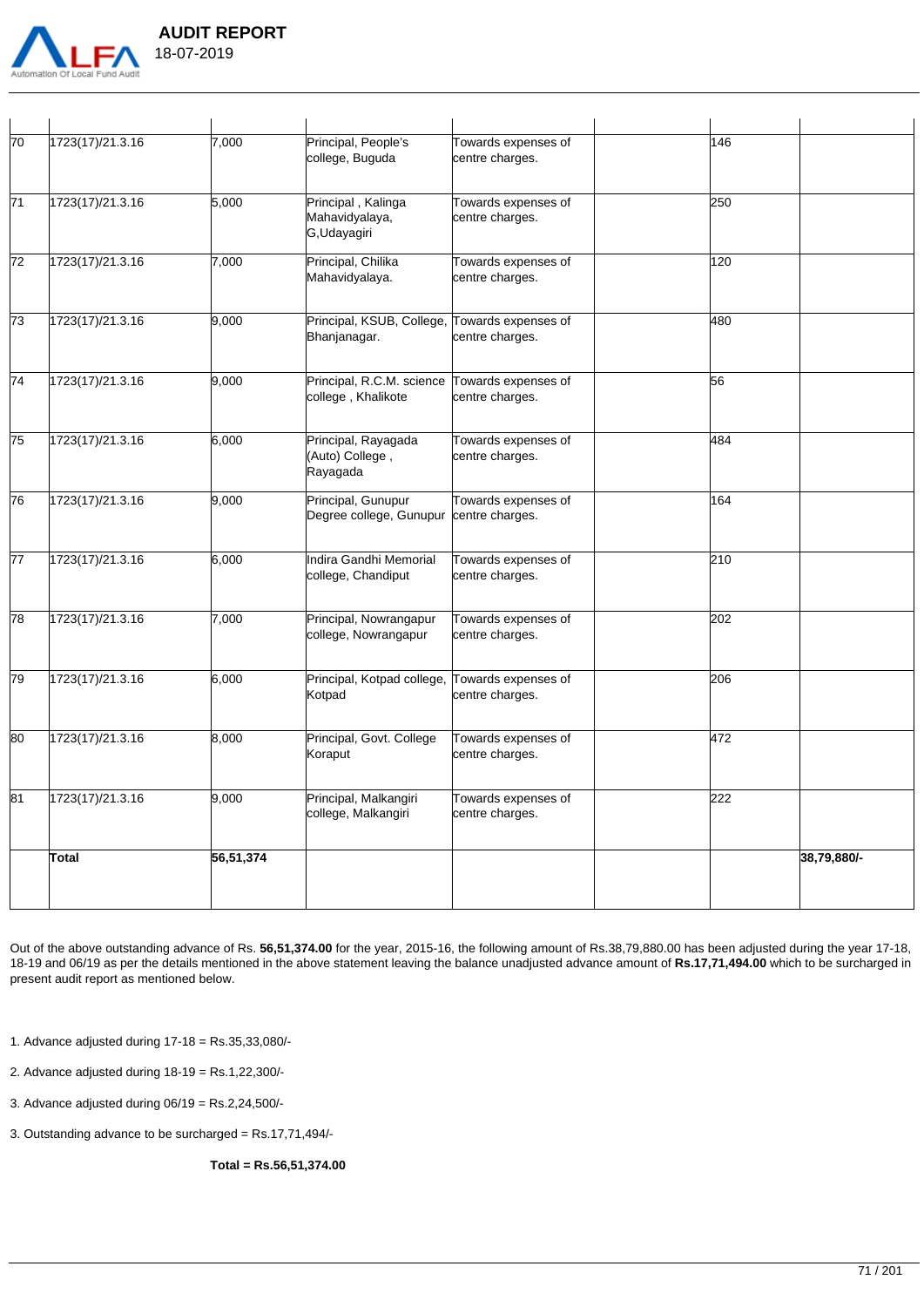

As per Govt. of Odisha Finance Deptt. G.O. No.2221/ dtd.08.03.2002 & DLFA Ltr. No.15179/ dtd.28.09.13, the advances remaining outstanding for more than one year without any valid reason are to be treated as loss to the audittee organization and to be surcharged. Hence the balance outstanding advance of **Rs.17,71,494.00** for the year 15-16 is to be surcharged as per the guideline. The University authority has not taken adequate steps for the adjustment of above advance for which the above huge amount of advance is rolling and the purpose of the Govt. is defeated. However, the local authority replied that, steps had been taken by way of reminders to party concerned for early submission of bills for adjustment. Hence, the adjustment amount of Rs.38,79,880.00 is kept out of surcharge proceedings.

## **STATEMENT SHOWING THE DETAILS OF OUTSTANDING ADVANCE FOR THE YEAR 2016-17 OF GENERAL FUND:**

**Advance outstanding for the year 2016-17 (General Fund)**

| SI No. | Vr No/ Date     | To whom paid                                     | Amount | <b>Purpose</b>                                                 | Advance<br>sanctioning<br>authority | Remarks |
|--------|-----------------|--------------------------------------------------|--------|----------------------------------------------------------------|-------------------------------------|---------|
| l1     | 20/11.04.16     | Dr. Babaji Samal, Dy Regr.                       | 40,000 | To meet the expenses of NCTE<br>team visit to BU.              |                                     |         |
| 2      | 85(18)/02.05.16 | City College, Berhampur                          | 8,000  | Deputation of Squad/ Observer<br>for +3 ist year TDC exam-2016 |                                     |         |
| 3      | 85(18)/02.05.16 | Aska Sc. College, Aska                           | 6,000  | Deputation of Squad/ Observer<br>for +3 ist year TDC exam-2016 |                                     |         |
| 4      | 85(18)/02.05.16 | Gopalpur College, Gopalpur                       | 6,000  | Deputation of Squad/ Observer<br>for +3 ist year TDC exam-2016 |                                     |         |
| 5      | 85(18)/02.05.16 | People's College, Buguda                         | 6,000  | Deputation of Squad/ Observer<br>for +3 ist year TDC exam-2016 |                                     |         |
| 6      | 85(18)/02.05.16 | TSD College, BD Pur                              | 4,000  | Deputation of Squad/ Observer<br>for +3 ist year TDC exam-2016 |                                     |         |
| 17     | 85(18)/02.05.16 | Kalinga Mahavidyalaya,<br>G.Udayagiri            | 5,000  | Deputation of Squad/ Observer<br>for +3 ist year TDC exam-2016 |                                     |         |
| 8      | 85(18)/02.05.16 | Mahamayee Mahavidyalaya,<br>Berhampur            | 6,000  | Deputation of Squad/ Observer<br>for +3 ist year TDC exam-2016 |                                     |         |
| 9      | 85(18)/02.05.16 | Chikiti Mahavidyalaya, Chikiti                   | 7,000  | Deputation of Squad/ Observer<br>for +3 ist year TDC exam-2016 |                                     |         |
| 10     | 85(18)/02.05.16 | KSUB College, Bhanjanagar                        | 8,000  | Deputation of Squad/ Observer<br>for +3 ist year TDC exam-2016 |                                     |         |
| 11     | 85(18)/02.05.16 | RCM Sc. College, Khallikote                      | 9,000  | Deputation of Squad/ Observer<br>for +3 ist year TDC exam-2016 |                                     |         |
| 12     | 85(18)/02.05.16 | Rayagada (Autonomous) College, 6,000<br>Rayagada |        | Deputation of Squad/ Observer<br>for +3 ist year TDC exam-2016 |                                     |         |
| 13     | 85(18)/02.05.16 | Gunupur College, Gunupur                         | 9,000  | Deputation of Squad/ Observer<br>for +3 ist year TDC exam-2016 |                                     |         |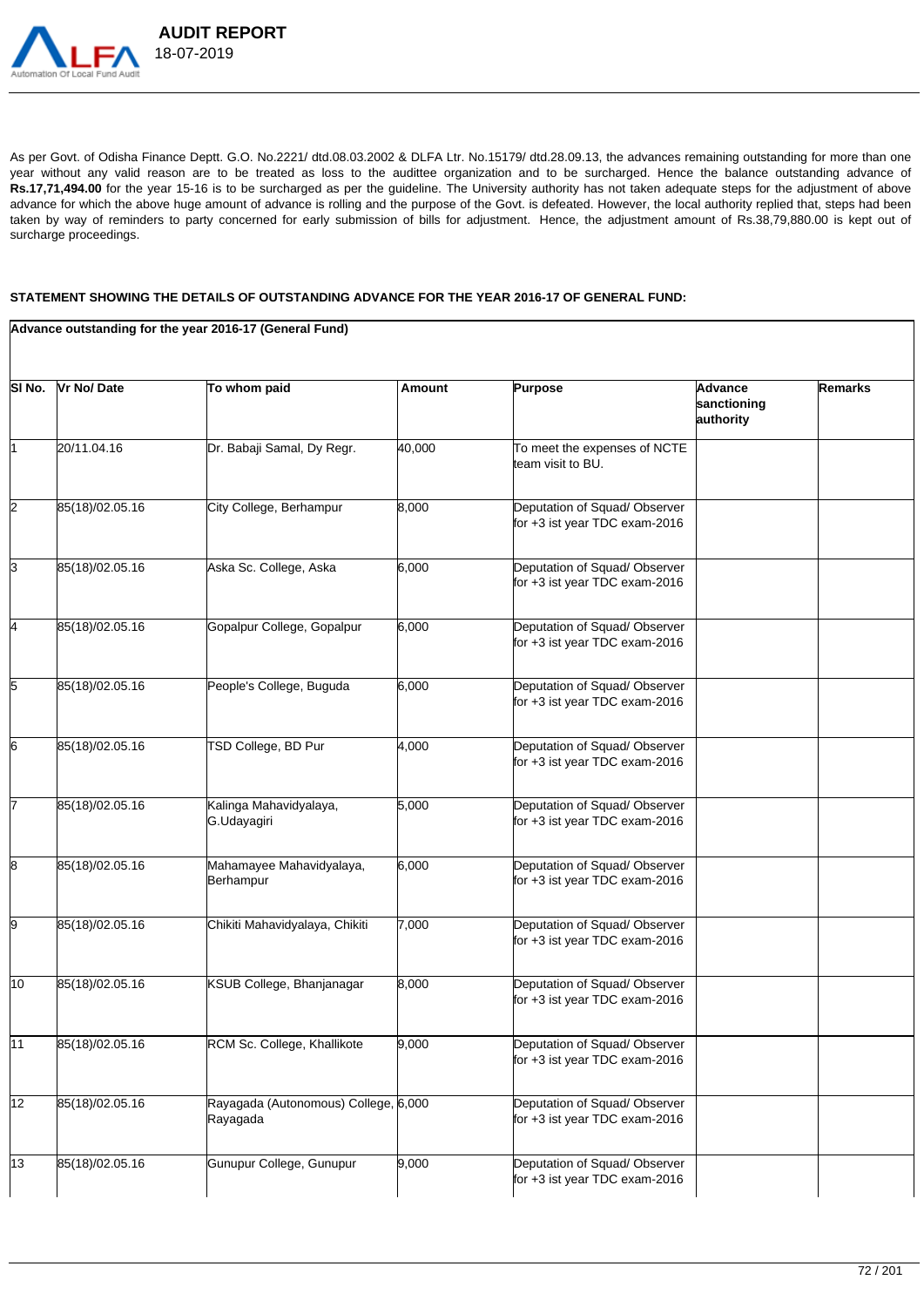

| $\overline{14}$ | 85(18)/02.05.16 | I.M.College, Chandiput                                      | 6,000    | Deputation of Squad/ Observer<br>for +3 ist year TDC exam-2016                            |  |
|-----------------|-----------------|-------------------------------------------------------------|----------|-------------------------------------------------------------------------------------------|--|
| 15              | 85(18)/02.05.16 | Nawarangpur College,<br>Nawarangpur                         | 7,000    | Deputation of Squad/ Observer<br>for +3 ist year TDC exam-2016                            |  |
| 16              | 85(18)/02.05.16 | Kotapad College, Kotapada                                   | 6,000    | Deputation of Squad/ Observer<br>for +3 ist year TDC exam-2016                            |  |
| 17              | 85(18)/02.05.16 | Govt. College, Koraput                                      | 8,000    | Deputation of Squad/ Observer<br>for +3 ist year TDC exam-2016                            |  |
| 18              | 85(18)/02.05.16 | Malkanagiri College, Malkanagiri                            | 9,000    | Deputation of Squad/ Observer<br>for +3 ist year TDC exam-2016                            |  |
| 19              | 130/13.05.16    | Nilanchal Patnaik, Principal,<br>L.R.Law College            | 15,000   | Dramatic function 2016                                                                    |  |
| 20              | 161/21.05.16    | S. Vijaya Kumar, Associate<br>Coordinator, MSW deptt.& IRPM | 70,000   | Study tour of MSW 4th semister<br>2016                                                    |  |
| 21              | 230/30.05.16    | Dr.M.R.Mishra, Deptt. of Business 40,000<br>Admn.           |          | Annual Function 2016                                                                      |  |
| 22              | 234/31.05.16    | Basanta Kumar Das, SO                                       | 3,200    | Refreshment of Senate meeting                                                             |  |
| 23              | 320/09.06.16    | D.P.Das, SO Purchase                                        | 10,000   | Day-to-day expenditure of office/<br>section                                              |  |
| 24              | 329/11.06.16    | S.N.Sahu, COE                                               | 2,00,000 | Remuneration to paper setters                                                             |  |
| 25              | 366/20.06.16    | HOD, PG deptt of IR&PM.                                     | 70,000   | Industrial tour of IRPM students                                                          |  |
| 26              | 534/18.07.16    | Head Master, UHSS, BU                                       | 1,460    | Laboratory expenditure                                                                    |  |
| $\overline{27}$ | 535/18.07.16    | Head Master, UHSS, BU                                       | 3,035    | Miscellaneous Contingency                                                                 |  |
| 28              | 536/18.07.16    | Head Master, UHSS, BU                                       | 10,000   | Exanation expenditure                                                                     |  |
| 29              | 565/21.07.16    | Dr.G.P.Choudhury, AO, PGC                                   | 1,50,000 | Workshop on Human resources<br>skill development of University<br>employees               |  |
| 30              | 809/02.09.16    | Principal, Gopalpur College.                                | 10,000   | Conduct of (+3) transitory<br>practical examination-2016 (both<br>old and new regulation) |  |
| 31              | 818/03.09.16    | Principal, Ganjam Law College,<br>Berhampur                 | 23,500   | conduct of (+3) transitory<br>examination 2016.                                           |  |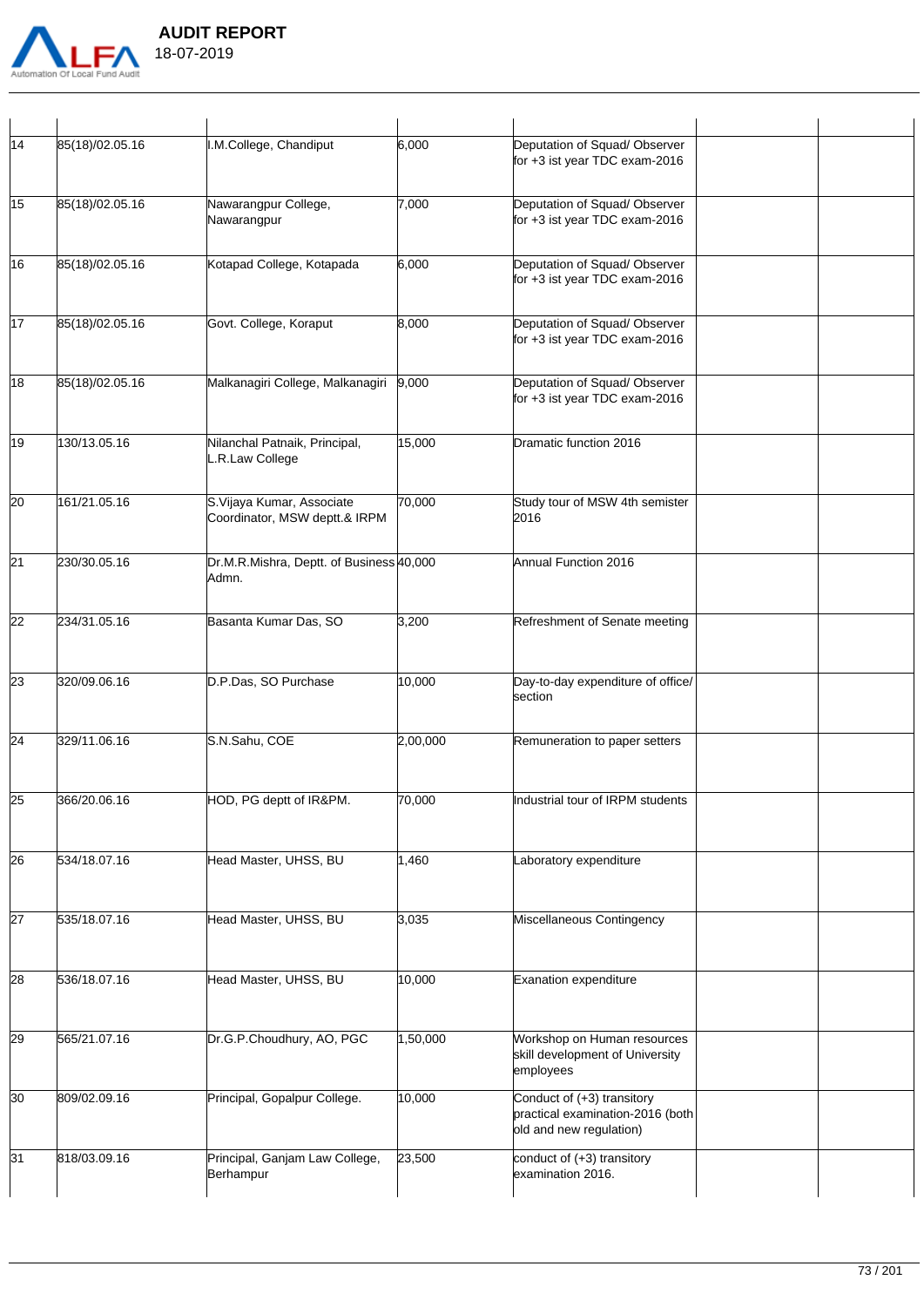

| 32 | 819/03.09.16     | HM, UHSS, Bhanjabihar<br>(S.Behera)                       | 32,400   | conduct of (+3) transitory<br>examination 2016.                                                            |  |
|----|------------------|-----------------------------------------------------------|----------|------------------------------------------------------------------------------------------------------------|--|
| 33 | 966/21.09.16     | Sruti Das, HOD English                                    | 1,50,000 | International seminar during<br>25-27 December 2016.                                                       |  |
| 34 | 1013/28.09.16    | Niranjan Prasad Patro, SO Exam 3,000                      |          | Shifting of old records                                                                                    |  |
| 35 | 1030/03.10.16    | S.S.Panda, Secretary Sports<br>Council                    | 40,000   | Annual General Body meeting<br>2016-17                                                                     |  |
| 36 | 1051/05.10.16    | M.K.Tripathy, Campus Superviser 5,720                     |          | Purchase of Certificate/<br>Memento etc. for observation of<br>Biju Patnaik birth Centenary                |  |
| 37 | 1066/06.10.16    | S.S.Panda, Secretary Sports<br>Council                    | 7,05,000 | Conduct of inter-college<br>competition                                                                    |  |
| 38 | 1114/22.10.16    | P.K.Rout, SA CDC                                          | 1,00,000 | Induction training programme                                                                               |  |
| 39 | 1158/31.10.16    | P.K.Rout, SA CDC                                          | 3,00,000 | Induction training programme<br>(from 24.10.16 to 05.11.16)                                                |  |
| 40 | 1207/11.11.16    | AO, PG Central Office, BU                                 | 40,313   | Centre contingency for<br>conducting PG P-II exam-2016                                                     |  |
| 41 | 1207/11.11.16    | Principal, Gayatri Institute of<br>Science and Technology | 21,487   | Centre contingency for<br>conducting PG P-II exam-2016                                                     |  |
| 42 | 1207/11.11.16    | Principal, Presidency college,<br>Kanisi                  | 41,325   | Centre contingency for<br>conducting PG P-II exam-2016                                                     |  |
| 43 | 1207/11.11.16    | HM, UHSS, Bhanjabihar                                     | 21,750   | Centre contingency for<br>conducting PG P-II exam-2016                                                     |  |
| 44 | 1216/12.11.16    | Anup Kumar Kujur, Lect.in<br>Linguistic                   | 1,55,000 | Conducting of lateral College<br>cultural competition and 32nd<br>Central zone youth festival at<br>Raipur |  |
| 45 | 1224/15.11.16    | N.Mishra, HOD of PG MBA                                   | 1,30,000 | Celebration of golden jubilee at<br>PG deptt. Administration on<br>24-25 Nov 16.                           |  |
| 46 | 1256/22.11.16    | Dr A.K.Panda, COE                                         | 3,00,000 | Payment of remuneration to<br>paper setters                                                                |  |
| 47 | 1257/23.11.16    | N.R.Mishra, Deptt. of MBA                                 | 2,00,000 | Organising of International<br>Conference 2016                                                             |  |
| 48 | 1291(2)/02.12.16 | N.R.Mishra, Deptt. of MBA                                 | 20,000   | International conference<br>MBA-2016                                                                       |  |
| 49 | 1302/03.12.16    | P.N.Samal, SO, Secretary BUTA                             | 1,00,000 | Conduct of one day national<br>seminar on Higher education.                                                |  |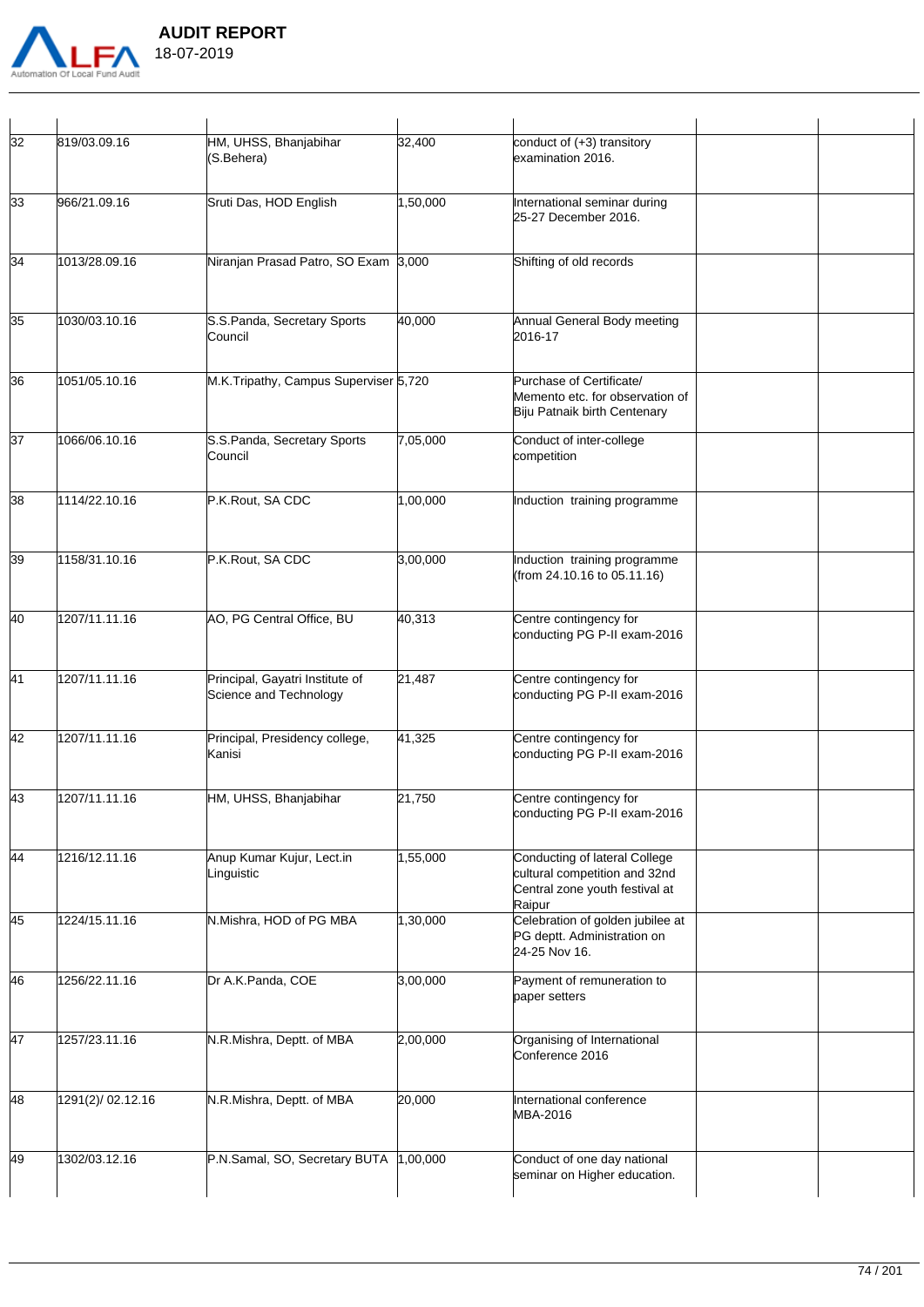

| 50 | 1326/10.12.16                        | M.Patra, Asst. Librarian                               | 30,000             | Shifting of Almirah and other<br>articles of R.P.Padhi Library<br>during renovation of Library<br>building. |  |
|----|--------------------------------------|--------------------------------------------------------|--------------------|-------------------------------------------------------------------------------------------------------------|--|
| 51 | 1327/10.12.16                        | Upendra Mohapatra, SO Finance 15,000                   |                    | Preparation of BU Budget<br>2017-18                                                                         |  |
| 52 | 1356/16.12.16                        | Sidhanta Sankar Panda,<br>Secretary Sports Council     | 6,21,000           | Organisation of inter college<br>coaching camp and east zone<br>participation.                              |  |
| 53 | 1410/26.12.16                        | S.Patnaik, HOD PG Deptt.<br>60,000<br>Zoology          |                    | Workshop and training<br>programme of PG deptt.,<br>Zoology.                                                |  |
| 54 | 1411/27.12.16                        | D.P.Das, SO Purchase<br>60,000                         |                    | Purchase of two cell phones for<br>official use by VC and Registrar.                                        |  |
| 55 | J.K.Sethi, OFS, COF<br>1418/27.12.16 |                                                        | 2,000              | Towards hiree car for visiting<br>Bhubaneswar for audit purpose                                             |  |
| 56 | 1425/29.12.16                        | Radha Govinda Padhi,                                   | 15,000             | Celebration of foundation day.                                                                              |  |
| 57 |                                      | M.K.Tripathy, SA                                       | 35,000             | Celebration of foundation day.                                                                              |  |
| 58 | 1432/30.12.16                        | Basanta Kumar Das, SO                                  | 31,000             | Repairing of vehicle<br>NO.OR-07Q-0617                                                                      |  |
| 59 | 1463/05.01.17                        | Bhagaban Sahu, HOD History                             |                    | National seminar on 05.12.16                                                                                |  |
| 60 | 1482/09.01.17                        | Principal, MKCG Medical College, 8,00,000<br>Berhampur |                    | Conduct of Practical, Oral and<br>Theory examination of<br>MD/MBBS 2017                                     |  |
| 61 | 1506(1)/ 13.01.17                    | Chairman PG Council, BU                                | 1,34,000           | <b>Conduct of Semister Exams</b><br>$-2017$                                                                 |  |
| 62 | 1506(2)/ 13.01.17                    | Principal, City College,<br>Berhampur                  | 21,000             | <b>Conduct of Semister Exams</b><br>-2017                                                                   |  |
| 63 | 1556/25.01.17                        | S.R.Sahoo, Head Master, UHSS, 45,000<br>ΒU             |                    | Annual Day function & 26th<br>January (21000) Laboratory<br>Expenditure (14000)<br>Examination Exp (10000)  |  |
| 64 | 1562/27.01.17                        | Berhampur city college,<br>Berhampur                   | 8,000              | Deputing of squad/Observer for<br>(+3) 1st semister examination.                                            |  |
| 65 | 1562/27.01.17                        | Aska Science College, Aska                             | $\overline{5,000}$ | Deputing of squad/Observer for<br>(+3) 1st semister examination.                                            |  |
| 66 | 1562/27.01.17                        | People's College, Buguda                               | 5,000              | Deputing of squad/Observer for<br>(+3) 1st semister examination.                                            |  |
| 67 | 1562/27.01.17                        | TSD College, BDPur                                     | 4,000              | Deputing of squad/Observer for<br>$(+3)$ 1st semister examination.                                          |  |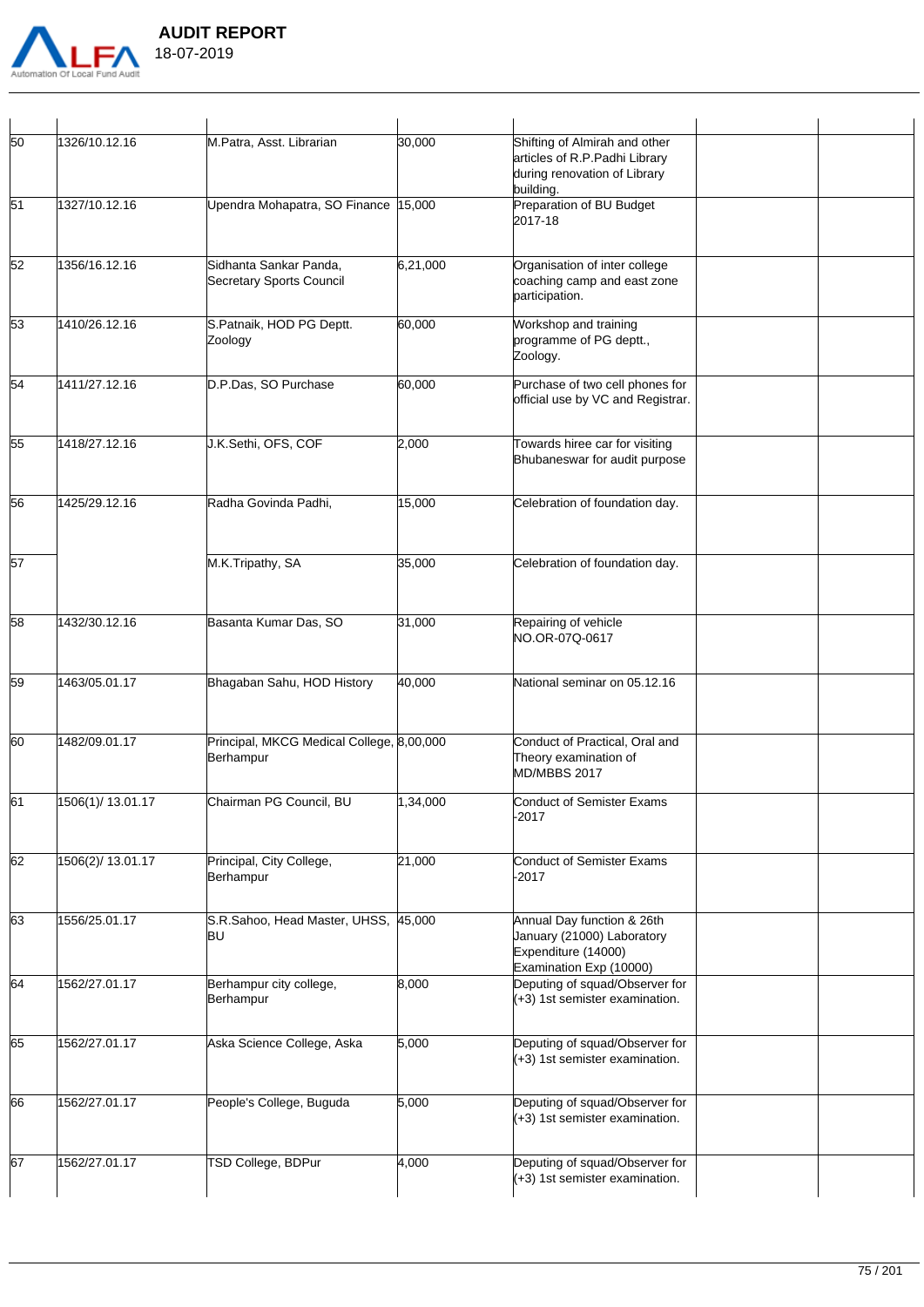

| 68              | 1562/27.01.17    | Adivasi College, Balliguda                    | 6,000  | Deputing of squad/Observer for<br>(+3) 1st semister examination.             |  |
|-----------------|------------------|-----------------------------------------------|--------|------------------------------------------------------------------------------|--|
| 69              | 1562/27.01.17    | Kalinga Mahavidyalaya,<br>G.Udayagiri         | 5,000  | Deputing of squad/Observer for<br>(+3) 1st semister examination.             |  |
| 70              | 1562/27.01.17    | Chikiti Mahavidyalaya, Chikiti                | 7,000  | Deputing of squad/Observer for<br>(+3) 1st semister examination.             |  |
| $\overline{71}$ | 1562/27.01.17    | KSUB College, Bhanjanagar                     | 7,000  | Deputing of squad/Observer for<br>(+3) 1st semister examination.             |  |
| 72              | 1562/27.01.17    | RCM Science College, Khallikote 8,000         |        | Deputing of squad/Observer for<br>(+3) 1st semister examination.             |  |
| 73              | 1562/27.01.17    | Rayagada Women's College,<br>Rayagada         | 4,000  | Deputing of squad/Observer for<br>(+3) 1st semister examination.             |  |
| $\overline{74}$ | 1562/27.01.17    | Gunupur College, Gunupur                      | 9,000  | Deputing of squad/Observer for<br>(+3) 1st semister examination.             |  |
| 75              | 1562/27.01.17    | M College, Chandiput                          | 6,000  | Deputing of squad/Observer for<br>(+3) 1st semister examination.             |  |
| 76              | 1562/27.01.17    | Nawarangpur College,<br>Nawarangpur           | 7,000  | Deputing of squad/Observer for<br>(+3) 1st semister examination.             |  |
| 77              | 1562/27.01.17    | Kotapad College, Kotapad                      | 6,000  | Deputing of squad/Observer for<br>(+3) 1st semister examination.             |  |
| 78              | 1562/27.01.17    | Govt. College, Koraput                        | 9,000  | Deputing of squad/Observer for<br>(+3) 1st semister examination.             |  |
| 79              | 1562/27.01.17    | Malkanagiri College, Malkanagiri              | 9,000  | Deputing of squad/Observer for<br>(+3) 1st semister examination.             |  |
| 80              | 1587/04.02.17    | Principal, Lingaraj Law College,<br>Berhampur | 5,000  | Organisation of Justice Lingaraj<br>Panigrahi memorial Lecturer              |  |
| 81              | 1594/06.02.17    | Basanta Kumar Das, SO Vehicle 22,009          |        | Repairing of vehicle<br>No.OR-07Q-0617                                       |  |
| 82              | 1599(1)/06.02.17 | J.Pradhan, Chairman, PG Council 93,375        |        | Centre contingency for conduct<br>of MA/ MSc/ Mcom (part-I) DEC<br>Exam.2017 |  |
| 83              | 1599(2)/06.02.17 | S.R.Sahu, HM, UHSS, BU                        | 32,925 | Centre contingency for conduct<br>of MA/ MSc/ Mcom (part-I) DEC<br>Exam.2017 |  |
| 84              | 1599(3)/06.02.17 | Principal, Presidency College,<br>Kanisi      | 77,925 | Centre contingency for conduct<br>of MA/ MSc/ Mcom (part-I) DEC<br>Exam.2017 |  |
| 85              | 1605/07.02.17    | P.K.Mohanty, Director IQAC                    | 16,000 | Recurring expenses of IQAC                                                   |  |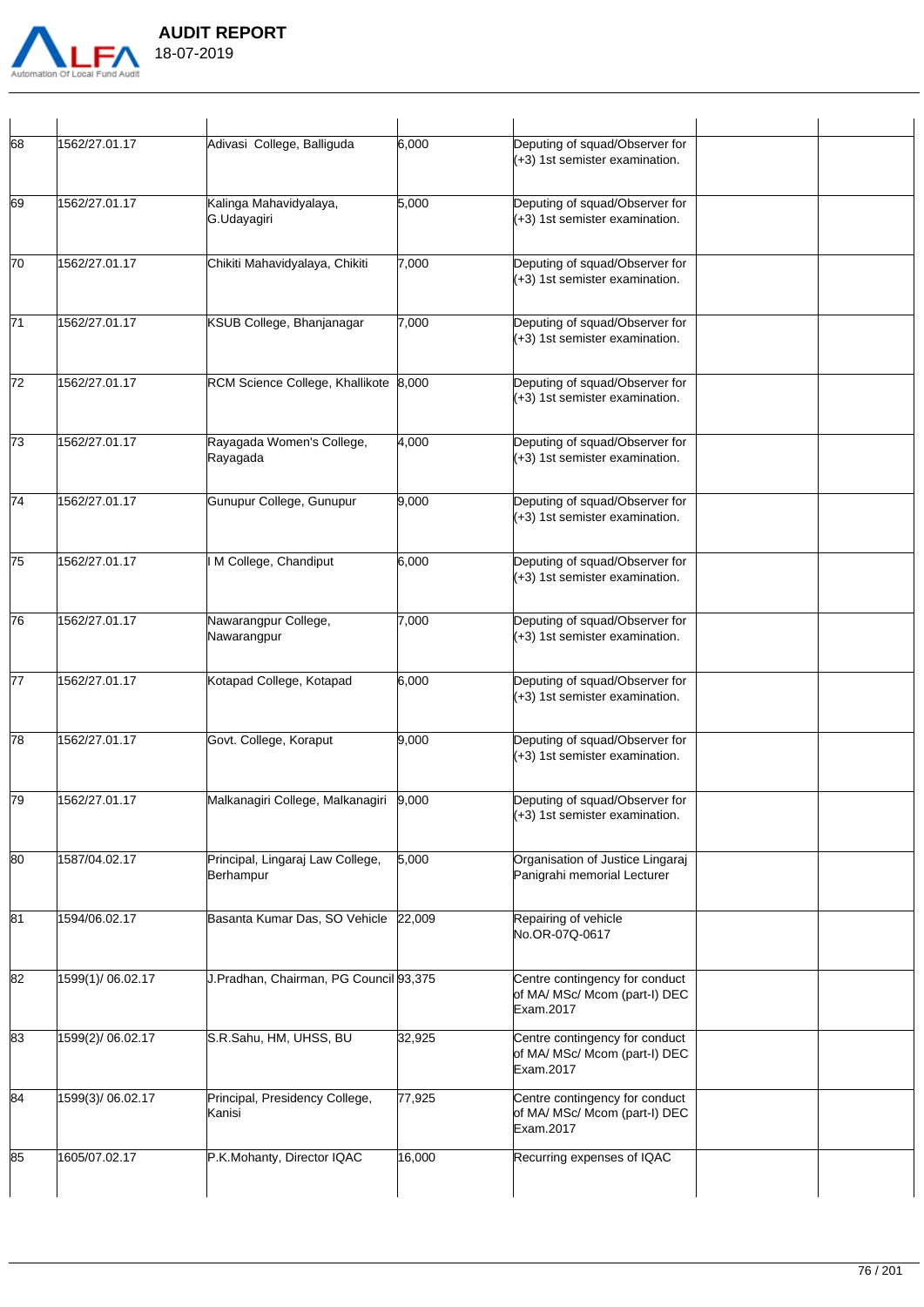

| 86  | 1606(2)/07.02.17   | Dibakar Sethi, SO Stores                                             | 20,000   | Distribution of answer sheets to<br>different colleges under BU |  |
|-----|--------------------|----------------------------------------------------------------------|----------|-----------------------------------------------------------------|--|
| 87  | 1608(1)/08.02.17   | City College, Berhampur                                              | 2,500    | Conduct of TDC 1st semister<br>exam.                            |  |
| 88  | 1608(2)/08.02.17   | Women's College, Chatrapur                                           | 5,200    | Conduct of TDC 1st semister<br>exam.                            |  |
| 89  | 1608(3)/ 08.02.17  | People's College, Buguda                                             | 10,400   | Conduct of TDC 1st semister<br>exam.                            |  |
| 90  | 1608(4)/08.02.17   | Presidency College, Siala road,<br>22,700<br>Kanisi                  |          | Conduct of TDC 1st semister<br>exam.                            |  |
| 91  | 1608(5)/08.02.17   | Polsara College, Polsara                                             | 9,200    | Conduct of TDC 1st semister<br>exam.                            |  |
| 92  | 1608(6)/08.02.17   | Rushikulya Degree College,<br>Sorada                                 | 6,300    | Conduct of TDC 1st semister<br>exam.                            |  |
| 93  | 1608(7)/08.02.17   | Saraswati Degree vidya Mandira, 28,500<br>Berhampur Nilakanthanagar. |          | Conduct of TDC 1st semister<br>exam.                            |  |
| 94  | 1608(8)/08.02.17   | KIGM College, Linepada                                               | 2,000    | Conduct of TDC 1st semister<br>exam.                            |  |
| 95  | 1608(9)/08.02.17   | NSB College, Tumudibandha                                            | 8,600    | Conduct of TDC 1st semister<br>exam.                            |  |
| 96  | 1608(10)/08.02.17  | Govt. Womens' College, Jeypore                                       | 7,100    | Conduct of TDC 1st semister<br>exam.                            |  |
| 97  | 1608(11)/ 08.02.17 | women's College, Rayagada                                            | 25,400   | Conduct of TDC 1st semister<br>exam.                            |  |
| 98  | 1608(12)/ 08.02.17 | Nawarangpur College,<br>Nawarangpur                                  | 31,300   | Conduct of TDC 1st semister<br>exam.                            |  |
| 99  | 1608(13)/08.02.17  | Pendrani Degree College,<br>Umerkote                                 | 1,400    | Conduct of TDC 1st semister<br>exam.                            |  |
| 100 | 1608(14)/08.02.17  | Malkanagiri College, Malkanagiri                                     | 32,200   | Conduct of TDC 1st semister<br>exam.                            |  |
| 101 | 1608(15)/08.02.17  | Minaketan Degree College,<br>Gurandi                                 | 6,600    | Conduct of TDC 1st semister<br>exam.                            |  |
| 102 | 1616/09.02.17      | Signdha Mitra, HOD Physics                                           | 1,50,000 | National seminar on<br>11-12/02/17.                             |  |
| 103 | 1621/10.02.17      | B.Sahu, HOD History                                                  | 50,000   | Conduct of two day workshop.                                    |  |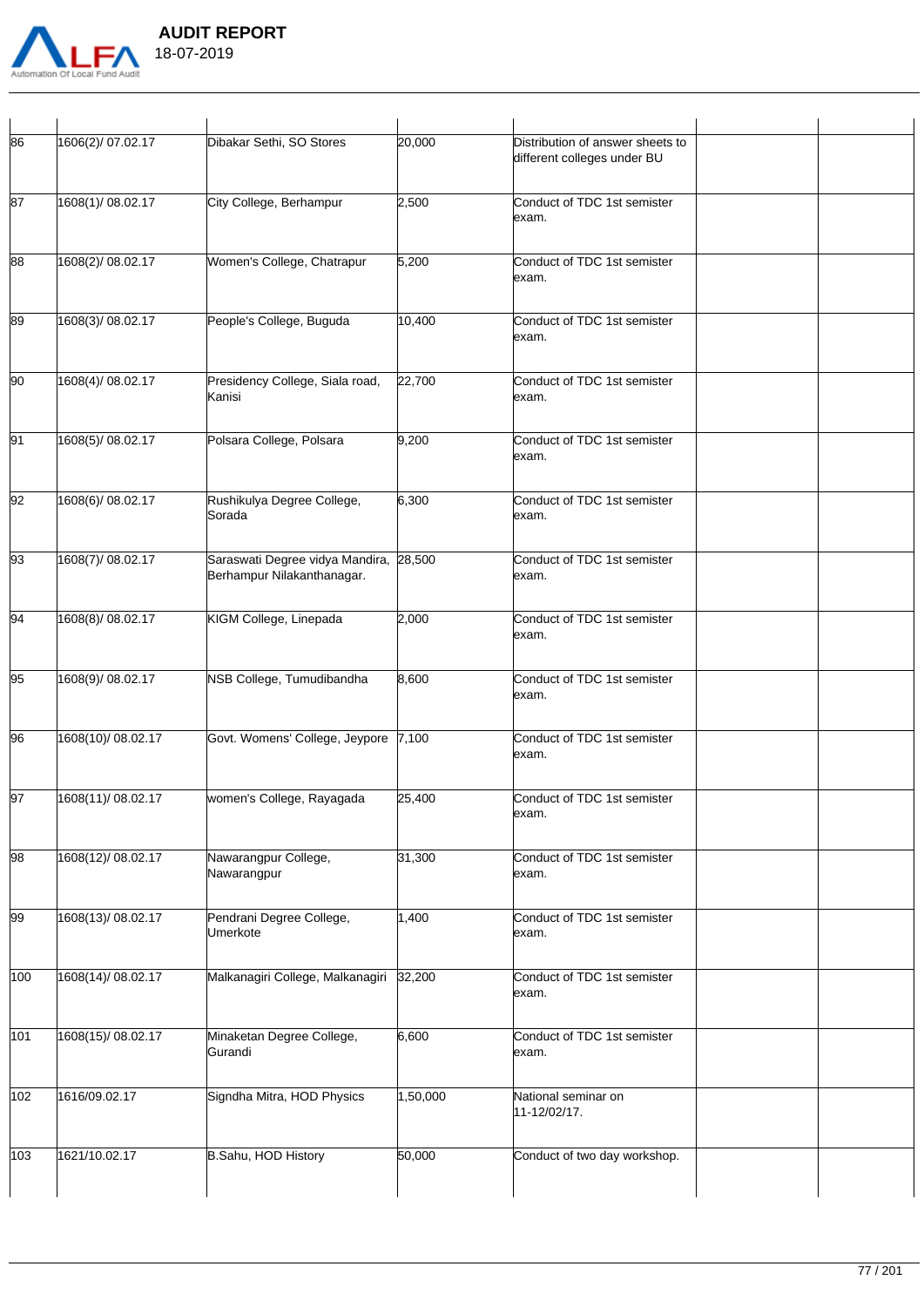

| 104 | 1622/10.02.17     | Ajit Kumar Behera, CS                                    | 30,000   | Garden maintenance of BU                                                               |  |
|-----|-------------------|----------------------------------------------------------|----------|----------------------------------------------------------------------------------------|--|
| 105 | 1650/18.02.17     | B.Sahu, HOD History                                      | 1,50,000 | Organisation of<br>seminar/conference                                                  |  |
| 106 | 1651/18.02.17     | D.P.Patnaik, HOD Odia                                    | 1,23,800 | Organisation of<br>seminar/conference                                                  |  |
| 107 | 1652/18.02.17     | S.B.Mohapatro, HOD IR & PM                               | 1,50,000 | Organisation of National<br>conference                                                 |  |
| 108 | 1670/22.02.17     | B.Panigrahi, HOD Deptt. of Law                           | 50,000   | Legal awareness programme                                                              |  |
| 109 | 1671/22.02.17     | P.K.Mohanty, Director<br>Innovaion-cum-Incubation centre | 4,00,000 | Recurring expenditure of the<br>centre                                                 |  |
| 110 | 1672/22.02.17     | Bhagaban Sahu, SA Store                                  | 50,000   | Payment to Pvr. Truck Owners<br>for distribution of blank answer<br>sheet to colleges. |  |
| 111 | 1706/28.02.17     | Laxmidhar Rout, Asst.Prof,<br>Chemistry                  | 1,50,000 | Conducting of International<br>conference on 03-05 May 2017.                           |  |
| 112 | 1710/01.03.17     | Bhagaban Sahu, SA Store                                  | 20,000   | Dry cleaning                                                                           |  |
| 113 | 1714(1)/02.03.17  | City College, Berhampur                                  | 7,000    | (+3) final TDC examination 2017                                                        |  |
| 114 | 1714(2)/ 02.03.17 | Aska Science College, Aska                               | 5,000    | (+3) final TDC examination 2017                                                        |  |
| 115 | 1714(3)/02.03.17  | TSD College, BDPur                                       | 4,000    | (+3) final TDC examination 2017                                                        |  |
| 116 | 1714(4)/ 02.03.17 | People's College, Buguda                                 | 5,000    | (+3) final TDC examination 2017                                                        |  |
| 117 | 1714(5)/02.03.17  | Adivasi College, Balliguda                               | 7,000    | (+3) final TDC examination 2017                                                        |  |
| 118 | 1714(6)/02.03.17  | Kalinga Mahavidyalaya,<br>G.Udayagiri                    | 5,000    | (+3) final TDC examination 2017                                                        |  |
| 119 | 1714(7)/ 02.03.17 | M.M.Mahavidyalaya, Berhampur                             | 5,000    | (+3) final TDC examination 2017                                                        |  |
| 120 | 1714(8)/ 02.03.17 | Chikiti Mahavidyalaya, Chikiti                           | 7,000    | (+3) final TDC examination 2017                                                        |  |
| 121 | 1714(9)/ 02.03.17 | KSUB College, Bhanjanagar                                | 8,000    | (+3) final TDC examination 2017                                                        |  |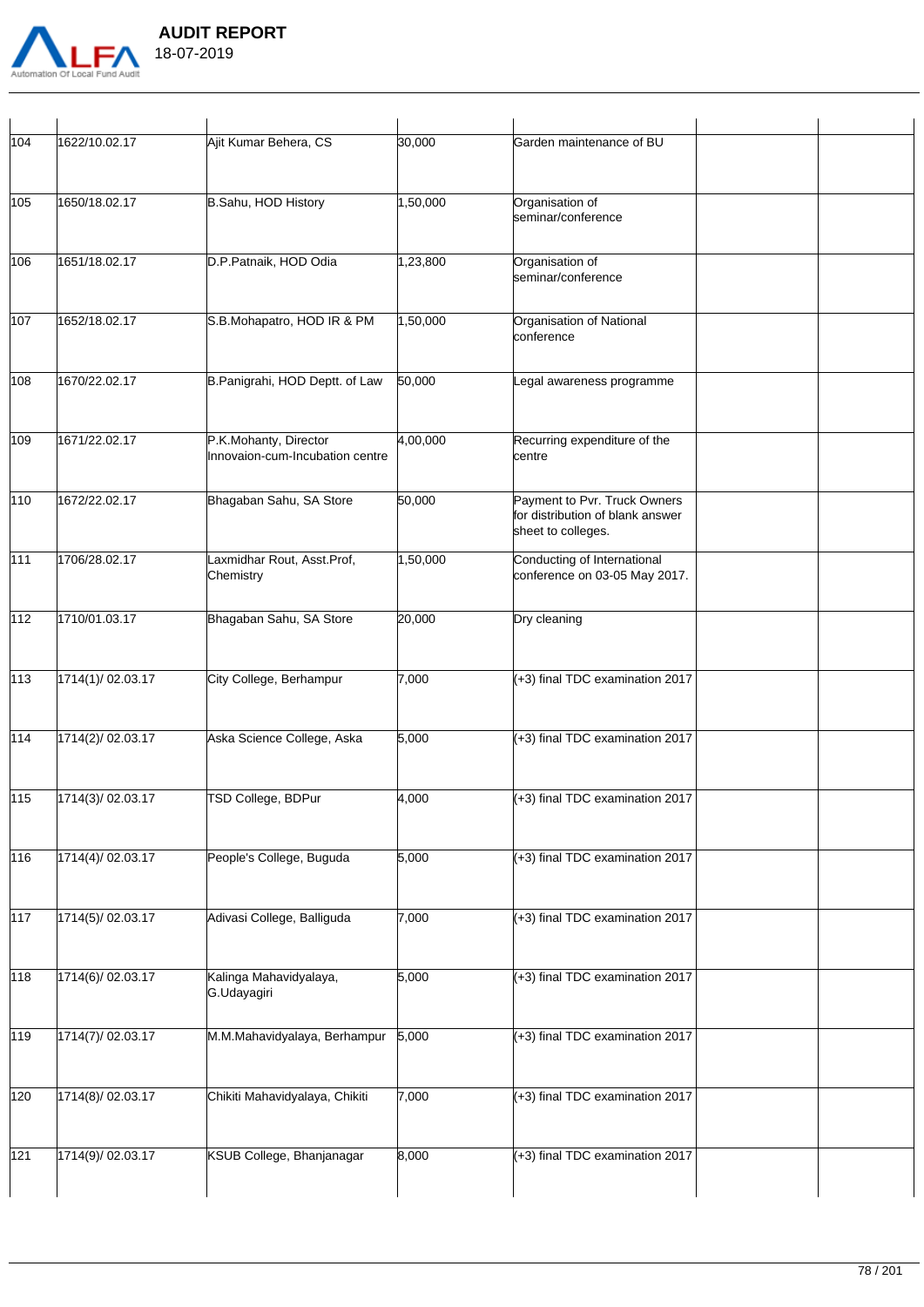

| $\overline{122}$ | 1714(10)/02.03.17  | RCM College, Khallikote                      | 9,000    | (+3) final TDC examination 2017                                  |  |
|------------------|--------------------|----------------------------------------------|----------|------------------------------------------------------------------|--|
| 123              | 1714(11)/ 02.03.17 | Rayagada Women's College,<br>Rayagada        | 6,000    | (+3) final TDC examination 2017                                  |  |
| 124              | 1714(12)/ 02.03.17 | Gunupur Degree College,<br>Gunupur           | 9,000    | (+3) final TDC examination 2017                                  |  |
| 125              | 1714(13)/ 02.03.17 | M Degree College, Chandiput                  | 5,000    | (+3) final TDC examination 2017                                  |  |
| 126              | 1714(14)/ 02.03.17 | Nawarangpur College,<br>Nawarangpur          | 6,000    | (+3) final TDC examination 2017                                  |  |
| 127              | 1714(15)/ 02.03.17 | Kotapad College, Kotapad                     | 5,000    | (+3) final TDC examination 2017                                  |  |
| 128              | 1714(16)/02.03.17  | Govt. College, Koraput                       | 9,000    | (+3) final TDC examination 2017                                  |  |
| 129              | 1714(17)/ 02.03.17 | Malkanagiri College, Malkanagiri             | 9,000    | (+3) final TDC examination 2017                                  |  |
| 130              | 1716/02.03.17      | axmidhar Rout, Deptt. of<br>Chemistry.       | 94,000   | <b>Cultural activities</b>                                       |  |
| 131              | 1731/08.03.17      | S.R.Sahu, HM UHSS, BU                        | 52,796   | Repair of computers and<br>incidental charges of UHSS<br>2016-17 |  |
| 132              | 1750/09.03.17      | S.Patro, AO PG Council                       | 20,000   | Cultural programme of students<br>of PG Council                  |  |
| 133              | 1768/18.03.17      | R.P.Mohapatro, HOD Commerce 60,000           |          | Conduct of workshop on<br>investment in stock market.            |  |
| 134              | 1769/18.03.17      | Devi Prasanna Patnaik, HOD<br>Odia           | 50,000   | Conduct of workshop on Dakhin<br>Odisha sanskrutika bhabana      |  |
| 135              | 1774/20.03.17      | U.M.Das, Director WSRC, BU                   | 2,00,000 | Conduct of two day national<br>seminar                           |  |
| 136              | 1781/21.03.17      | M.R.Patro, HOD deptt. of<br>Computer Science | 45,000   | Workshop from 23rd-25th march<br>17.                             |  |
| 137              | 1782(1)/21.03.17   | A.K.Panda, COE                               | 4,00,000 | Remuneration to paper setter                                     |  |
| 138              | 1790/23.03.17      | Principal, Govt. College, Koraput            | 3,00,000 | Conduct of C.V. for (+3) 1st year                                |  |
| 139              | 1790/23.03.17      | Principal, Govt. College, Koraput 3,00,000   |          | Conduct of C.V. for (+3) 3rd year                                |  |
|                  |                    |                                              |          |                                                                  |  |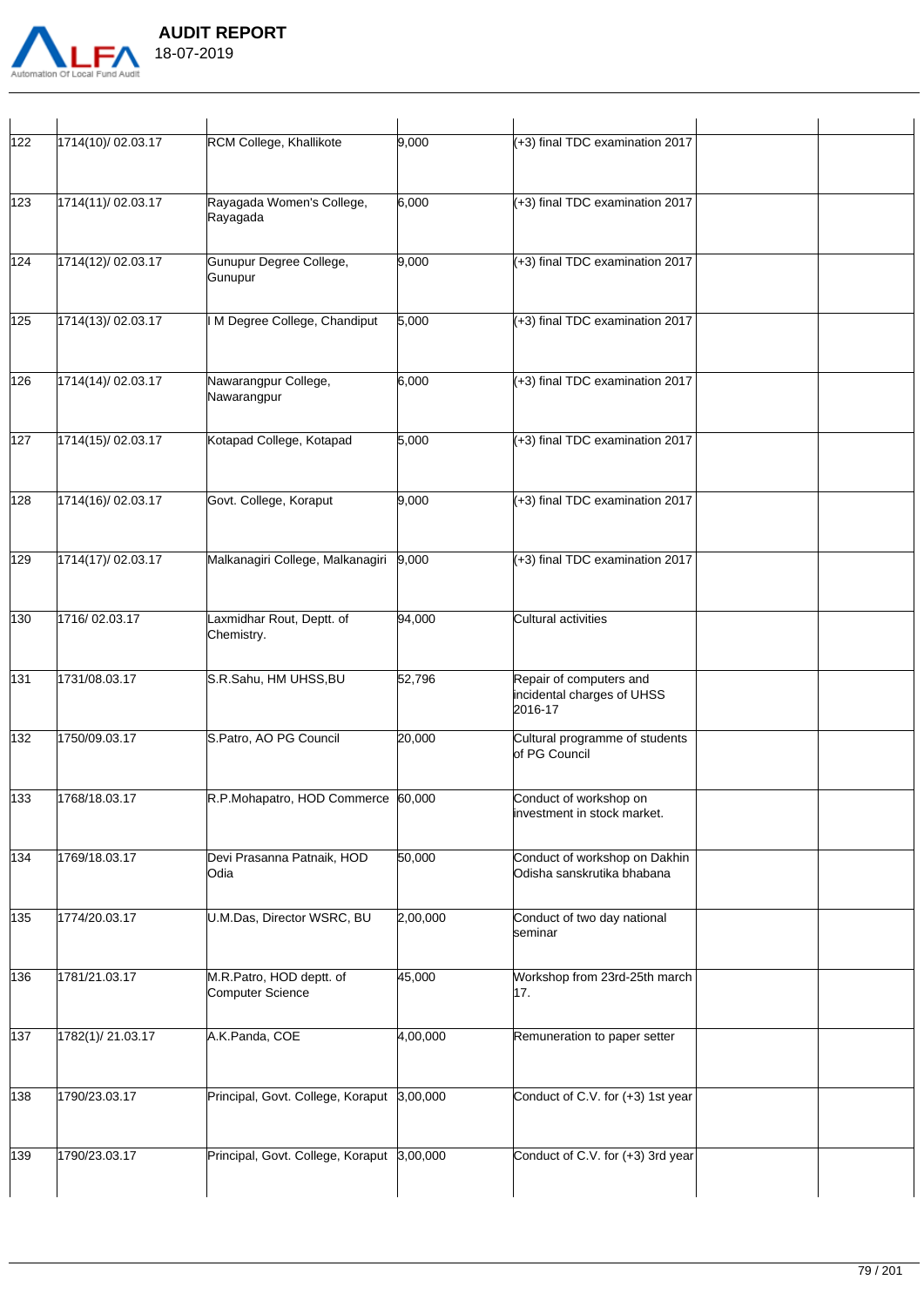

| 140 | 1790/23.03.17                                            | Principal, KSUB College,<br>Bhanjanagar                                       | 3,00,000    | Conduct of C.V. for (+3) 1st year                                                             |  |
|-----|----------------------------------------------------------|-------------------------------------------------------------------------------|-------------|-----------------------------------------------------------------------------------------------|--|
| 141 | 1790/23.03.17                                            | Principal, KSUB College,<br>Bhanjanagar                                       | 3,00,000    | Conduct of C.V. for (+3) 3rd year                                                             |  |
| 142 | 1790/23.03.18                                            | Principal, Govt. College, Koraput 7,00,000                                    |             | Conduct of C.V. for (+3) 1st year                                                             |  |
| 143 | 1790/23.03.19                                            | Principal, Govt. College, Koraput 7,00,000                                    |             | Conduct of C.V. for (+3) 3rd year                                                             |  |
| 144 | 1790/23.03.20                                            | Principal, KSUB College,<br>Bhanjanagar                                       | 7,00,000    | Conduct of C.V. for (+3) 1st year                                                             |  |
| 145 | 1790/23.03.21<br>Principal, KSUB College,<br>Bhanjanagar |                                                                               | 7,00,000    | Conduct of C.V. for (+3) 3rd year                                                             |  |
| 146 | 1794/25.03.17                                            | M/S S.B. creation, Plot No.06,<br>Kolathia square, Khandagiri,<br>Bhubaneswar | 5,57,500    | Installation of Late Biju Patnaik<br>Statue at BU                                             |  |
| 147 | 1800/25.03.17                                            | National Informatics centre,<br>Bhubaneswar                                   |             | For implementation of office<br>automation work                                               |  |
| 148 | 1826/28.03.17                                            | Arundhati Rath, HOD Home<br>Science                                           | 50,000      | Conduct of workshop on health<br>and family welfare                                           |  |
| 149 | 1828/28.03.17                                            | Ajit Kumar Behera, SA Campus<br>Supervisor                                    | 5,000       | Cleaning of DEC building for<br>Civil Service Coaching                                        |  |
| 150 | 1854/30.03.17                                            | S.S.Panda, Secretary, Sports<br>Council, BU                                   | 7,34,000    | Athletic meet on Hockey,<br>Kho-kho and other sports game<br>of BU 2016-17                    |  |
| 151 | 1866/31.03.17                                            | Chairman, PG Council, BU                                                      | 4,600       | Conduct of BBA, LLB(H)<br>Exam-2017                                                           |  |
| 152 | 1868/31.03.17                                            | A.K.Panda, COE                                                                | 23,06,356   | Printing of original degree<br>certificate                                                    |  |
| 153 | 1870/31.03.17                                            | .D.Rout, Asst. Professor,<br>Chemistry.                                       | 80,000      | International Conference on<br>03-05 March 2017                                               |  |
| 154 | 1898/31.03.17                                            | Lingaraj Law College, Berhampur 12,000                                        |             | Sports and other Cultural<br>Activities of the students of the<br>L.R.Law College for 2016-17 |  |
|     |                                                          | Total:                                                                        | 1,91,51,551 |                                                                                               |  |
|     |                                                          |                                                                               |             |                                                                                               |  |

The necessary steps may be taken for adjustment of outstanding advance for the year 2016-17 and compliance may be reported to audit.

**DETAILS OF ADJUSTMENT OF ADVANCE DURING 2016-17 OF B.U IN GENERAL ACCOUNT:-**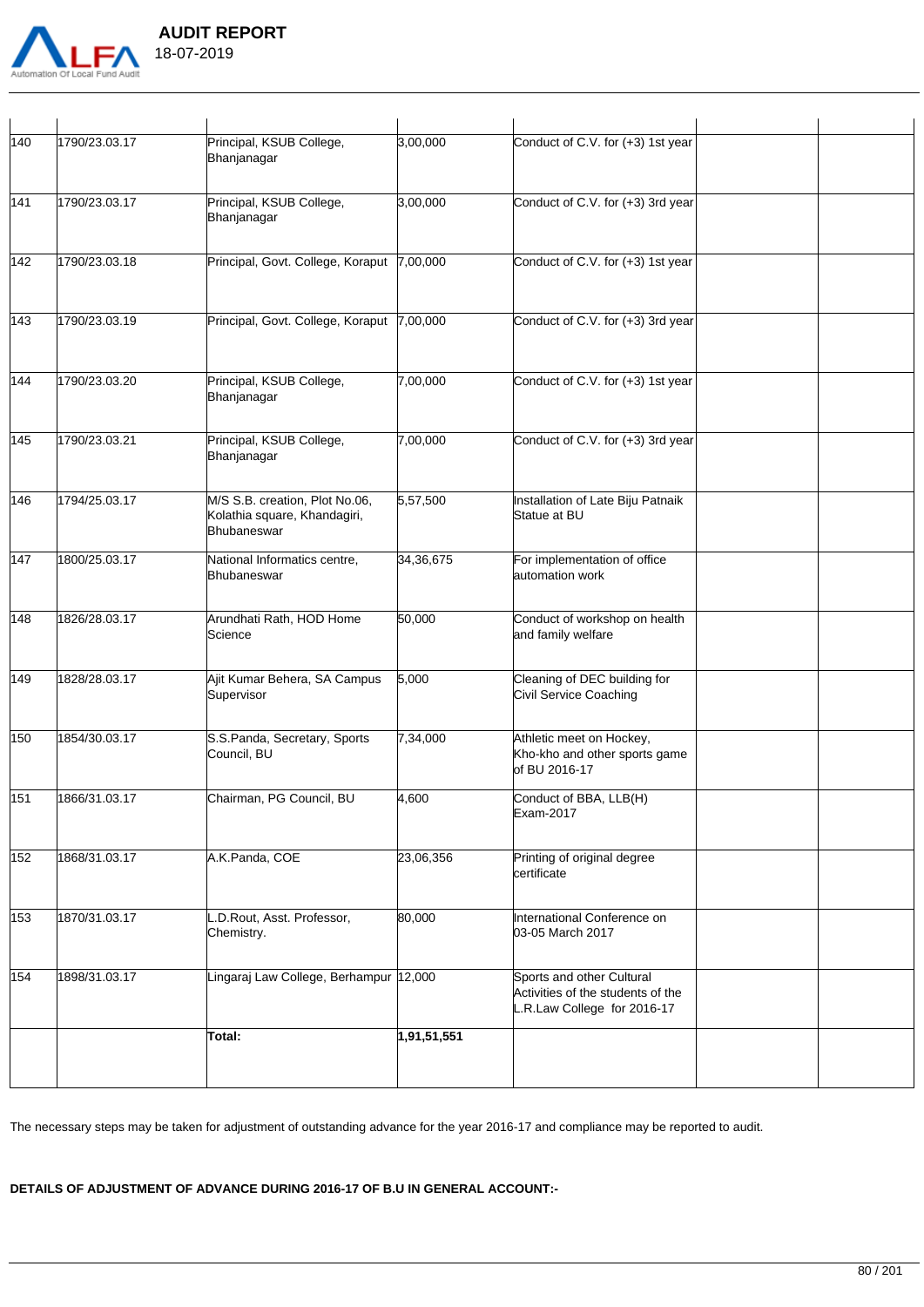

| Details of advance adjustment during 2016-17 relating to General Fund of B.U. |                       |          |                                      |                                                    |                                                                                 |                                          |                    |  |  |
|-------------------------------------------------------------------------------|-----------------------|----------|--------------------------------------|----------------------------------------------------|---------------------------------------------------------------------------------|------------------------------------------|--------------------|--|--|
| SI No.                                                                        | Advance adjusted vide |          | <b>Amount of</b><br>advance adjusted | Person against whom<br>adjustment made             | <b>Purpose</b>                                                                  | Advance received vide<br>the vr No/ date | Year of<br>Advance |  |  |
|                                                                               | Vr No                 | Date     |                                      |                                                    |                                                                                 |                                          |                    |  |  |
| 1                                                                             | 83                    | 30.04.16 | 65,000                               | Prof P.C.Mishra, Deptt. of<br>Commerce             | Conduct of workshop on<br>26.08.16                                              | 691/21.08.15                             | 2015-16            |  |  |
|                                                                               | 97                    | 04.05.16 | 7,000                                | Mahamayee Mahila<br>Mahavidyalaya, Berhampur       | Deputation of Squad/ Observer 1723/21.03.16<br>for +3 2nd year TDC<br>exam-2016 |                                          | 2015-16            |  |  |
|                                                                               | 136                   | 13.05.16 | 6,59,868                             | A.K.Panda, Coordinator, SAP,<br>Deptt. of Odia, BU | SAP Expenditure                                                                 | 2255/31.03.14                            | 2013-14            |  |  |
|                                                                               | 139                   | 16.05.16 | 2,00,000                             | Mayfare Hotel Resort Ltd,<br>Gopalpur              | For Expenses of NAAC peer<br>team.                                              | 35/18.04.16                              | 2016-17            |  |  |
|                                                                               | 178                   | 24.05.16 | 30,000                               | Bhagaban Sahu, Sr. Asstt.                          | Hire charges for distributing<br>blank answer books to<br>lexamination centres. | 14/09.04.16                              | 2016-17            |  |  |
|                                                                               | 322                   | 09.06.16 | 50,000                               | Dr. M.K.Tripathy, CS                               | Shifting and cleaning of<br>campus.                                             | 48/22.04.16                              | 2016-17            |  |  |
|                                                                               | 343                   | 16.06.16 | 10,000                               | Dr. M.Patro, Asstt. Librarian                      | Misc Contiegency                                                                | 408/30.06.15                             | 2015-16            |  |  |
|                                                                               | 344                   | 16.06.16 | 23,000                               | Dr. M.K.Tripathy, CS                               | Beautification of Garden                                                        | 887/03.10.15                             | 2015-16            |  |  |
|                                                                               | 345                   | 16.06.16 | 10,000                               | D.P.Das, Sec Officer                               | Imprest expenditure                                                             | 1255/14.12.15                            | 2015-16            |  |  |
| 10                                                                            | 346                   | 16.06.16 | 3,000                                | Niranjan Patro, Sec Officer                        | Misc Exam exp                                                                   | 276/08.06.15                             | 2015-16            |  |  |
| 11                                                                            | 352                   | 18.06.16 | 60,000                               | M.K.Tripathy, CS                                   | Wage bill of daily labourers                                                    | 1406/22.01.16                            | 2015-16            |  |  |
| 12                                                                            | 353                   | 18.06.16 | 50,000                               | M.K.Tripathy, CS                                   | Labour charges                                                                  | 1592/26.02.16                            | 2015-16            |  |  |
| $\overline{13}$                                                               | 354                   | 18.06.16 | 10,000                               | M.K.Tripathy, CS                                   | Shifting of broken materials to<br>ladies hostel premises                       | 1787/31.03.16                            | 2015-16            |  |  |
| 14                                                                            | 355                   | 18.06.16 | 5,000                                | M.K.Tripathy, CS                                   | Cleaning of PG central office<br>front                                          | 955/16.10.15                             | 2015-16            |  |  |
| 15                                                                            | 356                   | 18.06.16 | 40,000                               | M.K.Tripathy, CS                                   | Purchase for beautification of<br>lgarden                                       | 1294/28.12.15                            | 2016-17            |  |  |
| 16                                                                            | 357                   | 18.06.16 | 3,000                                | D.K.Behera, Ex-CS                                  | Celebration of Independence<br>day.                                             | 625/20.08.14                             | 2014-15            |  |  |
| 17                                                                            | 358                   | 18.06.16 | 60                                   | Abhimanyu Choudhury, Lab<br>Attender               | TA & Misc Contingency                                                           | 5183/23.11.81 &<br>2303/06.08.85         | 1981-82            |  |  |
| 18                                                                            | 359                   | 18.06.16 | 500                                  | S.Rath, SO                                         | Payment of remuneration to<br>lexaminers                                        | 8900/17.03.94                            | 1993-94            |  |  |
| 19                                                                            | 393                   | 29.06.16 | 5,000                                | N.Behera, Sr Asstt.                                | Exp for discipline committee.                                                   | 1169/21.11.15                            | 2015-16            |  |  |
| 20                                                                            | 394                   | 29.06.16 | 12,500                               | Dr M.K.Tripathy, CS                                | Cleaning charges for 20th<br>convocation held on 27.11.15                       | 1169/21.11.15                            | 2015-16            |  |  |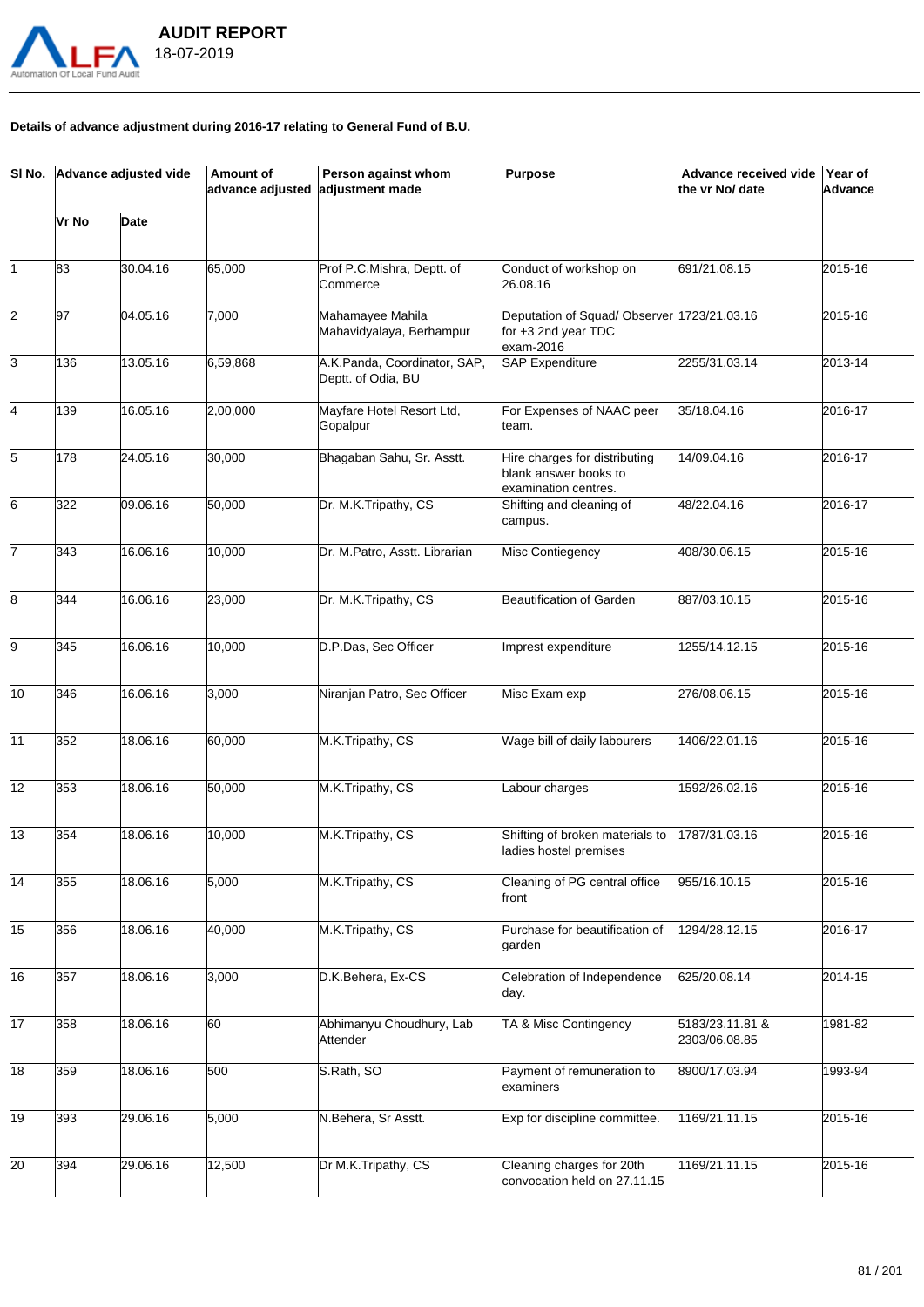

|            | <b>AUDIT REPORT</b> |
|------------|---------------------|
| 18-07-2019 |                     |

| $\overline{21}$ | 395 | 29.06.16 | 63,000    | Dr M.K.Tripathy, CS                                                 | Lunch and other contingencies<br>for the Convocation 2015           | 1169/21.11.15                                                    | 2015-16 |
|-----------------|-----|----------|-----------|---------------------------------------------------------------------|---------------------------------------------------------------------|------------------------------------------------------------------|---------|
| 22              | 396 | 29.06.16 | 1,000     | Prof. S.Pattnaik, HOD, Zoology<br>department.                       | Office contingency                                                  | 1590/26.02.16                                                    | 2015-16 |
| 23              | 521 | 13.07.16 | 2,90,000  | S.N.Sahu, COF                                                       | Pre-printed computer<br>stationaries.                               | 1692/17.03.16                                                    | 2015-16 |
| 24              | 522 | 13.07.16 | 1,86,404  | S.N.Sahu, COF                                                       | Printing of confidential paper                                      | 1691/17.03.16                                                    | 2015-16 |
| 25              | 523 | 13.07.16 | 4,00,000  | S.N.Sahu, COF                                                       | Payment of remuneration to<br>paper setter.                         | 1583/25.02.16                                                    | 2015-16 |
| 26              | 553 | 19.07.16 | 50,000    | D.P.Das, Sec Officer                                                | Materials for University Guest<br>House                             | 1387/16.01.16                                                    | 2015-16 |
| 27              | 561 | 30.07.16 | 55,500    | S.N.Acharya, Mechanic, Vehicle Repairing charges<br>section         |                                                                     | 1276/22.12.15                                                    | 2015-16 |
| 28              | 588 | 30.07.16 | 6,000     | HOD, PG deptt., Botany                                              | Field study 2015-16                                                 | 1711/19.03.16                                                    | 2015-16 |
| 29              | 589 | 30.07.16 | 5,000     | Sarojini Kar, JE (PHD)                                              | 20th convocation                                                    | 1169/21.11.15                                                    | 2015-16 |
| 30              | 590 | 30.07.16 | 1,000     | Prof. A.K.Panda, Retd. (Odia)                                       | Office contingency                                                  | 6016/25.03.96                                                    | 1995-96 |
| 31              | 606 | 03.08.16 | 6,000     | City College, Berhampur                                             | Squad/Observer                                                      | 85/02.05.16                                                      | 2016-17 |
| 32              | 616 | 05.08.16 | 2,36,162  | A.K.Panda, Coordinator, SAP,<br>Deptt. of Odia, BU                  | SAP Expenditure                                                     | 2225/31.03.14                                                    | 2013-14 |
| 33              | 665 | 10.08.16 | 3,83,994  | S.N.Sahu, COF                                                       | Printing of confidential paper                                      | 390/29.06.16                                                     | 2016-17 |
| 34              | 694 | 13.08.16 | 45,000    | P.K.Dalai, SWO                                                      | Arrangement of stage pendal<br>meeting on 49th foundation day       | 1226/26.12.14                                                    | 2014-15 |
| 35              | 695 | 13.08.16 | 50,000    | P.K.Dalai, SWO                                                      | Golden Jubilee Celebration                                          | 1319(3)/31.12.15                                                 | 2015-16 |
| 36              | 739 | 23.08.16 | 5,00,000  | Principal MKCG medical college, Conduct of PG and MBBS<br>Berhampur | examination                                                         | 1483/21.02.15                                                    | 2014-15 |
| 37              | 745 | 25.08.16 | 75,000    | HOD, IR & PM (Prof. P.K.Padhy<br>of MCA)                            | Organisation of national<br>conference on 20-21 Dec 2014.           | 1254/06.01.15                                                    | 2014-15 |
| 38              | 746 | 25.08.16 | 2,50,000  | HOD Chemistry(Dr. S.Panda)                                          | Conduct of international<br>conference on innovative<br>application | 1253/06.01.15                                                    | 2014-15 |
| 39              | 747 | 25.08.16 | 1,50,000  | HOD Chemistry(Dr. S.Panda)                                          | international conference on 6th 509/17.07.15<br>to 8th 2015.        |                                                                  | 2015-16 |
| 40              | 748 | 25.08.16 | 1,84,400  | P.K.Rout, Sr Asstt.                                                 | Expenditure for UGC team visit 573/23.07.16                         |                                                                  | 2016-17 |
| 41              | 777 | 31.08.16 | 12,00,000 | P.N.Samal, SO (Finance bill)                                        | selection committee member<br>TA/DA/Rem/ Hon/hire charge.           | 1486/14.01.16<br>1403/31.01.16<br>1419/25.01.16<br>1453/29.01.16 | 2015-16 |
| 42              | 793 | 01.09.16 | 1,500     | Premananda Samal, SO                                                | Tea, snacks, lunch to LFA<br>Party                                  | 4897/05.02.10                                                    | 2009-10 |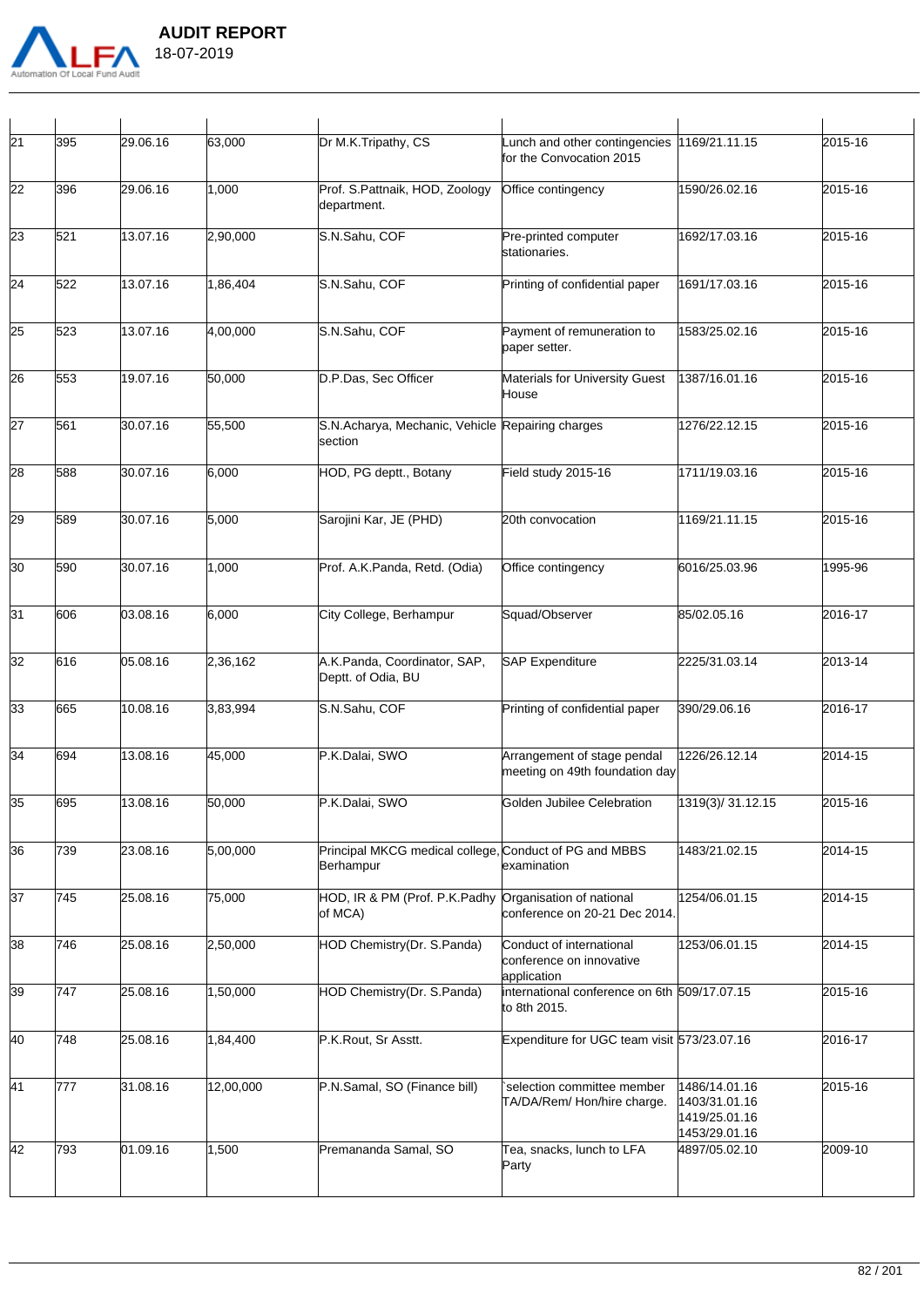

| 43 | 794  | 01.09.16 | 1,500     | Premananda Samal, SO                                                    | Tea, snacks, lunch to LFA<br>Party                                   | 4694/19.01.10                                              | 2009-10     |
|----|------|----------|-----------|-------------------------------------------------------------------------|----------------------------------------------------------------------|------------------------------------------------------------|-------------|
| 44 | 795  | 01.09.16 | 5,000     | Premananda Samal, SO                                                    | Purchase of Office stationary<br>and other contingency               | 403/29.06.15                                               | 2015-16     |
| 45 | 796  | 01.09.16 | 20,000    | Premananda Samal, SO                                                    | Preparation of Budget for 2016. 1256/14.12.15                        |                                                            | 2015-16     |
| 46 | 797  | 01.09.16 | 330       | Premananda Samal, SO                                                    | TA to authority                                                      | 2225/07.08.79                                              | 1979-80     |
| 47 | 798  | 01.09.16 | 535       | Premananda Samal, SO                                                    | Misc. expenditure                                                    | 3524/19.09.79                                              | 1979-80     |
| 48 | 799  | 01.09.16 | 2,00,000  | Premananda Samal, SO                                                    | TA/DA to guest, invitees of<br>Golden jubilee foundation day<br>2016 | 1319(14)/ 31.12.15                                         | 2015-16     |
| 49 | 800  | 01.09.16 | 5,00,000  | Premananda Samal, SO                                                    | TA/DA etc. of NAAC pear team.36/18.04.16                             |                                                            | 2016-17     |
| 50 | 800  | 01.09.16 | 865       | Premananda Samal, SO                                                    | Miscellaneous                                                        | Old adv                                                    | 1979-80     |
| 51 | 859  | 09.09.16 | 10,000    | P.K.Dalai, SWO                                                          | Purchase of Office stationary                                        | 369/26.06.14                                               | 2014-15     |
| 52 | 978  | 22.09.16 | 50,000    | Somanath Mishra, Advocate<br>ОНС                                        | Legal fees                                                           | 1058/06.11.15                                              | 2015-16     |
| 53 | 979  | 22.09.16 | 24,000    | M.Jena, Lecturer in Botany                                              | Repairing and TA/DA of<br>Officers of BRIT                           | 1768/31.03.15                                              | 2014-15     |
| 54 | 987  | 23.09.16 | 8,20,000  | Prof Bhagaban Sahu, Secretary, Sporting events<br><b>Sports Council</b> |                                                                      | 1258 (195000), 1454<br>(25000), 1460 (600000) /<br>2013-14 | 2013-14     |
| 55 | 1006 | 27.09.16 | 30,000    | M.Patro, Asstt. Librarian                                               | Shifting of Almirah of<br>R.P.Padhy Library                          | 1494/06.02.16                                              | 2015-16     |
| 56 | 1007 | 27.09.16 | 30,000    | Subhalaxmi Nayak, Asst.<br>Librarian                                    | Labour Charges for Shifting of<br>Almirah, book shelves              | 89/03.05.16                                                | 2016-17     |
| 57 | 1008 | 27.09.16 | 10,000    | M.Deori, Lect.in J & MC                                                 | cancellation of field study                                          | 1801/31.03.16                                              | 2015-16     |
| 58 | 1043 | 04.10.16 | 4,500     | Bhagaban Sahu, SA Store                                                 | Procurement of white paper                                           | 962/20.09.16                                               | 2016-17     |
| 59 | 1112 | 21.10.16 | 54,000    | Prof A.Choudhury, Home Sc                                               | meeting of day-to-day<br>expenditure of NAAC team visit              | 1098/13.11.15                                              | 2015-16     |
| 60 | 1113 | 21.10.16 | 1,46,000  | Prof A.Choudhury, Home Sc                                               | <b>NAAC</b> expenses                                                 | 44/19.04.16                                                | $2016 - 17$ |
| 61 | 1197 | 08.11.16 | 2,500     | M.K.Tripathy, CS                                                        | Republic day celebration                                             | 1434/29.01.16                                              | 2015-16     |
| 62 | 1198 | 08.11.16 | 10,000    | Mihir Kumar Tripathy, Campus<br>Supervisor                              | Cleaing of the boy's hostel<br>premises                              | 790/01.09.16                                               | 2016-17     |
| 63 | 1199 | 08.11.16 | 32,800    | Dr.M.K.Tripathy, Campus<br>Superviser                                   | Cutting and disposal of dry<br>banian tree in PG Central<br>Office   | 160/21.05.16                                               | 2016-17     |
| 64 | 1200 | 08.11.16 | 15,000    | M.K.Tripathy, CS                                                        | Cleaning of Campus                                                   | 875/13.09.16                                               | 2016-17     |
| 65 | 1217 | 12.11.16 | 50,00,000 | Executive Engineer (R &B),<br>Ganjam                                    | Repair work of hostel<br>(C/E/PHD) and PG Deptt.                     | 822/29.09.14                                               | 2014-15     |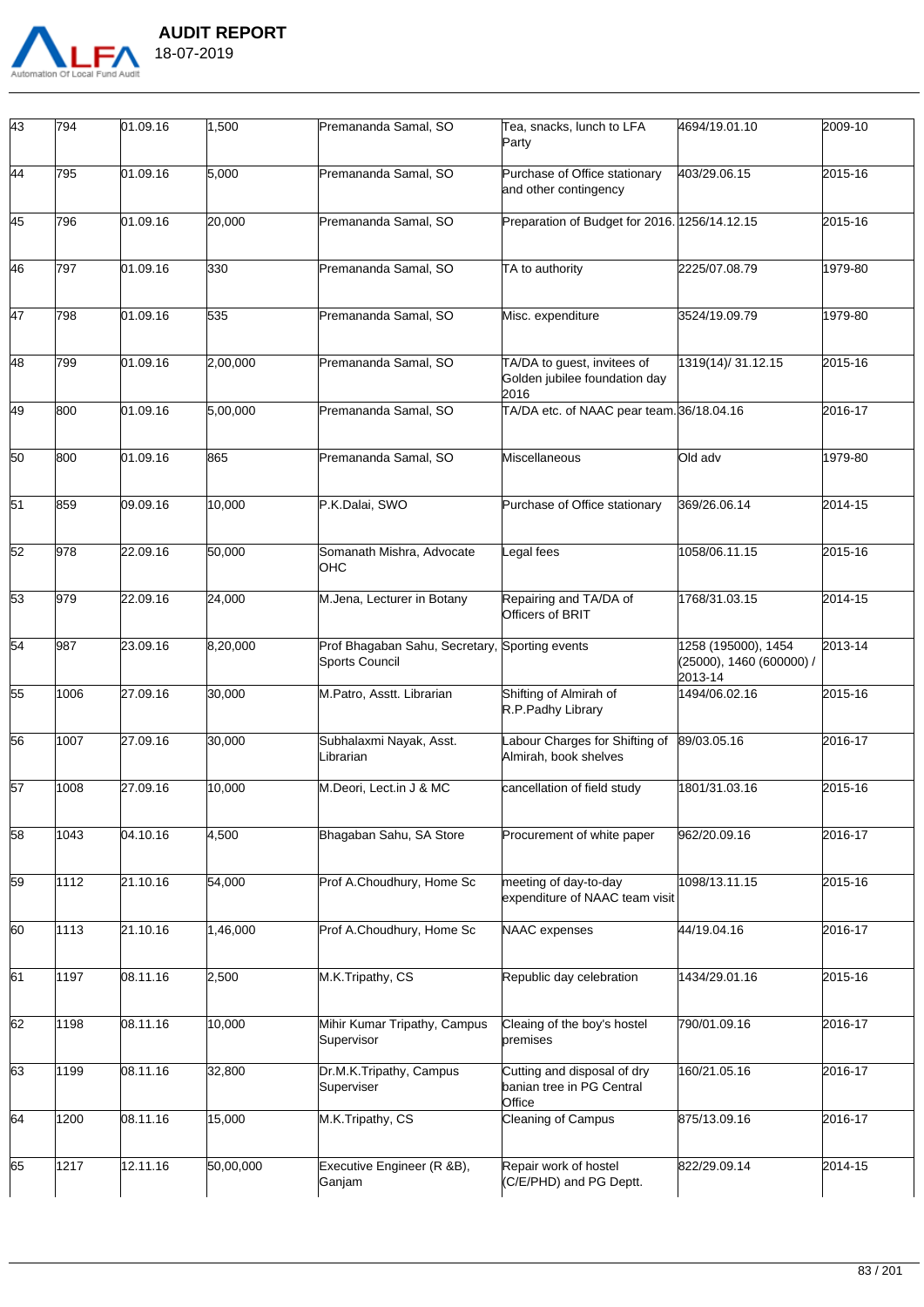

 **AUDIT REPORT** 

| 66              | 1241 | 17.11.16 | 1,00,000<br>I.Lokanath, Auditor<br>TA/DA for `selection of new-VC 434/08.07.16 |                                                                     |                                                                               | $2016 - 17$                                                              |             |
|-----------------|------|----------|--------------------------------------------------------------------------------|---------------------------------------------------------------------|-------------------------------------------------------------------------------|--------------------------------------------------------------------------|-------------|
| 67              | 1242 | 12.11.16 | 10,000                                                                         | Labanikanta Patro, SA                                               | Contingency expenditure of<br>finance committee on 14.12.13                   | 1603/13.12.13                                                            | 2013-14     |
| 68              | 1243 | 12.11.16 | 12,000                                                                         | Prof K.C.Sahu, HOD Marine Sc                                        | field study                                                                   | 1624/02.03.16                                                            | 2015-16     |
| 69              | 1246 | 18.11.16 | 35,000                                                                         | Bhagaban Sahu, Secretary,<br>Sports council                         | Conduct of AGB meeting<br>2013-14                                             | 805/21.08.13                                                             | 2013-14     |
| 70              | 1247 | 18.11.16 | 40,000                                                                         | Bhagaban Sahu, Secretary,<br>Sports council                         | Conduct of AGB meeting<br>2014-15                                             | 495/25.07.14                                                             | 2014-15     |
| $\overline{71}$ | 1248 | 18.11.16 | 5,72,000                                                                       | Bhagaban Sahu, Secretary,<br>Sports council                         | Conduct of different games and 901/21.10.14<br>sports                         |                                                                          | 2014-15     |
| 72              | 1254 | 19.11.16 | 11,68,500                                                                      | Bhagaban Sahu, Secretary,<br>Sports council                         | Conduct of different sports<br>during 14-15                                   | 645/25.08.14 (195000)<br>771/24.09.14 (350000)<br>1295/12.01.15 (623500) | 2014-15     |
| 73              | 1266 | 24.11.16 | 10,000                                                                         | M.K.Tripathy, CS                                                    | Golden Jubilee Celebration                                                    | 1302/30.12.15                                                            | 2015-16     |
| 74              | 1275 | 25.11.16 | 13,400                                                                         | D.P.Das, SO Purchase                                                | Procurement of MRF tyre and<br>tube                                           | 1164/02.11.16                                                            | 2016-17     |
| 75              | 1278 | 29.11.16 | 10,000                                                                         | G.P.Choudhury, RO                                                   | Towards 20th Convocation                                                      | 1169/21.11.15                                                            | 2015-16     |
| 76              | 1279 | 29.11.16 | 15,000                                                                         | Sankar Behera, SO Store                                             | Conduct of (+3) exam 2014                                                     | 1876/06.02.14                                                            | 2013-14     |
| 77              | 1280 | 29.11.16 | 15,000                                                                         | Sankar Behera, SO Store                                             | Distribution of answer `script to 1460/19.02.15<br>college for (+3) exam 2015 |                                                                          | 2014-15     |
| 78              | 1297 | 02.12.16 | 15,000                                                                         | Sankar Behera, SO Store                                             | Distribution of answer `script to  1584/25.02.16<br>college for exam 2016     |                                                                          | 2015-16     |
| 79              | 1298 | 02.12.16 | 15,000                                                                         | Manoj Deori, J & MC                                                 | Internship programme of 4th<br>semister 15-16                                 | 1553/20.02.16                                                            | 2015-16     |
| 80              | 1301 | 03.12.16 | 1, 10, 000                                                                     | P.K.Mohanty, Co-ordinator SAP, SAP Programme<br>Deptt. of Marine Sc |                                                                               | 1631/24.03.15                                                            | 2014-15     |
| 81              | 1336 | 13.12.16 | 15,000                                                                         | D.P.Das, SO Purchase                                                | Procurement of mobile divice<br>with SIM and MC for<br>Geo-tagging            | 1160/01.11.16                                                            | 2016-17     |
| 82              | 1337 | 13.12.16 | 3,000                                                                          | M.R.Mishra, SA PF Section                                           | Procurement of cell phone                                                     | 1580/12.03.15                                                            | 2014-15     |
| 83              | 1382 | 20.12.16 | 5,000                                                                          | R.R.Patnaik, SO finance                                             | Contingency expenditure                                                       | 1208/23.12.14                                                            | $2014 - 15$ |
| 84              | 1406 | 23.12.16 | 40,000                                                                         | S. Vijay Kumar, Lect in IR & PM                                     | Indivisual study tour                                                         | 186/17.05.14                                                             | 2014-15     |
|                 |      |          |                                                                                |                                                                     |                                                                               |                                                                          |             |

85 1407 23.12.16 40,000 U.M.Das, Director WSRL Conduct of international

87 1421 27.12.16 12,700 D.K.Behera, Ex-CS Falicitation programme of

Comp. Sc.

86 1408 23.12.16 1,00,000 S.K.Das, Reader PG deptt.

women's day 2016

Seminar

88 1423 28.12.16 5,50,000 Principal MKCG medical college, Centre expenses 1550/20.02.16 2015-16

Organisation of national

Minist of Higher Education

1665/14.03.16 2015-16

2406/15.12.12 2012-13

250/27.05.14 2014-15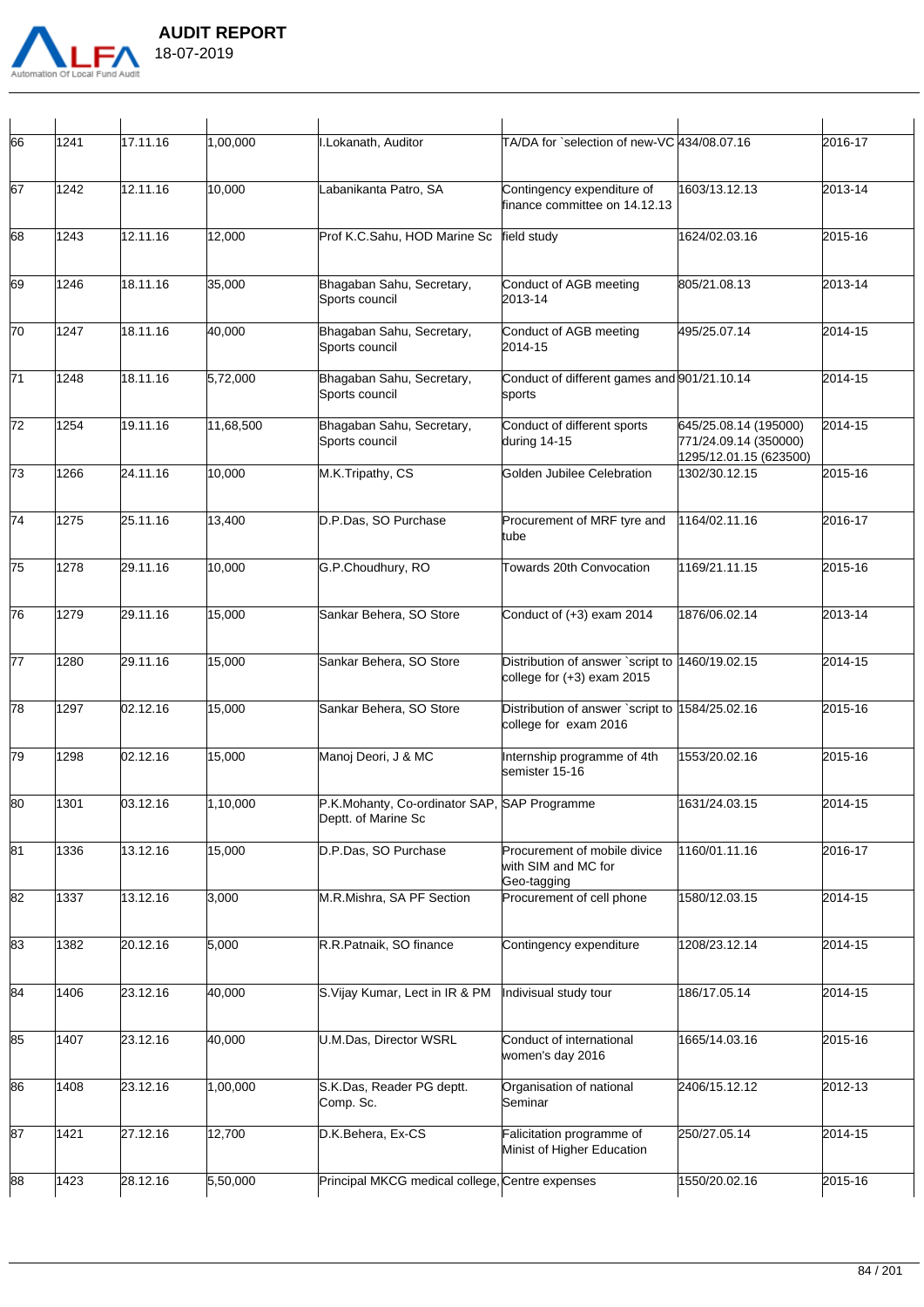

| <b>AUDIT REPORT</b> |
|---------------------|
| 18-07-2019          |

|     |      |          |                   | Berhampur                                                       |                                                                                                                     |                                                                         |         |
|-----|------|----------|-------------------|-----------------------------------------------------------------|---------------------------------------------------------------------------------------------------------------------|-------------------------------------------------------------------------|---------|
| 89  | 1430 | 29.12.16 | 5,000             | A.Choudhury, Home Science                                       | Organisation of Annual<br>National Seminar                                                                          | 9371/13.03.95                                                           | 1994-95 |
| 90  | 1431 | 29.12.16 | 15,000            | Simanchal Panda, Ex-SA                                          | Labour Charges for Shifting of<br>old broken items of store<br>lsection                                             | 1071/26.11.14                                                           | 2014-15 |
| 91  | 1436 | 30.12.16 | 5,53,000          | S.S.Panda, Secretary to sports<br>council                       | Conduct of different sports<br>events.                                                                              | 1138/16.11.15                                                           | 2015-16 |
| 92  | 1437 | 30.12.16 | 5,37,500          | S.S.Panda, Secretary to sports<br>council                       | Conduct of different sports<br>events.                                                                              | 780/07.09.15                                                            | 2015-16 |
| 93  | 1438 | 30.12.16 | $\sqrt{5,}71,500$ | S.S.Panda, Secretary to sports<br>council                       | Conduct of different sports<br>events.                                                                              | 1303/30.12.15                                                           | 2015-16 |
| 94  | 1439 | 30.12.16 | 18,000            | S.S.Panda, Secretary to sports<br>council                       | Purchase of track suit                                                                                              | 1365/13.01.16                                                           | 2015-16 |
| 95  | 1440 | 30.12.16 | 40,000            | S.S.Panda, Secretary to sports<br>council                       | Annual general body meeting<br>2015-16                                                                              | 624/10.08.15                                                            | 2015-16 |
| 96  | 1441 | 30.12.16 | 4,25,000          | S.S.Panda, Secretary to sports<br>council                       | Inter college and coaching                                                                                          | 1765/29.03.16                                                           | 2015-16 |
| 97  | 1453 | 31.12.16 | 2,54,359          | A.K.Panda, COE                                                  | Payment of confidential printing 1328/13.12.16<br>bill                                                              |                                                                         | 2016-17 |
| 98  | 1467 | 05.01.17 | 14,000            | U.Acharya, JE                                                   | Foundation day celebration                                                                                          | 1448(7)/06.12.13                                                        | 2013-14 |
| 99  | 1469 | 06.01.17 | 10,000            | Principal, Aska Sc College, Aska Deputation of Flying Squad for | +3 2nd year TDC exam-2015                                                                                           | $\sqrt{71}/22.04.15$                                                    | 2015-16 |
| 100 | 1470 | 06.01.17 | 6,000             | Principal, Adivasi College,<br>Balliguda                        | Deputation of Flying Squad for<br>+3 2nd year TDC exam-2016                                                         | 1723/21.03.16                                                           | 2015-16 |
| 101 | 1471 | 06.01.17 | 10,000            | Principal, Aska Sc College, Aska Deputation of Flying Squad for | +3 1st year TDC exam-2015                                                                                           | 118/01.05.15                                                            | 2015-16 |
| 102 | 1495 | 12.01.17 | 2,000             | S.K.Choudhury, OIC Guest<br>House                               | Meeting expenses on the Chief 1240/17.11.16<br>Minister's visit on 15.11.16.                                        |                                                                         | 2016-17 |
| 103 | 1496 | 12.01.17 | $\sqrt{10,000}$   | Bhagaban Sahu, SA Store                                         | Cleaning of central store                                                                                           | 789/01.09.16                                                            | 2016-17 |
| 104 | 1520 | 18.01.17 | 10,000            | Principal, Science College,<br>Hinjilikatu                      | Squad/Observer deputation<br>and other misc. expenses<br>including centrer contingency<br>for PG (DEC) Examination. | 73/22.04.15                                                             | 2015-16 |
| 105 | 1520 | 18.01.17 | 17,625            | Principal, R.N.Degree college,<br>Dura                          | Squad/Observer deputation<br>and other misc. expenses<br>including centrer contingency<br>for PG (DEC) Examination. | 706/28.08.15                                                            | 2015-16 |
| 106 | 1520 | 18.01.17 | 38,775            | Principal, City College,<br>Berhampur                           | Squad/Observer deputation<br>and other misc. expenses<br>including centrer contingency<br>for PG (DEC) Examination. | 1148/29.11.13 (11700)<br>1833/29.01.14 (14475)<br>1977/19.02.14 (12600) | 2013-14 |
| 107 | 1520 | 18.01.18 | 21,600            | Principal, City College,<br>Berhampur                           | Squad/Observer deputation<br>and other misc. expenses<br>including centrer contingency<br>for PG (DEC) Examination. | 552/07.08.14 (6600)<br>598/16.08.14 (15000)                             | 2014-15 |
| 108 | 1558 | 25.01.17 | 15,000            | Manoj Deori, J & MC                                             | Printing of 2 Nos. Bhanjabihar<br>report                                                                            | 1284/30.11.16                                                           | 2016-17 |
| 109 | 1559 | 25.01.17 | 15,000            | Manoj Deori, Lect. In J & MC                                    | Internship of third semister<br>students 2016-17                                                                    | 1466/05.01.17                                                           | 2016-17 |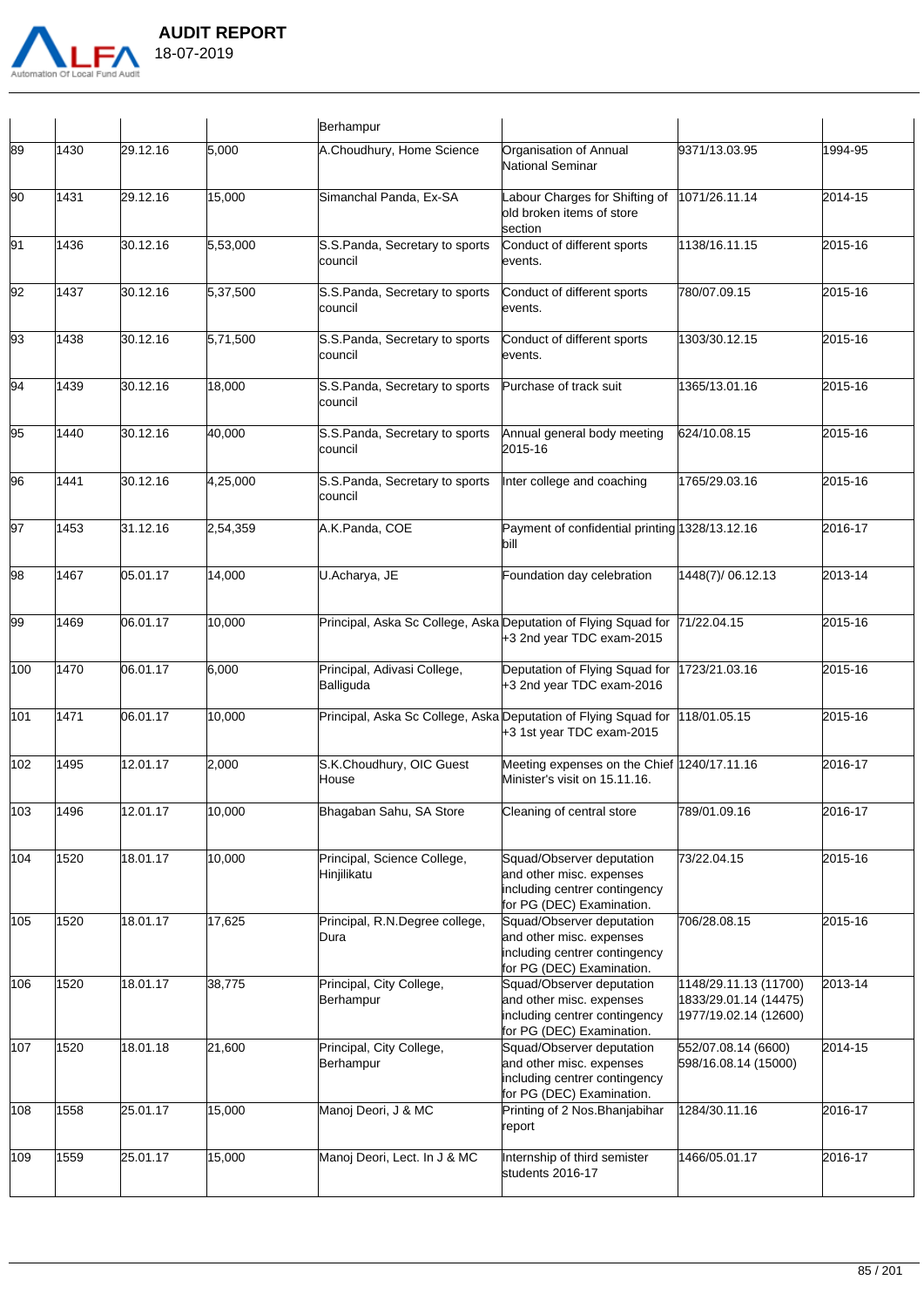

| 110 | 1568 | 27.01.17 | 1,000  | Bhagabata Patro, Prof of<br>Economics                                       | Centre Advance                                                          | 5539/24.12.12    | 2012-13 |
|-----|------|----------|--------|-----------------------------------------------------------------------------|-------------------------------------------------------------------------|------------------|---------|
| 111 | 1572 | 30.01.17 | 19,600 | Ajit Kumar Behera, CS                                                       | Cleaning of Campus                                                      | 1429/29.12.16    | 2016-17 |
| 112 | 1574 | 31.01.17 | 70,000 | G.P.Choudhury, EX AO, PG<br><b>Central Office</b>                           | Students' Union Annual<br>Function                                      | 2241/29.03.14    | 2013-14 |
| 113 | 1575 | 31.01.17 | 8,000  | Principal, Gunupur College                                                  | Deputation of Squad for $+3$ 1st $ 122/01.05.15$<br>vear TDC exam-2015  |                  | 2015-16 |
| 114 | 1620 | 09.02.17 | 18,000 | U.Acharya, JE                                                               | Convocation for 28th Nov. 2015 169(10)/ 21.11.15                        |                  | 2015-16 |
| 115 | 1630 | 10.02.17 | 24,000 | Anjali Patnaik, coordinator,<br>Equal Oppurtunity Cell                      | One day workshop on career<br>guidance to SC/ST/OBC<br>students         | 1523/19.01.17    | 2016-17 |
| 116 | 1635 | 14.02.17 | 16,250 | Mihir Kumar Tripathy, CS                                                    | Garden maintenance                                                      | 1288/01.12.16    | 2016-17 |
| 117 | 1636 | 14.02.17 | 4,000  | S.K.Choudhury, Placement<br>Officer, PG deptt. MBA                          | Conduct of placement of PG<br>Deptt. of Chemistry.                      | 1522/19.01.17    | 2016-17 |
| 118 | 1679 | 23.02.17 | 5,000  | R.N.Panigrahi, SA                                                           | Contingency exp.                                                        | 6433/22.03.11    | 2010-11 |
| 119 | 1680 | 23.02.17 | 2,500  | Sankar Behera, SO Store                                                     |                                                                         | 744/28.08.15     | 2015-16 |
| 120 | 1681 | 23.02.17 | 2,500  | Sankar Behera, SO Store                                                     | Meeting                                                                 | 1030/31.10.15    | 2015-16 |
| 121 | 1682 | 23.02.17 | 3,600  | Sankar Behera, SO Store                                                     | Senate meeting                                                          | 744/28.08.15     | 2015-16 |
| 122 | 1683 | 23.02.17 | 6,720  | Ajit Kumar Behera, CS                                                       | Beautification of administrative<br>campus                              | 1606(1)/07.02.17 | 2016-17 |
| 123 | 1684 | 23.02.17 | 20,000 | M.Gopal Rao, SO                                                             | Purchase of medicine for PHC                                            | 2069/08.03.14    | 2013-14 |
| 124 | 1685 | 23.02.17 | 20,000 | M.Gopal Rao, SO                                                             | Purchase of medicine for PHC                                            | 1367/13.01.16    | 2015-16 |
| 125 | 1697 | 27.02.17 | 15,000 | U.Acharya, JE Electrical                                                    | Arrangement of light and sound 1227/26.12.14<br>on 49th foundation day. |                  | 2014-15 |
| 126 | 1698 | 27.02.17 | 30,000 | K.C.Panda, SA                                                               | Celebration of foundation day.                                          | 1425/29.12.16    | 2016-17 |
| 127 | 1699 | 27.02.17 | 5,000  | M.K.Tripathy, SA                                                            | Celebration of foundation day.                                          | 1425/29.12.16    | 2016-17 |
| 128 | 1700 | 27.02.17 | 10,000 | Subhalaxmi Nayak, Asst.Lib of RMiscellaneous expenditure<br>P Padhi Library | (Imprest advance)                                                       | 312/08.06.16     | 2016-17 |
| 129 | 1701 | 27.02.17 | 11,250 | D.K.Behera, Ex-CS                                                           | Labour payment for campus<br>cleaning                                   | 587/14.08.14     | 2014-15 |
| 130 | 1702 | 27.02.17 | 5,000  | S.K.Choudhury, OIC Guest<br>House                                           | Engagement of labour for<br>cleaning University guest<br>house          | 1394/22.12.16    | 2016-17 |
| 131 | 1703 | 27.02.17 | 3,500  | Sankar Behera, SO Store                                                     | Refreshment of inter college<br>debate competition.                     | 707/25.08.15     | 2015-16 |
| 132 | 1725 | 06.03.17 | 10,000 | Utpal Acharya, JE Electrical                                                | Imprest Expenditure                                                     | 1987/31.12.11    | 2011-12 |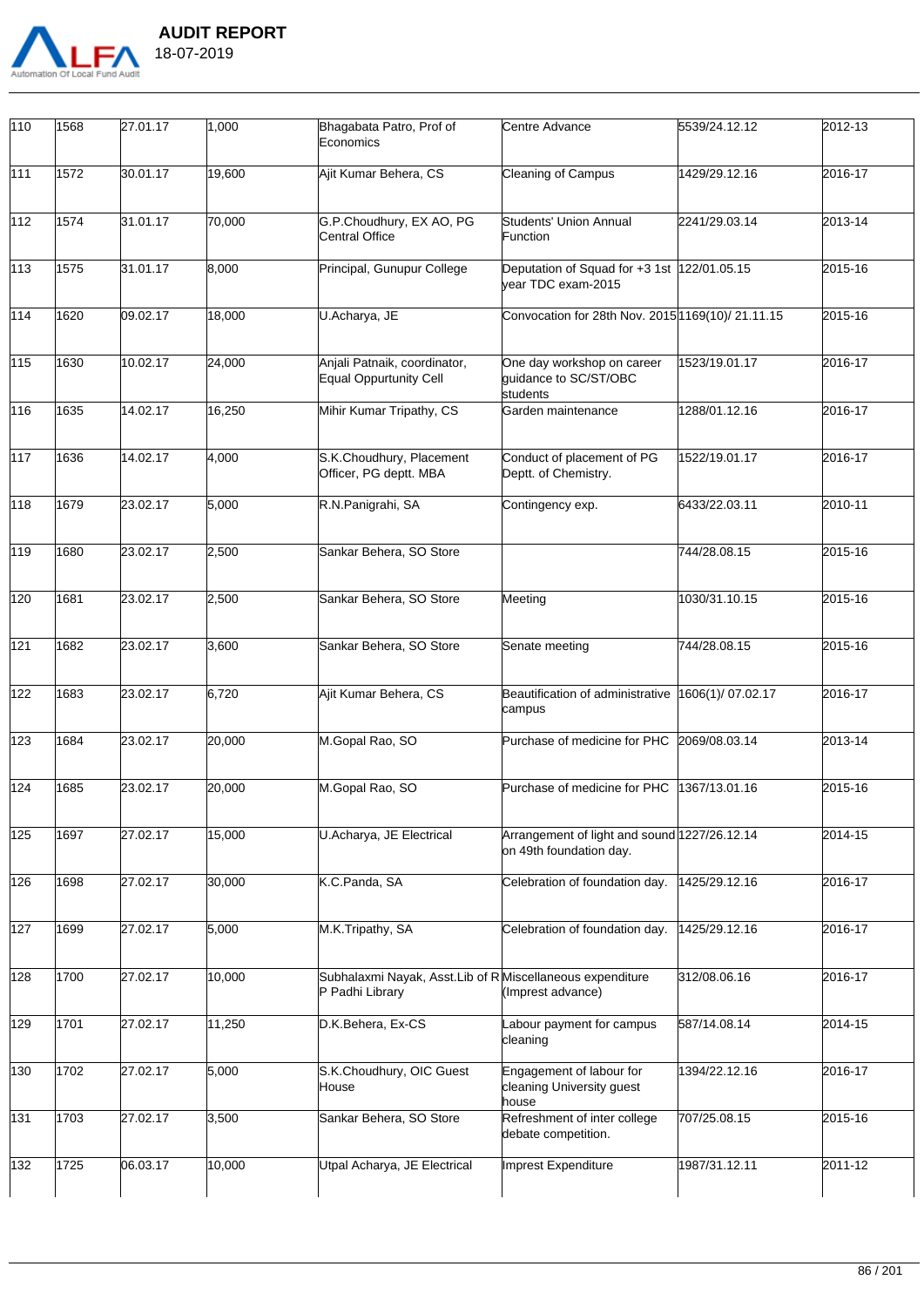

 **AUDIT REPORT** 

18-07-2019

| 133 | 1726    | 06.03.17 | 10,000                                                                                        | Sarat Chandra Sahu, AE             | Imprest Expenditure                                                            | 846/19.09.15    | 2015-16 |
|-----|---------|----------|-----------------------------------------------------------------------------------------------|------------------------------------|--------------------------------------------------------------------------------|-----------------|---------|
| 134 | 1727    | 06.03.17 | 40,000                                                                                        | A.K.Mohapatro, HOD Pol Sc.         | Organising of National Seminar 1521/19.01.17<br>on 20.01.17                    |                 | 2016-17 |
| 135 | 1736    | 08.03.17 | 5,200                                                                                         | Utpal Acharya, JE Electrical       | 2184/05.11.12<br>Miscellaneous contingency<br>exp.                             |                 | 2012-13 |
| 136 | 1763    | 16.03.17 | 20,000                                                                                        | D.P.Das, SO Purchase section       | Procurement of Gold Medal for<br>21st Convocation.                             | 1718/03.03.17   | 2016-17 |
| 137 | 1766    | 17.03.17 | 2,000                                                                                         | R.K.Padhi, ME                      | Day-to-day maintenance of<br>Computer centre.                                  | 423/04.07.16    | 2016-17 |
| 138 | 1779    | 20.03.17 | 10,000                                                                                        | S.Kar, JE PH                       | Imprest Expenditure                                                            | 604/07.08.15    | 2015-16 |
| 139 | 1780    | 20.03.17 | Ajit Kumar Behera, Asst.<br>2,500<br>Celebration of 26th January<br>Campus Supervisor<br>2017 |                                    |                                                                                | 1557/25.01.17   | 2016-17 |
| 140 | 1810    | 25.03.17 | $\overline{5,000}$                                                                            | M.M.Mahavidyalaya, Berhampur       | Deputing of squad/Observer for 1562/27.01.17<br>(+3) 1st semister examination. |                 | 2016-17 |
| 141 | 1841    | 29.03.17 | 1,61,000                                                                                      | P.K.Padhy, Coordinator, UGC<br>NET | Conduct of UGC-NET<br>Examination 2014                                         | 1201/20.12.14   | 2014-15 |
| 142 | 1842    | 29.03.17 | 2,00,000                                                                                      | B.Gadanayak, HOD Chemistry         | Organisation of<br>seminar/conference                                          | 1649/18.02.17   | 2016-17 |
| 143 | 1856    | 30.03.17 | 7,000                                                                                         | Mahesh Ranjan Mishra, SA           | 19th Convocation                                                               | 724/11.09.14    | 2014-15 |
| 144 | 1857    | 30.03.17 | 5,000                                                                                         | Mahesh Ranjan Mishra, SA           | 18th Convocation                                                               | 498(3)/21.06.13 | 2013-14 |
| 145 | 1858    | 30.03.17 | 10,000                                                                                        | Utpal Acharya, JE Electrical       | Imprest expenditure                                                            | 1730/08.03.17   | 2016-17 |
| 146 | 1905    | 31.03.17 | 30,000                                                                                        | Basudev Gartia, AE (Civil)         | R/R of B.P.Auditorium hall of<br>βU                                            | 1715/02.03.17   | 2016-17 |
| 147 | 1159(6) | 31.10.16 | 7,000                                                                                         | Science college, Hinjlikatu        | Centre expenses                                                                | 1896/11.02.14   | 2013-14 |
| 148 | 1159(6) | 31.10.16 | 7,000                                                                                         | Science college, Hinjlikatu        | Centre expenses                                                                | 2047/06.03.14   | 2013-14 |
| 149 | 1159(6) | 31.10.16 | 7,000                                                                                         | Science college, Hinjlikatu        | Centre expenses                                                                | 97/06.05.14     | 2014-15 |

150 1159 (6) 31.10.16 10,000 Science college, Hinjlikatu Centre expenses 1507/24.02.15 2014-15

151 1159 (6) 31.10.16 6,000 Kotapad College, Kotapada Centre expenses 1574/24.02.16 2015-16

## **ADVANCE POSITION OF RESEARCH ACCOUNT:**

**Total: 1,87,03,497**

152 1159 (6) 31.10.16 1,000 College Library & Institutional

Sc. SMIT

2016-17

2012-13

2016-17

2016-17

 $2016-17$ 

2016-17

 $2014 - 15$ 

2016-17

2016-17

Centre expenses 5390/05.12.07 2009-10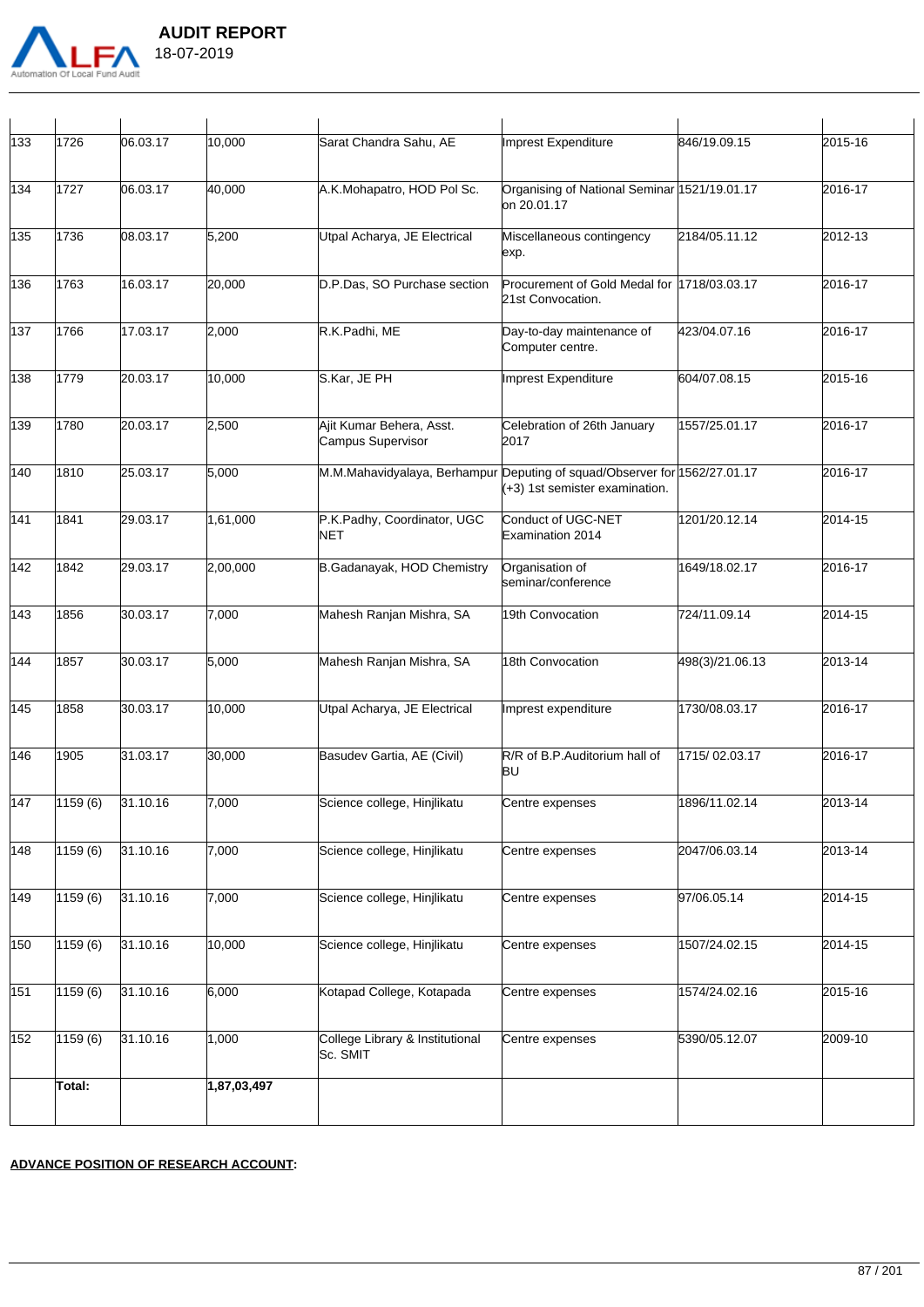

### **Reconciliation between Cash Book Position and Audit position of outstanding advance of Research Account Cash Book is narrated below:-**

| SI <sub>No.</sub>       | <b>Particulars</b>                                                                                                    | Amount            |
|-------------------------|-----------------------------------------------------------------------------------------------------------------------|-------------------|
|                         |                                                                                                                       |                   |
| 1                       | Advance outstanding as on 31.03.2017 (As per Cash book)                                                               | 48,80,748.00      |
| $\overline{2}$          | Discrepancy upto 2013-14                                                                                              | 6,05,502.00       |
| 3                       | Discrepancy during 2014-15                                                                                            | $(-)$ 60,000.00   |
| 4                       | Discrepancy during 2016-17                                                                                            |                   |
| $\overline{\mathsf{a}}$ | Advance relating to Gen fund wrongly shown advance of Research account on 05.11.16 in Main cash book (at page No.156) | $(-) 1,30,000.00$ |
| b                       | Advance relating to Gen fund wrongly shown advance of Research account on 08.02.17 in Main cash book (at page No.215) | $(-) 1,99,400.00$ |
| c                       | Advance paid to K.C.Sahu on 12.04.16, not reflected in Main Cash book.                                                | 3,00,000.00       |
| d                       | Advance paid to Pramalata Pati on 23.05.16, not reflected in Main Cash book.                                          | 90,387.00         |
| le                      | Advance paid to K.C.Sahu on 23.05.16, not reflected in Main Cash book.                                                | 3,00,000.00       |
|                         | Advance paid to Subasini Patnaik on 22.12.16, not reflected in Main Cash book.                                        | 68,450.00         |
| g                       | Advance paid to Sesadev Patra on 21.01.17, not reflected in Main Cash book.                                           | 3,90,000.00       |
| lh                      | Advance paid to Smita Sinha on 21.01.17, not reflected in Main Cash book.                                             | 3,28,000.00       |
|                         | Advance paid to Smita Sinha on 17.03.17, not reflected in Main Cash book.                                             | 7,50,000.00       |
| 5                       | Advance outstanding as on 31.03.2017 (As per Audit)                                                                   | 73,23,687.00      |

The above discrepancy in between audit figure and Cash Book figure has not been reconciled till end of audit. The authority is requested to reconcile the above discrepancy of advance and compliance reported to audit.

## **YEAR WISE BREAK UP OF OUTSTANDING ADVANCE OF RESEARCH CASH BOOK:-**

| SI No.        | <b>OB of Advance</b><br><b>Year of Advance</b> |              | Adv Adjusted during 2016-17 | Advance Outstanding as on 31.03.17 | <b>Remarks</b> |
|---------------|------------------------------------------------|--------------|-----------------------------|------------------------------------|----------------|
|               |                                                |              |                             |                                    |                |
|               | 2003-04                                        | 2,769.00     |                             | 2,769.00                           |                |
| $\mathsf{I}2$ | 2009-10                                        | 1,34,145.00  |                             | 1,34,145.00                        |                |
| IЗ            | 2013-14                                        | 13,78,750.00 |                             | 13,78,750.00                       |                |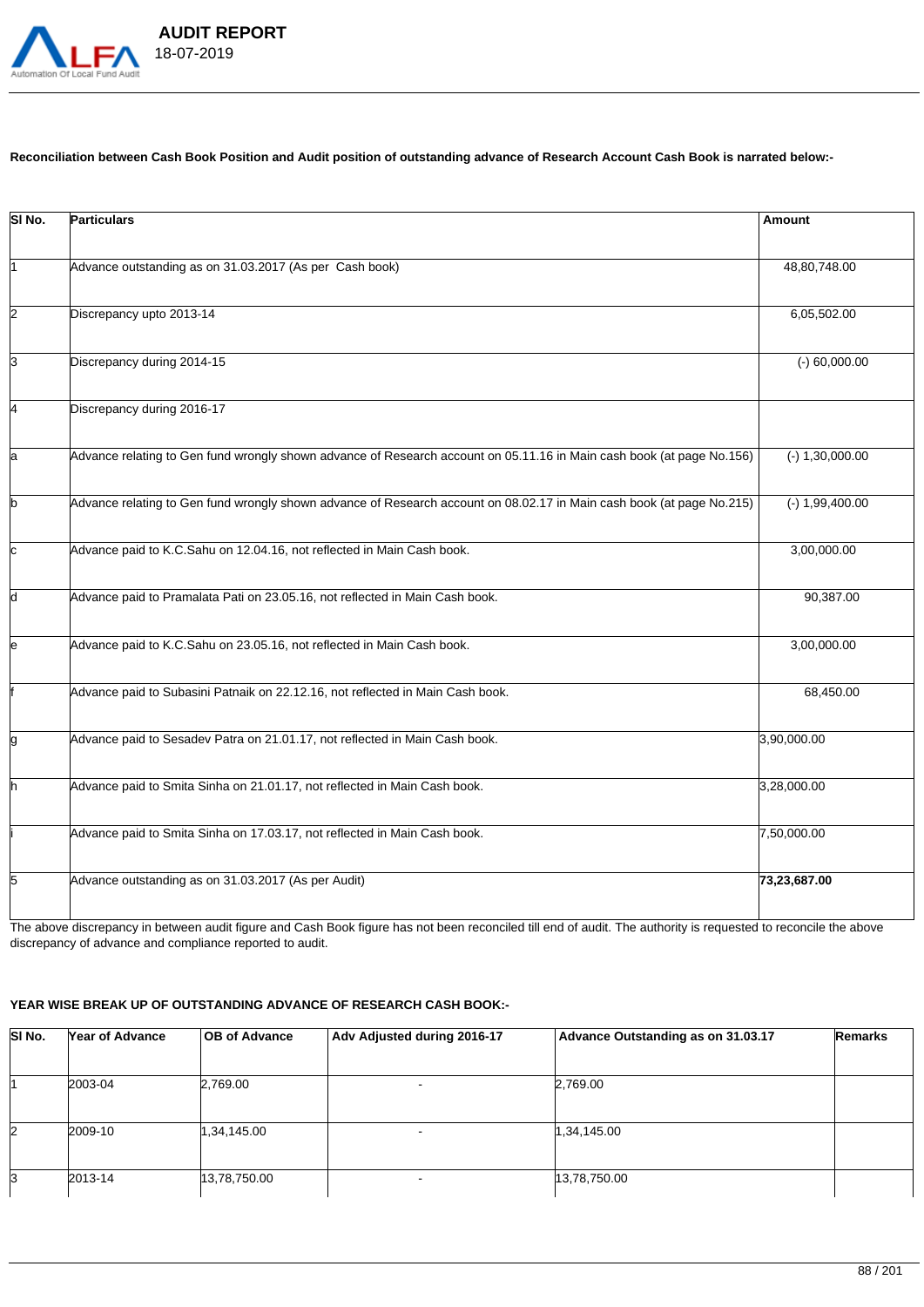

| 14 | 2014-15      | 14,81,186.00 | -                        | 14,81,186.00 |  |
|----|--------------|--------------|--------------------------|--------------|--|
| 5  | 2015-16      | 10,00,000.00 | $\overline{\phantom{a}}$ | 10,00,000.00 |  |
| 6  | 2016-17      | 33,26,837.00 | $\overline{\phantom{a}}$ | 33,26,837.00 |  |
|    | <b>TOTAL</b> | 73,23,687.00 |                          | 73,23,687.00 |  |

## **OUTSTANDING ADVANCE FOR THE YEAR 2015-6 (SURCHARGEABLE DUE TO MORE THAN ONE YEAR) OF RESEARCH CASH BOOK:-**

| SI <sub>No.</sub> | Voucher No./Date | Advance amount | To whom paid | Purpose of advance    | Advance adjusted during 2016-17<br>and up-to-date vide Vr.No./date |
|-------------------|------------------|----------------|--------------|-----------------------|--------------------------------------------------------------------|
|                   | 03/20.05.15      | 2,00,000       | Dr. K C Sahu | <b>INCOIS Project</b> | 283/04.05.18 (2,00,000/-)                                          |
|                   |                  |                |              |                       |                                                                    |
| 2                 | 21.12.15         | 8,00,000       | Dr. K C Sahu | <b>INCOIS Project</b> | 184/01.05.18 (8,00,000/-)                                          |
|                   |                  |                |              |                       |                                                                    |
|                   | Total:           | 10,00,000      |              |                       | 10,00,000/-                                                        |
|                   |                  |                |              |                       |                                                                    |

The above outstanding advance of Rs.10,00,000/- remaining unadjusted as on 31.03.2017 has subsequently been adjusted during the financial year 2018-19 as detailed above. Hence, it's kept outside purview of the surcharge action.

## **ADVANCE OUTSTANDING FOR THE YEAR 2016-17 OF RESEARCH ACCOUNT:-**

| SI No. | Voucher No/Date | Amount of Advance | To whom paid                            | Purpose of advance        | Advance Sanctioning authority  |
|--------|-----------------|-------------------|-----------------------------------------|---------------------------|--------------------------------|
|        |                 |                   |                                         |                           |                                |
|        | 12.04.16        | 3,00,000          | K.C.Sahu, Professor                     | <b>INCOIS Project</b>     | Ramish Kerketa, OAS, Registrar |
| I2     | 23.05.16        | 90,387            | Premalata Pati                          | <b>DST Inspire</b>        | Ramish Kerketa, OAS, Registrar |
| ß      | 23.05.16        | 3,00,000          | K.C.Sahu, Professor                     | <b>INCOIS Project</b>     | Ramish Kerketa, OAS, Registrar |
| l4     | 23.05.16        | 3,00,000          | R.N.Sahu                                | DST (SERB)                | Ramish Kerketa, OAS, Registrar |
| 15     | 22.12.16        | 68,450            | Subasini Patnaik, Co-ordinator, Zoology | <b>BIF Centre seminar</b> | Ramish Kerketa, OAS, Registrar |
|        |                 |                   |                                         |                           |                                |
| 6      | 05.01.17        | 4,40,000          | K.C.Sahu, Professor                     | <b>INCOIS Project</b>     | Ramish Kerketa, OAS, Registrar |
| 17     | 21.01.17        | 3,90,000          | Shesadev Patra                          | Dhamara Port project      | Ramish Kerketa, OAS, Registrar |
| 8      | 21.01.17        | 3,28,000          | Smita Sinha, Linguistic                 | Indegineous project       | Ramish Kerketa, OAS, Registrar |
| 9      | 17.03.17        | 7,50,000          | Smita Sinha, Linguistic                 | Indegineous project       | Ramish Kerketa, OAS, Registrar |
| 10     | 31.03.17        | 3,60,000          | K.C.Sahu, Professor                     | <b>INCOIS Project</b>     | Ramish Kerketa, OAS, Registrar |
|        | <b>TOTAL:</b>   | 33,26,837         |                                         |                           |                                |

Necessary steps need to be taken for adjustment of above outstanding advance for the year 2016-17 and compliance may be reported to audit.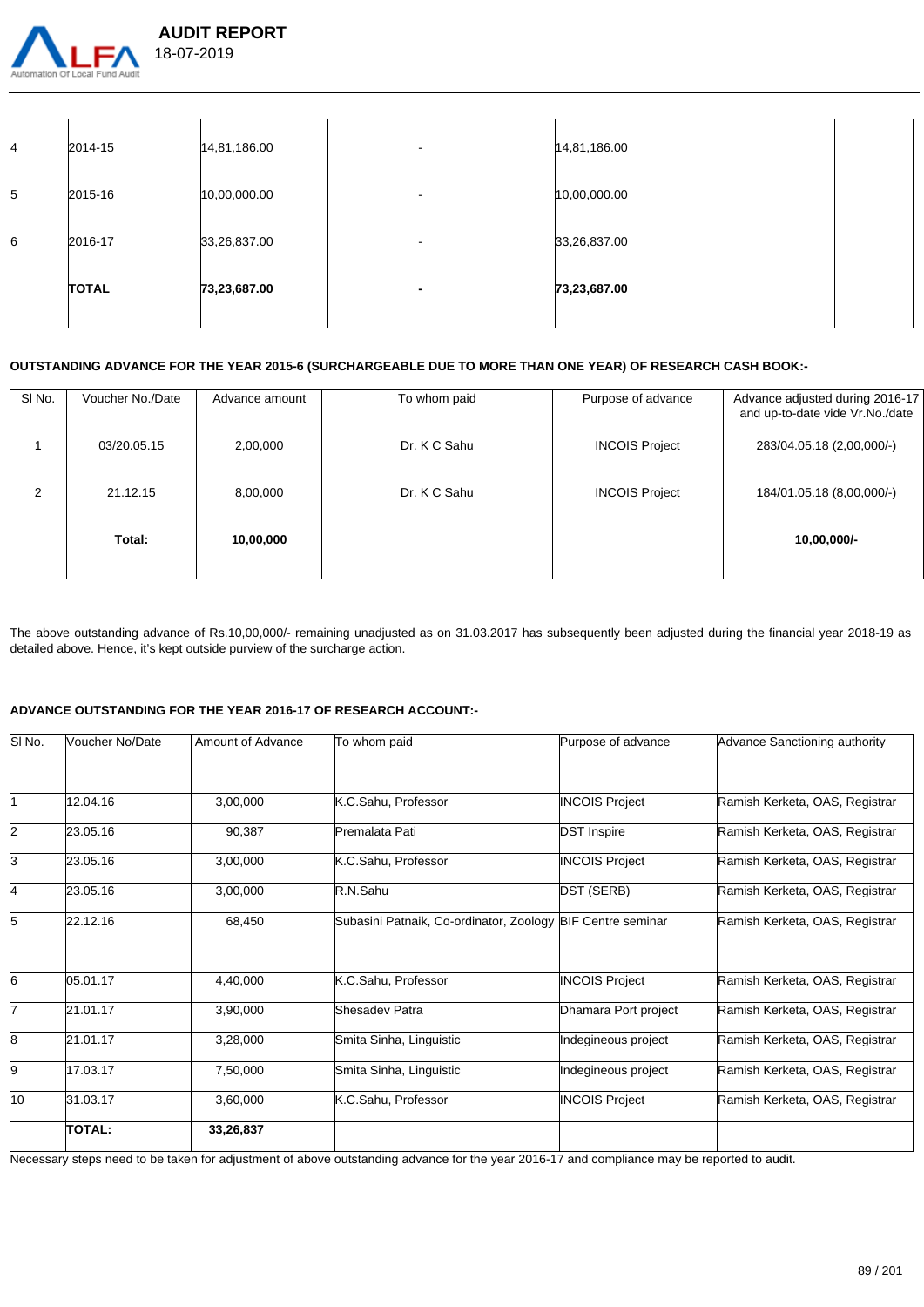

The local authority is suggested to take adequate steps for immediate adjustment of old outstanding advance. Following persons are considered responsible for the outstanding advance of **Rs.17,71,494.00** (Rs.17,71,494.00 –Gen account and Nil- Research account) which is lying unadjusted for more than one year (i.e., relating to 2015-16).

## **Person(s) Responsible for this paragraph**

| Sino | Name                  | Designation        | Adress                                              | Amount(In Rs:) |
|------|-----------------------|--------------------|-----------------------------------------------------|----------------|
|      | M.Gopal Rao, SO       | Section Officer    | Ex SO, BU, Now Retired                              | 9000           |
|      | Arun Kumar Panda, COE |                    | Controller of Examination (Ex COE, BU, Now Retired) | 51000          |
| 3    | Surya Narayan Sahu,   |                    | Controller of Examination (Ex CEO, BU, Now Retired) | 787247         |
|      | COE                   |                    |                                                     |                |
|      | Prof.Deepak Ku.Behera | Ex-Vice chancellor | Sambalpur University                                | 881247         |
|      | V.C                   |                    |                                                     |                |
| 5    | Remish Kerketta, OAS, | Registrar          | Ex-Registrar                                        | 2500           |
| 6    | Prof.Manmath Padhi,   | Registrar          | Ex Registrar, BU, Now                               | 36000          |
|      | Registrar             |                    | Retired.                                            |                |
|      | Prof.Ashok Kumar      | Registrar          | Ex Registrar, BU, Now                               | 4500           |
|      | Mohanty, Registrar    |                    | Retired.                                            |                |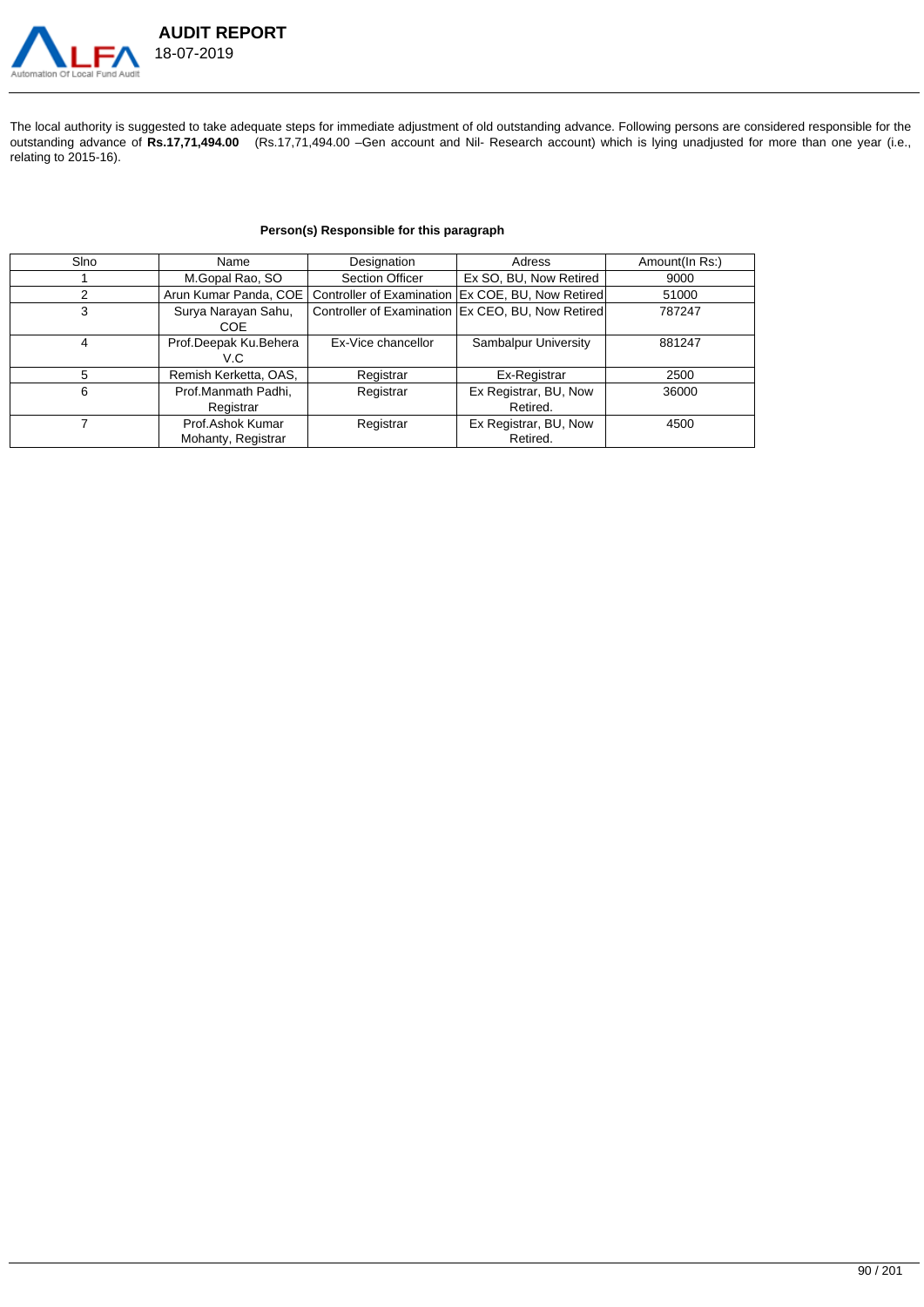

#### PARA: 9 **GRANTS**

Berhampur University - 2016-2017

| <b>S</b> lno | Grants<br>Outstanding<br>as on (DD<br>MM YYYY) | lGrants<br>Outstanding<br>$l$ (In Rs:) | Grants<br>Received<br>during the<br>Year under<br>Audit(In Rs:) | Total(In Rs:) | Grants Spent<br>during the<br>Year under<br>Audit(In Rs:) | <b>IGrants</b><br>lunspent as<br>МM<br>lon (DD<br>lYYYY) | Grants<br>unspent (In<br>Rs. | <b>Remarks</b> |
|--------------|------------------------------------------------|----------------------------------------|-----------------------------------------------------------------|---------------|-----------------------------------------------------------|----------------------------------------------------------|------------------------------|----------------|
|              | 01-04-2016                                     |                                        | 280079631.00 646910952.00                                       |               | 926990583.00 769039518.00 31-03-2017                      |                                                          | 157951065.00                 |                |
|              | <b>GRAND</b><br><b>TOTAL</b>                   |                                        | 280079631.00 646910952.00                                       |               | 926990583.00 769039518.00                                 |                                                          | 157951065.00                 |                |

#### **Comments :**

#### **Non Utilization of Huge pending Govt Grants to a tune of Rs.15,79,51,065.00**

Rule 171(3)(1) of OGFR Vol-I, provides that the grants sanctioned shall be spent within a year from the date of sanction. The unspent balance of the previous year's grant is either to be surrendered to Govt., or it has to be taken into accounts in subsequent year's grant with prior approval of the sanctioning authority. It is seen from the grant position that huge unspent balance of grants to a tune of Rs.15,79,51,065.00 are pending for utilization as on 31-03-2017.

The local authority is suggested to take sincere steps to utilize all the unspent grants as soon as possible.

#### **Details of Grants**

The university received the following grants for the year 2016-17 from various agencies like state Govt, UGC and other all India bodies.

The abstract of grants received and spent is as follows:

| Name of the<br>Agencies                       | <b>Opeining Balance</b> | <b>Grants received during</b><br>the year | <b>Total</b>    | Grants spent during the<br>vear | <b>Closing balance</b> |
|-----------------------------------------------|-------------------------|-------------------------------------------|-----------------|---------------------------------|------------------------|
| <b>State Government</b>                       | 11,21,67,801.00         | 57,32,76,000.00                           | 68,54,43,801.00 | 61,64,81,402.00                 | 6,89,62,399.00         |
| <b>UGC</b> (University<br>Grants Commission)  | 8,04,18,045.00          | 2,86,67,200.00                            | 10,90,85,245.00 | 6,10,88,551.00                  | 4,79,96,694.00         |
| All India Bodies                              | 1,04,36,530.00          | 2,09,67,752.00                            | 3,14,04,282.00  | 1,13,31,372.00                  | 2,00,72,910.00         |
| RUSA (Rastriya<br>Uchattar Sikhya<br>Abhijan) | 7,70,57,255.00          | 2,40,00,000.00                            | 10,10,57,255.00 | 8,01,38,193.00                  | 2,09,19,062.00         |
| Total:                                        | 28,00,79,631.00         | 64,69,10,952.00                           | 92,69,90,583.00 | 76,90,39,518.00                 | 15,79,51,065.00        |

The grant-in- aid register maintained in the university furnished the only the receipt of the grant. The important information such as details of expenditure, unspent balance and submission of utilization certificate etc; are not mentioned in the said register. As per the Odisha University Accounts Manual, 1987 para-11, a grant-in-aid register is to be maintained by the Finance section of the University in form no.1 and a counterpart watch register has to be maintained by the concerned section to keep a watch towards the flow of grants as a measure of internal check.

The GIA register may be maintained in the form prescribed in OGFR Vol-II so that the position of any grant can be ascertained at any point of time at a glance for better financial administration. Such register may be maintained by the section who deals with grant to give the detailed position of grants starting from unspent grant at the beginning of the financial year till submission of utilisation certificate as on 31st March. The university authority is once again impressed upon to look into the matter seriously. The better maintenance of the GIA Register will facilitate better monitoring and management of the grant.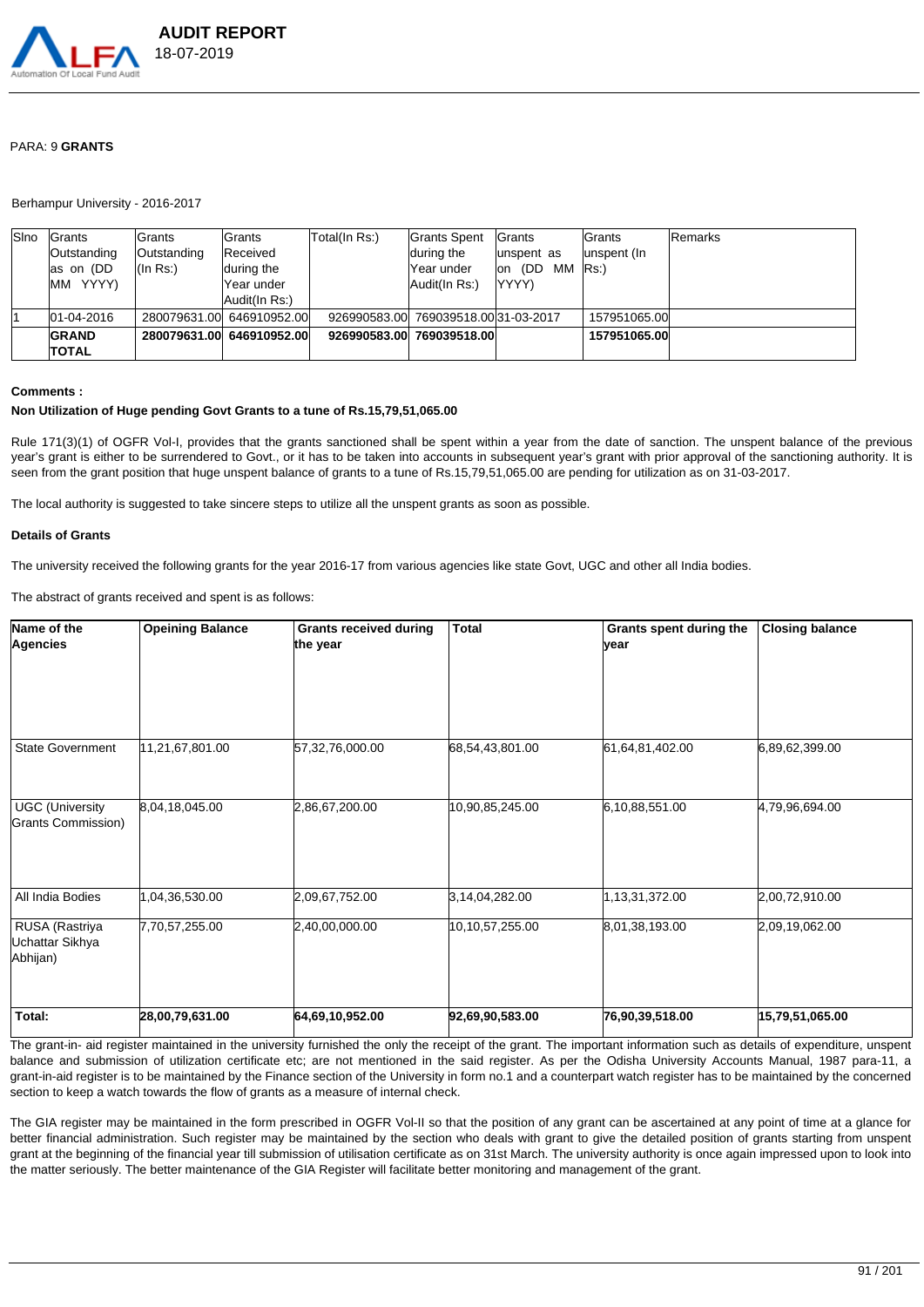

The details of the grants received during 2016-17 is furnished below:

| SI <sub>No.</sub> | Name of the<br>department from<br>which grants<br>received | Name of the grant                                                                                                                                                                | Year of<br>Sanction order No. and date<br>grant |                                                         | Amount      | Received in cash<br>book on date and<br>page No. |
|-------------------|------------------------------------------------------------|----------------------------------------------------------------------------------------------------------------------------------------------------------------------------------|-------------------------------------------------|---------------------------------------------------------|-------------|--------------------------------------------------|
|                   | lugc                                                       | UGC financial assistance for study<br>and research towards preservation<br>and promotion of indigenous and<br>endangered language during XII<br>plan period.                     | 2016-17                                         | 37-06/2014 (SU-I) dated 05.12.16                        | 1,10,50,000 | 06.12.16 and<br>17.01.17                         |
| 2                 | lugc                                                       | <b>JGC General Development</b><br>Assistance (GDA) grants.                                                                                                                       | 2016-17                                         | 37-01/2012 (SU-I) dated 05.12.16                        | 2,36,81,600 | 19.01.17                                         |
|                   |                                                            |                                                                                                                                                                                  |                                                 |                                                         | 49,85,600   | 19.01.17                                         |
| 3                 | l∪GC                                                       | Post doctorate fellowship (4th year) 2016-17<br>of K.K.Panda, Deptt. of Botany.                                                                                                  |                                                 | 1S-2S/2012 (SA-II) dated 29.09.16                       | 7,49,600    | 15.03.17                                         |
| 4                 | Department of<br>Science and<br>Technology, New<br>Delhi.  | Fellowship and Contingency grant<br>of Ms.Tripti Sahu.                                                                                                                           | 2016-17                                         |                                                         | 3,61,736    | 12.05.16                                         |
|                   |                                                            | Fellowship HRA and Contingency<br>grant of Sairendhri Moharana                                                                                                                   | 2016-17                                         | DST/INSPIRE Fellowship/2013/282<br>dated 18.02.16       | 4,29,200    | 08.07.16                                         |
|                   |                                                            | Fellowship HRA and Contingency<br>grant of Ms.Nibedita Mohanty.                                                                                                                  | 2016-17                                         | DST/INSPIRE Fellowship/2014/<br>F160709 dated 08.03.16  | 3,50,000    | 16.07.16                                         |
|                   |                                                            | Fellowship of Arjuna Muduli and<br>Sibangini Mishra.                                                                                                                             | 2016-17                                         | DST/INSPIRE Fellowship/RRLS/2010/<br>dated 27.07.16     | 7,75,867    | 29.08.16                                         |
|                   |                                                            | Fellowship of Narayan Sahoo and<br>Rabindra Kumar Sahoo.                                                                                                                         | 2016-17                                         | DST/INSPIRE Fellowship/2011/179<br>dated 29.08.16       | 7,31,234    | 03.10.16                                         |
|                   |                                                            | 5th instalment of fellowship of Biraja 2016-17<br>Kumar Sahu.                                                                                                                    |                                                 | DST/INSPIRE Fellowship/2012/159<br>dated 27.09.16       | 3,89,600    | 21.10.16                                         |
|                   |                                                            | 2nd instalment of fellowship of<br>Rajanikanta Swain.                                                                                                                            | 2016-17                                         | DST/INSPIRE Fellowship/F-140874<br>dated 27.09.16       | 3,21,129    | 03.11.16                                         |
|                   |                                                            | Travel expenses for international<br>conference at Bulgaria, Sophia<br>attended by Dr.R.N.Sahu, PI of<br>DST project, Deptt. of Physics.                                         | 2016-17                                         | ITS/1123/2016-17 dated 22.08.16 of<br><b>DST (SERB)</b> | 82,151      | 02.12.16                                         |
|                   |                                                            | Fellowship, Contingency and HRA<br>grant of Chandini Dash and Jhilli<br>Prabha Prusty.                                                                                           | 2016-17                                         | DST/INSPIRE Fellowship/REL 1/<br>2015/11 dated 13.07.16 | 7,00,000    | 41/26.12.16                                      |
|                   |                                                            | Financial assistance for Organising<br>international conference on 'Recent<br>trends of chemical and biological<br>sciences in medicine, natural<br>product and drug discovery'. | 2016-17                                         | SERB/F/6854/2016-17 dated<br>16.12.2016                 | 1,50,000    | 06.02.17                                         |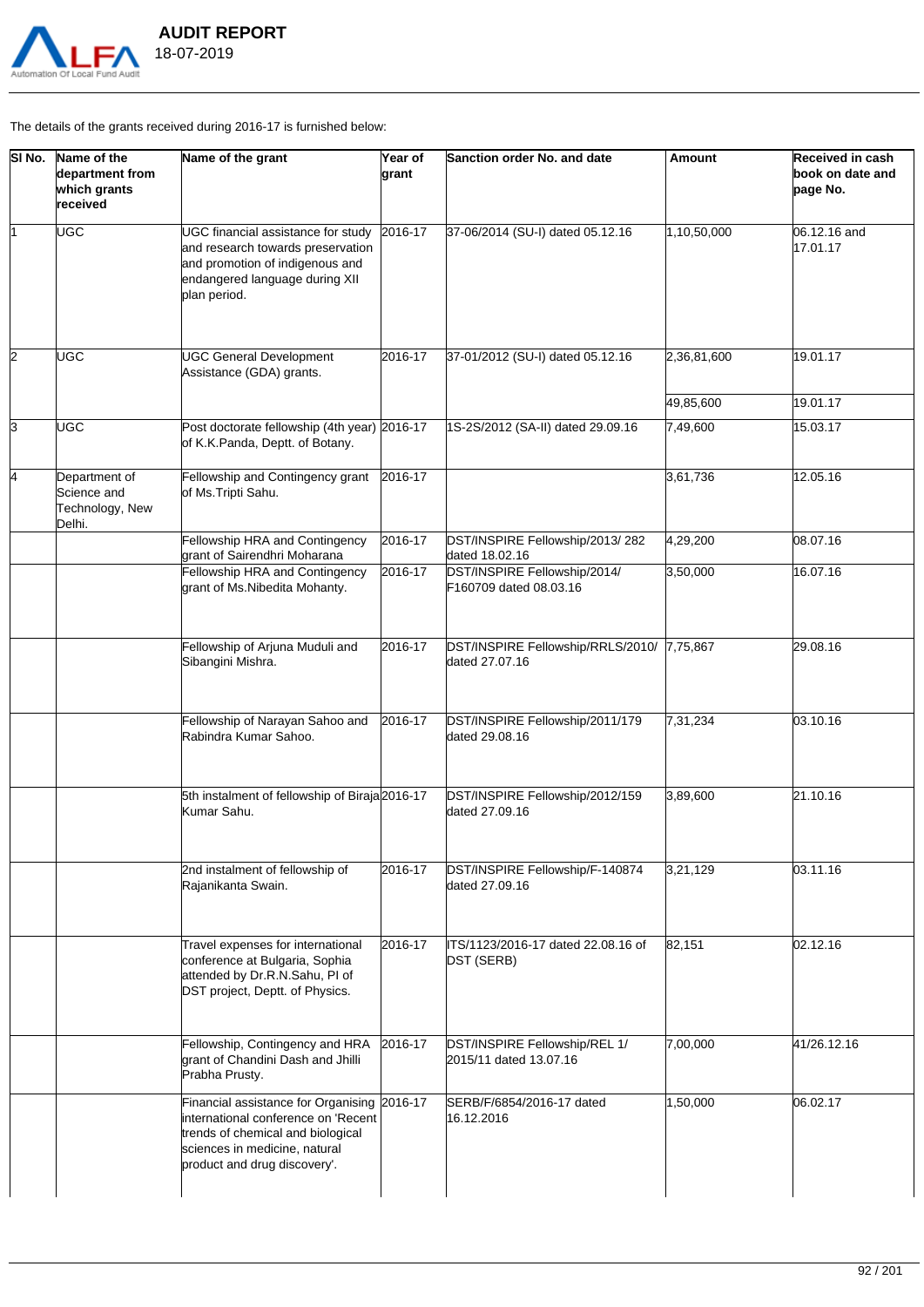

|    |                                                               | DST project of Dr.R.K.Mishra.                                                                                                                                               | 2016-17 | 2756280040/2014/5327/ST dated<br>16.11.2016.     | 2,51,000           | 23.02.17 |
|----|---------------------------------------------------------------|-----------------------------------------------------------------------------------------------------------------------------------------------------------------------------|---------|--------------------------------------------------|--------------------|----------|
|    |                                                               | Fellowship, Contingency and HRA<br>grant.                                                                                                                                   | 2016-17 | DST/INSPIRE/2013/1012 dated<br>20.12.2016        | 3,22,272           | 14.02.17 |
| 5  | Ministry of earth<br>sciences, New Delhi/<br>INCOIS, Hydrabad | <b>INCOIS project of Dr.Kali Charan</b><br>Sahu of Marine Science.                                                                                                          | 2016-17 | INCOIS: F & A : XII : D2 : 024 dated<br>29.09.16 | 8,21,419           | 31.10.16 |
|    |                                                               | <b>INCOIS project of Dr.Kali Charan</b><br>Sahu of Marine Science.                                                                                                          | 2016-17 | INCOIS: F & A : XII : D2 : 024 dated<br>29.09.16 | 8,04,438           | 14.12.16 |
|    |                                                               | <b>INCOIS project of Dr.Kali Charan</b><br>Sahu of Marine Science.                                                                                                          | 2016-17 |                                                  | 3,00,000           | 31.03.17 |
| 6  | Indian Council of<br>Hisorical Research<br>(ICHR) grant       | ICHR study grant for Mr. S.K.Sethi, 2016-17<br>M.Phil, R.S., PG Deptt. of History.                                                                                          |         | 5-33/2015-ICHR (SG) Unit-VII dated<br>22.03.16   | 22,500             | 12.04.16 |
|    | <b>Bhaba Atomic</b><br>Reserch Centre<br>(BARC)               | Salary for research fellow personnel 2016-17                                                                                                                                |         |                                                  | 6,34,900           | 20.07.16 |
| 8  | Ministry of Defence,<br>New Delhi (DRDO<br>project)           | Grant in favour of Dr Dhruba<br>Charan Panda, Deptt. of Electronics<br>Science.                                                                                             | 2016-17 | ERIP/ER/ 1403167/M/01/ 1560 dated<br>19.12.16    | 82,116             | 26.12.16 |
| 9  | Naval Research<br>Board (NRB) Project                         | NRB project ofDr. R K Mishra,<br>Deptt. of Electronic Sc. Titled<br>'Studying effects of Cloak<br>surrounding Antenna on SDR<br>performance using Heterosphere<br>mapping'. | 2016-17 | NRB/4003/PG/285 dated 26.07.16                   | 3,28,000           | 07.09.16 |
| 10 | Gopalpur port<br>consultancy Project                          | Release of two months grant by<br>GPL for July and August 2014.                                                                                                             | 2016-17 | <b>Direct Credit</b>                             | 2,53,675           | 30.06.16 |
|    |                                                               | Release of two months grant by<br><b>GPL for September and October</b><br>2014.                                                                                             | 2016-17 | <b>Direct Credit</b>                             | 2,53,675           | 10.01.17 |
| 11 | Dhamara port<br>consultancy Project                           | 50% of grant for project of Dr. S<br>Patro, Deptt. of Marine Science<br>titled 'Marine biodiversity study of<br>Dhamara port, Odisha'.                                      | 2016-17 | DPCI/FNV/B4/02/2016 dated<br>01.11.2016.         | $\sqrt{7}$ ,23,240 | 24.11.16 |
| 12 | Indian Council of<br>Medical Research<br>(ICMR), New Delhi    | Financial assistance for Organising<br>international conference on 'Recent<br>trends of chemical and biological<br>sciences in drugs discovery'.                            | 2016-17 | 07/818/16 (HRD) dated 16.02.17                   | 50,000             | 16.03.17 |
| 13 | Indian National<br>Science Academy,<br>New Delhi              | Adhoc grant to meet the<br>expenditure on printing of Abstract<br>proceedings/TA/DA to the<br>participants (Specially young<br>Scientists).                                 | 2016-17 | SP/C-108/2016-17 dated 18.01.17                  | 30,000             | 31.03.17 |
| 14 | Education, Odisha                                             | Department of Higher Induction training programme                                                                                                                           | 2016-17 |                                                  | 5,50,000           | 24.11.16 |
|    |                                                               |                                                                                                                                                                             |         | Total:                                           | 5,01,84,952        |          |
|    |                                                               | Department of Higher State Govt. Grant-in-Aid                                                                                                                               | 2016-17 | 17673/He Dated 30.06.16                          | 12,12,94,000       | 21.07.16 |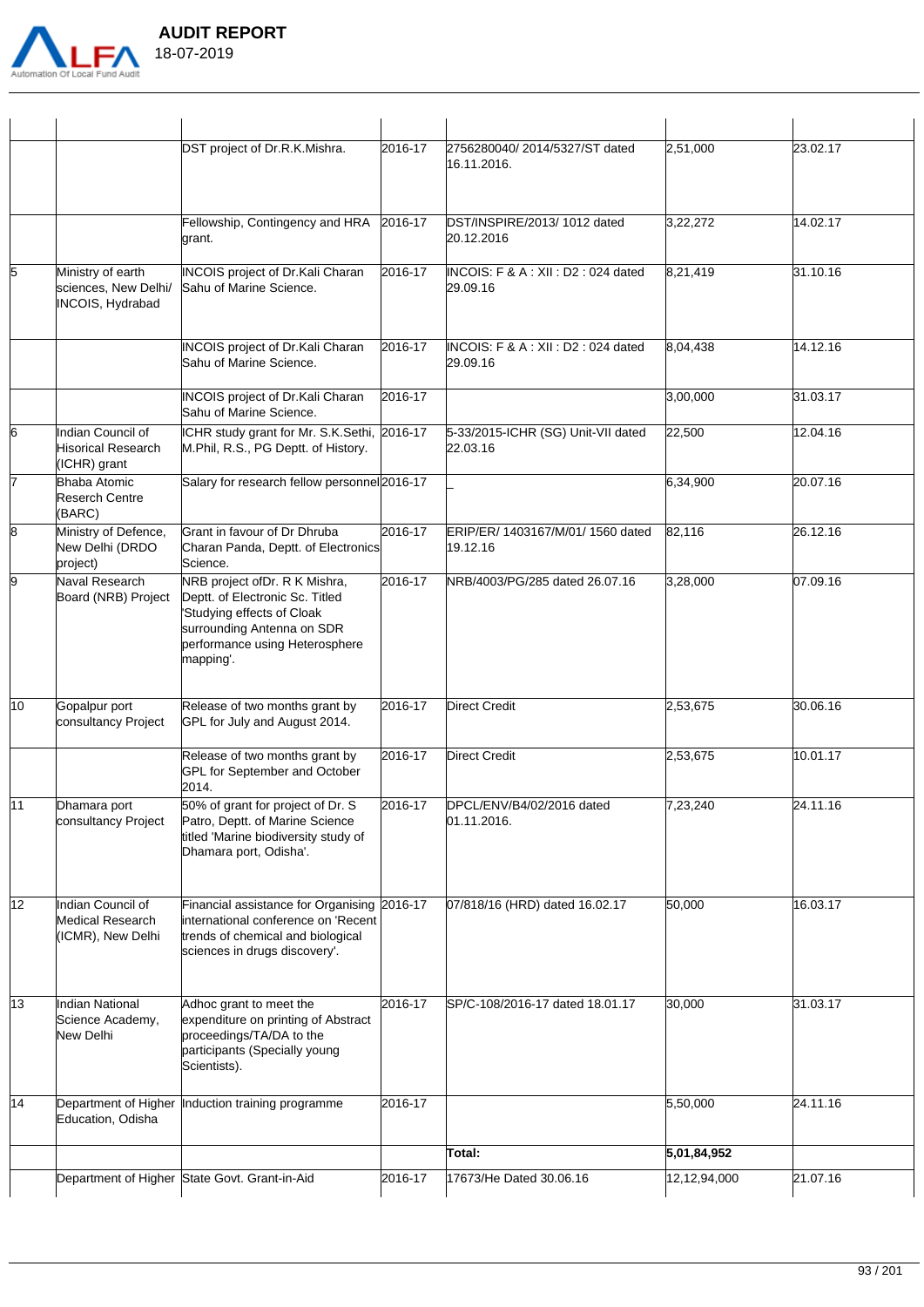

| <b>AUDIT REPORT</b> |
|---------------------|
| 18-07-2019          |

| Education, Odisha |                                                                      |         |                             |              |          |
|-------------------|----------------------------------------------------------------------|---------|-----------------------------|--------------|----------|
| Education, Odisha | Department of Higher State Govt. Grant-in-Aid                        | 2016-17 | 17673/He Dated 30.06.16     | 16,37,500    |          |
| Education, Odisha | Department of Higher State Govt. Grant-in-Aid                        | 2016-17 | 30578/HE Dated 28.10.16     | 24,25,88,000 | 10.11.16 |
| Education, Odisha | Department of Higher State Govt. Grant-in-Aid                        | 2016-17 | 30578/HE Dated 28.10.16     | 32,75,000    |          |
| Education, Odisha | Department of Higher State Govt. Grant-in-Aid                        | 2016-17 | 2320/HE Dated 24.01.17      | 12,12,94,000 | 20.02.17 |
| Education, Odisha | Department of Higher State Govt. Grant-in-Aid                        | 2016-17 | 2320/HE Dated 24.01.17      | 16,37,500    |          |
|                   |                                                                      |         | Total:                      | 49,17,26,000 |          |
| Education, Odisha | Department of Higher Infrastructure development grant                | 2016-17 | 3257/HE Dated 03.02.17      | 5,50,00,000  | 20.02.17 |
| Education, Odisha | Department of Higher Infrastructure development grant                | 2016-17 | 5065/HE Dated 23.02.17      | 2,60,00,000  | 31.03.17 |
|                   |                                                                      |         | Total:                      | 8,10,00,000  |          |
| Education, Odisha | Department of Higher Rastiya Uchattar Sikhya Abhijan<br>(RUSA) Grant | 2016-17 | Online receipt on 25.04.16  | 1,70,00,000  | 25.04.16 |
| Education, Odisha | Department of Higher Rastiya Uchattar Sikhya Abhijan<br>(RUSA) Grant | 2016-17 | Lr No.11884/ dated 09.05.16 | 70,00,000    | 23.05.16 |
|                   |                                                                      |         | Total:                      | 2,40,00,000  |          |
|                   |                                                                      |         | Total of Grants:            | 64,69,10,952 |          |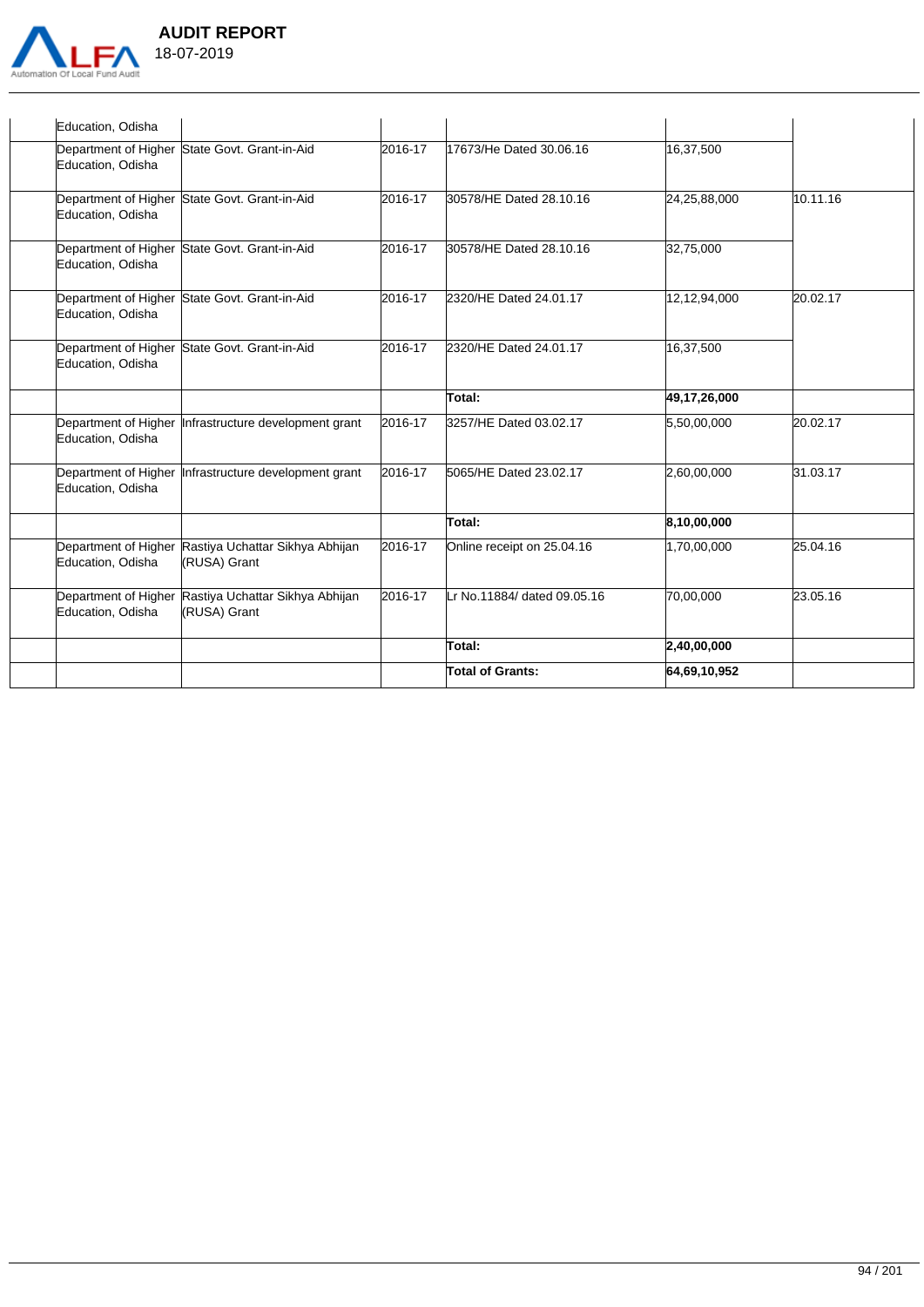

## PARA: 10 **UTILISATION CERTIFICATE**

Berhampur University - 2016-2017

| Sino | IU.C          | IU.C                       | U.C due for               | Total(In Rs:)                         | U.C Submitted U.C needs to |                                | U.C needs to | Remarks |
|------|---------------|----------------------------|---------------------------|---------------------------------------|----------------------------|--------------------------------|--------------|---------|
|      | Outstanding   | Outstanding (In submission |                           |                                       | during the                 | lbe submitted                  | be submitted |         |
|      | (DD<br>las on | IRs:)                      | during the                |                                       | beriod under               | las on                         | las on       |         |
|      | MM YYYY)      |                            | beriod under              |                                       | Audit(In Rs:)              | outstanding as outstanding (In |              |         |
|      |               |                            | Audit(In Rs:)             |                                       |                            | MM Rs:)<br>(DD)<br>lon         |              |         |
|      |               |                            |                           |                                       |                            | lYYYY)                         |              |         |
|      | 01-04-2016    |                            | 351247314.00 769039518.00 | 1120286832.00 595655409.00 31-03-2017 |                            |                                | 524631423.00 |         |
|      | <b>GRAND</b>  |                            | 351247314.00 769039518.00 | 1120286832.00 595655409.00            |                            |                                | 524631423.00 |         |
|      | <b>TOTAL</b>  |                            |                           |                                       |                            |                                |              |         |

**Comments :**

#### **Non Submission of U.C. in due time.**

As per Rule 170, 171and 173 of OGFR Vol-1, grants received should be utilized within the same financial year in which it was received and UCs should be submitted by 30th June of the subsequent year to the funding agency as well as Principal Accountant General (A&E) Odisha. Hence timely non-submission and huge pendency in submission of utilization certificate is a matter of financial mismanagement. Non-submission of U.C to a tune of Rs.52,46,31,423.00 as on 31.03.2017 defeats the very purpose of Govt. policy & planning and speaks about the improper management of manpower at University level during 2016-17.

#### **Details of UC**

The following amount of U.C. is pending as on 31.03.2017. The local authority is requested to take early steps for submission of pending U.Cs.

|                 |              | Total<br><b>UC</b> sent<br>UC due during the year |              | <b>UC</b> pending for submission |  |  |
|-----------------|--------------|---------------------------------------------------|--------------|----------------------------------|--|--|
| 7,72,363        |              | 7,72,363                                          |              | 7,72,363                         |  |  |
| 49,42,180       |              | 49,42,180                                         |              | 49,42,180                        |  |  |
| 15,24,027       |              | 15,24,027                                         |              | 15,24,027                        |  |  |
| 1,10,37,936     |              | 1,10,37,936                                       |              | 1,10,37,936                      |  |  |
| 2,22,49,005     |              | 2,22,49,005                                       |              | 2,22,49,005                      |  |  |
| 43,01,189       |              | 43,01,189                                         |              | 43,01,189                        |  |  |
| 4,12,41,978     |              | 4, 12, 41, 978                                    |              | 4, 12, 41, 978                   |  |  |
| 1,64,84,093     |              | 1,64,84,093                                       |              | 1,64,84,093                      |  |  |
| 3,31,37,391     |              | 3,31,37,391                                       | 1,75,69,767  | 1,55,67,624                      |  |  |
| 21,55,57,152    |              | 21, 55, 57, 152                                   | 20,92,91,142 | 62,66,010                        |  |  |
|                 | 76,90,39,518 | 76,90,39,518                                      | 36,87,94,500 | 40,02,45,018                     |  |  |
| 35, 12, 47, 314 | 76,90,39,518 | 1,12,02,86,832                                    | 59,56,55,409 | 52,46,31,423                     |  |  |
|                 |              |                                                   |              |                                  |  |  |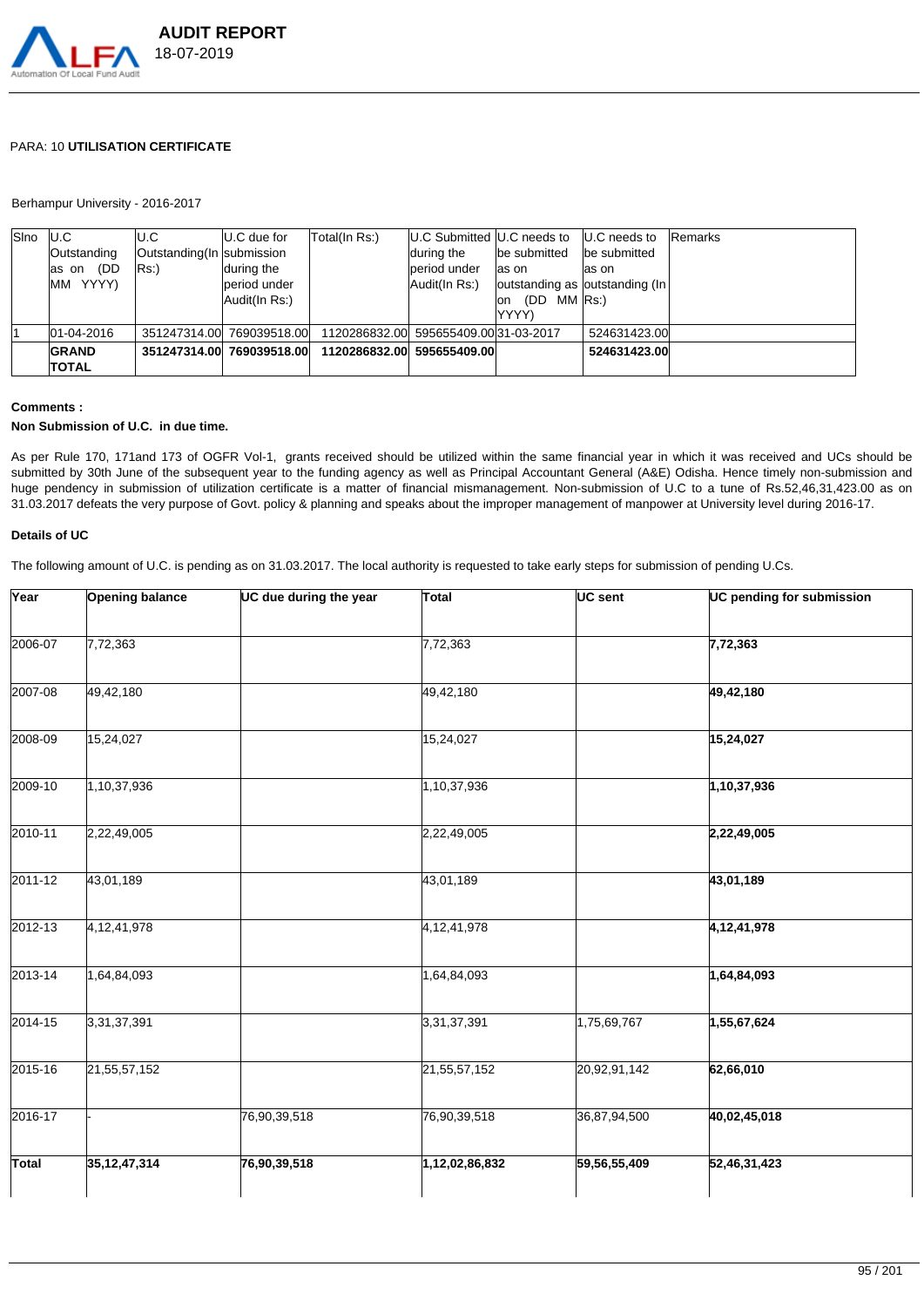

# **DETAILS OF SUBMISSION OF U.C. OF BERHAMPUR UNIVERSITY FOR THE YEAR 2016-17.**

|              | UC sent during 2016-17                                  |                   |                                                                                  |
|--------------|---------------------------------------------------------|-------------------|----------------------------------------------------------------------------------|
| SL No.       | Lr No/Date                                              | Amount of UC sent | Name and year of grant                                                           |
|              | UC of state Govt. Grant-in-Aid                          |                   |                                                                                  |
| 01           | 3598/28.04.2016                                         | 11,32,19,750.00   | 4th State Govt. GIA 2015-16                                                      |
| 02           | 6023/03.08.2016                                         | 12,29,31,500.00   | 1st State Govt. GIA 2016-17                                                      |
| 03           | 0022/01.01.2017                                         | 24,58,63,000.00   | 2nd and 3rd State Govt. GIA 2016-17                                              |
|              | UC of RUSA (Rashtriya Uchattar Sikhya Abhijan)<br>Grant |                   |                                                                                  |
| 04           | 3852/06.05.2016                                         | 87,50,000.00      | State share of 2014-15                                                           |
| 05           |                                                         | 57,50,000.00      | Purchase of new equipment of 2014-15                                             |
| 06           |                                                         | 82,56,586.00      | Purchase of new equipment, renovation and up gradation of building of<br>2015-16 |
|              | Infrastructure Development Grant (State Govt.<br>grant) |                   |                                                                                  |
| 07           | 4674/02.06.2016                                         | 4,00,00,000.00    | Infrastructure grant for 2015-16                                                 |
| 08           | 189/07.01.2017                                          | 4,00,00,000.00    | Infrastructure grant for 2015-16                                                 |
|              | <b>UGC and Research Grants</b>                          |                   |                                                                                  |
| 09           | 5226/27.06.16                                           | 4,82,300.00       | UGC post doctoral fellowship 2015-16                                             |
| 10           | 5466/04.07.16                                           | 2,40,667.00       | <b>DST (SERB) 2014-15</b>                                                        |
| 11           | 6293/12.08.16                                           | 4,59,953.00       | UGC BSR fellowship (2015-16)                                                     |
| 12           | 6808/03.09.16                                           | 19,49,075.00      | INCOIS project (2015-16)                                                         |
| $ 13\rangle$ | 7757/05.10.16                                           | 1,92,500.00       | DRDO Project (2015-16)                                                           |
| 14           | 8897/24.11.16                                           | 24,89,613.00      | DBT Project (2014-15)                                                            |
| 15           | 3580/17.01.17                                           | 3,39,487.00       | CSIR Project (2014-15)                                                           |
|              |                                                         |                   |                                                                                  |

 $\overline{\phantom{0}}$ 

 $\overline{\phantom{a}}$ 

 $\overline{\phantom{a}}$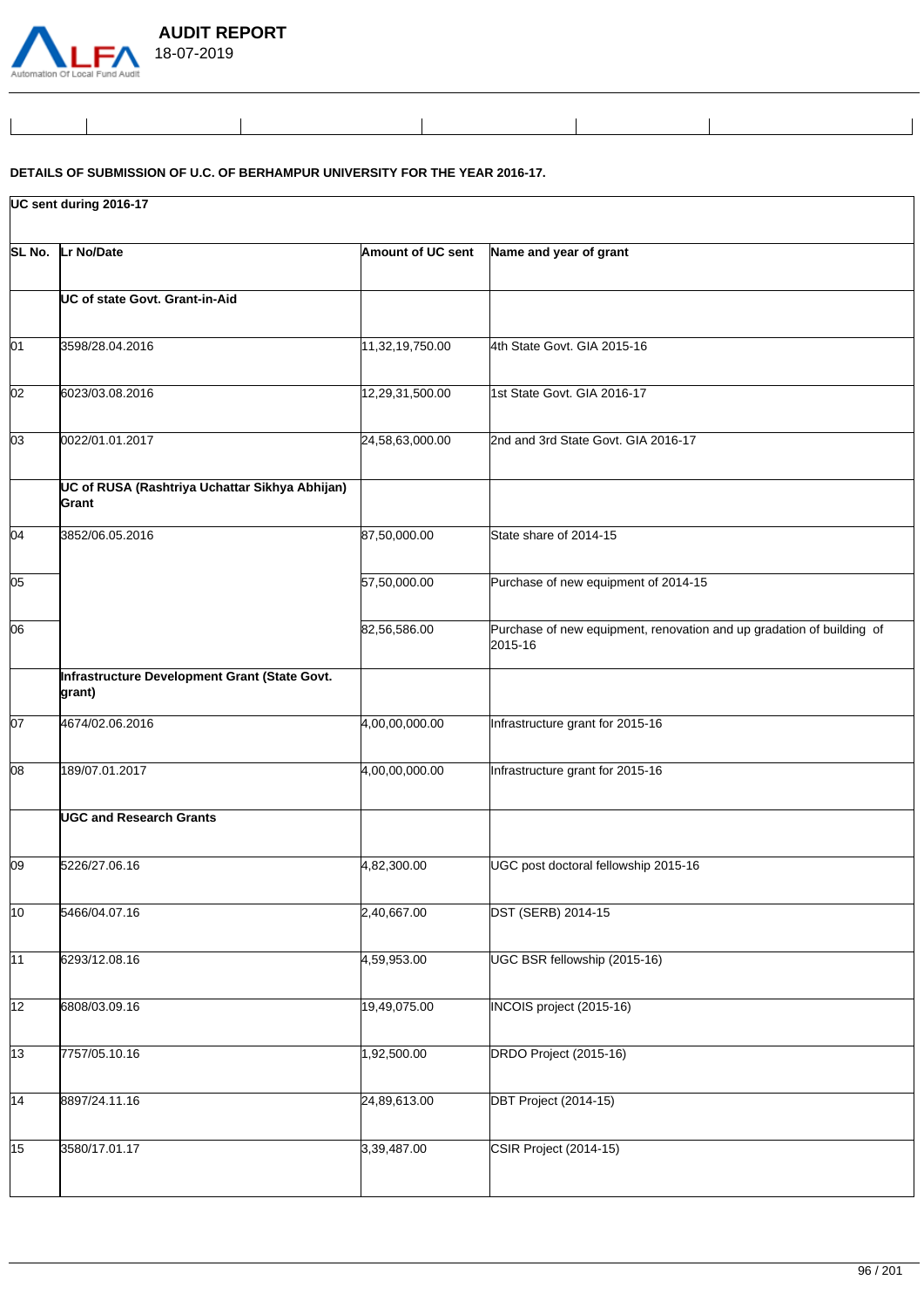

| 16 | Online submission of UC | 47,30,978.00    | <b>DST Inspire (2015-16)</b> |
|----|-------------------------|-----------------|------------------------------|
|    | <b>TOTAL:</b>           | 59,56,55,409.00 |                              |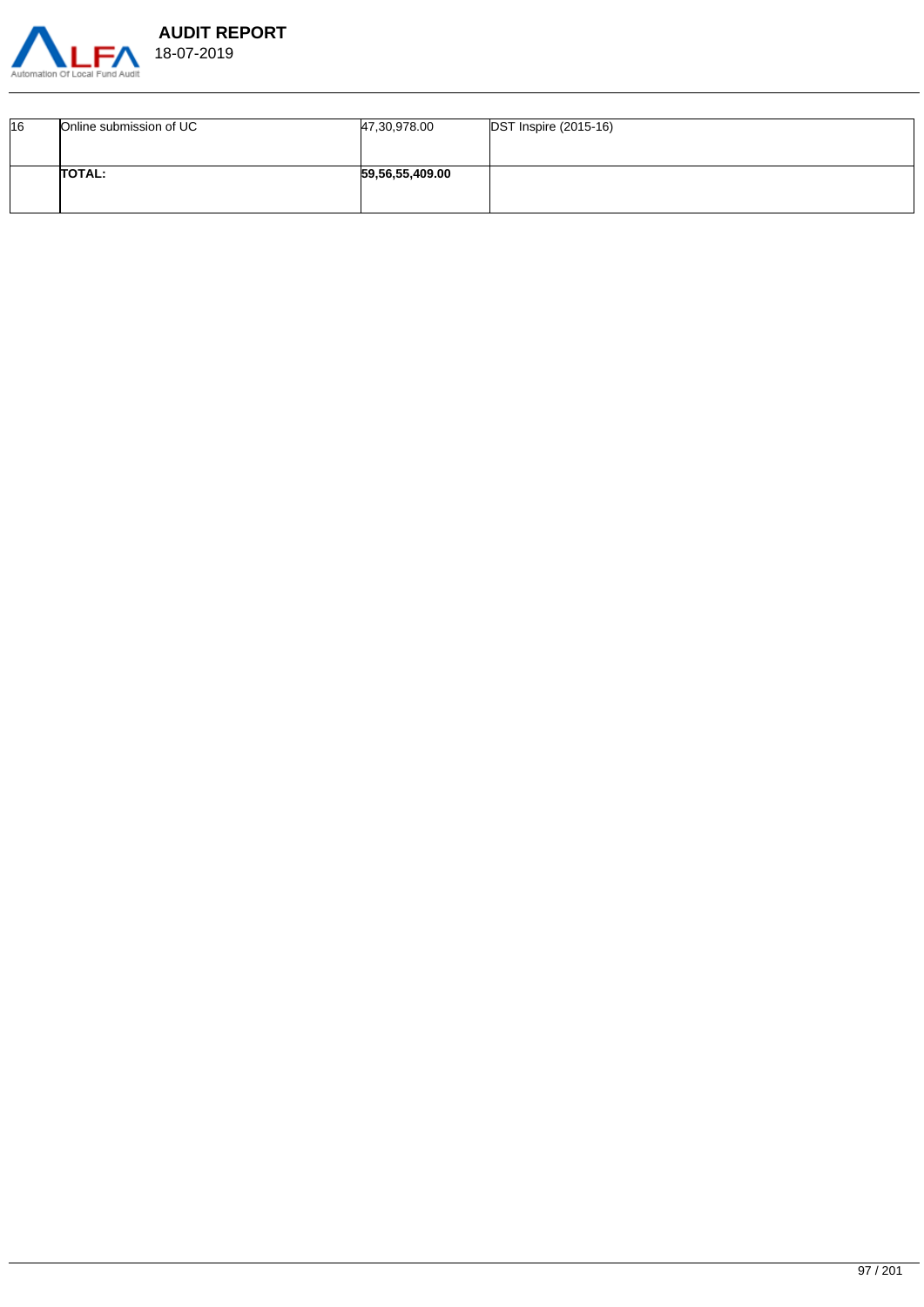

## PARA: 11 **MISAPPROPRIATION & DEFALCATION**

**11.1 -** 

No Comments.

#### PARA: 12 **LOSS OF STOCK & STORE**

**12.1 - Loss of diesel stock**

Dealt in para no.18.02 and 18.03. An amount of Rs.1435/- (=563 + 872) have been recovered in those paragraphs and the objections have been dropped.

**12.3 -** 

Dealt in para No.18.2 and 18.3 of this report. An amount of Rs.1435.00 (=872 + 563) has been recovered in those paragraphs and the objections have been dropped.

#### PARA: 13 **AUDIT OF RECEIPTS**

**13.1 -** 

**13.1 Source of Receipt**

The main sources of receipt of this university are as follows:

1.Block Grant,Dvelopmnt Grant,NSS Grant etc. rom the Govt.

2.Deferent types grants received from NRB(DRDO),CSIR,ICHR,ICSSR,NFDP,OFDP,etc

3.Deferent types grant received from UGC,New Delhi.

4.Examination fees,tution fees and fines collected from students

5.Guest House Account

6.Misc,Reeipt and Misc.Grants.

7.Interest on Investment

8.Rent from Marketcomplex

9.Receipt towards Endoment

10.Receipt fromself financing courses

11.vehicle requisition fees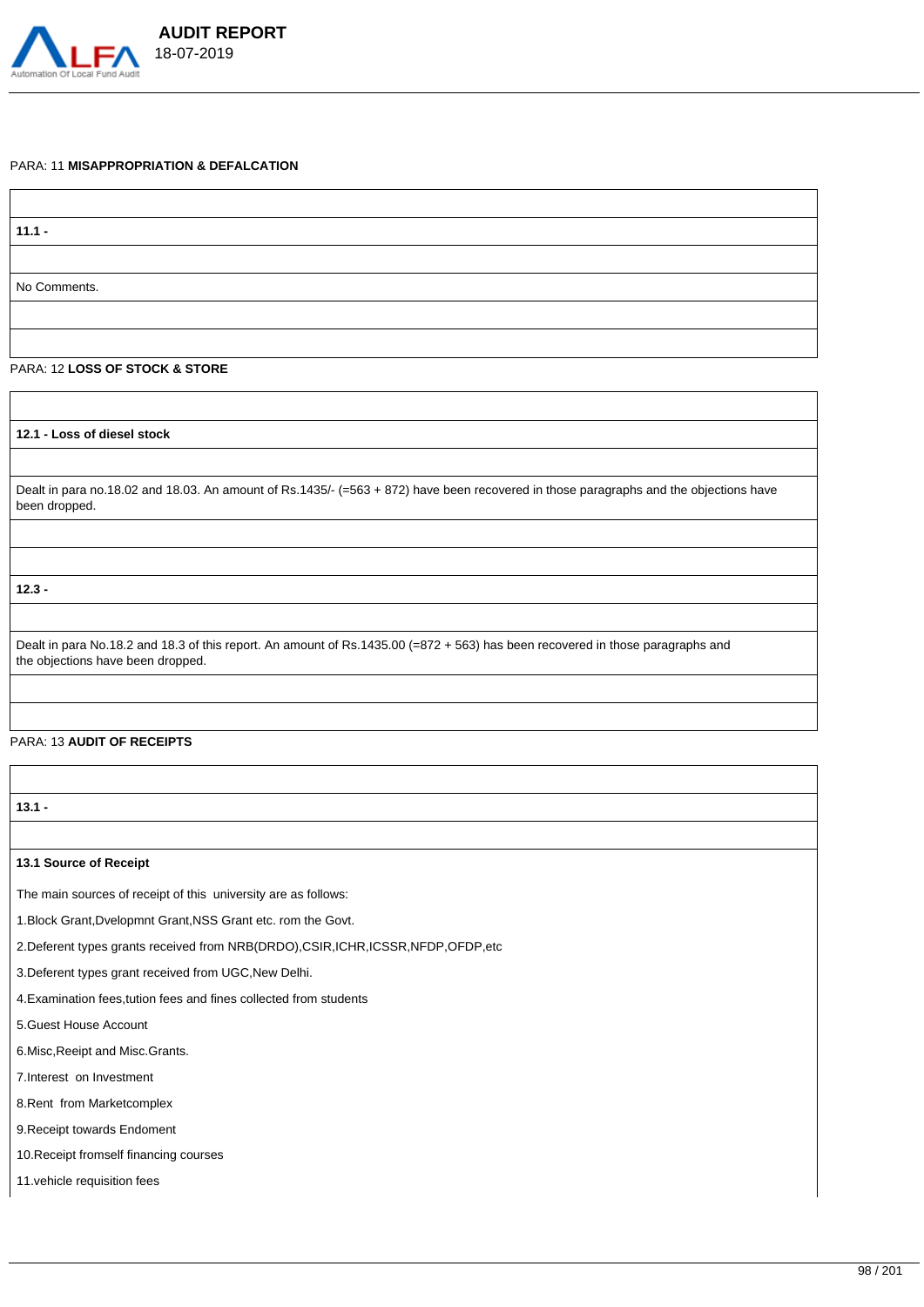

**13.2 - DCB of Market Complex**

13.2 DCB of Market Cmplex

# **DCB POSITION OF MARKET COMPLEX OF BERHAMPUR UNIVERSITY FOR THE YEAR -2016-17**

|                 |                         |              |                                               |        | <b>OLD MARKET COMPLEX(Deepa Market)</b> |       |                   |                |       |                |         |       |
|-----------------|-------------------------|--------------|-----------------------------------------------|--------|-----------------------------------------|-------|-------------------|----------------|-------|----------------|---------|-------|
| SI.No           | Name of the<br>Occupant | Room<br>No.  | <b>Rent of</b><br>the<br>Room<br>Per<br>month | Demand |                                         |       | <b>Collection</b> |                |       | <b>Balance</b> |         |       |
|                 |                         |              |                                               | Arrear | <b>Current</b>                          | Total | Arrear            | <b>Current</b> | Total | Arrear         | Current | Total |
| 1               | Prasant Ku.<br>Panda    |              | 400                                           | 8200   | 4800                                    | 13000 | 7000              | O              | 7000  | 1200           | 4800    | 6000  |
| 2               | Siddharth S<br>Padhy    | 2            | 400/-                                         | 1200   | 4800                                    | 6000  | 1200              | 4800           | 6000  | Ю              | b       | In.   |
| 3               | Dillip Ku. Panda        | $\mathsf{B}$ | 400/-                                         | 2000   | 4800                                    | 6800  | O                 | b              | O.    | 2000           | 4800    | 6800  |
| 4               | Naresh Ku.<br>Bisovi    | 4            | 400/-                                         | 3600   | 4800                                    | 8400  | 3600              | 800            | 4400  | O              | 4000    | 4000  |
| 5               | P. Ch.Mahapatra 5       |              | $300/-$                                       | 5400   | 3600                                    | 9000  | 5400              | 900            | 6300  | lo.            | 2700    | 2700  |
| 6               | Niranjan Sahu           | 6            | $300/-$                                       | 900    | 3600                                    | 4500  | n                 | Ю              |       | 900            | 3600    | 4500  |
| $\overline{7}$  | Raghunath<br>Panda      |              | $300/-$                                       | 1500   | 3600                                    | 5100  | h                 | h              |       | 1500           | 3600    | 5100  |
| 8               | Man Mohan<br>Nayak      | 8            | $300/-$                                       | 1050   | 3600                                    | 4650  | O                 | O              | 0     | 1050           | 3600    | 4650  |
| 9               | S. Balaji Patro         | 09 & 10      | 120x2                                         | 960    | 2880                                    | 3840  | h                 | l0             | h     | 960            | 2880    | 3840  |
| 10 <sup>1</sup> | Prasanta .K.<br>Palo    | 11           | 120                                           | Nil    | 1440                                    | 1440  | O                 | 1440           | 1440  | ю              | lo      | b     |
| 11              | Prasant Ku. Das         | 12           | $120/-$                                       | 2460   | 1440                                    | 3900  | O                 | l0             | n     | 2460           | 1440    | 3900  |
|                 |                         |              | Total                                         | 27270  | 39360                                   | 66630 | 17200             | 7940           | 25140 | 10070          | 31420   | 41490 |

# **DCB POSITION OF MARKET COMPLEX OF BERHAMPUR UNIVERSITY FOR THE YEAR -2016-17**

 **NEW MARKET COMPLEX (Ananda Bazar Market)**

| <b>SI.No</b> | Name of the<br>Occupant     | Room<br>No. | <b>Rent of the</b><br>Room Per<br>month | Demand |                |       | <b>Collection</b> |                |       | <b>Balance</b> |                |       |
|--------------|-----------------------------|-------------|-----------------------------------------|--------|----------------|-------|-------------------|----------------|-------|----------------|----------------|-------|
|              |                             |             |                                         | Arrear | <b>Current</b> | Total | Arrear            | <b>Current</b> | Total | Arrear         | <b>Current</b> | Total |
|              | lS.K.Bakshu                 |             | $300/-$                                 | 900    | 3600           | 4500  | 900               | 1100           | 2000  | Ю              | 2500           | 2500  |
| 2            | Babita Bisoyi               | I2          | $300/-$                                 | 1500   | 3600           | 5100  | n                 |                | n     | 1500           | 3600           | 5100  |
| l3           | S. Chandreya<br>Reddy       | b           | $300/-$                                 | 3100   | 3600           | 6700  |                   | n              |       | 3100           | 3600           | 6700  |
| l4           | B. Ku. Behera(A) 4          |             | $300/-$                                 | 1300   | 3600           | 4900  | n                 | n              |       | 1300           | 3600           | 4900  |
| 5            | Satya N.<br>Panigrahi       | 5           | $300/-$                                 | 1900   | 3600           | 5500  |                   | h              |       | 1900           | 3600           | 5500  |
| 16           | <b>N. Somanath</b><br>Reddy | 6           | $300/-$                                 | 2500   | 3600           | 6100  |                   | n              | n     | 2500           | 3600           | 6100  |
| 17           | U. Narasingh<br>Patra       | 7           | $300/-$                                 | 3100   | 3600           | 6700  |                   | h              |       | 3100           | 3600           | 6700  |
| 18           | B. Ku. Behera(B)            | 8           | $300/-$                                 |        | 3600           | 3600  | n                 | 3600           | 3600  | O              | 0              | Ю     |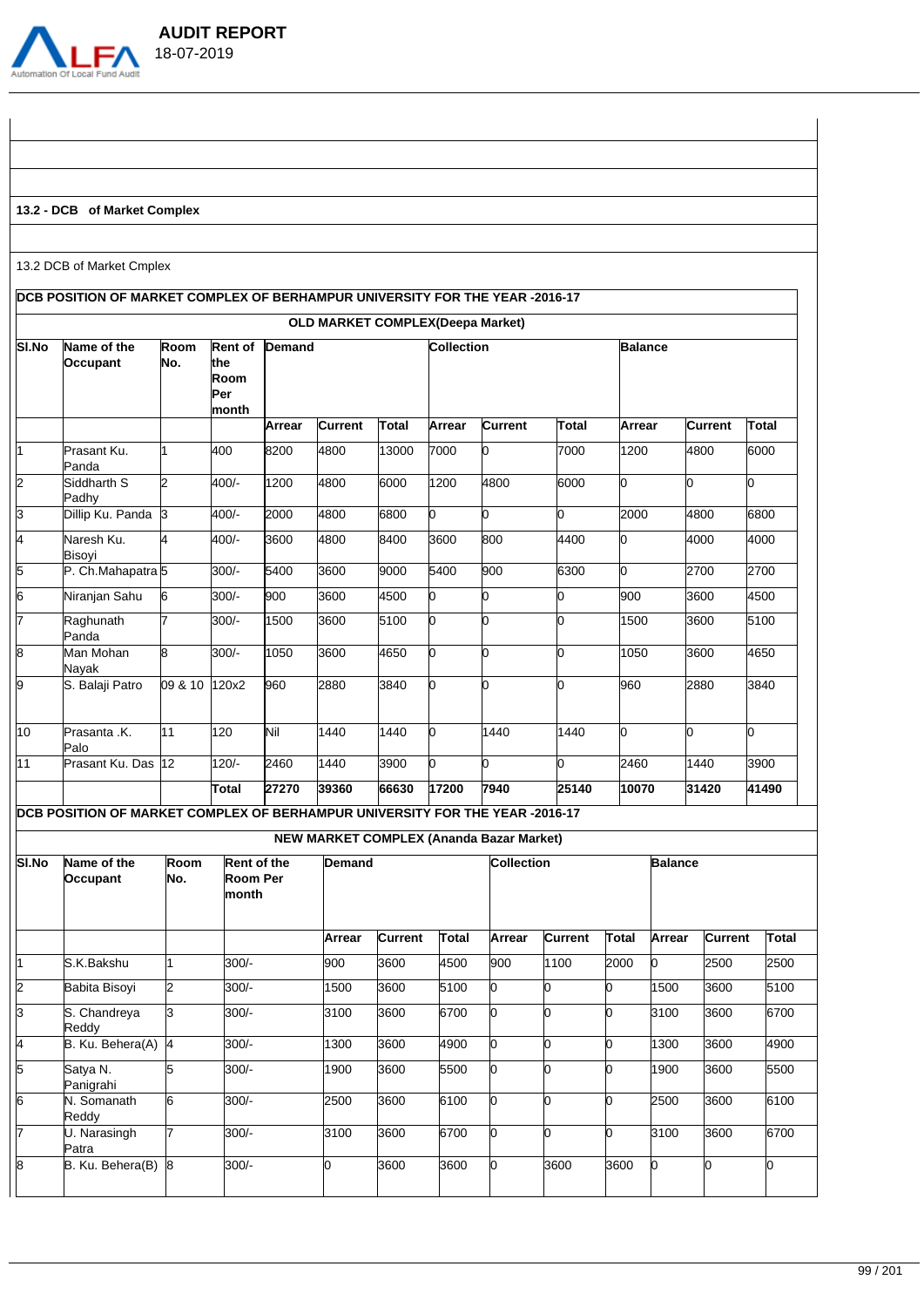

| <b>AUDIT REPORT</b> |
|---------------------|
| 18-07-2019          |

| $\overline{9}$     | Abhimanyu<br>Panigrahy                                                                                                                          | 9           | $300/-$                          |       | 200        | 3600                | 3800           | lo                | 0              | lo.   | 200            | 3600           | 3800  |
|--------------------|-------------------------------------------------------------------------------------------------------------------------------------------------|-------------|----------------------------------|-------|------------|---------------------|----------------|-------------------|----------------|-------|----------------|----------------|-------|
| 10                 | Ullash Chhatei                                                                                                                                  | 10          | $300/-$                          |       | 1350       | 3600                | 4950           | lo.               | 0              | lo.   | 1350           | 3600           | 4950  |
| $\overline{11}$    | Surendra Panda                                                                                                                                  | 11          | $300/-$                          |       | 300        | 3600                | 3900           | 300               | 2700           | 3000  | lo.            | 900            | 900   |
| 12                 | Judhistir Panda                                                                                                                                 | 12          | 300+150                          |       | 450        | 5400                | 5850           | lo.               | 0              | lo.   | 450            | 5400           | 5850  |
|                    |                                                                                                                                                 |             |                                  |       |            |                     |                |                   |                |       |                |                |       |
|                    |                                                                                                                                                 | Space       |                                  |       |            |                     |                |                   |                |       |                |                |       |
|                    |                                                                                                                                                 |             | Total                            |       | 16600      | 45000               | 61600          | 1200              | 7400           | 8600  | 15400          | 37600          | 53000 |
|                    |                                                                                                                                                 |             |                                  |       |            | <b>ANANDA BAZAR</b> |                |                   |                |       |                |                |       |
| SI.No              | Name of the<br>Occupant                                                                                                                         | Room<br>No. | Rent of the<br>Room Per<br>month |       | Demand     |                     |                | <b>Collection</b> |                |       | <b>Balance</b> |                |       |
|                    |                                                                                                                                                 |             |                                  |       | Arrear     | <b>Current</b>      | Total          | <b>Arrear</b>     | <b>Current</b> | Total | Arrear         | <b>Current</b> | Total |
| 1                  | T.Buguda Reddy                                                                                                                                  | 16          | 20                               |       | 380        | lo.                 | 380            | lo.               | O              | lo.   | 380            | lo.            | 380   |
| $\overline{2}$     | T.Govinda Reddy                                                                                                                                 | 44          | 15                               |       | 1685       | ю                   | 1685           | o                 | O              | lo.   | 1685           | lo.            | 1685  |
| 3                  | Kanhu Ch.Kabi                                                                                                                                   | 57          | 100                              |       | 3760       | lo.                 | 3760           | lo.               | O              | lo.   | 3760           | lo.            | 3760  |
| 4                  | N.Sankar Reddy                                                                                                                                  | 91          | 10                               |       | 1320       | lo.                 | 1320           | lo.               | O              | lo.   | 1320           | lo.            | 1320  |
| 5                  | Y.Nageswar Rao                                                                                                                                  | 108         | 100                              |       | 1700       | ю                   | 1700           | O                 | O              | lo.   | 1700           | lo.            | 1700  |
| 6                  | Trinath Behera                                                                                                                                  | 112         | 15                               |       | 2920       | b                   | 2920           | lo.               | O              | lo.   | 2920           | lo.            | 2920  |
| 7                  | S.Balaji Patra                                                                                                                                  | 140         | 100                              |       | 3380       | lo.                 | 3380           | lo.               | O              | lo.   | 3380           | lo.            | 3380  |
|                    |                                                                                                                                                 |             | Total                            |       | 15145      | o                   | 15145          | O                 | O              | lo.   | 15145          | O,             | 15145 |
|                    | An abstract position of DCB of stall and cabin for the year 2016-17 is given below:                                                             |             |                                  |       |            |                     |                |                   |                |       |                |                |       |
|                    | Old Market Complex                                                                                                                              |             |                                  |       |            |                     |                |                   |                |       |                |                |       |
|                    |                                                                                                                                                 | Demand      |                                  |       | Collection |                     | Balance        |                   |                |       |                |                |       |
| Arrear             |                                                                                                                                                 | 27270       |                                  | 17200 |            |                     | 10070          |                   |                |       |                |                |       |
| <b>Current</b>     |                                                                                                                                                 | 39360       |                                  | 7940  |            |                     | 31420          |                   |                |       |                |                |       |
| Total              |                                                                                                                                                 | 66630       |                                  | 25140 |            | 41490               |                |                   |                |       |                |                |       |
|                    |                                                                                                                                                 |             |                                  |       |            |                     |                |                   |                |       |                |                |       |
|                    | NEW Market Complex                                                                                                                              | Demand      |                                  |       | Collection |                     | Balance        |                   |                |       |                |                |       |
| Arrear             |                                                                                                                                                 | 16600       |                                  | 1200  |            |                     |                |                   |                |       |                |                |       |
| <b>Current</b>     |                                                                                                                                                 | 45000       |                                  | 7400  |            |                     | 15400<br>37600 |                   |                |       |                |                |       |
| Total              |                                                                                                                                                 | 61600       |                                  | 8600  |            |                     | 53000          |                   |                |       |                |                |       |
|                    |                                                                                                                                                 |             |                                  |       |            |                     |                |                   |                |       |                |                |       |
|                    | <b>ANANDA BAZAR</b>                                                                                                                             |             |                                  |       |            |                     |                |                   |                |       |                |                |       |
|                    |                                                                                                                                                 | Demand      |                                  |       | Collection |                     | Balance        |                   |                |       |                |                |       |
| Arrear             |                                                                                                                                                 | 15145       |                                  | 0     |            |                     | 15145          |                   |                |       |                |                |       |
| <b>Current</b>     |                                                                                                                                                 | Ю           |                                  | Ю     |            | Ю                   |                |                   |                |       |                |                |       |
| Total              |                                                                                                                                                 | 15145       |                                  | O     |            |                     | 15145          |                   |                |       |                |                |       |
| <b>Grand Total</b> |                                                                                                                                                 | 143375      |                                  | 33740 |            |                     | 109635         |                   |                |       |                |                |       |
|                    | From the above statement it is revealed that out of the total demand Rs.1,43,375.00 a sum of Rs.33,740.00 has been collected which is not up to |             |                                  |       |            |                     |                |                   |                |       |                |                |       |

mark. So the University authority is suggested to expedite the process of collection and improve the financial position.

The local authority is suggested to collect the arrear demand of market complex and produce necessary cash book entry in the next audit . Till then, the said amount of **Rs.1,09,635/-** is held under objection.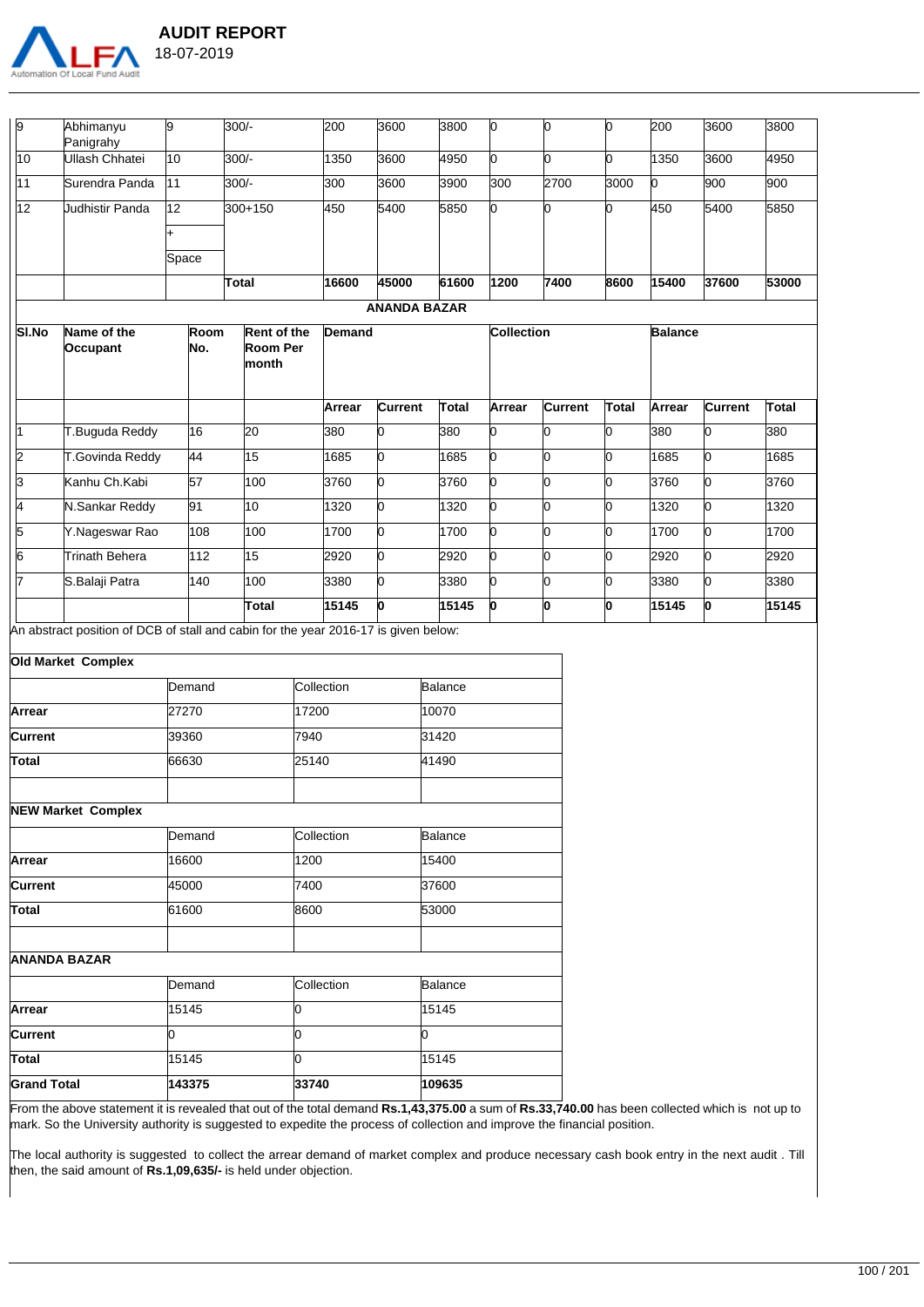

# **13.3 - GUEST HOUSE**

13.3 GUEST HOUSE;-

An amount of Rs 3,03,650.00 has been collected during 2016-17.The abstract of collection is given below.

Abstract of Receipt/Collection during 2016-17

| Month         | <b>Establishment Charges</b> | Daily room rent collection |  |
|---------------|------------------------------|----------------------------|--|
| April, 16     | 400.00                       | 10,630.00                  |  |
| May, 16       | 400.00                       | 8,050.00                   |  |
| June, 16      | 400.00                       | 3,200.00                   |  |
| July, 16      | 400.00                       | 4,010.00                   |  |
| August, 16    | 400.00                       | 4,430.00                   |  |
| September, 16 | 400.00                       | 5,850.00                   |  |
| October, 16   | 400.00                       | 25,220.00                  |  |
| November, 16  | 400.00                       | 8,140.00                   |  |
| December, 16  | 400.00                       | 46,100.00                  |  |
| January, 17   | 400.00                       | 24,300.00                  |  |
| February, 17  | 400.00                       | 29,140.00                  |  |
| March, 17     | 500.00                       | 1,29,680.00                |  |
| Total         | 4,900.00                     | 2,98,750.00                |  |

#### PARA: 14 **AUDIT OF EXPENDITURE**

**14.1 -** 

On scrutiny of the RUSA cash book for 2016-17 w.r.t. vouchers and other documents it was noticed that, following purchases were made against which lesser number of materials were installed. The details are given below:

| Purchase voucher<br>No./Date | <b>Materials</b><br>lpurchased                | Quantity          | Cost/ installation<br>charge                             | Basis of installation                                  | Quantity of<br>lmaterials<br>linstalled | Less quantity<br>installed | Cost/ installation<br>charge of<br>non-installed<br>materials |
|------------------------------|-----------------------------------------------|-------------------|----------------------------------------------------------|--------------------------------------------------------|-----------------------------------------|----------------------------|---------------------------------------------------------------|
| 11/15.04.16                  | <b>BENQ</b><br><b>Multimedia</b><br>Projector | 43                | 27,32,543 (cost)                                         | Vr No.18/04.07.16<br>& installation<br>certificate     | <b>40</b>                               |                            | 1,90,643 (Cost)                                               |
| 15/30.05.16                  | Microtek UPS.<br>Battery,                     | (25sets) 25<br>50 | 8,98,000 (cost:<br>$ 851750 + \text{install} $<br>46250) | <b>Installation</b><br>certificate from<br>departments | 24                                      | 01                         | 35,920 (Cost and<br>installation)                             |
| 17/04.07.16                  | Stand<br>Suvira motorized 46                  | 25                | $ 4,20,900$ (cost)                                       | Not found to be                                        |                                         | 46                         | 4,20,900 (cost)                                               |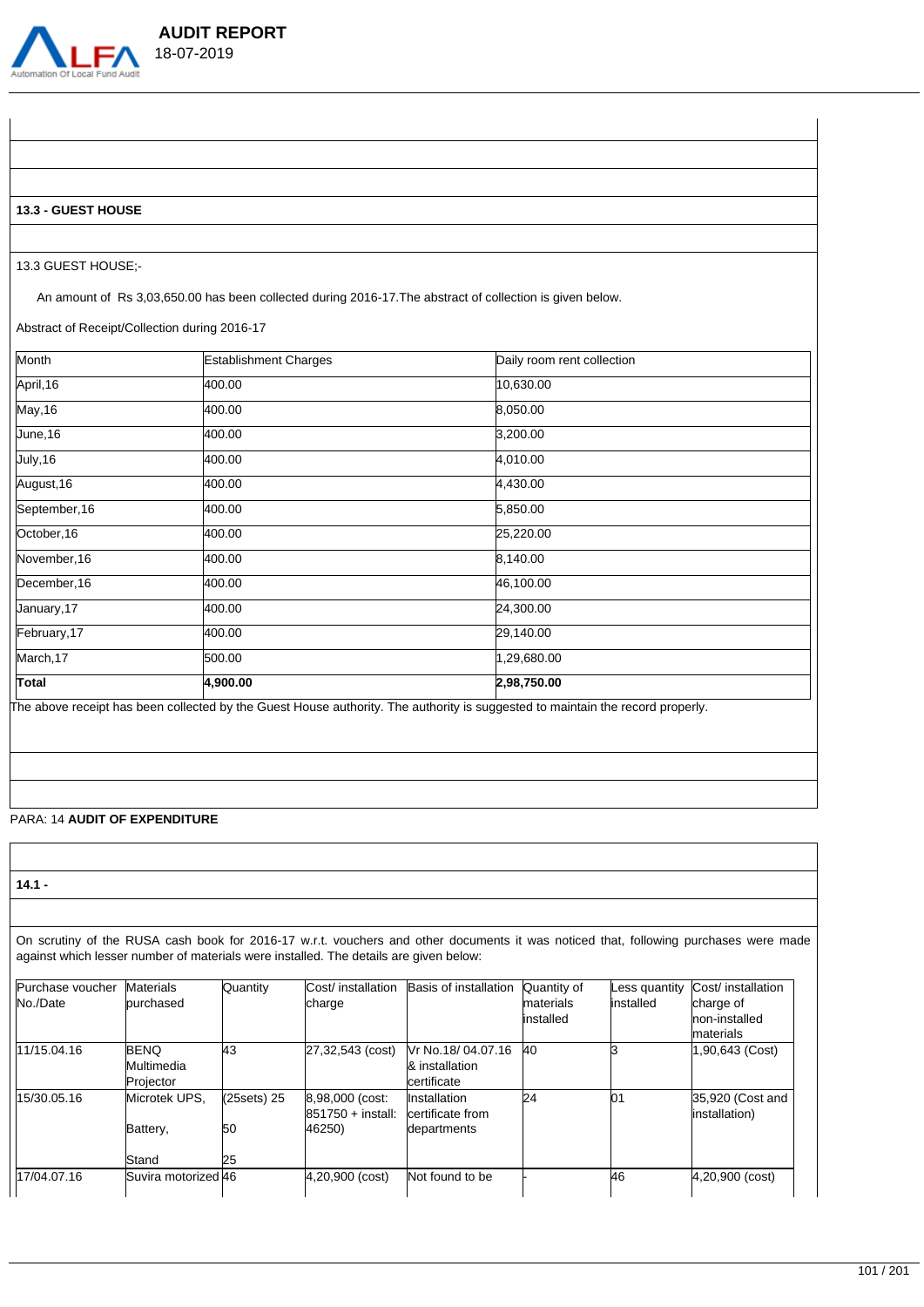

|  | <b>Iscreen</b> |  | installed                                                                                                                                            |        |          |  |
|--|----------------|--|------------------------------------------------------------------------------------------------------------------------------------------------------|--------|----------|--|
|  |                |  |                                                                                                                                                      | Total: | 6.47.463 |  |
|  |                |  | It was found that, though electronic articles were purchased not all were installed which means the purchases were not very necessary.               |        |          |  |
|  |                |  | The local authority was asked to clarify regarding the status of utilization of those purchased articles. But, in response to the objection memo the |        |          |  |
|  |                |  | local authority only showed the stock entry and issue of the materials, no appropriate compliance to the objection was submitted. However, out of    |        |          |  |
|  |                |  | 46 numbers of motorised screen, three numbers of the materials were still found balance in the stock register. Hence, the University authority is    |        |          |  |
|  |                |  | required to produce the documents in support of installation of the materials purchased to next audit. Till then, the amount of Rs.6,20,193/-        |        |          |  |

 Moreover, out of 25 sets of inverter (double battery) purchased vide vouchers No.15/30.05.26, only 24 were installed. But, installation charges were paid for all the 25 sets of articles. So an amount of **Rs.1850.00** (=46250/25) was paid in excess to the 'NEXXT Computers, Berhampur' which needs recovery with compliance report to audit.

(Rs.6,47,463.00 - 27,450.00 towards cost of balance 3 numbers of motorised screen) as described above is kept under objection.

#### **Person(s) Responsible for this paragraph**

| Slno | Name                   | Designation                  | Adress          | Amount(In Rs:) |
|------|------------------------|------------------------------|-----------------|----------------|
|      | Remish Kerketta, OAS,  | Registrar                    | Ex-Registrar    | 925            |
|      | Javakrushna Sethi, OFS | <b>Controller of Finance</b> | Ex-COF, Retired | 925            |
|      |                        |                              |                 |                |

#### **14.2 - Inadmissible payment of remuneration of University staff**

On checking of the Expenditure cash book w.r.t. the paid vouchers for 2016-17 it was noticed that, out of expenditure of Rs.52,094.00 incurred vide voucher No.78/29.04.16, an amount of **Rs.25,500.00** was paid to four numbers of University employees towards 'Typing and comparing of Syndicate resolution (2011-15) and Typing of annual report-2015' after sanction of the amount vide Order No.3458/dated 21.04.16. But, as these works relate to this University and the staffs involved are employees of this university only, payment of extra remuneration to them for this purpose over and above their salary is not admissible. The details of payment made to the employees are as follows:

- 1. Santosh Kumar Mohapatra, Sr.Typist Rs.15,000/-
- 2. Naresh Chandra Kanhar, Sr. Assistant Rs.3,750/-
- 3. Niranjan Behera, Sr. Assistant Rs.3,750/-

4. A.Surya Prakash, Sr. Stenographer – Rs.3,000/-

The objection memo issued on this score was not returned by the University authority till close of audit. Hence, the above payments of Rs.25,5000/- are suggested to be recovered from the persons concerned who have received it. For this excess payment Sri Remish Kerketta, Ex-Registrar and Sri Jayakrushna Sethi, Ex-COF are considered responsible.

#### **14.3 - Inadmissible expenditure for farewell meetings of retiring staff of the University**

On checking of the vouchers of the Expenditure cash book for 2016-17 w.r.t. the paid vouchers it was observed that, an amount of Rs.3140/ was paid to Sri Mihir Kumar Tripathy, Campus Supervisor which was spent on the occasion of Superannuation day held on 29.09.16. But, such events should not be observed by spending University funds. Thus, the expenditure out of the University fund is considered irregular and inadmissible.

In response to the objection memo, it was replied that, since September 2016 onwards all superannuation meeting were to be conducted from University fund. The cost of shawl and citation were to be within an amount of Rs.1100.00 and cost of tea, biscuits would be Rs.1000/- per meeting. An office order in this regard was passed by the Registrar. Hence, it was requested by the University authority to drop the objection as in this case the expenditure from the university fund was not irregular.

But, the reply is not satisfactory as the University fund should not be utilized for personal events organized for retiring staff and the objection stands its own merit. Hence, the amount of **Rs.3140/-** may be recovered from persons responsible and compliance reported to audit.

| Person(s) Responsible for this paragraph |      |      |             |               |               |  |  |
|------------------------------------------|------|------|-------------|---------------|---------------|--|--|
|                                          | Sino | Name | Designation | <b>\dress</b> | Amount(In Rs: |  |  |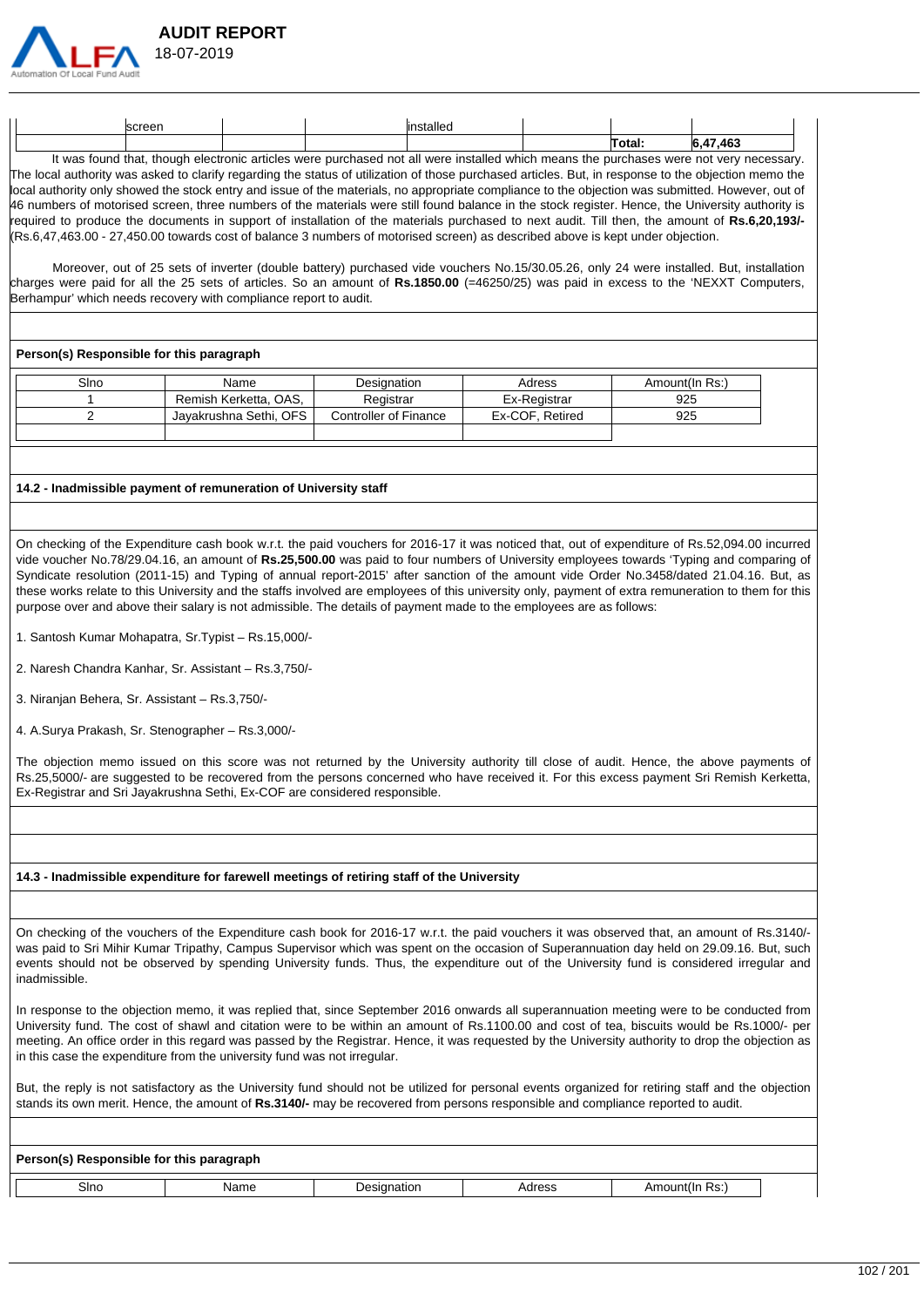

| Remish Kerketta, OAS.    | Registrar                    | Ex-Registrar          | 1047 |
|--------------------------|------------------------------|-----------------------|------|
| Jayakrushna Sethi, OFS I | <b>Controller of Finance</b> | Ex-COF, Retired       | 1046 |
| Sarat Chandra Sahu, JE   | Junior Engineer              | Ex-Assistant Engineer | 1047 |
|                          |                              |                       |      |

#### **14.4 - Clarification regarding conduct of cleaning work against payment made in advance**

 **AUDIT REPORT** 

On scrutiny of the vouchers booked as expenditure in Expenditure cash book for 2016-17 it was noticed that, as per the requirement produced by the Health Officer, BeMC Rs.20,000/- was to be deposited in BeMC for use of 4500 litres of cesspool (10 trips) towards cleaning charges of septic tanks of the University. Accordingly, an amount of Rs.20,000/- was sanctioned vide Order No.1192/02.02.17 by the OIC, Works, Berhampur University and payment was made in advance vide voucher No.1641/ dated 15.02.2017. But, no proof or certificate regarding the cleaning work conducted by the BeMC was found in the documents produced before audit. Hence, clarification was sought from the University authority regarding whether the required cleaning work was made against the payment or not. But, the objection memo was not returned till close of audit.

 Hence, the University authority is once again requested to clarify regarding completion of the cleaning work against the payment made in advance to the BeMC. Till then, the payment of Rs.20,000.00 is held under objection.

#### **14.5 - Excess payment of Remuneration/Honorarium to the visiting fellow**

On scrutiny of the paid vouchers of the expenditure cash book it was noticed that, out of Rs.72866/- payment made vide voucher No.1825/28.03.17, an amount of Rs.30000.00 was paid to Sri R.N.Senapati, Retd. Reader in English (Sl No.03) towards honorarium for January and February 2017 @Rs.15000/- per month. As per provision his remuneration was fixed at Rs.600/- per day subject to a maximum of Rs.15000/- per month. In absence of the attendance sheet attached to the produced voucher, the number of working days for January 2017 and February 2017 were found to be a maximum of 21 days each. There were 10 holidays (5 Sundays, the day following foundation day, Makar sankranti, Samba dasami, Netaji Jayanti and Republic day) and 7 holidays ( 4 Sundays, Saraswati puja, Magha Saptami and Siva ratri) in the month of January and February 2017 respectively. Hence, he should have been paid Rs.12,600/- (=21@600/-) each in those two months making a total payment amount due for Rs.25200/-.

 Thus, it is inferred that, he has been paid at least an excess amount of Rs.4800/- (=30000 – 25200) which cannot be admitted in audit. His attendance register of taking classes were requested to be produced before audit for further verification. But, the objection memo issued in this regard was not returned till close of audit.

 Hence, the excess payment amount of Rs.4800/- may be recovered from Sri R.N.Senapati, Retired Reader in English. For this payment both the Registrar and COF are considered responsible.

#### **Person(s) Responsible for this paragraph**

| Slno | Name                   | Designation                  | Adress                                               | Amount(In Rs:) |
|------|------------------------|------------------------------|------------------------------------------------------|----------------|
|      | Remish Kerketta, OAS,  | Registrar                    | Ex-Registrar                                         | 1600           |
|      | Jayakrushna Sethi, OFS | <b>Controller of Finance</b> | Ex-COF, Retired                                      | 1600           |
|      | R.N.Senapati, Retired  |                              | Retired Reader in English Retired Reader in English, | 1600           |
|      | Reader in English      |                              | BU                                                   |                |
|      |                        |                              |                                                      |                |

#### **14.6 - Refund of the amount from DFO, Ganjam paid earlier towards shifting of deer**

On scrutiny of the payment voucher No.1885/31.03.17 (Rs.10,00,000/-) w.r.t. the relevant file it was noticed that, the 'Central Zoo Authority' (Lr No.2047/14.07.16) was against continuation of the Deer Park in the premises of Berhampur University on the ground that it lacked dedicated scientific staff having requisite skills in various aspects of management and the availability of resources necessary for maintaining highest standard of animal housing and healthcare. Moreover, as per guideline issued by the Central Zoo Authority, the area of the said Deer Park did not meet the minimum requisite area of 5 hectares.

 Subsequently, the Registrar, BU, requested the DFO, Berhampur division (vide Lr.No.7080/13.09.16) to take steps for safe shifting of the deer to a suitable nearest zoo/ deer park or a forest area while the required expenses would be borne by the University. It was decided vide syndicate resolution No.575/dated 22.11.16 that, an estimated expense amount of Rs.20,00,00/- (communicated vide Lr No.7812/05.11.16 of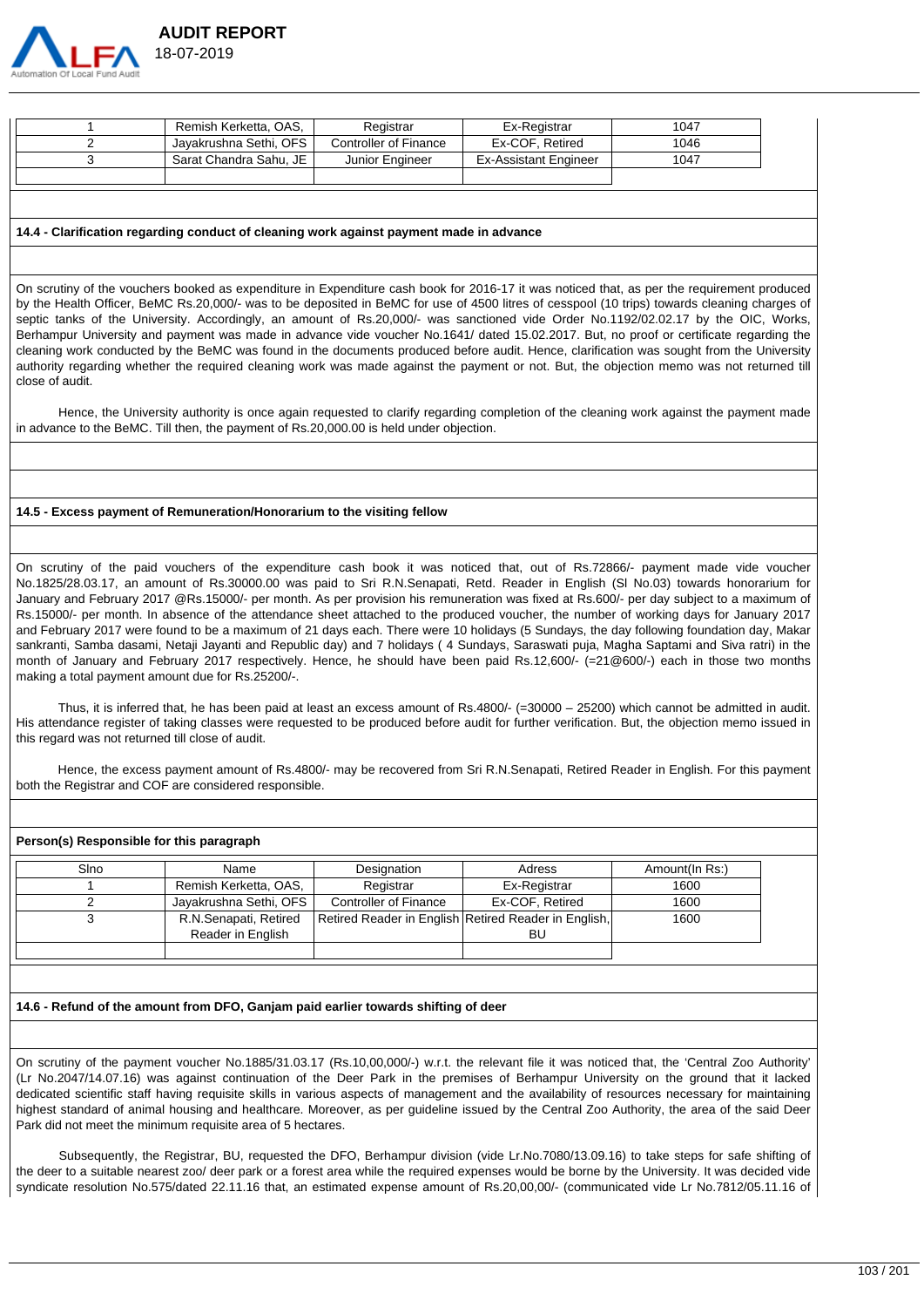

DFO, Berhampur) was to be paid to the DFO, Berhampur towards shifting and relocating of the deer to Bhallery PRF near Narayani temple with fencing, supply of electricity and water to the area. Then, in the next syndicate resolution No.44/25.01.17 and 95/18.02.17 it was decided to arrange Rs.10,00,000/-from University own fund for payment to the DFO, Berhampur. Then, sanction was made vide Order No.3193/ dated 31.03.17 for payment of the amount and the DFO, Berhampur was requested to take early step for shifting of the deer vide Lr.No.10479/13.12.17. But, till date the shifting of deer has not been done and the amount of Rs.10,00,000/- paid vide voucher No.1885/31.03.17 is still with the DFO, Berhampur.

Under such circumstances, payment of Rs.10,00,000/- has resulted fruitless. The University is also losing interest on that amount. Hence, it is suggested that, the said amount of **Rs.10,00,000/-** with interest of **Rs.1,44,900/-** (as calculated below) needs to be refunded from the DFO, Berhampur as early as possible.

| Period  | Principal | Rate of interest | <b>I</b> nterest | Total amount |
|---------|-----------|------------------|------------------|--------------|
| 2017-18 | 10,00,000 | $7\%$ (appx.)    | 70,000           | 10.70.000    |
| 2018-19 | 10.70.000 | $7\%$ (appx.)    | 74900            | 11.44.900    |
|         |           | Total:           | 1,44,900         |              |

In response to the objection memo, the University authority replied that, shifting of deer is the absolute lookout of the DFO, Berhampur because the required amount had already been paid which was instructed by the Special Secretary to Govt. of Odisha. The HOD, Zoology has no control over the issue because the authority has taken necessary action in this regard.

It is observed that, the university is still incurring expenditure in maintenance of the deer and the money paid to the DFO, Ganjam has become infructuous. The University is also losing interest on that money. The University authorities need to make special and appropriate effort to settle this issue either by getting refund of the amount with its interest or get the deer transferred as decided earlier.

For this payment the Vice Chancellor, Registrar, Controller of Finance and HOD, Zoology are considered responsible.

### **14.7 - Irregular purchase of New vehicle by way of replacement**

On checking of the expenditure voucher No.1353/16.12.16 w.r.t. the Cash book and purchase file it was noticed that, an amount of Rs.14,40,468.00 was paid to 'M/s. Toyota Kirloskar Motor Pvt. Ltd., Bangalore' towards procurement of a new light vehicle 'Innova Crysta' for use by the Vice-Chancellor of the University.

The process of purchase was found to be as follows:

It was approved by the Syndicate in resolution No.31/ dated 16.01.2016 for auction sale of the light vehicle (Ambassador Car bearing No.OR-07-Q-0770) and to purchase a new light vehicle (Maruti SX4/ Mahindra Duster) in place of it. Approval of the Department of Higher Education, Odisha was obtained vide letter No.30850/HE dated 01.11.16 for purchase of a new light vehicle 'Toyota Innova' costing Rs.15,00,000.00 out of University's own resources. Subsequently, it was decided in the Syndicate resolution No.568/ 22.11.2016 to initiate steps for purchase of Innova-Crysta vehicle and auction of another Jeep bearing No.OAG-7499 instead of Ambassador Car bearing No.OR-07-Q-0770 in supersession of earlier decision. Accordingly purchase was made and Rs.14,40,468.00 was paid vide aforementioned voucher.

But, according to the procedure for purchase of new vehicle as laid down in Paragraph No.79 of part-II of The Orissa Universities Accounts Manual 1987, wherever purchase of new vehicle has been sanctioned by way of replacement, the sale proceeds of the old vehicle shall be deposited in the University Account before purchase of the new vehicle. So, in the above case, the sale proceeds of Jeep bearing No.OAG-7499 should have been deposited in the University fund before purchase of the new vehicle. But, no such auction and collection of sale proceeds was found by audit. Hence, clarification was sought from the University authority regarding whether the said old vehicle had been auctioned and the sale proceeds been collected. If no such auction has been made, the reason of such deviation from the prescribed procedure was also asked through objection memo. But, the objection memo was not returned till close of audit.

Under such circumstances, it's also doubted whether the vehicle scheduled to be auctioned was actually condemned and the due procedure was followed in declaring the old vehicle unserviceable. Hence, the University authority is required to submit proper compliance to audit in this regard. Till then, the purchase of new vehicle with a cost of **Rs.14,40,468.00** is considered irregular and kept under objection.

## PARA: 15 **AUDIT ON WORKS**

**15.1 - Excess and irregular payment in works**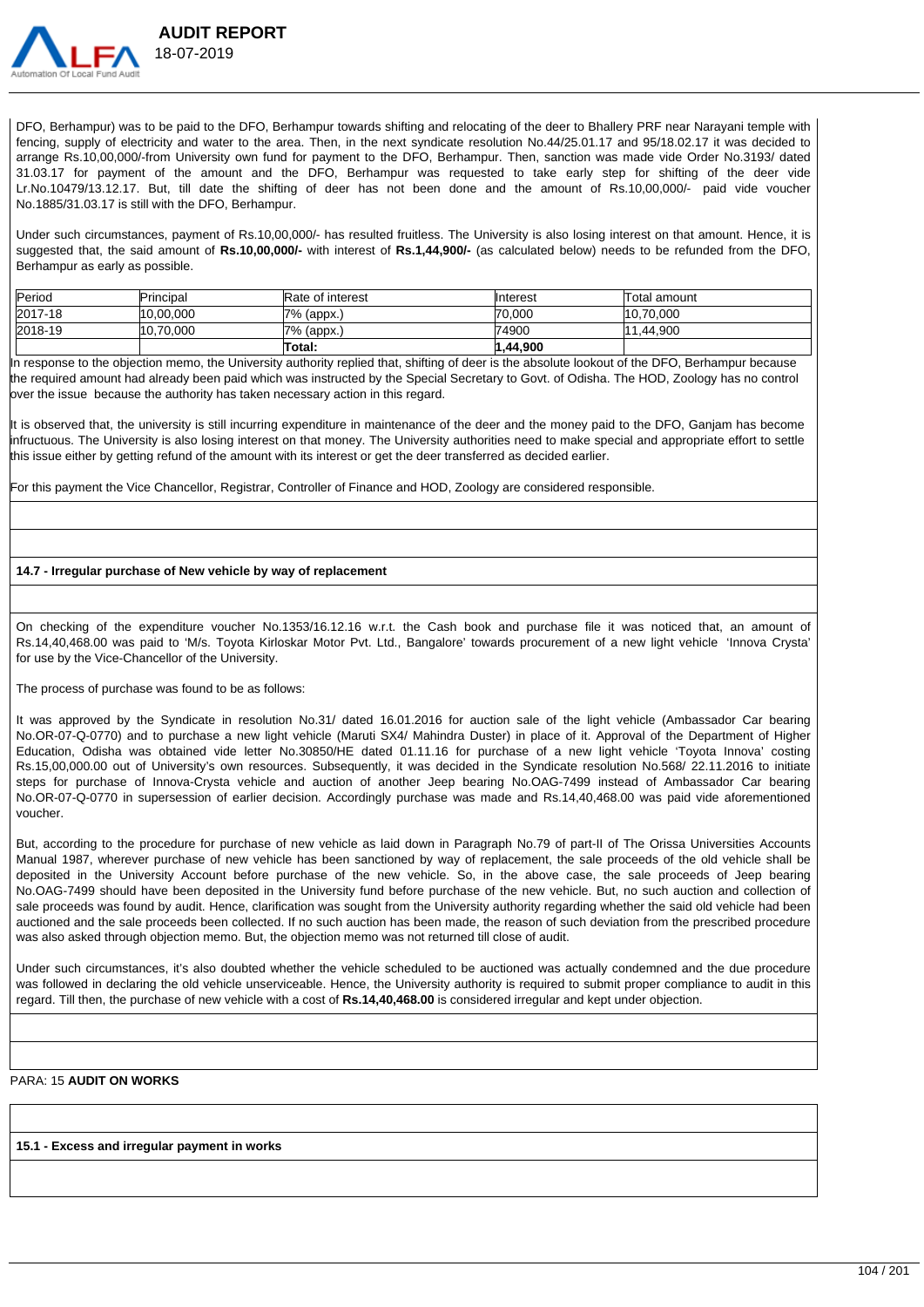

|  |  | Name of the Work: Construction of front side compound wall with grill gate at 1st Boys' Hostel of Berhampur University. |
|--|--|-------------------------------------------------------------------------------------------------------------------------|
|  |  |                                                                                                                         |
|  |  |                                                                                                                         |

Voucher. No.933/dtd.20.09.16 …..Rs.4,32,762.00

MB No 110 (Civil); page -01 to 13

Estimated cost Rs.6,44,600.00 (Agreement Rs.6,44,600.00)

Name of the AE : Sri Sarat Chandra Sahu

Name of the JE : Sri Sarat Chandra Sahu

Name of the OIC works : Sri Prafulla Kumar Dalei

Name of the Contractor Sri Sanjay a Kumar Nahak

On verification of the above case record wrt MB, the bill was found to be prepared as follows.

| Total bill prepared |                                            | Rs.4.32.762.00 |      |
|---------------------|--------------------------------------------|----------------|------|
|                     | Add 0% excess as per tender agreement: Rs. |                | 0.00 |

Total Rs.4,32,762.00

## **Excess payment due to deviation in work:**

 As per the above bill Rs.4,32,762.00 was paid to the Contractor as per the work executed. But in this bill amount, quantity of 2(two) items of works has been deviated without any provision in the estimate or agreement as below.

| Item No. | <b>Particulars</b>                                                                                                                        | Qty. As per Estimate Qty. Executed<br>and Agreement |          | <b>Excess quantity</b> | Rate                  | <b>Excess Amount Paid</b>       |
|----------|-------------------------------------------------------------------------------------------------------------------------------------------|-----------------------------------------------------|----------|------------------------|-----------------------|---------------------------------|
|          | Item No.6 Providing fly ash<br>brick masonry in<br>$C.M.(1:6)$ in<br>foundation & plinth<br>with all labour T & P<br>watering curing etc. | $4.11$ cum                                          | 12.09cum | 7.98cum                | Rs. 3891.17/cum       | 31051.54                        |
|          | Item No.8 Providing CC<br>(1:1.5:3) using 12<br>mm size h.g. chips<br>with all labour T & P,<br>watering curing etc.                      | $0.61$ cum                                          | 2.12 cum | 1.51cum cum            | <b>Rs.6558.83/cum</b> | 9903.83                         |
|          |                                                                                                                                           |                                                     |          |                        | Total                 | 40,955.37 or say<br>Rs.40,955/- |

 Due to above deviation in work the amount of **Rs.40.955.00** was irregularly paid to the contractor. Hence, the reason of such irregular payment was asked through the objection memo with the suggestion to recover the excess payment amount.

#### **Less deduction of compensation amount on extension of time (EOT) from the work bill:**

 It was further noticed that, the work was started on 22.01.16 and with the time allowed for the work being 3 months, the work should have been completed by 21.04.16. But, the work is still in progress. So, as per clause 2 of the 'conditions of contract', for each day of delay in completion of work after the due date, compensation amount 0.50 percent but, the entire amount of compensation not exceeding 10 percent of the estimated cost of the whole work as shown by the tender should be collected from the contractor.

 But, in the Work bill, Rs.21,638.00 compensation towards EOT has been deducted. Since, it's an old pending case, compensation amount can be at most 10% of the bill amount which is Rs.43,276.00 (=10% of 4,32,762/-). Thus, the less deduction amount of **Rs.21,638/-**  $\vert$  =43276 – 21638) needs recovery from the contractor.

 However, the objection memo issued in this case was not returned with any reply by the local authority till close of audit. As the amount was paid without revised estimate and supplementary agreement with the contractor, the excess payment of Rs.40,955/- cannot be admitted in audit and needs recovery. The less deducted amount towards compensation on extension of time (EOT) amounting to Rs.21,638/- also needs recovery. Thus, in toto an amount of **Rs.62,593/-** needs recovery from the executant. Following persons are considered responsible for this inadmissible payment and their share of recoverable amount is as follows: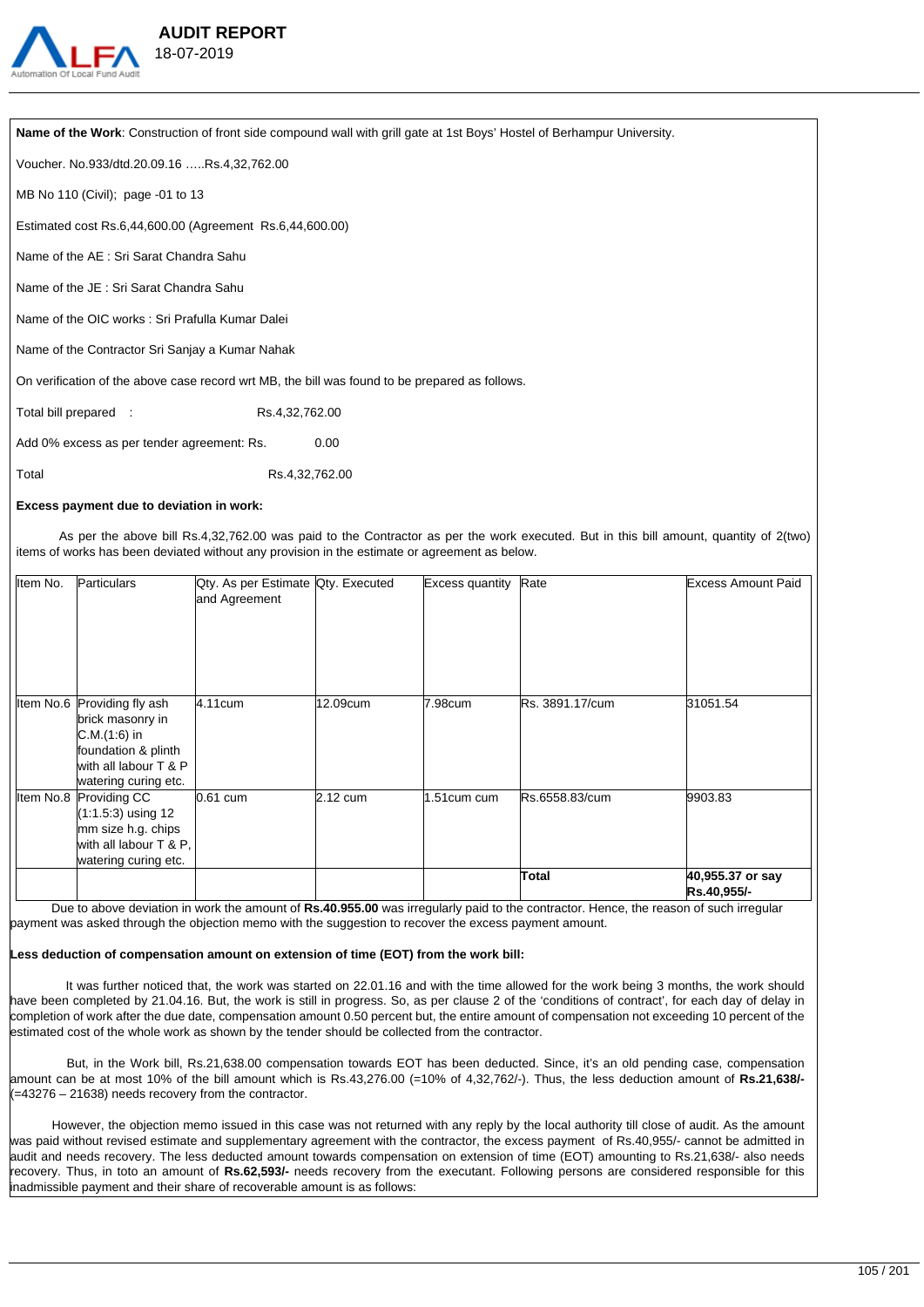

## **Person(s) Responsible for this paragraph**

 **AUDIT REPORT** 

18-07-2019

| Slno | Name                               | Designation                  | Adress                       | Amount(In Rs:) |
|------|------------------------------------|------------------------------|------------------------------|----------------|
|      | Prafulla Kumar Dalei, OIC<br>Works | OIC Works                    | Ex-OIC Wroks, Retired        | 27690          |
|      | Jayakrushna Sethi, OFS             | <b>Controller of Finance</b> | Ex-COF, Retired              | 7213           |
|      | Remish Kerketta, OAS,              | Registrar                    | Ex-Registrar                 | 7213           |
|      | Sarat Chandra Sahu, JE             | Junior Engineer              | <b>Ex-Assistant Engineer</b> | 20477          |

### **15.2 - EXCESS AND IRREGULAR PAYMENT IN WORKS**

Name of the Work: Construction of Concrete Pathway from PWD Road (Market Square) to 1<sup>st</sup> Boys' Hostel Road of Berhampur University .

Voucher. No.166/dtd.21.05.16 ….Rs.10,63,926.00

MB No/page: 105 (Civil)/65-68

Estimated cost Rs.10,29,774.00 (Agreement Rs. 10,81,263.00)

Name of the AE : Sri Sarat Chandra Sahu

Name of the JE : Sri Sarat Chandra Sahu

Name of the OIC works : Sri Prafulla Kumar Dalei

Name of the Contractor: Sri Prasanta Kumar Bisoyi

On verification of the above case record wrt MB, the bill has been prepared as follows.

| Total bill prepared :                      | Rs.10,10,395.56 |
|--------------------------------------------|-----------------|
| Add 5% excess as per tender agreement: Rs. | 50,519.78       |
| Total                                      | Rs.10,60,915.34 |
| Add amount of Suplimentary items           | Rs. 3.010.61    |
| G.Total                                    | Rs.10,63,925.95 |

Or Rs.10,63,926/-

### **Irregular payment for deviation in execution of the work:**

On checking of the bill voucher w.r.t. to the MB, estimate and agreement it was noticed that, in the approved estimate, provision was made for 440' long R.C.C (1:1.5:3) road with width 20' and thickness 0.6" (as per item No.01 of the estimate). But, while executing the work, the width of the road was enhanced for which the length of the road was curtailed considering the fixed amount of tender value of the work. The measurement of the road as noted in the aforementioned M.B. at page No.67 (item No.02) is as follows:

45'8" X 27'7" X 0.6" = 629.80 cft

32'0" X 31'2" X 0.6" = 498.66 cft

268'0" X 25'8" X 0.6"= 3439.24 cft

Thus, the length of the concrete road which was constructed in the above work is 345'8"  $(=45'8" + 32'0" + 168'0")$  which is 94'4" less than the estimated length of the work. Owing to unmentioned and unwarranted reason of enhancing the width of the road, 94'4" length of the concrete road with width 20' and thickness 6" could not be constructed. The university will have to spend more **Rs.1,97,372.00** to complete the balance length of the road as estimated. The details of calculation is given below:

| Description of the work                        | Quantity of the work to be done Rate per unit      |                 | Amount in Rs. |
|------------------------------------------------|----------------------------------------------------|-----------------|---------------|
| $C.C.(1:1.5:3)$ using 12 mm size hg chips etc. | $94'4''$ X 20' X 0.6" = 943.3 cft<br>$= 26.70$ cum | 6409.79 per cum | 1,71,141.00   |
|                                                |                                                    |                 |               |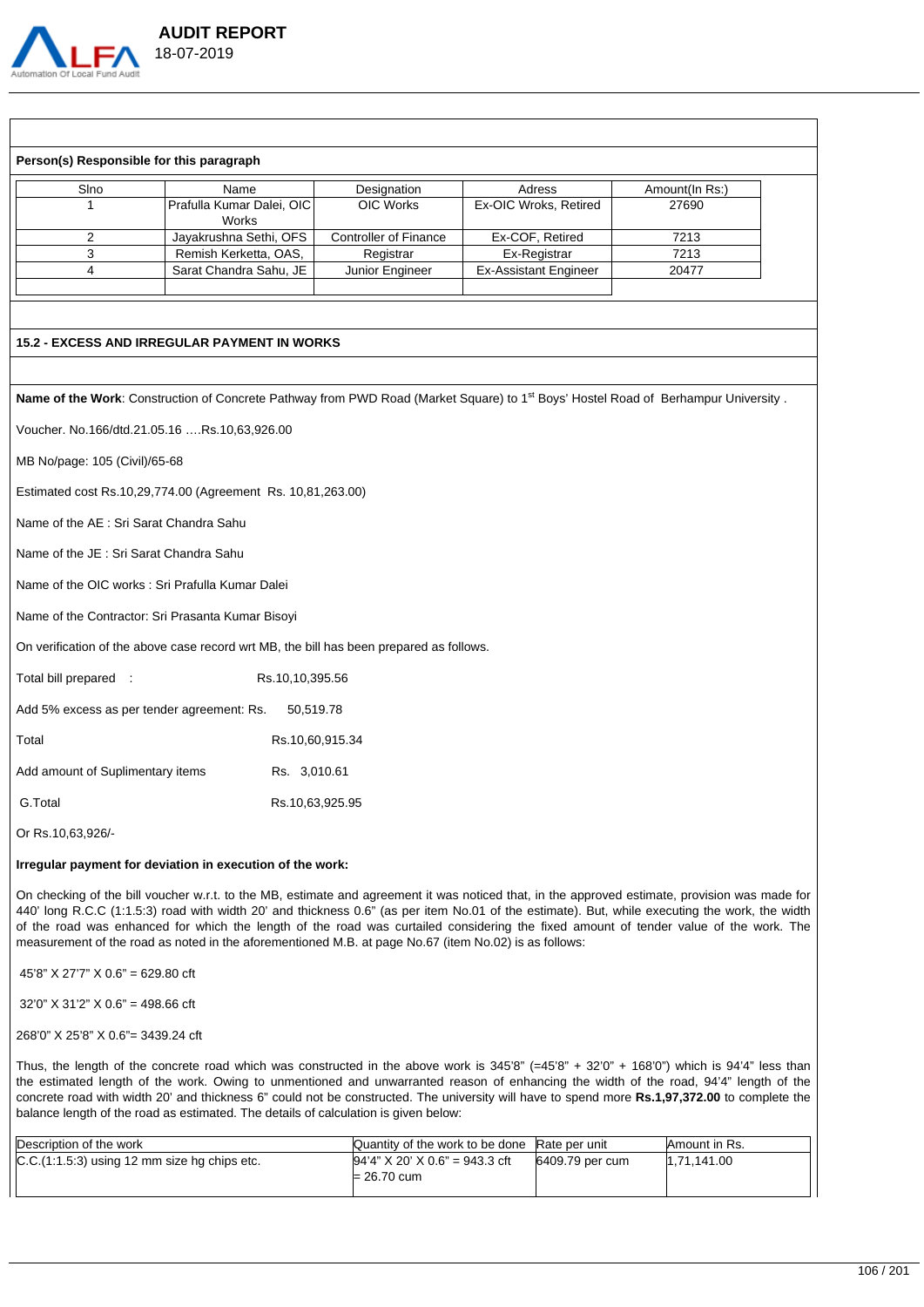

|                                                 | Straightening, cutting, bending of MS/ Tor rod etc. @ 0.21                                    | (94'4" X 20'= 1886.6 sft      | 66.21 per Kg                 | 26,231.00                                                                                                                                                                                                                                                                                |
|-------------------------------------------------|-----------------------------------------------------------------------------------------------|-------------------------------|------------------------------|------------------------------------------------------------------------------------------------------------------------------------------------------------------------------------------------------------------------------------------------------------------------------------------|
| kg/ Sft                                         |                                                                                               | @0.21kg=) 396.18 kg of MS rod | Total:                       | 1,97,372.00                                                                                                                                                                                                                                                                              |
| below:                                          |                                                                                               |                               |                              | Similarly, another deviation in this work has been done by execution of a supplementary item of work not provisioned in the estimate as                                                                                                                                                  |
| (Suplimentary Item No.-4)                       |                                                                                               | 30.30 Sq mt                   | Rs.99.36/Sq mt.              | Rs.3010.61                                                                                                                                                                                                                                                                               |
| all labour T & P etc.                           | Centering, shuttering to Cement Concrete Road sides with                                      |                               |                              |                                                                                                                                                                                                                                                                                          |
|                                                 |                                                                                               |                               | <b>Total</b>                 | Rs.3010.61                                                                                                                                                                                                                                                                               |
| officials are considered responsible.           |                                                                                               |                               |                              | The objection memo issued on this score asking reason of such deviation in the work was not returned by the local authority till close of<br>audit. Hence, the objection stands and the total amount of Rs.2,00,382/- (=197372 + 3010) is suggested for recovery for which the following |
| Person(s) Responsible for this paragraph        |                                                                                               |                               |                              |                                                                                                                                                                                                                                                                                          |
| Slno                                            | Name                                                                                          | Designation                   | Adress                       | Amount(In Rs:)                                                                                                                                                                                                                                                                           |
| $\mathbf{1}$                                    | Prafulla Kumar Dalei, OIC<br>Works                                                            | OIC Works                     | Ex-OIC Wroks, Retired        | 100191                                                                                                                                                                                                                                                                                   |
| $\overline{2}$                                  | Sarat Chandra Sahu, JE                                                                        | Junior Engineer               | <b>Ex-Assistant Engineer</b> | 100191                                                                                                                                                                                                                                                                                   |
|                                                 |                                                                                               |                               |                              |                                                                                                                                                                                                                                                                                          |
|                                                 | <b>15.3 - EXCESS AND IRREGULAR PAYMENT IN WORKS</b>                                           |                               |                              |                                                                                                                                                                                                                                                                                          |
|                                                 |                                                                                               |                               |                              |                                                                                                                                                                                                                                                                                          |
|                                                 | Name of the Work: Special repair and painting to P.G. Central Office of Berhampur University. |                               |                              |                                                                                                                                                                                                                                                                                          |
| Voucher. No.948/dtd.20.9.16  Rs.11,32,106.00    |                                                                                               |                               |                              |                                                                                                                                                                                                                                                                                          |
| MB No- 114 (Civil)/Page No.01 -45               |                                                                                               |                               |                              |                                                                                                                                                                                                                                                                                          |
|                                                 | Estimated cost 11,00,000.00 (Agreement Rs. 11,33,000.00)                                      |                               |                              |                                                                                                                                                                                                                                                                                          |
| Name of the AE: Sri Sarat Chandra Sahu          |                                                                                               |                               |                              |                                                                                                                                                                                                                                                                                          |
| Name of the JE: Sri Sarat Chandra Sahu          |                                                                                               |                               |                              |                                                                                                                                                                                                                                                                                          |
| Name of the OIC works: Sri Prafulla Kumar Dalei |                                                                                               |                               |                              |                                                                                                                                                                                                                                                                                          |
| Name of the Contractor Sri Prasant Kumar Bisoyi |                                                                                               |                               |                              |                                                                                                                                                                                                                                                                                          |
|                                                 | On verification of the above case record wrt MB, the bill has been prepared as follows.       |                               |                              |                                                                                                                                                                                                                                                                                          |
| Total bill prepared :                           | Rs.10,99,132.48                                                                               |                               |                              |                                                                                                                                                                                                                                                                                          |
| Add 3% excess as per tender agreement: Rs.      | 32,973.97                                                                                     |                               |                              |                                                                                                                                                                                                                                                                                          |
| Total                                           | Rs.11,32,106.45                                                                               |                               |                              |                                                                                                                                                                                                                                                                                          |
| Or Rs.11,32,106/-                               |                                                                                               |                               |                              |                                                                                                                                                                                                                                                                                          |
|                                                 | Excess paid due to execution of excess quantity of work beyond Estimate and Agreement.        |                               |                              |                                                                                                                                                                                                                                                                                          |
|                                                 |                                                                                               |                               |                              | By checking of the above work bill with reference to MB, Agreement, Estimate & connected records it is noticed that a sum of Rs 1,89,290/-<br>was excess paid to Contractor due to excess quantity of work done beyond Estimate and Agreement the details of which is furnished below.   |

| Item No.  | Particulars                                                             | Qty. As per<br>Estimate and<br>Agreement | Qty. Executed | Excess       | Rate              | <b>Excess Amount</b><br>Paid |
|-----------|-------------------------------------------------------------------------|------------------------------------------|---------------|--------------|-------------------|------------------------------|
| Item No.2 | Removing Grading 81.50 sq mt<br>Plaster from Chajja                     |                                          | 103.25 sq mt  | 21.75 sq.mt. | Rs.38.72/sq. mt.  | 842.16                       |
| Item No.3 | 40mm thick grading 81.50 sq mt<br>concrete in CC<br>$(1:2:4)$ using 6mm |                                          | 103.25 sq mt  | 21.75 sq.mt. | Rs 471.16/sq. mt. | 10247.73                     |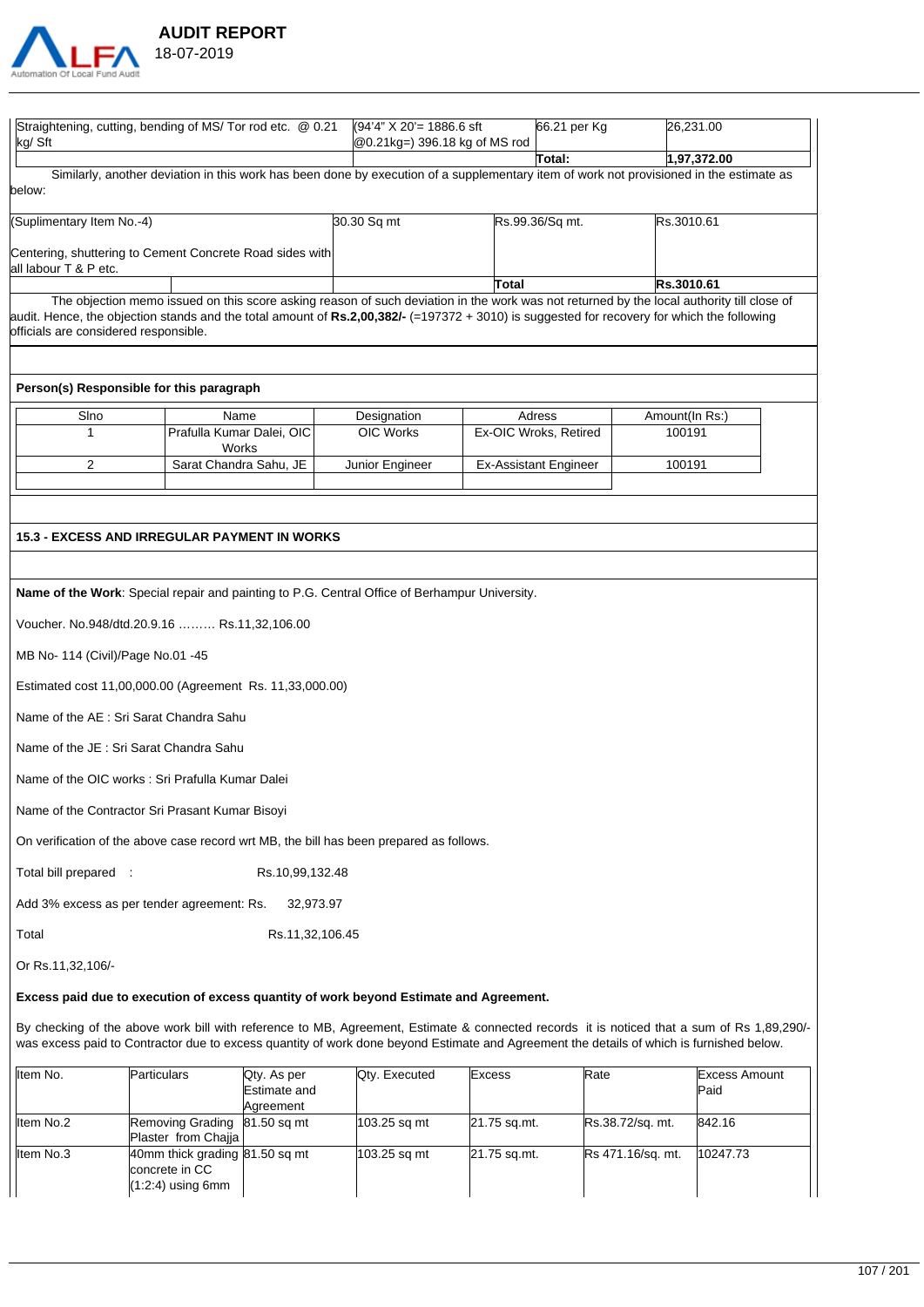

|                               | to 4mm size h.g<br>chips                                                                                                                      |                             |             |              |                   |                               |
|-------------------------------|-----------------------------------------------------------------------------------------------------------------------------------------------|-----------------------------|-------------|--------------|-------------------|-------------------------------|
| Item No.6                     | Inside wall plaster<br>with16mm thick<br>$C.M.(1.6)$ with all<br>labour ,T& P<br>watering curing etc                                          | 228 sq mt                   | 232 sq mt   | $4$ sq mt    | Rs. 143.70/sq mt  | 574.80                        |
| Item No.7                     | 12mm thick Cement 71.70 sq mt<br>plaster C.M.(1:6) to<br>brick work with all<br>labour ,T& P<br>watering curing etc                           |                             | 79.85 sq mt | $8.15$ sq mt | Rs. 103.34/ sq mt | 842.22                        |
| Item No.16 (As per<br>$Vr$ .) | Fly ash brick<br>masonry in cement<br>mortar(1:4) in Super<br>structure with all<br>labour T & P<br>watering and curing<br>etc.               | 0.85Cum(As per<br>Estimate) | 2.67cum     | 1.82cum      | Rs.4253.58/ cum   | 7741.50                       |
| $Vr$ .)                       | Item No.20 (As per Providing CC(1:3:6) 4.67 cum<br>using 40 mm size<br>h.g. metal with all<br>labour T & P,<br>watering curing etc.           |                             | 7.91 cum    | 3.24 cum     | Rs.4042.20/ cum   | 13096.73                      |
| Item No.21                    | Providing C.C.<br>$(1:1.5:3)$ using 12<br>mm size h.g. chips<br>with all labour T &<br>P, watering curing<br>etc.                             | 4.67 cum                    | 7.91 cum    | 3.24 cum     | Rs.6409.79/ cum   | 20767.72                      |
| Item No.29                    | Plastic paint 2-coats 2601.20 sqm<br>over a coat of wall<br>primer with rubbing<br>old surface with all<br>labour, cost of<br>paint, T&P etc. |                             | 4508.33 sqm | 1907.13 sqm  | 70.88 /sqm        | 135177.37                     |
|                               |                                                                                                                                               |                             |             |              | lTotal            | 189290.23 or say<br>189290.00 |

The objection memo issued on this score asking reason of such deviation in the work was not returned with reply by the local authority till close of audit. Hence, the objection stands and the excess payment amount of **Rs.1,89,290/-** is suggested for recovery for which the following officials are considered responsible.

## **Person(s) Responsible for this paragraph**

| Slno | Name                               | Designation     | Adress                       | Amount(In Rs:) |
|------|------------------------------------|-----------------|------------------------------|----------------|
|      | Prafulla Kumar Dalei, OIC<br>Works | OIC Works       | Ex-OIC Wroks, Retired        | 94645          |
|      | Sarat Chandra Sahu, JE             | Junior Engineer | <b>Ex-Assistant Engineer</b> | 94645          |
|      |                                    |                 |                              |                |

# **15.4 - EXCESS AND IRREGULAR PAYMENT IN WORKS**

Name of the Work: Special repair of 6<sup>th</sup> Boy's Hostel of Berhampur University .

Voucher. No.943/20.09.16 ……..Rs.4,71,756.00

MB No107 (Civil)/page No.01 -18

Estimated cost : Rs.5,67,444.00 (Agreement value- Rs. 5,95,816.00)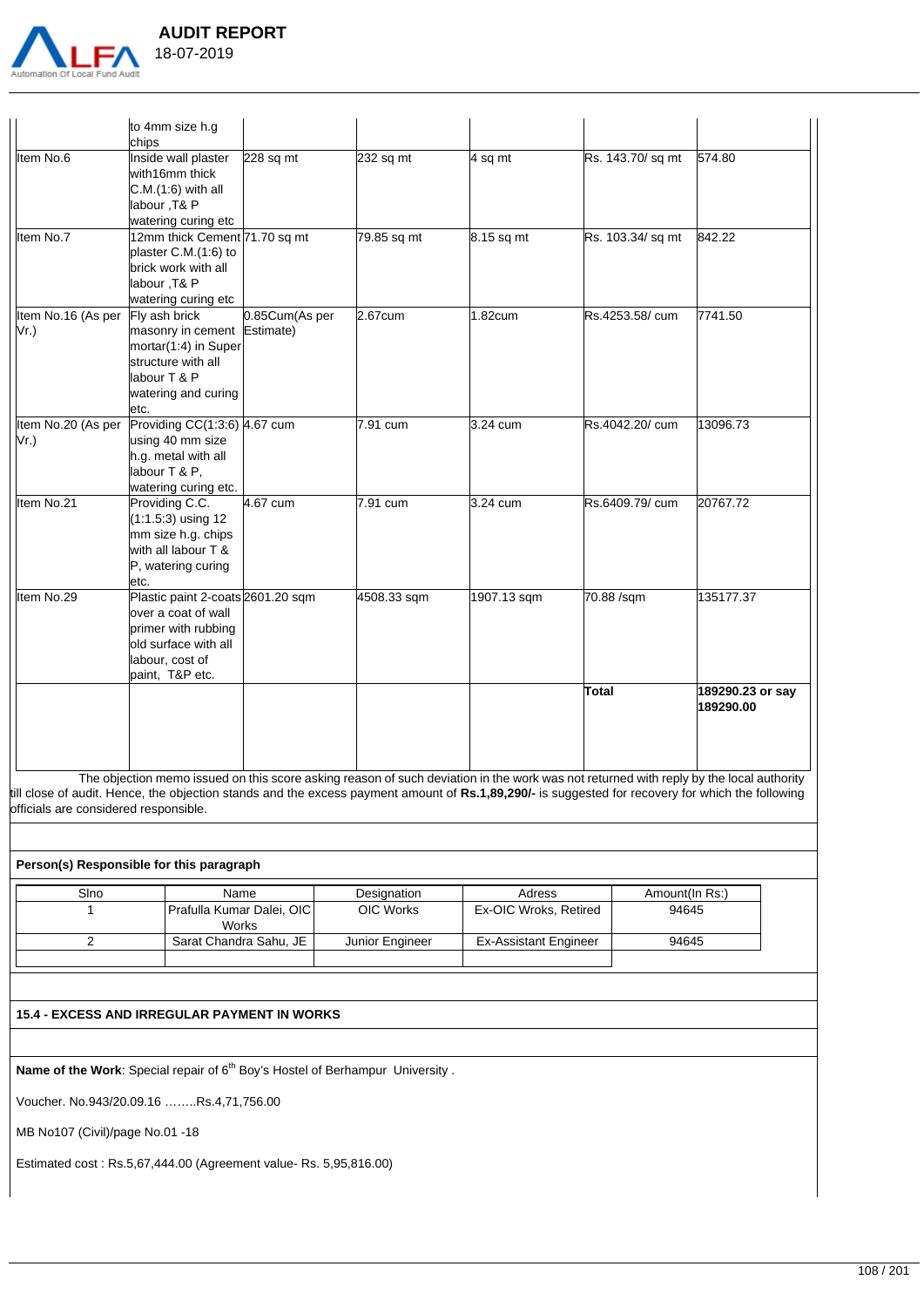

| Name of the AE : Sri Sarat Chandra Sahu                   |                |
|-----------------------------------------------------------|----------------|
| Name of the JE: Sri Sarat Chandra Sahu                    |                |
| Name of the OIC works: Sri Prafulla Kumar Dalei           |                |
| Name of the Contractor Sri Sanjay Bisovi                  |                |
| On verification of the above case record wrt MB, the bill |                |
| has been prepared as follows.                             |                |
| Total bill prepared :                                     | Rs. 4,49291.42 |
| Add 5% excess as per tender agreement: Rs.                | 22464.57       |
| Total                                                     | Rs.4.71.755.99 |

Or Rs.4,71,756/-

#### **Excess payment due to deviation in work:**

 As per the above bill Rs.4,71,756.00 was paid to the Contractor as per the work executed. But in this bill amount, quantity of 2(two) items of works has been deviated without any provision in the estimate or agreement as below.

| Item No.   | <b>Particulars</b>                                                                                                                             | Qty. As per<br>Estimate and<br>Agreement | Qty. Executed | Excess      | Rate               | Excess Amount<br>Paid |
|------------|------------------------------------------------------------------------------------------------------------------------------------------------|------------------------------------------|---------------|-------------|--------------------|-----------------------|
| Iltem No.1 | Supply, fitting, fixing 3.34sq. mt<br>32mm thick of<br>Piasal Wood<br>Shutter with making<br>and fitting charges<br>etc.                       |                                          | 5.69 sq. mt   | 2.35 sq.mt. | Rs.3342.12/sq. mt. | 7854.00               |
| Item No.12 | Enamel paint-2 coat 17.93 sqm<br>over a coat of<br>red-oxide/wood<br>primer with rubbing<br>old damaged<br>surface with all<br>labour T&P etc. |                                          | 453.96 sqm    | 436.03 sqm  | Rs.113.25/sqm      | 49380.00              |
|            |                                                                                                                                                |                                          |               |             | <b>Total</b>       | 57234.00              |

 Thus, the reason of such deviation in the work was asked through objection memo. But, the objection memo was not returned by the local authority till close of audit. Hence, the objection memo stands and the excess paid amount of **Rs.57,234.00** is suggested for recovery with compliance report to audit. The following officials are considered responsible for this excess payment.

#### **Person(s) Responsible for this paragraph**

| Slno | Name                               | Designation     | Adress                       | Amount(In Rs:) |
|------|------------------------------------|-----------------|------------------------------|----------------|
|      | Prafulla Kumar Dalei, OIC<br>Works | OIC Works       | Ex-OIC Wroks, Retired        | 28617          |
|      | Sarat Chandra Sahu, JE             | Junior Engineer | <b>Ex-Assistant Engineer</b> | 28617          |
|      |                                    |                 |                              |                |

#### **15.5 - EXCESS AND IRREGULAR PAYMENT IN WORKS**

**Name of the Work**: Repair and painting of 16 P.G. Departments (Corridor, Passage & Stare case) at Berhampur University.

Voucher. No.802/02.09.16 ……. Rs.18,89,682.00

MB No112 (Civil)/page No.01 -63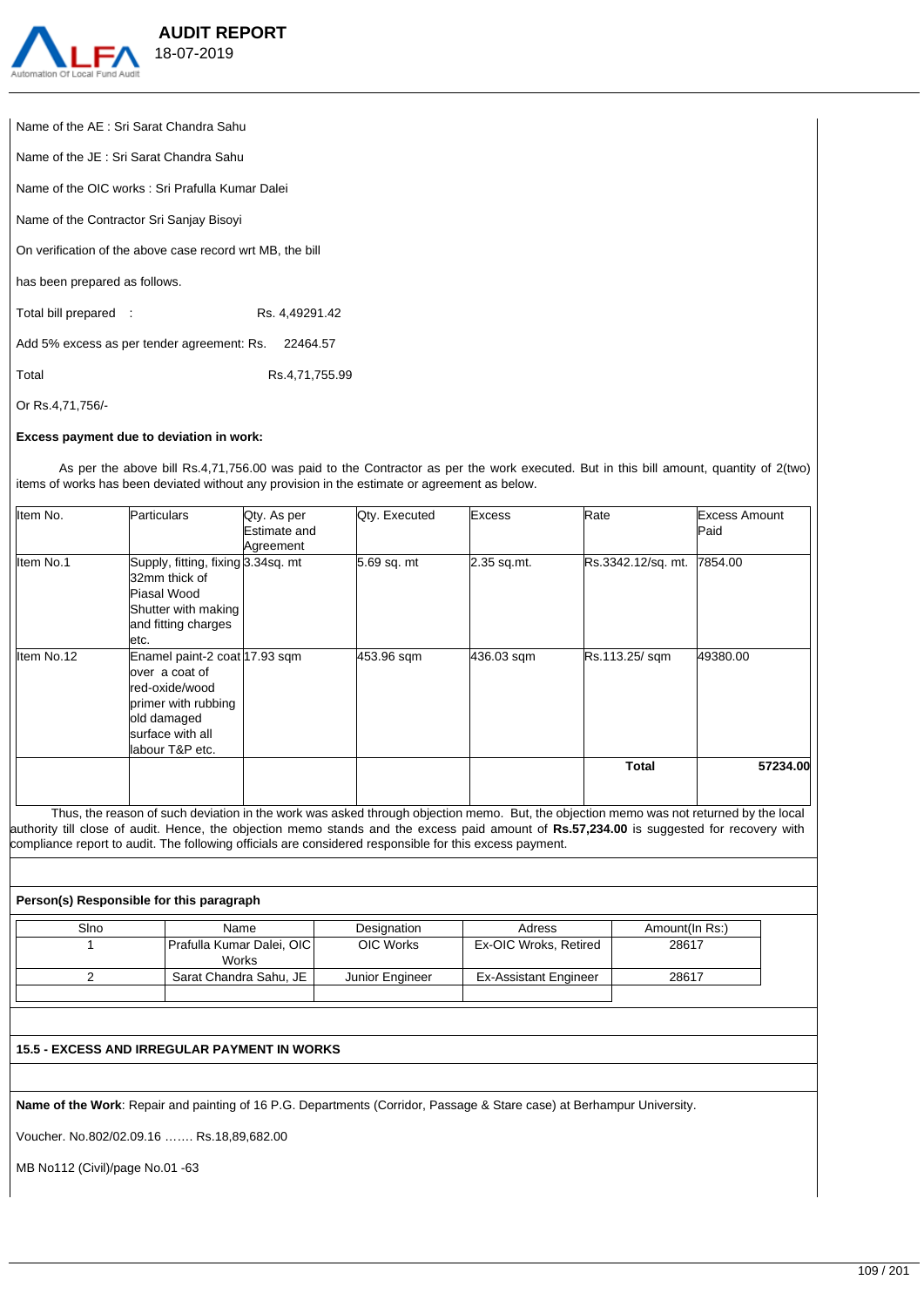

18-07-2019

 **AUDIT REPORT** 

Estimated cost Rs.17,99,713.00 (Agreement value - Rs. 18,89,699.00)

Name of the AE : Sri Sarat Chandra Sahu

Name of the JE : Sri Sarat Chandra Sahu

Name of the OIC works : Sri Prafulla Kumar Dalei

Name of the Contractor Sri Kailash Chaudhury

On verification of the above case record wrt MB, the bill has been prepared as follows.

| Total bill prepared :                      |     | Rs.17,05,213.71 |
|--------------------------------------------|-----|-----------------|
| Add 5% excess as per tender agreement: Rs. |     | 85,260.69       |
| Total                                      |     | Rs.17.90.474.40 |
| Add amount of Supplementary items          | Rs. | 99,207.80       |
| G.Total                                    |     | Rs.18,89,682.20 |

Or Rs.1889682/-

**a) Supplementary addition of work:** As per the above bill Rs.18,89,682/-was paid to the contractor. But in this bill amount, the cost of 3(three) items of works has been added without any provision in the estimate as detailed below.

| Suplimentary Item No.-1 | Supplying, fitting & fixing   | 19.05 Sq mt | Rs.2547.22/Sq mt.     | Rs.48,524.54 |
|-------------------------|-------------------------------|-------------|-----------------------|--------------|
|                         | 20mm thick granite slab       |             |                       |              |
|                         | above 0.40 Sq mt size with    |             |                       |              |
|                         | 12mm thick in $C.M.(1:3)$ and |             |                       |              |
|                         | Cement Slurry in wall, etc.   |             |                       |              |
|                         | with all labour T & P etc.    |             |                       |              |
|                         | complete                      |             |                       |              |
| Suplimentary Item No.-2 | Providing CC(1:1.5:3) using   | 1.20cum     | <b>Rs.6409.79/cum</b> | Rs.7691.75   |
|                         | 12 mm size h.g. chips with    |             |                       |              |
|                         | all labour T & P, watering    |             |                       |              |
|                         | curing etc.                   |             |                       |              |
| Suplimentary Item No.-3 | Providing 300 x 300 mm        | 36.94Sq mt  | Rs.1163.82/Sq mt      | Rs.42991.51  |
|                         | size Industrial tile with     |             |                       |              |
|                         | $25mm$ thick in C.M. $(1:1)$  |             |                       |              |
|                         | with all labour T & P Cement  |             |                       |              |
|                         | Slurry, watering curing etc.  |             |                       |              |
|                         |                               |             | Total                 | Rs.99,207.80 |

**b) Excess payment due to execution of excess quantity of work beyond Estimate and Agreement:**

By checking of the above work bill with reference to MB, Agreement, Estimate & connected records it is noticed that a sum of Rs .2,30,273.84 or say 2,30,274/-was irregularly paid to Contractor due to execution of excess quantity of work beyond provision in Estimate and Agreement the details of which is furnished below.

| Plastic Painting -2<br>Coats over a coat of I<br>wall primer with any<br>approved paint with<br>rubbing and sand<br>papering with all<br>labour T & P, cost of<br>paint, brush etc. |                                   |                        |                   | .                |
|-------------------------------------------------------------------------------------------------------------------------------------------------------------------------------------|-----------------------------------|------------------------|-------------------|------------------|
| Item No.5                                                                                                                                                                           |                                   |                        |                   |                  |
|                                                                                                                                                                                     |                                   |                        |                   |                  |
|                                                                                                                                                                                     |                                   |                        |                   |                  |
|                                                                                                                                                                                     |                                   |                        |                   |                  |
|                                                                                                                                                                                     |                                   |                        |                   | 230274/-         |
|                                                                                                                                                                                     | 8490.92 sq mt<br>10526.22 sq mt   | 2035.30 sq.mt.         | Rs.113.14/sq. mt. | 230273.84 or say |
|                                                                                                                                                                                     | and Agreement                     |                        |                   | Paid             |
| Item No.<br>Particulars                                                                                                                                                             | Qty. As per EstimateQty. Executed | <b>Excess quantity</b> | Rate              | Excess Amount    |

**Total 230274.00** The reasons of such deviation of work in both the cases were asked through the objection memo. But, the objection memo was not returned till close of audit.

 Hence, the objections hold good. As **Rs.99,208/-** has been paid towards execution of the work with some items not included in the estimate or subsequent revised estimates, the payment is kept under objection.

 Due to execution of excess quantity of work beyond estimate as above an amount of **Rs.2,30,274.00** was paid in excess to the contractor. Hence, steps may be taken to recover the above excess paid amount of **Rs 2,30,274/**- and compliance reported to audit. Following persons are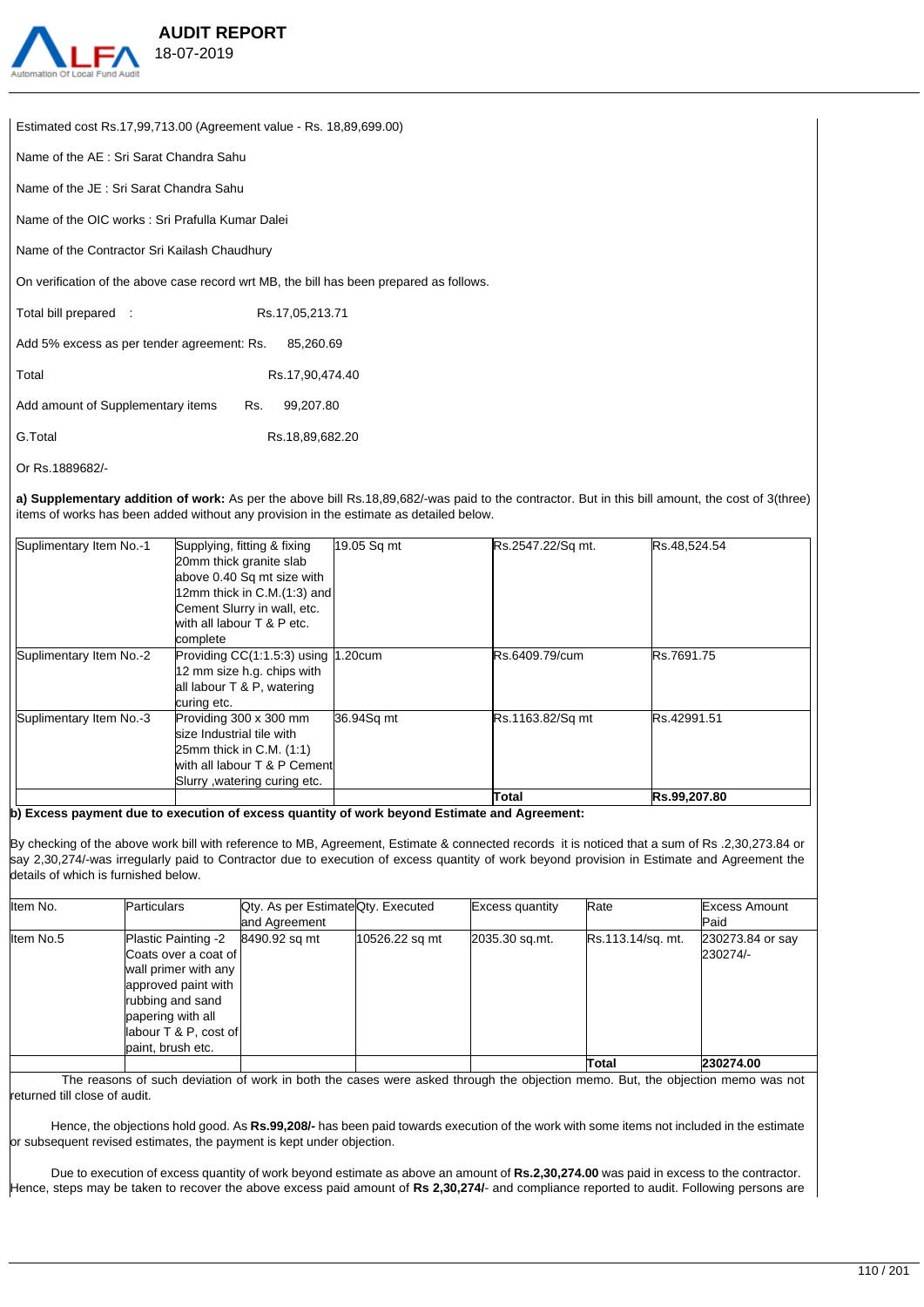

held responsible for this excess payment.

| Person(s) Responsible for this paragraph |                           |                 |                              |                |  |  |
|------------------------------------------|---------------------------|-----------------|------------------------------|----------------|--|--|
| Sino                                     | Name                      | Designation     | Adress                       | Amount(In Rs:) |  |  |
|                                          | Prafulla Kumar Dalei, OIC | OIC Works       | Ex-OIC Wroks, Retired        | 115137         |  |  |
|                                          | Works                     |                 |                              |                |  |  |
|                                          | Sarat Chandra Sahu, JE    | Junior Engineer | <b>Ex-Assistant Engineer</b> | 115137         |  |  |
|                                          |                           |                 |                              |                |  |  |

#### **15.6 - Non-production of works case records along with MBs.**

Despite issue of objection memo and several verbal requests, works case records in which payments to the tune of Rs.31,76,540/- were made could not be produced before audit. The details of those case records are furnished below:

| Vr No/ Date                                                                                                      | Name of the work                                                                                                             | <b>Gross Amount</b> | Name of Contractor           | MB No.         |
|------------------------------------------------------------------------------------------------------------------|------------------------------------------------------------------------------------------------------------------------------|---------------------|------------------------------|----------------|
|                                                                                                                  |                                                                                                                              |                     |                              |                |
| 62/23.04.16                                                                                                      | R/R of LLM department builidng of BU (upto 1st floor)                                                                        |                     | R.Keshab Reddy               | 97 (105-118)   |
| 117/11.05.16                                                                                                     | Providing and stickering to existing informatory glow<br>signboards with University Logo at BU campus (single side)          | 1,05,600            | Sarathi Choudhury            | $104(59-61)$   |
| 119/11.05.16                                                                                                     | Supplying fitting fixing of 3mm thick pre-painted/metal finish<br>etc. in different departments, hostels and quarters of BU. | 9,73,587            | Sarathi Choudhury            | $103(63-74)$   |
| 187/25.05.16<br>Special repair to toilet and painting of garden pillars of guest<br>house of BU (upto 2nd floor) |                                                                                                                              | 38,871              | L.Simanchal Das              | 99 (178-183)   |
| 208/27.05.16                                                                                                     | Repair and rennovation of LLM building of BU (upto 1st floor)                                                                | 9,02,076            | R.Keshab Reddy               | 97 (133-178)   |
| 281/06.06.16                                                                                                     | Painting of VC's chamber at Admn. Builiding, BU                                                                              | 8,386               | R.Keshab Reddy               | 106(26)        |
|                                                                                                                  | Cement painting to passage and corridor, stair case room in<br>Admn. building, BU                                            | 8,346               | R.Keshab Reddy               | 106 (21)       |
|                                                                                                                  | Special repair to Qtr No.D/2R/11 of BU                                                                                       | 8,779               | R.Keshab Reddy               | 103(48)        |
|                                                                                                                  | Special repair to Qtr No.D/2R/11 of BU (grading concrete<br>work) 2nd floor.                                                 | 5,363               | R.Keshab Reddy               | 106 (11)       |
| 458/11.07.16<br>Const of approach road with RCC culvert at Home Sc<br>department of BU                           |                                                                                                                              | 1,30,383            | Sanjay Ku Nahak              | $108(47-55)$   |
| 636/08.08.16                                                                                                     | Painting work to walls of Multi-gyms at sports council pavilion<br>rooms of BU                                               |                     |                              | 104 (46-49)    |
| 684/13.08.16                                                                                                     | Rennovation of toilets of JMC Deptt., Pol sc Deptt., Ladies<br>common room at central office, BU                             | 41,500              | Prasanta Kumar Bisoyee 42 PH | $(139-164)$    |
| 1449/31.12.16                                                                                                    | Special repair Qr No. C-05 to C-08 of BU                                                                                     | 49,790              | Sanjit Kumar Patnaik         | 111 Civil (76) |
| 1508/18.01.17                                                                                                    | Minor repairing to Qr No.D/3R/6 of BU                                                                                        | 8,130               | Sarathi Choudhury            |                |
| 1513/18.01.17                                                                                                    | Fixing of inaguration stone for new record room at Admn.<br><b>Block of BU</b>                                               | 3,218               | Kailash Choudhury            | 106 (109)      |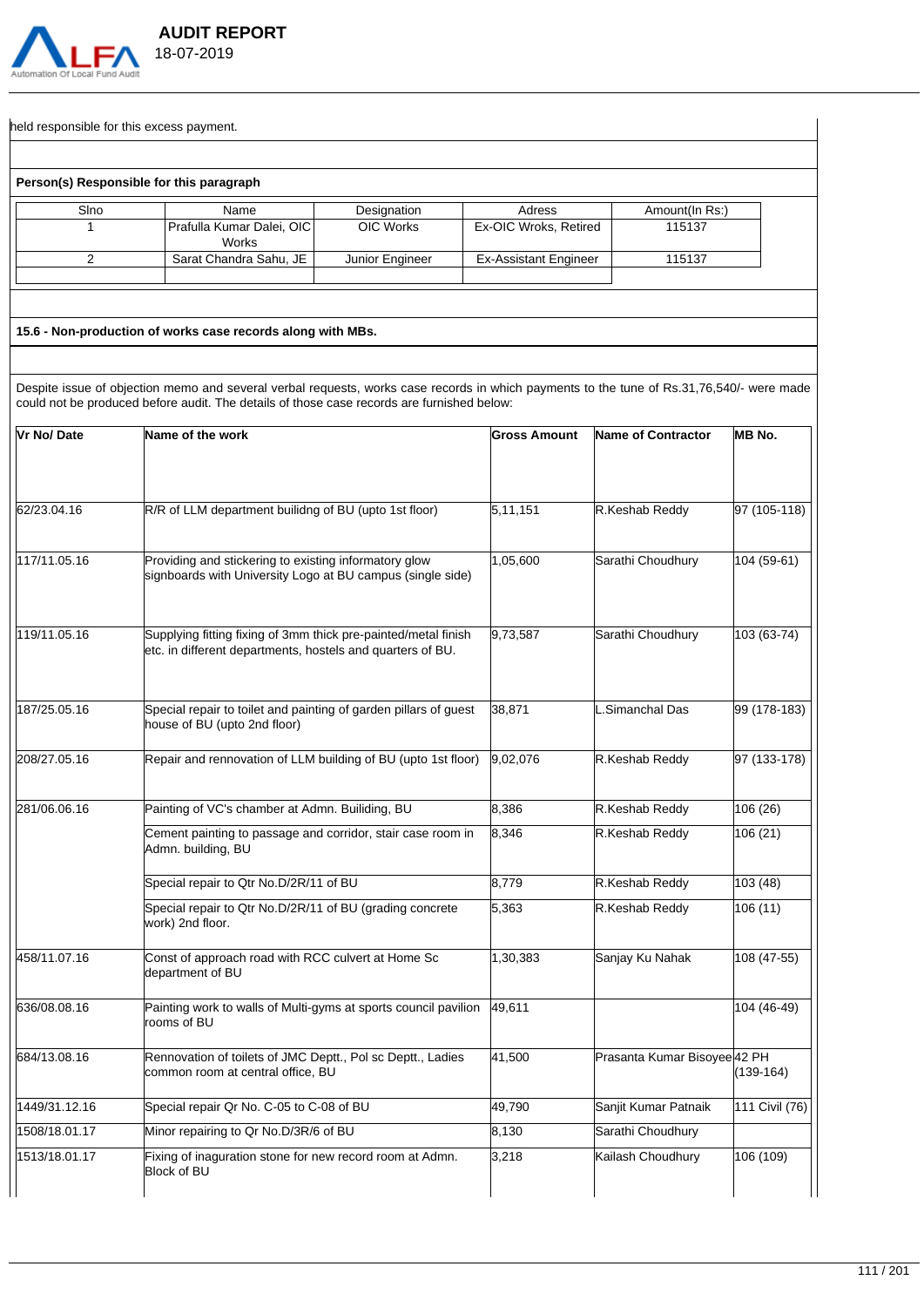

 **AUDIT REPORT** 

| 1514/18.01.17 | Outside front wall painting to M.Pharma building of BU                                                                                               | 8,523     | <b>Bhabanikanta Sahu</b> |                    |
|---------------|------------------------------------------------------------------------------------------------------------------------------------------------------|-----------|--------------------------|--------------------|
| 1516/18.01.17 | Special repair to 2nd boys' hostel at BU (earth work)                                                                                                | 5,541     | Sanjay Ku Mohanty        | 108 (194)          |
| 1813/27.03.17 | Laying of 100mm dia DI pipe line for shifting of existing line at<br>the construction site of New Academic Building for W/S to<br>Ladies' hostel. BU | 3,17,685  | Sanjay Ku Nahak          | 42 PH<br>(166-193) |
|               | TOTAL:                                                                                                                                               | 31,76,540 |                          |                    |

#### PARA: 16 **AUDIT ON UNITS / DEPARTMENT**

**16.1 -** 

The University operates NSS through the NSS bureau under the Deptt. Of Youth Affairs and Sports, Ministry of Human Resource Development,Govt. of India. The bureau is headed by a Programme Co-ordinator who is appointed by the V.C. with the consent of the Ministry of Youth Affairs, Govt. of India and State Govt.

The bureau runs smoothly with the following staffs:-

1.Programme Co-Ordinator –(a) Prof. Prasanna Kumar Swain (Part-Time)

(From Dt. 01.04.16 to 31.07.16)

(b) Sri S. Bijay Kumar (Part-Time)

(From Dt. 01.08.16 to 05.12.16)

(c) Sadananda Nayak (Part-Time)

(From Dt. 06.12.16 to 31.03.17)

2.Senior Assistant - Sri Susant Kumar Sahoo (Part-Time)

3.Internal Auditor - Sri Susant Kumar Panda (Part-Time)

4.Senior Typist - Sri Ganesh Charan Sahu (Part-Time)

5.Peon - Smt Bijaya Laxmi Nayak

#### **FINANCIAL POSITION**

**Financial Position** 

|                                            | As per Cash Book                                                           |                                     |              | As per Audit | <b>Difference</b> | <b>Remarks</b> |
|--------------------------------------------|----------------------------------------------------------------------------|-------------------------------------|--------------|--------------|-------------------|----------------|
|                                            | Regular Grant(A/c Special Grant(A/c<br>No-10941793595)<br>SBI, Bhanjabihar | No-31312516680)<br>SBI, Bhanjabihar | Total        |              |                   |                |
| <b>Opening balance</b><br>as on 01.04.2016 | 54,61,081.04                                                               | 33,61,373.00                        | 88,22,454.04 | 87,99,372.04 | 23,082.00         |                |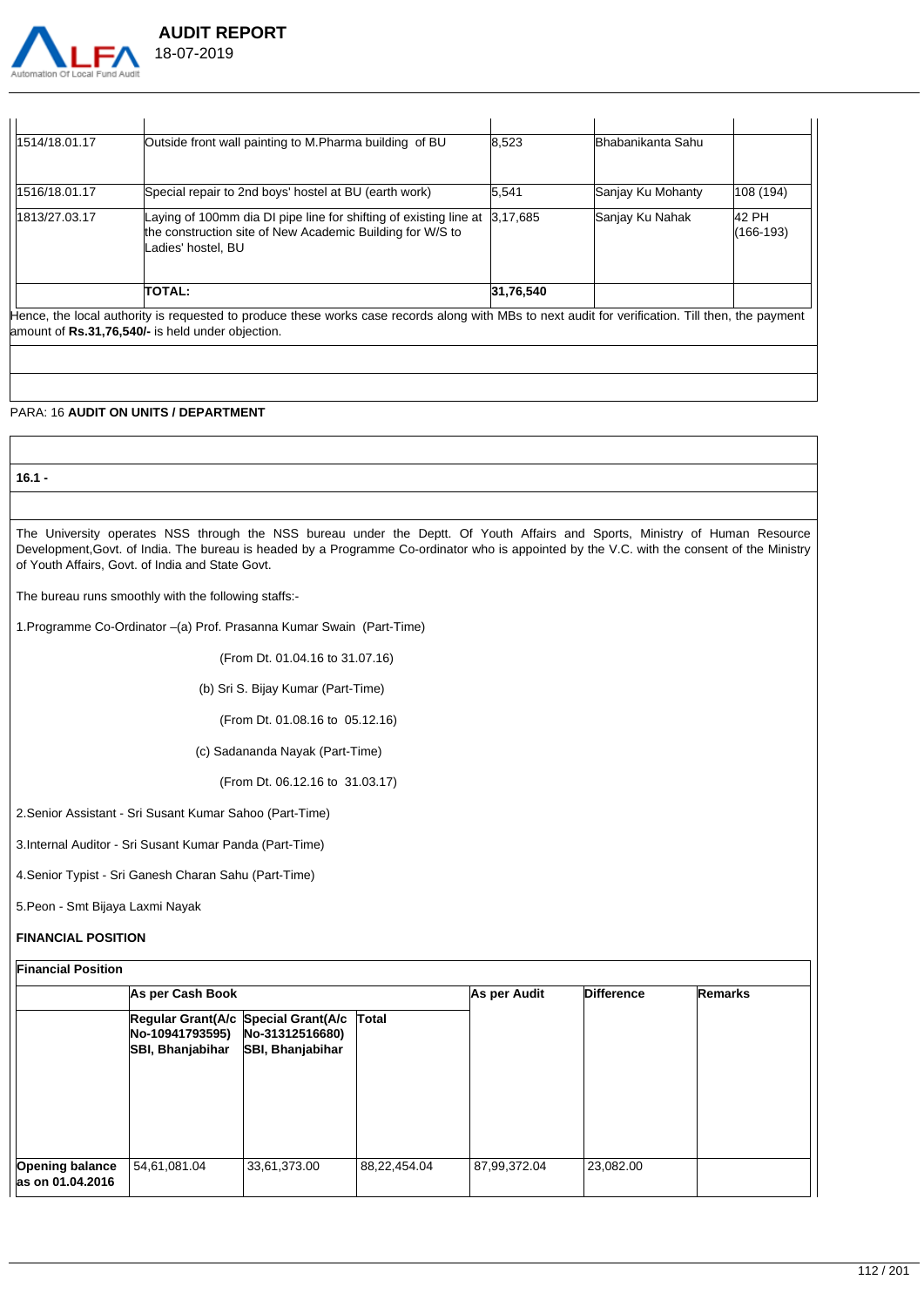

| <b>Receipt during</b><br>2016-17             | 11.61.198.00 | 2.69.821.00  | 14,31,019.00  | 14,31,019.00  | 10.00     |                |
|----------------------------------------------|--------------|--------------|---------------|---------------|-----------|----------------|
| Total                                        | 66,22,279.04 | 36,31,194.00 | 102,53,473.04 | 102,30,391.04 | 23,082.00 |                |
| <b>Expenditure</b><br>during 2016-17         | 20.95.901.00 | 7.63.667.00  | 28.59.568.00  | 28,59,568.00  | 10.00     |                |
| <b>Closing balance</b><br>las on 31.3.17<br> | 45.26.378.04 | 28.67.527.00 | 73,93,905.04  | 73,70,823.04  | 23.082.00 | Previous diff. |

**Details of difference amount of Rs.23082.00**-

1. Difference amount as per A/R No-44843/2014-15 = Rs.23032.00

2 Difference amount as per A/R No-299647/2017-18 = Rs.50.00

#### 3.**Total = Rs.23082.00**

### **Details of receipt during the year 2016-17**

Details of receipt during the year 2016-17

| 1. Difference amount as per Head of A/C<br>$A/R$ No-44843/2014-15 =<br>Rs.23032.00 |                                                                                | Regular Grant (SBI,<br><b>Bhanjabihar A/C</b><br>No-10941793595) | Special Grant (SBI,<br>Bhanjabihar A/C<br>No-31312516680) | Total       |
|------------------------------------------------------------------------------------|--------------------------------------------------------------------------------|------------------------------------------------------------------|-----------------------------------------------------------|-------------|
|                                                                                    |                                                                                |                                                                  |                                                           |             |
| 2 Difference amount as per<br>A/R No-299647/2017-18 =<br>Rs.50.00                  | <b>Audit Recovery</b>                                                          | 1,812.00                                                         | 7,767.00                                                  | 9,579.00    |
| $3.$ Total = Rs.23082.00                                                           | Ch/Cash Deposit                                                                | 81,729.00                                                        |                                                           | 81,729.00   |
| Details of receipt during<br>the year 2016-17                                      | Interest                                                                       | 2,90,449.00                                                      | 1,67,554.00                                               | 4,58,003.00 |
| Details of difference<br>amount of Rs.23082.00-                                    | Refund of money due to<br>wrong A/C No.                                        | 77,120.00                                                        | ÷,                                                        | 77,120.00   |
| 1. Difference amount as per<br>$A/R$ No-44843/2014-15 =<br>Rs.23032.00             | Wrongly receipt less taken<br>lwhich now taken                                 | 4,00,000.00                                                      | $\overline{a}$                                            | 4,00,000.00 |
| 2 Difference amount as per<br>$AYR$ No-299647/2017-18 =<br>Rs.50.00                | Social Service Fee                                                             | 30,124.00                                                        |                                                           | 30,124.00   |
| $3.$ Total = Rs.23082.00                                                           | NYKSA transfered through<br><b>RTGS</b>                                        | 2,20,000.00                                                      | $\blacksquare$                                            | 2,20,000.00 |
| Details of receipt during<br>the year 2016-17                                      | Adventure bills reimbrushed<br>from NSS, Regional<br>Centre, BBSR through RTGS | 45,192.00                                                        |                                                           | 45,192.00   |
| Details of difference                                                              | Work Shop on Digital India                                                     |                                                                  | 94,500.00                                                 | 94,500.00   |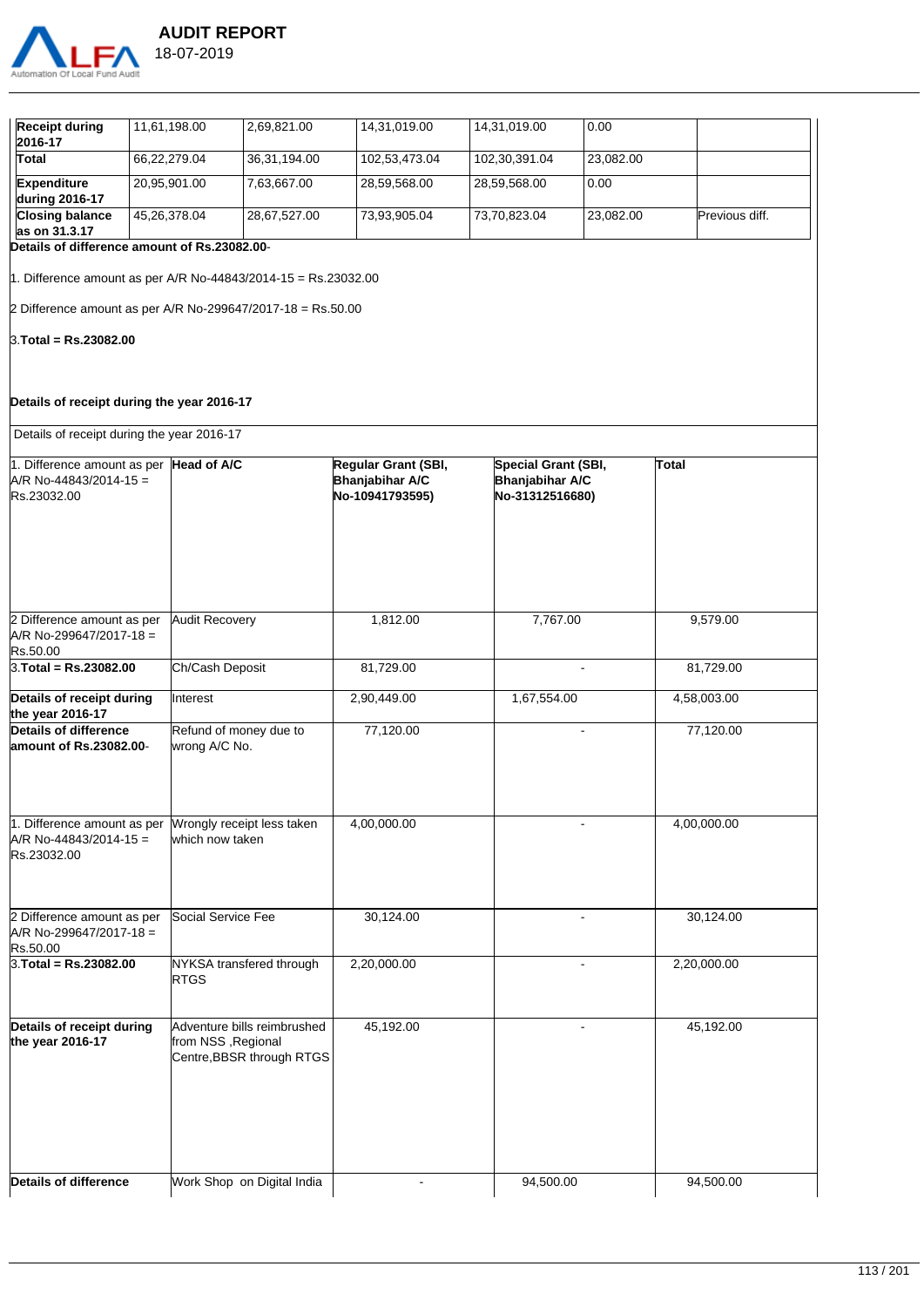

| <b>AUDIT REPORT</b> |
|---------------------|
| 18-07-2019          |

| 1. Difference amount as per<br>A/R No-44843/2014-15 =             | cancellion of cheque                    | 14,772.00                                                 |                                                           | 14,772.00    |
|-------------------------------------------------------------------|-----------------------------------------|-----------------------------------------------------------|-----------------------------------------------------------|--------------|
| Rs.23032.00                                                       |                                         |                                                           |                                                           |              |
| 2 Difference amount as per<br>A/R No-299647/2017-18 =<br>Rs.50.00 | Total                                   | 11,61,198.00                                              | 2,69,821.00                                               | 14,31,019.00 |
|                                                                   |                                         |                                                           |                                                           |              |
| Details of expenditure during the year 2016-17                    |                                         |                                                           |                                                           |              |
|                                                                   |                                         |                                                           |                                                           |              |
| Details of expenditure during the year 2016-17                    |                                         |                                                           |                                                           |              |
| SI <sub>No</sub>                                                  | Head of A/C                             | Regular Grant (SBI,<br>Bhanjabihar A/C<br>No-10941793595) | Special Grant (SBI,<br>Bhanjabihar A/C<br>No-31312516680) | Total        |
|                                                                   |                                         |                                                           |                                                           |              |
|                                                                   | Normal Grant                            | 14,61,550.00                                              | $\overline{a}$                                            | 14,61,550.00 |
| l2                                                                | BC                                      | 1,092.00                                                  |                                                           | 1,092.00     |
|                                                                   |                                         |                                                           |                                                           |              |
| 3                                                                 | Remuneration to NSS Staff               | 1,37,033.00                                               |                                                           | 1,37,033.00  |
| 4                                                                 | Contingency                             | 6,000.00                                                  |                                                           | 6,000.00     |
| 5                                                                 | Advising Committe-16                    | 51,355.00                                                 | $\sim$                                                    | 51,355.00    |
| 6                                                                 | Digital India Work shop                 |                                                           | 94,500.00                                                 | 94,500.00    |
|                                                                   | TA/DA                                   | 30,670.00                                                 | 20,000.00                                                 | 50,670.00    |
| 8                                                                 | Advertisement                           | 7,944.00                                                  | $\sim$                                                    | 7,944.00     |
| 9                                                                 | Pre-RD Expr. To be held on<br>26.9.16   | 39,500.00                                                 |                                                           | 39,500.00    |
| 10                                                                | Telephone Bill                          | 2,882.00                                                  |                                                           | 2,882.00     |
| 11                                                                | News paper                              | 3,553.00                                                  |                                                           | 3,553.00     |
| 12 <sub>2</sub>                                                   | Spl Camp                                | $\blacksquare$                                            | 6,49,167.00                                               | 6,49,167.00  |
| 13                                                                | Puja Adv.                               | 7,500.00                                                  |                                                           | 7,500.00     |
| $\overline{14}$                                                   | <b>Blood Donation Camp</b>              | 20,000.00                                                 |                                                           | 20,000.00    |
| 15                                                                | Postage Stamp                           | 20,000.00                                                 | $\blacksquare$                                            | 20,000.00    |
| 16                                                                | <b>NSS Day</b>                          | 10,600.00                                                 | $\blacksquare$                                            | 10,600.00    |
| 17                                                                | Swatcha Bharat Programme                | 23,000.00                                                 |                                                           | 23,000.00    |
| 18                                                                | Inter College Swatcha<br>Bharat Abhijan | 23,000.00                                                 | $\blacksquare$                                            | 23,000.00    |
|                                                                   |                                         |                                                           |                                                           |              |
| 19                                                                | Mis-taken amount deducted               | 20,500.00                                                 | $\blacksquare$                                            | 20,500.00    |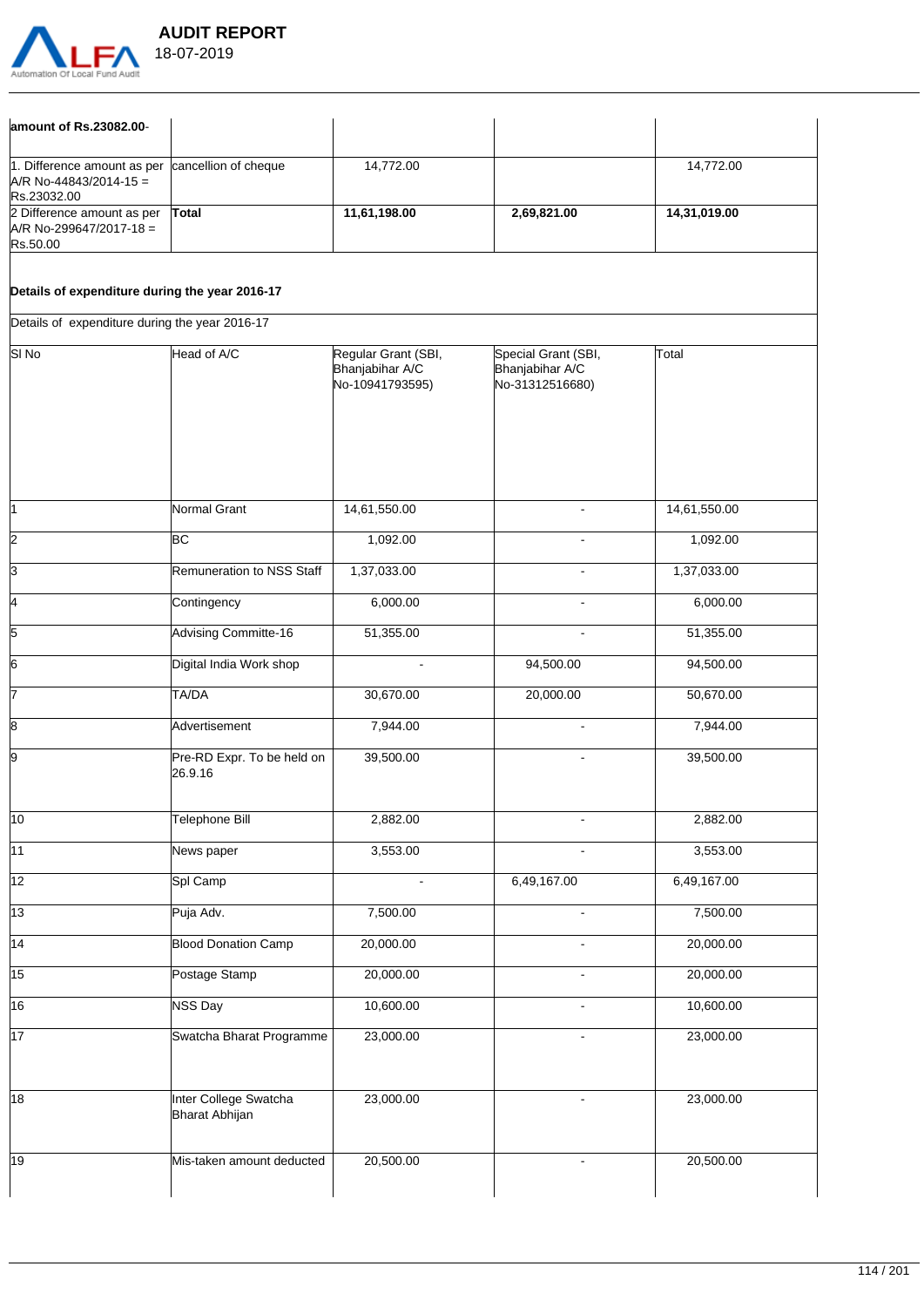

| $\overline{20}$       | Labour Charge                                                                                                                                                                                 | 2,400.00        |                          | 2,400.00     |
|-----------------------|-----------------------------------------------------------------------------------------------------------------------------------------------------------------------------------------------|-----------------|--------------------------|--------------|
| 21                    | OPA for NSS Camp                                                                                                                                                                              | 2,02,822.00     |                          | 2,02,822.00  |
| $\overline{22}$       | NAAC Visit Expr.                                                                                                                                                                              | 10,000.00       | $\overline{\phantom{a}}$ | 10,000.00    |
| 23                    | Adventure Camp                                                                                                                                                                                | 14,500.00       |                          | 14,500.00    |
|                       | Total                                                                                                                                                                                         | 20,95,901.00    | 7,63,667.00              | 28,59,568.00 |
|                       | Reconciliation between closing balance of bank pass book and bank position shown in cash book-                                                                                                |                 |                          |              |
|                       | 1. Regular Grant (A/c No-10941793595) SBI, Bhanjabihar<br>1Closing balance as per cash book as on 31.03.17 Rs.45,26,378.04<br>Closing balance as per Pass book as on 31.03.17 Rs.47,90,164.04 |                 |                          |              |
|                       | Difference= Rs.2,63,786.00                                                                                                                                                                    |                 |                          |              |
| <b>Reconciliation</b> |                                                                                                                                                                                               |                 |                          |              |
|                       | Closing balance as per cash book as on 31.03.17 :                                                                                                                                             | Rs.45,26,378.04 |                          |              |
|                       | Add cheques issued during 2016-17 but not encashed till 31.03.17                                                                                                                              |                 |                          |              |
| Cheque no/date        |                                                                                                                                                                                               | Amount          |                          |              |
| 677758/21 03 17       |                                                                                                                                                                                               | 744 00          |                          |              |

| onogao no/aato  | .           |
|-----------------|-------------|
| 677758/21.03.17 | 744.00      |
| 677759/21.03.17 | 1,53,198.00 |
| 677760/21.03.17 | 49,624.00   |
| 677761/21.03.17 | 7.120.00    |
| 677762/21.03.17 | 53,100.00   |
| Total           | 2,63,786.00 |
| $^{(+)}$        | 2,63,786.00 |

Closing balance as per Pass book as on 31.03.17 : Rs. 47,90,164.04

#### **1. Special Grant (A/c No-31312516680) SBI, Bhanjabihar**

Closing balance as per cash book as on 31.03.17 Rs. 2867527.00

Closing balance as per Pass book as on 31.03.17 Rs. 2867527.00

Difference = NIL

Out of above two accounts the reconciliation of first account i.e.Regular Grant (A/c No-10941793595) SBI, Bhanjabihar amounting Rs.2,63,786.00 has been made by the audit. But till now same has not been reconciled by NSS wing of Berhampur University. Till reconciliation of above two accounts, the unreconciled amount of Rs.2,63,786.00 is kept held under objection.

#### **Reconciliation between closing balance of Audit and cash book**-

| 1 Closing balance as per Audit as on 31.03.17           | ? 73,70,823.04  |
|---------------------------------------------------------|-----------------|
| 2 Add: Difference amount of Rs. 23032.00 as per         |                 |
| A/R No-44843/2014-15                                    | $(+)$ 23,032.00 |
| 3 Add : Difference amount of Rs.50.00 as detailed below |                 |
| Closing balance as on $31.03.15 = 7117275.04$           |                 |
| Opening balance as on $01.04.15 = 7117325.04$           |                 |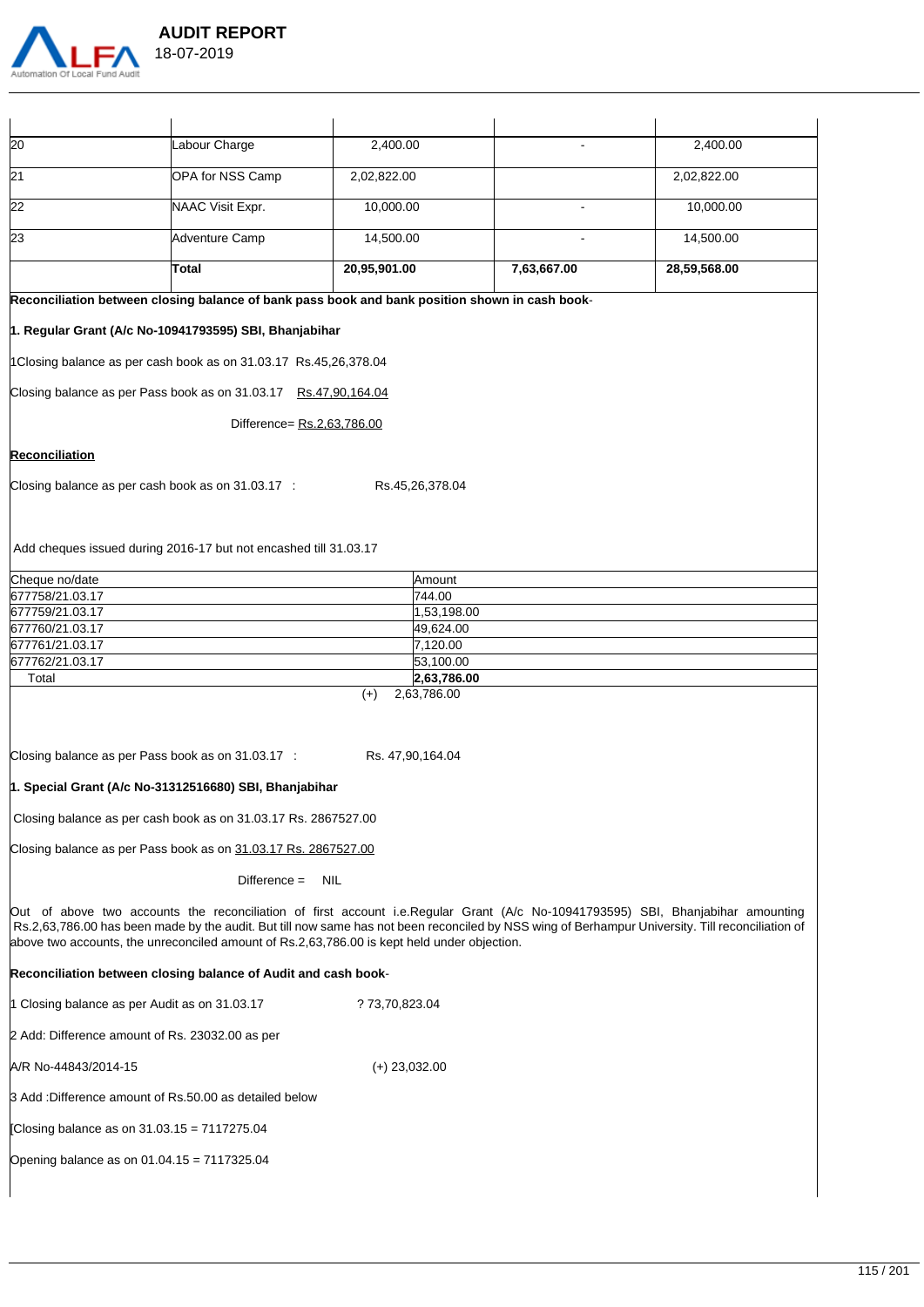

Diffenence = 50.00] (+) 50.00

4 Closing balance as per cash book as on 31.03.17 ? 73,93,905.04

The above difference may be reconciled and compliance may be reported to audit.

**16.2 -** 

 On checking of NSS cash book and paid vouchers for the year 2016-17, it is seen that a sum of Rs.**20,47,796.00**was paid as advance for conducting normal camp, blood donation camp, youth day observation and special camp to different colleges.

 Out of this, some of the NSS units of college amounting to Rs.**7,47,918.00**have produced their utilization certificate. A number of units have not produced the U.C. which involves an amount of Rs. **12,99,878.00.**

| vSI No                  | Vr.no./date                       | <b>Particulars</b><br>To whom paid       |                                                     |                                           | <b>NSS Fund Allotted</b> | <b>Utilisation of</b> | <b>UC</b>      |        |
|-------------------------|-----------------------------------|------------------------------------------|-----------------------------------------------------|-------------------------------------------|--------------------------|-----------------------|----------------|--------|
|                         |                                   |                                          | A/c no.<br>10941793595<br>(Regular<br>grant)        | A/c no.<br>31312516680<br>(Special grant) | Total                    | lfunds<br>produced    | outstanding    |        |
| 1                       | 30/26.12.16                       | Special camp                             | S.J. Degree<br>College,                             |                                           | 33,750                   | 33,750                | 33,750         |        |
|                         | 38/3.3.17,41/31 Regular<br>.3.17  | camping grant                            | Rambha                                              | 14,085                                    |                          | 14,085                | 2,811          | 11,274 |
| 2                       |                                   | lSummer<br>special camp<br>Puja Special  | Sindhedevi<br>Mahavidyalay,<br>Nandapur,<br>Koraput |                                           |                          |                       |                |        |
|                         | 38/3.3.17'42./3<br>1.3.17         | camp<br>Regular grant                    |                                                     | 27,300                                    |                          | 27,300                |                | 27,300 |
| $\overline{\mathbf{3}}$ |                                   | Special camp                             | KIGM College,<br>Linepada                           |                                           |                          |                       |                |        |
|                         | 32/31.12.16,41/Regular<br>31.3.17 | camping grant                            |                                                     | 30,312                                    |                          | 30,312                | 23,028         | 7,284  |
| 4                       | 17/6.10.16                        | Summer<br>special camp                   | Gangeswari<br>Degree                                |                                           | 11,250                   | 11,250                |                | 11,250 |
|                         | 32/31.12.16,41/Regular<br>31.3.17 | camping grant                            | College,<br>Patangi                                 | 8,195                                     |                          | 8,195                 | $\blacksquare$ | 8,195  |
| 5                       |                                   | lSummer<br>special camp                  | Science<br>College,                                 |                                           |                          |                       |                |        |
|                         | 38/3.3.17                         | Regular<br>camping grant<br>Puja Special | Kankorada                                           | 26,550                                    |                          | 26,550                | $\blacksquare$ | 26,550 |
|                         |                                   | camp<br>X-mas Special<br>camp            |                                                     |                                           |                          |                       |                |        |
| 6                       | 17/6.10.16                        | Special camp                             | Polasara<br>Science                                 |                                           | 33,750                   | 33,750                | 11,250         | 22,500 |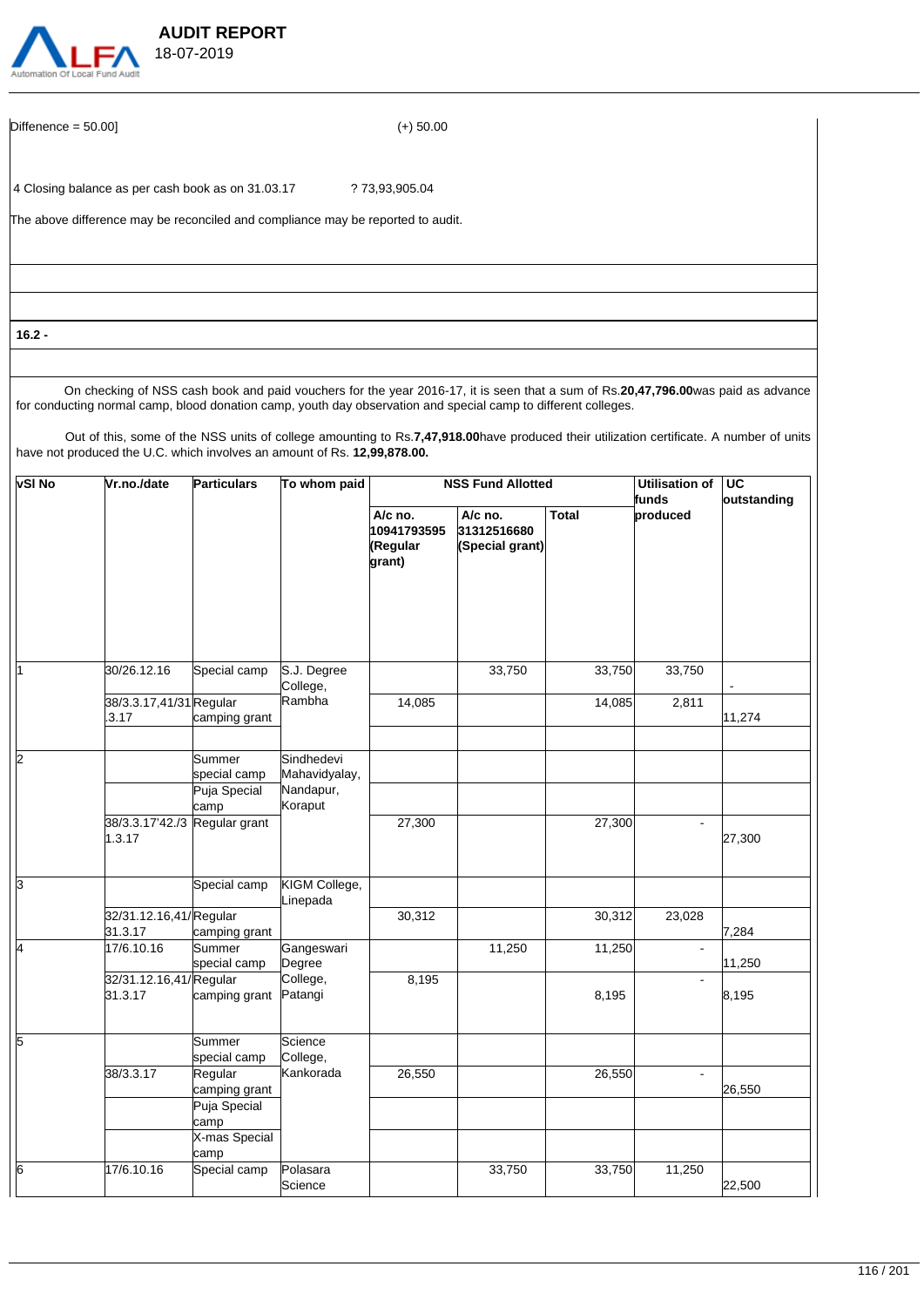

|                 | 41/31.3.17              | Regular                        | College,                | 4,800  |        |        | 4,800          |                |
|-----------------|-------------------------|--------------------------------|-------------------------|--------|--------|--------|----------------|----------------|
|                 |                         | camping grant                  | Polasara                |        |        | 4,800  |                |                |
| 17              |                         | Summer                         | Darwin                  |        |        |        |                |                |
|                 |                         | special camp                   | Memorial                |        |        |        |                |                |
|                 | 38/3.3.17               | Regular                        | Degree                  | 8,850  |        |        | 4,800          |                |
|                 |                         | camping grant                  | College,<br>Kudumulugum |        |        | 8,850  |                | 4,050          |
|                 |                         |                                | ma, Malkangiri,         |        |        |        |                |                |
|                 |                         |                                | Khairput                |        |        |        |                |                |
| $\overline{8}$  |                         | Summer                         | People's                |        |        |        |                |                |
|                 |                         | special camp                   | College,                |        |        |        |                |                |
|                 | 38/3.3.17               | Regular                        | Buguda                  | 21,376 |        | 21,376 |                |                |
|                 |                         | camping grant                  |                         |        |        |        |                | 21,376         |
|                 |                         | Regular                        |                         |        |        |        |                |                |
|                 |                         | camping grant                  |                         |        |        |        |                |                |
| 9               |                         | Summer<br>special camp         | Anchalika<br>Degree     |        |        |        |                |                |
|                 | 32/31.12.16,41/Regular  |                                | College,                | 32,060 |        | 32,060 | $\blacksquare$ |                |
|                 | 31.3.17                 | camping grant                  | Jagannathapra           |        |        |        |                | 32,060         |
|                 |                         |                                | sad                     |        |        |        |                |                |
|                 |                         |                                |                         |        |        |        |                |                |
|                 | 17/6.10.16              | Puja Special                   |                         |        | 33,750 | 33,750 |                |                |
|                 |                         | camp                           |                         |        |        |        |                | 33,750         |
| 10              |                         | Summer                         | J.J.                    |        |        |        |                |                |
|                 |                         | special camp                   | Mahavidyalaya,          |        |        |        |                |                |
|                 | 41/31.3.17              | Regular                        | Raikia,                 | 4,800  |        |        | 4,000          |                |
|                 |                         | camping grant                  | Kandhamal               |        |        | 4,800  |                | 800            |
|                 | 17/6.10.16              | Puja Special<br>camp           |                         |        | 22,500 | 22,500 | 22,500         |                |
|                 |                         | X-mas Special                  |                         |        |        |        |                |                |
|                 |                         | camp                           |                         |        |        |        |                |                |
| 11              |                         | District level                 | <b>B</b> P Degree       |        |        |        |                |                |
|                 |                         | Inter College                  | College,                |        |        |        |                |                |
|                 |                         | Competition                    | Kundra                  |        |        |        |                |                |
|                 |                         |                                |                         |        |        |        |                |                |
|                 | 38/3.3.17,41/31 Regular |                                |                         | 20,100 |        | 20,100 | 10,400         |                |
|                 | .3.17                   | camping grant                  |                         |        |        |        |                | 9,700          |
|                 | 17/6.10.16              | Puja Special                   |                         |        | 22,500 | 22,500 | 22,500         |                |
| 12              |                         | camp<br>Summer                 | GKCET,                  |        |        |        |                |                |
|                 |                         | special camp                   | Jeypore                 |        |        |        |                |                |
|                 | 38/3.3.17               | Regular                        |                         | 8,850  |        |        |                |                |
|                 |                         | camping grant                  |                         |        |        | 8,850  |                | 8,850          |
| 13              |                         | Inter College                  | AMCS College,           |        |        |        |                |                |
|                 |                         | Competition                    | Tikabali                |        |        |        |                |                |
|                 | 38/3.3.17,41&4 Regular  |                                |                         | 53,275 |        | 53,275 |                |                |
|                 | 2/31.3.17               | camping grant                  |                         |        |        |        |                | 53,275         |
|                 |                         |                                |                         |        |        |        |                |                |
|                 |                         |                                |                         |        |        |        |                |                |
|                 | 17/6.10.17              | Puja Special<br> camp          |                         |        | 45,000 | 45,000 | $\blacksquare$ | 45,000         |
|                 |                         | X-mas Special                  |                         |        |        |        |                |                |
|                 |                         | camp                           |                         |        |        |        |                |                |
| $\overline{14}$ |                         | Plantation/Herb V Deb College, |                         |        |        |        |                |                |
|                 |                         | al garden                      | Jeypore                 |        |        |        |                |                |
|                 | 38/3.3.17               | Regular                        |                         | 17,700 |        | 17,700 |                |                |
|                 |                         | camping grant                  |                         |        |        |        |                | 17,700         |
| 15              |                         | Plantation/Herb KATS           |                         |        |        |        |                |                |
|                 |                         | al garden                      | Ayurvedic               |        |        |        |                |                |
|                 | 38/3.3.17,41/31 Regular |                                | College,                | 19,654 |        | 19,654 | 18,600         |                |
|                 | .3.17                   | camping grant                  | Ankushpur               |        |        |        |                | 1,054          |
|                 | 30/26.12.16             | X-mas Special                  |                         |        | 11,250 | 11,250 | 11,250         |                |
| 16              | 13/20.9.16,41/3Regular  | camp                           | Gunupur                 | 15,000 |        | 15,000 | 15,000         |                |
|                 | 1.3.17                  | camping grant                  | College,                |        |        |        |                | $\blacksquare$ |
|                 |                         |                                | Gunupur                 |        |        |        |                |                |
|                 |                         |                                |                         |        |        |        |                |                |
|                 | 33/11.1.17              | Special camp                   |                         |        | 33,750 | 33,750 | 33,750         |                |
|                 |                         |                                |                         |        |        |        |                |                |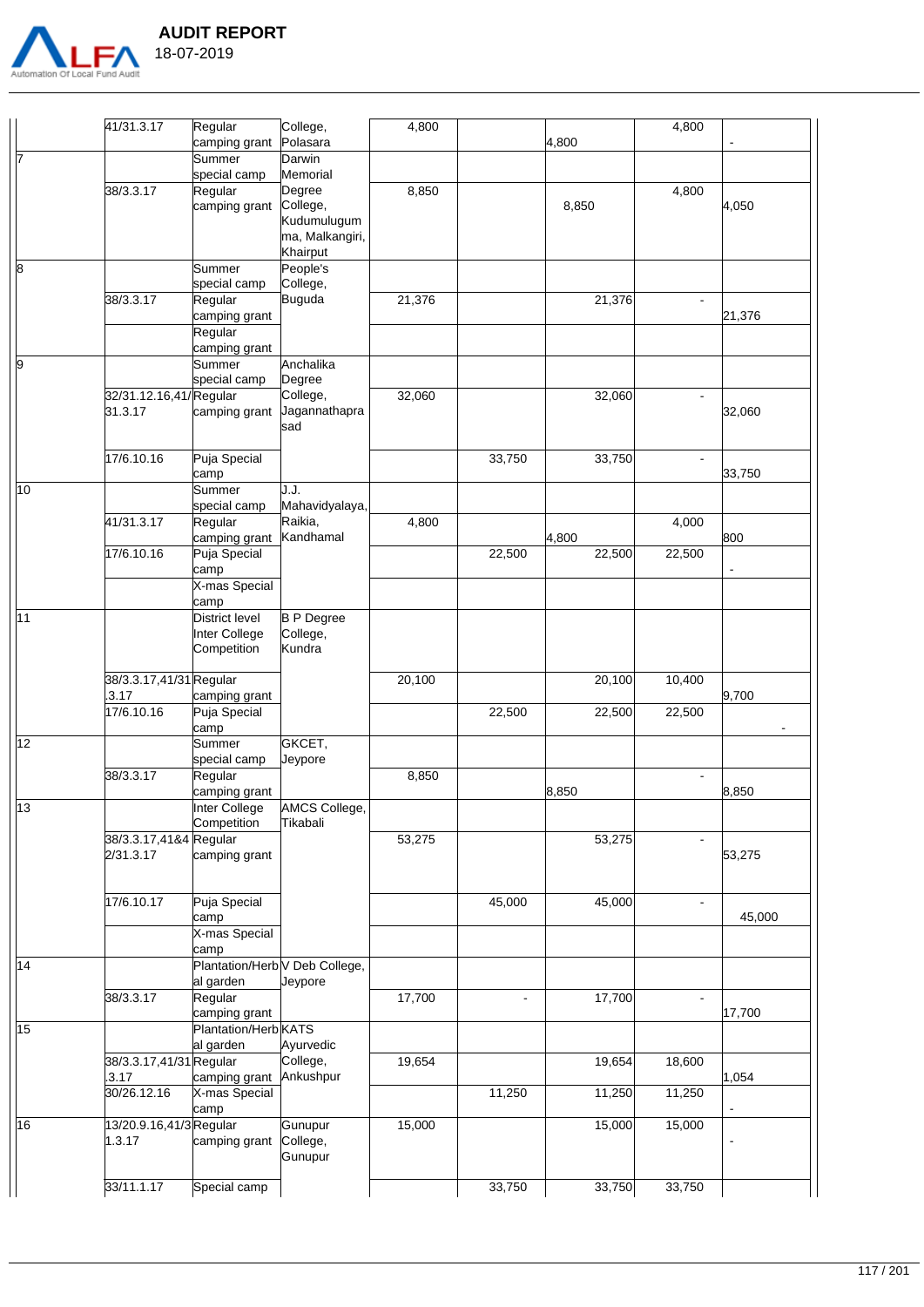

17 38/3.3.17,41/31

Regular

Khemundi

|                 | .3.17                                 | camping grant College,                          | Digapahandi                                     |                    |        |                 |                | 14,032         |
|-----------------|---------------------------------------|-------------------------------------------------|-------------------------------------------------|--------------------|--------|-----------------|----------------|----------------|
|                 | 33/11.1.17                            | Special camp                                    |                                                 |                    | 22,500 | 22,500          | 22,500         | $\blacksquare$ |
|                 |                                       | Social Service                                  |                                                 | 18,696             |        | 18,696          |                | 18,696         |
|                 |                                       | Fees                                            |                                                 |                    |        |                 |                |                |
| 18              | 33/11.1.17                            | Regular<br>camping grant                        | College of<br>Nursing,                          | 22,500             |        | 22,500          | $\blacksquare$ | 22,500         |
|                 | 38/3.3.17,41/31 Puja Special<br>.3.17 | camp                                            | Berhampur                                       |                    | 22,500 | 22,500          | 22,500         |                |
| 19              | 30/26.12.16                           | Regular<br>camping grant                        | Women's<br>College,                             |                    | 11,250 | 11,250          | $\blacksquare$ | 11,250         |
|                 | 32/31.12.16,41/Regular<br>31.3.17     | camping grant                                   | Parakhemundi                                    | 7,422              |        | 7,422           |                | 7,422          |
| 20              |                                       | Regular<br>camping grant                        | KIT,<br>Govindapur                              |                    |        |                 |                |                |
| 21              | 32/31.12.16                           | Regular<br>camping grant Degree                 | Muniguda                                        | 4,551              |        | 4,551           |                | 4,551          |
|                 | 33/11.1.17                            | Special camp                                    | College,<br>Muniguda                            |                    | 22,500 | 22,500          | 22,500         | $\blacksquare$ |
| $\overline{22}$ | 38/3.3.17                             | Regular<br>camping grant College,               | Science<br>Hinjilicut                           | 26,550             |        | 26,550          | 3,444          | 23,106         |
| 23              | 32/31.12.16,41/Regular<br>31.3.17     | camping grant                                   | NBC college,<br>Kendupdar                       | 21,495             |        | 21,495          | 8,800          | 12,695         |
|                 | 17/6.10.16                            | Special camp                                    |                                                 |                    | 22,500 | 22,500          | 22,500         |                |
| $\overline{24}$ | 32/31.12.16,41/Regular<br>31.3.17     | camping grant                                   | City College,<br>Berhampur                      | 12,444             |        | 12,444          | 12,444         | $\blacksquare$ |
|                 | 30/26.12.16                           | X-mas Special<br>camp                           |                                                 |                    | 22,500 | 22,500          | 22,500         |                |
| $\overline{25}$ | 32/31.121.16,4 Regular<br>1/31.3.17   | camping grant                                   | <b>KBV</b><br>Mahavidyalaya,<br><b>KS Nagar</b> | 22,500             |        | 22,500          | $\blacksquare$ | 22,500         |
|                 |                                       | Puja Special<br>camp<br>X-mas Special           |                                                 |                    |        |                 |                |                |
| 26              |                                       | camp<br>Regular<br>camping grant                | <b>RCM</b> Science<br>College,<br>khalikote     |                    |        |                 |                |                |
| 27              | 41/31.3.17                            | Regular                                         | <b>NSB</b>                                      | $\overline{5,800}$ |        |                 | 5,800          |                |
|                 | 30/26.12.16                           | camping grant<br>Puja Special                   | Mahavidyalaya,<br>Nuvapada                      |                    | 33,750 | 5,800<br>33,750 | 33,750         |                |
| 28              | 38/3.3.17,41/31 Regular<br>.3.17      | camp<br>camping grant                           | Chikiti<br>Mahavidyalaya,                       | 31,111             |        | 31,111          | 27,997         | 3,114          |
|                 | 17/6.10.16                            | Special camp                                    | Chikiti                                         |                    | 45,000 | 45,000          | 45,000         |                |
| 29              | 32/31.12.16                           | Regular<br>camping grant BD pur<br>Puja Special | TSD college,                                    | 34,874             |        | 34,874          | $\Box$         | 34,874         |
|                 |                                       | camp<br>Regular                                 |                                                 |                    |        |                 |                |                |

-

 $20,782$   $\qquad$   $20,782$  6,750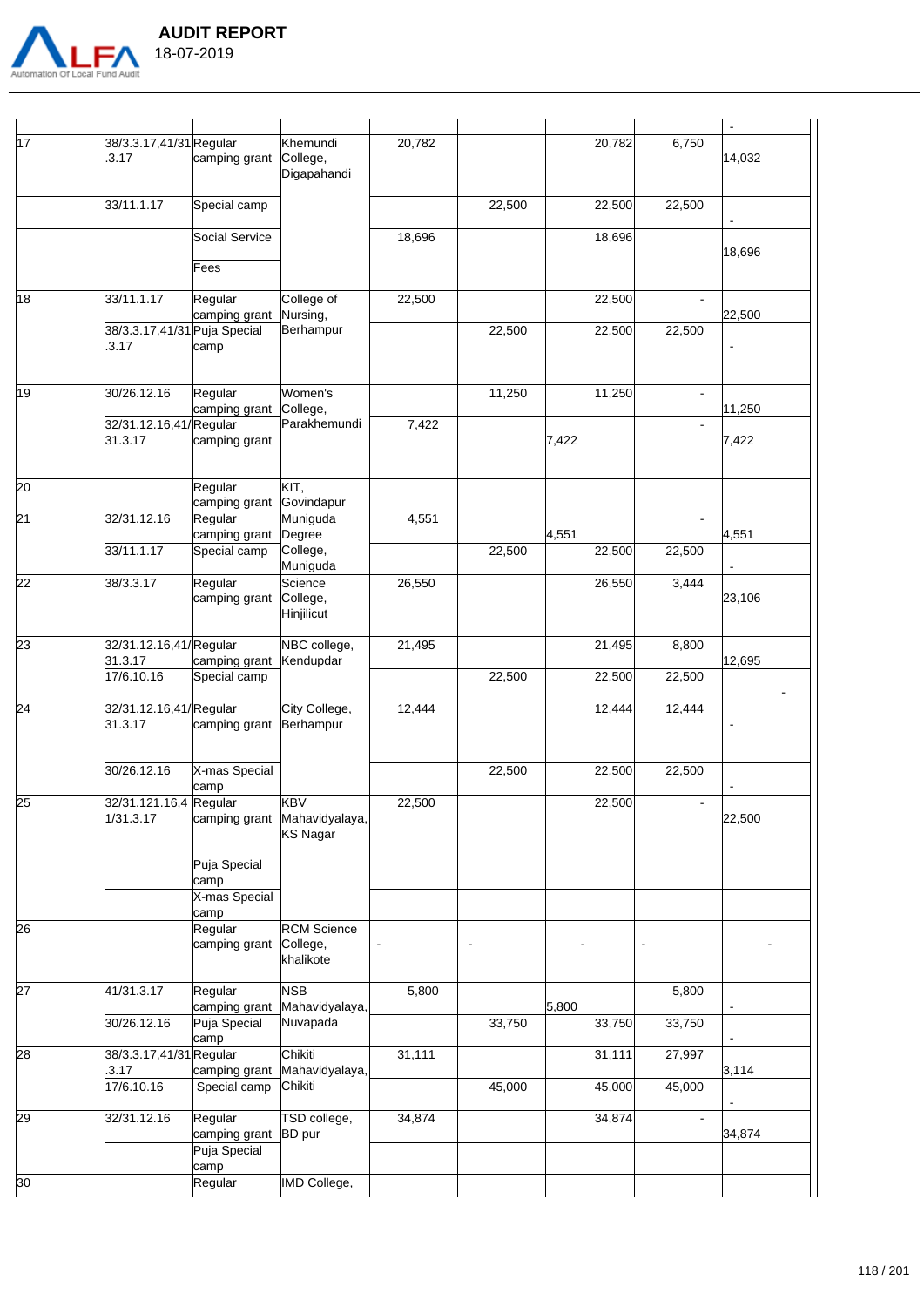

|    |                                        | camping grant Chandiput                  |                                                                |        |        |                 |                |        |
|----|----------------------------------------|------------------------------------------|----------------------------------------------------------------|--------|--------|-----------------|----------------|--------|
|    | 42/31.3.17,41/3Regular<br>1.3.17       | camping grant                            |                                                                | 10,012 |        | 10,012          |                | 10,012 |
|    | 17/6.10.16                             | Puja Special<br>camp<br>Regular grant    |                                                                |        | 11,250 | 11,250          |                | 11,250 |
|    |                                        |                                          |                                                                |        |        |                 |                |        |
| 31 | 38/3.3.17                              | Regular<br>camping grant                 | Women's<br>Degree<br>College,<br>Sunabeda                      | 17,700 |        | 17,700          | $\blacksquare$ | 17,700 |
| 32 | 38/3.3.17,41/31 Regular<br>3.17        | camping grant                            | SLND<br>Mahavidyalaya,<br>Baipariguda                          | 11,250 |        | 11,250          | 4,800          | 6,450  |
|    | 33/11.1.17                             | X-mas Special<br>camp                    |                                                                |        | 11,250 | 11,250          | 11,250         |        |
| 33 | 41/31.3.17                             | Regular                                  | Adivasi                                                        | 4,800  |        |                 |                |        |
|    | 30/26.12.16                            | camping grant<br>X-mas Special<br> camp  | College,<br>Baliguda                                           |        | 22,500 | 4,800<br>22,500 | 22,500         | 4,800  |
| 34 | 38/3.3.17                              | Regular<br>camping grant                 | Aska Sc<br>College,<br>College                                 | 25,550 |        | 25,550          | 4,800          | 20,750 |
| 35 | 17/6.10.16                             | Special camp                             | Panabeda<br>Mahavidyalaya,                                     |        | 22,500 | 22,500          | $\blacksquare$ | 22,500 |
|    | 38/3.3.17                              | Regular<br>camping grant                 | Chandahandi,<br>Nabarangapur                                   | 17,700 |        | 17,700          | $\blacksquare$ | 17,700 |
| 36 | 32/31.12.16,41/Regular<br>31.3.17      | camping grant                            | Ramjee<br>College,                                             | 20,388 |        | 20,388          | 10,993         | 9,395  |
|    | 30/26.12.16                            | Special camp                             | Bhismagiri                                                     |        | 22,500 | 22,500          | 22,500         |        |
| 37 | 38/3.3.17,41/31 Regular<br>.3.17       | camping grant                            | <b>SBS Degree</b><br>College,                                  | 33,058 |        | 33,058          |                | 33,058 |
|    | 30/26.12.16                            | X-mas Special<br>camp                    | Khandadeuli                                                    |        | 33,750 | 33,750          | $\blacksquare$ | 33,750 |
| 38 | 25/24.11.16,38/Regular<br>3.3.17       | camping grant<br>Puja special<br>camp    | PG Deptt., BU                                                  | 28,550 |        | 28,550          | $\mathbf{u}$   | 28,550 |
|    |                                        | X-mas Special<br>camp                    |                                                                |        | 27,300 | 27,300          | 27,300         |        |
| 39 | 38/3.3.17                              | Regular<br>camping grant<br>Puja Special | <b>SBP</b><br>Mahavidyalaya,<br>Samatiapalli                   | 17,700 |        | 17,700          | 7,246          | 10,454 |
|    |                                        | camp                                     |                                                                |        |        |                 |                |        |
| 40 | 32/31.12.16,41/Regular<br>31.3.17      | camping grant                            | Sri Beleswar<br>Mahavidyalaya,                                 | 10,128 |        | 10,128          | 4,987          | 5,141  |
|    | 17/6.10.16                             | Special camp                             | Gondal                                                         |        | 11,250 | 11,250          | 11,250         |        |
| 41 | 42/31.3.17                             | Regular<br>camping grant                 | Balimela<br>College of<br>Science &<br>Technology,<br>Balimela | 9,600  |        | 9,600           | $\overline{a}$ | 9,600  |
| 42 | 33/11.1.17                             | Puja Special<br>camp                     | Bellaguntha<br>Science                                         |        | 11,250 | 11,250          | $\blacksquare$ | 11,250 |
|    | 38/3.3.17                              | Regular<br>camping grant                 | College,<br>Bellaguntha                                        | 17,700 |        | 17,700          | $\blacksquare$ | 17,700 |
| 43 | 17/6.10.16                             | Puja Special<br>camp                     | Keshpur<br>Degree                                              |        | 22,500 | $22,500$ -      |                | 22,500 |
|    | 38/3.3.17,41/31 Regular grant<br>.3.17 |                                          | College,<br>Keshpur                                            | 22,500 |        | 22,500          |                | 22,500 |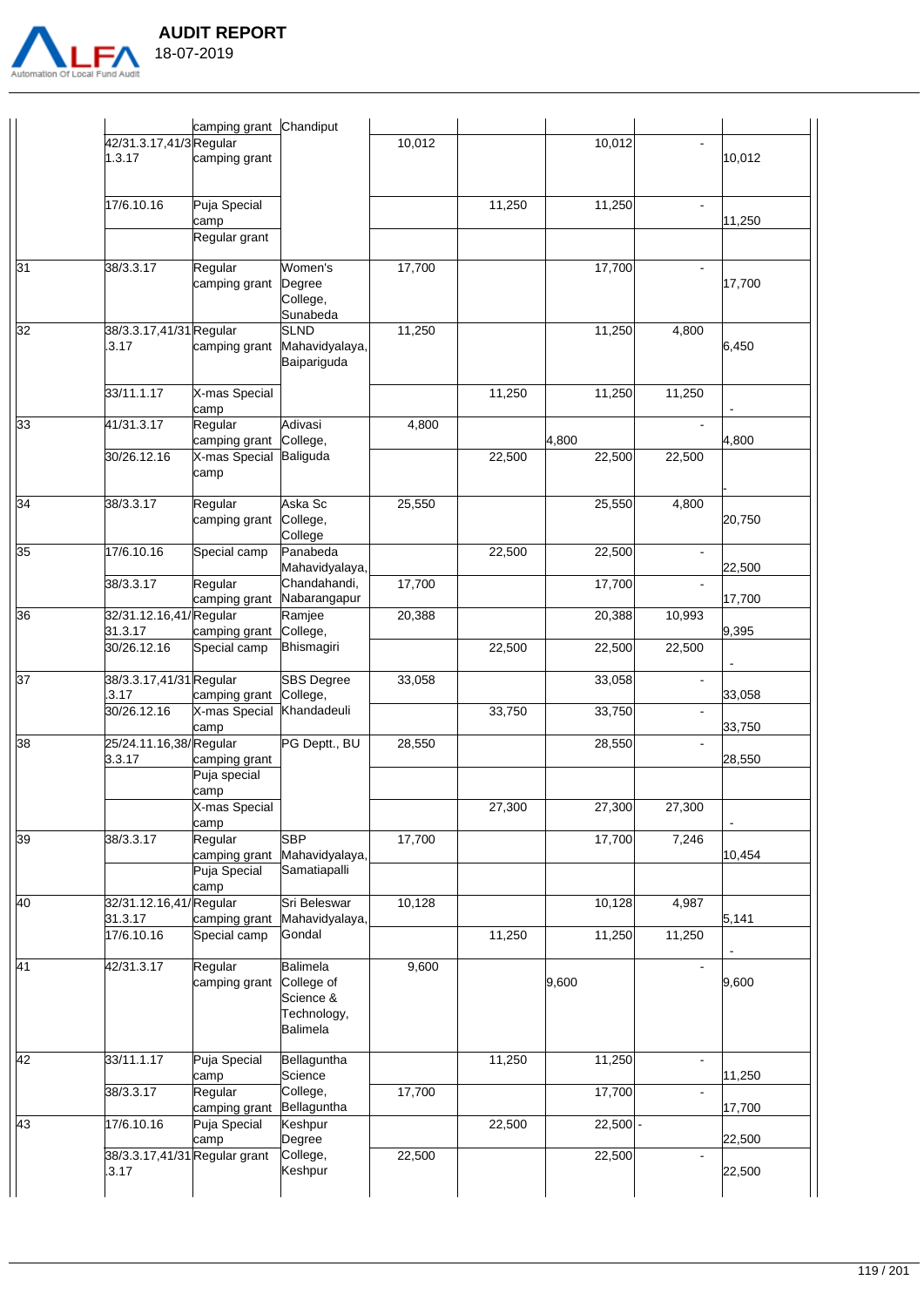

| 44 | 33/11.1.17                              | Puja Special<br> camp                              | Hill Top Degree<br>College,                  |        | 22,500 | 22,500                   | 22,500                   | ÷,                       |
|----|-----------------------------------------|----------------------------------------------------|----------------------------------------------|--------|--------|--------------------------|--------------------------|--------------------------|
|    | 32/31.12.16,41/Regular grant<br>31.3.17 |                                                    | Mohana                                       | 19,886 |        | 19,886                   | 1,228                    | 18,658                   |
| 45 | 23/27.10.16                             | Inter College<br>Blood donation<br>camp            | GIET, Gunupur                                |        | 20,000 | 20,000                   | 20,000                   | $\blacksquare$           |
|    |                                         | Areawise<br>meeting of of<br>Principals and<br>POS |                                              |        |        |                          |                          |                          |
|    |                                         | Blood donation<br>camp                             |                                              |        |        |                          |                          |                          |
| 46 | 30/26.12.16                             | X-mas Special<br>camp                              | Women's<br>College,                          |        | 22,500 | 22,500                   | $\blacksquare$           | 22,500                   |
|    | 38/3.3.17,41/31 Regular grant<br>.3.17  |                                                    | Rayagada                                     | 21,145 |        | 21,145                   | $\overline{\phantom{a}}$ | 21,145                   |
| 47 |                                         | Special camp                                       | Laxmipur<br>Degree                           |        |        |                          |                          |                          |
|    | 38/3.3.17                               | Regular grant                                      | College,<br>Laxmipur                         | 17,700 |        | 17,700                   | 13,861                   | 3,839                    |
| 48 | 30/26.12.16                             | X-mas Special<br>camp                              | <b>BP</b> Degree<br>College of               |        | 11,250 | 11,250                   |                          | 11,250                   |
|    | 38/3.3.17,41/31 Regular grant<br>.3.17  |                                                    | Education,<br>Govindapalli                   | 20,100 |        | 20,100                   |                          | 20,100                   |
| 49 | 30/26.12.16                             | Special camp                                       | Gopabandhu<br>Anchalika                      |        | 11,250 | 11,250                   | 11,250                   | $\overline{\phantom{a}}$ |
|    | 38/3.3.17,41/31 Regular grant<br>.3.17  |                                                    | Degree<br>Mahavidyalaya,<br>Kalimela         | 11,250 |        | 11,250                   | 11,250                   | $\blacksquare$           |
| 50 | 38/3.3.17,42/31 Regular grant<br>.3.17  |                                                    | Nowrangapur<br>Women's Cell,<br>Nowrangapur  | 27,300 |        | 27,300                   | $\blacksquare$           | 27,300                   |
| 51 | 42/31.3.17                              | Regular camp                                       | <b>KM Science</b><br>College,<br>Narendrapur | 5,600  |        | 5,600                    |                          | 5,600                    |
| 52 |                                         | Regular grant                                      | RIT,<br>Berhampur                            |        |        |                          |                          |                          |
| 53 | 32/31.12.16                             | Regular grant                                      | Rayagada<br>College,<br>Rayagada             | 22,162 |        | 22,162                   | $\blacksquare$           | 22,162                   |
| 54 | 38/3.3.17                               | Regular grant                                      | NIST,<br>Berhampur                           | 17,700 |        | 17,700                   | $\blacksquare$           | 17,700                   |
| 55 |                                         | Special camp                                       | L.N. Degree<br>College<br>,Kodala            | --     | Щ.     | $\overline{\phantom{a}}$ | --                       |                          |
|    |                                         | Regular grant                                      |                                              |        |        |                          |                          |                          |
| 56 |                                         | Special camp                                       | R.N. Degree<br>College, Dura                 |        |        |                          |                          |                          |
|    | 38/3.3.17                               | Regular grant                                      |                                              | 17,700 |        | 17,700                   | $\blacksquare$           | 17,700                   |
| 57 |                                         | Special camp                                       | SKCG (Auto)<br>College, Parlak               |        |        |                          |                          |                          |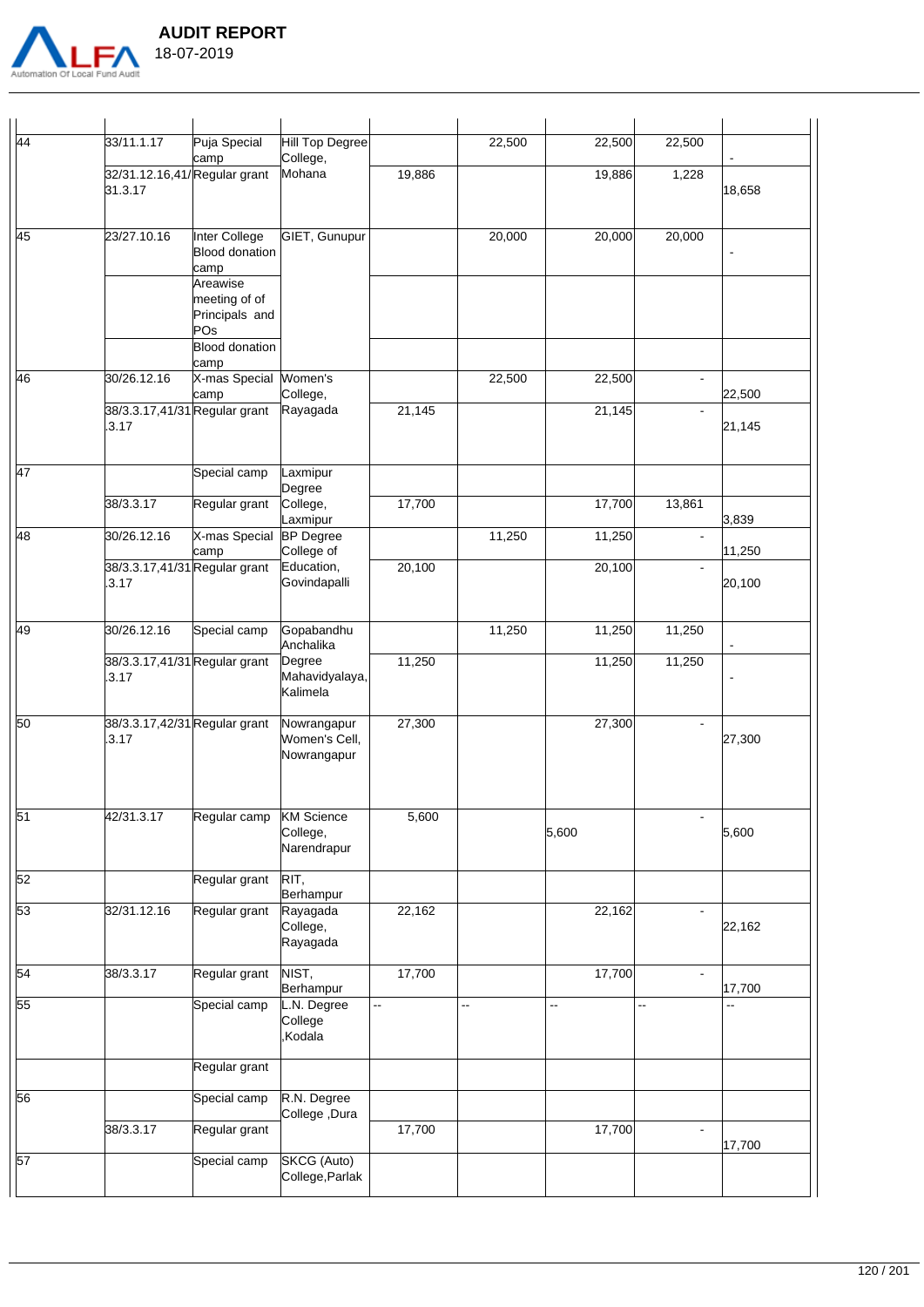

|            | <b>AUDIT REPORT</b> |
|------------|---------------------|
| 18-07-2019 |                     |

|                 | 38/3.3.17                               | Regular grant                 | hemundi                              | 17,000 |        | 17,000          |                | 17,000 |
|-----------------|-----------------------------------------|-------------------------------|--------------------------------------|--------|--------|-----------------|----------------|--------|
| 58              | 30/26.12.16                             | Special camp                  | Sriram Degree<br>College,            |        | 33,750 | 33,750          | 33,750         |        |
|                 | 38/3.3.17,41/31 Regular grant<br>.3.17  |                               | kasinagar                            | 33,750 |        | 33,750          | 9,029          | 24,721 |
| 59              | 33/11.1.17                              | Special camp                  | Womens<br>College, Jeypor            |        | 22,500 | 22,500          | 22,500         |        |
|                 | 32/31.12.16,41/Regular grant<br>31.3.17 |                               |                                      | 20,100 |        | 20,100          | $\blacksquare$ | 20,100 |
| 60              |                                         | Special camp                  | <b>Biju Pattnaik</b><br>Women's      |        |        |                 |                |        |
|                 | 38/3.3.17                               | Regular grant                 | College<br>Digapahandi,              | 17,700 |        | 17,700          | $\blacksquare$ | 17,700 |
| 61              |                                         | Special camp                  | Binayak<br>Abhaya Govt.              |        |        |                 |                |        |
|                 | 38/3.3.17                               | Regular grant                 | College, Berha<br>mpur               | 2,622  |        | 2,622           | $\blacksquare$ | 2,622  |
| 62              |                                         | Special camp                  | DM Sc. Degree<br>Coll, Gallery       |        |        |                 |                |        |
|                 | 38/3.3.17                               | Regular grant                 |                                      | 8,850  |        | 8,850           | $\blacksquare$ | 8,850  |
| 63              | 38/3.3.17                               | Special camp<br>Regular grant | Ganjam<br>Coll, Ganjam               | 26,550 |        | 26,550          | $\blacksquare$ |        |
| 64              | 33/11.1.17                              | Special camp                  | GATE,                                |        | 22,500 | 22,500          | $\blacksquare$ | 26,550 |
|                 | 38/3.3.17,41/31 Regular grant           |                               | Berhampur                            | 21,300 |        | 21,300          | $\blacksquare$ | 22,500 |
|                 | .3.17                                   |                               |                                      |        |        |                 |                | 21,300 |
| 65              |                                         | Special camp                  | Parala<br>Maharaja                   |        |        |                 |                |        |
|                 | 38/3.3.17                               | Regular grant                 | Engineering<br>Coll,                 | 8,850  |        | 8,850           | $\blacksquare$ | 8,850  |
| 66              | 33/11.1.17                              | Special camp                  | MM Degree<br>Coll, Bisam             |        | 22,500 | 22,500          | $\blacksquare$ | 22,500 |
|                 |                                         | Regular grant                 | cuttack                              |        |        |                 |                |        |
| 67              |                                         | Special camp                  | Science<br>College                   |        |        |                 |                |        |
|                 | 38/3.3.17                               | Regular grant                 | ,Gundari                             | 8,850  |        | 8,850           | $\blacksquare$ | 8,850  |
| 68              | 38/3.3.17                               | Special camp<br>Regular grant | Thayarama<br>Womens Coll,<br>Gunupur | 8,850  |        |                 | $\blacksquare$ |        |
| 69              | 17/6.10.16                              | Special camp                  | DAV College,                         |        | 11,250 | 8,850<br>11,250 | $\blacksquare$ | 8,850  |
|                 | 32/31.12.16,41/Regular grant            |                               | Koraput                              | 5,413  |        |                 | $\blacksquare$ | 11,250 |
|                 | 31.3.17                                 |                               |                                      |        |        | 5,413           |                | 5,413  |
| 70              |                                         | Special camp                  | Pendrani MV,<br>Umarkote             |        |        |                 |                |        |
|                 | 38/3.3.17                               | Regular grant                 |                                      | 17,700 |        | 17,700          | $\blacksquare$ | 17,700 |
| $\overline{71}$ |                                         | Special camp                  | NSB Coll,<br>Tumudibandha            |        |        |                 |                |        |
|                 | 38/3.3.17                               | Regular grant                 |                                      | 8,850  |        | 8,850           |                | 8,850  |
| $\overline{72}$ |                                         | Special camp                  | Panchayat<br>Degree                  |        |        |                 |                |        |
|                 |                                         |                               |                                      |        |        |                 |                |        |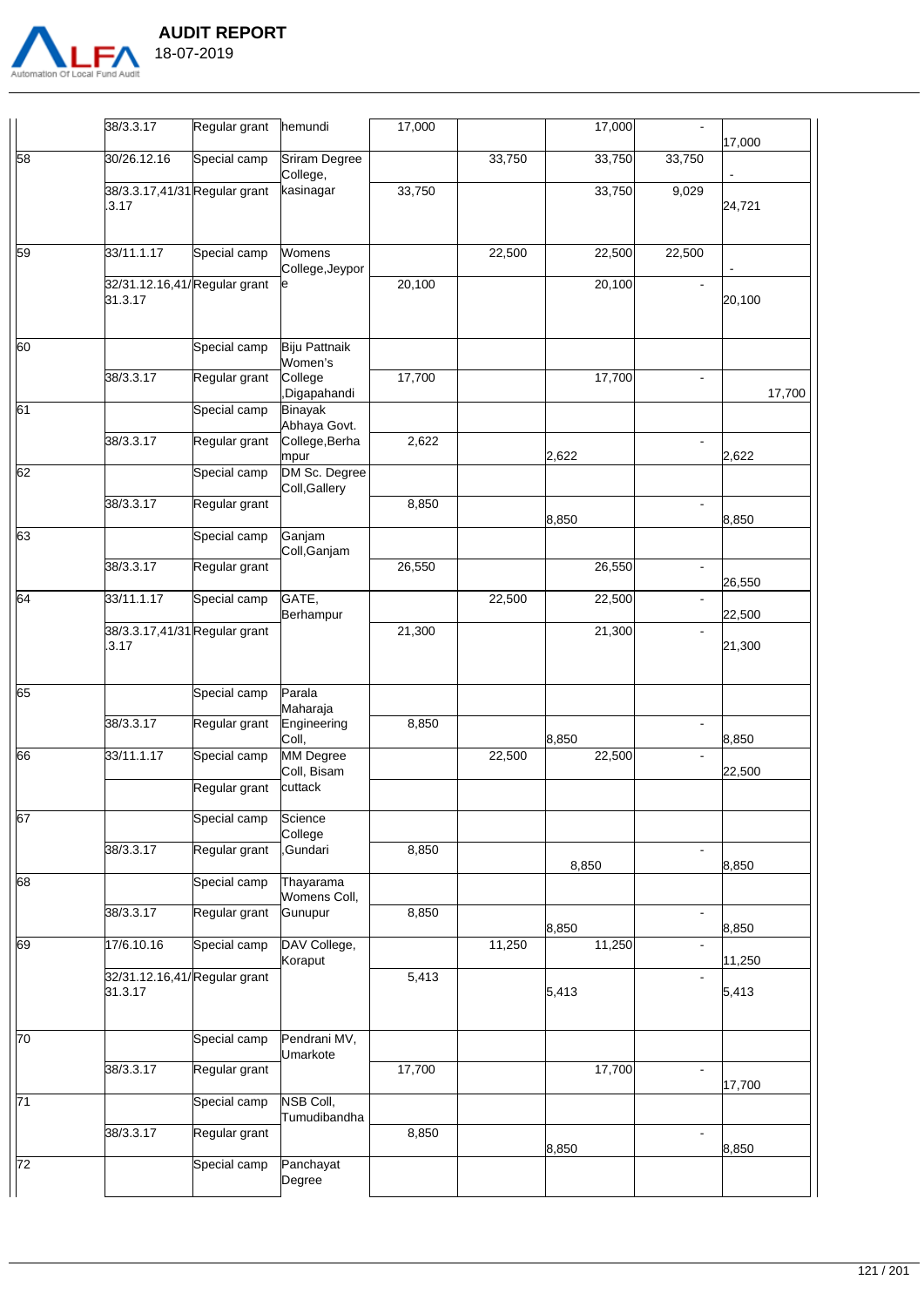

|                 | 38/3.3.17                                                                                                                                                           |        | Regular grant  |                          | College,<br>Phiringia             |                | 8,850                                                       |                   |                                   | 8,850                                                                                                                                                            |          |                | 8,850     |
|-----------------|---------------------------------------------------------------------------------------------------------------------------------------------------------------------|--------|----------------|--------------------------|-----------------------------------|----------------|-------------------------------------------------------------|-------------------|-----------------------------------|------------------------------------------------------------------------------------------------------------------------------------------------------------------|----------|----------------|-----------|
| $\overline{73}$ |                                                                                                                                                                     |        | Special camp   |                          | <b>SM Degree</b><br>Womens        |                |                                                             |                   |                                   |                                                                                                                                                                  |          |                |           |
|                 | 38/3.3.17                                                                                                                                                           |        | Regular grant  |                          | College,<br>Phulbani              |                | 8,850                                                       |                   |                                   | 8,850                                                                                                                                                            |          | $\blacksquare$ | 8,850     |
| 74              |                                                                                                                                                                     |        | Special camp   |                          | Dr. SP Degree<br>College, Lachhi  |                |                                                             |                   |                                   |                                                                                                                                                                  |          |                |           |
|                 | 38/3.3.17                                                                                                                                                           |        | Regular grant  |                          | peta, Malkanagi<br>ri             |                | 8,850                                                       |                   |                                   | 8,850                                                                                                                                                            |          |                | 8,850     |
| Total           |                                                                                                                                                                     |        |                |                          |                                   |                | 12,01,746                                                   |                   | 8,46,050                          | 20,47,796<br>In response to the POM, the local authority furnished no reply. Hence the amount of Rs.12,99,878.00 is kept under objection till production of U.C. | 7,47,918 |                | 12,99,878 |
|                 | The Financial Position of of NSS of different colleges during 2016-17 are furnished below.<br>Financial position of NSS of different colleges verified during audit |        |                |                          |                                   |                |                                                             |                   |                                   |                                                                                                                                                                  |          |                |           |
|                 | SI No Name of the                                                                                                                                                   | Unit   | Year           |                          | As per Cash Book                  |                |                                                             |                   |                                   | As per Pass Book                                                                                                                                                 |          | <b>Remarks</b> |           |
|                 | College                                                                                                                                                             |        |                | OB as<br>on 1st<br>April | Receip<br>t during<br>the<br>Year | <b>Total</b>   | Expendi CB as<br>ture for<br>the Year                       | March             | CB as<br>on 31st on 31st<br>march | A/C no                                                                                                                                                           |          |                |           |
|                 | KIGM College,<br>Linepada                                                                                                                                           |        | 2016-<br>17    | 306.49                   |                                   | 19             | $9,016.0$ 9,322.4 7,668.00 1,654.4 1,654.49 Linepada)       |                   |                                   | 11735402670 (SBI,                                                                                                                                                |          |                |           |
|                 |                                                                                                                                                                     | 2      |                | 401.85                   | 8,922.0 9,323.8                   |                | 0.00                                                        | 7,68 1,643.8<br>5 |                                   | 11735402921(SBI,<br>$1,643.85$ Linepada)                                                                                                                         |          |                |           |
|                 |                                                                                                                                                                     | 3      |                | 330.00                   | 00                                | 100            | 23,405. 23,735. 22,080.0 1,655.0 1,655.00                   |                   |                                   | 304963011952(SBI)                                                                                                                                                |          |                |           |
|                 | Polassara<br>Science<br>College, polasara                                                                                                                           | 3(N)   | 2016-<br>17    | 60.00                    | 39.00                             | 99.00          |                                                             | 99.00             |                                   |                                                                                                                                                                  |          | Cash           |           |
|                 |                                                                                                                                                                     | 3(Spl) |                |                          | 11,250.<br>00                     | 11,250.<br>100 | 11,250.0<br>10                                              |                   |                                   |                                                                                                                                                                  |          | Cash           |           |
|                 | Sri Beleswar<br>Degree MV                                                                                                                                           |        | 2016-<br>17    | n.                       | 00                                | 00             | 6,263.0 20,124. 26,387. 21,246.0 5,141.0 5,141.00 ada)<br>Ю |                   |                                   | 32497898511(SBI,Luchap                                                                                                                                           |          |                |           |
|                 |                                                                                                                                                                     |        | $2015 -$<br>16 | n                        | 00                                | 00             | 7,347.0 18,957. 26,304. 20,041.0 6,263.0 6,263.00 ada)      |                   |                                   | 32497898511(SBI,Luchap                                                                                                                                           |          |                |           |
|                 | Khemundi<br>College,Digapah<br>andi                                                                                                                                 |        | 2016-<br>17    | Ю                        | 2,789.0 29,250. 32,039.<br>00     | 00             | 15,600.0<br>10                                              | 16,439.<br>100    |                                   | 34525420766(SBI,<br>16,439.0 Digapahandi)                                                                                                                        |          |                |           |
|                 |                                                                                                                                                                     | 3      | 2016-<br>17    |                          | 00                                | loo            | 3,014.0 26,925. 29,939. 13,650.0<br>Ю                       | 00                |                                   | 34525423111(SBI,<br>16,289. 16,289.0 Digapahandi)                                                                                                                |          |                |           |
|                 | Chikiti<br>College, Chikiti                                                                                                                                         |        | 2016-<br>17    | 127.50                   | 14,257. 14,384.<br>00             | 50             | 14,384.5<br>n                                               |                   | ä,                                | 008810011005218(Andhr<br>a Bank, Chikiti)                                                                                                                        |          |                |           |
|                 |                                                                                                                                                                     | 2      | 2016-<br>17    | 789.00                   | 14,310.<br>00                     | 15,099.<br>100 | .00                                                         | 14,250 849.00     | 849.00                            | 30948703468(SBI, Chikiti)                                                                                                                                        |          |                |           |
|                 |                                                                                                                                                                     | З      | 2016-<br>17    | 0                        | 1,957.0 14,370.<br>00             | 16,327.<br>00  | 14,250.0 2,077.0 2,077.00<br>Ю                              | Ю                 |                                   | 30948702942(SBI, Chikiti)                                                                                                                                        |          |                |           |
|                 |                                                                                                                                                                     | 4      | 2016-<br>17    | 8.00                     | 00                                | 00             | 15 14,280. 14,438. 14,250.0 188.00<br>10                    |                   | 188.00                            | 30948698163(SBI, Chikiti)                                                                                                                                        |          |                |           |
|                 |                                                                                                                                                                     | 3      | 2014-<br>15    |                          |                                   |                | 1,455.0 19,274. 20,729. 17,700.0 3,029.0                    |                   | 3,029.0                           | 30948702942(SBI, Chikiti)                                                                                                                                        |          |                |           |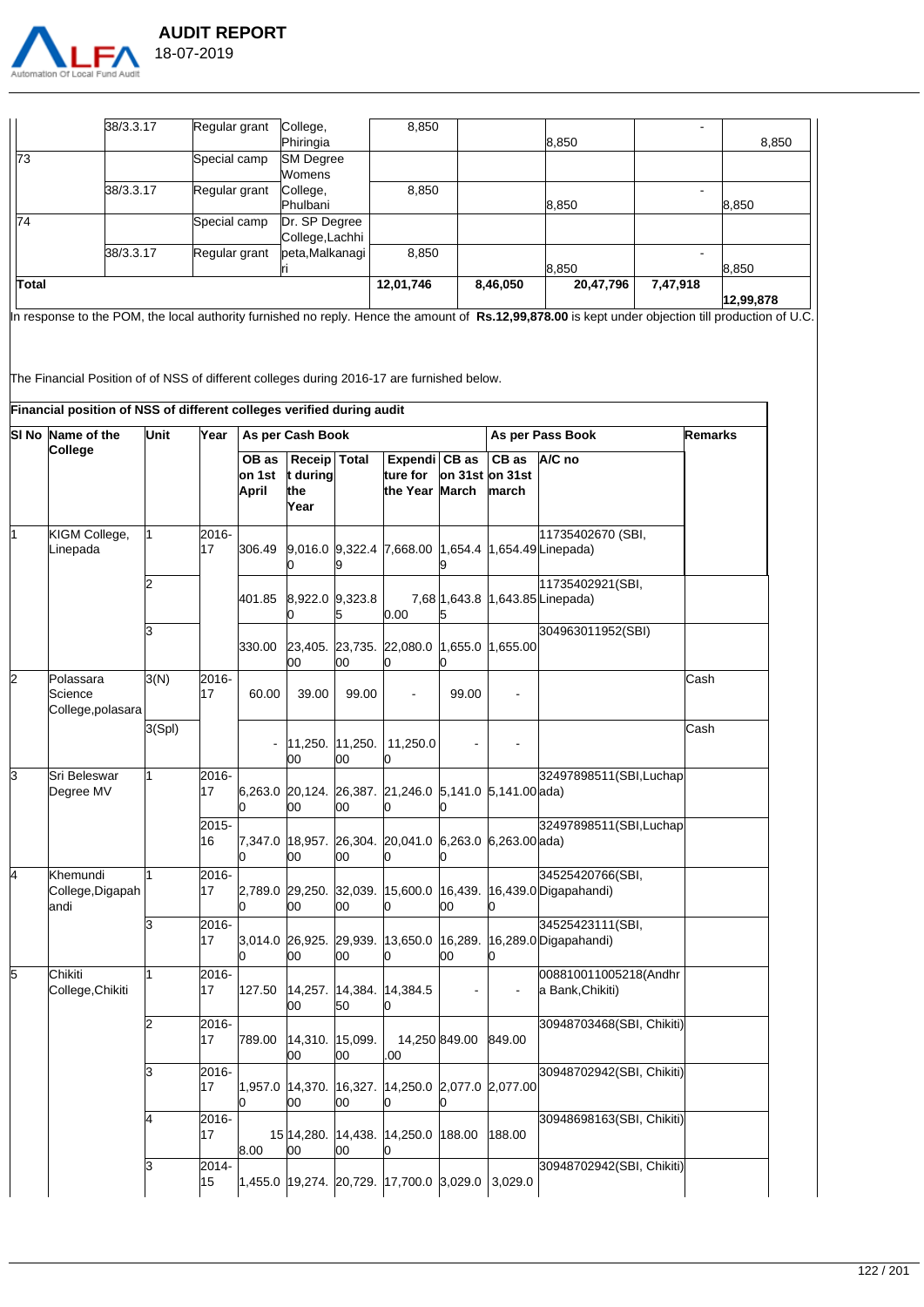

|                 |                                                                    |          |                | 0                    | 00                            | loo           | Ю                                                   | O             | O                              |                                                                               |
|-----------------|--------------------------------------------------------------------|----------|----------------|----------------------|-------------------------------|---------------|-----------------------------------------------------|---------------|--------------------------------|-------------------------------------------------------------------------------|
| 16              | Biju<br>Pattanaik(Degre<br>College, Kundra,                        | 1 to $3$ | 2016-<br>17    | 20,021.<br>00        | 46,300.<br>00                 | 00            |                                                     | 00            |                                | 33226354904(SBI, Jaypur)<br>66,321. 32,900.0 33,421. 33,421.0 withcash Rs97/- |
|                 | Koraput<br>axmi Narayan<br>Degree<br>College, Kodala               | 1 to $4$ | 2016-<br>17    | 75                   | 00                            | 75            | 16,507. 12,684. 29,191. 7,530.00 21,661. 21,661.7)  | 75            |                                | 11625356605(SBI, Kodala                                                       |
|                 | K.J.A.T.S<br>Ayurbedic<br>College, Ankusap                         |          | 2016-<br>17    | 00                   | 16,297. 7,200.0 23,497.       | 00            | $13,200.0$ 10,297.                                  | 00            |                                | 31186751726(SBI<br>10,297.0 Brundaban Bihar)                                  |
|                 | ur                                                                 | 2        | 2016-<br>17    | 5,971.0 11,484.      | 00                            | 17,455.<br>00 | 16,650.0 805.00<br>Ю                                |               | 805.00                         | 34089138831(SBI<br>Brundaban Bihar)                                           |
|                 | Ramjee<br>Mahavidyalaya, B<br>hismagiri(GM)                        |          | 2016-<br>17    | 1,043.0              | ЮO                            | 00            | 20,372. 21,415. 20,870.9 544.07                     |               | 544.07                         | 051701000001532(IOB,B<br>hismagiri)                                           |
|                 |                                                                    | 2        | 2016-<br>17    |                      | 00                            | 00            | 1,069.0 31,900. 32,969. 32,409.9 559.07             |               | 559.07                         | 051701000003300(IOB,B<br>hismagiri)                                           |
|                 |                                                                    |          | 2015-<br>16    |                      | 1,071.0 13,772. 14,843.<br>00 | 00            | $13,800.0$ 1,043.0                                  |               | 1,043.0                        | 051701000001532(IOB,B<br>hismagiri)                                           |
|                 |                                                                    |          | 2014-<br>15    | 785.00               |                               |               |                                                     |               |                                | 051701000001532(IOB,B<br>8,686.0 9,471.0 8,400.00 1,071.0 1,071.00 hismagiri) |
|                 |                                                                    | 2        | $2015 -$<br>16 | 1,071.0              | ЮO                            | 00            |                                                     | Ю             |                                | 051701000003300(IOB,B<br>39,798. 40,869. 39,800.0 1,069.0 1,069.00 hismagiri) |
|                 |                                                                    | 2        | 2014-<br>15    | 785.00               | 00                            | loo           |                                                     |               |                                | 051701000003300(IOB,B<br>20,286. 21,071. 20,000.0 1,071.0 1,071.00 hismagiri) |
| 10              | Biju Pattanaik<br>Homeopathic<br>Medical College<br>& hospital,BRM |          | 2016-<br>17    | 9,609.3 387.00       |                               |               | $9,996.3$ 3,620.00 6,376.3 6,376.30 Bank)           |               |                                | 05454(Co-op Central                                                           |
|                 |                                                                    | 2        | 2016-<br>17    | 10,009. 387.00<br>10 |                               | 10,396.<br>10 |                                                     | 10,396.<br>10 | 10,396.1 Bank)                 | 05454(Co-op Central                                                           |
| 11              | R.N.Degree<br>College,<br>Dura, BRM                                | h        | 2016-<br>17    | 11,063.<br>00        | 18,302. 29,365.<br>00         | 100           |                                                     | 00            |                                | 34865653272(SBI,<br>- 29,365. 29,365.0 Ambapua)                               |
|                 |                                                                    | 2        | 2016-<br>17    | 11,069. 564.00<br>30 |                               | 11,633.<br>30 |                                                     | 30            |                                | 34865632149(SBI,<br>11,633. 11,633.3 Ambapua)                                 |
| 12 <sub>2</sub> | N.B.C College<br>Kendupadar,Nea<br>Aska                            |          | 2016-<br>17    | 228.30               | 00                            | 30            | 19,893. 20,121. 20,050.0                            | 71.30 71.30   |                                | 087510011001754(Andhr<br>a Bank)                                              |
|                 |                                                                    | 2        | 2016-<br>17    | 237.20               | 19,879. 20,116.<br>00         | 20            | 0.00                                                |               | 11,25 8,866.2 8,866.20 a Bank) | 087510011003302(Andhr                                                         |
| $\overline{13}$ | N.S.B<br>Mahavidyalaya, N<br>avapada,GM                            |          | 2016-<br>17    | 4,527.0              | 08                            | 13            | $11,432.$ 15,959. 11,248.0 4,711.1 4,711.13 uapada) |               |                                | 073401000000792(IOB,N                                                         |
|                 |                                                                    | 2(Spl)   | 2016-<br>17    |                      | 08                            | 08            | 11,248. 11,248. 11,248.0<br>n                       | 0.08          | 0.08                           | 073401000001287(IOB,N<br>uapada)                                              |
|                 |                                                                    | 2(N)     | 2016-<br>17    | 664.56               | 11,275.<br>00                 | 9.56          | 11,93 11,268.9 670.63                               |               | 670.63                         | 073401000001287(IOB,N<br>uapada)                                              |
|                 |                                                                    | 3(Spl)   | 2016-          |                      |                               |               |                                                     |               |                                | 073401000004688(IOB,N                                                         |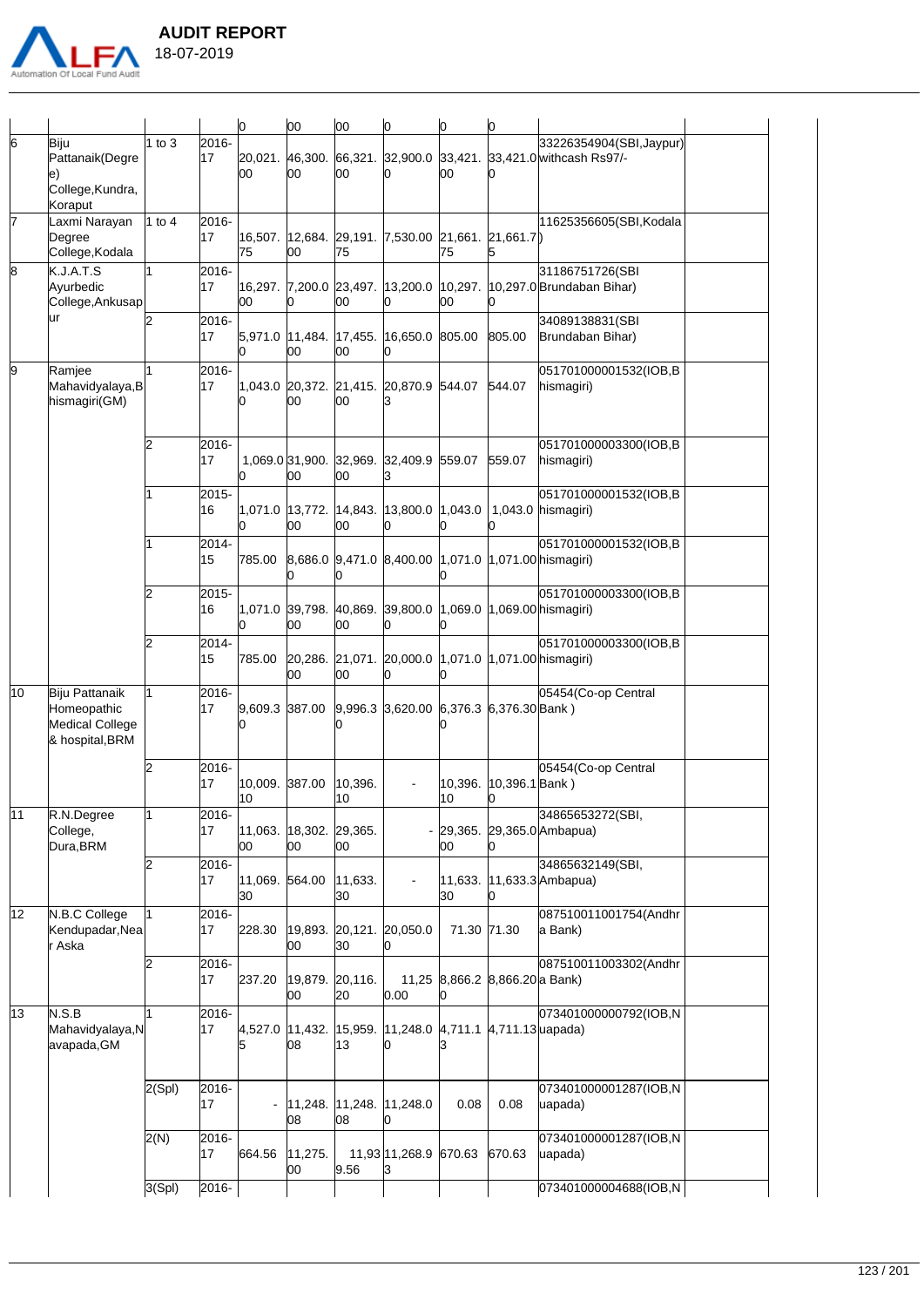

| <b>AUDIT REPORT</b> |  |
|---------------------|--|
| 18-07-2019          |  |

|        | 17             |                | ЮO                      | 00           | $-$ 11,248. 11,248. 11,248.0                              | $\omega_{\rm{eff}}$ | $\blacksquare$           | uapada)                                        |          |
|--------|----------------|----------------|-------------------------|--------------|-----------------------------------------------------------|---------------------|--------------------------|------------------------------------------------|----------|
| 3(N)   | 2016-<br>17    |                | Ю                       |              | 1,135.0 7,629.0 8,764.0 7,568.00 1,196.0 1,196.00 uapada) |                     |                          | 073401000004688(IOB,N                          |          |
| 2(N)   | 2004-<br>05    |                |                         |              | 2,184.5 2,133.0 4,317.5 3,570.00 747.56                   |                     | 747.56                   | 1287(IOB, Nuapada)<br>Rs.684.56 & Cash Rs.63/- |          |
| 2(N)   | 2006-<br>07    | 654.56         |                         |              | 3,479.0 4,133.5 3,576.00 557.56                           |                     | 55<br>7.56               | 1287(IOB, Nuapada)                             |          |
| 2(N)   | $2011 -$<br>12 | 382.56         |                         |              | $9,048.0$ 9,430.5 9,060.00 370.56                         |                     | 370.56                   | 1287(IOB, Nuapada)                             |          |
| 2(N)   | $2012 -$<br>13 |                |                         |              | 370.56 9,068.0 9,438.5 9,190.00 248.56                    |                     | 248.56                   | 1287(IOB, Nuapada)                             |          |
| 2(N)   | $2013 -$<br>14 | 248.56         |                         |              | 7,740.0 7,988.5 7,450.00 538.56                           |                     | 538.56                   | 1287(IOB, Nuapada)                             |          |
| 2(N)   | $2014 -$<br>15 | 538.56         |                         | 67.00 605.56 | $\blacksquare$                                            | 605.56              | 605.56                   | 1287(IOB, Nuapada)                             |          |
| 2(N)   | $2015 -$<br>16 |                | 605.65 2,459.0<br>n     | .65          | 3,064 2,400.00 664.65                                     |                     | 664.65                   | 1287(IOB, Nuapada)                             |          |
| 2(Spl) | 2004-<br>05    |                |                         |              | $-$ 7,500.0 7,500.0 7,500.00                              |                     |                          | xx                                             |          |
| 2(Spl) | 2006-<br>07    |                |                         |              | - 7,500.0 7,500.0 7,500.00                                | ÷.                  |                          | xx                                             |          |
| 2(Spl) | $2011 -$<br>12 |                | 00                      | 100          | $-$ 11,250. 11,250. 11,250.0                              | ä,                  | ä,                       | ×х                                             |          |
| 2(Spl) | 2012-<br>13    |                | 00                      | 00           | $-$ 11,250. 11,250. 11,250.0                              |                     |                          | kx                                             |          |
| 2(Spl) | 2013-<br>14    |                | 00                      | 00           | $-$ 11,250. 11,250. 11,250.0<br>10                        | ä,                  | $\overline{a}$           | kx                                             | Refunded |
| 1(Spl) | 2006-<br>07    |                | Ю                       |              | $-$ 7,500.0 7,500.0 7,500.00                              | $\blacksquare$      | $\overline{\phantom{a}}$ | xx                                             |          |
| 1(Spl) | $2011 -$<br>12 |                | 00                      | loo          | 11,250. 11,250. 11,250.0<br>n                             | ٠                   |                          | xх                                             |          |
| 1(Spl) | 2012-<br>13    |                |                         |              | 11,250. 11,250. 11,250.0                                  |                     |                          | xx                                             |          |
|        |                | $\blacksquare$ | 00                      | loo          | Ю                                                         |                     |                          |                                                |          |
| 1(Spl) | $2013 -$<br>14 |                | $11,250.$ 11,250.<br>00 | loo          | 11,250.0                                                  |                     | $\blacksquare$           | xx                                             |          |
| 1(N)   | 2004-<br>05    | 508.05         |                         |              | 3,615.0 4,123.0 3,530.00 593.05                           |                     | 593.05                   | 792(IOB, Nuapada)<br>Rs.590.05+Cash Rs.3/-     |          |
| 1(N)   | 2006-<br>07    |                | Ю                       | 5            | 603.05 3,493.0 4,096.0 3,576.00 520.05                    |                     | 520.05                   | 792(IOB, Nuapada)<br>Rs.507.05+Cash Rs.13/-    |          |
| 1(N)   | 2011-<br>12    | 384.05         |                         |              | 8,966.0 9,350.0 9,133.00                                  |                     | 2 217.05                 | 792(IOB, Nuapada)                              |          |
| 1(N)   | 2012-<br>13    | 217.05         | Ю                       |              | 9,159.0 9,376.0 9,227.00                                  | 17.05<br>149.05     | 149.05                   | 792(IOB, Nuapada)                              |          |
| 1(N)   | 2013-<br>14    | 149.05         |                         |              | 7,789.0 7,938.0 3,790.00 4,148.0 4,148.05                 |                     |                          | 792(IOB, Nuapada)                              |          |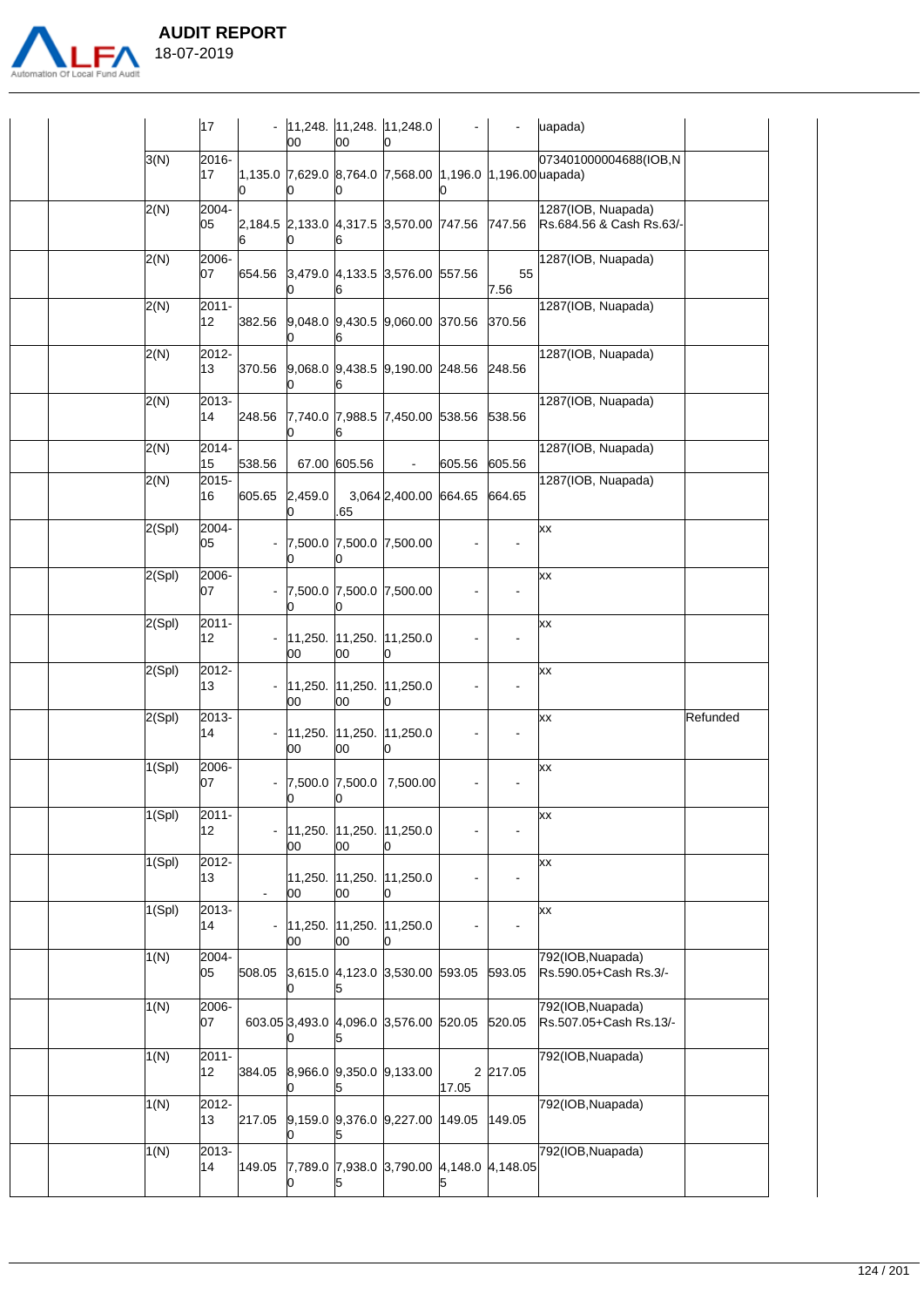

| <b>AUDIT REPORT</b> |
|---------------------|
| 18-07-2019          |

|    |                                             | 1(N)   | 2014-          |                |        |         |                                                                |         |              | 792(IOB, Nuapada)                                                                          |                                                                                                                                                                                 |
|----|---------------------------------------------|--------|----------------|----------------|--------|---------|----------------------------------------------------------------|---------|--------------|--------------------------------------------------------------------------------------------|---------------------------------------------------------------------------------------------------------------------------------------------------------------------------------|
|    |                                             |        | 15             | 4,148.0 167.00 |        | 4,315.0 | $\blacksquare$                                                 | 4,315.0 | 4,315.0<br>5 |                                                                                            |                                                                                                                                                                                 |
|    |                                             | 1(N)   | 2015-<br>16    |                |        |         | 4,315.0 2,612.0 6,927.0 2,400.00 4,527.0 4,527.05              |         |              | 792(IOB, Nuapada)                                                                          |                                                                                                                                                                                 |
| 14 | Science College, 2(Spl)<br>kankorada        |        | 2015-<br>16    |                | 00     | 100     | 22,500. 22,500. 22,500.0<br>Ю                                  |         |              | xxx                                                                                        | cash                                                                                                                                                                            |
|    |                                             | 3(Spl) | 2015-<br>16    |                | 00     | 100     | 34,536. 34,536. 34,536.0                                       | ä,      |              | xxx                                                                                        | cash                                                                                                                                                                            |
| 15 | Mahamayee<br>Mahila MV,BRM<br>GM,           | Gen    | 2016-<br>17    |                | 00     | 100     | 94,714. 94,714. 93,603.5 1,110.5 1,110.50 Nagar)               |         |              | 36113499914(SBI, Gandhi                                                                    |                                                                                                                                                                                 |
|    |                                             | 1(N)   | $2016 -$<br>17 | 2,673.0        | 148.00 |         | 2,821.0 2,200.00 621.00                                        |         | 621.00       | 13536765331(UGB, Gana<br>dhi Nagar)                                                        |                                                                                                                                                                                 |
|    |                                             | 2(N)   | 2016-<br>17    | 683.00         | 00     | 00      | 11,128. 11,811. 11,000.0 811.00<br>Ю                           |         | 811.00       | 13536765342(UGB,Gana<br>dhi Nagar)                                                         |                                                                                                                                                                                 |
|    |                                             | 3(N)   | 2016-<br>17    | 3,591.0 183.00 |        | 3,774.0 |                                                                |         |              | 13536789012(UGB, Gana<br>3,774.0 3,774.00 dhi Nagar)                                       |                                                                                                                                                                                 |
| 16 | College of<br>Nursing, BRM                  |        | 2016-<br>17    |                | 00     | 54      | Ю                                                              | 54      |              | 10134456536(SBI,Med<br>6,004.5 31,690. 37,694. 14,200.0 23,494. 23,494.5 Coll Campus, BRM) |                                                                                                                                                                                 |
|    |                                             | 2      | 2016-<br>17    |                | Ю      | 100     | 6,028.0 7,925.0 13,953. 8,172.00                               | 81.00   |              | 31078789185(SBI, Med<br>5,7 5,781.00 Coll Campus, BRM)                                     |                                                                                                                                                                                 |
| 17 | Sri Jagannath<br>Degree<br>Mahavidyalaya, R |        | 2016-<br>17    |                | 00     | 00      | 7,449.0 11,399. 18,848. 10,769.0 8,079.0 8,079.00 Rambha)<br>n |         |              | 31435380420(SBI                                                                            |                                                                                                                                                                                 |
|    | lambha                                      | 2      | 2016-<br>17    |                |        | 00      | 3,820.0 9,983.0 13,803. 7,052.00 6,751.0 6,751.00 Rambha)      |         |              | 31436405887(SBI                                                                            |                                                                                                                                                                                 |
|    |                                             | IЗ     | 2016-<br>17    |                | 00     | 00      | 7,373.0 17,798. 25,171. 18,740.0 6,431.0 6,431.00 Rambha)      |         |              | 31436422542(SBI                                                                            |                                                                                                                                                                                 |
| 18 | Berhampur City<br>College                   |        | 2016-<br>17    | 10,055.<br>95  | 00     | 95      | Ю                                                              | 95      |              | 1044299347(SBI,<br>40,910. 50,965. 37,892.0 13,073. 20,787.1 Khodasingh)                   | Diff<br>Rs.7713.15(Pr<br>eavious<br>Discrepancy<br>Rs 6813.15 &<br>Ch. No<br>631096 &<br>631097 Rs<br>900/-(450+450<br>)issued during<br>2016-17 which<br>encashed on<br>7.4.17 |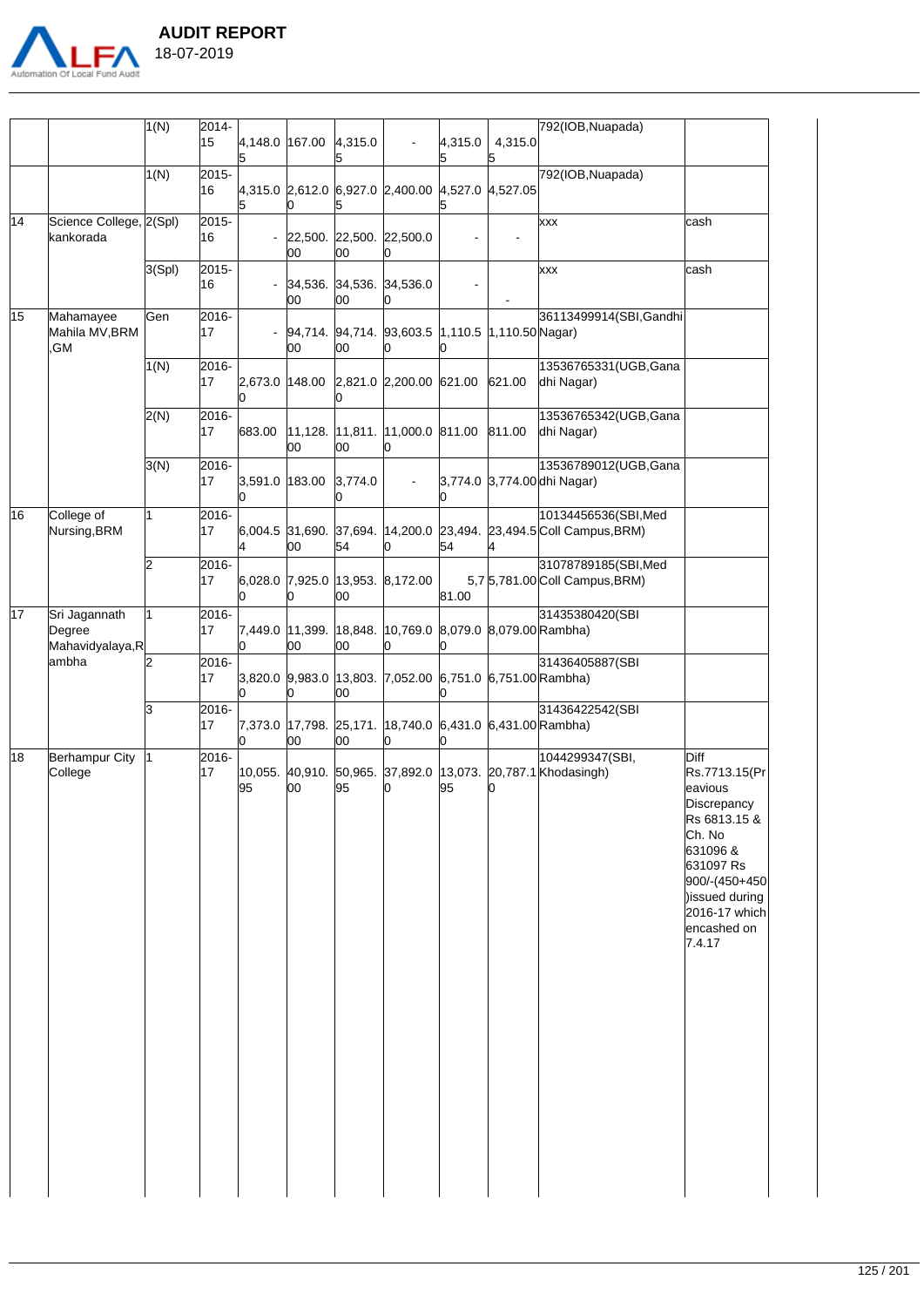

| 19 | S.K.C.G(A)                                    | 1      | 2016-<br>17    | 1.744.0               | $\blacksquare$  | 1,744.0       |                                         |        |        | 406902010000446(Union<br>1,744.0 1,744.00 Bank Parala Khemundi)           |                                            |
|----|-----------------------------------------------|--------|----------------|-----------------------|-----------------|---------------|-----------------------------------------|--------|--------|---------------------------------------------------------------------------|--------------------------------------------|
|    | College, Parala<br><b>K</b> hemundi           | 2      | 2016-<br>17    | 3,901.0 112.00        |                 | Ю<br>4,013.0  | $\blacksquare$                          |        |        | 406902010000446(Union<br>4,013.0 3,138.00 Bank Parala Khemundi)           | Diff Rs.875/-<br>adjusted on               |
|    |                                               |        |                |                       |                 |               |                                         |        |        |                                                                           | 30.9.18/CB<br>P-90                         |
|    |                                               |        |                |                       |                 |               |                                         |        |        |                                                                           |                                            |
|    |                                               | 4      | $13 - 14$      | L,                    | 1,744.0 1,744.0 | Ю             |                                         |        |        | 406902010000446(Union<br>1,744.0 1,744.00 Bank Parala Khemundi)           |                                            |
| 20 | Govt. Science<br>Coll, Chatrapur              |        | 2016-<br>17    | 39,564. 19,739.<br>00 | 00              | 100           | 59,303. 29,000.0                        | 00     |        | 35214823933(SBI,<br>30,303. 30,303.0 Chatrapur)                           |                                            |
|    |                                               |        | 2015-<br>16    | 3,806.0 35,758.       | 00              | 39,564.<br>ЮO |                                         | 00     |        | 35214823933(SBI,<br>39,564. 39,564.0 Chatrapur)                           | Adv=Rs.29000<br>/- & In Bank<br>Rs 10564/- |
|    |                                               |        |                |                       |                 |               |                                         |        |        |                                                                           |                                            |
| 21 | M.K.C.G Medical <sup>1</sup><br>Coll, BRM     |        | 2012-<br>13    | 500.00                | 00              | loo           | 13,913. 14,413. 13,900.0 513.00<br>Ю    |        | 513.00 | 31035876045(SBI, MCC<br>Branch)                                           |                                            |
|    |                                               |        | 2013-<br>14    | 513.00                |                 |               | $3,025.0$ 3,538.0 3,000.00              | 538.00 | 538.00 | 31035876045(SBI, MCC<br>Branch)                                           |                                            |
|    |                                               |        | $2011 -$<br>12 | 1,118.0 9,532.0       |                 | 10,650.<br>00 | 10,150.0<br>Ю                           | 500.00 | 500.00 | 31035876045(SBI, MCC<br>Branch)                                           |                                            |
| 22 | Aska Science<br>College                       | 3      | 2016-<br>17    | 7,821.0 359.00        |                 |               | 8,180.0 2,400.00                        | 00     |        | 13532938060(UGB<br>5,780. 5,780.00 Kotinada, Aska)                        |                                            |
|    |                                               | 2      | 2016-<br>17    | 5,810.0 231.00        |                 |               |                                         |        |        | 13532938059(UGB<br>6,041.0 1,200.00 4,841.0 4,841.00 Kotinada, Aska)      |                                            |
|    |                                               |        | 2016-<br>17    | 5,032.3 234.00        |                 | 5,266.3       |                                         |        |        | 13532936108(UGB<br>1,200.00 4,066.3 4,066.30 Kotinada, Aska)              |                                            |
| 23 | S.B.P<br>Mahavidyalaya, S<br>amantiapalli, GM | 1 & 2  | 2016-<br>17    | 162.00                |                 |               | 7,461.0 7,623.0 7,246.00 377.00         |        | 377.00 | 34303043369(SBI,<br>Patrapur)                                             |                                            |
|    |                                               | 1(N)   | 2006-<br>07    |                       |                 |               | 4,100.0 2,612.0 6,712.0 6,200.00 512.00 |        | 512.00 | 0288101022001(Canada<br>Bank, Patrapur)                                   |                                            |
|    |                                               | 1(N)   | 2007-<br>08    | 512.00                |                 |               | 3,607.0 4,119.0 3,441.00 678.00         |        | 678.00 | 0288101022001(Canada<br>Bank, Patrapur)                                   |                                            |
|    |                                               | 1(N)   | $2011 -$<br>12 | 1,343.0 9,120.0       |                 | 100           |                                         |        |        | 0288101022001(Canada<br>10,463. 4,000.00 6,463.0 6,463.00 Bank, Patrapur) |                                            |
|    |                                               | 1(Spl) | 2007-<br>08    | $\blacksquare$        |                 |               | 7,473.0 7,473.0 7,473.00                |        |        | <b>xxx</b>                                                                |                                            |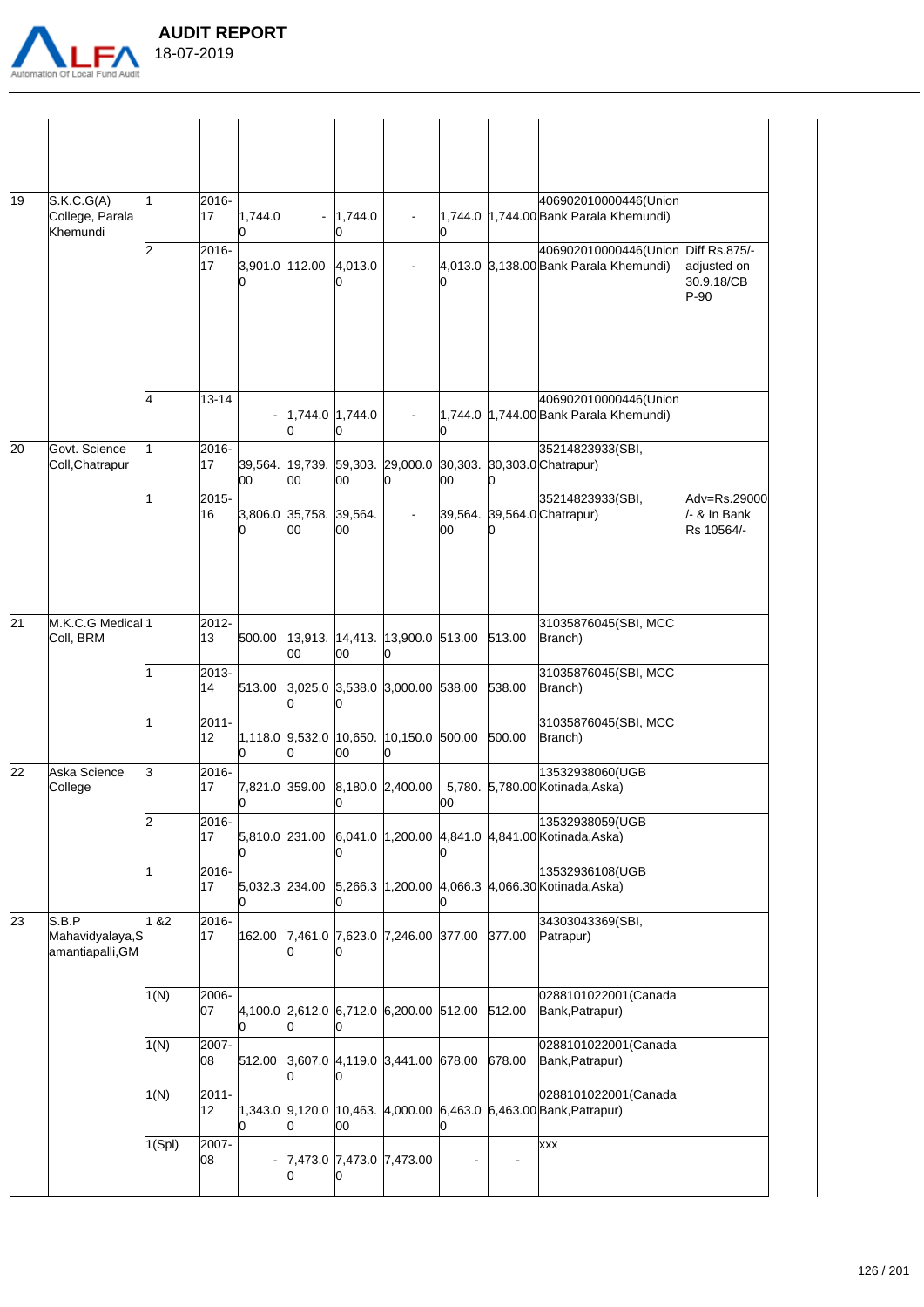

| ocal Fund Audit |      | <b>AUDIT REPORT</b><br>18-07-2019 |         |                  |  |
|-----------------|------|-----------------------------------|---------|------------------|--|
|                 | 1(N) | 2012-<br>13                       | 6,463.0 | $6,463.0$ $3,00$ |  |
| S College,      |      | 2016-                             |         |                  |  |

|    |                  | 1(N)  | 2012-       |                |                 |         |                                                             |      |        | 0288101022001(Canada                                                                              |               |
|----|------------------|-------|-------------|----------------|-----------------|---------|-------------------------------------------------------------|------|--------|---------------------------------------------------------------------------------------------------|---------------|
|    |                  |       | 13          | 6,463.0        | $\blacksquare$  |         |                                                             |      |        | 6,463.0 3,000.00 3,463.0 3,463.00 Bank, Patrapur)                                                 |               |
|    |                  |       |             |                |                 |         |                                                             |      |        |                                                                                                   |               |
| 24 | T.D.S College,   | 2     | 2016-       |                |                 |         |                                                             |      |        | 908010101381(UBI, BD                                                                              |               |
|    | BD Pur, GM       |       | 17          | 108.00         |                 |         | 8,758.0 8,866.0 8,700.00 166.00                             |      | 166.00 | Pur                                                                                               |               |
|    |                  |       |             |                |                 |         |                                                             |      |        |                                                                                                   |               |
|    |                  | 3     | 2016-<br>17 |                |                 |         |                                                             |      | 132.00 | 908010102354(UBI, BD<br>Pur                                                                       |               |
|    |                  |       |             | 101.00         |                 |         | 8,743.0 8,844.0 8,712.00 132.00                             |      |        |                                                                                                   |               |
| 25 | Nabarangapur     | 1 & 2 | 2016-       |                |                 |         |                                                             |      |        | 11357490973(SBI,                                                                                  |               |
|    | Womens Degree    |       | 17          |                |                 |         |                                                             |      |        | 6,538.0 8,356.0 14,894. 2,400.00 12,494. 12,494.0 Nabarangapur)                                   |               |
|    | College          |       |             |                |                 | 09      |                                                             | 09   |        |                                                                                                   |               |
|    |                  | & 2   | 2014-       |                |                 |         |                                                             |      |        | 11357490973(SBI,                                                                                  |               |
|    |                  |       | 15          |                | 7,87,807.0      |         | $15,625.$ 4,410.00 11,215.                                  |      |        | 11,215.0 Nabarangapur)                                                                            |               |
|    |                  |       |             | 18.09          | Ю               | 109     |                                                             | 09   |        |                                                                                                   |               |
| 26 | Gopabandhu       |       | 2016-       |                |                 |         |                                                             |      |        | 34806010976(SBI,                                                                                  |               |
|    | Anchalik Degree  |       | 17          |                |                 |         | 12,006. 41,378. 53,384. 27,540.0 25,844. 25,844.0 Kalimela) |      |        |                                                                                                   |               |
|    | lM∨              |       |             | 00             | 00              | ЮO      | n                                                           | 00   | n      |                                                                                                   |               |
|    |                  |       | 2015-       |                |                 |         |                                                             |      |        | 34806010976(SBI,                                                                                  |               |
|    |                  |       | 16          |                |                 |         | $-$ 65,844. 65,844. 53,838.0 12,006. 12,006.0 Kalimela)     |      |        |                                                                                                   |               |
|    |                  |       |             |                | 00              | 00      |                                                             | 00   |        |                                                                                                   |               |
| 27 | Laxmipur         |       | 2016-       |                |                 |         |                                                             |      |        | 054501000058315(IOB,                                                                              |               |
|    | College, Koraput |       | 17          |                |                 |         |                                                             |      |        | 1,543.0 8,913.0 10,456. 5,010.00 5,446.0 5,446.00 Laxmipur)                                       |               |
|    |                  |       |             |                |                 | 100     |                                                             |      |        |                                                                                                   |               |
|    |                  | M     | 2016-       |                |                 |         |                                                             |      |        | 054501000058145(IOB,                                                                              |               |
|    |                  |       | 17          |                |                 |         | 4,497.0 17,268. 21,765. 8,850.93                            |      |        | 12,91 12,914.0 Laxmipur), SBI                                                                     |               |
|    |                  |       |             |                | 00              | 100     |                                                             | 4.07 |        | Laxmipur(33700434670)                                                                             |               |
|    |                  |       |             |                |                 |         |                                                             |      |        |                                                                                                   |               |
|    |                  | M     | 2011-       |                |                 |         |                                                             |      |        | 054501000058145(IOB,                                                                              | Cash Rs.205/- |
|    |                  |       | 12          |                |                 |         |                                                             |      |        | 2,322.0 9,235.0 11,557. 6,339.00 5,218.0 5,218.00 Laxmipur)                                       |               |
|    |                  |       |             |                | n               | 100     |                                                             |      |        |                                                                                                   |               |
|    |                  | M     | 2012-       |                |                 |         |                                                             |      |        | 054501000058145(IOB,                                                                              |               |
|    |                  |       | 13          | 5,218.0 200.00 |                 |         |                                                             |      |        | 5,418.0 1,424.00 3,994.0 3,994.00 Laxmipur)                                                       |               |
|    |                  |       |             |                |                 |         |                                                             |      |        |                                                                                                   |               |
|    |                  | M     | 2013-       |                |                 |         |                                                             |      |        | 054501000058145(IOB,                                                                              |               |
|    |                  |       | 14          | 3,994.0 161.00 |                 | 4,155.0 |                                                             |      |        | 4,155.0 4,155.00 Laxmipur)                                                                        |               |
|    |                  |       |             |                |                 |         |                                                             |      |        |                                                                                                   |               |
|    |                  | М     | 2014-       |                |                 |         |                                                             |      |        | 054501000058145(IOB,                                                                              |               |
|    |                  |       | 15          | 4,155.0 167.00 |                 | 4,322.0 |                                                             |      |        | 4,322.0 4,322.00 Laxmipur)                                                                        |               |
|    |                  |       |             |                |                 |         |                                                             |      |        |                                                                                                   |               |
|    |                  | M     | 2015-       |                |                 |         |                                                             |      |        | 054501000058145(IOB,                                                                              |               |
|    |                  |       | 16          |                | 00              | ЮO      |                                                             |      |        | 4,322.0 11,425. 15,747. 11,250.0 4,497.0 4,497.00 Laxmipur)                                       |               |
|    |                  |       |             |                |                 |         |                                                             |      |        |                                                                                                   |               |
|    |                  |       | 2013-<br>14 |                | 11,209.         | 11,209. |                                                             |      |        | 054501000058315(IOB,<br>3,310. 7,899.0 7,899.00 Laxmipur)                                         |               |
|    |                  |       |             |                | 00              | loo     | ЮO                                                          |      |        |                                                                                                   |               |
|    |                  |       | 2014-       |                |                 |         |                                                             |      |        | 054501000058315(IOB,                                                                              |               |
|    |                  |       | 15          |                | 7,899.0 3,690.0 |         |                                                             |      |        | $11,589.$ 3,371.00 8,218.0 8,218.00 Laxmipur)                                                     |               |
|    |                  |       |             |                |                 | 100     |                                                             |      |        |                                                                                                   |               |
|    |                  |       | 2015-       |                |                 |         |                                                             |      |        | 054501000058315(IOB,                                                                              |               |
|    |                  |       | 16          |                |                 |         |                                                             |      |        | 8,218.0 4,190.0 12,408. 10,865.0 1,543.0 1,543.00 Laxmipur)                                       |               |
|    |                  |       |             |                |                 | 100     |                                                             |      |        |                                                                                                   |               |
| 28 | Sri Ram Degree   |       | 2016-       |                |                 |         |                                                             |      |        | 31590819854(SBI,                                                                                  |               |
|    | College,         |       | 17          |                | 6,975.0 11,581. |         |                                                             |      |        | 18,556. 13,753.5 4,802.5 4,802.50 Kasinagar)                                                      |               |
|    | Kasinagar,       |       |             |                | 00              | 00      |                                                             |      |        |                                                                                                   |               |
|    | Gajapati         |       |             |                |                 |         |                                                             |      |        |                                                                                                   |               |
|    |                  | 2     | 2016-       |                |                 |         |                                                             |      |        |                                                                                                   |               |
|    |                  |       | 17          |                |                 |         |                                                             |      |        | 032410011006911(Andhr<br>7,326.0  11,434.  18,760.  14,176.0  4,584.0  4,584.00 a Bank,Kasinagar) |               |
|    |                  |       |             | Ю              | 00              | 00      | 10                                                          |      |        |                                                                                                   |               |
|    |                  | lЗ    | 2016-       |                |                 |         |                                                             |      |        | 31590814211(SBI,                                                                                  |               |
|    |                  |       | 17          |                | 7,567.0 11,582. |         |                                                             |      |        | 19,149. 14,850.0 4,299.0 4,299.00 Kasinagar)                                                      |               |
|    |                  |       |             |                | 00              | loo     | Ю                                                           |      |        |                                                                                                   |               |
| 29 | Gandhi Institute |       | 2016-       |                |                 |         |                                                             |      |        | 33370340020(SBI,                                                                                  |               |
|    | of Engineering & |       | 17          |                |                 |         | 4,463.0 20,246. 24,709. 20,000.0 4,709.0 4,709.00 Gunupur)  |      |        |                                                                                                   |               |
|    |                  |       |             |                |                 |         |                                                             |      |        |                                                                                                   |               |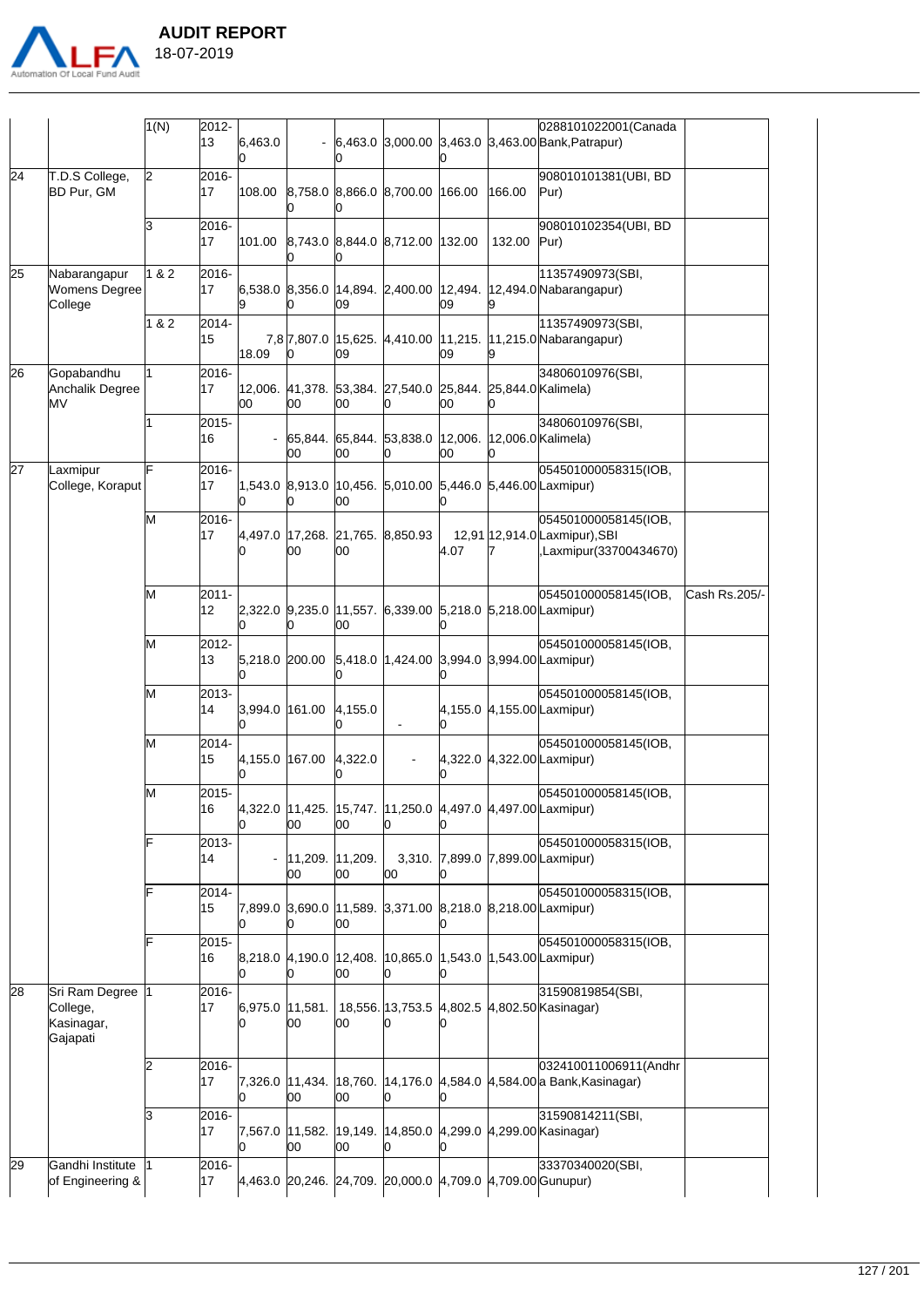

|    | Technology                                   |                     |                |                       | 00            | loo                   | Ю                                                             | ю    |                                |                                               |      |
|----|----------------------------------------------|---------------------|----------------|-----------------------|---------------|-----------------------|---------------------------------------------------------------|------|--------------------------------|-----------------------------------------------|------|
|    |                                              | 2                   | 2016-<br>17    | 6,512.0 332.00        |               | 6,844.0               |                                                               |      |                                | 33370337630(SBI,<br>6,844.0 6,844.00 Gunupur) |      |
| 30 | Gunupur<br>College, Gunupur                  |                     | 2016-<br>17    | 10,002. 51,548.<br>00 | 00            | 100                   | $61,550.$ 31,100.0 30,450. 30,450.0 ur)                       | 100  | n                              | 33295428161(SBI, Gunup                        |      |
|    |                                              | 2                   | 2016-<br>17    | 00                    | 00            | 100                   | 14,064. 11,999. 26,063. 11,250.0 14,813. 14,813.0ur)<br>n.    | 100  | O                              | 33295423989(SBI, Gunup                        |      |
|    |                                              | 3                   | 2016-<br>17    |                       | 00            | 00                    | 6,947.0 11,614. 18,561. 11,250.0 7,311.0 7,311.00 ur)         |      |                                | 35498199280(SBI, Gunup                        |      |
|    |                                              | 2                   | $2015 -$<br>16 | 85.00                 | 00            | 00                    | 23,7 12,179. 35,964. 21,900.0 14,064. 14,064.0 ur)            | 00   |                                | 33295423989(SBI, Gunup                        |      |
|    |                                              | ß                   | 2015-<br>16    |                       |               |                       | 8,850.0 8,850.0 1,903.00 6,947.0                              |      | $6,94 \text{  ur}$<br>7.00     | 35498199280(SBI, Gunup                        |      |
|    |                                              | 2                   | 2013-<br>14    |                       | 00            | 00                    | $9,819.0$ 11,377. 21,196. 13,725.0 7,471.0 7,471.00 ur)       |      |                                | 33295423989(SBI,Gunup                         |      |
|    |                                              | 2                   | 2014-<br>15    |                       | 00            | 00                    | 7,471.0 29,274. 36,745. 12,960.0 23,785. 23,785.0ur)<br>Ю     | 100  |                                | 33295423989(SBI, Gunup                        |      |
| 31 | Adibasi College<br>Baliguda, Kandh<br>lamala | $\overline{1(Spl)}$ | 2016-<br>17    |                       | 11,250.<br>00 | 11,250.<br>100        | 11,250.0                                                      |      |                                | lхх                                           |      |
|    |                                              | 2(Spl)              | 2016-<br>17    |                       | 00            | 55                    | $0.55$ 11,250. 11,250. 11,250.0<br>Ю                          | 0.55 | 0.55                           | 11717460930(SBI,<br>Baliguda)                 |      |
|    |                                              | 1(N)                | 2016-<br>17    |                       | 00            | 600. 600.00           | 600.00                                                        |      |                                | lхх                                           |      |
|    |                                              | 2(N)                | 20106<br>$-17$ |                       | 6.00 600.00   | 606.00                | 600.00                                                        | 6.00 | 6.00                           | kx                                            | cash |
| 32 | Rusikulya<br>Degree<br>College, Sorada,      | 1(N)                | 2016-<br>17    | 933.00                | 0             |                       | 5,991.0 6,924.0 2,400.00 4,524.0 4,524.00 Sorada)             |      |                                | 31997745608(SBI                               |      |
|    | Ganjam                                       | 2(N)                | 2016-<br>17    | 943.00                |               |                       | 5,991.0 6,934.0 2,400.00 4,534.0 4,534.00 Sorada)             |      |                                | 31997744864(SBI                               |      |
| 33 | Hill Top<br>College, Mohana,<br>Gajapati     | 2(F)                | 2016-<br>17    |                       | 00            | 00                    | 1,880.0 20,607. 22,487. 12,896.0                              | 1.00 | 9,59 9,591.00 Mohana)          | 31046333811(SBI,                              |      |
|    |                                              | 1(M)                | 2016-<br>17    | 575.00                | 00            | 18,732. 19,307.<br>00 | 10,835.0 8,472.0 8,472.00 Mohana)<br>Ю                        |      |                                | 31081339265(SBI,                              |      |
| 34 | Science College, 1<br>Hinjilicut             |                     | 2016-<br>17    |                       | 00            | 100                   | 4,675.0 26,809. 31,484. 3,444.00 28,040. 28,040.0 Hinjilicut) | 100  |                                | 30502663352(SBI,                              |      |
|    |                                              |                     | 2015-<br>16    |                       |               |                       | 6,132.0 2,971.0 9,103.0 4,428.00 4,675.0 4,675.00 Hinjilicut) |      |                                | 30502663352(SBI,                              |      |
|    |                                              | 2                   | 2016-<br>17    | 7,126.0 367.00        |               | 7,493.0               |                                                               |      | 7,493.0 7,493.00 Hinjilicut)   | 30502668769(SBI,                              |      |
|    |                                              | 2                   | 2015-<br>16    | 9,519.0 367.00        |               |                       | 9,886.0 2,760.00 7,126.0 7,126.00 Hinjilicut)                 |      |                                | 30502668769(SBI,                              |      |
|    |                                              | 3                   | 2016-<br>17    | 5,828.0 300.00        |               | 6,128.0               |                                                               |      | $6,128.0$ 6,128.00 Hinjilicut) | 30502669773(SBI,                              |      |
|    |                                              | β                   | 2015-          |                       |               |                       |                                                               |      |                                |                                               |      |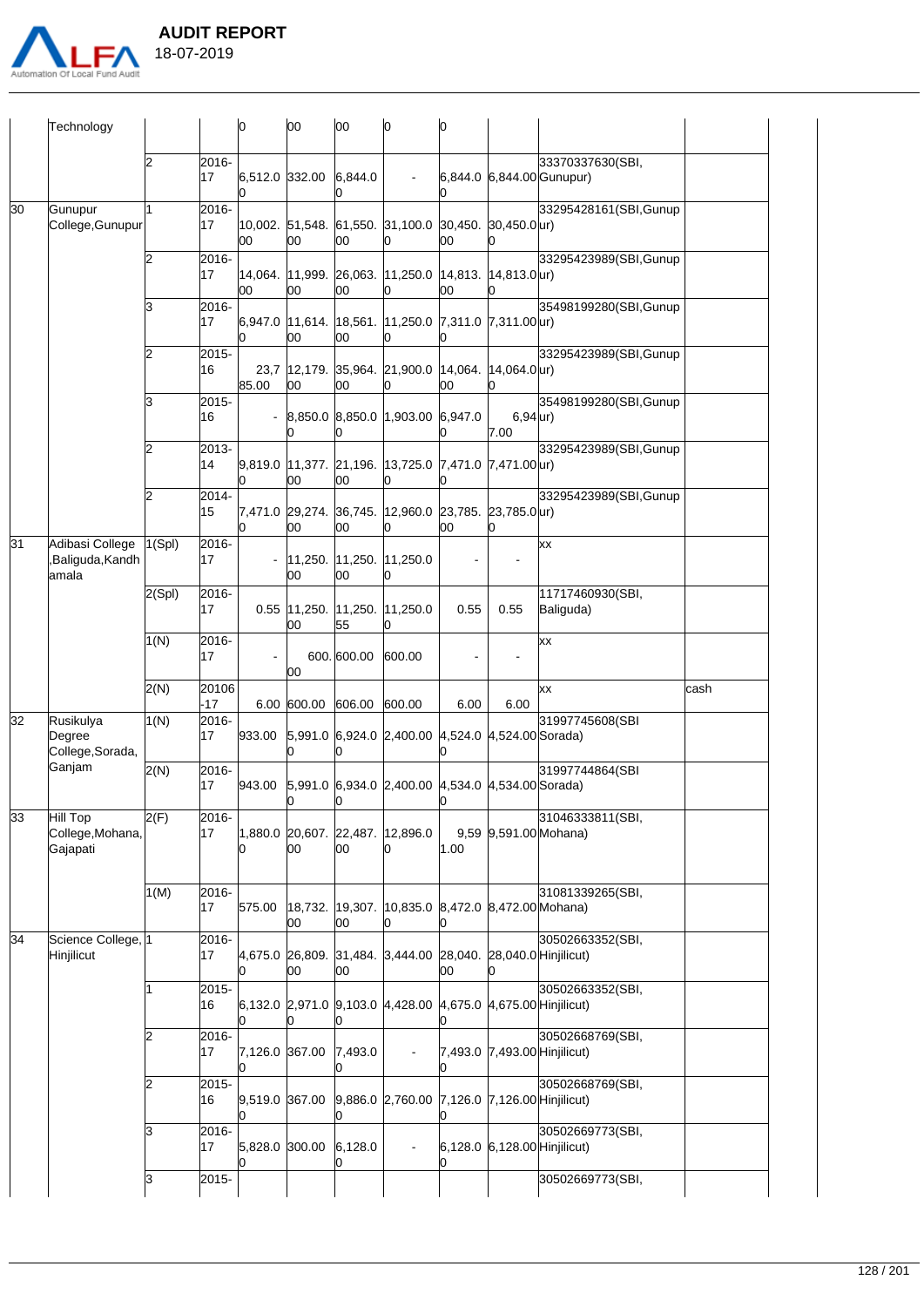

|    |                                                                          |   | 16             |                |                               |                    | 7,749.0 1,407.0 9,156.0 3,328.00 5,828.0 5,828.00 Hinjilicut) |        |                    |                                                                                         |                                                                  |
|----|--------------------------------------------------------------------------|---|----------------|----------------|-------------------------------|--------------------|---------------------------------------------------------------|--------|--------------------|-----------------------------------------------------------------------------------------|------------------------------------------------------------------|
| 35 | Women's<br>College, Jeypore,<br>Koraput                                  |   | $2016 -$<br>17 | L,             | 20,100. 20,100.<br>00         | loo                | $12,450.0$ 7,650.0 7,491.00 e)<br>Ю                           |        |                    | 36086197794(SBI, Jeypor                                                                 | Diff<br>Rs.159/-(BC<br>276-Intt 117)                             |
|    |                                                                          | 2 | 2016-<br>17    | $\blacksquare$ | 20,100. 20,100.<br>00         | loo                |                                                               | lоо    | 20,100. 7,663.50e) | 36077384752(SBI,Jeypor Diff                                                             | Rs.12436.50[-<br>Adv. Paid+Intt<br>117/- & -MCC<br>Issue-103.50] |
| 36 | Muniguda<br>College,                                                     | 2 | 2016-<br>17    | 4,883.0 295.00 |                               | 5,178.0            |                                                               |        |                    | 11674135010(SBI<br>5,178.0 5,178.06 Muniguda)                                           |                                                                  |
|    | Rayagada                                                                 | 2 | $2015 -$       |                |                               |                    |                                                               |        |                    | 11674135010(SBI                                                                         |                                                                  |
|    |                                                                          |   | 16             | 2,260.0<br>6   | 11,023.<br>00                 | 106                |                                                               |        |                    | 13,283. 8,400.00 4,883.0 4,883.06 Muniguda)                                             |                                                                  |
|    |                                                                          | 2 | 1999-<br>2000  | 157.00         |                               |                    | 3,299.0 3,456.0 2,700.00 756.00                               |        | 756.00             | 4667(SBI,Muniguda)                                                                      |                                                                  |
| 37 | Darwin Memorial 1<br>Degree<br>College, Kudumul<br>uguma,Malkanag<br>iri |   | 2016-<br>17    | 5,625.0        | 00                            | loo                |                                                               | 00     |                    | 34449447990(SBI, Khaira<br>25,130. 30,755. 4,800.00 25,955. 25,955.0 pur, Malakanagiri) |                                                                  |
| 38 | <b>Saheed Laxman I1</b><br>Nayak Degree<br>MV, Baipariguda,<br>Koraput   |   | 2016-<br>17    | 764.00         | 16,064.<br>00                 | 16,828.<br>loo     | 16,050.0 778.00<br>h                                          |        | 544.00             | 046801000009792(IOB, BBank=Rs.544/<br>aipariguda)                                       | Cash=Rs.234                                                      |
| 39 | Jeeban Jyoti<br>MV, Raikia, Kand                                         |   | 2013-<br>14    | 551.00         | 45,136.                       | 45,687.            | 44,981.0                                                      | 706.00 | 706.               | 32066305501(SBI Raikia)                                                                 |                                                                  |
|    | hamal                                                                    |   |                |                | 00                            | 00                 | 0                                                             |        | 00                 |                                                                                         |                                                                  |
|    |                                                                          |   | 2014-<br>15    | 706.00         | 00                            | 00                 | 51,283. 51,989. 51,144.0 845.00<br>Ю                          |        | 845.00             | 32066305501(SBI Raikia)                                                                 |                                                                  |
|    |                                                                          |   | 2016-<br>17    | 1,824.0        | 22,120. 23,944.<br>00         | 00                 | 23,350.0 594.00                                               |        | 594.00             | 32066305501(SBI Raikia)                                                                 |                                                                  |
|    |                                                                          | 2 | 2013-<br>14    | 519.00         | 00                            | 00                 | 11,327. 11,846. 11,219.0 627.00<br>Ю                          |        | 627.00             | 32066307676(SBI Raikia)                                                                 |                                                                  |
|    |                                                                          | 2 | 2014-<br>15    | 627.00         | 00                            | 00                 | 22,591. 23,218. 22,410.0 808.00<br>0                          |        | 808.00             | 32066307676(SBI Raikia)                                                                 |                                                                  |
|    |                                                                          | 2 | 2016-<br>17    |                | 1,750.0 12,519. 14,269.<br>00 |                    | 13,750.0 519.00                                               |        | 519.00             | 32066307676(SBI Raikia)                                                                 |                                                                  |
| 40 | S.K.C.G(A)<br>College, Parala<br>Khemundi                                | 2 | 2016-<br>17    | 3,901.0<br>Ю   | 112.00                        | 00<br>4,013.0<br>Ю |                                                               | 0      |                    | 406902010000446(Union Cash<br>4,013.0 4,013.00 Bank Parala<br>Khemundi)Rs.3138/-        | Rs.2619/-                                                        |
|    |                                                                          |   | 2016-<br>17    | 1,744.0        |                               | 1,744.0            |                                                               |        | 1,744.0 1,744.00   |                                                                                         |                                                                  |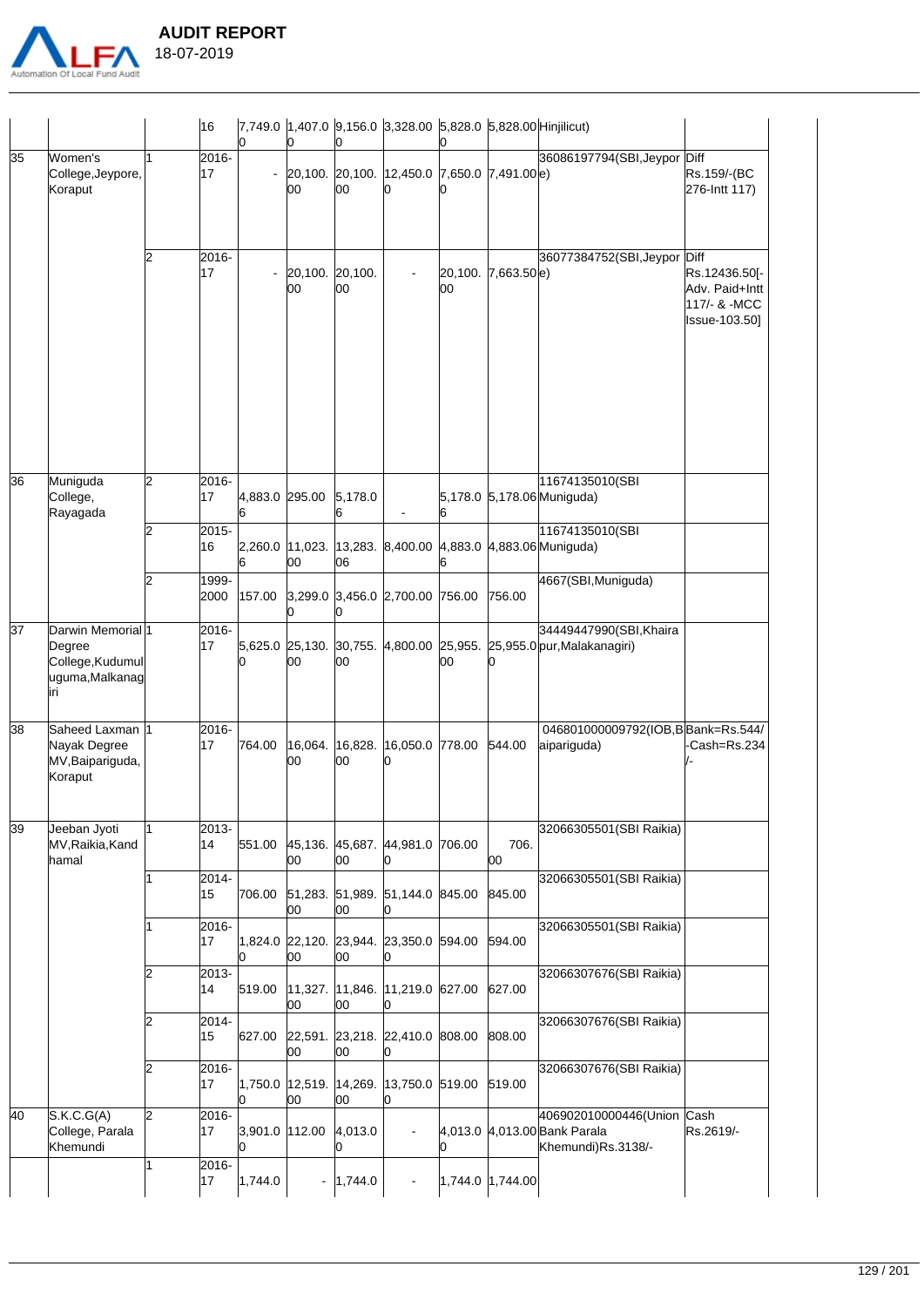

|                 | 0                                                                | Ю<br>lo.                                                          |                                                                                                                                             |
|-----------------|------------------------------------------------------------------|-------------------------------------------------------------------|---------------------------------------------------------------------------------------------------------------------------------------------|
|                 |                                                                  |                                                                   |                                                                                                                                             |
|                 |                                                                  | 16.3 - STUDENTS STRENGTH IN DIFFERENT DEPARTMENTS DURING 2016-17- |                                                                                                                                             |
|                 |                                                                  |                                                                   |                                                                                                                                             |
|                 |                                                                  |                                                                   | As per information supplied by the P.G. Council chairman of B.U the following student strength of different department for the year 2016-17 |
| given below:-   |                                                                  |                                                                   |                                                                                                                                             |
|                 | Student strength of difference department for the year 2016-17:- |                                                                   |                                                                                                                                             |
| SI.No           | Name of the Deptt                                                | Sanction strength Part-1                                          | Student admitted Strengh Part -1                                                                                                            |
|                 |                                                                  |                                                                   |                                                                                                                                             |
| 1               | <b>Botany</b>                                                    | 40                                                                | 42                                                                                                                                          |
|                 |                                                                  |                                                                   |                                                                                                                                             |
| 2               | <b>Business Admistration</b>                                     | 40                                                                | $\overline{37}$                                                                                                                             |
|                 |                                                                  |                                                                   |                                                                                                                                             |
| 3               | Chemisty                                                         | 38                                                                | 38                                                                                                                                          |
|                 |                                                                  |                                                                   |                                                                                                                                             |
| 4               | Commerce                                                         | 50                                                                | $\overline{51}$                                                                                                                             |
|                 |                                                                  |                                                                   |                                                                                                                                             |
| 5               | Computer Science                                                 | 30                                                                | 28                                                                                                                                          |
|                 |                                                                  |                                                                   |                                                                                                                                             |
| 6               | Economics                                                        | 38                                                                | $\overline{36}$                                                                                                                             |
|                 |                                                                  |                                                                   |                                                                                                                                             |
|                 | Electronic Science                                               | 26                                                                | 20                                                                                                                                          |
|                 |                                                                  |                                                                   |                                                                                                                                             |
| 8               | English                                                          | 30                                                                | 30                                                                                                                                          |
|                 |                                                                  |                                                                   |                                                                                                                                             |
| 9               | <b>History</b>                                                   | 38                                                                | 38                                                                                                                                          |
|                 |                                                                  |                                                                   |                                                                                                                                             |
| $\overline{10}$ | DTIM (Diploma Course)                                            | $\overline{12}$                                                   | 14                                                                                                                                          |
|                 |                                                                  |                                                                   |                                                                                                                                             |
| $\overline{11}$ | Home Science                                                     | $\overline{24}$                                                   | ļ9                                                                                                                                          |
|                 |                                                                  |                                                                   |                                                                                                                                             |
| $\overline{12}$ | IR & PM                                                          | 42                                                                | 41                                                                                                                                          |
|                 |                                                                  |                                                                   |                                                                                                                                             |
| $\overline{13}$ |                                                                  |                                                                   |                                                                                                                                             |
|                 | J & MC                                                           | $\overline{24}$                                                   | $\overline{21}$                                                                                                                             |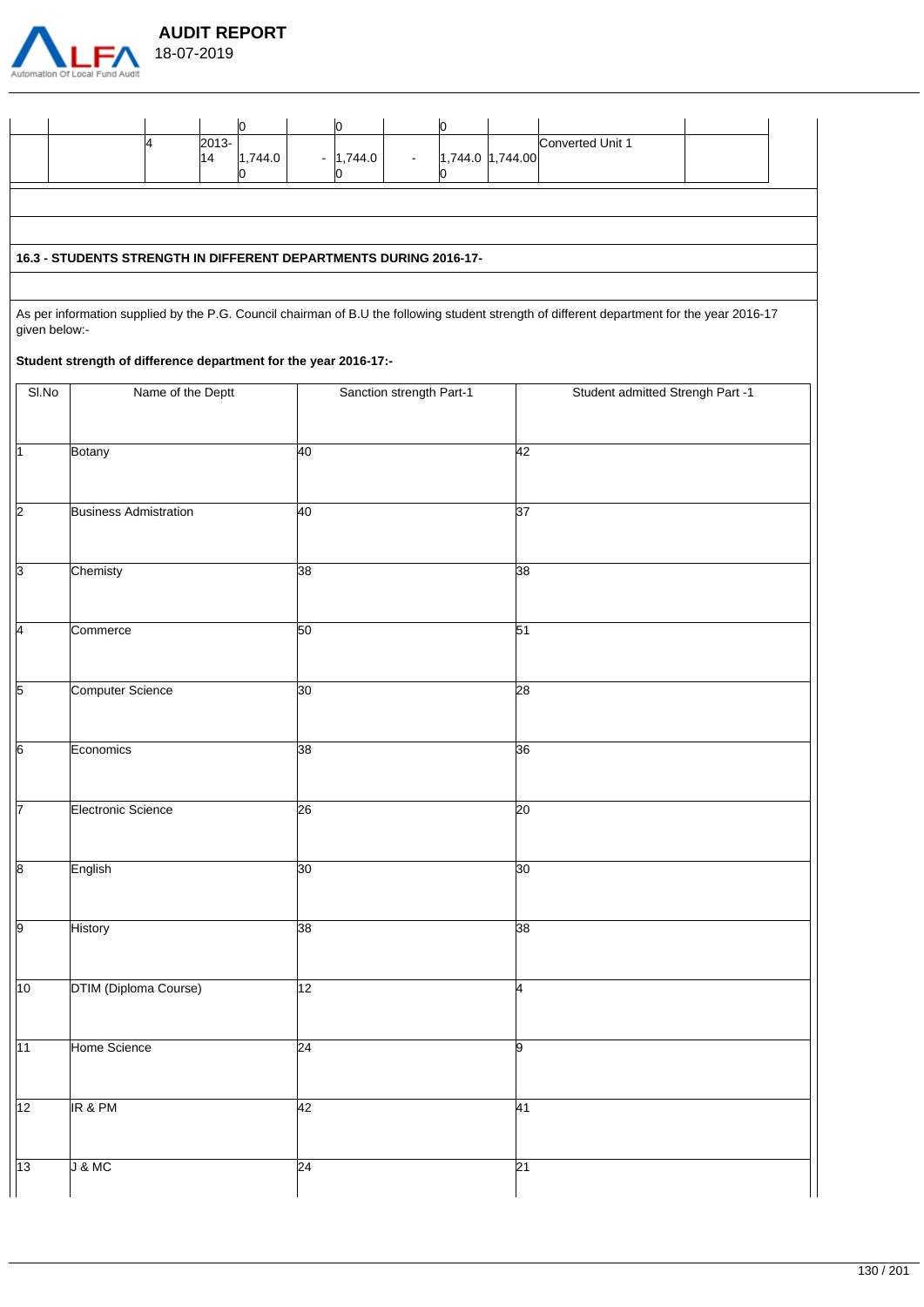

| $\overline{14}$ | LAW                  | $\overline{24}$ | $\overline{20}$ |  |
|-----------------|----------------------|-----------------|-----------------|--|
| $\overline{15}$ | Linguistics          | 8               | l4              |  |
| 16              | DLR (Diploma Course) | $\overline{12}$ | ł1              |  |
| 17              | Marine Science       | $\overline{24}$ | $\overline{21}$ |  |
| $\overline{18}$ | <b>Mathmatics</b>    | 34              | 34              |  |
| $\overline{19}$ | Odia                 | $\overline{32}$ | $\overline{32}$ |  |
| 20              | Physics              | 38              | 33              |  |
| $\overline{21}$ | Poltical Science     | 38              | $\overline{39}$ |  |
| $\overline{22}$ | Zoology              | 30              | 30              |  |
|                 | Total                | 672             | 609+LE5         |  |
|                 |                      |                 |                 |  |

# **Student strength of difference department for the year 2016-17:-**

| SI.No          | Name of the Deptt        | Student admitted strength Part-II |
|----------------|--------------------------|-----------------------------------|
|                | English                  | 25                                |
| $\overline{2}$ | <b>Political Science</b> | 36                                |
| 3              | J & MC                   | 34                                |
| 4              | MSW(SFC)                 | 6                                 |
| 5              | MBA(Business(Admn)       | 37                                |
| 6              | Commerce                 | 47                                |
| 7              | MFC(SFC)                 | 18                                |
| 8              | M.Pharma(Pharcy (SFC)    | 16                                |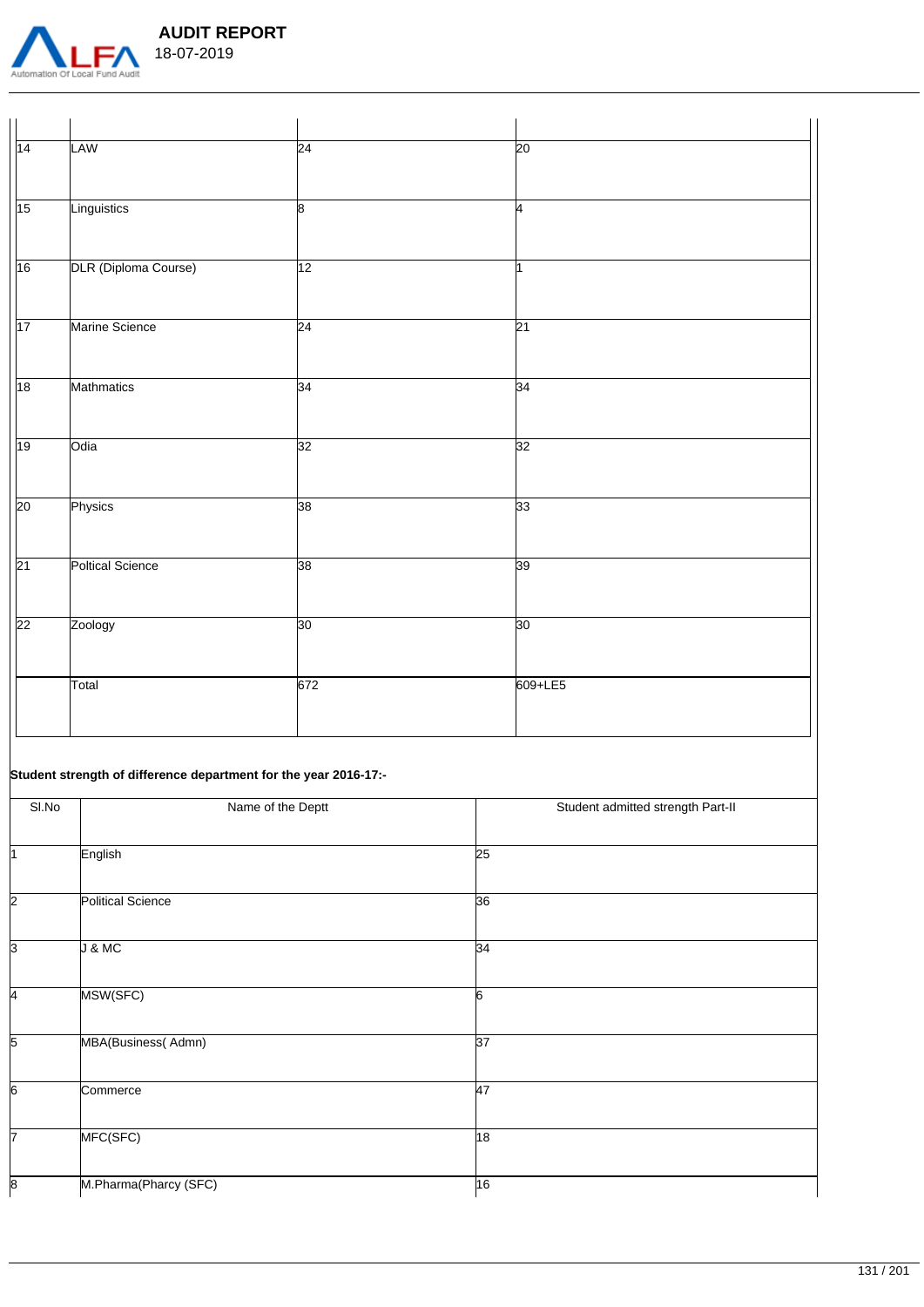

| $\overline{9}$  | Biotechnoplogy(SFC)             | 8               |
|-----------------|---------------------------------|-----------------|
| 10              | MCA 2nd Semestar                | 25              |
|                 |                                 |                 |
| 11              | MCA 3rd Semestar                | 34              |
| $\overline{12}$ | M.Tech Computer Science (SFC)   | $\overline{5}$  |
|                 |                                 |                 |
| 13              | LLM(Law)                        | 23              |
| 14              | Botany                          | $\overline{38}$ |
|                 |                                 |                 |
| $\overline{15}$ | IR &PM                          | $\overline{34}$ |
| 16              | Chemistry                       | $\overline{37}$ |
|                 |                                 |                 |
| $\overline{17}$ | Economics                       | $\overline{35}$ |
| 18              | Physics                         | $\overline{36}$ |
|                 |                                 |                 |
| 19              | Geo-Physics(SFC)                | lo              |
| 20              | M.Sc.Electronic Science         | 25              |
|                 |                                 |                 |
| 21              | Histroy                         | 37              |
| 22              | Marine Schience                 | 20              |
|                 |                                 |                 |
| 23              | Liguistics                      | 4               |
| $\overline{24}$ | Zoology                         | 30              |
|                 |                                 |                 |
| $\overline{25}$ | M.Tech Electronic Science (SFC) | $\overline{11}$ |
| $\overline{26}$ | Mathmatics                      | 31              |
|                 |                                 |                 |
| $\overline{27}$ | Home Science                    | $\overline{20}$ |
| $\overline{28}$ | Odia                            | $\overline{32}$ |
|                 |                                 |                 |
|                 | Total                           | 704             |
|                 |                                 |                 |
|                 |                                 |                 |
|                 |                                 |                 |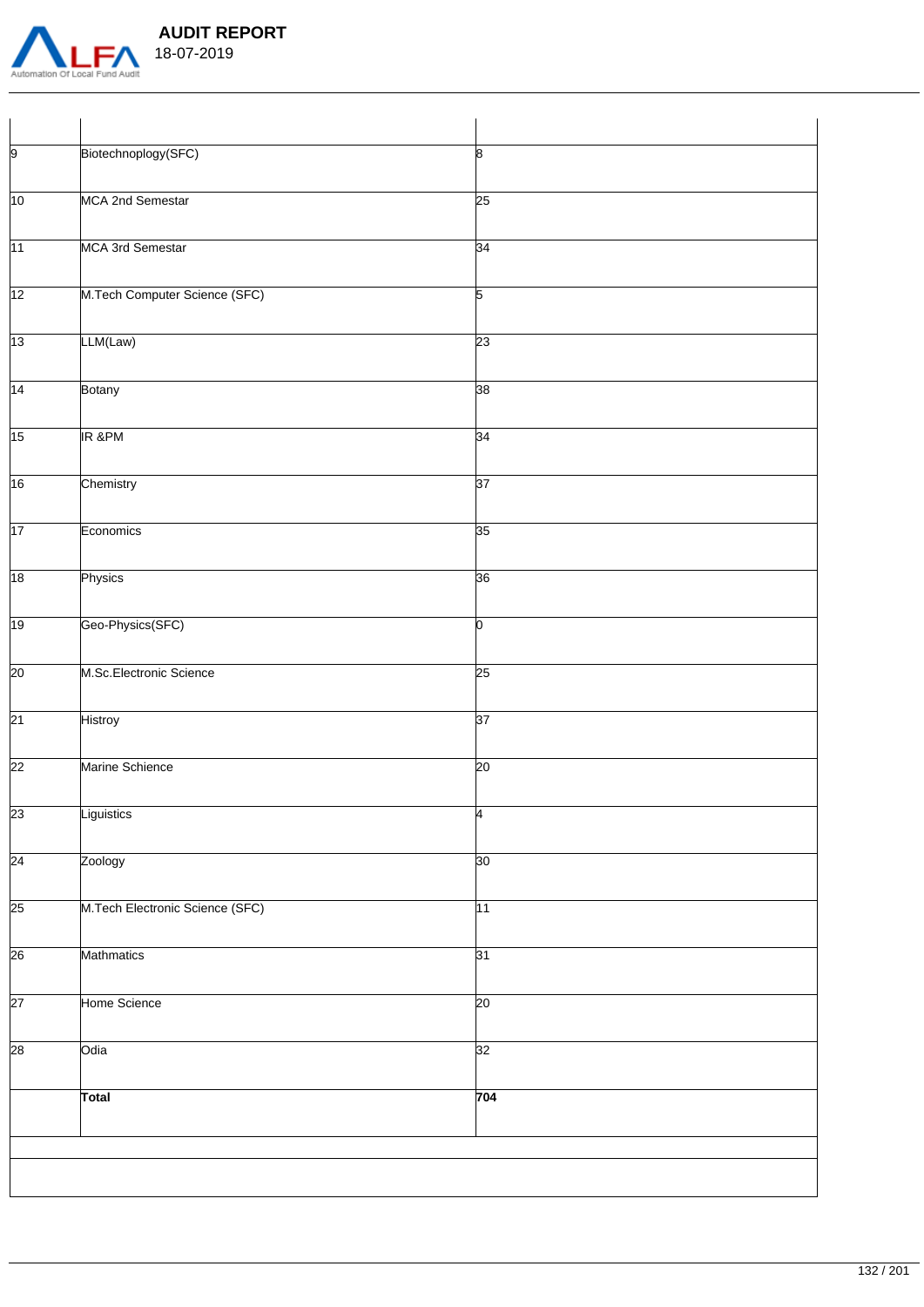

#### **16.4 - Staff position of the University along with different Departments-**

The information supplied by the Berhampur University the following staff position along with different Departments are furnished below.

#### Non Teaching Staff

| Grooup-A                |                               |                   |                 |
|-------------------------|-------------------------------|-------------------|-----------------|
|                         |                               | Sanction strength | Man in position |
| ł1                      | Vice Chancellor               | 1                 |                 |
| 2                       | Register                      |                   |                 |
| 3                       | Controller of Finance         | 1                 | 1               |
| l4                      | Controller of Examination     | 1                 | Ю               |
| 5                       | Deputy Register               | 1                 |                 |
| 6                       | Development officer           | 1                 |                 |
| 17                      | Librarian                     |                   | 0               |
| $\overline{\mathsf{8}}$ | Maintenance Engineer (Sr.)    | 1                 | lo              |
| 9                       | Syatem Engineer               | 1                 |                 |
|                         | Total                         | 9                 | 6               |
| Group-B                 |                               |                   |                 |
| $\overline{10}$         | Asst. Register                | 2                 | Ю               |
| $\overline{11}$         | Assistant controller of exams | 1                 | lo              |
| 12                      | Bugdet-cum-Accounts officer   | 1                 |                 |
| $\overline{13}$         | Students welfare officer      | 1                 | lо              |
| 14                      | Secretary to VC               |                   |                 |
| 15                      | Research offdicer(WSRC)       | 1                 | Ю               |
| $\overline{16}$         | Security Officer              | 1                 | lо              |
| 17                      | Section Offsicer Level-1      | 8                 | 15              |
| $\overline{18}$         | Office Superintendent         | 2                 | l2              |
| 19                      | Assistant Librarian           | 4                 | l2              |
| 20                      | Assistant Engineer            |                   | 0               |
| $\overline{21}$         | Research Assistant            | 4                 | Ю               |
| 22                      | Micro Analyst                 |                   |                 |
| 23                      | Maintanence Engineer Jr.      | 1                 | l1              |
| $\overline{24}$         | Programmer/Tech.Asst.         | 4                 | 4               |
| $\overline{25}$         | Curator                       | 1                 | 1               |
| $\overline{26}$         | Field Asst.                   | 1                 |                 |
| 27                      | Senior Coach                  | 1                 | Ю               |
| 28                      | Physical Education Officer    | 1                 | 1               |
| 29                      | Technical Asst.               | 1                 |                 |
| 30                      | Section Officer Level-II      | $\overline{17}$   | $\overline{17}$ |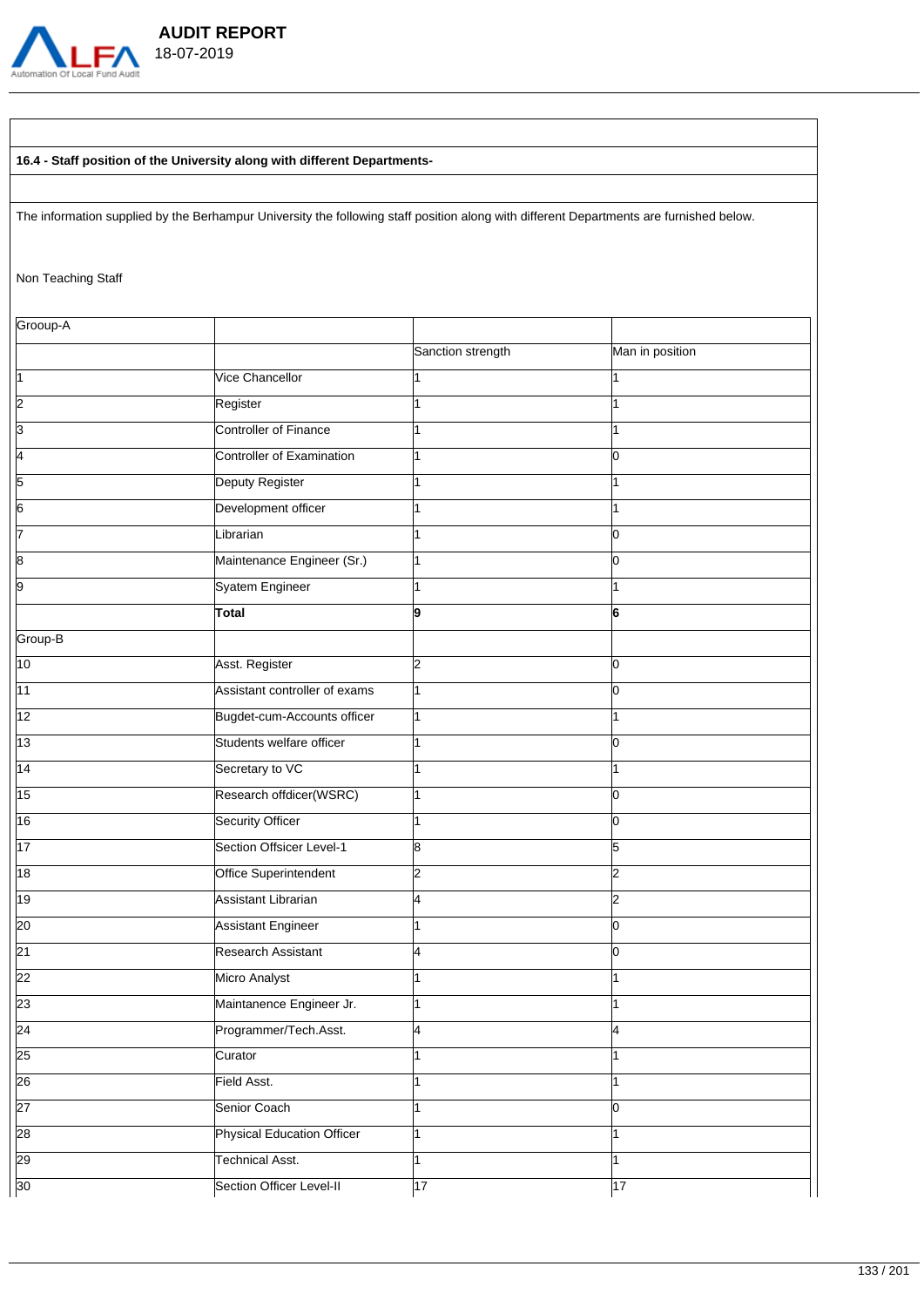

| 31              | Personal Asst.               | 2   | l2  |
|-----------------|------------------------------|-----|-----|
| $\overline{32}$ | Type Superintendent Level-1  |     |     |
| 33              | Junior Engineer(Civil)       |     | n   |
| 34              | Junior Engineer (P.H.D)      |     |     |
| 35              | Junior Engineer Electrical   |     |     |
| 36              | Senior Asst.                 | 80  | 63  |
| 37              | Auditor                      | 4   | 2   |
| 38              | Type Superintendent Level-II | lЗ  | lЗ  |
| 39              | Senior Stenographer          | 6   | lЗ  |
| 40              | Professional Asst.           | lЗ  | lЗ  |
| 41              | Demonstrator                 | 18  |     |
| $\overline{42}$ | Store Keeper                 | 5   | 4   |
| $\overline{43}$ | Lab.Asst.Cum. Storekeeper    | b   | lo. |
| 44              | Monitor (PABX)               |     | Ю   |
| 45              | Asst.Archivist               |     | Ю   |
| 46              | Coach                        |     |     |
| 47              | Artist-cum-photo Grapher     |     | 0   |
| 48              | Computer Operator            | り   | l2  |
| 49              | Head Master(UHSS)            |     | Ю   |
| 50              | Asst.Teacher(UHSS)           | 4   | 4   |
| 51              | Classical Teacher(UHSS)      |     |     |
| 52              | Hindi Teacher(UHSS)          |     | C   |
|                 | Total                        | 193 | 136 |
| Group-C         |                              |     |     |
| 53              | Grade-I Electrician          |     |     |
| 54              | Senior Typist                | 9   | la  |
| 55              | Senior Grade Diarist         | 5   | 4   |
| 56              | Telephone Operator           | b.  | 2   |
| $\overline{57}$ | Junior Stenographer          | O   | Ю   |
| $\overline{58}$ | Key punch Operator           | 2   | l2  |
| 59              | Glass Blower                 |     | Ю   |
| 60              | Mechanics                    | 2   |     |
| 61              | P.E.T(UHSS)                  |     | lo. |
| 62              | Grade-II Electrician         |     | Ю   |
| $\overline{63}$ | Pump Driver - cum-Mechanic   |     | Ю   |
| 64              | Plumber Mistry               |     |     |
|                 |                              |     |     |
| 65              | Professional Asst.           | 5   | 4   |
| 66              | Driver(H.V)                  | 6   | lo. |
| 67              | Mason                        |     | lo. |
| 68              | <b>Electrical Wireman</b>    |     | Ю   |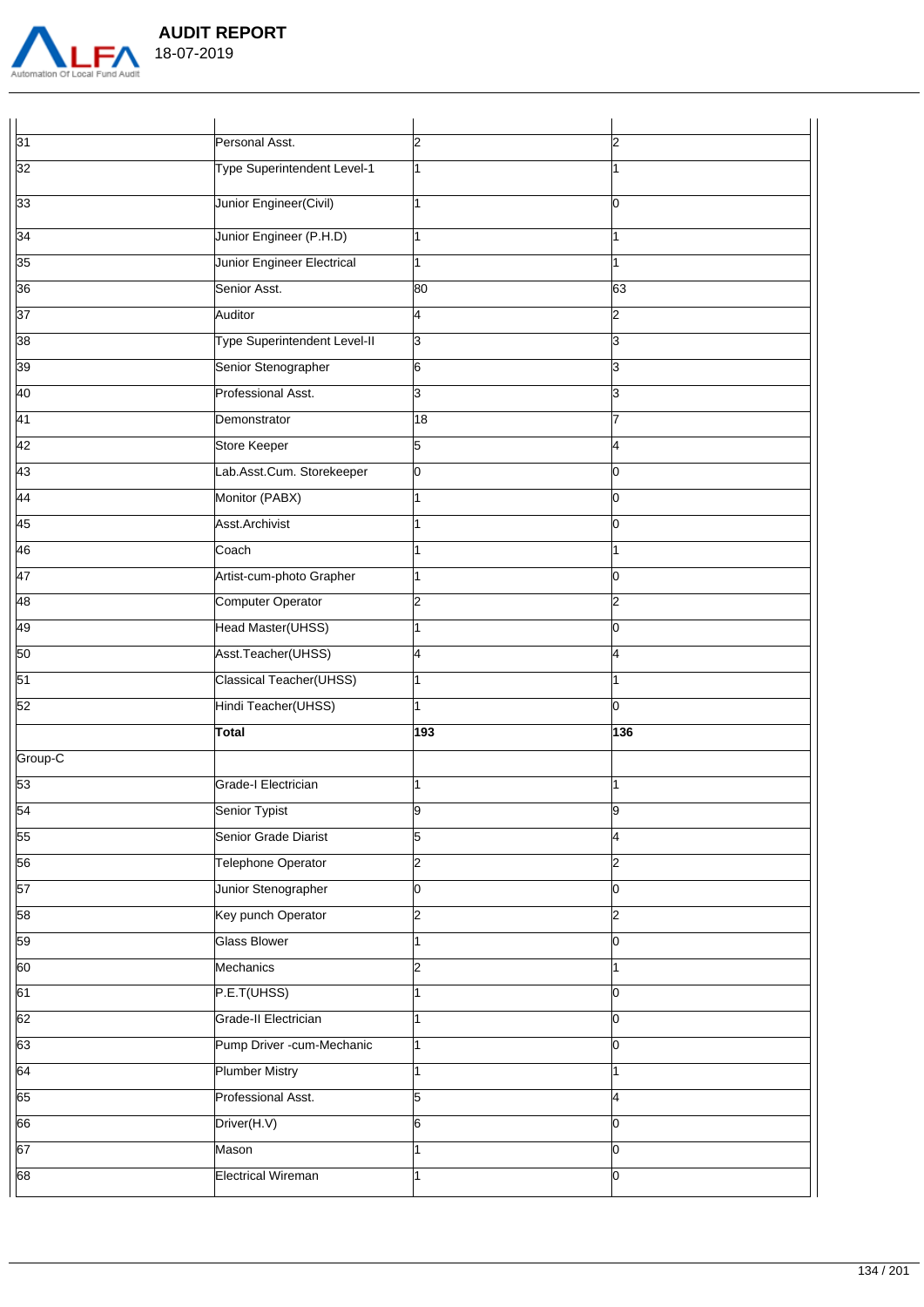

| 69              | <b>Junior Reader</b>           | 2                | 2               |
|-----------------|--------------------------------|------------------|-----------------|
| $\overline{70}$ | Junior Asst.                   | 36               | 6               |
| $\overline{71}$ | Junior Grade Diarist           | 5                | 5               |
| $\overline{72}$ | Junior Typist                  | 12               | 19              |
| $\overline{73}$ | Driver(L.V)                    | 5                | 0               |
| $\overline{74}$ | Copyist                        |                  |                 |
| $\overline{75}$ | Caretaker                      |                  |                 |
| 76              | Wireman                        | З                | 2               |
| $\overline{77}$ | Pump Driver - cum-Mechanic     | 4                | 4               |
| 78              | Khansama                       |                  | 0               |
| 79              | Bimder                         |                  | 0               |
| 80              | Carpainter                     |                  |                 |
| 81              | Library Attender               | 8                |                 |
| 82              | Labrotorhy Attendant           | 23               | $\overline{18}$ |
|                 | <b>Total</b>                   | $\overline{142}$ | $\overline{80}$ |
|                 | Lingraj Law College, Berhampur |                  |                 |
| Group-B         |                                |                  |                 |
| 83              | Asst.Librarian                 |                  | 0               |
| 84              | Section Officer                |                  |                 |
| 85              | Senior Asst.                   | Δ                | l2              |
|                 | Total                          | 6                | l3              |
| Group-C         | Lingraj Law College, Berhampu  |                  |                 |
| 86              | Junior Asst.                   | 2                | 2               |
| 87              | Typist                         |                  |                 |
| 88              | P.E.T                          |                  |                 |
| 89              | Treasury Sarkar                |                  | 1               |
| $\overline{90}$ | Library Attendent              |                  | 1               |
|                 | Total                          | 6                | 6               |
| Group-D         | Lingraj Law College, Berhampur |                  |                 |
| 91              | Daftery                        |                  | 0               |
| 92              | Peon                           | 4                | l3              |
| 93              | Watcher                        | 2                |                 |
| 94              | Sweeper-cum-Scavenger          |                  | lo.             |
|                 | Total                          | 7                | 4               |
| Group-D         |                                |                  |                 |
| 95              | Matron                         |                  | 1               |
| 96              | Daftery                        | 4                |                 |
| 97              | Fuse call Attendent            |                  | lo.             |
| 98              | Animal House Keeper            |                  |                 |
| 99              | Gas and Water Man              |                  | 0               |
| 100             | Gardener                       |                  | 6               |
|                 |                                |                  |                 |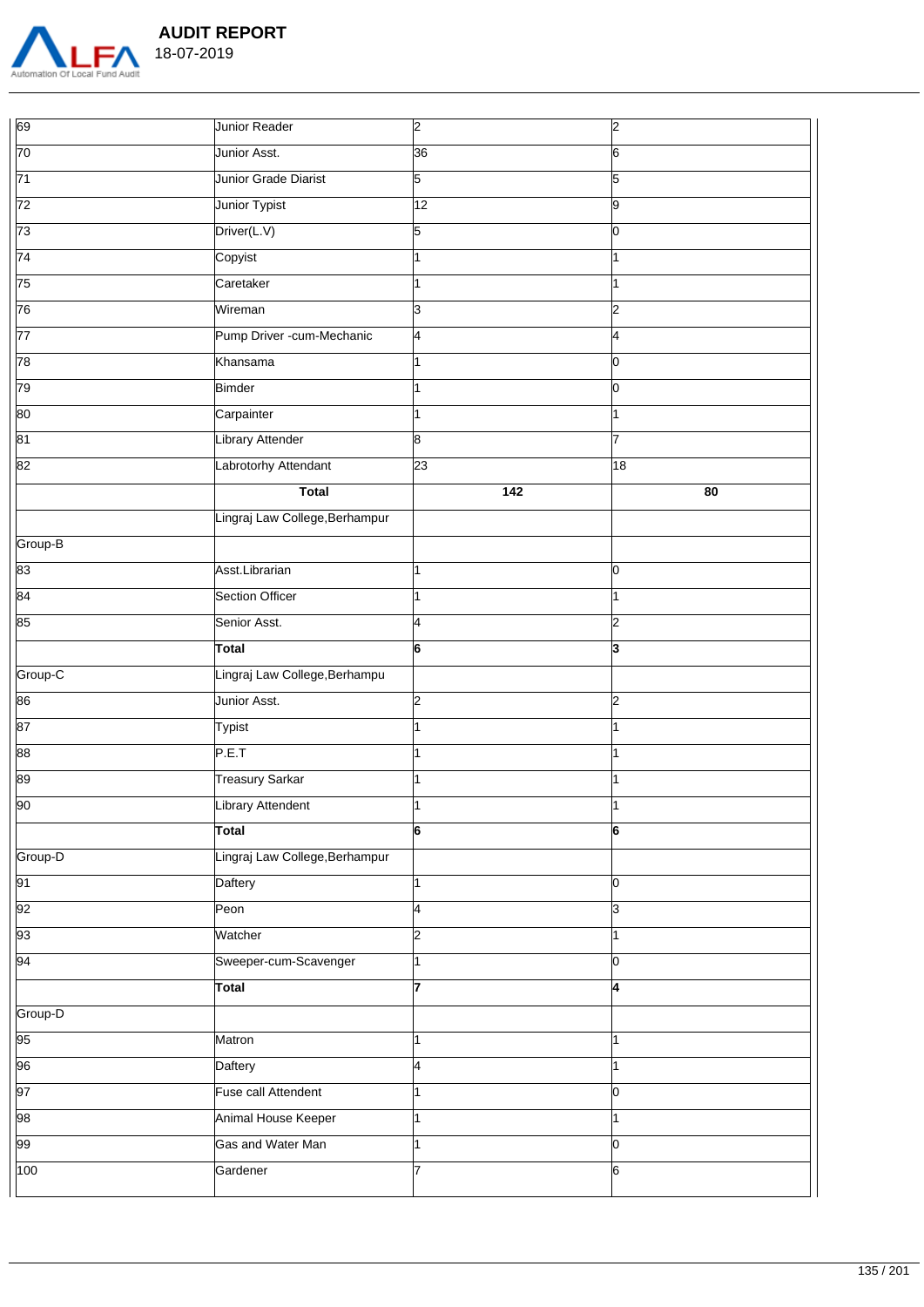

 **AUDIT REPORT** 

18-07-2019

|     | Total              | 172 | 128 |
|-----|--------------------|-----|-----|
| 110 | Sweeper            | 20  | 17  |
| 109 | Chowkidar          | 41  | 35  |
| 108 | Peon               | 58  | 49  |
| 107 | Cleaner            | 2   |     |
| 106 | Helper             | 15  | 11  |
| 105 | Science Attender   |     |     |
| 104 | Bearer             |     | ი   |
| 103 | Attender           | 16  | 3   |
| 102 | Zamadar            |     |     |
| 101 | Speciman Collector | 2   |     |

**Community Grand Total 535 363** 

|       | <b>Teaching Staff</b>                |                          |                |          |                  |                        |          |    |                |
|-------|--------------------------------------|--------------------------|----------------|----------|------------------|------------------------|----------|----|----------------|
| Si No | Name of the Department               | <b>Sanction Strength</b> |                |          | Total            | <b>Man in Position</b> |          |    | Total          |
|       |                                      | Professor                | Reader         | Lecturer | <b>Professor</b> | Reader                 | Lecturer |    |                |
| l1    | Botany                               | n                        | 2              | 5        |                  | l0                     | 0        | 5  | 5              |
| l2    | <b>Business Administration</b>       |                          | 5              | l6       | $\overline{12}$  | h                      | lз       | 4  | 7              |
| lЗ    | Chemistry                            |                          | 2              | l3       | 6                | h                      | 1        | 2  | l3             |
| l4    | Commerece                            |                          | lз             | l6       | 10               | b                      | lо       | 4  | l4             |
| 5     | Computer Science (3yrs course) 1     |                          | 3              | 15       | ļ9               |                        |          | 4  | 6              |
| 6     | Economics                            |                          | l2             | l4       | 7                | 11                     | 1        | ß  | 5              |
| 17    | Electronics Science                  |                          | l2             | l3       | 6                | 1                      | 1        | 2  | l4             |
| 8     | English                              |                          | 2              | l4       | 17               | b                      | l2       | lз | 5              |
| 9     | History                              |                          | З              | 5        | l9               |                        | 1        | IЗ | 5              |
| 10    | Home Science                         | lо                       | $\overline{2}$ | lз       | 5                | b                      | 2        | 3  | 5              |
| 11    | <b>IR&amp;PM</b>                     |                          | b.             | l4       | 17               |                        | ю        | IЗ | l4             |
| 12    | J & MC                               |                          | 1              | l4       | 6                | b                      | ю        | 0  | lo.            |
| 13    | Law                                  | h                        | l2             | l3       | 5                | b                      | 1        | 1  | $\overline{2}$ |
| 14    | Linguistics                          | h                        |                | l3       | l4               | h                      | lo       | lЗ | 3              |
| 15    | Mathematics                          |                          |                | 5        |                  | h                      | ю        | 3  | 3              |
| 16    | Marfrine Sciences(i)<br>Oceanpgraphy |                          |                | l3       | 5                | O                      | l0       | 2  | l2             |
| 17    | (ii) Marine Biology                  |                          |                | I2       | l4               | b                      | Ю        | 2  | 2              |
| 18    | Odia                                 |                          | 2              | l4       |                  |                        | 1        | l3 | 5              |
| 19    | Physics                              |                          | 2              | 5        | 8                |                        |          | 4  | 6              |
| 20    | <b>Political Science</b>             |                          | 2              | l4       |                  | h                      | lo       | 2  | l2             |
| 21    | Zooglogy                             |                          | l2             | 16       | 19               |                        |          | 4  | 6              |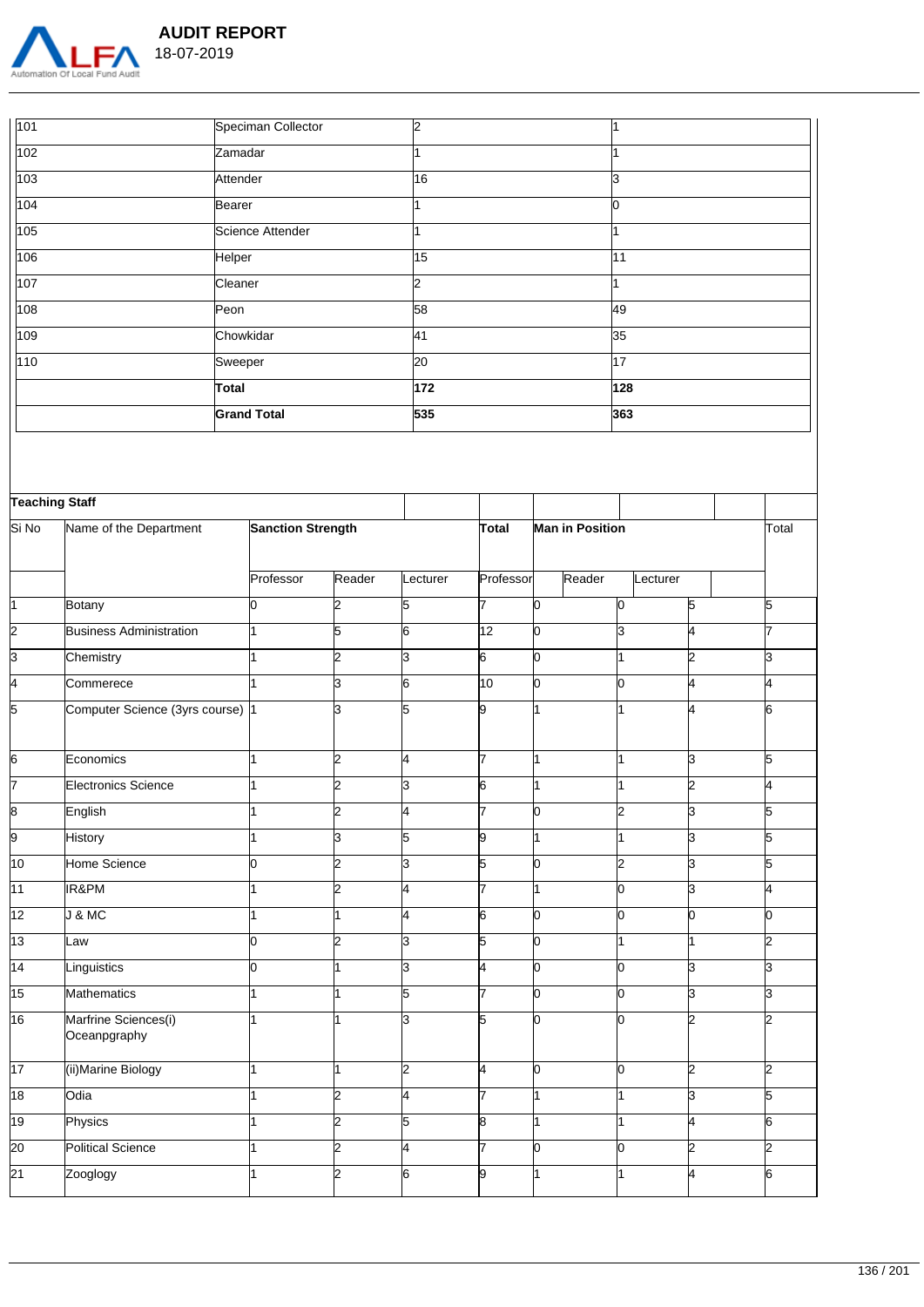

| $\overline{22}$             | <b>WSRC</b>                   | Ю  | Ю  |    |     | O              | $\mathsf{I}^{\mathsf{O}}$ |    |     |
|-----------------------------|-------------------------------|----|----|----|-----|----------------|---------------------------|----|-----|
| 23                          | Lingraj Law College Berhampur | ł1 | b. | l4 | 17  | Ю              |                           |    | b.  |
| $\overline{24}$             | F.W.I(IRPM)                   | Iо | Ю  |    |     | l0             | O                         | Ю  | lo. |
|                             | Total                         | 18 | 45 | 93 | 156 | $\overline{8}$ | $\overline{17}$           | 62 | 87  |
|                             |                               |    |    |    |     |                |                           |    |     |
|                             |                               |    |    |    |     |                |                           |    |     |
|                             |                               |    |    |    |     |                |                           |    |     |
| $16.5 -$                    |                               |    |    |    |     |                |                           |    |     |
|                             |                               |    |    |    |     |                |                           |    |     |
| $\ensuremath{\mathsf{NIL}}$ |                               |    |    |    |     |                |                           |    |     |
|                             |                               |    |    |    |     |                |                           |    |     |
|                             |                               |    |    |    |     |                |                           |    |     |
|                             |                               |    |    |    |     |                |                           |    |     |
| $16.6 -$                    |                               |    |    |    |     |                |                           |    |     |

### **Lingaraj Law College (LLB Unit):-**

The management of Lingaraj Law College was taken up by the Berhampur University on 1St July 1980 as per the provisions laid downUnder Section –C of the Odisha University Act 1996 and Syndicate Resolution No.5/dtd.16.01.1980 of Berhampur University. The college imparts two types of Professional degrees, LLB and LLM having separate accounts for each stream.

#### **Financial Position-**

#### **The financial position of LLB unit for the year 2016-17 is furnished below.**

| Opening balance as on 01.04.16 as per Audit                                                                                         | 27,49,059.31 |
|-------------------------------------------------------------------------------------------------------------------------------------|--------------|
| Receipt during 2016-17                                                                                                              | 23,24,600.00 |
| Total                                                                                                                               | 50,73,659.31 |
| Expenditure during 2016-17                                                                                                          | 22,01,022.83 |
| Closing balance as on 31.03.17 as per Audit                                                                                         | 28,72,636.48 |
| Closing balance as on 31.03.17 as per cash book                                                                                     | 29,13,252.48 |
| <b>Difference</b><br>Brandella in de la familia de la familia de la familia de la familia de la familia de la familia de la familia | -40,616.00   |

#### **Details of closing balance of the cash book-**

Cash in hand  $= 1,118.00$ 

Bank = 29,12,134.00

Total =29,13,252.48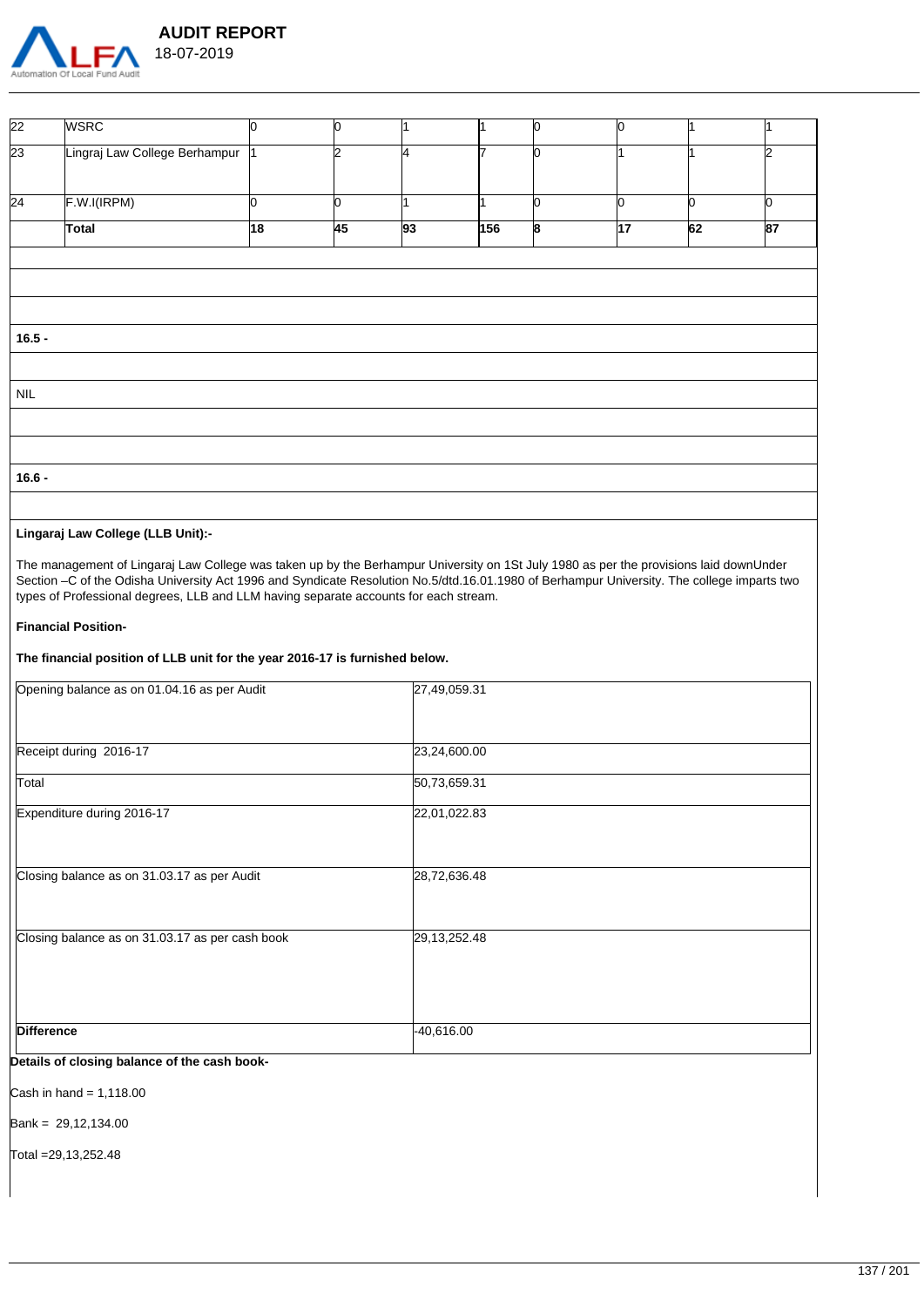

| Reconciliation between closing balance of Audit and cash book |                                    |              |  |  |  |  |
|---------------------------------------------------------------|------------------------------------|--------------|--|--|--|--|
| Closing balance as on 31.03.17 as per Audit                   |                                    | 28,72,636.48 |  |  |  |  |
|                                                               |                                    |              |  |  |  |  |
| Closing balance as on 31.03.17 as per cash book               |                                    | 29,13,252.48 |  |  |  |  |
|                                                               |                                    |              |  |  |  |  |
|                                                               |                                    |              |  |  |  |  |
| <b>Difference</b>                                             |                                    | $-40,616.00$ |  |  |  |  |
| 1 Closing balance as per Audit as on 31.03.17                 | Rs.28,72,636.48                    |              |  |  |  |  |
|                                                               |                                    |              |  |  |  |  |
| 2 Add: Preevious descripancy described vide                   |                                    |              |  |  |  |  |
| AR No.299647/AR/2017-18(+67266-25700                          |                                    |              |  |  |  |  |
| $+1000+50$                                                    | 40,616.00<br>Rs.                   |              |  |  |  |  |
| 3. Closing balance as per Cash book as on 31.03.17            | Rs.29,13,252.48                    |              |  |  |  |  |
| Details of Receipts for the year 2016-17                      |                                    |              |  |  |  |  |
| SI.no.                                                        | <b>Head of account</b>             | Amount       |  |  |  |  |
|                                                               |                                    |              |  |  |  |  |
| 1                                                             | Admission Fee                      | 9,59,655.00  |  |  |  |  |
|                                                               |                                    |              |  |  |  |  |
| 2                                                             | <b>Examination Fee</b>             | 9,38,445.00  |  |  |  |  |
| 3                                                             | Registration & Recognition fee     | 402.00       |  |  |  |  |
| 4                                                             | TC Fee & IC fee                    | 3,210.00     |  |  |  |  |
| 5                                                             | CC fee                             | 385.00       |  |  |  |  |
| 6                                                             | migration Late fee                 | 6,746.00     |  |  |  |  |
|                                                               | Infrastructure for contact classes | 70,510.00    |  |  |  |  |
|                                                               |                                    |              |  |  |  |  |
| 8                                                             | DEC exam                           | 48,230.00    |  |  |  |  |
|                                                               |                                    |              |  |  |  |  |
| 9                                                             | Share of Union, Athletic and       | 15,000.00    |  |  |  |  |
|                                                               | Cultural association               |              |  |  |  |  |
| 10                                                            | Telephone Charges                  | 8,555.00     |  |  |  |  |
| 11                                                            | From Univsty for Lingaraj samarah  | 10,000.00    |  |  |  |  |
|                                                               |                                    |              |  |  |  |  |
| 12                                                            | Electric charges                   | 67,771.00    |  |  |  |  |
| $\overline{13}$                                               | <b>Xerox Charges</b>               | 1,885.00     |  |  |  |  |
| 14                                                            | <b>Tender Notice Drafts</b>        | 3,000.00     |  |  |  |  |
| 15                                                            | Telephone excess refund            | 110.00       |  |  |  |  |
| 16                                                            | <b>Audit Recovery</b>              | 62.00        |  |  |  |  |
| 17                                                            | RTI form fee                       | 124.00       |  |  |  |  |
| 18                                                            | <b>Bank Interest</b>               | 1,90,510.00  |  |  |  |  |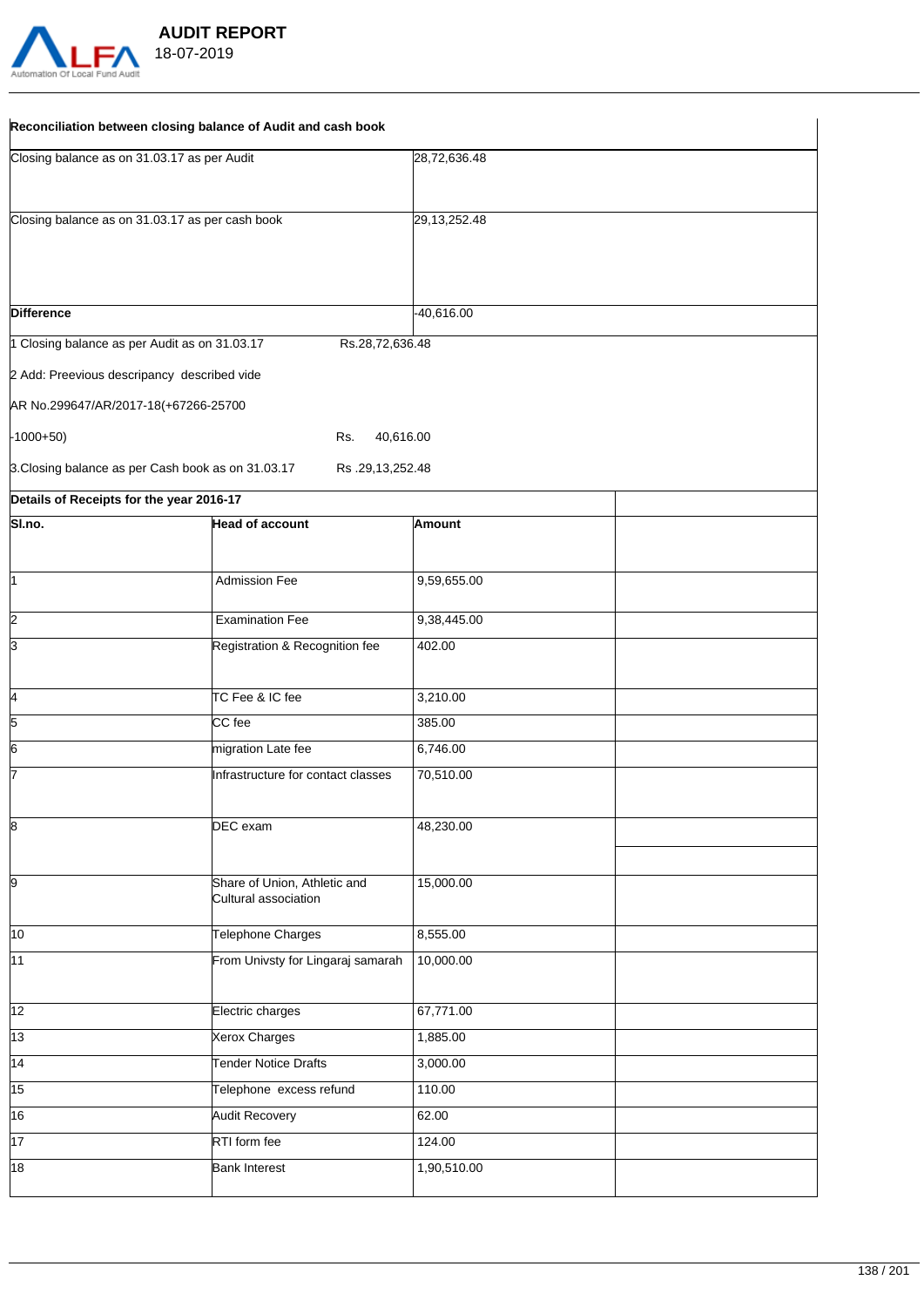

|                                          | Total                              | 23,24,600.00  |  |
|------------------------------------------|------------------------------------|---------------|--|
| Details of Receipts for the year 2016-17 |                                    |               |  |
| SI.no.                                   | <b>Head of account</b>             | <b>Amount</b> |  |
| $\overline{1}$                           | <b>Admission Fee</b>               | 9,59,655.00   |  |
|                                          |                                    |               |  |
| $\overline{2}$                           | <b>Examination Fee</b>             | 9,38,445.00   |  |
| 3                                        | Registration & Recognition fee     | 402.00        |  |
| $\overline{4}$                           | TC Fee & IC fee                    | 3,210.00      |  |
| $\overline{5}$                           | CC fee                             | 385.00        |  |
| $\overline{6}$                           | migration Late fee                 | 6,746.00      |  |
| 7                                        | Infrastructure for contact classes | 70,510.00     |  |
| $\overline{8}$                           | DEC exam                           | 48,230.00     |  |
| 9                                        | Share of Union, Athletic and       | 15,000.00     |  |
|                                          | Cultural association               |               |  |
| 10                                       | Telephone Charges                  | 8,555.00      |  |
| $\overline{11}$                          | From Univsty for Lingaraj samarah  | 10,000.00     |  |
| $\overline{12}$                          | Electric charges                   | 67,771.00     |  |
| $\overline{13}$                          | <b>Xerox Charges</b>               | 1,885.00      |  |
| 14                                       | <b>Tender Notice Drafts</b>        | 3,000.00      |  |
| 15                                       | Telephone excess refund            | 110.00        |  |
| 16                                       | <b>Audit Recovery</b>              | 62.00         |  |
| $\overline{17}$                          | RTI form fee                       | 124.00        |  |
| 18                                       | <b>Bank Interest</b>               | 1,90,510.00   |  |
|                                          | Total                              | 23,24,600.00  |  |

## **A/C No-10859097670, SBI, Berhampur**

OB as on 01.04.16=36,22,295.10

CB as on 31.03.17=29,12,134.48

**Reconciliation between closing balance of bank pass book and bank position shown in cash book**-(POM-)

1 Closing balance as per cash book as on 31.03.17 Rs.29,12,134.48

2 Add: Difference amount of opening balance

Opening balance as per pass book = Rs.36,22,295.10

Opening balance as per cash book = Rs.27,89,557.31

Difference = Rs.8,32,737.79 (+) Rs.8,32,737.79

3 Deduct :Cheques issued during 2015-16 but encashed during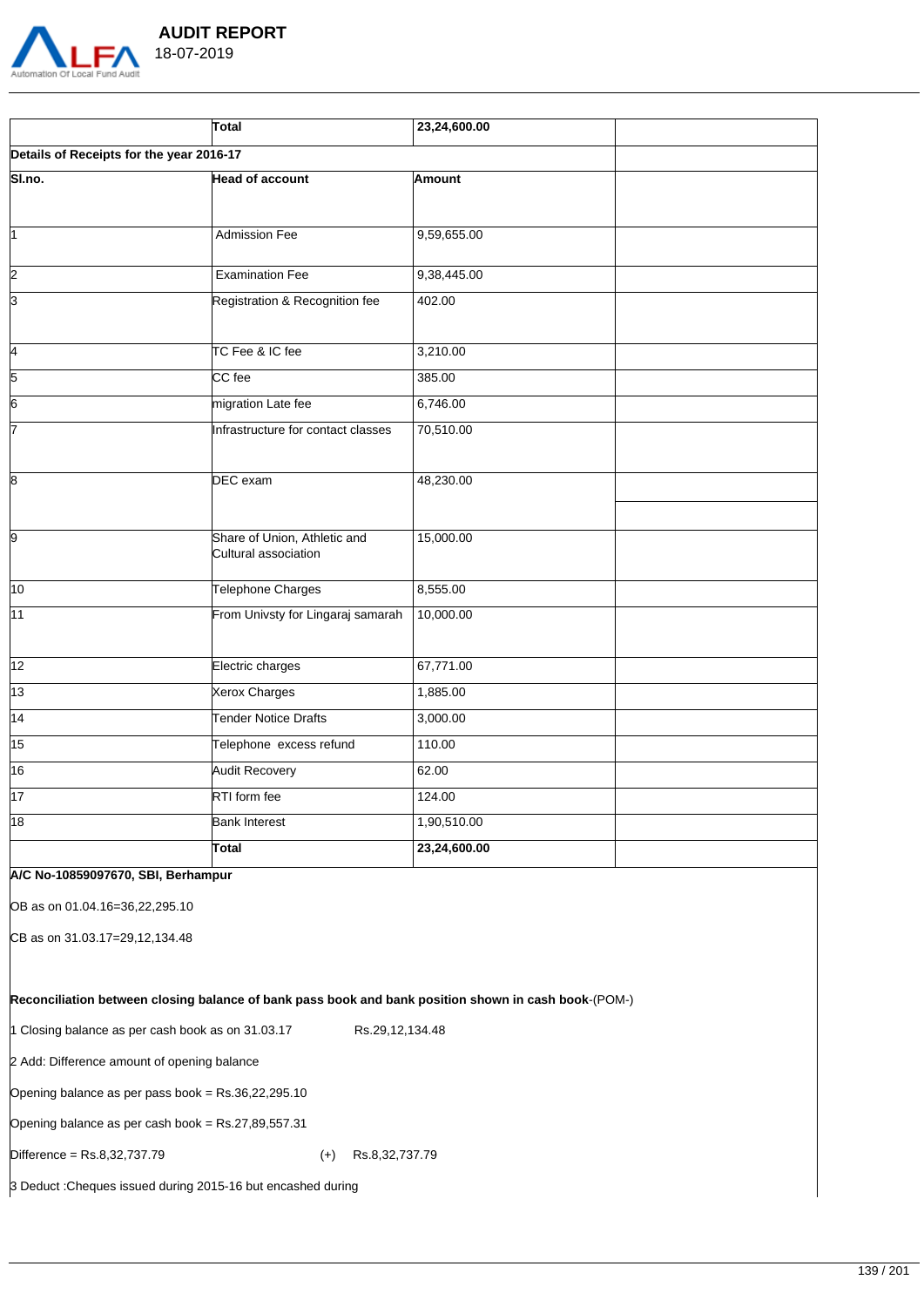

# 2016-17

| Ch. No/Dt      | Amount    | Dt of encashment |                      |
|----------------|-----------|------------------|----------------------|
| 763493/5.2.16  | 200.00    | 26.4.16          |                      |
| 763506/8.3.16  | 384795.00 | 20.5.16          |                      |
| 763513/17.3.16 | 6265.00   | 20.5.16          |                      |
| 763515/28.3.16 | 1643.00   | 2.4.16           |                      |
| 763516/31.3.16 | 4990.00   | 29.4.16          |                      |
| 763517/31.3.16 | 900.00    | 29.4.16          |                      |
| 763518/31.3.16 | 19050.00  | 28.4.16          |                      |
|                | 418003.00 |                  | $(-)$ Rs.4,18,003.00 |

4.Add :Cheques issued during 2016-17 but not encashed during

2016-17 i.e. by Dt.31.03.2017

| No/Dt                     | Amount     | Dt of encashment                                            |       |       |                       |
|---------------------------|------------|-------------------------------------------------------------|-------|-------|-----------------------|
| 135376/31.03.17 6065.00   |            | 4.5.17                                                      |       |       |                       |
| 135377/31.03.17 502592.00 |            | 18.4.17                                                     |       |       |                       |
| 135375/31.03.17 13400.00  |            | 3.5.17                                                      |       |       |                       |
| 135371/24.03.17 435240.00 |            |                                                             |       |       |                       |
| 763365/26.10.16 48000.00  |            |                                                             |       |       |                       |
| 135352/24.01.17 7063.00   |            |                                                             |       |       |                       |
|                           | 1012360.00 |                                                             |       |       | $(+)$ Rs.10.12,360.00 |
|                           |            | 5. Deduct: Bank charges not taken to the cash book          |       |       |                       |
|                           |            | $[21x57.50 +10.90 = Rs1218.40$ during 2016-17               | $(-)$ |       | Rs.1218.40            |
|                           |            |                                                             |       |       |                       |
|                           |            | 6. Discrepancy shown in previous audit not settled          |       |       |                       |
|                           |            |                                                             |       |       |                       |
|                           |            | a)Deduct: Bank charges not taken to the cash book           |       |       | (-) Rs.2395.00        |
|                           |            | b) Add :Deposit of Rs.20.00 on 31.3.16 of the pass book not |       |       |                       |
| found in the cash book    |            |                                                             |       | $(+)$ | Rs.20.00              |
|                           |            |                                                             |       |       |                       |
| C)                        |            | Deduct difference amount of Rs.100.00 as Rs.11800.00 is     |       |       |                       |
|                           |            | taken to the cash book towards processing fee vide vr       |       |       |                       |
|                           |            | ho-103/dtd.30.7.15 (page-55) against the actual amount of   |       |       |                       |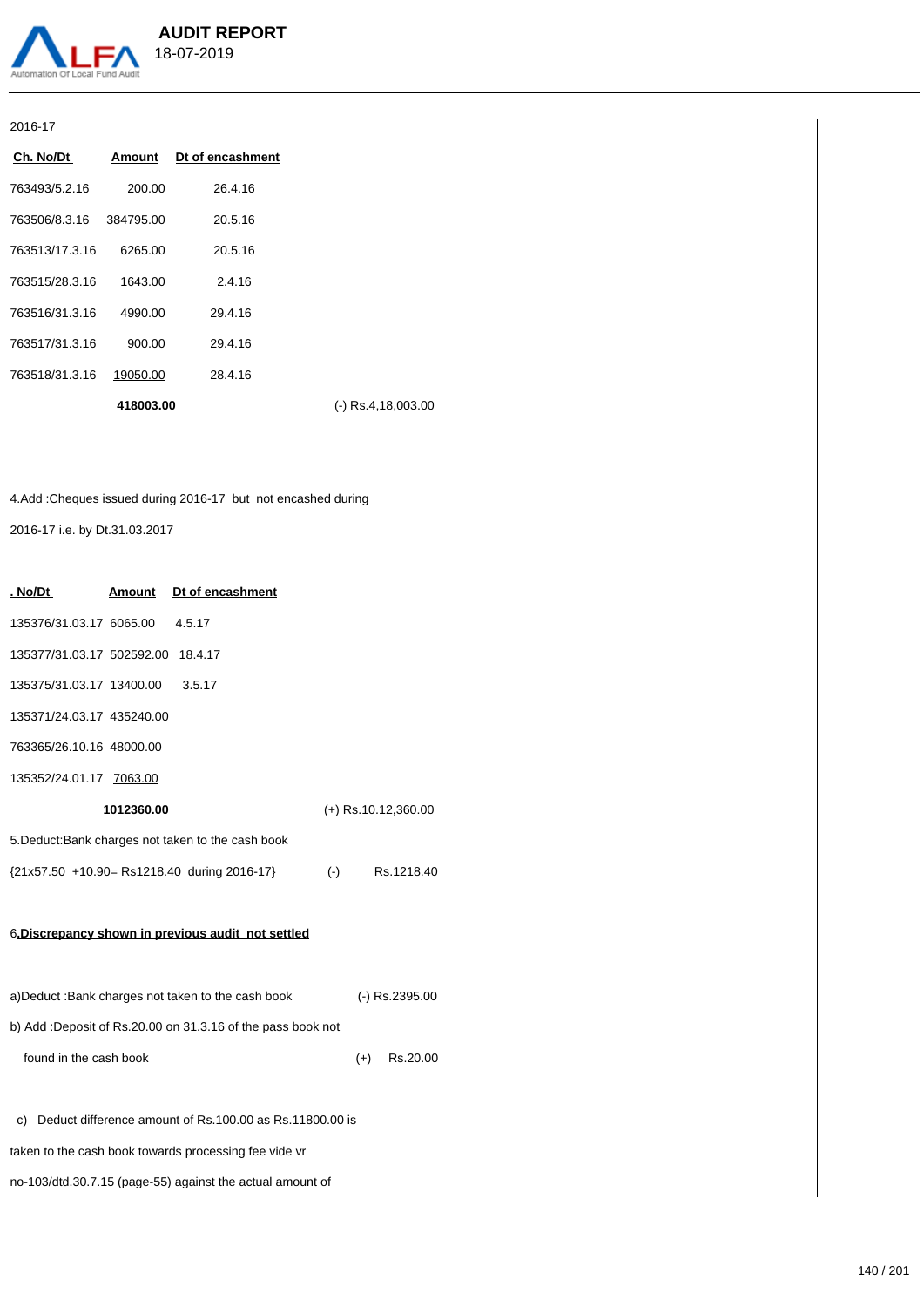|                                | <b>AUDIT RE</b> |
|--------------------------------|-----------------|
|                                | 18-07-2019      |
| Automation Of Local Fund Audit |                 |

 **AUDIT REPORT** 

| Rs.11700.00 of the pass book.                                        |         | (-) Rs.100.00 |                   |                          |                                                                                                                                              |
|----------------------------------------------------------------------|---------|---------------|-------------------|--------------------------|----------------------------------------------------------------------------------------------------------------------------------------------|
| d)Add: An amount of Rs.1000.00 as closing balance of the cash        |         |               |                   |                          |                                                                                                                                              |
| book on dt.23.6.15 (page-25) is written as Rs.2421908.31             |         |               |                   |                          |                                                                                                                                              |
|                                                                      |         |               |                   |                          |                                                                                                                                              |
| instead of Rs.2422908.31.                                            |         |               | $(+)$ Rs. 1000.00 |                          |                                                                                                                                              |
| 7. Closing balance as per pass book as on 31.03.17                   |         |               | Rs.43,36,385.67   |                          |                                                                                                                                              |
|                                                                      |         |               |                   |                          |                                                                                                                                              |
| $16.7 -$                                                             |         |               |                   |                          |                                                                                                                                              |
| Advance position of LLB unit of Lingaraj Law College is given below. |         |               |                   |                          |                                                                                                                                              |
|                                                                      |         |               |                   |                          |                                                                                                                                              |
| Advance outstanding as on 01.04.16                                   |         |               |                   | 2,22,581.00              |                                                                                                                                              |
| Advance paid during 2016-17<br>Total                                 |         |               |                   | 74,409.00<br>2,96,990.00 |                                                                                                                                              |
| Advance adjusted during 2016-17                                      |         |               |                   | 50,634.00                |                                                                                                                                              |
| Advance outstanding as on 31.03.17                                   |         |               |                   | 2,46,356.00              |                                                                                                                                              |
| Year                                                                 |         | Amount        |                   |                          |                                                                                                                                              |
| 2005-06                                                              |         | 23,560.00     |                   |                          |                                                                                                                                              |
| 2006-07                                                              |         | 62,450.00     |                   |                          |                                                                                                                                              |
| 2007-08                                                              |         | 26,830.00     |                   |                          |                                                                                                                                              |
| 2008-09                                                              |         | 50,991.00     |                   |                          |                                                                                                                                              |
| 2009-10                                                              |         | 55,000.00     |                   |                          |                                                                                                                                              |
| 2010-11                                                              |         | 0.00          |                   |                          |                                                                                                                                              |
| 2011-12                                                              |         | 330.00        |                   |                          |                                                                                                                                              |
| 2012-13                                                              |         | 0.00          |                   |                          |                                                                                                                                              |
| 2013-14                                                              |         | 0.00          |                   |                          |                                                                                                                                              |
| 2014-15                                                              |         | 1,720.00      |                   |                          |                                                                                                                                              |
| 2015-16                                                              |         | 0.00          |                   |                          |                                                                                                                                              |
| 2016-17                                                              |         | 25,475.00     |                   |                          |                                                                                                                                              |
| <b>Total</b>                                                         |         | 2,46,356.00   |                   |                          |                                                                                                                                              |
| below:                                                               |         |               |                   |                          | Out of the outstanding advances a sum of Rs .1720.00 for the year 2014-15 adjusted which is verified. The details of adjustment is furnished |
| MR No/Date                                                           | Amount  |               |                   | Remarks                  |                                                                                                                                              |
| 11060/12.04.2018                                                     | 20.00   |               |                   |                          |                                                                                                                                              |
| 011985/12.03.2019                                                    | 1700.00 |               |                   |                          |                                                                                                                                              |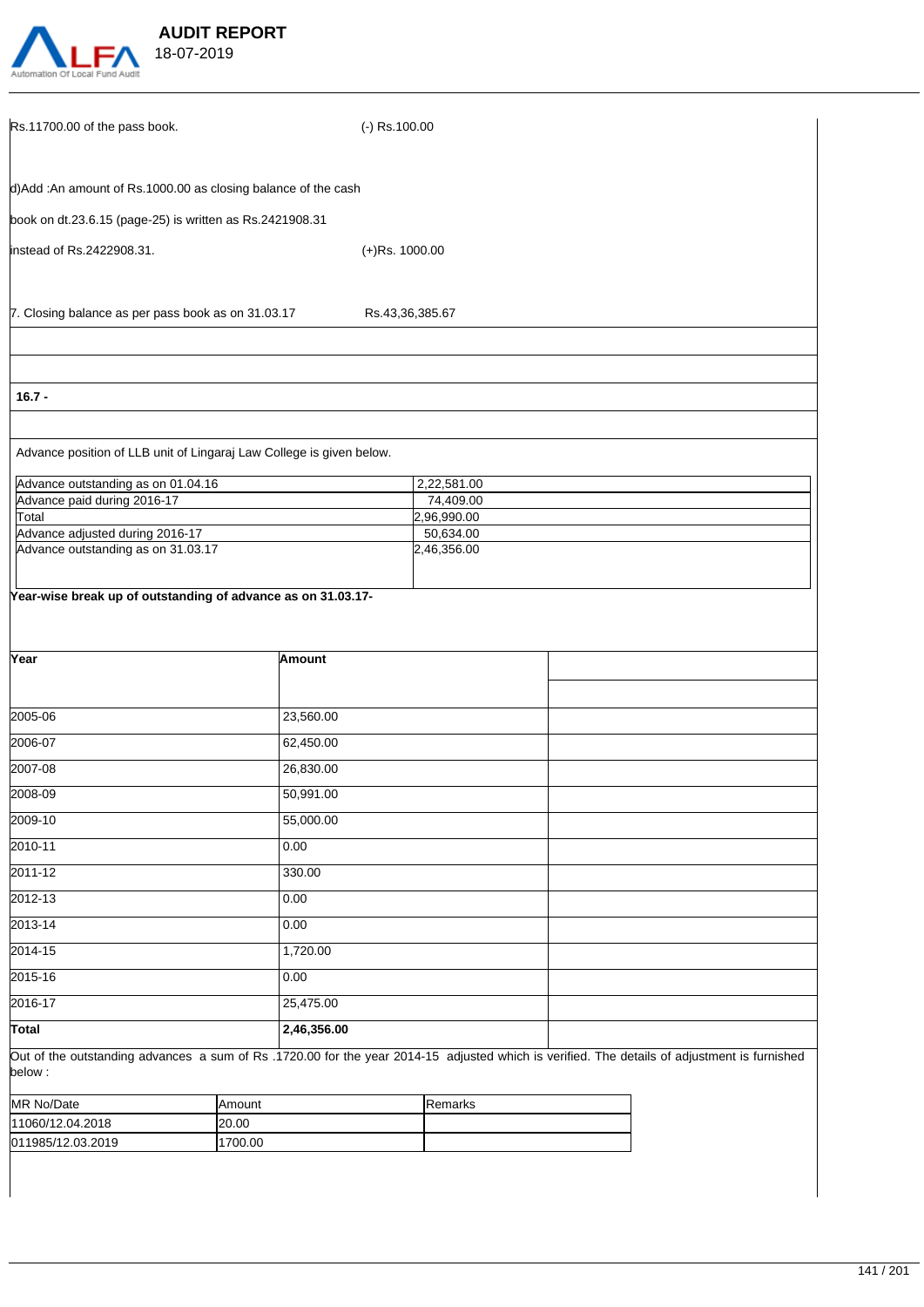

**Details of outstanding of advance paid during the year 2016-17-**

18-07-2019

 **AUDIT REPORT** 

| Vr. No/dt   | <b>Particulars</b> | To whom paid      | Advance amount | <b>Remarks</b> |  |
|-------------|--------------------|-------------------|----------------|----------------|--|
|             |                    |                   |                |                |  |
| 294/31.1.17 | Saraswati Puja     | Dr. P.V. Srinivas | 10,475.00      |                |  |
| 337/31.3.17 | <b>Utkal Diwas</b> | Sri S.K. Panda    | 2,500.00       |                |  |
| 338/31.3.17 | Campus Cleaning    | Sri S.K. Patro    | 4,500.00       |                |  |
| 338/31.3.18 | Table Repair       | Sri S.K. Patro    | 4,000.00       |                |  |
| 338/31.3.19 | Fan Repairing      | Sri S.K. Patro    | 4,000.00       |                |  |
|             |                    | Total             | 25,475.00      |                |  |

**Advance outstanding for more than one year-**

An amount of **Rs. Nil** is outstanding advance for more than one year till 31.3.17.

As per Govt. of Odisha Finance Deptt. G.O. No.2221/dtd.08.03.2002 & DLFA L. No.15179/dtd.28.09.13, the outstanding advance for more than one year is to be surchargeable.

Hence, outstanding advance of Rs. Nil for 2015-16 is to be surchargeable in the current Audit Report.

#### **Responsible Person for this paragraph**

| SI.no. | Name | Designation | Address | Amount(In Rs:) |
|--------|------|-------------|---------|----------------|
|        |      |             |         |                |
|        |      |             |         |                |
|        |      |             |         |                |
|        |      | <b>NIL</b>  |         |                |
|        |      |             |         |                |
|        |      |             |         |                |

**16.8 - Advance position of Lingaraj Law College LLB unit not mentioned in the cash book-POM------**

Maintenance of advance ledger as well as showing of advance position in the cash book-In course of audit it is seen that the advance position of Lingaraj Law College(LLB unit) is not shown in details in closing balance of the cash book. The outstanding advance against the advance holder could not be ascertained due to non-maintenance of advance ledger. Due to this practice, the funds given as advance could not be tracked properly which may lead to loss/misutilization of University/College fund. Hence, it is advised to take adequate care for proper maintenance of said records.

**16.9 -** 

The LLM course was introduced in the college from academic session 1994-95 under self-financing scheme and is continuing till date. The university has no financial responsibility for the course.

#### **Financial Position-**

The financial position of LLM unit for the year 2016-17 is furnished below.

Opening balance as on 01.04.16 as per Audit 26,77,480.50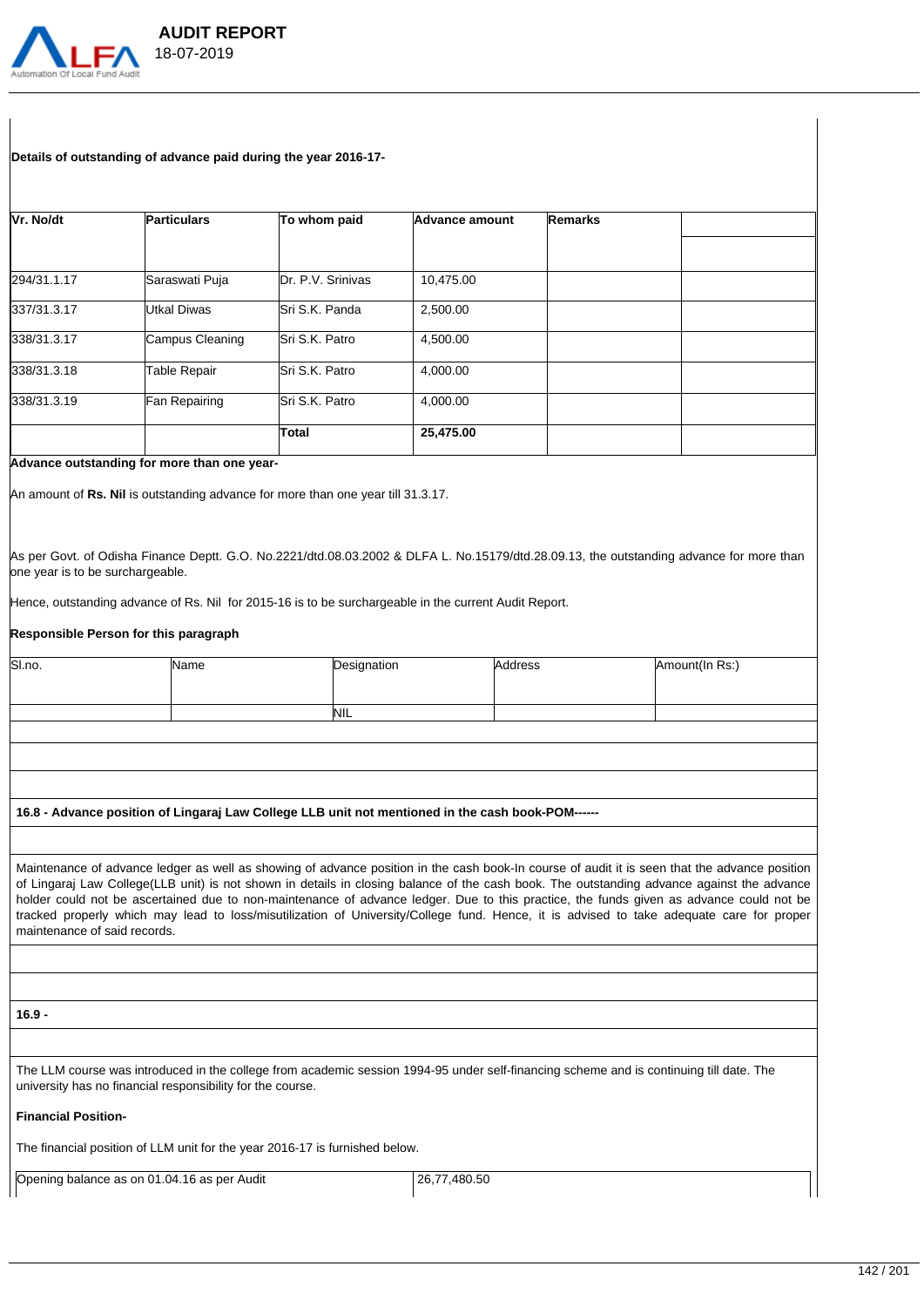

Receipt during 2016-17 6,01,897.00 Total 32,79,377.50 Expenditure during 2016-17 3,41,006.00 Closing balance as on 31.03.17 as per Audit 29,38,371.50 Closing balance as on 31.03.17 as per cash book 28,83,305.50 Difference 55,066.00

**Details of closing balance of the cash book-**

Cash in hand =Rs. 584.00

Bank =Rs.28,82,721.50

Total =Rs.**28,83,305.50**

**Details of receipt during the year 2016-17**

| SI.no.                                         | <b>Head of account</b>              | Amount        |
|------------------------------------------------|-------------------------------------|---------------|
| ł1.                                            | Centre charge                       |               |
| 2                                              | Exam fee                            | 1,16,815.00   |
| 3                                              | TC/IC fee                           | 1,200.00      |
| 4                                              | Admission fee(Part I)               | 1,88,804.00   |
| 5                                              | Admission fee(Part II)              | 1,52,300.00   |
| 6                                              | Processing-cum-application form fee | 17,400.00     |
| 17                                             | Conduct certificate fee             | 120.00        |
| 8                                              | Seminar Fee                         | 6,000.00      |
| 9                                              | Misc                                | 2,854.00      |
| 10                                             | <b>Interest</b>                     | 1,16,404.00   |
|                                                | Total                               | 6,01,897.00   |
| Details of expenditure during the year 2016-17 |                                     |               |
| SI.no.                                         | Head of account                     | <b>Amount</b> |
| ł1                                             | Exam fee to CoF a/c                 | 1,11,945.00   |
| $\overline{2}$                                 | Course fee to CoF a/c               | 1,22,316.00   |
| 3                                              | Advertisement charges               | 16,973.00     |
| 4                                              | Remuneration to Co-ordinator        | 14,100.00     |
| 5                                              | Remuneration to Non-teaching staff  | 15,500.00     |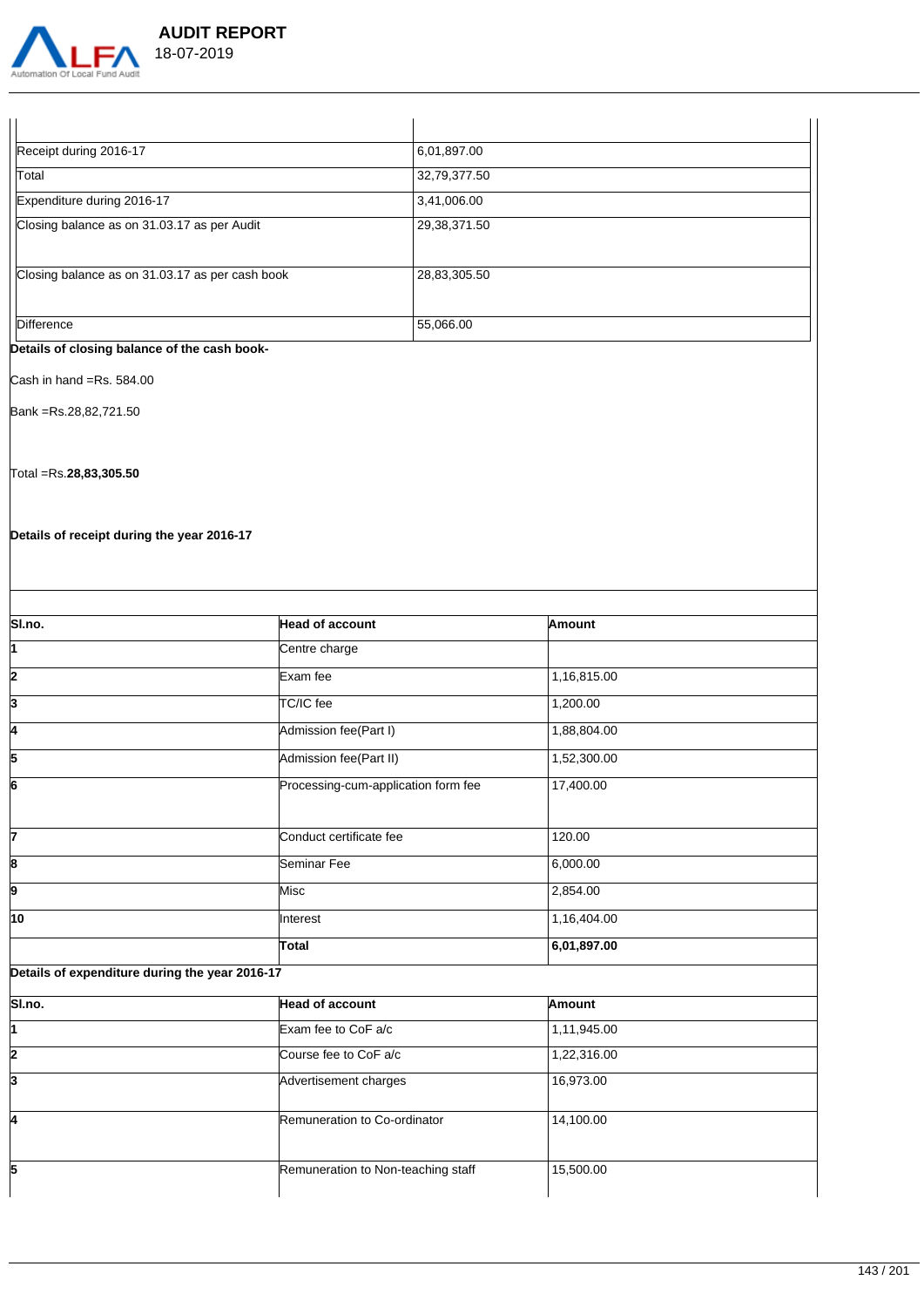

 **AUDIT REPORT** 

| 6                                                                                                                                                                                                                                            | Remuneration to Guest faculty | 40,980.00   |  |
|----------------------------------------------------------------------------------------------------------------------------------------------------------------------------------------------------------------------------------------------|-------------------------------|-------------|--|
| 7                                                                                                                                                                                                                                            | Centre contingency            | 8,390.00    |  |
| 8                                                                                                                                                                                                                                            | Other fee                     | 804.00      |  |
| 9                                                                                                                                                                                                                                            | Identity card fee             | 512.00      |  |
| 10                                                                                                                                                                                                                                           | Postage                       | 2,908.00    |  |
| 11                                                                                                                                                                                                                                           | Bank Charges                  | 578.00      |  |
| 12 <sub>2</sub>                                                                                                                                                                                                                              | Seminar Fee                   | 6,000.00    |  |
|                                                                                                                                                                                                                                              | Total                         | 3,41,006.00 |  |
| Reconciliation between closing balance of Audit and cash book-                                                                                                                                                                               |                               |             |  |
| 1 Closing balance as per Audit as on 31.03.17                                                                                                                                                                                                | ?29,38,371.50                 |             |  |
| 2 Deduct amount of Rs.300.00 as per A/R no-44843/2014-15 for the                                                                                                                                                                             |                               |             |  |
| year 2013-14                                                                                                                                                                                                                                 | $(-)$ 300.00                  |             |  |
| 3 Deduct an amount of Rs.54766.00 credited towards interest on                                                                                                                                                                               |                               |             |  |
| 05.03.16 but not taken to the cash book till 31.3.16                                                                                                                                                                                         | $(-) 54766.00$                |             |  |
| 4 Closing balance as per cash book as on 31.03.17                                                                                                                                                                                            | ?28,83,305.50                 |             |  |
|                                                                                                                                                                                                                                              |                               |             |  |
| A/C No-008510011014445, Andhra bank, Courtpeta                                                                                                                                                                                               |                               |             |  |
| OB as on 01.04.16=Rs.27,40,642.50                                                                                                                                                                                                            |                               |             |  |
| CB as on 31.03.17=Rs.28,82,721.50                                                                                                                                                                                                            |                               |             |  |
|                                                                                                                                                                                                                                              |                               |             |  |
| Reconciliation between closing balance of bank pass book and bank position of cash book :                                                                                                                                                    |                               |             |  |
| 1: Closing balance of bank position as per cashbook as on 31.03.17 Rs.28,82,721.50                                                                                                                                                           |                               |             |  |
| 2: Add difference amount of opening balance on 01.04.15                                                                                                                                                                                      |                               |             |  |
| Opening balance as per pass book = 2387932.50                                                                                                                                                                                                |                               |             |  |
| Opening balance as per cash book = 2387092.50                                                                                                                                                                                                |                               |             |  |
| Difference = $840.00$                                                                                                                                                                                                                        | $(+)$ Rs.840.00               |             |  |
| 3: Add an amount of Rs.54766.00 credited towards interest on 05.03.16                                                                                                                                                                        |                               |             |  |
|                                                                                                                                                                                                                                              |                               |             |  |
|                                                                                                                                                                                                                                              | $(+)$ Rs.54,766.00            |             |  |
|                                                                                                                                                                                                                                              |                               |             |  |
|                                                                                                                                                                                                                                              | $(+)$ Rs.64,000.00            |             |  |
| but not taken to the cash book till 31.3.16/till date<br>4: Add an amount of Rs.64000.00 vide ch. No-273732/7.12.15 issued<br>but not encashed till 31.3.16/till date<br>5: Deduct an amount of Rs.1206.00 received towards the cancellation |                               |             |  |
|                                                                                                                                                                                                                                              | $(-)$ Rs. 1,206.00            |             |  |
| of cheque no.273730/16.1.15 on 14.1.16<br>6: Closing balance as per pass book as on 31.03.17                                                                                                                                                 | Rs.30,01,121.50               |             |  |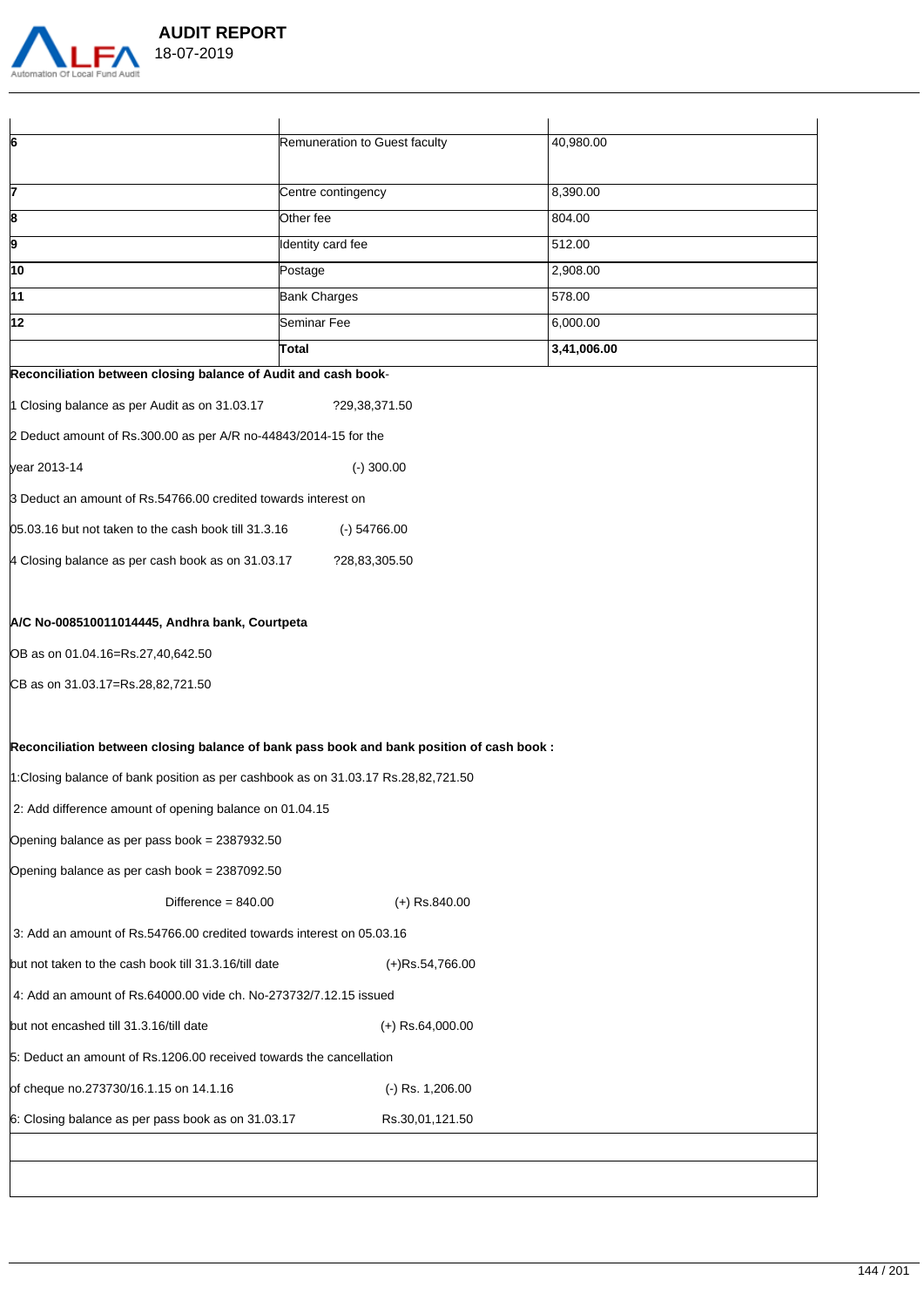

# **16.10 - University High School-**

 The University High School was upgraded to Higher Secondary School during the academic year 1993-94. The accounts of High School and Higher Secondary School are being maintained separately.

## **Financial Position**

The financial position of University High School for the year 2016-17 is furnished below.

| Opening balance as on 01.04.16 as per audit     | 402809.13 |
|-------------------------------------------------|-----------|
| Receipt during 2016-17                          | 207945.00 |
| Total                                           | 610754.13 |
| Expenditure during 2016-17                      | 50166.00  |
| Closing balance as on 31.03.17 as per Audit     | 560588.13 |
| Closing balance as on 31.03.17 as per Caah book | 560588.13 |
| Difference                                      | 0.00      |

# **A/C No.10941793255, SBI Bhanjabihar**

| OB as on 01.04.16 =    | 402809.13 |
|------------------------|-----------|
| $CB$ as o n 31.03.17 = | 560588.13 |

# **Details of Receipt land Expenditure figure of High School**

During the period of 2016-17, on subsidiary cash book is maintained .Hence financial position of subsidiary cash book is worked out basing on the details of head wise receipt and expenditure.

| SI <sub>No</sub> | Head of A/C               | OB as per Auidit | <b>Receipt</b> | <b>Total</b> | <b>Expenditure</b> | CB as per Audit |
|------------------|---------------------------|------------------|----------------|--------------|--------------------|-----------------|
|                  |                           |                  |                |              |                    |                 |
|                  | <b>Tution Fees</b>        | 3531.75          | 3525.75        | 7057.50      | 0.00               | 7057.50         |
| 2                | Library                   | 34173.87         | 3315.00        | 37488.87     | 0.00               | 37488.87        |
| 3                | Magazine                  | 44371.75         | 3536.00        | 47907.75     | 0.00               | 47907.75        |
| 4                | Laboratory                | 34452.00         | 2210.00        | 36662.00     | 2210.00            | 34452.00        |
| 5                | Scout                     | 18150.10         | 773.50         | 18923.60     | 0.00               | 18923.60        |
| 6                | Junior Red Cross          | 10448.00         | 663.00         | 11111.00     | 0.00               | 11111.00        |
| 17               | Medical Fees              | 14146.00         | 442.00         | 14588.00     | 0.00               | 14588.00        |
| 8                | lsupw                     | 8961.00          | 0.00           | 8961.00      | 0.00               | 8961.00         |
| l9               | <b>Cultural Fees</b>      | 30470.04         | 13260.00       | 43730.04     | 13260.00           | 30470.04        |
| 10               | Games                     | 14196.46         | 4420.00        | 18616.46     | 4420.00            | 14196.46        |
| 11               | Miscellaneous             | 12721.50         | 126213.75      | 138935.25    | 20174.00           | 118761.25       |
| 12               | <b>Examination Fees</b>   | 23915.85         | 6630.00        | 30545.85     | 6630.00            | 23915.85        |
| 13               | Unclassified              | 53763.81         | 0.00           | 53763.81     | 0.00               | 53763.81        |
|                  | Total                     | 303302.13        | 164989.00      | 468291.13    | 46694.00           | 421597.13       |
| 14               | <b>SC/ST Scholarships</b> | 6750.00          | 4380.00        | 11130.00     | 3300.00            | 7830.00         |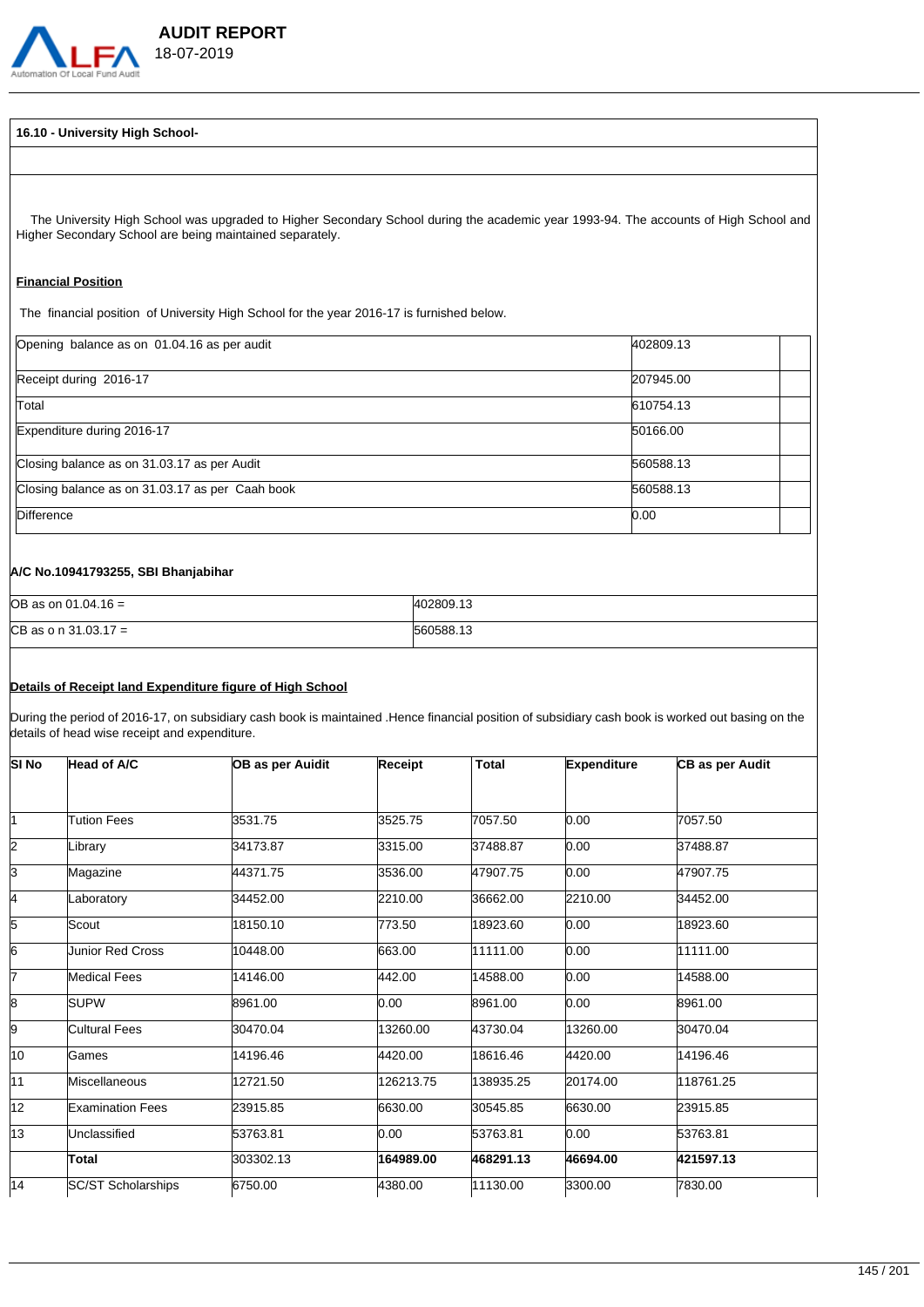

|            | <b>BSE</b>                                      | 5737.00   | 15810.00                                                                                               | 21547.00  | 0.00     | 21547.00    |
|------------|-------------------------------------------------|-----------|--------------------------------------------------------------------------------------------------------|-----------|----------|-------------|
| 16         | <b>Bank Interest</b>                            | 87020.00  | 22766.00                                                                                               | 109786.00 | 172.00   | 109614.00   |
|            | Total                                           | 99507.00  | 42956.00                                                                                               | 142463.00 | 3472.00  | 138991.00   |
|            |                                                 |           |                                                                                                        |           |          |             |
|            | <b>Grand Total</b>                              | 402809.13 | 207945.00                                                                                              | 610754.13 | 50166.00 | 560588.13   |
|            |                                                 |           |                                                                                                        |           |          |             |
|            | 16.11 - University Higher Secondary School-     |           |                                                                                                        |           |          |             |
|            |                                                 |           |                                                                                                        |           |          |             |
|            |                                                 |           |                                                                                                        |           |          |             |
|            |                                                 |           |                                                                                                        |           |          |             |
|            | <b>Financial Position:</b>                      |           |                                                                                                        |           |          |             |
|            |                                                 |           |                                                                                                        |           |          |             |
|            |                                                 |           |                                                                                                        |           |          |             |
|            |                                                 |           |                                                                                                        |           |          |             |
|            |                                                 |           | The financi9al position of University Higher Secondary School for the year 2016-17 is furnished below. |           |          |             |
|            | Opening balance as on 01.04.16 as per audit     |           |                                                                                                        |           |          | 138106.16   |
|            |                                                 |           |                                                                                                        |           |          |             |
|            | Receipt during 2016-17                          |           |                                                                                                        |           |          | 2301662.00  |
|            |                                                 |           |                                                                                                        |           |          | 2439768.16  |
| Total      | Expenditure during 2016-17                      |           |                                                                                                        |           |          | 2209617.74  |
|            | Closing balance as on 31.03.17 as per Audit     |           |                                                                                                        |           |          | 23015042.00 |
|            | Closing balance as on 31.03.17 as per Caah book |           |                                                                                                        |           |          | 230150.42   |
| Difference |                                                 |           |                                                                                                        |           | 0.00     |             |
|            |                                                 |           |                                                                                                        |           |          |             |
|            | A/C No.10941793448, SBI Bhanjabihar             |           |                                                                                                        |           |          |             |
|            | OB as on 01.04.16 =138106.16                    |           |                                                                                                        |           |          |             |
|            |                                                 |           |                                                                                                        |           |          |             |
|            | CB as o n 31.03.17 = 230150.42                  |           |                                                                                                        |           |          |             |

# **Details of Receipt and Expenditure figure of Higher Secondary School**

During the period of 2016-17, on subsidiary cash book is maintained .Hence financial position of subsidiary cash book is worked out basing on the details of head wise receipt and expenditure.

| <b>SI No</b> | Head of A/C                            | OB as per Auidit | Receipt  | Total    | <b>Expenditure</b> | CB as per Audit |
|--------------|----------------------------------------|------------------|----------|----------|--------------------|-----------------|
|              |                                        |                  |          |          |                    |                 |
| I1           | Abstract of attendance and identy card | 0.55             | 19820.00 | 19820.55 | 19820.00           | 0.55            |
| 2            | Athletic fee                           | 8000.65          | 22000.00 | 30000.65 | 22000.00           | 8000.65         |
| Iз           | <b>Exmination fee</b>                  | 0.00             | 42000.00 | 42000.00 | 42000.00           | 0.00            |
| 4            | Annual day clebration                  | 0.00             | 43000.00 | 43000.00 | 43000.00           | 0.00            |
| 5            | Calender                               | 0.15             | 0.00     | 0.15     | 0.00               | 0.15            |
| 6            | Cultural fee                           | 0.00             | 28900.00 | 28900.00 | 26400.00           | 2500.00         |
| 7            | J.R.C                                  | 0.80             | 4400.00  | 4400.80  | 4400.00            | 0.80            |
| 8            | Library                                | 0.15             | 22000.00 | 22000.15 | 22000.00           | 0.15            |
| 9            | Laboratory                             | 0.20             | 30935.00 | 30935.20 | 30935.00           | 0.20            |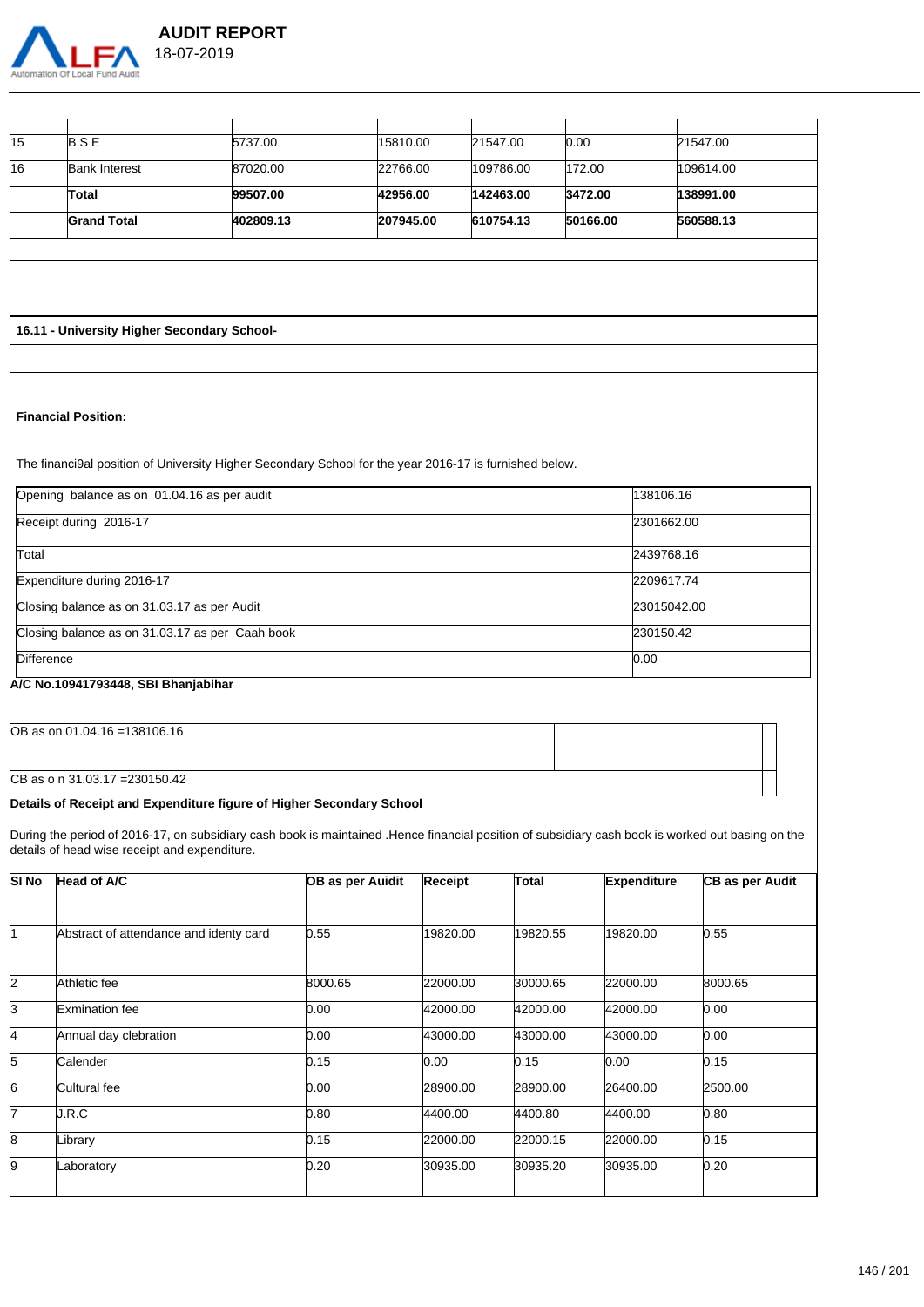

 Medical 0.15 4400.00 4400.15 4400.00 0.15 Magazine/MR cum Index fee 0.25 0.00 0.25 0.00 0.25 Time Table 0.10 2200.00 2200.10 2200.00 0.10 NSS 0.10 2200.00 2200.10 2200.00 0.10 Science society 0.95 870.00 870.95 870.00 0.95 TW Fund 0.90 2200.00 2200.90 2200.00 0.90 Maintenance of furniture 0.35 22000.00 22000.35 22000.00 0.35 Science caution money 13300.35 10000.00 23300.35 11100.00 12200.35 Library caution Money 23050.10 11100.00 34150.10 700.00 33450.10 Academic fee 0.70 1595000.00 1595000.70 1580000.00 15000.70 Miscellaneous fee 54738.85 63151.00 117889.85 42680.00 75209.85 Tution fee 0.00 97920.00 97920.00 97920.00 0.00 Council and syllabus fee 4090.50 111120.00 115210.50 111733.74 3476.76 I.T.fee 0.00 147196.00 147196.00 101809.00 45387.00 Council exam.fee 0.00 0.00 0.00 0.00 0.00 Admission/Re-admission fee 0.00 19250.00 19250.00 19250.00 0.00 Unclassified 34920.36 0.00 34920.36 0.00 34920.36 **Total 138106.16 2301662.00 2439768.16 2209617.74 230150.42**

#### **16.12 - Post- Graduate Central Office-**

#### **PG Central Office**:-

The P.G Central Office is functioning under the overall control of the post graduate council.

The PG Central Office consists of the following departments. The detailed student's strength of these departments during the year 2015-16 is given below. This information is provided by the PG central Office.

| $\overline{\mathsf{SI}}$ | Name of the Department | Students strength |         |
|--------------------------|------------------------|-------------------|---------|
| No.                      |                        | Part-I            | Part-II |
| $\vert$ 1                | History                | 38                | 37      |
| $\overline{2}$           | Odia                   | 32                | 32      |
| 3                        | English                | 30 <sub>o</sub>   | 25      |
| 4                        | Linguistics            | l4                | l4      |
| $\overline{5}$           | IR & PM                | 41                | 34      |
| $\overline{6}$           | J & MC                 | 21                | 19      |
| 7                        | Political Science      | 39                | 36      |
| $\overline{8}$           | Botany                 | 42                | 38      |
| 9                        | Zoology                | 30                | 30      |
| $\overline{10}$          | Physics                | 33                | 36      |
| $\overline{11}$          | Chemistry              | 38                | 37      |
| 12                       | Commerce               | 51                | 47      |
| 13                       | Economics              | 36                | 35      |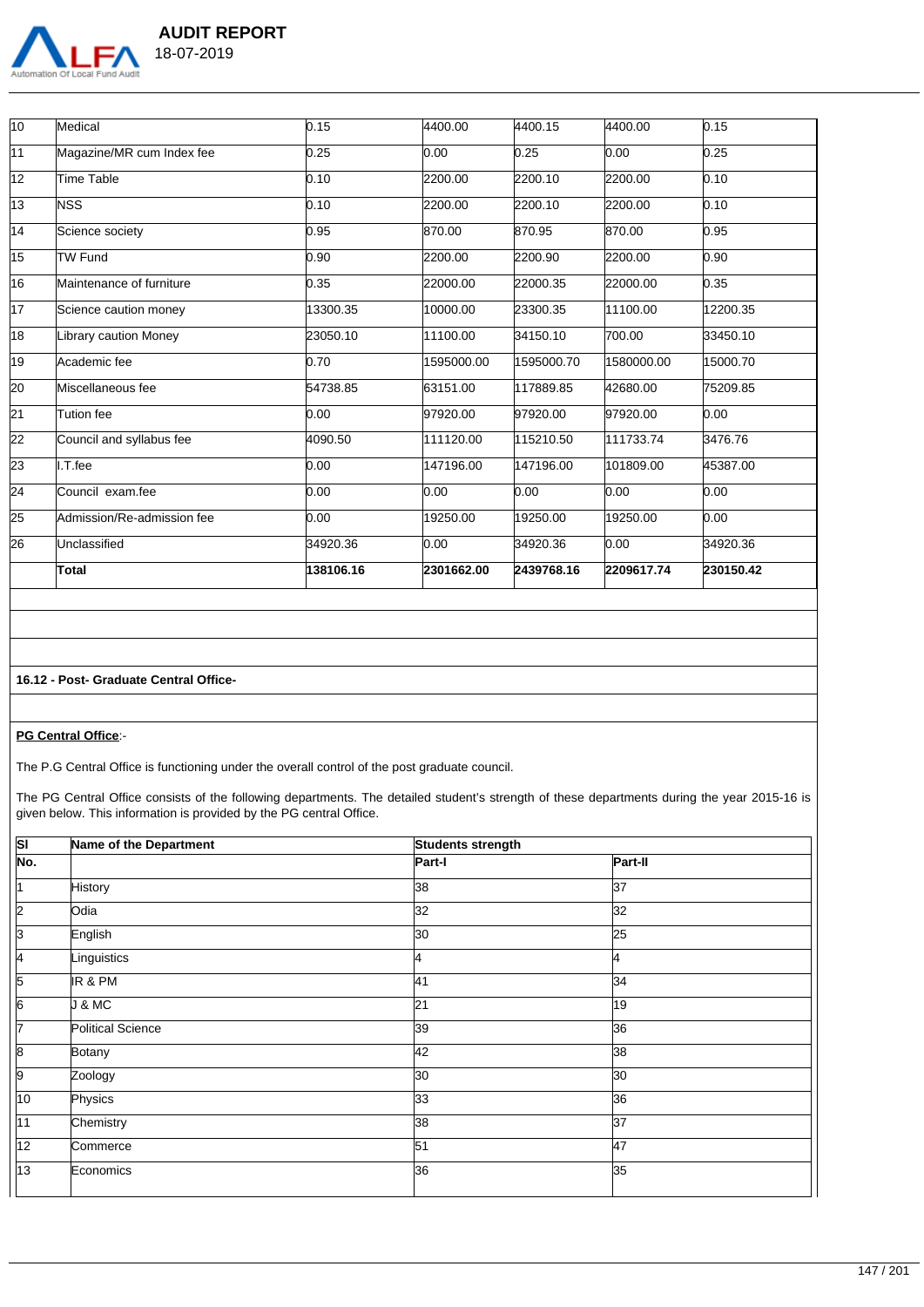

| $\overline{14}$ | <b>MBA</b>                | l17             | 37  |
|-----------------|---------------------------|-----------------|-----|
| 15              | <b>MCA</b>                | 19              | 25  |
| 16              | Mathematics               | 34              | 31  |
| 17              | Marine Science            | 21              | 20  |
| $\overline{18}$ | Electronics Science       | $\overline{20}$ | 25  |
| 19              | Law                       | 20              | 23  |
| $\overline{20}$ | Home Science              | 9               | 20  |
| $\overline{21}$ | DRL (Diploma)             |                 | Ю   |
| $\overline{22}$ | DTI (Diploma)             | l4              | In  |
| 23              | Geo-Physics (S.F)         |                 | Ю   |
| $\overline{24}$ | Bio-technology (S.F.)     |                 | 18  |
| 25              | MFC-MBA (FM)              | 17              | 18  |
| $\overline{26}$ | M.Pharma                  | 26              | 16  |
| $\overline{27}$ | M.Tech. EIS (S.F)         | I2              | 11  |
| $\overline{28}$ | Computer Science (M.tech) | 28              | 5   |
| $\overline{29}$ | PGDBM (S.F)               |                 | ln  |
| 30              | MSW (S.F)                 |                 | 16  |
|                 | Total                     | 623             | 655 |
|                 |                           |                 |     |

# **Financial Position**:

An abstract financial position of PGC cash book of B.U for the year 2016-17 is furnished below.

| Opening balance (as on 1.04.16)                  | 1536467.00 |
|--------------------------------------------------|------------|
| Receipt during the year 2016-17                  | 4292700.00 |
| Total                                            | 5827367.00 |
| Expenditure during the year 2016-17              | 4725302.00 |
| Closing balance as on 31.3.2017 (Audit-wise)     | 1102065.00 |
| Closing balance as on 31.3.2017 (Cash book-wise) | 1102065.00 |
| Difference                                       | 0.00       |

# **Head-wise receipt & expenditure of PG Central Office during the year 2016-17**

| Receipt        |                                     |                 |         |                | Expenditure |                                      |         |  |
|----------------|-------------------------------------|-----------------|---------|----------------|-------------|--------------------------------------|---------|--|
| Sino           | Head of account                     | Date of receipt | Amount  | <b>Remarks</b> | Sino        | Head of account                      | Amount  |  |
| 11.            | From COF                            | 8.4.16          | 15100   |                |             | Advertosement charges/quotation fees | 97254   |  |
|                |                                     | 31.5.16         | 2000000 |                |             | Remuneration of OIC                  | 6000    |  |
|                |                                     | 22.12.16        | 2000000 |                |             | Adovate fees                         | 600     |  |
|                |                                     | 30.1.17         | 134000  |                |             | II.T.return                          | 59375   |  |
|                |                                     | 2.3.17          | 93375   |                |             | Bus hire charges                     | 2853209 |  |
| $\overline{2}$ | Refund of unutilised amount 10.3.17 |                 | 20000   |                |             | Sports/Athletics                     | 2100    |  |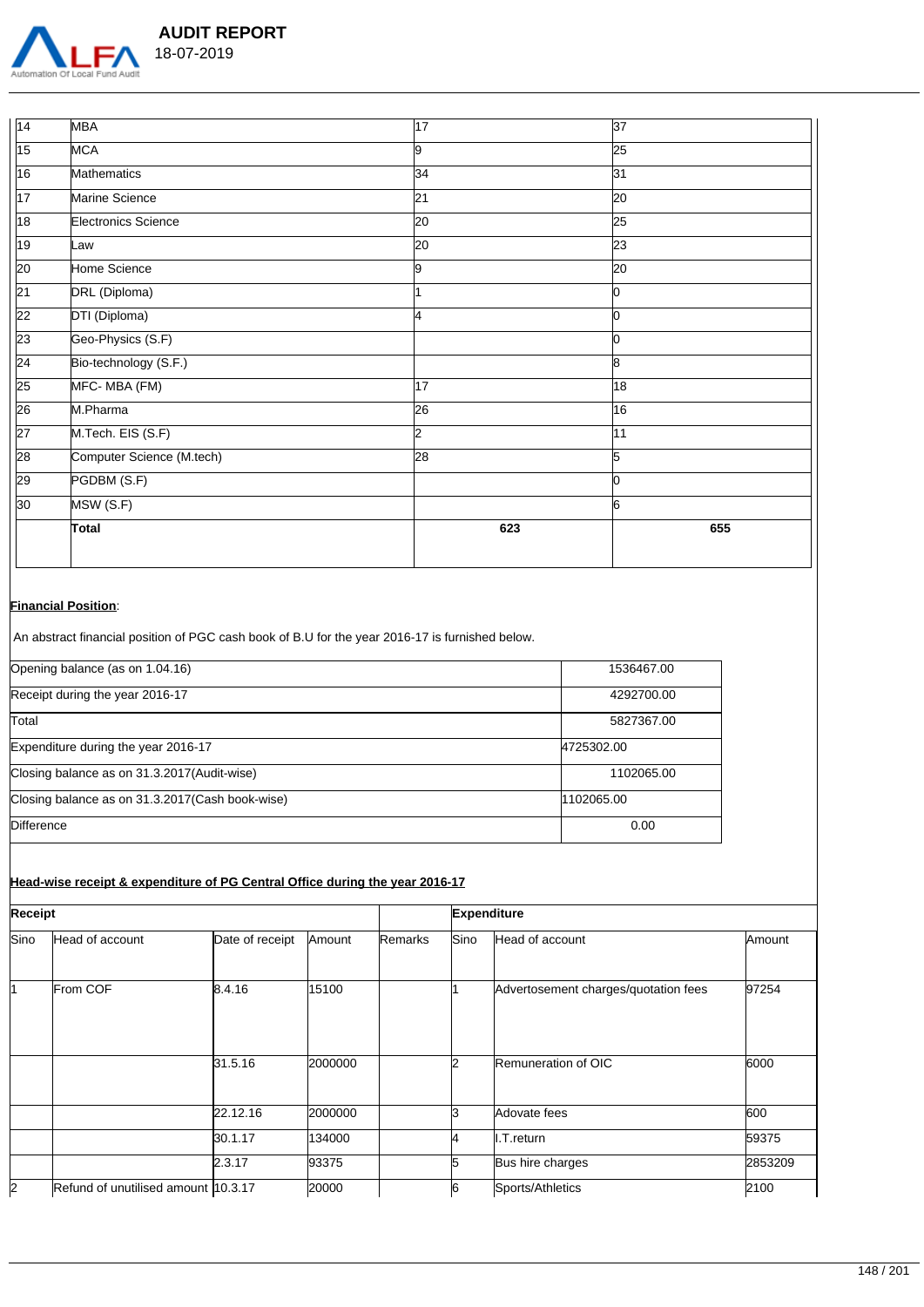

| 22.11.16<br>$\sqrt{4.1.17}$<br>5.10.16<br>5.10.16<br>29.11.16<br>24.1.17<br>Total<br>1. Closing balance as on 24.03.17 as per cash book<br>(a) Cash depoist in Bank on dt. 19.4.16<br>(b) Cash depoist in Bank on dt. 7.2.17<br>Chq.No,.023076/25.11.16=2310<br>4. less Amount debited from bank the year 2016-17 | 10020<br>2310<br>5000<br>7840<br>55<br>5000<br>4292700<br>Reconciliation between PGC cash book and Bank pass book as on 24.03.17:-<br>2. Deposit in Bank Pass book not taken to cash book till 31.03.17<br>3. Cheque deposited in cash book but not credited in bank pass book | 7<br>l8<br>ļ9<br>10                                             | Advance<br>Remuneration for menials/for ADD-ON<br>Courses<br>Cultural fees<br>Misc.expenditure<br>Total<br>5000<br>1094<br>2310<br>8404 |  | $(+)$<br>$(\cdot)$ | 524110<br>18000<br>1000000<br>164654<br>4725302<br>1102065.00<br>8404.00<br>2310.00 |
|-------------------------------------------------------------------------------------------------------------------------------------------------------------------------------------------------------------------------------------------------------------------------------------------------------------------|--------------------------------------------------------------------------------------------------------------------------------------------------------------------------------------------------------------------------------------------------------------------------------|-----------------------------------------------------------------|-----------------------------------------------------------------------------------------------------------------------------------------|--|--------------------|-------------------------------------------------------------------------------------|
|                                                                                                                                                                                                                                                                                                                   |                                                                                                                                                                                                                                                                                |                                                                 |                                                                                                                                         |  |                    |                                                                                     |
|                                                                                                                                                                                                                                                                                                                   |                                                                                                                                                                                                                                                                                |                                                                 |                                                                                                                                         |  |                    |                                                                                     |
|                                                                                                                                                                                                                                                                                                                   |                                                                                                                                                                                                                                                                                |                                                                 |                                                                                                                                         |  |                    |                                                                                     |
|                                                                                                                                                                                                                                                                                                                   |                                                                                                                                                                                                                                                                                |                                                                 |                                                                                                                                         |  |                    |                                                                                     |
|                                                                                                                                                                                                                                                                                                                   |                                                                                                                                                                                                                                                                                |                                                                 |                                                                                                                                         |  |                    |                                                                                     |
|                                                                                                                                                                                                                                                                                                                   |                                                                                                                                                                                                                                                                                |                                                                 |                                                                                                                                         |  |                    |                                                                                     |
|                                                                                                                                                                                                                                                                                                                   |                                                                                                                                                                                                                                                                                |                                                                 |                                                                                                                                         |  |                    |                                                                                     |
|                                                                                                                                                                                                                                                                                                                   |                                                                                                                                                                                                                                                                                |                                                                 |                                                                                                                                         |  |                    |                                                                                     |
|                                                                                                                                                                                                                                                                                                                   |                                                                                                                                                                                                                                                                                |                                                                 |                                                                                                                                         |  |                    |                                                                                     |
|                                                                                                                                                                                                                                                                                                                   |                                                                                                                                                                                                                                                                                |                                                                 |                                                                                                                                         |  |                    |                                                                                     |
|                                                                                                                                                                                                                                                                                                                   |                                                                                                                                                                                                                                                                                |                                                                 |                                                                                                                                         |  |                    |                                                                                     |
|                                                                                                                                                                                                                                                                                                                   |                                                                                                                                                                                                                                                                                |                                                                 |                                                                                                                                         |  |                    |                                                                                     |
|                                                                                                                                                                                                                                                                                                                   |                                                                                                                                                                                                                                                                                |                                                                 |                                                                                                                                         |  |                    |                                                                                     |
|                                                                                                                                                                                                                                                                                                                   |                                                                                                                                                                                                                                                                                |                                                                 |                                                                                                                                         |  |                    |                                                                                     |
|                                                                                                                                                                                                                                                                                                                   |                                                                                                                                                                                                                                                                                |                                                                 |                                                                                                                                         |  |                    |                                                                                     |
|                                                                                                                                                                                                                                                                                                                   |                                                                                                                                                                                                                                                                                |                                                                 |                                                                                                                                         |  |                    |                                                                                     |
|                                                                                                                                                                                                                                                                                                                   |                                                                                                                                                                                                                                                                                |                                                                 |                                                                                                                                         |  |                    |                                                                                     |
|                                                                                                                                                                                                                                                                                                                   |                                                                                                                                                                                                                                                                                |                                                                 |                                                                                                                                         |  | $(+)$              | 2234.00                                                                             |
| As per cash book cheq.no. 119378/30.7.16                                                                                                                                                                                                                                                                          |                                                                                                                                                                                                                                                                                |                                                                 | 109500                                                                                                                                  |  |                    |                                                                                     |
| As per pass book cheq.no.119378/1.8.16                                                                                                                                                                                                                                                                            |                                                                                                                                                                                                                                                                                |                                                                 | -107266                                                                                                                                 |  |                    |                                                                                     |
|                                                                                                                                                                                                                                                                                                                   |                                                                                                                                                                                                                                                                                |                                                                 | 2234                                                                                                                                    |  |                    |                                                                                     |
| 5. Debited from bank pass book not reflected in cash book                                                                                                                                                                                                                                                         |                                                                                                                                                                                                                                                                                |                                                                 |                                                                                                                                         |  | $(\cdot)$          | 861.50                                                                              |
|                                                                                                                                                                                                                                                                                                                   |                                                                                                                                                                                                                                                                                |                                                                 | 229                                                                                                                                     |  |                    |                                                                                     |
|                                                                                                                                                                                                                                                                                                                   |                                                                                                                                                                                                                                                                                |                                                                 | 632.5                                                                                                                                   |  |                    |                                                                                     |
|                                                                                                                                                                                                                                                                                                                   |                                                                                                                                                                                                                                                                                |                                                                 | 861.50                                                                                                                                  |  |                    |                                                                                     |
| 6.Add Previous year discrepancy<br>$(\cdot)$                                                                                                                                                                                                                                                                      |                                                                                                                                                                                                                                                                                |                                                                 |                                                                                                                                         |  |                    |                                                                                     |
| Closing balance as on 24.03.17 as per bank pass book(SBI,Bhanjabihar-10941791065)<br>916069.55                                                                                                                                                                                                                    |                                                                                                                                                                                                                                                                                |                                                                 |                                                                                                                                         |  |                    |                                                                                     |
|                                                                                                                                                                                                                                                                                                                   |                                                                                                                                                                                                                                                                                |                                                                 |                                                                                                                                         |  |                    |                                                                                     |
|                                                                                                                                                                                                                                                                                                                   |                                                                                                                                                                                                                                                                                |                                                                 |                                                                                                                                         |  |                    |                                                                                     |
|                                                                                                                                                                                                                                                                                                                   |                                                                                                                                                                                                                                                                                |                                                                 |                                                                                                                                         |  |                    |                                                                                     |
|                                                                                                                                                                                                                                                                                                                   |                                                                                                                                                                                                                                                                                |                                                                 |                                                                                                                                         |  |                    |                                                                                     |
|                                                                                                                                                                                                                                                                                                                   |                                                                                                                                                                                                                                                                                |                                                                 |                                                                                                                                         |  |                    |                                                                                     |
|                                                                                                                                                                                                                                                                                                                   |                                                                                                                                                                                                                                                                                |                                                                 |                                                                                                                                         |  |                    |                                                                                     |
|                                                                                                                                                                                                                                                                                                                   |                                                                                                                                                                                                                                                                                |                                                                 |                                                                                                                                         |  |                    |                                                                                     |
|                                                                                                                                                                                                                                                                                                                   |                                                                                                                                                                                                                                                                                |                                                                 |                                                                                                                                         |  |                    |                                                                                     |
|                                                                                                                                                                                                                                                                                                                   |                                                                                                                                                                                                                                                                                |                                                                 |                                                                                                                                         |  |                    |                                                                                     |
|                                                                                                                                                                                                                                                                                                                   |                                                                                                                                                                                                                                                                                | Details of advance position of PGC for the year 2016-17 of B.U. | 16.13 - Details of advance position of PGC for the year 2016-17 of B.U.                                                                 |  |                    |                                                                                     |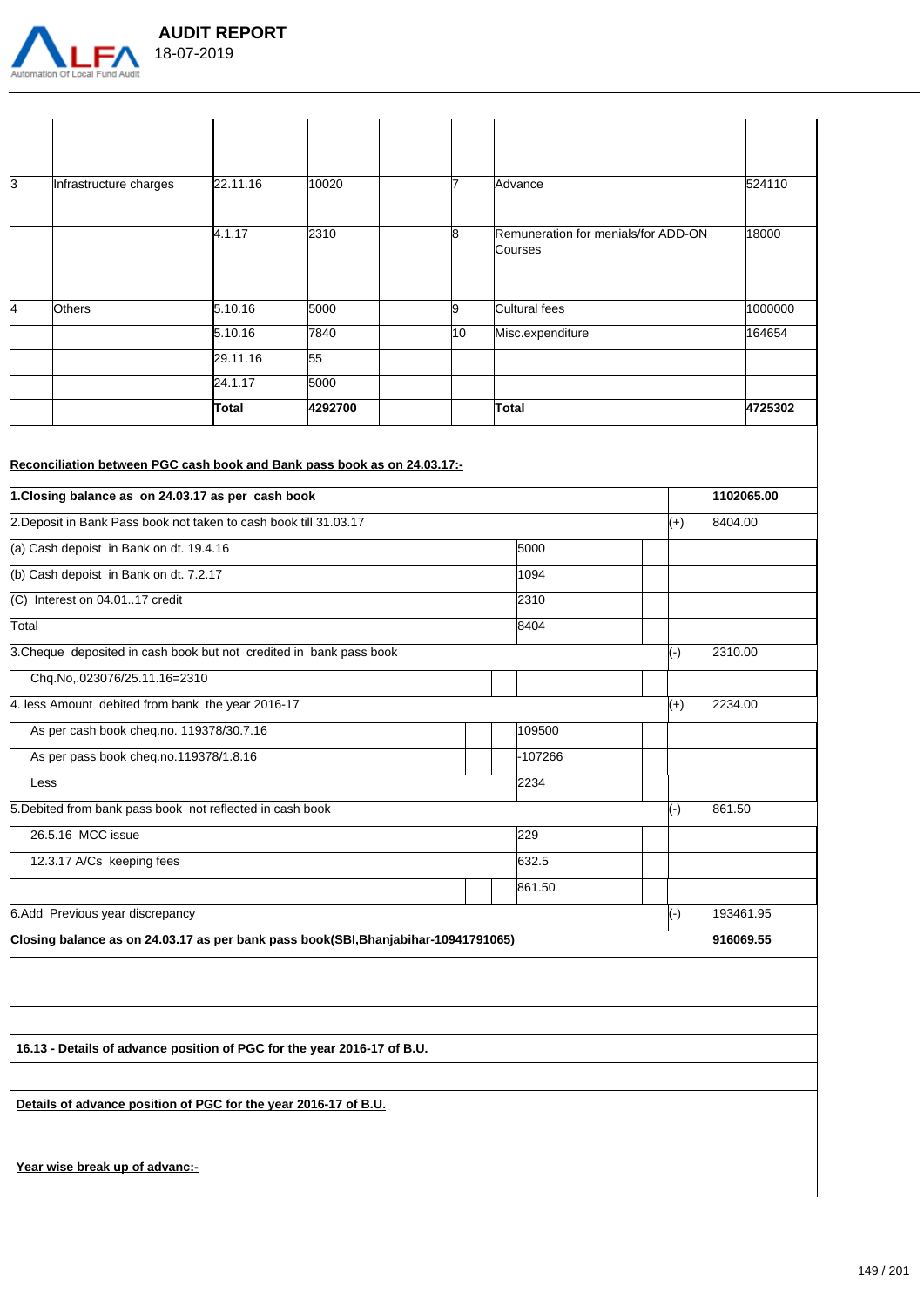

| Year    | Advance outstanding as<br>1.4.16               | Advance paid during the<br>vear 2016-17 | Total   | Advance adjusted during gthe Outstanding advance as on<br>vear 2016-17 | 31.3.17 |
|---------|------------------------------------------------|-----------------------------------------|---------|------------------------------------------------------------------------|---------|
| 2010-11 | 92208                                          |                                         | 92208   |                                                                        | 92208   |
| 2011-12 | 468270                                         |                                         | 468270  |                                                                        | 468270  |
| 2012-13 | 23000                                          |                                         | 23000   |                                                                        | 23000   |
| 2013-14 | $\mathsf{I}^{\mathsf{O}}$                      |                                         | ი       |                                                                        |         |
| 2014-15 | 354090                                         |                                         | 354090  |                                                                        | 354090  |
| 2015-16 | 1169550                                        |                                         | 1169550 |                                                                        | 1169550 |
| 2016-17 | $\mathbf{0}$                                   | 524110                                  | 524110  | 109002                                                                 | 415108  |
| Total   | 2107118                                        | 524110                                  | 2631228 | 109002                                                                 | 2522226 |
|         | Total advance adjusted during the year 2016-17 |                                         |         | 109002                                                                 |         |
|         | Total outstanding advance as on 24.3.17        |                                         | 252222  |                                                                        |         |

#### **Advance paid during 2016-17 of PGC:-**

 It would be seen that the advance ledger in PG Central Office is not maintained properly. The position of outstanding advance is not maintained in the ash book. The advance cum payment register only shows the advance paid to the person for a particular year. The advances adjusted in ledger are not reflected in cash book. There is no detailed information regarding adjustment of advance of previous years. So the outstanding advance against the advance holder could not be ascertained due to non-proper maintenance of advance ledger.

|    | <b>SI no Adv.Vr.no/Dt</b> | Amount | Pupose                                                                                                                                         | Name of Advance Holder                                 |
|----|---------------------------|--------|------------------------------------------------------------------------------------------------------------------------------------------------|--------------------------------------------------------|
| I1 | 4/2.5.16                  | 81000  | Expenses for Guest contract, local haspitality & Annual<br>function with frand farewall 5/2016                                                 | Sri Pramod kumar senapati com P-II &<br>Seretary SUBU. |
|    | Total                     | 81000  |                                                                                                                                                |                                                        |
| l2 | 13/1.7.16                 | 8000   | Misc.expenditure of students common for session 2015-16 Rabi Charan Mishra, PEO.                                                               |                                                        |
|    | 26/28.9.16                | 13510  | Preparation with participation P.G.teams in Inter College<br>Badminton & Tabule Tenis Turnament 2016-17                                        | Rabi Charan Mishra, PEO.                               |
|    | 29/27.10.16               | 21930  | Preparation with participation P.G, Teams in Inter college<br>Volly Ball (M) Basket Ball (W), Boxing (Men) &<br>Women)Tournament session 16-17 | Rabi Charan Mishra, PEO.                               |
|    | Total                     | 43440  |                                                                                                                                                |                                                        |
| lЗ | 18/11.8.16                | 4000   | Expenses for celeberation of 70th Independence Day of<br>P.G.Central Office                                                                    | Manoj Kumar Tripathy, S.A. PGCO                        |
|    | 44/2.2.17                 | 4000   | Celebrating the 68th Republic Day in the premises of<br>P.G.central office                                                                     | Manoj Kumar Tripathy, S.A.PGCO                         |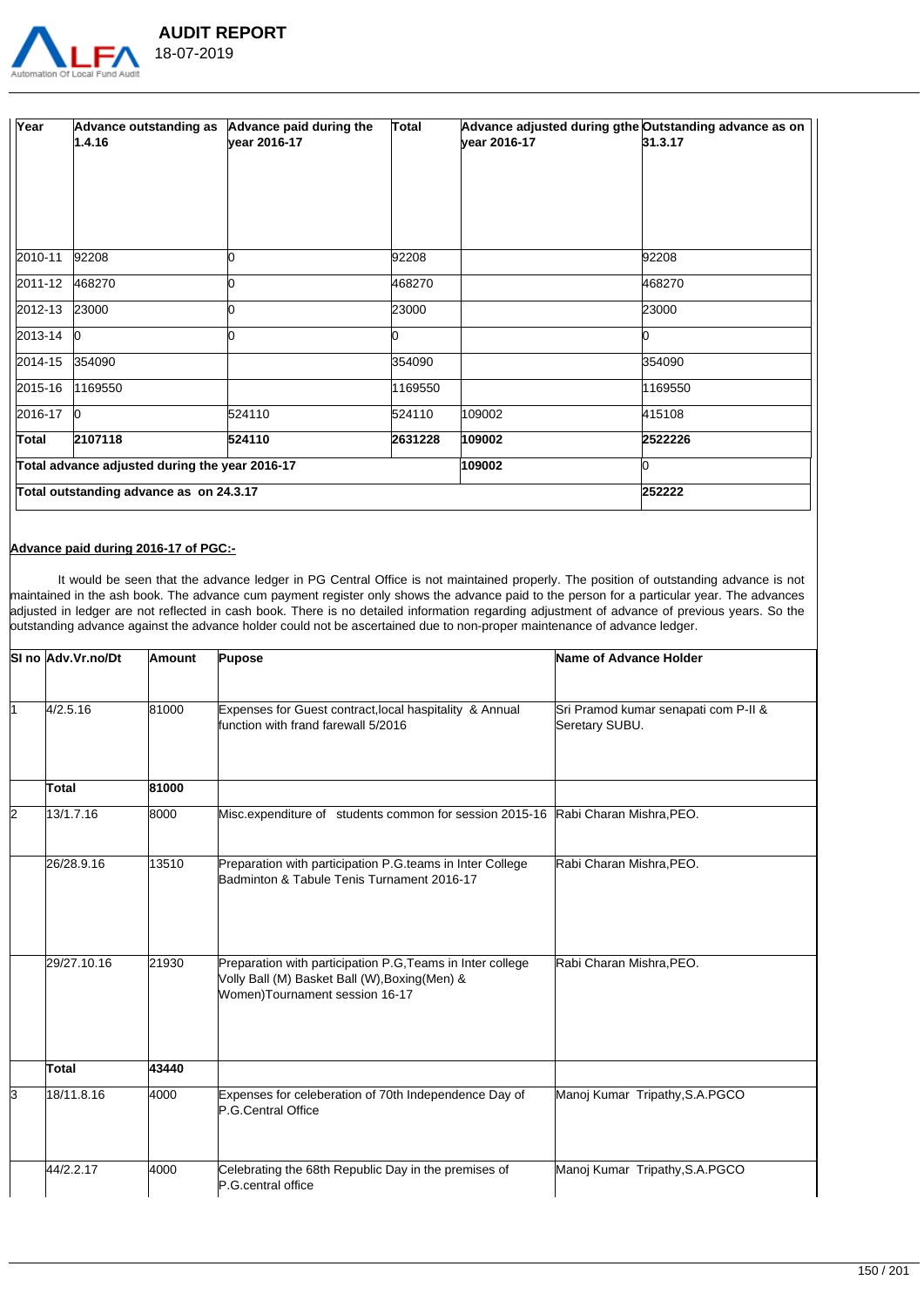

|    | Total        | 8000   |                                                                                                                                                                                                  |                                                                                       |
|----|--------------|--------|--------------------------------------------------------------------------------------------------------------------------------------------------------------------------------------------------|---------------------------------------------------------------------------------------|
| 4  | 21/1.9.16    | 40000  | Expenditure for celeberation of Ganesh Puja 5.9.16<br>premises of students & Home session 16-17                                                                                                  | Sri J.Srinivas, Deptt.of J&.MC (P-II)                                                 |
|    | Total        | 40000  |                                                                                                                                                                                                  |                                                                                       |
| 5  | 25/28.9.16   | 20000  | Conduct election of BUSU sister Associations for session<br>2016-17                                                                                                                              | Sri Ganesh Charan Sahu, Sr. Typist, PGCO                                              |
|    | Total        | 20000  |                                                                                                                                                                                                  |                                                                                       |
| 6  | 30/31.10.16  | 23850  | Preparation & participation of P.G.Team in Inter college<br>Basket Ball(M), Criket (M) Tournament organised by sports<br>council 16-17                                                           | Padmasen Mahanandia Deptt.of Com.(P-II) &<br>Secy._P.G.Athelatic                      |
|    | Total        | 23850  |                                                                                                                                                                                                  |                                                                                       |
|    | 36/2812.16   | 6400   | Preparation & participation of P.G. Team in Inter college<br>Athelatic (M&W) meet organised by sports<br>Council                                                                                 | Sri Lingraj Behera Deptt.of Chemistry (P-II) &<br>Asst.Secy.P.G.Atheletic             |
|    | 46/3.2.17    | 23000  | Preparation of inter departmental cricket (M) & Badminton(MSri Lingraj Behera Deptt.of Chemistry (P-II) &<br>& W) tournament to be held 3.2.17 to 7.2.17 play ground B.U Asst.Secy.P.G.Atheletic |                                                                                       |
|    | 47/8.2.17    | 114270 | Preparation and conduct 45th Annual Athletic meet 16-17 to Sri Lingraj Behera Deptt.of Chemistry (P-II) &<br>be held 10.2.17 at University Ground                                                | Asst.Secy.P.G.Atheletic                                                               |
|    | Total        | 143670 |                                                                                                                                                                                                  |                                                                                       |
| 8  | 40/7.1.17    | 50000  | Conducting the M.Phil entrance Test 2017 held on 8.1.17<br>per the provisions made the guide lines of the entrance test.                                                                         | Prof.Jayaram Pradhan, Chairmen P.G.Council                                            |
|    | 48/23.2.17   | 25000  | To conduct the M.Phil Entrance Test 2017 held on 8.1.17                                                                                                                                          | Prof.Jayaram Pradhan, Chairmen P.G.Council                                            |
|    | <b>Total</b> | 75000  |                                                                                                                                                                                                  |                                                                                       |
| 9  | 41/27.1.17   | 24150  | Performing Maa Saraswati Puja in the premises of student<br>Union 1.2.17 for session 16-17                                                                                                       | Ratan Kumar Sethi, (IRPM) (P-I) & President<br><b>BUSU 2016-17</b>                    |
|    | Total        | 24150  |                                                                                                                                                                                                  |                                                                                       |
| 10 | 49/6.3.17    | 45000  | To expenditure with various competitions of Dramatic<br>Association B.U for the session 16-17                                                                                                    | Sri Subhajit Barik, Deptt. of Marine Science<br>(P-II)& Secy.Dramatic Association B.U |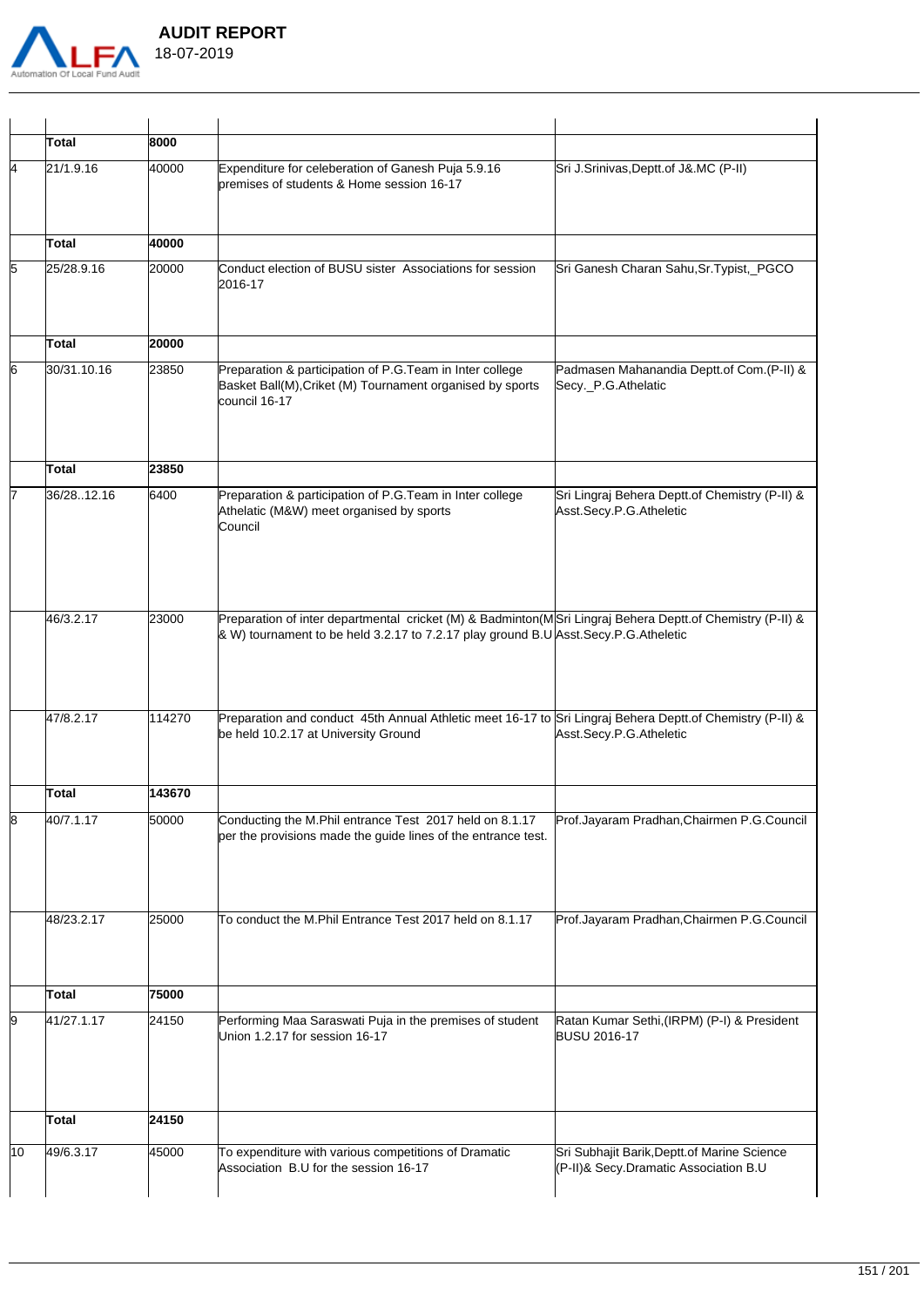

|            | Total              | 45000  |                                                                                                                                     |  |
|------------|--------------------|--------|-------------------------------------------------------------------------------------------------------------------------------------|--|
| <b>111</b> | 52/10.3.17         | 20000  | Toexpenditure cultural activities of B.U students union u nder Dr. Satyabrata Patra, A.O P.G. Central office<br>UGC XII plan period |  |
|            | Total              | 20000  |                                                                                                                                     |  |
|            | <b>Grand Total</b> | 524110 |                                                                                                                                     |  |

# **Advance adjustment made during 2016-17:-**

|   | Si no Vr no/Sanctioned order No.&Date<br>of payme nt of Advance          | Amount | To whom paid                                  | Ref.cash book<br>page No | Adjusted vide leter No. /Date |
|---|--------------------------------------------------------------------------|--------|-----------------------------------------------|--------------------------|-------------------------------|
|   | 23/11.08.15                                                              | 4000   | Rabi Charan Mishra, PEO, PGC                  | Cash book Page<br>78     | 947(2)/PGC/BU/dt.16.7.16      |
|   | 26/09.09.15                                                              | 5900   | Rabi Charan Mishra, PEO, PGC                  | $\overline{74}$          | 715/PGC/BU/dt28.5.16          |
|   | 34/05.10.15                                                              | 16550  | Rabi Charan Mishra, PEO, PGC                  | 74                       | 715/PGC/BU/dt28.5.16          |
|   | 59/25.01.16                                                              | 4000   | Rabi Charan Mishra, PEO, PGC                  | 80                       | 948/PGC/BU/dt 16.7.16         |
|   | Total                                                                    | 30450  |                                               |                          |                               |
| 2 | 16/20.6.15                                                               | 20352  | Prof.Bhagirathi Panigrahi,Deptt.of 101<br>LLM |                          | 2570/PGC/BU/dt 29.11.16       |
|   | Total                                                                    | 20352  |                                               |                          |                               |
| ß | 28/12.9.15                                                               | 34200  | Dr.Ganapati Prasad<br>Choudhury, AO, PGC      | 76                       | 759/PGC/BU/dt 31.05.16        |
|   | 33/5.10.15                                                               | 20000  | Dr.Ganapati Prasad<br>Choudhury, AO, PGC      | 102                      | 239/PGC/BU/dt 31.10.16        |
|   | Total                                                                    | 54200  |                                               |                          |                               |
| 4 | 18/11.08.16                                                              | 4000   | Manoj Kumar<br>Tripathy.Ar,Asst.PGC           | 100                      | 2303/PGC/BU/dt 05.10.16       |
|   | Total                                                                    | 4000   |                                               |                          |                               |
|   | <b>Grand Total adv.adjustment made</b><br>during 2016-17                 | 109002 |                                               |                          |                               |
|   |                                                                          |        |                                               |                          |                               |
|   |                                                                          |        |                                               |                          |                               |
|   | 16.14 - Advance outstanding for more than one year of PGC surchargeable. |        |                                               |                          |                               |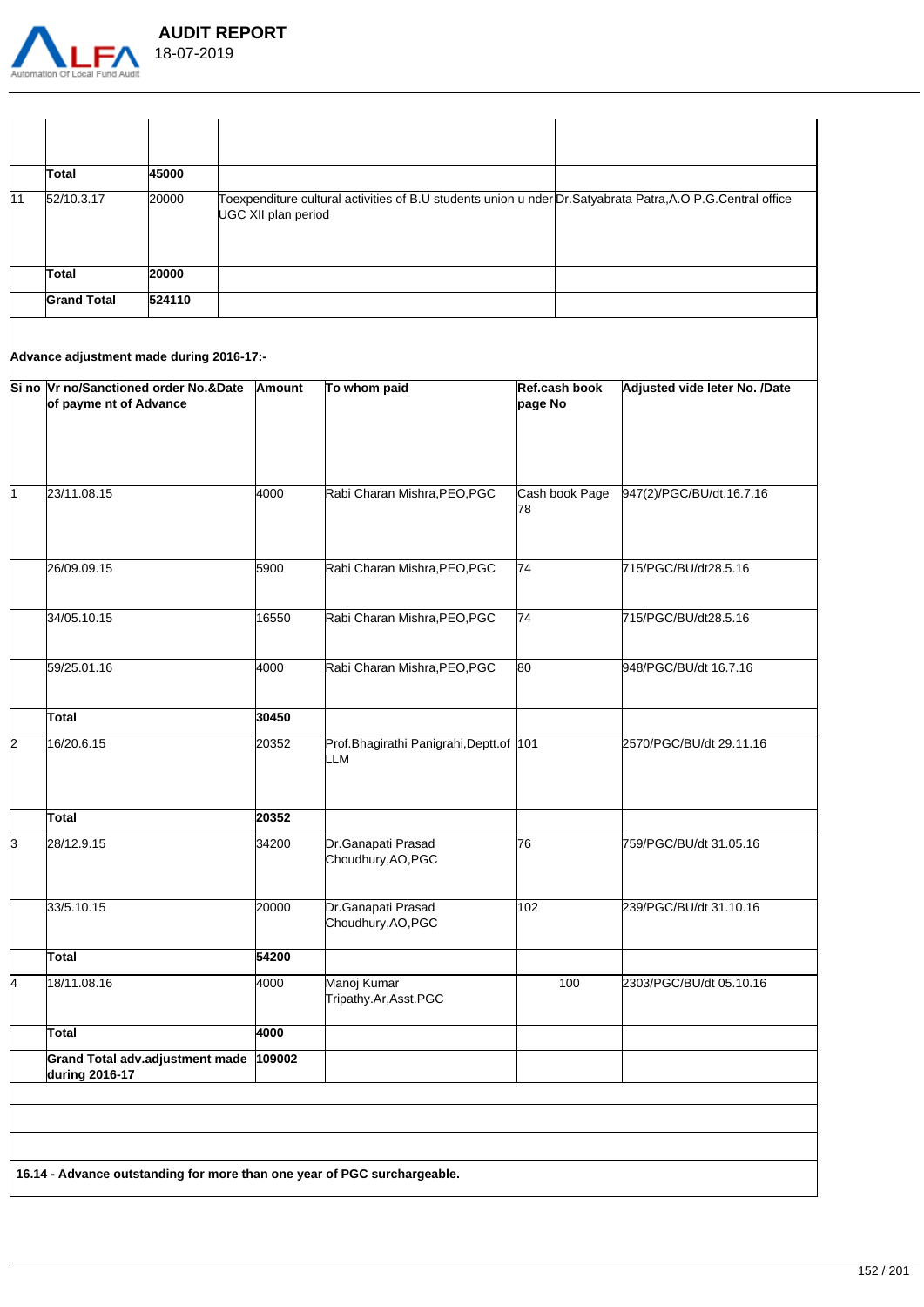

 **AUDIT REPORT** 

18-07-2019

**A**s per Finanacedeptt.Letter. No 2221/dtd.8.03.2002 the advance outstanding for more than one year stands for recovery and as per previous Audit report for the year 2015-16, a total sum of **Rs.11,69,550.00** was outstanding as advance, out of which sum of **Rs.1,05,002.00** was adjusted during the year 2016-17 leaving a balance of **Rs.10,64,548.00** as detailed below which is suggested for recovery.

| Si.no | Vr.no/dt    | <b>Amount</b> | <b>Purpose</b>                                          | Name of Advance holder                                                                         | Name of<br>Sanctioning<br>authority |
|-------|-------------|---------------|---------------------------------------------------------|------------------------------------------------------------------------------------------------|-------------------------------------|
|       | 4/27.4.15   | 300000        | Union                                                   | Org.of Annual functgion of students PurnenduPriyatosh, PGDeptt.of Linguistics Prof.DeepakKu.Be | hera, V.C                           |
|       | 13/18.06.15 | 60000         |                                                         | Addl.Expr.regarding annual function PurnenduPriyatosh,PGDeptt.of Linguistics Prof.DeepakKu.Be  | hera, V.C                           |
|       | Total       | 360000        |                                                         |                                                                                                |                                     |
| 3     | 43/30.11.15 | 60000         | Org.of Golden jubilee of B.U                            | PramodKu.Senapati,Deptt.of<br>Commerece, P-II, & Secy.of Students Union hera, V.C              | Prof.DeepakKu.Be                    |
|       | 52/15.12.15 | 20000         | Purchase of stationaries for<br>students Union          | PramodKu.Senapati,Deptt.of<br>Commerece, P-II, & Secy.of Students Union hera, V.C              | Prof.DeepakKu.Be                    |
|       | 55/01.01.16 | 80000         | Conduct of Inaugural function of<br>stud.Union          | PramodKu.Senapati,Deptt.of<br>Commerece, P-II, & Secy.of Students Union hera, V.C              | Prof.DeepakKu.Be                    |
|       | 64/10.02.16 | 20550         | Celebration of Saraswwati Puja                          | PramodKu.Senapati,Deptt.of<br>Commerece, P-II, & Secy.of Students Union hera, V.C              | Prof.DeepakKu.Be                    |
|       | 67/23.2.16  | 50000         | Org. of Talent Hunt Prog 2016                           | PramodKu.Senapati,Deptt.of<br>Commerece, P-II, & Secy.of Students Union hera, V.C              | Prof.DeepakKu.Be                    |
|       | Total       | 230550        |                                                         |                                                                                                |                                     |
| 4     | 41/5.11.15  | 14060         | Inter College Criket tournament                         | A Rajesh Dora, Deptt. of Zoology, P-II<br>Secretary, PG Athletic Association                   | Prof.DeepakKu.Be<br>hera, V.C       |
|       | 44/30.11.15 | 13280         | Inter College Chess competition                         | A Rajesh Dora, Deptt. of Zoology, P-II<br>Secretary, PG Athletic Association                   | Prof.DeepakKu.Be<br>hera, V.C       |
|       | 51/15.12.15 | 16700         | Inter college Basket Ball & Hand<br>Ball(Men)tournament | A Rajesh Dora, Deptt. of Zoology, P-II<br>Secretary, PG Athletic Association                   | Prof.DeepakKu.Be<br>hera, V.C       |
|       | 62/08.02.16 | 49500         | Conduct of Athletic meet                                | A Rajesh Dora, Deptt. of Zoology, P-II                                                         | Prof.DeepakKu.Be                    |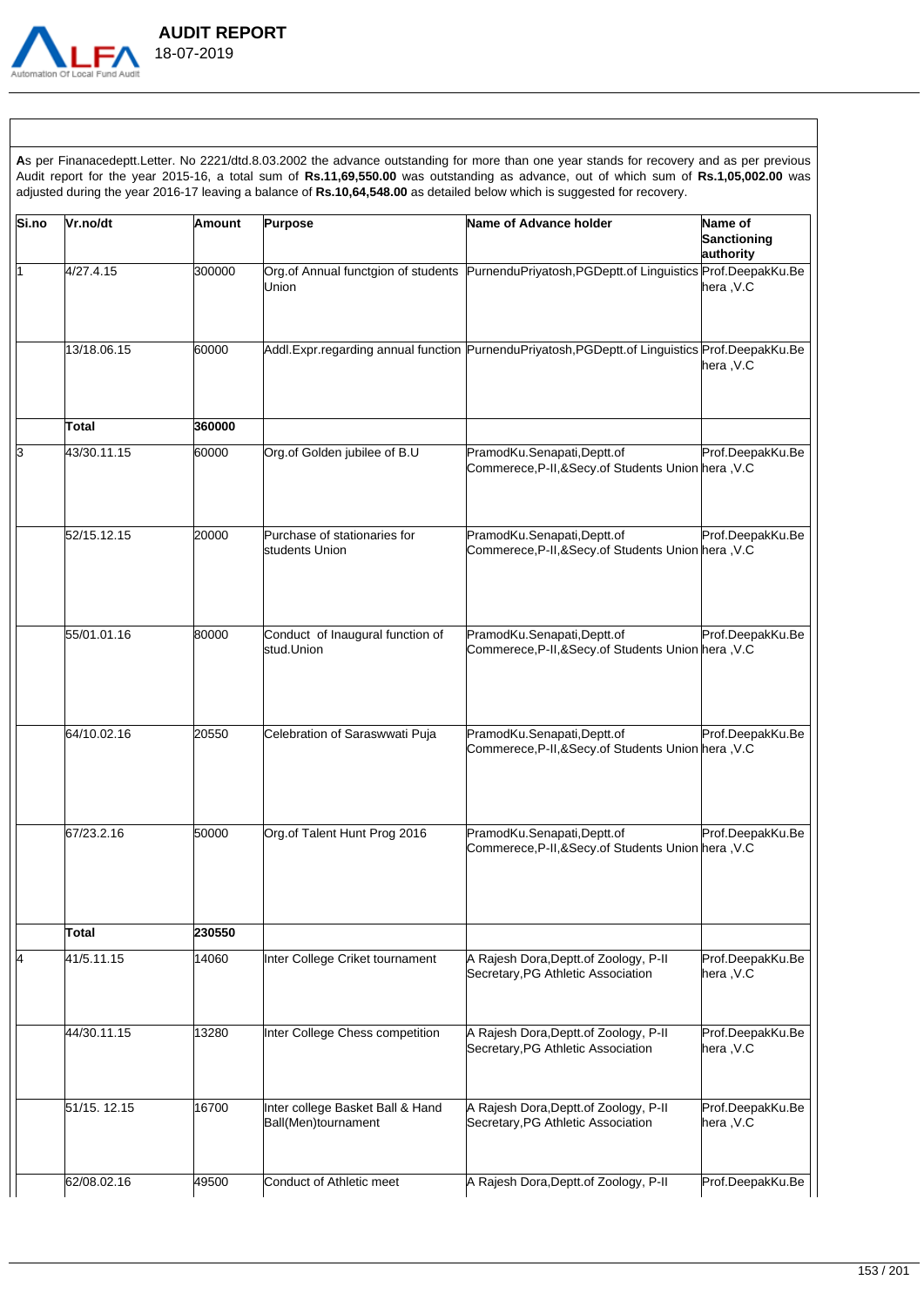

 **AUDIT REPORT**  18-07-2019

|                                              |             |                                                                               | Secretary, PG Athletic Association                                           | hera, V.C                                                                                                                                                                                                                                                                                                             |
|----------------------------------------------|-------------|-------------------------------------------------------------------------------|------------------------------------------------------------------------------|-----------------------------------------------------------------------------------------------------------------------------------------------------------------------------------------------------------------------------------------------------------------------------------------------------------------------|
| 66/15.02.16                                  | 34300       | Purchase of materials/prizes for<br>Annual function of Athletic Asso.         | A Rajesh Dora, Deptt.of Zoology, P-II<br>Secretary, PG Athletic Association  | Prof.DeepakKu.Be<br>hera, V.C                                                                                                                                                                                                                                                                                         |
| 71/26.02.16                                  | 23000       | Org. of prize distribution ceremony<br>furnction of Athletic Asso.            | A Rajesh Dora, Deptt. of Zoology, P-II<br>Secretary, PG Athletic Association | Prof.DeepakKu.Be<br>hera, V.C                                                                                                                                                                                                                                                                                         |
|                                              |             |                                                                               |                                                                              |                                                                                                                                                                                                                                                                                                                       |
|                                              |             | function of Athletic Asso.                                                    | Secretary, PG Athletic Association                                           | Prof.DeepakKu.Be<br>hera, V.C                                                                                                                                                                                                                                                                                         |
| Total                                        | 162840      |                                                                               |                                                                              |                                                                                                                                                                                                                                                                                                                       |
| 56/31.12.15                                  | 33000       | Purchase of stationeries & Org.of<br>various competition of Dramatic<br>Asso. | ParameswarNahak, Deptt.of                                                    | Prof.DeepakKu.Be                                                                                                                                                                                                                                                                                                      |
| 61/08.02.16                                  | 48700       | Purchase of prizes for Annual<br>function of Dramatic Asso.                   | ParameswarNahak, Deptt.of                                                    | Prof.DeepakKu.Be                                                                                                                                                                                                                                                                                                      |
| 70/26.02.16                                  | 90000       | Preparation of stage for the Annual<br>function of Dramatic Asso.             | ParameswarNahak, Deptt.of                                                    | Prof.DeepakKu.Be                                                                                                                                                                                                                                                                                                      |
| 74/17.03.16                                  | 12000       | Org. of Annual function of Dramatic<br>Asso.                                  | ParameswarNahak, Deptt.of                                                    | Prof.DeepakKu.Be                                                                                                                                                                                                                                                                                                      |
| Total                                        | 183700      |                                                                               |                                                                              |                                                                                                                                                                                                                                                                                                                       |
| 29/12.09.15                                  | 17458       | Conduct of PG-II exams.                                                       | eSupdt.                                                                      | hera, V.C                                                                                                                                                                                                                                                                                                             |
| Total                                        | 17458       |                                                                               |                                                                              |                                                                                                                                                                                                                                                                                                                       |
| 30/14.09.15                                  | 40000       | Celebration of Genesh Puja                                                    | SatyabrataTripathy,Deptt.of Electronic<br>Science                            | Prof.DeepakKu.Be<br>hera, V.C                                                                                                                                                                                                                                                                                         |
| Total                                        | 40000       |                                                                               |                                                                              |                                                                                                                                                                                                                                                                                                                       |
| 50/11.12.15                                  | 70000       | M.Phil Entrance test                                                          | PrasantaKu.Padhy,Chairman,PGC                                                | Prof.DeepakKu.Be<br>hera, V.C                                                                                                                                                                                                                                                                                         |
| Total                                        | 70000       |                                                                               |                                                                              |                                                                                                                                                                                                                                                                                                                       |
| <b>Total surchargeable</b><br>advance amount | 10,64,548   |                                                                               |                                                                              |                                                                                                                                                                                                                                                                                                                       |
|                                              | 79/28.03.16 | 12000                                                                         | Org. of prize distribution ceremony                                          | A Rajesh Dora, Deptt. of Zoology, P-II<br>History(DTIM)&Secy.Dramatic Association hera, V.C<br>History(DTIM)&Secy.Dramatic Association hera, V.C<br>History(DTIM)&Secy.Dramatic Association hera, V.C<br>History(DTIM)&Secy.Dramatic Association hera, V.C<br>Dr.NiharRanjanMishra,Deptt.ofMBA,Centr Prof.DeepakKu.Be |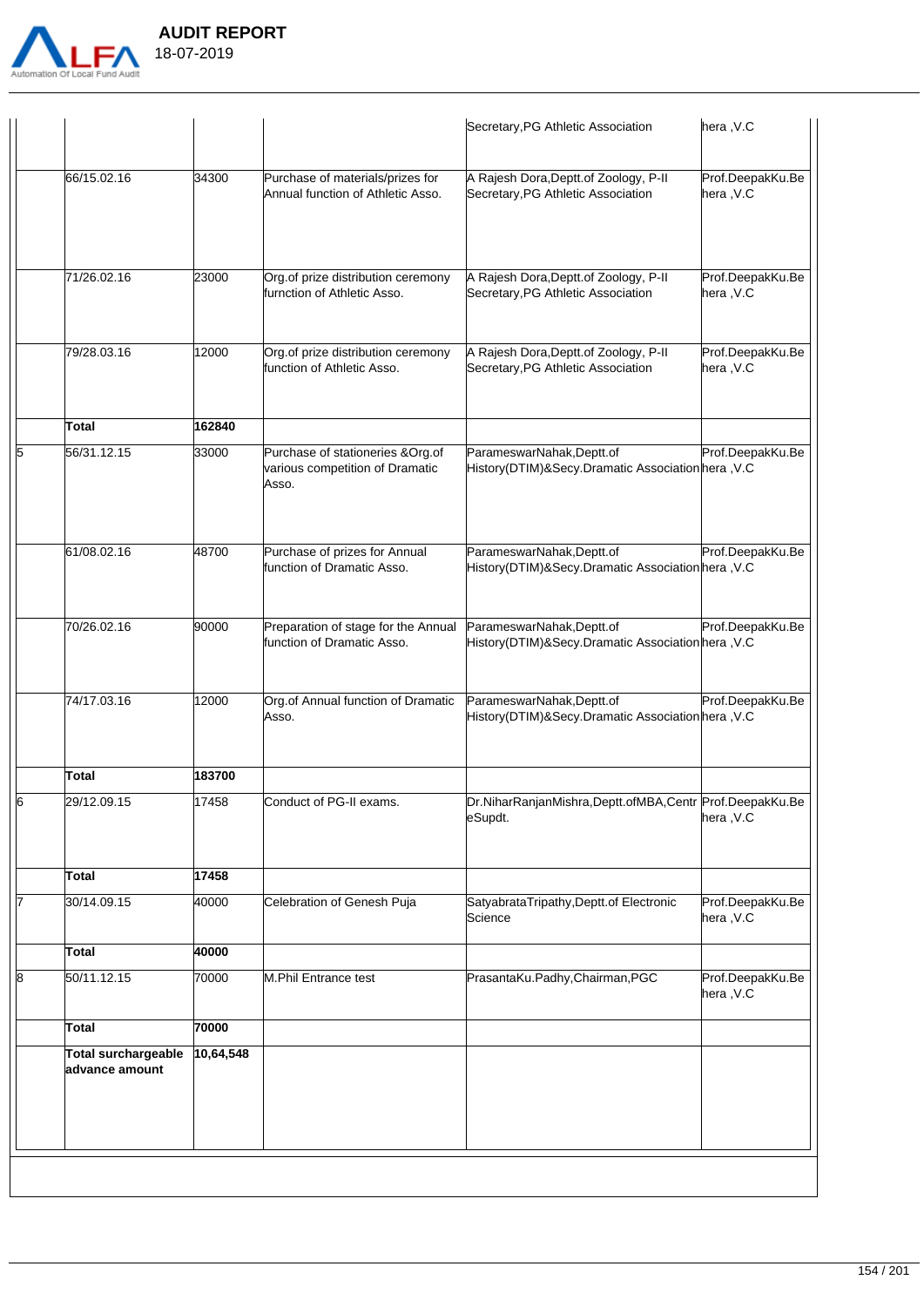

|                  | Person(s) Responsible for this paragraph                  |                                                           |                                         |                |
|------------------|-----------------------------------------------------------|-----------------------------------------------------------|-----------------------------------------|----------------|
| Sino             | Name                                                      | Designation                                               | Adress                                  | Amount(In Rs:) |
|                  | A. Rajesh Dora, Deptt. of<br>Zoology                      | Deptt. of Zoology                                         | AT- Berhampur University<br>Dist-Ganjam | 81420          |
| 2                | Parameswar<br>Nahak, Deptt.of<br>HistoryDTIM&Secy.        | Deptt.of<br>HistoryDTIM&Secy.                             | AT-BerhampurUniversity<br>Dist-Ganjam   | 91850          |
| 3                | Pramoda Kumar<br>Senapati, Deptt. of<br>Commerence        | Deptt. of Commerence                                      | AT- Berhampur University<br>Dist-Ganjam | 115275         |
| 4                | Purnendru Priyatosh, PG<br>Deptt. of Linguistics          | PG Deptt. of Linguistics                                  | AT- Berhampur University<br>Dist-Ganjam | 180000         |
| 5                | Satyabrata<br>Tripathy, Deptt.of<br>Electronic Science    | Deptt.of Electronic<br>Science                            | AT- Berhampur University<br>Dist-Ganjam | 20000          |
| 6                | Prof.Deepak Ku.Behera<br>V.C                              | Ex-Vice chancellor                                        | Sambalpur University                    | 266136         |
| $\overline{7}$   | Prof.Ashok Kumar<br>Mohanty, Registrar                    | Registrar                                                 | Ex Registrar, BU, Now<br>Retired.       | 51200          |
| 8                | Prof.Manmath Padhi,<br>Registrar                          | Registrar                                                 | Ex Registrar, BU, Now<br>Retired.       | 75000          |
| 9                | Prasanta<br>Ku.Padhy,Chairman,PGC                         | Chairman.PGC                                              | AT- Berhampur University<br>Dist-Ganjam | 35000          |
| 10 <sup>10</sup> | Remish Kerketta, OAS,                                     | Registrar                                                 | Ex-Registrar                            | 139938         |
| 11               | Dr.Nihar Ranjan<br>Mishra, Deptt.of<br>MBA, Centre Supdt. | Dr.Nihar Ranjan<br>Mishra, Deptt.of<br>MBA, Centre Supdt. | AT- Berhampur University<br>Dist-Ganjam | 8729           |
|                  |                                                           |                                                           |                                         |                |

# **16.15 - Irregularity in maintenance of advance position in PG Council of BU-**

#### **Advance position of PGC cash book not shown in the Closing balance**.

 On verification of PGC cash book it is found that the advance position of the PG Central cash book has not been shown in the closing balance & also advance ledger is not maintained properly. Due to this practice the fund given as advance cannot be tracked properly which may lead to loss/misutilisation of University fund. Hence it is advised to take adequate care for proper maintenance of outstanding advance ledger.

**16.16 -** 

#### 16.16 **Directorate of Distance Education Centre**

 The DEC of Berhampur University was established during the year 1987-88 to facilitate education to non-collegiate students in pursuance of instructions issued by the Honourable Chancellor vide Raj Bhavan Letter No. 707/89 dated 2.05.87 following the proposal of the then administrator sent vide University letter No.140/87 dtd.30.3.87.For implementation of the program of the distance education it was decided to constitute a fund with fees collected from students undergoing M.E.D and other courses offered by the Directorate .Apart from these courses the DEC also offers three year courses, PG courses and professionals courses such as PGD**F,PGDCE,BLIS** etc.

#### **Financial position of DEC**:-

An abstract financial position of DEC Cash book of B.U.for the year 2016-17 is furnished below

| Opening balance (as on 1.04.16)     | 0.00        |
|-------------------------------------|-------------|
| Receipt during the year 2016-17     | 10158067.00 |
| Total                               | 10158067.00 |
| Expenditure during the year 2016-17 | 5486955.00  |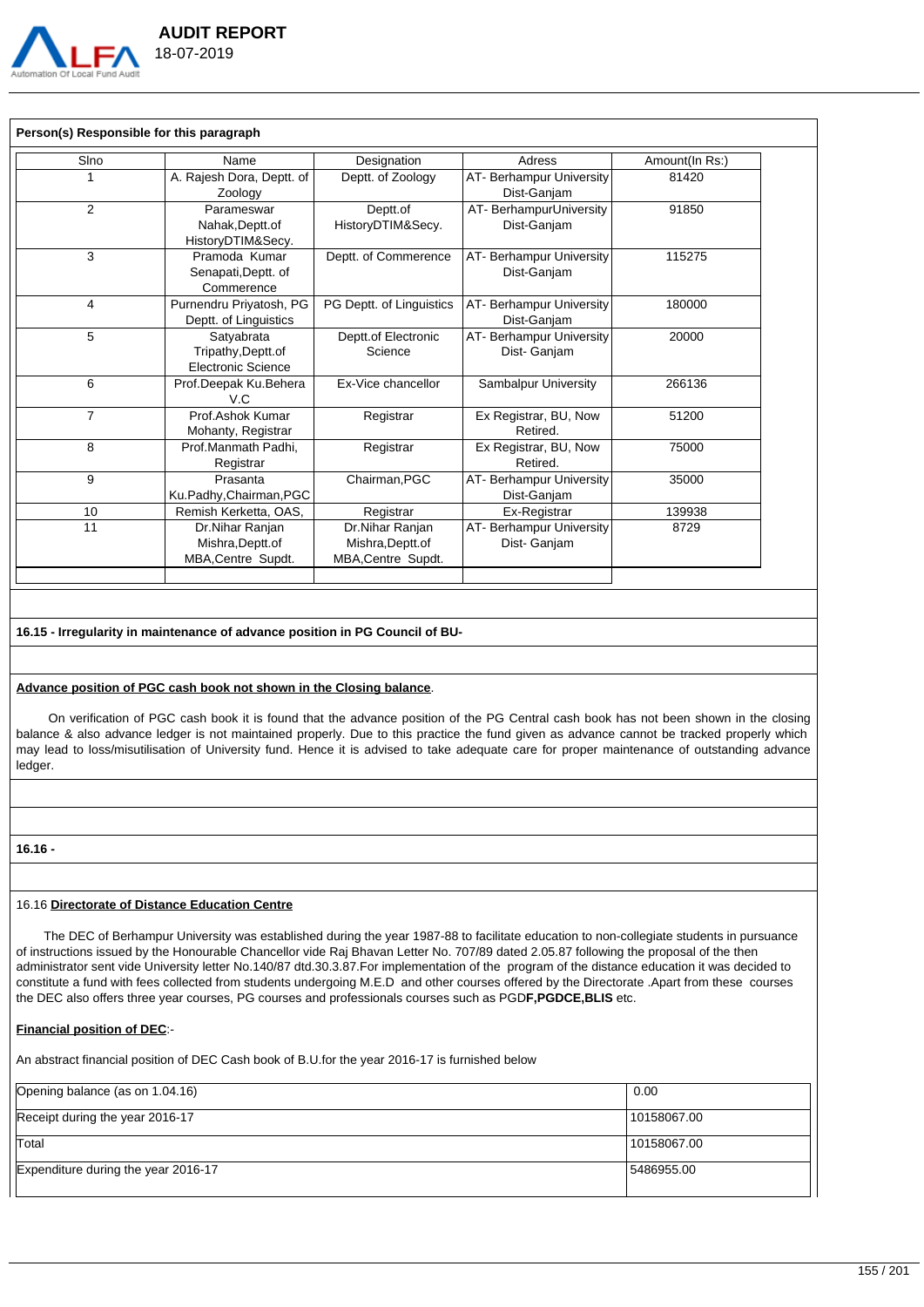

 **AUDIT REPORT** 

18-07-2019

| Closing balance as on 31.3.2017(Audit-wise) |                                                                          |          |                           |         |                         |                                                   |        |  | 4671112.00 |            |         |  |  |
|---------------------------------------------|--------------------------------------------------------------------------|----------|---------------------------|---------|-------------------------|---------------------------------------------------|--------|--|------------|------------|---------|--|--|
|                                             | Closing balance as on 31.3.2017(Cash book-wise)                          |          |                           |         |                         |                                                   |        |  |            | 4671112.00 |         |  |  |
| Difference                                  |                                                                          |          |                           |         |                         |                                                   |        |  | 0.00       |            |         |  |  |
|                                             | Head-wise receipt & expenditure statement of DEC during the year 2016-17 |          |                           |         |                         |                                                   |        |  |            |            |         |  |  |
| Receipt                                     |                                                                          |          | Expenditure               |         |                         |                                                   |        |  |            |            |         |  |  |
| SI <sub>No</sub>                            | Head of Account                                                          | Amount   | $\overline{\text{SI No}}$ |         | Head of Account         |                                                   |        |  |            |            | Amount  |  |  |
|                                             | From COF                                                                 | 10142057 | I1                        |         |                         | Advertisement Charges/quotation fees              |        |  |            |            | 66523   |  |  |
| $\overline{a}$                              | Candidate deposit                                                        | 15750    | 2                         |         |                         | Infrasstructural development fees/Centre expenses |        |  |            |            | 1824700 |  |  |
| 3                                           | Cancelled cheque                                                         | 260      | ß                         |         | Refund of Admission fee |                                                   |        |  |            |            | 218475  |  |  |
|                                             |                                                                          |          | 4                         |         | Remuneration            |                                                   |        |  |            |            | 1976931 |  |  |
|                                             |                                                                          |          | 5                         |         | Contact program classes |                                                   |        |  |            |            | 1119985 |  |  |
|                                             |                                                                          |          | 6                         | Advance |                         |                                                   |        |  |            |            | 194060  |  |  |
|                                             |                                                                          |          | 7                         | T.A     |                         |                                                   |        |  |            |            | 38845   |  |  |
|                                             |                                                                          |          | 8                         |         |                         | Miscellaneous(Registation&Recognition fees)       |        |  |            |            | 47436   |  |  |
|                                             | Total                                                                    | 10158067 |                           | Total   |                         |                                                   |        |  |            |            | 5486955 |  |  |
|                                             | Reconciliation between DEC Cash book and Bank Pass book as on 31.03.2017 |          |                           |         |                         |                                                   |        |  |            |            |         |  |  |
|                                             | 1. Closing balance as on 31.03.17 as per cash book                       |          |                           |         |                         |                                                   |        |  | $(+)$      | 4671112.00 |         |  |  |
|                                             | 2. Deposit in Bank Pass book not taken to cash book till 31.03.17        |          |                           |         |                         |                                                   |        |  | $(+)$      | 275206.00  |         |  |  |
|                                             | (a) T.A.by Misc. on 31.3.17 credit                                       |          |                           |         |                         |                                                   | 127550 |  |            |            |         |  |  |
|                                             | (b) Interest on 31.3.17 credit                                           |          |                           |         |                         |                                                   | 147656 |  |            |            |         |  |  |
| Date25.6.16                                 |                                                                          |          |                           |         |                         | 49970                                             |        |  |            |            |         |  |  |
| dt.25.9.16                                  |                                                                          |          |                           |         |                         | 39029                                             |        |  |            |            |         |  |  |
| dt.25.12.16                                 |                                                                          |          |                           |         |                         | 18824                                             |        |  |            |            |         |  |  |
| $\overline{dt.25.3.17}$                     |                                                                          |          |                           |         |                         | 39833                                             |        |  |            |            |         |  |  |
|                                             |                                                                          |          |                           |         | Total                   | 147656                                            |        |  |            |            |         |  |  |
|                                             | 3. Cheque issued during the year 2016-17 but not encashed by 31.03.17    |          |                           |         |                         |                                                   |        |  | $(+)$      | 65396.00   |         |  |  |
|                                             | Cheque No/Date                                                           |          |                           |         | Amount                  |                                                   |        |  |            |            |         |  |  |
| 958065/28.6.16                              |                                                                          |          |                           |         | 2600                    |                                                   |        |  |            |            |         |  |  |
| 958007/28.6.16                              |                                                                          |          |                           |         | 1560                    |                                                   |        |  |            |            |         |  |  |
| 022988/28.6.16                              |                                                                          |          |                           |         | 1430                    |                                                   |        |  |            |            |         |  |  |
|                                             | 023079/25.11.16                                                          |          |                           |         | 1710                    |                                                   |        |  |            |            |         |  |  |
| 023080/3.12.16                              |                                                                          |          |                           |         | 47436                   |                                                   |        |  |            |            |         |  |  |
| 958052/28.6.16                              |                                                                          |          |                           | 10660   |                         |                                                   |        |  |            |            |         |  |  |

Total 65396

Date Amount

4.Debited from Bank not reflected in cash book the year

2016-17

 $\sqrt{(1)}$  689.00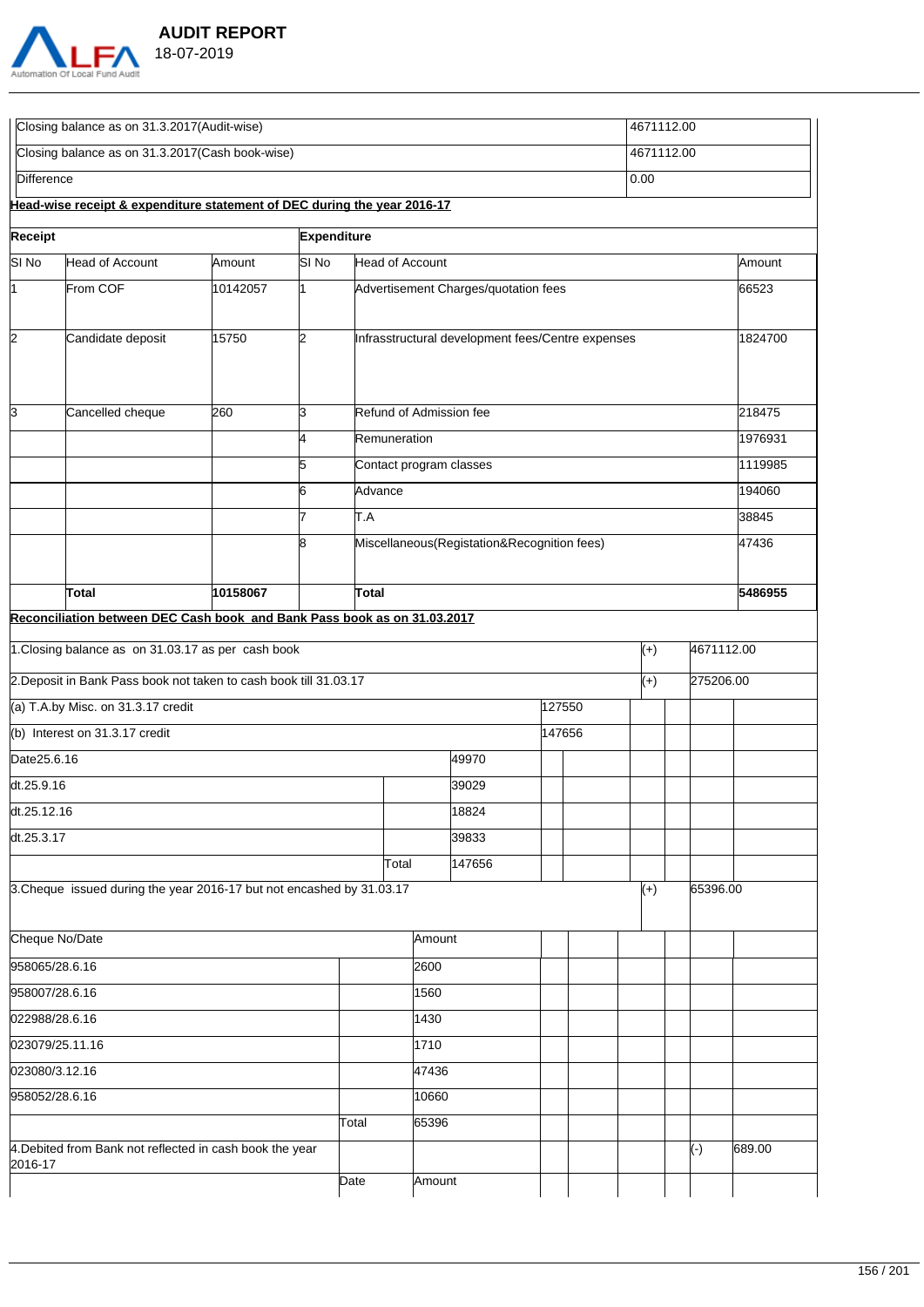

|           |                                                                                      | 7.5.16                              | 229  |     |       |            |                                    |            |  |
|-----------|--------------------------------------------------------------------------------------|-------------------------------------|------|-----|-------|------------|------------------------------------|------------|--|
|           |                                                                                      | 1.7.16                              | 230  |     |       |            |                                    |            |  |
|           |                                                                                      | 1.7.16                              | 230  |     |       |            |                                    |            |  |
|           |                                                                                      | Total                               | 689  |     |       |            |                                    |            |  |
|           | 5. less Amount debited from bank the year 2016-17                                    |                                     |      |     | $(+)$ |            | 500.00                             |            |  |
|           | cash book issued cheque no022947/dt28.6.16=6610.00                                   |                                     |      |     |       |            |                                    |            |  |
|           | Pass book credited cheq. No.022947/10.8.16(-)6610.00                                 |                                     |      |     |       |            |                                    |            |  |
|           |                                                                                      |                                     | Less | 500 |       |            |                                    |            |  |
|           | 6. Old cheque encashed during the year 2016-17                                       |                                     |      |     |       | $(\cdot)$  |                                    | 650846.00  |  |
|           | 7. Cancelled cheque but withdrawn in passbook on dt 26.7.16 cheque No.958053/26.7.16 |                                     |      |     |       | $(-)$      | 10660.00                           |            |  |
|           | 8.Add Previous year discrepancy                                                      |                                     |      |     |       | $(+)$      |                                    | 988761.52  |  |
|           | Closing balance as on 31.03.17 as per bank pass book(SBI,Bhanjabihar-10941793528)    |                                     |      |     |       |            |                                    | 5338780.52 |  |
|           |                                                                                      |                                     |      |     |       |            |                                    |            |  |
|           |                                                                                      |                                     |      |     |       |            |                                    |            |  |
|           |                                                                                      |                                     |      |     |       |            |                                    |            |  |
|           |                                                                                      |                                     |      |     |       |            |                                    |            |  |
|           |                                                                                      |                                     |      |     |       |            |                                    |            |  |
| $16.17 -$ |                                                                                      |                                     |      |     |       |            |                                    |            |  |
|           |                                                                                      |                                     |      |     |       |            |                                    |            |  |
|           | 16.17 Details of advance position of DEC of B.U. for the year 2016-17                |                                     |      |     |       |            |                                    |            |  |
|           |                                                                                      |                                     |      |     |       |            |                                    |            |  |
|           | Advance O.B as on 01.04.2016                                                         |                                     |      |     |       | 2110993.00 |                                    |            |  |
|           | Advance paid during the year 2016-17                                                 |                                     |      |     |       | 194060.00  |                                    |            |  |
| Total     |                                                                                      |                                     |      |     |       | 2305053.00 |                                    |            |  |
|           | Advance adjusted during the year 2016-17                                             |                                     |      |     |       | 82500.00   |                                    |            |  |
|           | Advance outstanding as on 31.03.2017(C.B)                                            |                                     |      |     |       | 2222553.00 |                                    |            |  |
|           | Yearwise break up of advance of DEC for the year 2016-17                             |                                     |      |     |       |            |                                    |            |  |
|           |                                                                                      |                                     |      |     |       |            |                                    |            |  |
| Year      | Advance outstanding                                                                  | Advance adjusted during the 2016-17 |      |     |       |            | Outstanding advance as on 31.03.17 |            |  |
|           |                                                                                      |                                     |      |     |       |            |                                    |            |  |
| 1995-96   | 4440                                                                                 | $\mathbf 0$                         |      |     |       |            | 4440                               |            |  |
| 1996-97   |                                                                                      |                                     |      |     |       |            |                                    |            |  |
|           | 8972                                                                                 | 0                                   |      |     |       |            | 8972                               |            |  |
| 1997-98   | 700                                                                                  | $\pmb{0}$                           |      |     |       |            | 700                                |            |  |
| 1998-99   | $\mathbf 0$                                                                          | $\mathbf 0$                         |      |     |       |            | $\mathsf{O}\xspace$                |            |  |
| 1999-00   | 5000                                                                                 | 0                                   |      |     |       |            | 5000                               |            |  |
| 2000-01   | 0                                                                                    | $\mathbf 0$                         |      |     |       |            | $\pmb{0}$                          |            |  |
| 2001-02   | 76875                                                                                | 0                                   |      |     |       |            | 76875                              |            |  |
| 2002-03   | 96000                                                                                | $\pmb{0}$                           |      |     |       |            | 96000                              |            |  |
| 2003-04   | 1500                                                                                 | $\pmb{0}$                           |      |     |       |            | 1500                               |            |  |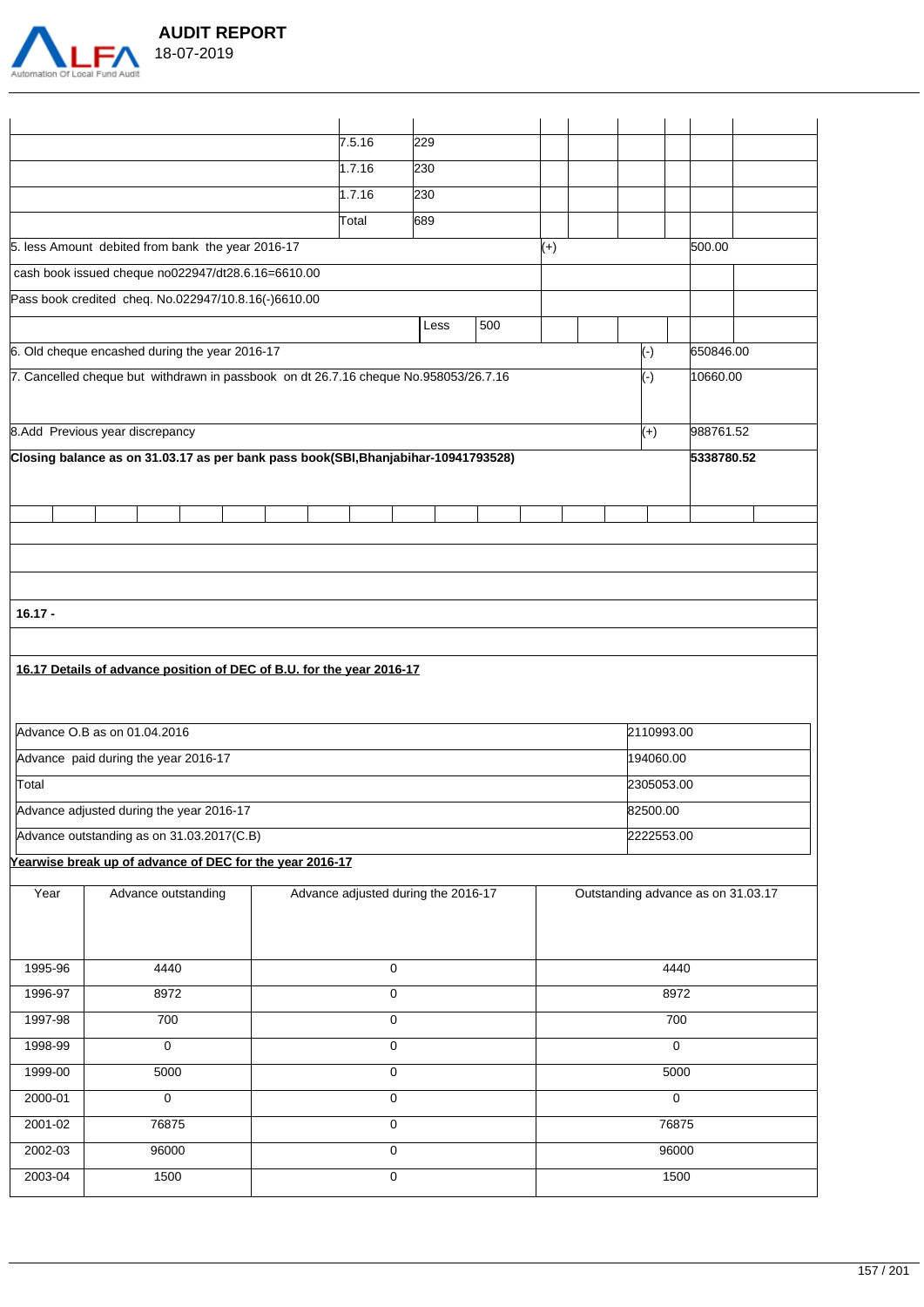

| 2004-05      |              | 0             | 0                                                                    |                                                              | 0                                       |  |  |
|--------------|--------------|---------------|----------------------------------------------------------------------|--------------------------------------------------------------|-----------------------------------------|--|--|
| 2005-06      |              | 1000          | $\mathbf 0$                                                          |                                                              | 1000                                    |  |  |
| 2006-07      |              | 26755         | $\mathbf 0$                                                          |                                                              | 26755                                   |  |  |
| 2007-08      |              | 97056         | $\mathbf 0$                                                          |                                                              | 97056                                   |  |  |
| 2008-09      |              | 40000         | $\mathbf 0$                                                          |                                                              | 40000                                   |  |  |
| 2009-10      |              | 28310         | $\mathbf 0$                                                          |                                                              | 28310                                   |  |  |
| 2010-11      |              | 114600        | $\Omega$                                                             |                                                              | 114600                                  |  |  |
| $2011 - 12$  |              | 18000         | $\mathbf 0$                                                          |                                                              | 18000                                   |  |  |
| 2012-13      |              | 77500         | 1000                                                                 |                                                              | 76500                                   |  |  |
| 2013-14      |              | 304830        | $\Omega$                                                             |                                                              | 304830                                  |  |  |
| 2014-15      |              | 925310        | 2500                                                                 |                                                              | 922810                                  |  |  |
| 2015-16      |              | 697350        | 39000                                                                |                                                              | 658350                                  |  |  |
| 2016-17      |              | 154060        | $\Omega$                                                             |                                                              | 154060                                  |  |  |
| <b>Total</b> |              | 2265053       | 42500                                                                |                                                              | 2222553                                 |  |  |
|              |              |               | Advance paid during 2016-17 DEC but not adjusted till 31.03.2017     |                                                              |                                         |  |  |
| SI no        | Adv.Vr.no/Dt | <b>Amount</b> | <b>Pupose</b>                                                        | Name of Advance Holder                                       | <b>Name of Sanctioning</b><br>authority |  |  |
| 1            | 02/7.5.16    | 50000         | Payment of conduct contact<br>classes of MBA Part-I &II              | Dr.Nihar Ranjan Mishra, Course<br>Co-ordinator, Deptt.of MBA | Prof.Bahagabat Patra, Director          |  |  |
| 2            | 10/31.5.16   | 10000         | Payment for Travel expenses/DASri Ganesh Ch.Behera, Sr.Asst.         |                                                              | Prof.Bahagabat Patra, Director          |  |  |
| lз           | 11/6.6.16    | 40000         | Expenses of NCTE visiting for<br>inspetion of b.Ed(ODL)of<br>2016-17 | Sri Phillimon<br>Sabar, Officer-in-charge DEC                | Prof.Bahagabat Patra, Director          |  |  |
|              | 37/26.9.16   | 40000         | Misc.expenditure of                                                  | Sri Ganesh Ch.Behera, Sr.Asst.                               | Prof.Bahagabat Patra, Director          |  |  |

|       | Advance adjustment made during the year 2016-17 of DEC: |               |                                |                     |                        |                |
|-------|---------------------------------------------------------|---------------|--------------------------------|---------------------|------------------------|----------------|
| SI no | Adv.Paymebt Vr No/date                                  | <b>Amount</b> | To whom paid                   | Adjusted vr.no/date | <b>Adjusted amount</b> | <b>Remarks</b> |
|       | 74/23.01.2013                                           | 1000          | Rajendra Satapathy, S.O of DEC | 60(5)/17.03.17      | 1000                   |                |
| 2     | 60/27.8.2014                                            | 2500          | Rajendra Satapathy, S.O of DEC | 60(5)/17.03.17      | 2500                   |                |

Sri Susanta Kumar Sahu,Jr.Asst.of

Prof.Bahagabat Patra,Director

DEC &progessional Unit

staff engaged

contingencies(Tea & Snacks)for admission of MBA entrance

5 38/1.10.16 14060 expenses of Refreshment &

**Total 154060**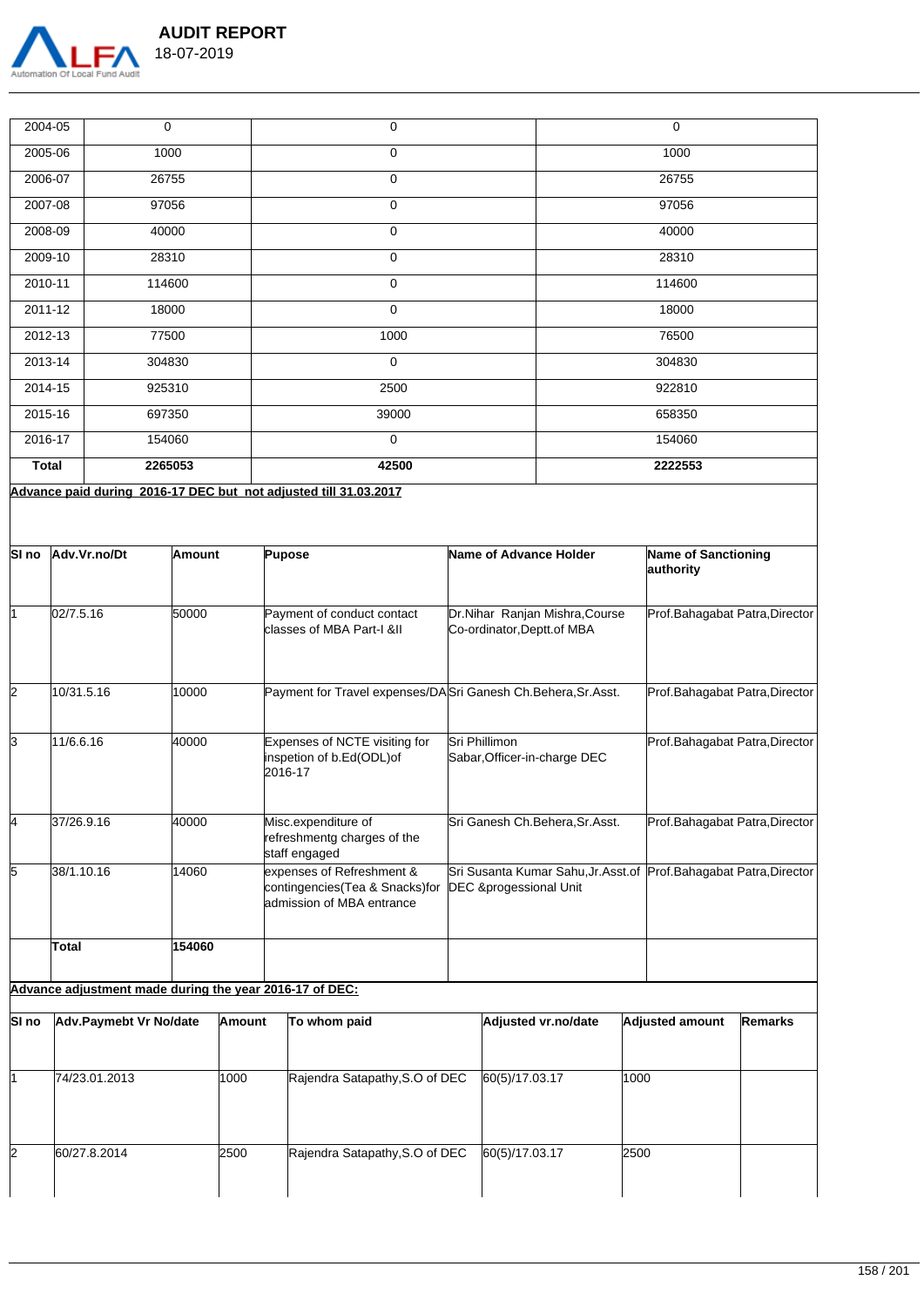

| lЗ | 13/29.6.2015       | 4000  | Rajendra Satapathy, S.O of DEC | 60(5)/17.03.17 | 4000  |  |
|----|--------------------|-------|--------------------------------|----------------|-------|--|
| 14 | 39/21.10.2015      | 35000 | Rajendra Satapathy, S.O of DEC | 60(5)/17.03.17 | 35000 |  |
| 15 | 41/6.10.2016       | 40000 | Rajendra Satapathy, S.O of DEC | 60(5)/17.03.17 | 40000 |  |
|    | <b>Grand Total</b> | 82500 |                                |                | 82500 |  |

#### **16.18 - Outstanding advance for the year 2015-16 remain un-adjusted for more than one year of DEC account Surchargeable**

16.18 Outstanding advance for the year 2015-16 remain un-adjusted for more than one year of DEC account Surchargeable:-

During the course of audit it was found that the following advance of Rs.658350.00outstanding for the year 2015-16 has not been adjusted till now of the DEC account . The purpose for which the advance has been sanctioned not fulfilled .Simultaneously the authority has not taken proper steps for recovery of the same.

 As per Govt. of Odisha Finanace Deptt. G.O.No.2221/dtd.08.03.2002 & DLFA Ltr. No. 15179/dtd.28.09.13 any advance remain un-adjusted for more than one year should be treated as loss to the audited institution and liable for surcharge action.

Therefore the un-adjusted advance amount of Rs.658350.00 will be recovered from concerned person.

| <b>SiNo</b> | Vr.No/Dt    | Amount | Purpose                                                                            | Name of Advance Holder                                         | Name of Sanctioning authority  |
|-------------|-------------|--------|------------------------------------------------------------------------------------|----------------------------------------------------------------|--------------------------------|
|             |             |        |                                                                                    |                                                                |                                |
|             | 10/04.09.15 | 5000   | Purchase of office<br>materials stationaries                                       | Ganesh Ch.Behera, Sr.Asst.                                     | Prof.Bahagabat Patra, Director |
|             | 27/21.09.15 | 35000  | Expr.towards spot<br>ladmission +3 TDC<br>Exam.                                    | Ganesh Ch.Behera, Sr.Asst.                                     | Prof.Bahagabat Patra, Director |
|             | Total       | 40000  |                                                                                    |                                                                |                                |
| l2          | 34/03.10.15 | 13350  | Expenses regarding<br><b>MBA</b> entrance test<br>2015                             | Sushant Ku.Sahu, Jr.Asst.                                      | Prof.Bahagabat Patra, Director |
| lЗ          | 63/07.01.16 | 150000 | Infrasgtructuralo<br>development fees for<br>conduct of contact<br>classes of M.Sc | Dr.Subhasini, HOD, M.Sc.Zoology Prof.Bahagabat Patra, Director |                                |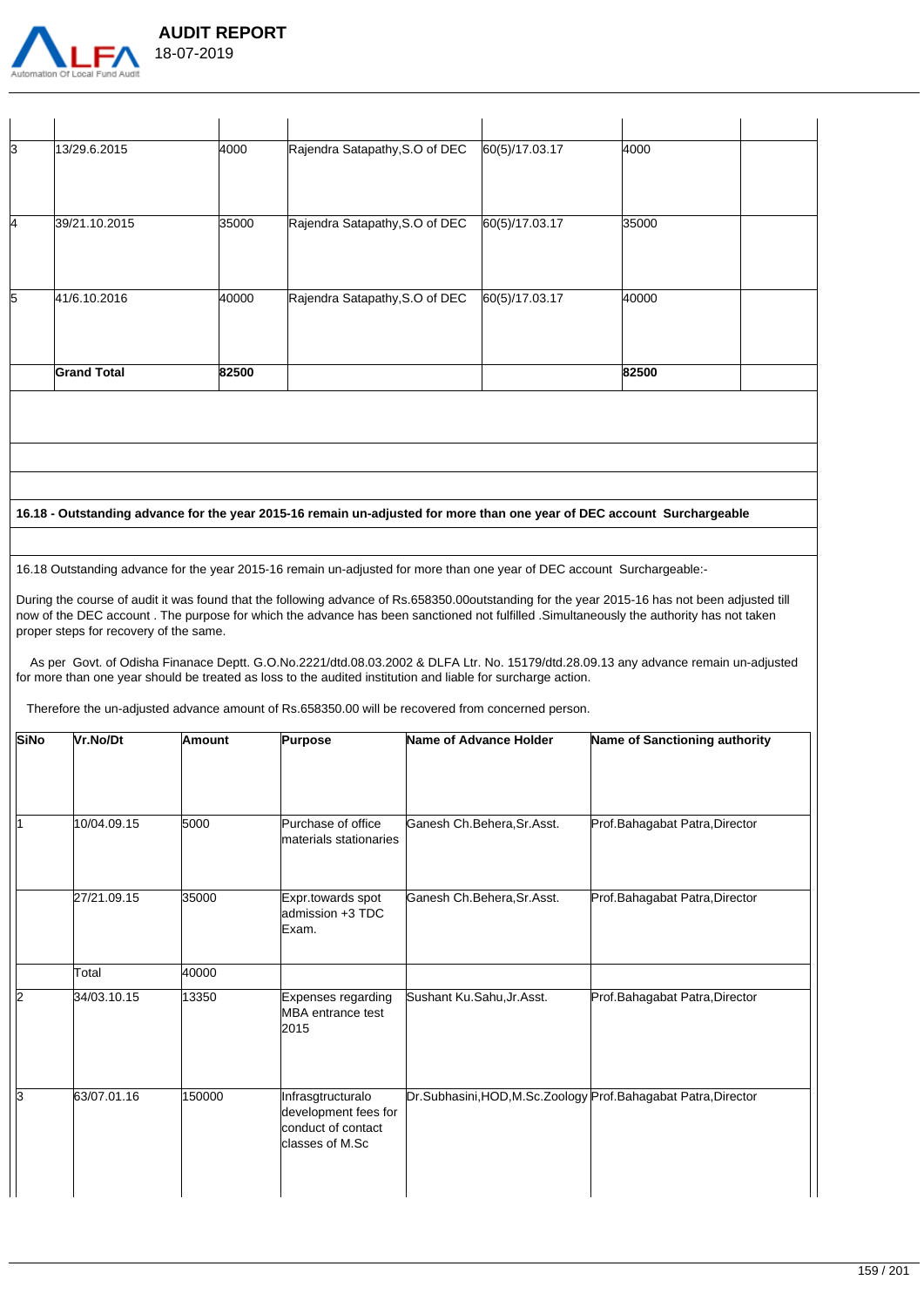

| $\overline{4}$ | 64/07.01.16  | 150000 | Infrastructural<br>development fees for<br>conduct of contact<br>lclasses of M.Sc.<br>Physics                     | Dr.Snigdha<br>Mishra, H.O.D, M.Sc. Physics                              | Prof.Bahagabat Patra, Director |
|----------------|--------------|--------|-------------------------------------------------------------------------------------------------------------------|-------------------------------------------------------------------------|--------------------------------|
| $\overline{5}$ | 65/07.01.16  | 150000 | Infrastructural<br>developmengt fees for, H.O.D, M.Sc. Botany<br>conduct of contact<br>classes of M.Sc.<br>Botany | Dr.Mrutyunjaya Jena                                                     | Prof.Bahagabat Patra, Director |
| $\overline{6}$ | 66/07.01.16  | 150000 | Infrastructural<br>conduct of contact<br>classes of M.Sc.<br>Chemistry                                            | Dr.Bamakanta Garanayak<br>developmengt fees for , H.O.D, M.Sc.Chemistry | Prof.Bahagabat Patra, Director |
| 17             | 69/22.01.16  | 5000   | Contigency nexpr.for<br>year practical classes<br>2016                                                            | Principal Nabarangapur<br>conduct of +3 Sc.FinalCollege, Nabarangapur   | Prof.Bahagabat Patra, Director |
|                | <b>Total</b> | 658350 |                                                                                                                   |                                                                         |                                |

#### **Surchargeable advance of DEC**:-

Having gone through the previous Audit Report for the year 2015-16,it is noticed that an amount of Rs.697350.00 was paid as advance during 2015-16,out of which a sum of Rs.39000.00 adjusted during 2016-17 leaving a balance of Rs.658350.00.

 As per G.O.No.2221/F dtd.8.03.2002 of Finanance Department,Odisha any advance remain un-adjusted for more than one year should be treated as loss to the auditee institution and liable for surcharge action. Therefore the un-adjusted amount of Rs.658350.00 will be recovered from concerned person.

#### **Comments on outstanding Advance**:-

 It is seen from the advance payment ledger that advance relating to the year 1995-96 onwards are still pending adjustment. The University authority is advised to adjust or recover the amount from the advance holder without any procrastination. Besides this , it is noticed from the cash book that the position of advance has not been reflected in the closing balance of the cash book. Hence the local authority is advised to reflect the position of advance in the cash book to know the position at glance.

#### **Responsible person for this paragraph**:

| Si No. Name |                  | <b>Designatiion</b> | <b>Address</b>             | Amount(In Rs:) |
|-------------|------------------|---------------------|----------------------------|----------------|
|             | Ganesh Ch.Behera | Sr.Asst.            | Berhampur University 40000 |                |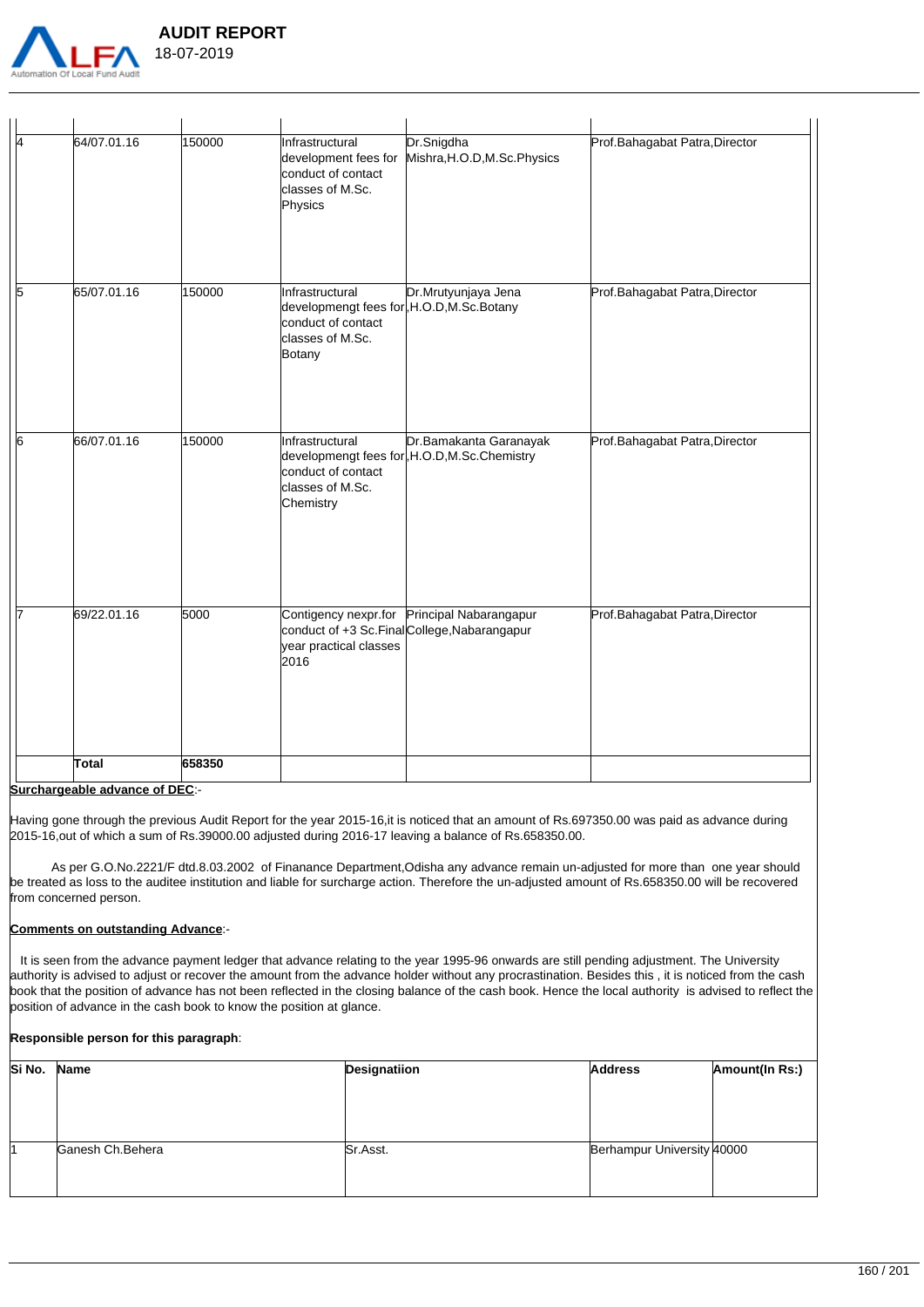

| 2         | Shusant Ku.Sahu                          |                                                 | Jr.Asst.                                        |                                                       | Berhampur University 13350  |        |
|-----------|------------------------------------------|-------------------------------------------------|-------------------------------------------------|-------------------------------------------------------|-----------------------------|--------|
|           |                                          |                                                 |                                                 |                                                       |                             |        |
| 3         | Dr.Subhasini,HOD,M.Sc.Zoology            |                                                 | HOD, M.Sc. Zoology                              |                                                       | Berhampur University 150000 |        |
| 4         |                                          | Dr.Snigdha Mishra, H.O.D, M.Sc.Physics          | HOD, M.Sc. Physics                              |                                                       | Berhampur University 150000 |        |
| 5         |                                          | Dr.Mrutyunjaya Jena ,H.O.D,M.Sc.Botany          | HOD, M.Sc. Botany                               |                                                       | Berhampur University 150000 |        |
|           |                                          |                                                 |                                                 |                                                       |                             |        |
| 6         |                                          | Dr.Bamakanta Garanayak , H.O.D, M.Sc.Chemistry  | HOD, M.Sc. Chemistry                            |                                                       | Berhampur University 150000 |        |
| 7.        |                                          | Principal Nabarangapur College, Nabarangapur    | Principal Nabarangapur<br>College, Nabarangapur |                                                       | Berhampur University 5000   |        |
|           |                                          |                                                 |                                                 |                                                       | Total                       | 658350 |
|           | Person(s) Responsible for this paragraph |                                                 |                                                 |                                                       |                             |        |
|           | Sino                                     | Name                                            | Designation                                     | Adress                                                | Amount(In Rs:)              |        |
|           | 1                                        | Dr.Snigdha<br>Mishra, HOD, M.Sc. Physcs         | HOD, M.Sc. Physcs                               | AT- Berhampur University<br>Dist-Ganjam               | 75000                       |        |
|           | $\overline{2}$                           | Dr.Subhsini,HOD,M.Sc.Zo<br>ology                | HOD, M.Sc. Zoology                              | At-Berhampur University<br>Dist-Ganjam                | 75000                       |        |
|           | 3                                        | Shusant Kumar<br>Sahu, Jr. Asst.                | Junior Asst.                                    | At-Berhampur University<br>Dist.-Ganjam               | 6675                        |        |
|           | 4                                        | Ganesh Chandra Behera                           | Senior Asst.                                    | At-Berhampur University<br>Dist-Ganjam                | 20000                       |        |
|           | 5                                        | Dr.Mrutyunjaya Jena<br>,H.O.D,M.Sc.Botan        | H.O.D,M.Sc.Botany                               | AT- Berhampur University<br>Dist-Ganjam               | 75000                       |        |
|           | 6                                        | Dr.Bamakanta Garanayak<br>,H.O.D,M.Sc.Chemistry | H.O.D,M.Sc.Chemistry                            | AT-Berhampur University<br>Dist-Ganjam                | 75000                       |        |
|           | $\overline{7}$                           | Principal Nabarangapur<br>College, Nabarangapur | Principal Nabarangapur<br>College, Nabarangapur | AT- Berhampur University<br>Dist- Ganjam              | 2500                        |        |
|           | 8                                        | Prof.Bhagabat<br>Patra, Director                | DEC, Director.                                  | AT- Bima Nagar,<br>Ambapua, Berhampur<br>Dist-Ganjam. | 329175                      |        |
|           |                                          |                                                 |                                                 |                                                       |                             |        |
| $16.19 -$ |                                          |                                                 |                                                 |                                                       |                             |        |
|           |                                          |                                                 |                                                 |                                                       |                             |        |

The financial position of different departments of Berhampur University for the year 2016-17 is given below

| <b>SI No</b> | Name of | <b>Opening</b>        | Receipt | Total | Expenditur Closing | <b>Closing</b>        | <b>Difference</b> | Remarks | Name of    |
|--------------|---------|-----------------------|---------|-------|--------------------|-----------------------|-------------------|---------|------------|
|              | the     | balance as during the |         |       | le durina          | balance as balance as |                   |         | H.O.D/Cour |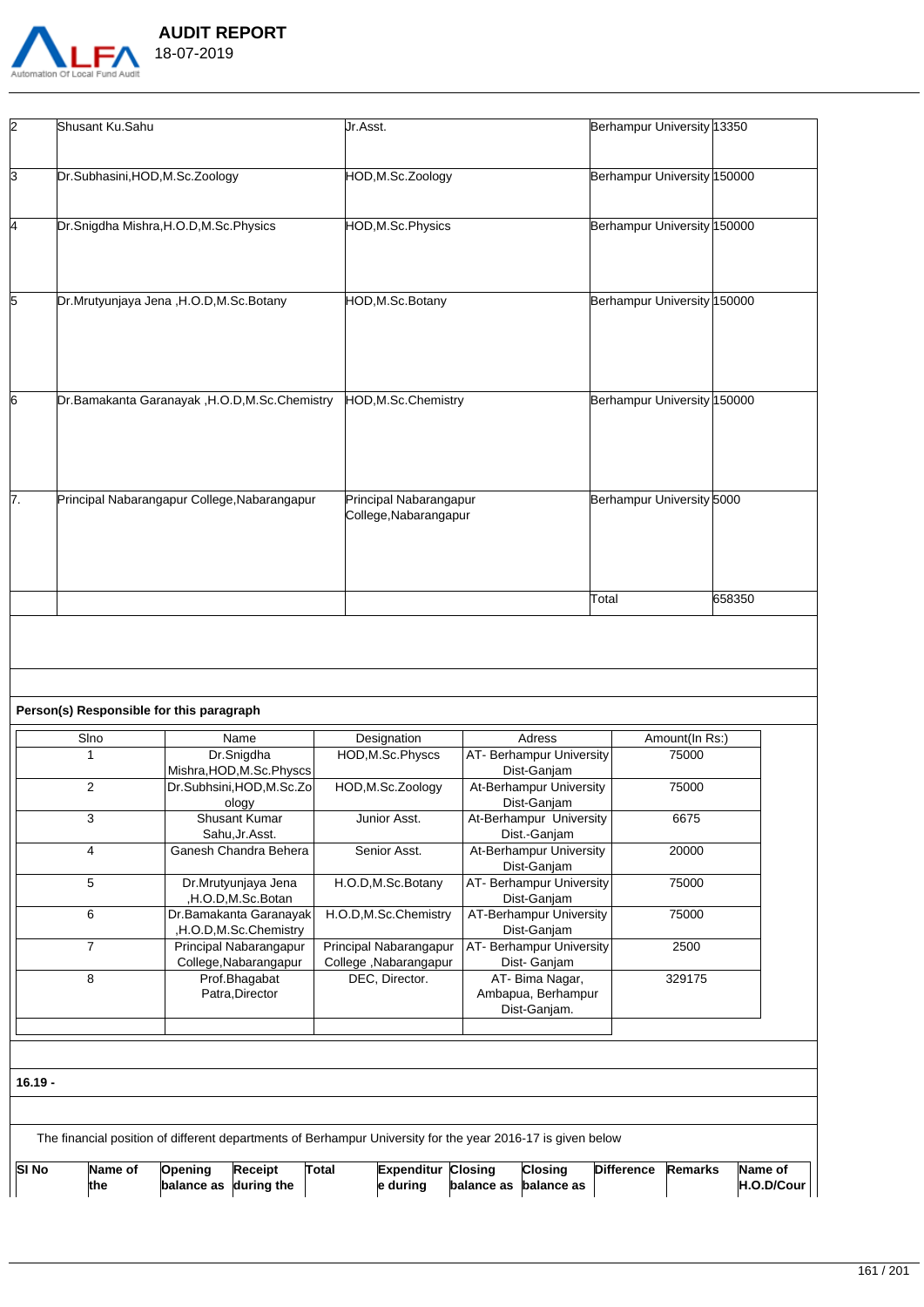

|    | Department on 01.04.16 year                                                |           | 2016-17 |                     | the year<br>2016-17 | on<br>31.03.17(Au 31.03.17(ca<br>dit) | o n<br>sh book) |     | lse<br>Co-Ordinat<br>lor         |
|----|----------------------------------------------------------------------------|-----------|---------|---------------------|---------------------|---------------------------------------|-----------------|-----|----------------------------------|
| l1 | Mathematic 314393.96<br>s                                                  |           | 295470  | 609863.96           | 203185              | 406678.96                             | 406678.96       | Ю   | Prof.Niyati<br>Mishra            |
| 2  | English                                                                    | 288692.86 | 72066   | 360758.86           | 40275               | 320483.86                             | 320483.86       | Ю   | Dr.Shruti<br>Das                 |
| β  | Linguistics 10797.90                                                       |           | 3577    | 14374.90            | 0                   | 14374.90                              | 14374.90        | Ю   | Dr.Smita<br>Sinha                |
| 4  | <b>Botany</b>                                                              | 368560.08 | 263561  | 632121.08           | 155898.50           | 476222.58                             | 476222.58       | Ю   | Chairman<br>PG Council           |
| 5  | <b>Chemistry</b>                                                           | 539174.57 | 676130  | 1215304.57 437910   |                     | 777394.57                             | 777394.57       | Ю   | Dr.Sunakar<br>Panda              |
| 6  | Law(LLM)                                                                   | 127029.72 | 84405   | 211434.72           | 89550               | 121884.72                             | 121884.72       | Ю   | Dr.Manoj<br>Manjari<br>Patnaik   |
| 17 | <b>Economics 289065.60</b>                                                 |           | 138557  | 427622.60           | 65285               | 362337.60                             | 362337.60       | Ю   | Prof.Bhagab<br>at Patro          |
| 8  | <b>Commerec</b><br>ė                                                       | 472927.19 | 318634  | 791561.19           | 266243              | 525318.19                             | 525318.19       | lо  | Prof.Prakas<br>h Ch.Mishra       |
| 9  | (a)<br>Journalism<br>& Mass<br>Communic<br>ation(Admi<br>ssion<br>account) | 140216.35 | 31080   | 171296.35           | 42115.50            | 129180.85                             | 129180.85       | ю   | Prof.Sunil<br>Kanta<br>Behera    |
|    | (b)<br>Journalism<br>& Mass<br>Communic<br>ation(<br>General<br>account)   | 333.59    | 16      | 349.59              | 0                   | 349.59                                | 349.59          | lo  | Prof.Sunil<br>lKanta<br>Behera   |
| 10 | <b>Electronic</b><br><b>Science</b>                                        | 155420.47 | 135681  | 291101.47           | 132114              | 158987.47                             | 158987.47       | l0  | Dr.Dhruba<br>Charan<br>Panda     |
| 11 | Zoology                                                                    | 512932.98 | 682139  | 1195071.98 292309   |                     | 902762.98                             | 902762.98       | lo. | Prof.Subasi<br>ni Patanaik       |
| 12 | Physics                                                                    | 573137.12 | 533844  | 1106981.12 599935.5 |                     | 507045.62                             | 507045.62       | Ю   | Dr.Snigdha<br>Mishra             |
| 13 | <b>Political</b><br><b>Science</b>                                         | 358168.17 | 219333  | 577501.17           | 156875              | 420626.17                             | 420626.17       | ю   | Prof.Jitendra<br>Nath<br>Mohanty |
| 14 | <b>History</b>                                                             | 229581.23 | 361149  | 590730.23           | 324999              | 265731.23                             | 265731.23       | ю   | Prof.Bhagab<br>an Sahu           |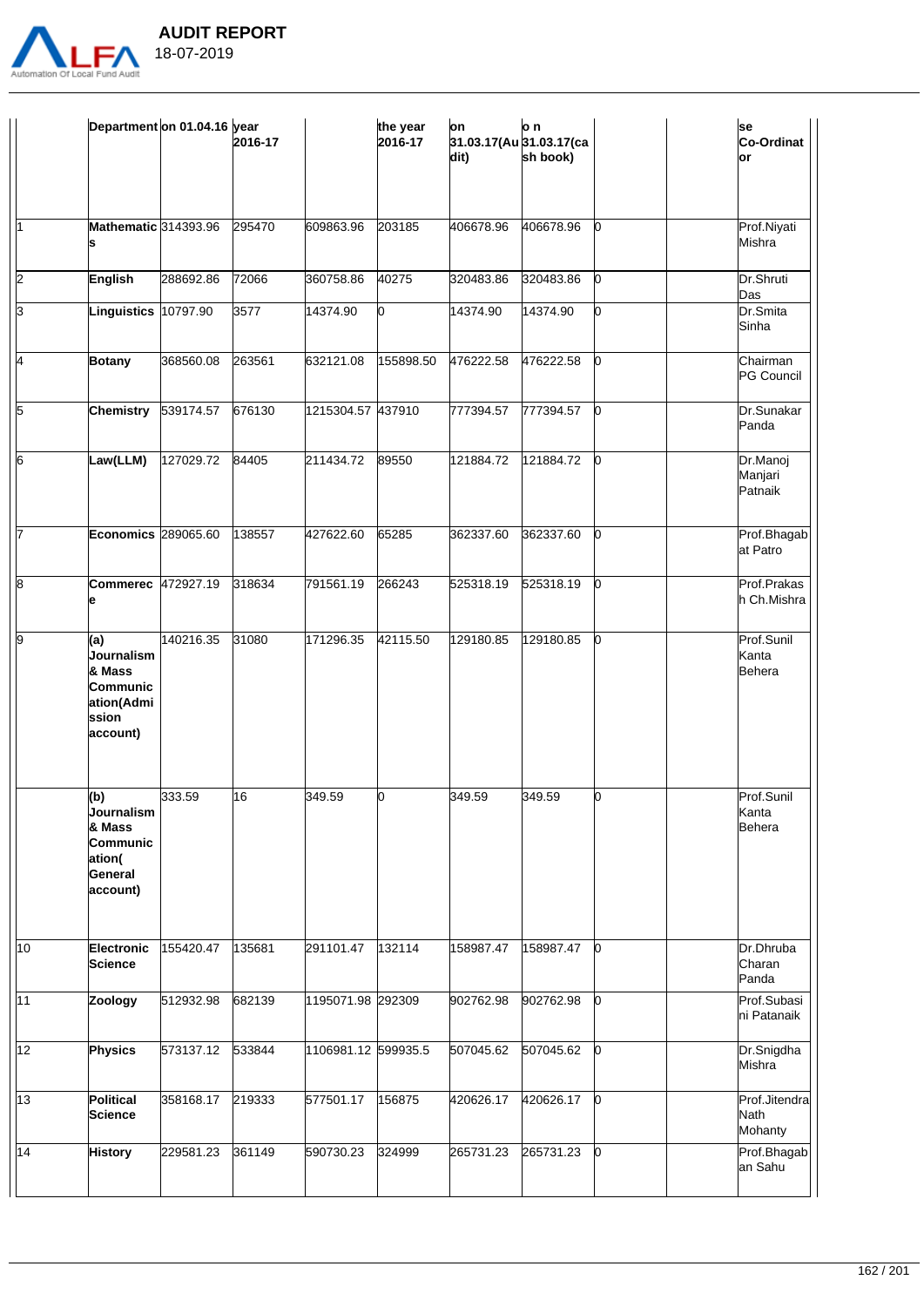

| 15 | <b>IR&amp;PM</b>                | 755289.08 | 326339 | 1081628.08 286594.75 |        | 795033.33 | 795033.33 | ю | Chairman<br><b>IPG Council</b>    |
|----|---------------------------------|-----------|--------|----------------------|--------|-----------|-----------|---|-----------------------------------|
| 16 | Home<br><b>Science</b>          | 58122.47  | 27968  | 86090.47             | 11600  | 74490.47  | 74490.47  | Ю | Prof.Arundh<br>lati Rath          |
| 17 | W.S.R.C                         | 32403.16  | 816030 | 848433.16            | 805399 | 43034.16  | 43034.16  | Ю | Dr.Urmila<br>lDas                 |
| 18 | Odia                            | 70036.00  | 399379 | 469415.00            | 249770 | 219645.00 | 219645    | ю | Prof.Devi<br>prasanna<br>Patanaik |
| 19 | <b>Marine</b><br><b>Science</b> | 102242.83 | 54080  | 156322.83            | 25976  | 130346.83 | 130346.83 | Ю | Prof.Khali<br>Charan<br>lSahu     |
| 20 | <b>MBA</b>                      | 43771.54  | 34016  | 77787.54             | 29696  | 48091.54  | 48091.54  | ю | Dr.Nihar<br>Ranjan<br>Mishra      |

**Details of Closing Balance as per Bank pass book & Cash book Bank Balance figure:-**

|                | SI No Name of the Department                              | Bank A/C No                     | <b>Closing balance</b><br>as per cash book | Closing balance as Difference<br>per Bank pass book |     | Reason |
|----------------|-----------------------------------------------------------|---------------------------------|--------------------------------------------|-----------------------------------------------------|-----|--------|
| l1.            | Mathematics                                               | SBI,<br>B.Bihar-<br>10941793562 | 406678.96                                  | 406678.96                                           | l0  |        |
| $\overline{2}$ | English                                                   | SBI,<br>B.Bihar-<br>10941792514 | 320483.86                                  | 320483.86                                           | lo  |        |
| ß              | Linguistics                                               | SBI,<br>B.Bihar-<br>10941793346 | 14374.90                                   | 14374.90                                            | b   |        |
| l4             | <b>Botany</b>                                             | SBI, B.Bihar-<br>10941793266    | 476222.58                                  | 476222.58                                           | lo. |        |
| 5              | Chemistry                                                 | SBI,<br>B.Bihar-<br>10941793288 | 777394.57                                  | 777394.57                                           | lo. |        |
| 6              | Law(LLM)                                                  | SBI,<br>B.Bihar-<br>10941793404 | 121884.72                                  | 121884.72                                           | b   |        |
| 17             | Economics                                                 | SBI,<br>B.Bihar-<br>10941793391 | 362337.60                                  | 362337.60                                           | lo. |        |
| 8              | <b>Commerece</b>                                          | SBI,<br>B.Bihar-<br>10941792478 | 525318.19                                  | 525318.19                                           | lo. |        |
| g              | (a) Journalism & Mass<br>Communication(Admission account) | SBI,<br>B.Bihar-<br>10941792547 | 129180.85                                  | 129180.85                                           | b   |        |
|                | (b) Journalism & Mass Communication(<br>General account)  | SBI,<br>B.Bihar-                | 349.59                                     | 349.59                                              | h   |        |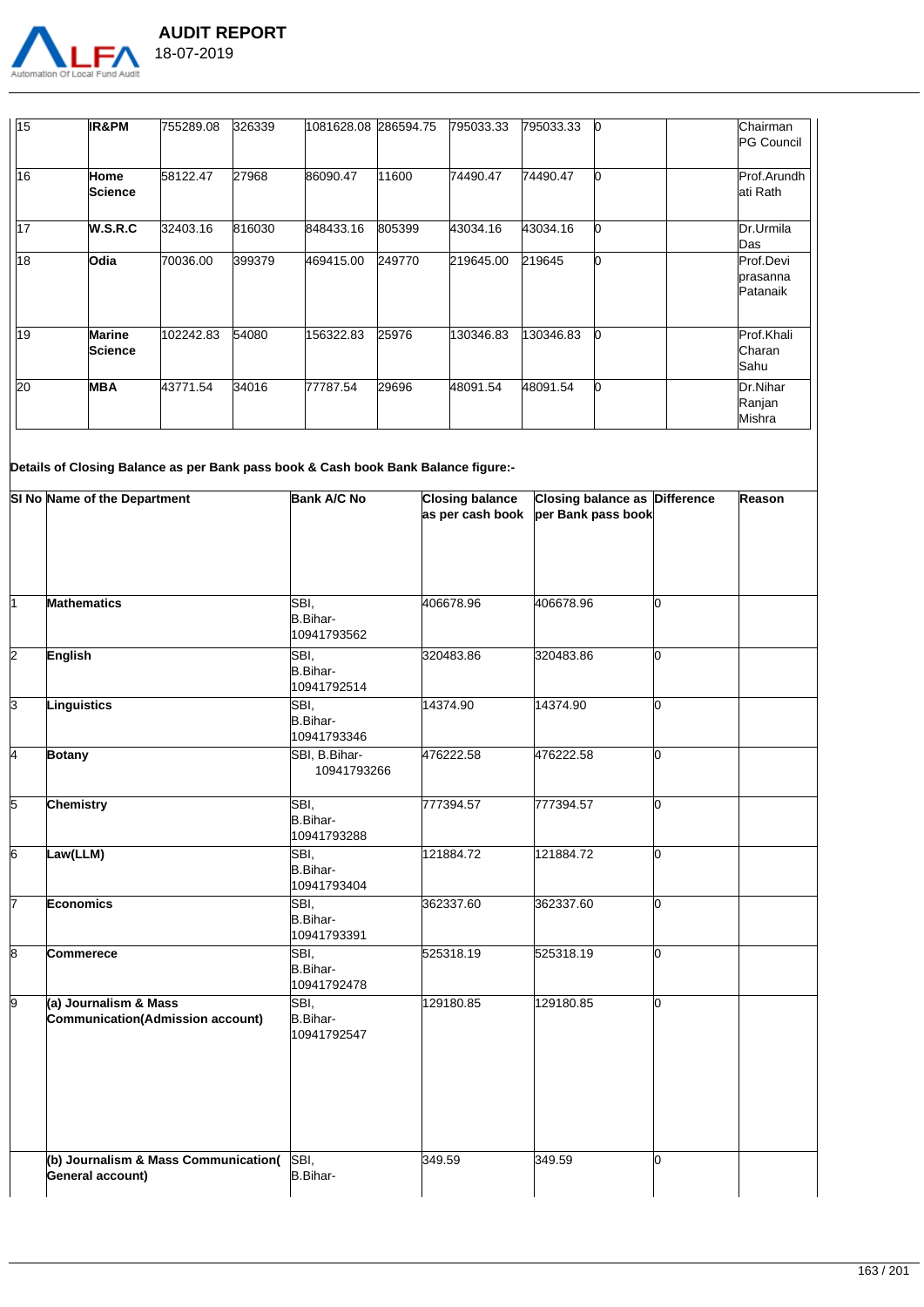

|                 |                          | 10941793335                      |           |           |      |                      |
|-----------------|--------------------------|----------------------------------|-----------|-----------|------|----------------------|
|                 |                          |                                  |           |           |      |                      |
| 10              | Electronic Science       | SBI,<br>B.Bihar-<br>10941793302  | 158987.47 | 158987.47 | b    |                      |
| 11              | Zoology                  | SBI,<br>B.Bihar-<br>10941793379  | 902762.98 | 902762.98 | O    |                      |
| $\overline{12}$ | Physics                  | SBI,<br>B.Bihar-<br>10941793368  | 507045.62 | 507045.62 | lo   |                      |
| 13              | <b>Political Science</b> | SBI,<br>B.Bihar-<br>10941793426  | 420626.17 | 420626.17 | O    |                      |
| 14              | <b>History</b>           | SBI,<br>B.Bihar-<br>10941792172  | 265731.23 | 265731.23 | l0   |                      |
| 15              | <b>IR&amp;PM</b>         | SBI,<br>B.Bihar-<br>10941792161  | 795033.33 | 795033.33 | l0   |                      |
| 16              | Home Science             | SBI,<br>B.Bihar-<br>10941792536  | 74490.47  | 74490.47  | O    |                      |
| $\overline{17}$ | W.S.R.C                  | SBI,<br>B.Bihar-<br>10941792682  | 43034.16  | 43034.16  | l0   |                      |
| 18              | Odia                     | SBI, B.Bihar-<br>1094179242<br>3 | 219645    | 219639    | 6.00 | Cash in hand<br>6.00 |
| 19              | <b>Marine Science</b>    | SBI,<br>B.Bihar-<br>10941793357  | 130346.83 | 130346.83 | lo   |                      |
| 20              | <b>MBA</b>               | SBI,<br>B.Bihar-<br>1094179327   | 48091.54  | 48091.54  | o    |                      |
|                 |                          |                                  |           |           |      |                      |
|                 |                          |                                  |           |           |      |                      |
| $16.20 -$       |                          |                                  |           |           |      |                      |

|           | 16.20 Self Finance Course account for 2015-16 |                                       |                                          |           |                                                   |                                                     |                                                            |                   |                                                       |  |  |
|-----------|-----------------------------------------------|---------------------------------------|------------------------------------------|-----------|---------------------------------------------------|-----------------------------------------------------|------------------------------------------------------------|-------------------|-------------------------------------------------------|--|--|
| ΙSΙ<br>No | Name of the<br>Department                     | Opening<br>balance as<br>lon 01.04.16 | Receipt<br>during<br>the year<br>2016-17 | Total     | <b>Expenditure</b><br>during the<br>lvear 2016-17 | <b>Closing balance</b><br>las on<br>31.03.17(Audit) | <b>Closing</b><br>balance as o n<br>31.03.17(cash<br>book) | <b>Difference</b> | Name of<br><b>H.O.D/Course</b><br><b>Co-Ordinator</b> |  |  |
|           | Geo-Physics                                   | 15426.0000                            | 627                                      | 16053     |                                                   | 16053                                               | 16053                                                      |                   | Prof.Surya<br>Narayan Padhy                           |  |  |
| 12        | Marine Science 102242.83                      |                                       | 54080                                    | 156322.83 | 25976                                             | 130346.83                                           | 130346.83                                                  |                   | lProf.Khali<br>lCharan Sahu                           |  |  |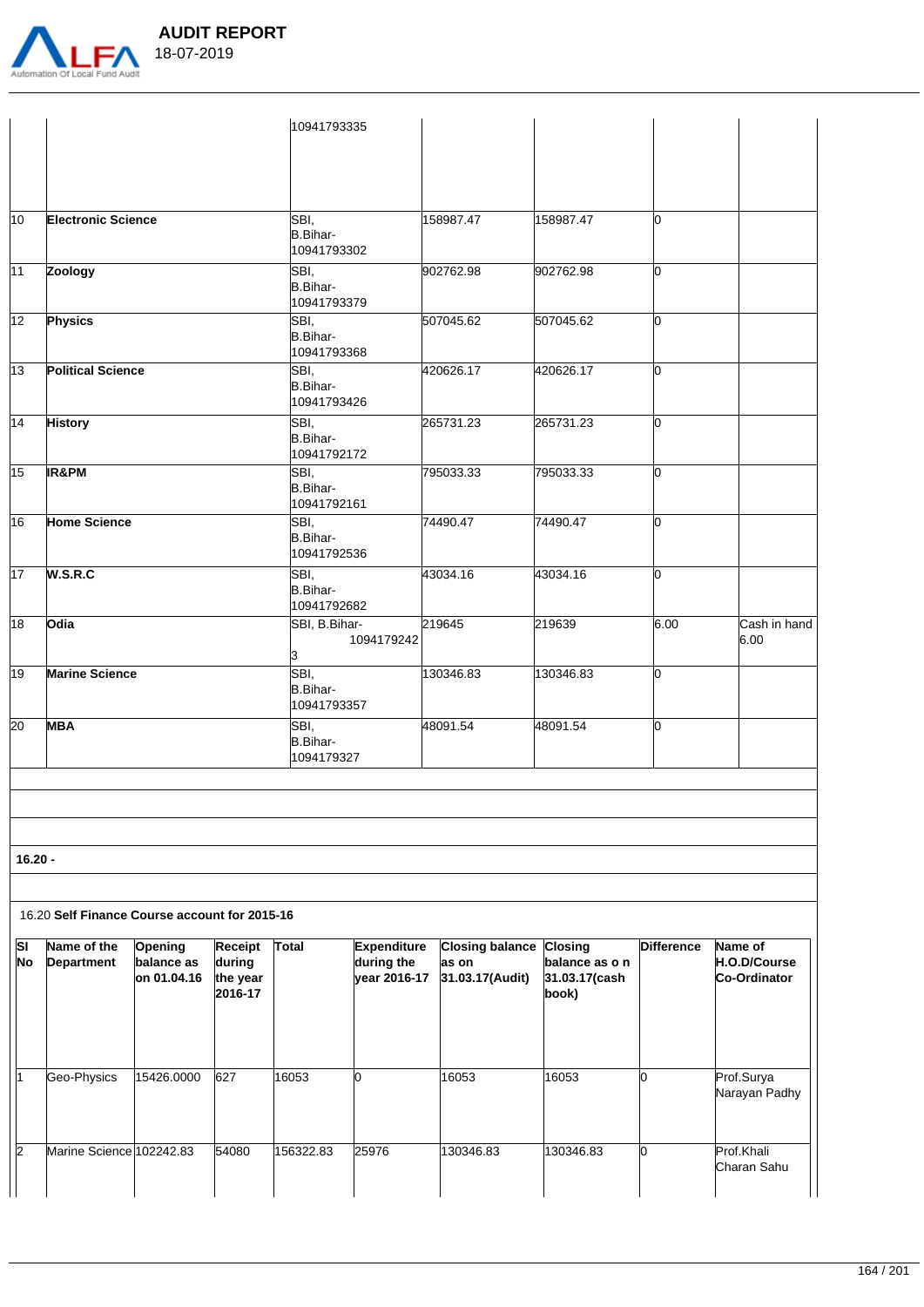

| <b>AUDIT REPORT</b> |
|---------------------|
| 18-07-2019          |

6 MSW SBI, B.Bihar-

32444625782

| $\overline{3}$ | MCA&<br>Computer<br>Science                                                                       | 1144967.54          | 123972                       | 1268939.54  | 53625  |        | 1215314.54                          |       | 1215314.54            | lO.                                       | Dr.Manas<br>Ranjan Patra                               |
|----------------|---------------------------------------------------------------------------------------------------|---------------------|------------------------------|-------------|--------|--------|-------------------------------------|-------|-----------------------|-------------------------------------------|--------------------------------------------------------|
| $\overline{4}$ | PGDBM                                                                                             | 281794              | 47129                        | 328923      | 36424  |        | 292499                              |       | 292499                | l0                                        | Dr.Nihar Ranjan<br>Mishra                              |
| $\overline{5}$ | <b>MBA Finnance</b><br>Management                                                                 | 15213               | 35261                        | 50474       | 15424  |        | 35050                               | 35050 |                       | l0                                        | Prof.Prakash<br>Ch.Mishra                              |
| 6              | MSW                                                                                               | 35969               | 164206                       | 200175      | 152589 |        | 47586                               | 47586 |                       | l0                                        | Prof.Gitanjali<br>Mishra                               |
| 7              | Electronics &<br>Information<br>systems(EIS)                                                      | $\overline{111773}$ | 5687                         | 1117460     | lo     |        | 1117460                             |       | 1117460               |                                           | Dr.Dhruba<br>Charan Panda                              |
| 8              | Pharmacy                                                                                          | 138162              | 19010                        | 157172      | 5269   |        | 151903                              |       | 151903                | 0                                         | Prof. Gitanjali<br>Mishra from<br>01.04.16<br>lonwards |
| 9              | Bio-technology 45156.50                                                                           |                     | 164834                       | 209990      | 142154 |        | 67836.50                            |       | 67836.50              | 0                                         | Prof.Subasini<br>Patanaik                              |
|                | Details of Closing balance as per Bank pass book & Cash book Bank balance figure of departments:- |                     |                              |             |        |        |                                     |       |                       |                                           |                                                        |
| <b>SI No</b>   | Name of the Department                                                                            |                     | <b>Bank A/C No</b>           |             |        |        | Closing balance as per<br>cash book |       | <b>Bank pass book</b> | Closing balance as per                    | Difference                                             |
| l1.            | Geo-Physics                                                                                       |                     | SBI, B.Bihar-<br>31086879364 |             |        | 16053  |                                     |       | 16053                 |                                           | In.                                                    |
| $\overline{2}$ | Marine Science                                                                                    |                     | SBI, B.Bihar-<br>10941793357 |             |        |        | 130346.83                           |       | 130346.83             |                                           | lo.                                                    |
| $\overline{3}$ | MCA & Computer Science                                                                            |                     | SBI, B.Bihar-<br>10941792637 | 10941793299 |        |        | 1215314.54                          |       | 1215314.54            | $736977.71 + \frac{478336.83}{478336.83}$ | In.                                                    |
| 4              | PGDBM                                                                                             |                     | SBI, B.Bihar-<br>30384828455 |             |        | 292499 |                                     |       | 292499                |                                           | n                                                      |
| 5              | MBA Finnance Management SBI, B.Bihar-                                                             |                     | 35150084751                  |             |        | 35050  |                                     |       | 35050                 |                                           | ln.                                                    |
|                |                                                                                                   |                     |                              |             |        |        |                                     |       |                       |                                           |                                                        |

47586 **47586** 0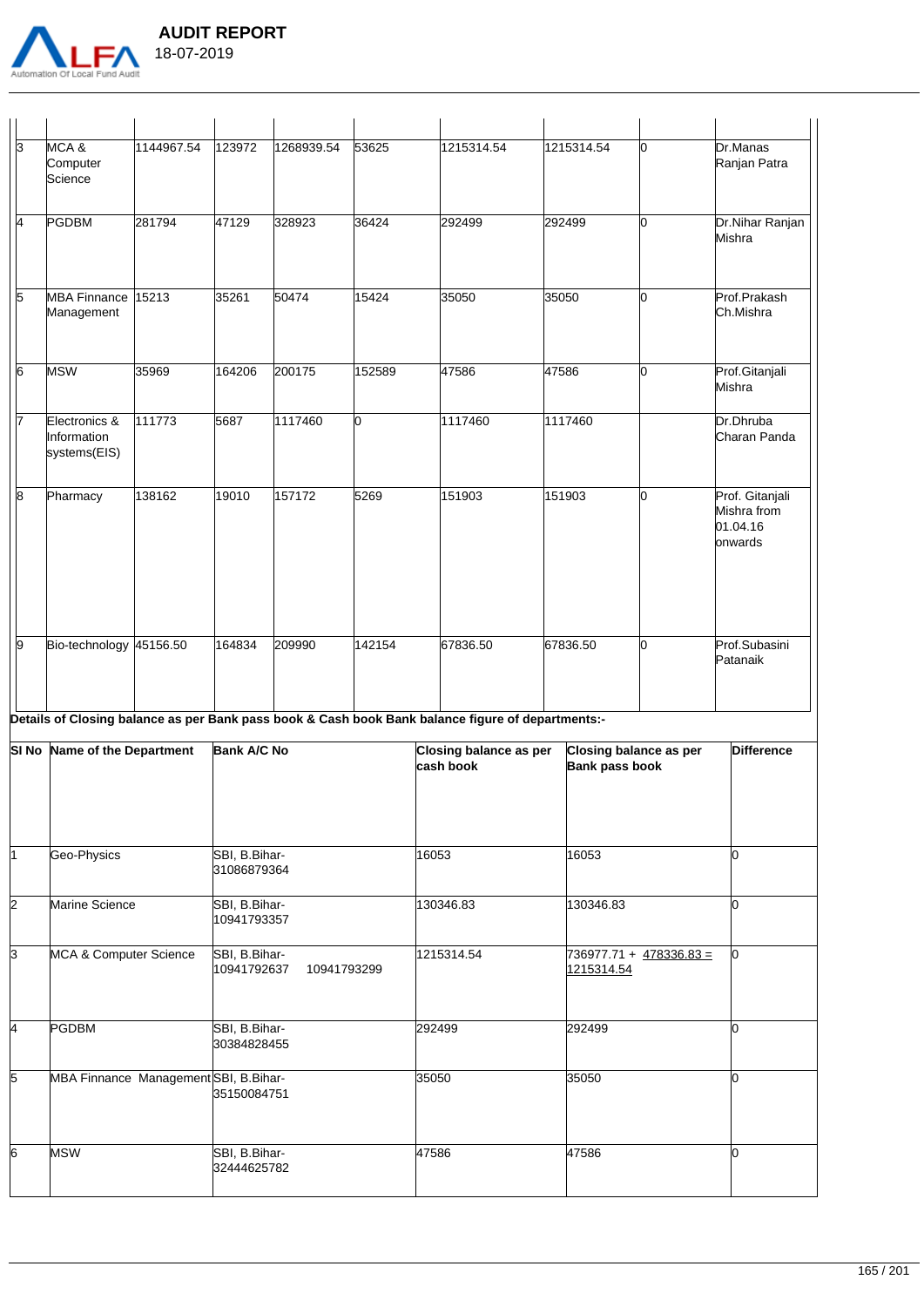

|              | Electronics & Information<br>systems(EIS)                             |                                                      | SBI, B.Bihar-<br>30215014086 |                               |                                                                 |                                                         | 1117460<br>1117460                                          |                                   |          |                                   | Ю                                       |
|--------------|-----------------------------------------------------------------------|------------------------------------------------------|------------------------------|-------------------------------|-----------------------------------------------------------------|---------------------------------------------------------|-------------------------------------------------------------|-----------------------------------|----------|-----------------------------------|-----------------------------------------|
| 8            | Bio-technology                                                        |                                                      | SBI, B.Bihar-                |                               | 10941792944                                                     | 67836.50                                                |                                                             |                                   | 67836.50 |                                   | lо                                      |
| l9           | Pharmacy                                                              |                                                      | SBI, B.Bihar-<br>30496006854 |                               |                                                                 | 151903                                                  |                                                             |                                   | 151903   |                                   | lo.                                     |
|              | Self Finance Course account for 2015-16                               |                                                      |                              |                               |                                                                 |                                                         |                                                             |                                   |          |                                   |                                         |
| SI<br>No     | Name of the<br>Department                                             | Opening<br>balance as during the<br>on 01.04.15 year | Receipt<br>2015-16           | Total                         | <b>Expenditure</b><br>during the yearas on<br>2015-16           |                                                         | <b>Closing balance</b><br>31.03.16(Audit)                   | las o n<br>31.03.16(cash<br>book) |          | <b>Closing balance Difference</b> | Name of<br>H.O.D/Course<br>Co-Ordinator |
|              | Bio-technology 47197.50                                               |                                                      | 1959.00                      | 49156.50                      | 4000.00                                                         | 45156.50                                                |                                                             | 45156.50                          |          | 0                                 | Prof.Subasini<br>Patanaik               |
| <b>SI No</b> | Name of the<br><b>Department</b>                                      |                                                      | Bank A/C No                  |                               | book                                                            | Closing balance as per cash Closing balance as per Bank |                                                             | pass book                         |          |                                   | <b>Difference</b>                       |
|              | Bio-technology                                                        |                                                      | SBI, B.Bihar-<br>10941792944 |                               | 45156.50                                                        |                                                         |                                                             | 45156.50                          |          |                                   | O                                       |
|              |                                                                       |                                                      |                              |                               |                                                                 |                                                         |                                                             |                                   |          |                                   |                                         |
| $16.21 -$    |                                                                       |                                                      |                              |                               |                                                                 |                                                         |                                                             |                                   |          |                                   |                                         |
|              | 16.21. Bio-informatics infrastructure facility Centre BIF             |                                                      |                              |                               |                                                                 |                                                         |                                                             |                                   |          |                                   |                                         |
| Opening      | Receipt<br>during the<br>balance as<br>on 01.04.16<br>year<br>2016-17 | Total                                                |                              | <b>Expenditure</b><br>2016-17 | <b>Closing balance as</b><br>during the year on 31.03.17(Audit) |                                                         | o n 31.03.17(pass<br>book SBI, B. Bihar<br>a/c-30309644342) | Closing balance as Difference     |          |                                   | Name of H.O.D/Course<br>Co-Ordinator    |
|              |                                                                       |                                                      |                              |                               |                                                                 |                                                         |                                                             |                                   |          |                                   |                                         |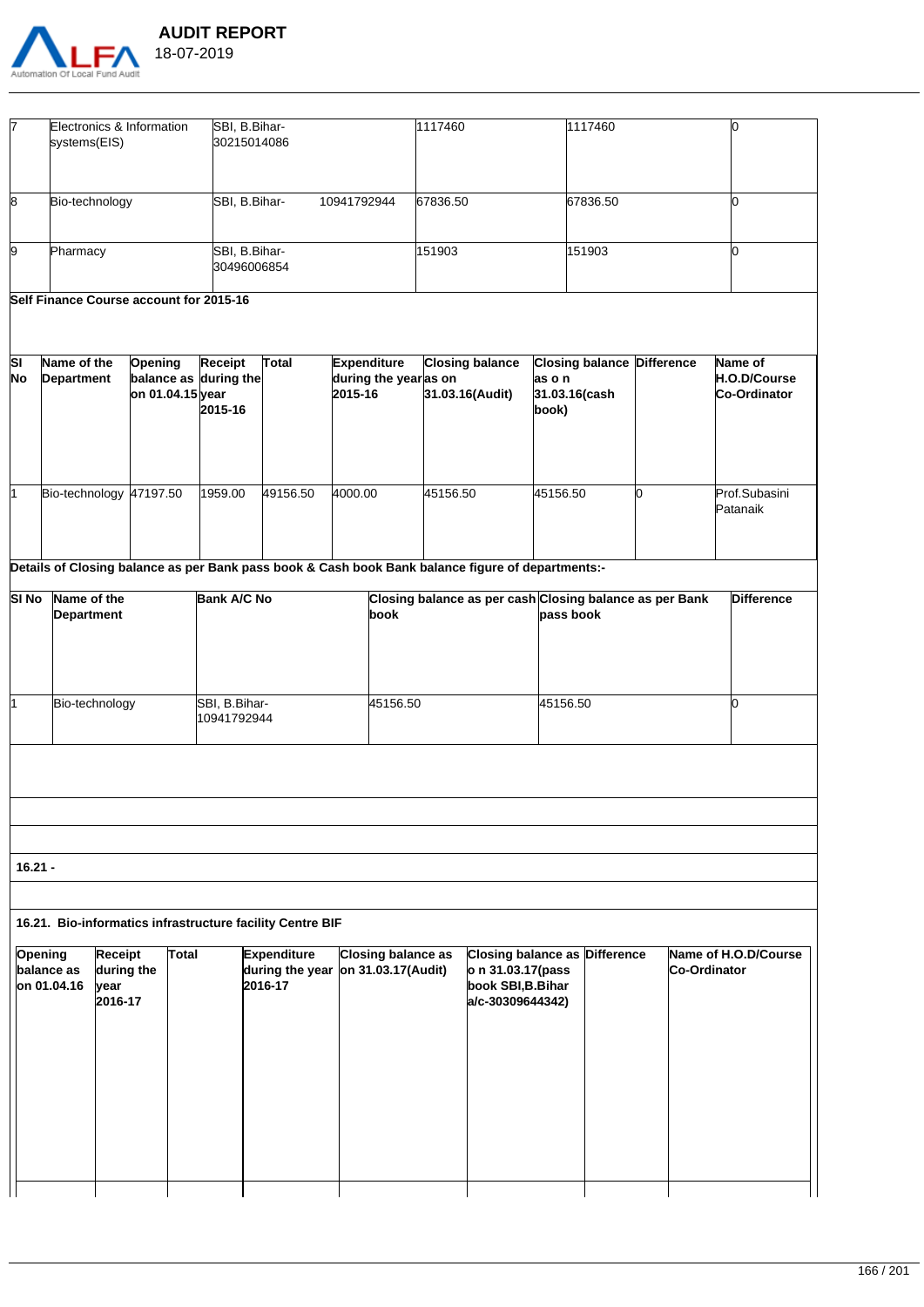

| 21982 | 69508 | 91490 | 78450 | 13040 | 13040 | $ 0\rangle$ | Prof.Subasini Pattnaik |
|-------|-------|-------|-------|-------|-------|-------------|------------------------|
|       |       |       |       |       |       |             |                        |
|       |       |       |       |       |       |             |                        |
|       |       |       |       |       |       |             |                        |
|       |       |       |       |       |       |             |                        |
|       |       |       |       |       |       |             |                        |
|       |       |       |       |       |       |             |                        |
|       |       |       |       |       |       |             |                        |
|       |       |       |       |       |       |             |                        |
|       |       |       |       |       |       |             |                        |

**16.22 - Non-submission of U.C on the following amount which has been disbursed to the colleges by the DEC .**

The following amount of **Rs.17,22,970.00** has been paid to the Principals towards infrastructure development charges, centre expenses & contingencies for conduct of contact programme classes. But the utilization certificate against the fund released has not been produced for verification. The details are given below.

| SI.No. | <b>Voucher No./Date</b> | Amount | Name of the College                      |
|--------|-------------------------|--------|------------------------------------------|
| 11     | 01/07.05.2016           | 10010  | Anchalika Mahavidyalaya, Ballipadar      |
|        | ÞО                      | 1170   | Adivasi College, Balliguda               |
|        | lDO.                    | 16770  | Anchalika Mahavidyalaya, K.B.Pur         |
|        | IDО                     | 6240   | Aska Science College, Aska               |
|        | lDO.                    | 2210   | Bhairab College, Dabugaon                |
|        | DО                      | 1690   | S.B.P.Mahavidyalaya, Samantiapalli       |
|        | DО                      | 3120   | Bellaguntha Science College, Bellaguntha |
|        | IDО                     | 13520  | Govt. Science College, Chatrapur         |
|        | þо                      | 14040  | Chikiti Mahavidyalaya, Chikiti           |
|        | lDO.                    | 3510   | Panabeda Mahavidyalaya, Chandahandi      |
|        | ÞО                      | 260    | City College, Berhampur                  |
|        | þо                      | 2600   | Womens's College, Chatrapur              |
|        | IDO.                    | 6630   | D.A.V College, Koraput                   |
|        | þо                      | 1300   | B.P.Women's College, Digapahandi         |
|        | IDO.                    | 2340   | G.A. Mahavidyalaya, Kalimela             |
|        | IDO.                    | 9620   | Gunupur College, Gunupur                 |
|        | DО                      | 13910  | Gopalpur College, Gopalpur               |
|        | IDO.                    | 19630  | Gayatri Inst. of Sc. & Tech. Gaunju      |
|        |                         |        |                                          |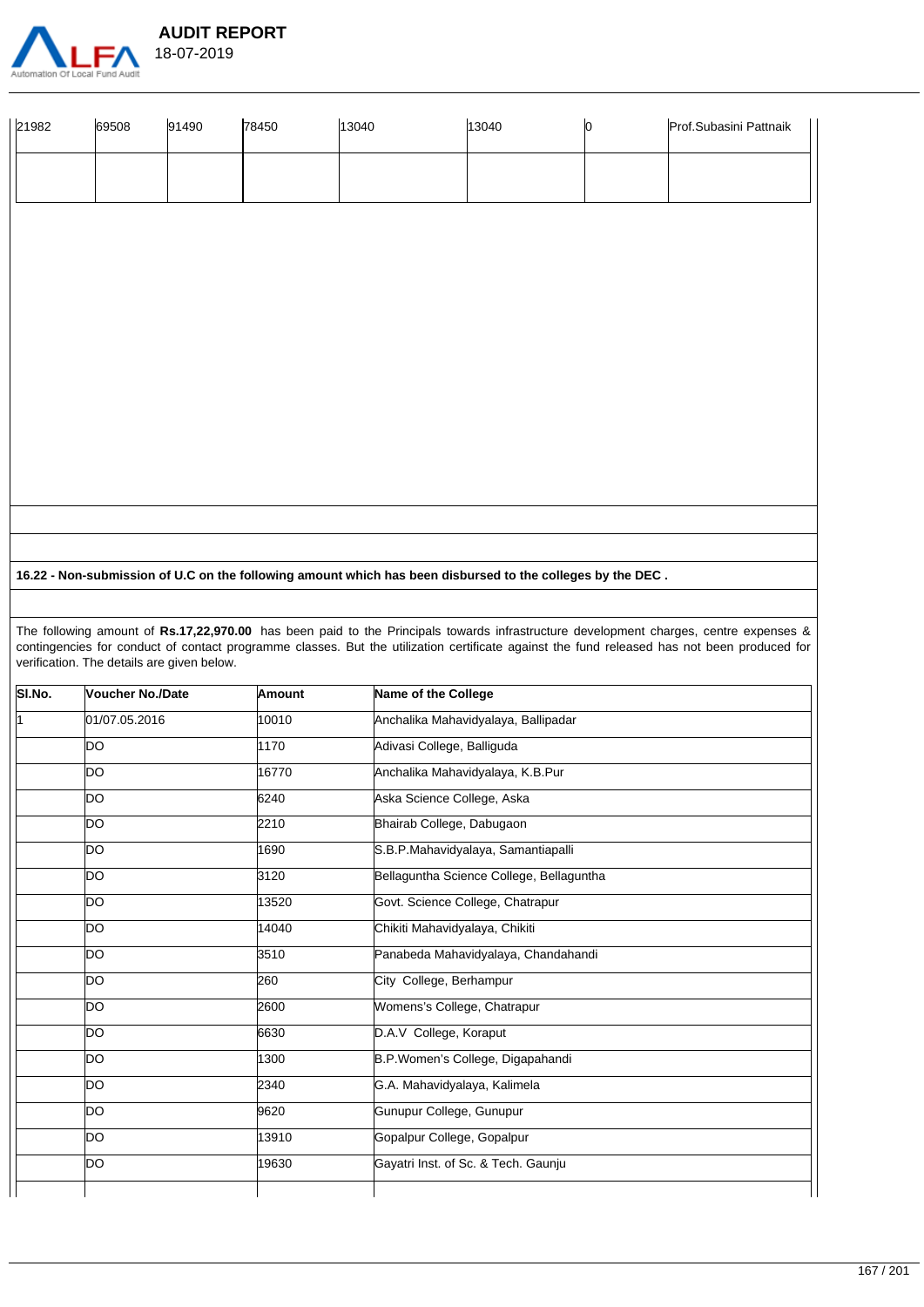

|   | þо<br>DO      | 25220<br>2470 | Science College, Hinjilicut<br>Hill Top College, Mohana |
|---|---------------|---------------|---------------------------------------------------------|
|   | DO            | 4160          | I.M.Degree College, Chandiput                           |
|   | DO            | 1560          | J.J.Mahavidyalaya, Raikia                               |
|   | lDО           | 1690          | S.J.Mahavidyalaya, Rambha                               |
|   | lDО           | 2210          | Anchalika Mahavidyalaya, Jagannathprasad                |
|   | lDО           | 11960         | K.S.U.B College, Bhanjanagar                            |
|   | DO            | 1300          | Kotpad College, Kotpad                                  |
|   | DO            | 10400         | Khemundi College, Digapahandi                           |
|   | lDО           | 5070          | Kalinga Mahavidyalaya, G.Udayagiri                      |
|   | DO            | 3510          | Keshpur College, Keshpur                                |
|   | lDО           | 22100         | K.B.V Mahavidyalaya, Kabisuryanagar                     |
|   | DO            | 650           | Laxmipur College, Laxmipur                              |
|   | DO            | 4420          | L.N.Degree College, Kodala                              |
|   | lDО           | 1300          | Malkangiri College, Malkangiri                          |
|   | DO            | 10140         | M.K.Degree College, Gurundi                             |
|   | lDО           | 35880         | M.M.Mahavidyalaya, Berhampur                            |
|   | DO            | 520           | N.B.C. College, Kendukpadar                             |
|   | DO            | 2340          | N.S.B Mahavidyalaya, Tumudibandha                       |
|   | lDО           | 7930          | Nabarangpur College, Nabarangpur                        |
|   | DO            | 4290          | People's College, Buguda                                |
|   | lDО           | 6630          | Panchayat College, Phiringia                            |
|   | lDО           | 650           | Pendrani Mahavidyalaya, Umarkote                        |
|   | DO            | 3510          | Polasara Science College, Polasara                      |
|   | lDО           | 1040          | Womens Degree College, Paralakhemundi                   |
|   | lDО           | 3510          | Rayagada(Auto) College, Rayagada                        |
|   | lDО           | 13520         | Sri Ram College, Kasinagar                              |
|   | þо            | 26390         | R .N.Degree College, Dura                               |
|   | DО            | 16640         | R.C.M.Science College, Khallikote                       |
|   | lDО           | 3250          | S.B.S College, Khandadeuli                              |
|   | DО            | 910           | Savitri Women's College, Bhanjanagar                    |
|   | lDО           | 780           | A.M.C.S College, Tikabali                               |
|   | þо            | 8060          | T.T.College, Purushottampur                             |
|   | DO            | 1560          | U.P.Science College, Sheragada                          |
|   | lDО           | 1820          | College of Sc. & Tech. Balimela                         |
|   | DО            | 130           | Biswasray Science College, Pattapur                     |
|   | DО            | 4550          | Ganjam College, Ganjam                                  |
|   | þо            | 260           | Muniguda College, Muniguda                              |
|   | DO            | 520           | Womens College, Rayagada                                |
|   | DО            | 42380         | Presidence College, Konisi, Berhampur                   |
|   | <b>Total</b>  | 423800        |                                                         |
| 2 | 12/28.06.2016 | 8060          | Anchalika Mahavidyalaya, Ballipadar                     |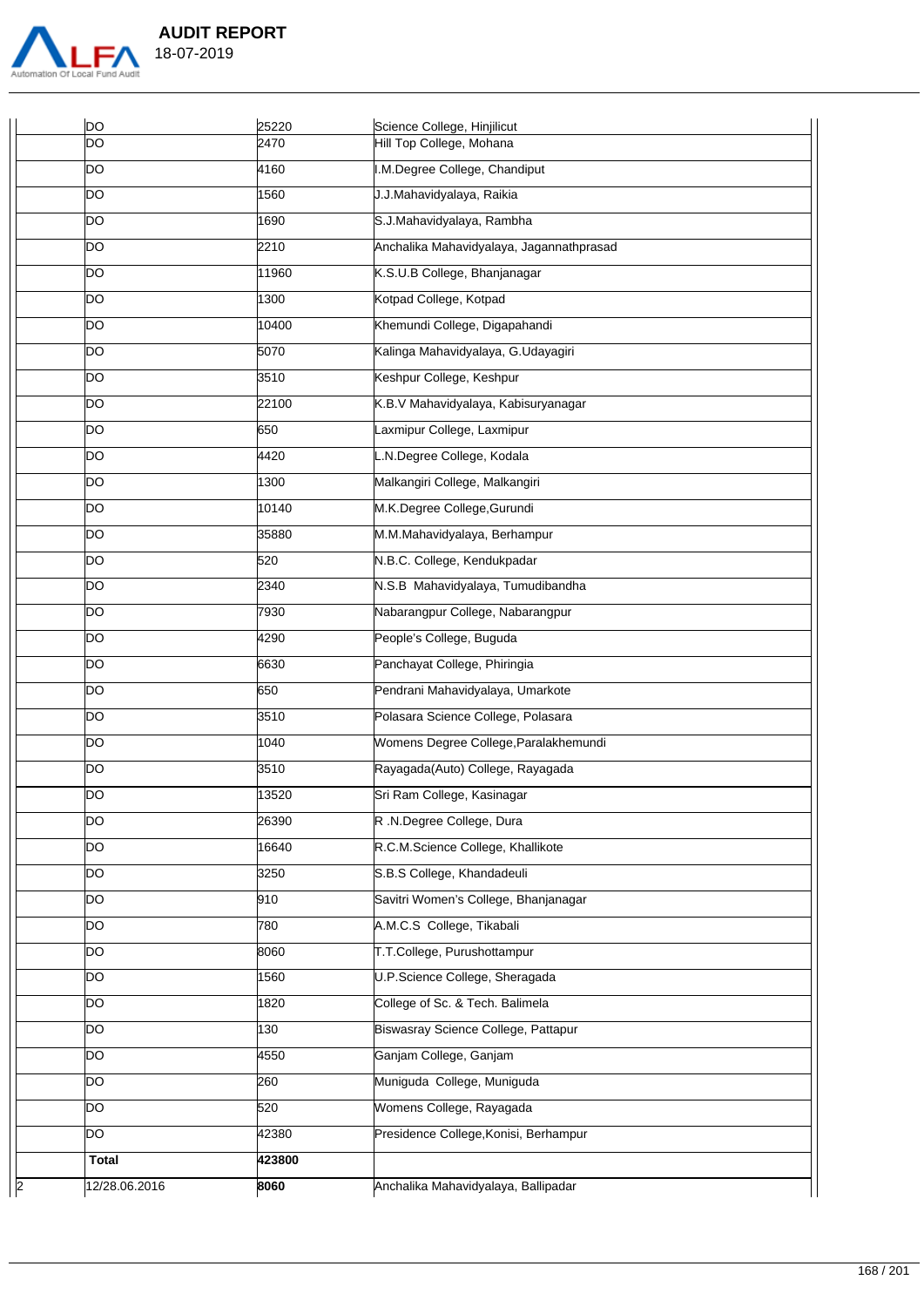

|                   | <b>AUDIT REPORT</b> |
|-------------------|---------------------|
| <b>19 07 2010</b> |                     |

18-07-2019

| lDО            | 1430  | Adivasi College, Balliguda                      |
|----------------|-------|-------------------------------------------------|
| þо             | 13650 | Anchalika Mahavidyalaya, K.B.Pur                |
| DO             | 11570 | Aska Science College, Aska                      |
| DО             | 1560  | Bhairab College, Dabugaon                       |
| lDО            | 910   | B.P. College, Kundra                            |
| þо             | 2600  | S.B.P.Mahavidyalaya, Samantiapalli              |
| DО             | 3380  | Bellaguntha Science College, Bellaguntha        |
| DO             | 15990 | Govt. Science College, Chatrapur                |
| þо             | 17810 | Chikiti Mahavidyalaya, Chikiti                  |
| lDО            | 1170  | Panabeda Mahavidyalaya, Chandahandi             |
| þо             | 1950  | Womens's College, Chatrapur                     |
| DО             | 8190  | D.A.V College, Koraput                          |
| DО             | 650   | B.P.Women's College, Digapahandi                |
| þо             | 1690  | G.A. Mahavidyalaya, Kalimela                    |
| þо             | 11310 | Gunupur College, Gunupur                        |
| þо             | 12480 | Gopalpur College, Gopalpur                      |
| þо             | 14430 | Gayatri Inst. of Sc. & Tech. Gaunju             |
| lDО            | 32500 | Science College, Hinjilicut                     |
| lDО            | 1690  | Hill Top College, Mohana                        |
| þо             | 5980  | I.M.Degree College, Chandiput                   |
| þо             | 1560  | J.J.Mahavidyalaya, Raikia                       |
| þо             | 1040  | S.J.Mahavidyalaya, Rambha                       |
| DО             | 2080  | Anchalika Degree Mahavidyalaya, Jagannathprasad |
| þо             | 17030 | K.S.U.B College, Bhanjanagar                    |
| þо             | 130   | Kotpad College, Kotpad                          |
| þо             | 14950 | Khemundi College, Digapahandi                   |
| þо             | 7800  | Kalinga Mahavidyalaya, G.Udayagiri              |
| þо             | 1820  | Keshpur College, Keshpur                        |
| þо             | 20670 | K.B.V Mahavidyalaya, Kabisuryanagar             |
| þо             | 650   | Laxmipur College, Laxmipur                      |
| þо             | 5460  | L.N.Degree College, Kodala                      |
| þо             | 260   | Muniguda College, Muniguda                      |
| DО             | 2210  | Malkangiri College, Malkangiri                  |
| DО             | 9750  | M.K.Degree College, Gurundi                     |
| þо             | 34190 | M.M.Mahavidyalaya, Berhampur                    |
| þо             | 130   | N.B.C. College, Kendupadar                      |
| þо             | 1300  | N.S.B Mahavidyalaya, Tumudibandha               |
| DО             | 5980  | Nabarangpur College, Nabarangpur                |
| DО             | 3900  | People's College, Buguda                        |
| þо             | 21450 | Panchayat College, Phiringia                    |
| $\overline{p}$ | 650   | Pendrani Mahavidyalaya, Umarkote                |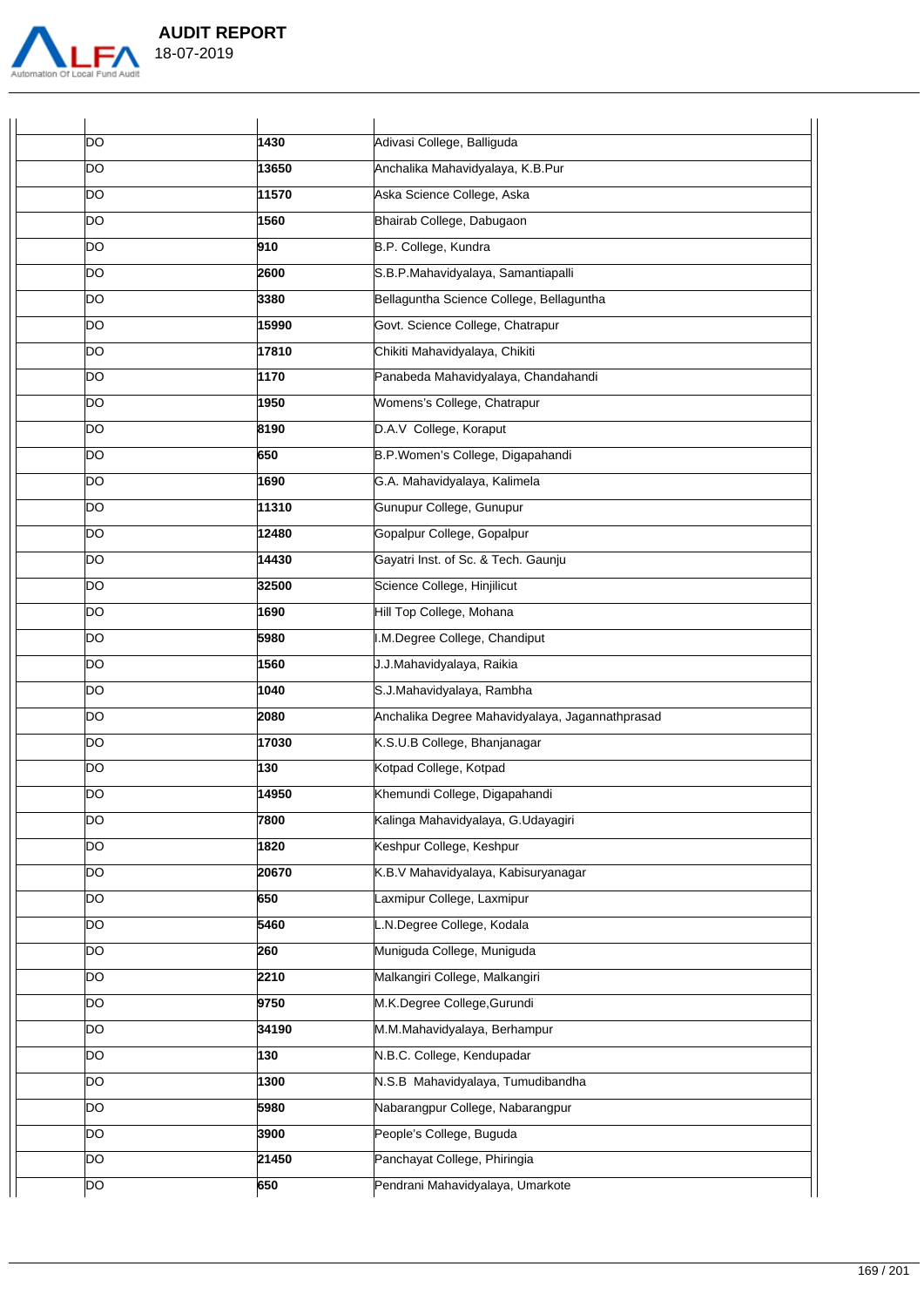

|            | <b>AUDIT REPORT</b> |
|------------|---------------------|
| 18-07-2019 |                     |

DO **3380** Polasara Science College, Polasara DO **1690** Womens Degree College,Paralakhemundi DO **4940** Rayagada(Auto) College, Rayagada **10660** Sri Ram College, Kasinagar DO **24050** R .N.Degree College, Dura DO **16120** R.C.M.Science College, Khallikote **2080** S.B.S College, Khandadeuli DO **1430** Savitri Women's College, Bhanjanagar **1430 A.M.C.S College, Tikabali 10400** T.T.College, Purushottampur DO **1820** U.P.Science College, Sheragada DO **2860** College of Sc. & Tech. Balimela **520 Biswasray Science College, Pattapur** DO **2340** Ganjam College, Ganjam **130** Womens College, Rayagada **130** DO **48230** Lingaraj Law College, Berhampur **Total 4,54,090.00** 3 13/28.06.2016 **8190** Anchalika Mahavidyalaya, Ballipadar DO **1690** Adivasi College, Balliguda DO **7540** Anchalika Mahavidyalaya, K.B.Pur **200 12670 Aska Science College, Aska 1820** Bhairab College, Dabugaon DO **1690** S.B.P.Mahavidyalaya, Samantiapalli DO **5590** Bellaguntha Science College, Bellaguntha **5070 Govt.** Science College, Chatrapur DO **10660** Chikiti Mahavidyalaya, Chikiti DO **2340** Panabeda Mahavidyalaya, Chandahandi DO **1950** Womens's College, Chatrapur DO **3510** D.A.V College, Koraput DO **1300** B.P.Women's College, Digapahandi DO **780** G.A. Mahavidyalaya, Kalimela **6240** Gunupur College, Gunupur **3250** Gopalpur College, Gopalpur DO **38090** Gayatri Inst. of Sc. & Tech. Gaunju **14560** Science College, Hinjilicut DO **1820** Hill Top College, Mohana DO **3900** I.M.Degree College, Chandiput DO **2600** J.J.Mahavidyalaya, Raikia DO **1560** S.J.Mahavidyalaya, Rambha DO **2860** Anchalika Degree Mahavidyalaya, Jagannathprasad

DO **15080** K.S.U.B College, Bhanjanagar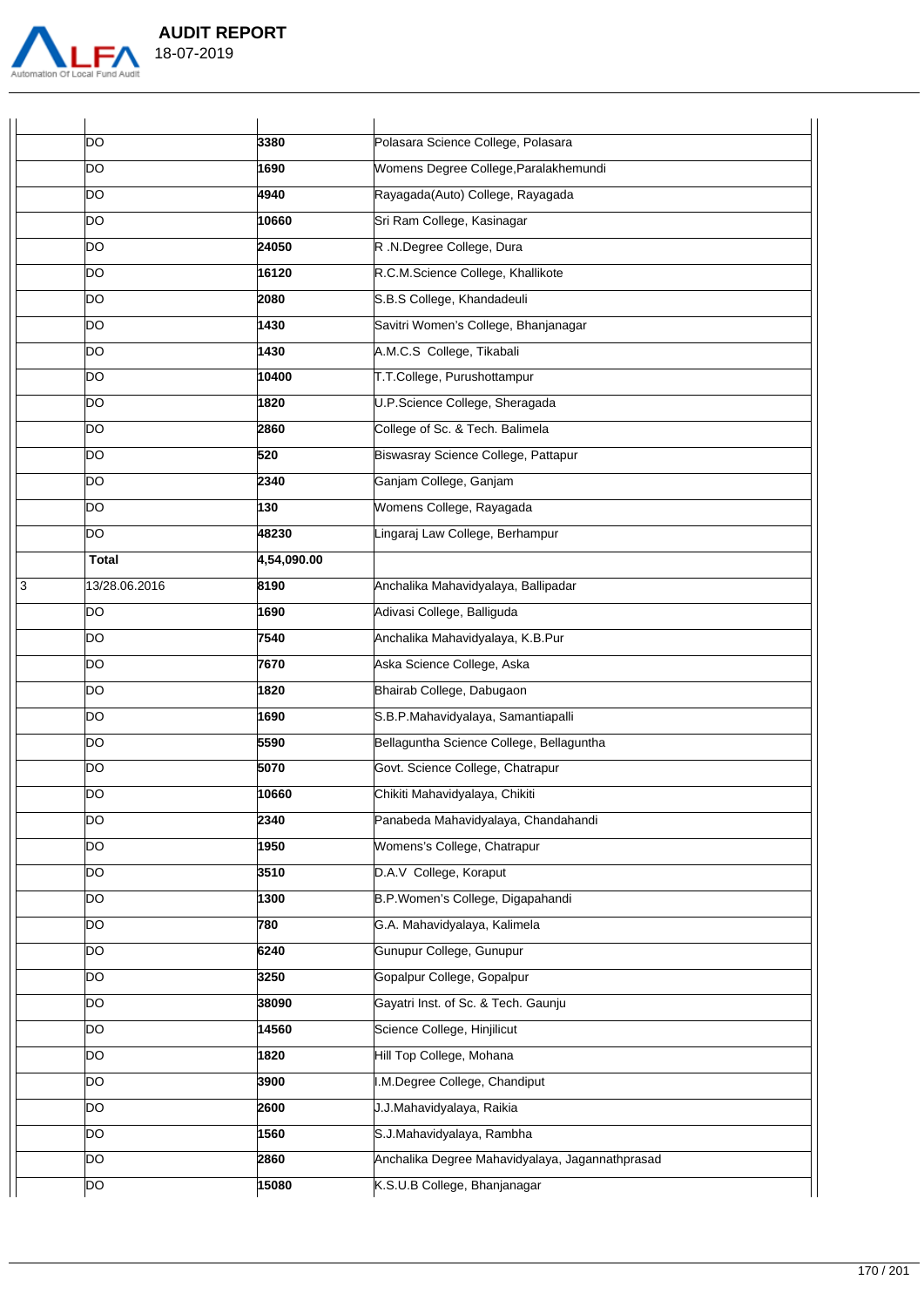

|                   | <b>AUDIT REPORT</b> |
|-------------------|---------------------|
| <b>19 07 2010</b> |                     |

18-07-2019

| lDО           | 520    | Kotpad College, Kotpad                   |
|---------------|--------|------------------------------------------|
| lDО           | 10270  | Khemundi College, Digapahandi            |
| IDО           | 6760   | Kalinga Mahavidyalaya, G.Udayagiri       |
| lро           | 2210   | Keshpur College, Keshpur                 |
| ÞО            | 25350  | K.B.V Mahavidyalaya, Kabisuryanagar      |
| þо            | 520    | Laxmipur College, Laxmipur               |
| lDО           | 4940   | L.N.Degree College, Kodala               |
| IDО           | 650    | Muniguda College, Muniguda               |
| þо            | 1430   | Malkangiri College, Malkangiri           |
| ÞО            | 4940   | M.K.Degree College, Gurundi              |
| þо            | 14820  | M.M.Mahavidyalaya, Berhampur             |
| lDО           | 910    | N.B.C. College, Kendukpadar              |
| IDО           | 1820   | N.S.B Mahavidyalaya, Tumudibandha        |
| þо            | 6110   | Nabarangpur College, Nabarangpur         |
| lDО           | 2990   | People's College, Buguda                 |
| þо            | 6370   | Panchayat College, Phiringia             |
| lDО           | 910    | Pendrani Mahavidyalaya, Umarkote         |
| IDО           | 3380   | Polasara Science College, Polasara       |
| lро           | 260    | Womens Degree College, Paralakhemundi    |
| lDО           | 1560   | Rayagada(Auto) College, Rayagada         |
| þо            | 10140  | Sri Ram College, Kasinagar               |
| lDО           | 8970   | R .N.Degree College, Dura                |
| IDО           | 16380  | R.C.M.Science College, Khallikote        |
| lро           | 3120   | S.B.S College, Khandadeuli               |
| lDО           | 2730   | Savitri Women's College, Bhanjanagar     |
| lDО           | 1300   | A.M.C.S College, Tikabali                |
| lDО           | 6500   | T.T.College, Purushottampur              |
| DО            | 1820   | U.P.Science College, Sheragada           |
| lDО           | 1040   | Biswasray Science College, Pattapur      |
| þо            | 1690   | Ganjam College, Ganjam                   |
| þо            | 9100   | Presidence College, Konisi, Berhampur    |
| þо            | 130    | Science & Tech.College, Balimela         |
| DО            | 13130  | College of Advanced Computing, Berhampur |
| <b>Total</b>  | 322530 |                                          |
| 14/28.06.2016 | 9750   | Anchalika Mahavidyalaya, Ballipadar      |
| DО            | 1170   | Adivasi College, Balliguda               |
| þо            | 17420  | Anchalika Mahavidyalaya, K.B.Pur         |
| DО            | 8060   | Aska Science College, Aska               |
| DО            | 1430   | Bhairab College, Dabugaon                |
| þо            | 130    | B.P. College, Kundra                     |
| DO            | 1690   | S.B.P.Mahavidyalaya, Samantiapalli       |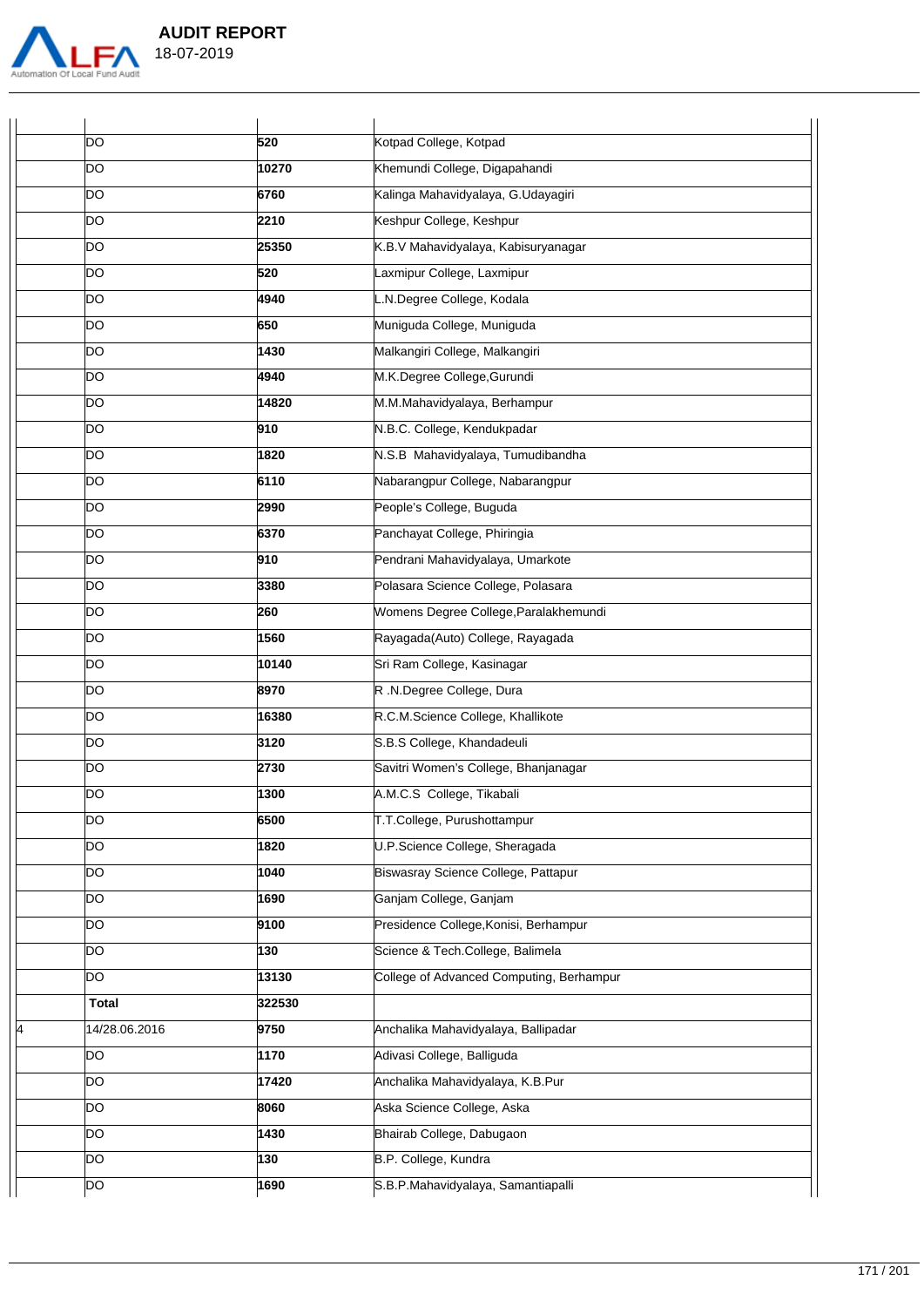

|            | <b>AUDIT REPORT</b> |
|------------|---------------------|
| 18-07-2019 |                     |

| lро            | 3120  | Bellaguntha Science College, Bellaguntha        |
|----------------|-------|-------------------------------------------------|
| þо             | 16640 | Govt. Science College, Chatrapur                |
| þо             | 15990 | Chikiti Mahavidyalaya, Chikiti                  |
| þо             | 3510  | Panabeda Mahavidyalaya, Chandahandi             |
| þо             | 2340  | Womens's College, Chatrapur                     |
| þо             | 5980  | D.A.V College, Koraput                          |
| DО             | 1300  | B.P.Women's College, Digapahandi                |
| DО             | 2210  | G.A. Mahavidyalaya, Kalimela                    |
| þо             | 11830 | Gunupur College, Gunupur                        |
| þо             | 14950 | Gopalpur College, Gopalpur                      |
| þо             | 22490 | Gayatri Inst. of Sc. & Tech. Gaunju             |
| DО             | 27300 | Science College, Hinjilicut                     |
| DО             | 2210  | Hill Top College, Mohana                        |
| þо             | 4160  | I.M.Degree College, Chandiput                   |
| þо             | 1430  | J.J.Mahavidyalaya, Raikia                       |
| þо             | 1950  | S.J.Mahavidyalaya, Rambha                       |
| DО             | 2080  | Anchalika Degree Mahavidyalaya, Jagannathprasad |
| DО             | 12740 | K.S.U.B College, Bhanjanagar                    |
| þо             | 1300  | Kotpad College, Kotpad                          |
| DО             | 11050 | Khemundi College, Digapahandi                   |
| þо             | 6240  | Kalinga Mahavidyalaya, G.Udayagiri              |
| DО             | 3640  | Keshpur College, Keshpur                        |
| DО             | 25480 | K.B.V Mahavidyalaya, Kabisuryanagar             |
| þо             | 520   | Laxmipur College, Laxmipur                      |
| DО             | 5070  | N.Degree College, Kodala                        |
| DО             | 390   | Muniguda College, Muniguda                      |
| lро            | 910   | Malkangiri College, Malkangiri                  |
| þо             | 10010 | M.K.Degree College, Gurundi                     |
| þо             | 37960 | M.M.Mahavidyalaya, Berhampur                    |
| DО             | 520   | N.B.C. College, Kendupadar                      |
| þо             | 2080  | N.S.B Mahavidyalaya, Tumudibandha               |
| þо             | 7150  | Nabarangpur College, Nabarangpur                |
| þо             | 3770  | People's College, Buguda                        |
| DО             | 7020  | Panchayat College, Phiringia                    |
| þо             | 520   | Pendrani Mahavidyalaya, Umarkote                |
| DO             | 3250  | Polasara Science College, Polasara              |
| þо             | 1170  | Womens Degree College, Paralakhemundi           |
| þо             | 2860  | Rayagada(Auto) College, Rayagada                |
| þо             | 15730 | Sri Ram College, Kasinagar                      |
| þо             | 31200 | R .N.Degree College, Dura                       |
| $\overline{p}$ | 17550 | R.C.M.Science College, Khallikote               |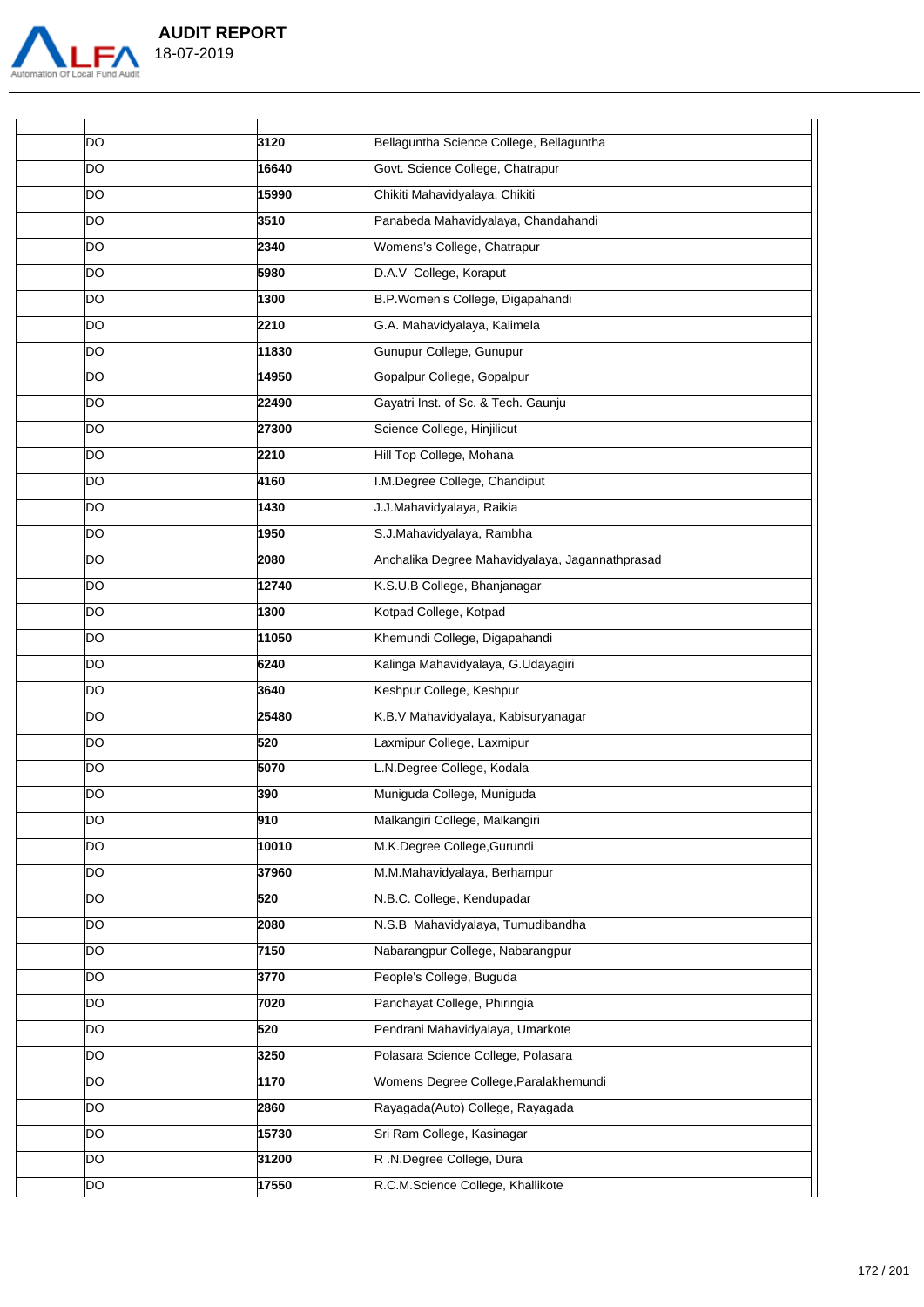

| lDО                | 3250               | S.B.S College, Khandadeuli            |
|--------------------|--------------------|---------------------------------------|
| lDО                | 910                | Savitri Women's College, Bhanjanagar  |
| þо                 | 910                | A.M.C.S College, Tikabali             |
| IDО                | 8060               | T.T.College, Purushottampur           |
| IDО                | 1430               | U.P.Science College, Sheragada        |
| þо                 | 2080               | College of Sc. & Tech. Balimela       |
| IDО                | 390                | Biswasray Science College, Pattapur   |
| IDО                | 5590               | Ganjam College, Ganjam                |
| lDO.               | 520                | Womens College, Rayagada              |
| lDO.               | 41730              | Presidence College, Konisi, Berhampur |
| <b>Total</b>       | 452140             |                                       |
| 45/22.10.2016      | 10020              | Chairman, P.G. Department, BU         |
| <b>DO</b>          | 7530               | Headmistress, UHSS, BU                |
| <b>DO</b>          | 36030              | Presidency College, Konisi, Bam       |
| 50/25.11.2016      | 2310               | Chairman P.G Council                  |
| <b>DO</b>          | 12270              | Headmaster, UHSC                      |
| <b>DO</b>          | 540                | Principal, SMIT                       |
| <b>DO</b>          | 1710               | Principal, L.R. Law College, BAM      |
| <b>Total</b>       | 70410              |                                       |
| <b>Grand Total</b> | $\sqrt{17,22,970}$ |                                       |

In response to the University authority furnished no reply till the close of audit. Hence the amount of **Rs.17,22,970.00** is held under objection till the production of above U.Cs.

## **16.23 -**

#### 16.23 **Hostel Account**

There are 14 hostels in the Bderhampur University.They are namely-Jogendra,Rushikulya,Basundhara,Nagabali,Indrabati,Bahuda,Mahendra Tanaya,Saberi,Jhanjabati,Salunki, Dhanei,Kolab,Chilika and Ansupa .Out of which only two hostel namely Jogendra land Mahendra Tanaya have been produced records for verification.

| Jogendra Hostel                                                                                                                                                         |            |
|-------------------------------------------------------------------------------------------------------------------------------------------------------------------------|------------|
| Opening balance as on 01.04.16                                                                                                                                          | 90.651.00  |
| Receipt during 2016-17                                                                                                                                                  | 41,750.00  |
| Total                                                                                                                                                                   | 132,401.00 |
| Expenditure during 2016-17                                                                                                                                              | 46,518.50  |
| Closing balance as on 31.03.17                                                                                                                                          | 85,882.50  |
| Closing balance as 31.03.17 as per pass book A/C no.10941791189, SBI, Bhanjabihar                                                                                       | 90,382.50  |
| Difference (As 6 cheques bearing No.136230, 136231, 136232, 136233, 136234 and 136235 of<br>Rs; 750.00 each issued but encashed on 2017-18 financial year respectively) | 4.500.00   |

**Mahendra Tanaya Ladies Hostel**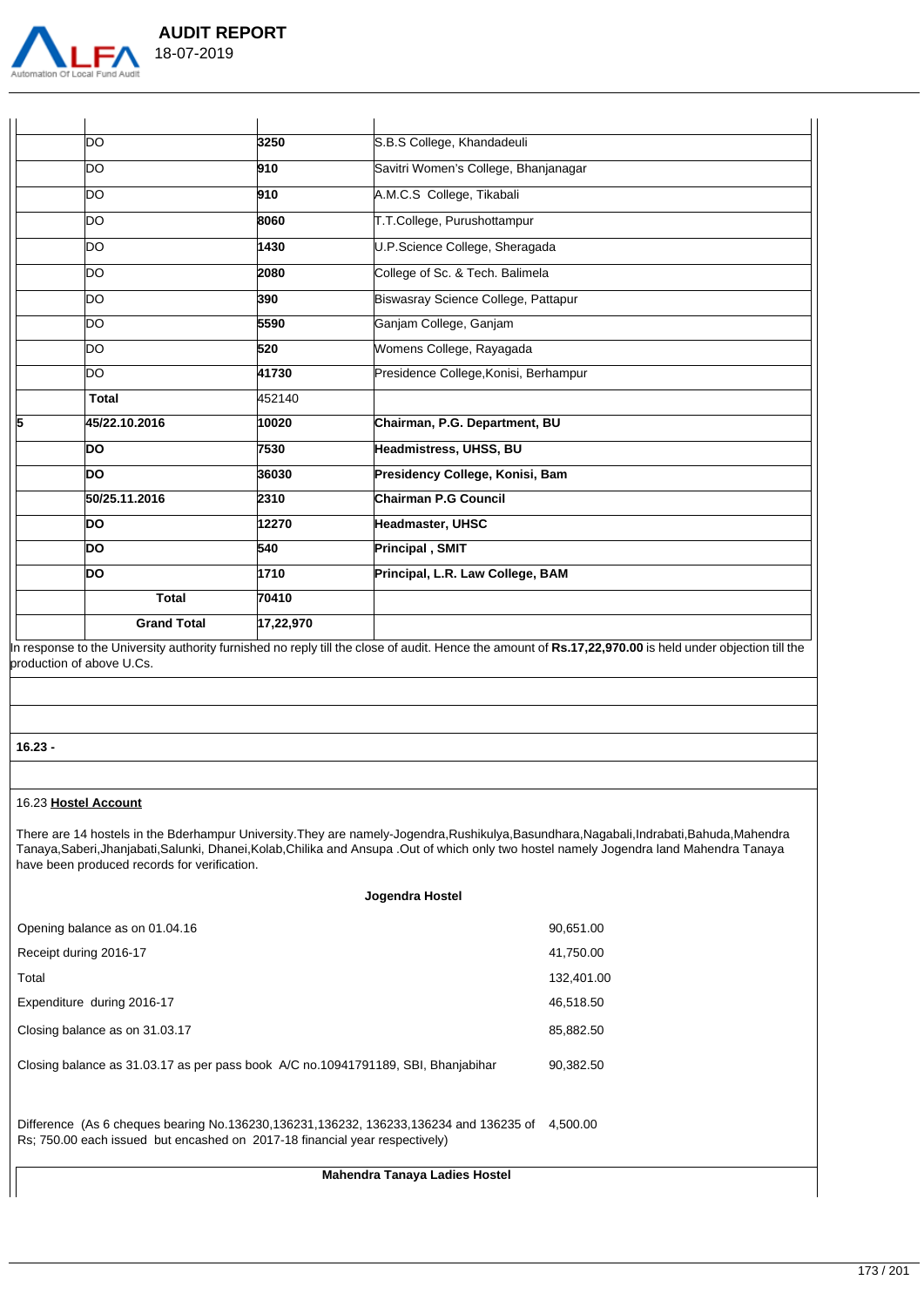

|                                                                                                                                                                                                                                                                                                                                                                                                                                                                                                                                                                      | 549620.00      |
|----------------------------------------------------------------------------------------------------------------------------------------------------------------------------------------------------------------------------------------------------------------------------------------------------------------------------------------------------------------------------------------------------------------------------------------------------------------------------------------------------------------------------------------------------------------------|----------------|
| Receipt during 2016-17                                                                                                                                                                                                                                                                                                                                                                                                                                                                                                                                               | 551925.00      |
| Total                                                                                                                                                                                                                                                                                                                                                                                                                                                                                                                                                                | 1096545.00     |
| Expenditure during 2016-17                                                                                                                                                                                                                                                                                                                                                                                                                                                                                                                                           | 272443.00      |
| Closing balance as on 31.03.17                                                                                                                                                                                                                                                                                                                                                                                                                                                                                                                                       | 829102.00      |
| Closing balance as 31.03.17 as per pass book A/C no. 10941791145, SBI, Bhanjabihar                                                                                                                                                                                                                                                                                                                                                                                                                                                                                   | 893375.50      |
| Difference 1.C.B .as per cash book (as on 31.3.17)                                                                                                                                                                                                                                                                                                                                                                                                                                                                                                                   | 829102.00      |
| 2. Diff.in OB (as on 1.04.16) As per cash book=554255.00<br>As per pass book= 569947.00                                                                                                                                                                                                                                                                                                                                                                                                                                                                              | $(+)$ 15692.00 |
| 3.Cheques issued in cash book but not encashed from bank pass book Cheq.no.119052/7.3.17=3100,.119053/7.3.17=2000,<br>119001/24.6.16=400 & 119002/29.6.16=7880                                                                                                                                                                                                                                                                                                                                                                                                       | $(+) 13380.00$ |
| 4. 7 nos cheques $@ 850 = 5950.00$                                                                                                                                                                                                                                                                                                                                                                                                                                                                                                                                   | $(+)$ 5950.00  |
| 5. Deposits made in Pass book not taken to cash book. $2.5.16=240,6.5.16=240,9.5.16$ to<br>$12.5.16 = (240X15) = 3600, 9.5.16 = 120, 10.5.16 = 360, 18.5.16 = 120, 23.5.16 = 240, 24.5.16 = 120, 25.5.16 = 240, 25.5.16 = 240, 25.5.16 = 240, 25.5.16 = 240, 25.5.16 = 240, 25.5.16 = 240, 25.5.16 = 240, 25.5.16 = 240, 25.5.16 = 240, 2$<br>l26.5.16(120X2)=240,30.5.16=240,30.5.16=120,30.5.16=240,4.11.16=3600,30.12.16=300,30.12.16(700X3)=2100,9.3.16=120<br>.16.3.17 =(120X11)=1320 & 18.7.16=240 =14040.00 &Transfor Money 26.4.16=13652,26.4.16=9101 =22753 | $(+)$ 36793.00 |
| 6. Bank comm(MCC)not reflected in cash book (-)229 &(-)632.50=861.50                                                                                                                                                                                                                                                                                                                                                                                                                                                                                                 | $(-)861.50$    |
| 7. Gap period of pass book                                                                                                                                                                                                                                                                                                                                                                                                                                                                                                                                           | $(-)6680.00$   |
|                                                                                                                                                                                                                                                                                                                                                                                                                                                                                                                                                                      |                |

# PARA: 18 **MISCELLANEOUS**

**18.1 -** 

18.1 Vehicles:-

The University maintains 3 Buses, 1 Mini Bus, 2 Cars, 1 Mini Truck , 1 Jeep, 1 Ambulance & 1 Mahindra Bolero land 1 Scorpio for the conveyance of staffs and officers. These vehicl3es have shown excess quantity of fuel consumption than those prescribed by the Govt. of Orissa as well as in university accounts manual, 1987 vide App. II Para 71(V) . From the vehicle records,. The last inspection of vehicle was done by an works Engineer of OSRTC on 17.11.2005 vide L.tr.No.10015 and in the same report the mileage of vehicle (OR 07A 5947 & ORG 4022)was shown 3kms/ltr. But to this effect no syndicate resolution could be produced to audit. Hence the reduction of mileage to 3kms/ltr in contravention to the prescribed Govt.norms simply on the basis of report of works Engineer is not admissible from audit point of view. There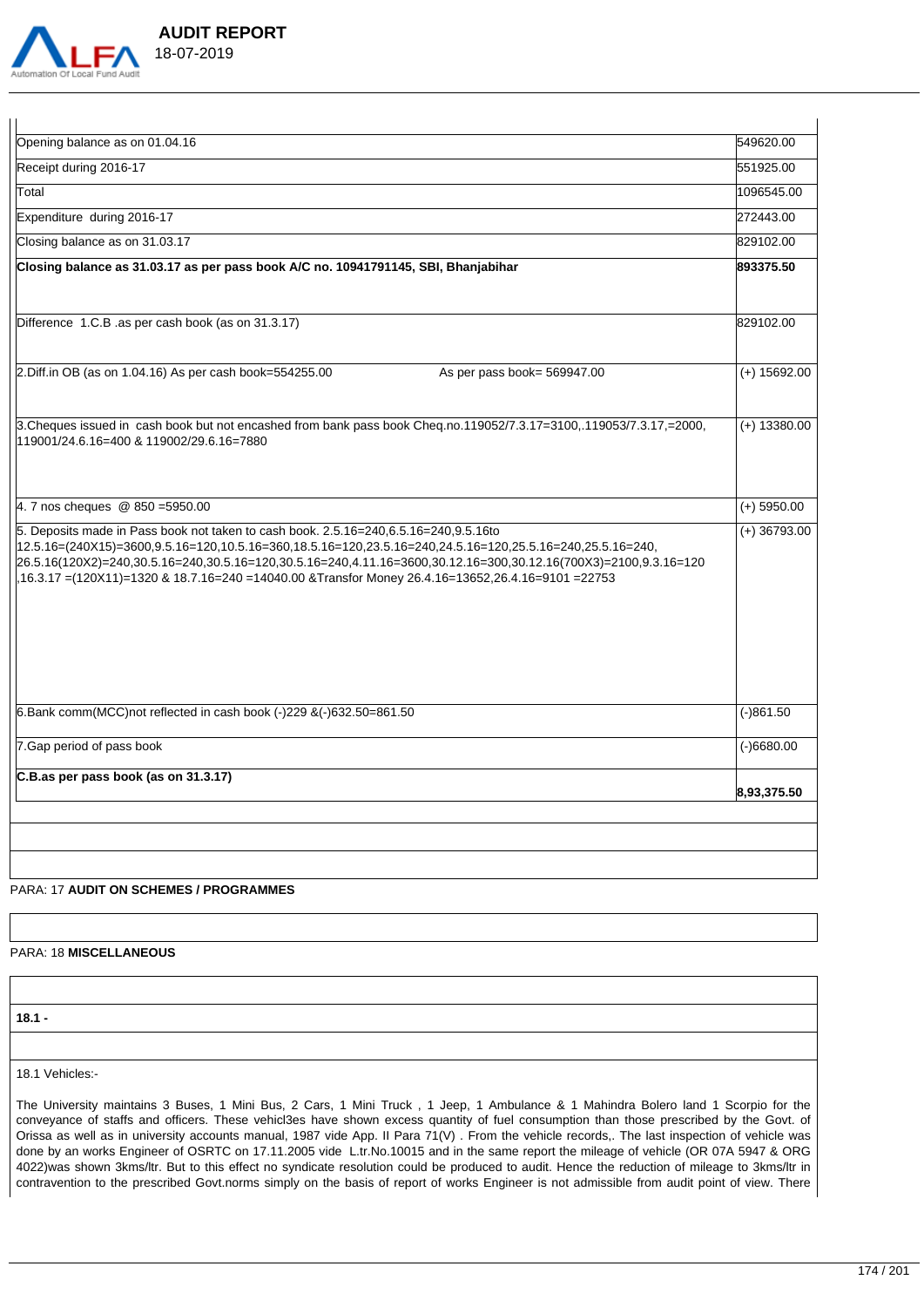

should be periodical check-up of vehicles by a Govt.authority/Technical person having automobile expertise to ascertain the mileage of vehicle without the excess expenditure of Rs.314687.50 or say Rs.314688.00 As calculated below is held under objection.

|                | Vehicle No                   | Distance run in km | <b>Fuel consumed in litres</b> |
|----------------|------------------------------|--------------------|--------------------------------|
|                | OAG 6755 Ruby Bus            | INON PRODUCTION-   |                                |
| 2              | OR 07 Q 0617 Bolero          | 32485              | 3248.5                         |
| ß              | <b>OR 07A 5947 BUS</b>       | 23850              | 7950                           |
| l4             | <b>OR 07C 4311 BUS</b>       | 19533              | 6486                           |
| 5              | OSG 9139 BUS                 | 2157               | 719                            |
| 6              | IOAG 3606 MINI TRUCK         | 696                | 87                             |
| 17             | IOR07D 6784 AMBULANCE        | INON PRODUCTION-   |                                |
| $\overline{8}$ | <b>OD 07G 5262 AMBULANCE</b> | 5280               | 528                            |
| 9              | OR O7 Q 0770 AMBASSADOR      | 8460               | 832                            |
| 10             | OR 07Y 9009 SCORPIO          | 25064              | 2506                           |

### **Less mileage shown by vehicles**:-

On checking of the log book of vehicle it is seen that the mileage shown by the university bus is 3km perlitre . As per O.M.No.7966/F dtd 24.2.2003 and O.M.No.16620(90)/T dtd 30.10.87 issued by Com. & Transport deptt. The mileage distances of buses are 4.5 Kms in town area. Violating this the university buses are showing mileage 3km per litre which can not be admitted in audit. Due to this an excess expenditure of Rs. 314687.50 or say Rs.314688.00 was made towards cost of propulsion as detailed below.

| <b>Vehicle No</b> | <b>Type of Vehicle</b>                        | Total Kms run | Fuel used (in litre) | Kms run per litre as<br>shdown in Log book |
|-------------------|-----------------------------------------------|---------------|----------------------|--------------------------------------------|
| <b>OSG 9139</b>   | <b>Bus</b>                                    | 2157          | 1719                 | 3Km                                        |
| OR 07C 4311       | <b>Bus</b>                                    | 19533         | 6486                 | 3Km                                        |
| OR 07A 5947       | <b>Bus</b>                                    | 23850         | 7950                 | 3Km                                        |
|                   | Total                                         | 45540         | 15155                |                                            |
|                   | Fuel consumed @ 3Km/Litre=15155 X 62.50       |               | 947187.50            |                                            |
|                   | Fuel required @ 4.5Km/Litre=10120 X 62.50     |               | 632500.00            |                                            |
|                   | Excess consumption of fuel 5035 litre @ 62.50 |               | 314687.50            |                                            |

Till the receipt of any satisfactory explanation from the university authority in support of the excess consumption of fuel, the aforesaid amount of Rs.314687.50 or say Rs.314688.00 is kept under objection.

With reference to the foregoing observation, the Local authority submitted compliance that they have not done anything against rule. The Local Authority submitted the compliance regarding consumption of fuel by the vehicle 3km per liter. They maintained that as per letter no.10005 dt.17.11.05 of the RTO, Ganjam, regarding mileage test of university Buses , the mileage had been approved by the MVI @ 3KMP. Thus, requested to drop the para.

 As the RTO Chatrapur, Ganjam has communicated to the University in their letter No.10005 dt. 17.11.2005 regarding fuel consumption @ 3kmpl, the compliance is accepted and the objection raised by the audit stands dropped.

#### **18.2 - Misappropriation in fuel stock**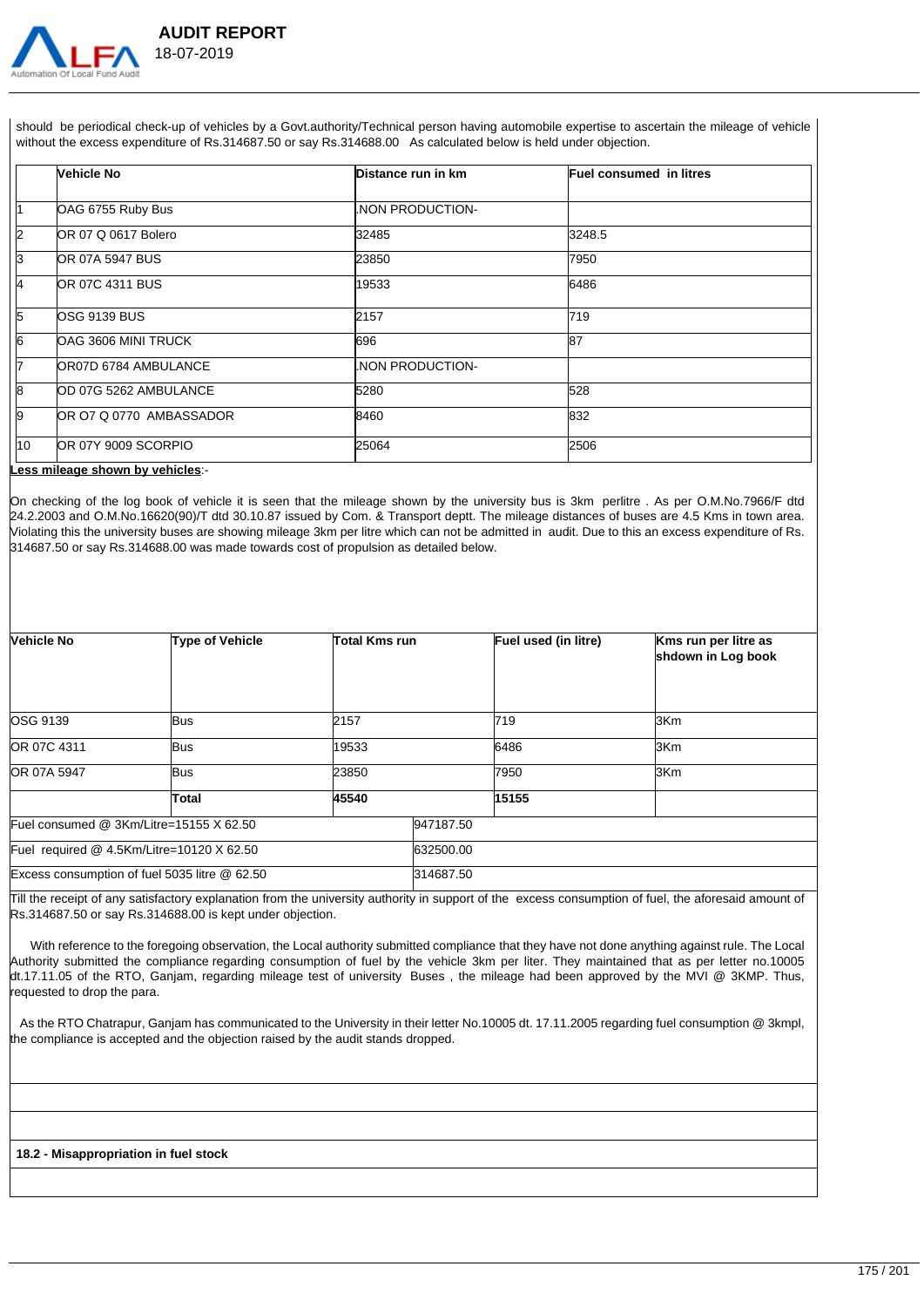

#### **Misappropriation in Fuel stock POM-07/dtd22.11.18**

By checking of the vehicle log book vide vehicle No OSG-9139 it is noticed that a sum of

Rs 563.00 misappropriated in fuel which needs early recovery from the person concern.

The details are furnished below:-

| Date     |            |      |               | OB as on 23.12.16 Fuel consumption CB as on 23.12.16 CB as on 23.12.16 Less shown |             | Loss of stock             |
|----------|------------|------|---------------|-----------------------------------------------------------------------------------|-------------|---------------------------|
|          | as per S/R |      | las per Audit | as per Stock                                                                      |             |                           |
|          |            |      |               | Register vide                                                                     |             |                           |
|          |            |      |               | $page-25$                                                                         |             |                           |
| 23.12.16 | 76 Ltr     | 9Ltr | 67Ltr         | 58Ltr                                                                             | <b>9Ltr</b> | $9$ Ltr $@62.50$ /ltr.=Rs |
|          |            |      |               |                                                                                   |             | 562.50 or say 563/-       |
|          |            |      |               |                                                                                   | lTotal      | 563.00                    |

However, on issue of objection memo. the University authority furnished the photocopies of SBI Challan bearing No.06 dt.06-12-2018 for Rs.563.00 deposited by Mr.Bijaya Kumar Nayak, the person Driving the HMV{Bus} bearing no.OSG 9139. Thus, this para is dropped.

**18.3 - Misappropriation in fuel stock**

# **Misappropriation in Fuel stock- POM No.08/24.11.18**

By checking of the vehicle log book vide vehicle No OAG-7499 it is noticed that a sum of Rs 872.00 misappropriated in fuel which needs early recovery from the person concern.

The details are furnished below:

| Date    | OB as on 10.5.16                                                                                                                       | Fuel consumption CB as on 10.516 |              | ICB as on 10.5.16     | Less shown | Loss of stock            |
|---------|----------------------------------------------------------------------------------------------------------------------------------------|----------------------------------|--------------|-----------------------|------------|--------------------------|
|         | as per S/R                                                                                                                             |                                  | as per Audit | as per Stock          |            |                          |
|         |                                                                                                                                        |                                  |              | Register vide         |            |                          |
|         |                                                                                                                                        |                                  |              | page-17 $&$ CB as     |            |                          |
|         |                                                                                                                                        |                                  |              | $ $ on 24.6.16 as per |            |                          |
|         |                                                                                                                                        |                                  |              | <b>Stock Register</b> |            |                          |
|         |                                                                                                                                        |                                  |              | vide page -35         |            |                          |
| 10.5.16 | 39.5 Ltr                                                                                                                               | 5 Ltr                            | 34.5 Ltr     | 24.5 Ltr              | l10 Ltr    | 10Ltr@62.79/ltr.=Rs      |
|         |                                                                                                                                        |                                  |              |                       |            | 627.90 or say 628/-      |
| 24.6.16 | 41 Ltr                                                                                                                                 | 8 Ltr                            | 33 Ltr       | $29$ Ltr              | 14 Ltr     | 4 Ltr @ 60.97/           |
|         |                                                                                                                                        |                                  |              |                       |            | $ltr = Rs.243.88$ or say |
|         |                                                                                                                                        |                                  |              |                       |            | $244/-$                  |
|         |                                                                                                                                        |                                  |              |                       | Total      | 872.00                   |
|         | However, on issue of objection memo. the University authority furnished the photocopies of SBI Challan bearing No.13 dt.06-12-2018 for |                                  |              |                       |            |                          |
|         | Rs.872.00 deposited by Mr.B.Rajeva,the former Driver of LMV{Jeep} bearing no.OAG 7499. Hence, this para is dropped.                    |                                  |              |                       |            |                          |

#### **18.4 - Excess payment due to wrong fixation of salary under RACP**

# **Excess payment due to wrong fixation of salary under RACP:**

 On verification of the pay acquittance roll w.r.t. the payment cash book of BU, it was noticed that, 35 numbers of employees have been paid an excess amount of Rs.8,80,902.00 towards their pay raising the grade pay against the provision laid down by the Government.

 As per finance department resolution No.3560/dated 06.02.2013, the RACP scheme is applicable for financial up-gradation at an interval of 10/20/30 years of service career, if promotional benefit is not availed.

 Further, as per Finance Deptt. Letter No.26274/dated 08.08.2013, Govt. of Odisha, the enhancement of promotional grade pay of the cadres from Rs.4200 to 4600, from Rs.4600 to Rs.4800 on completion of 10/20 years is applicable where the feeder post grade pay is Rs.4200.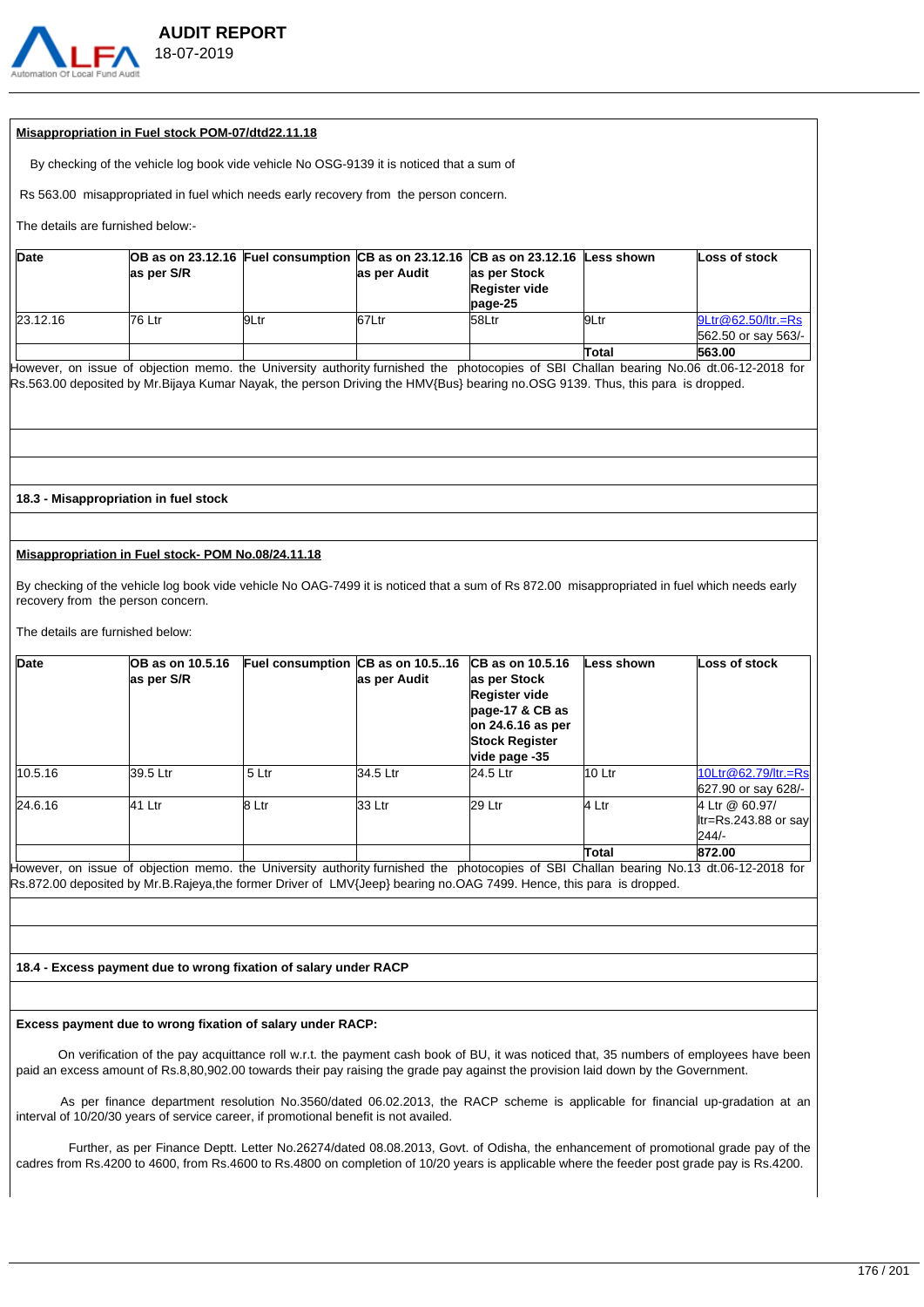

 Moreover, subsequently as per Letter No.23975/HE dated 24.08.18 of Department of Higher Education, Odisha, it was clarified that, RACP entitlement of the employees entering into post of Junior Assistant on completion of 10/20/30 years of service in absence of any promotion should be as follows. But, they have been sanctioned the enhanced grade pay under RACP as mentioned in the last column below:

| Period completed          | Name of the post         | <b>PB and GP eligible</b> | <b>PB</b> and GP sanctioned under |
|---------------------------|--------------------------|---------------------------|-----------------------------------|
|                           |                          |                           | <b>RACP</b>                       |
| Entry stage               | Uunior Assistant         | PB-1, Rs.5200-20200 + GP  |                                   |
|                           |                          | Rs.1900                   |                                   |
| On completion of 10 years | Senior Assistant         | PB-2, Rs.9300-34800 + GP  | $PB-2$ , Rs.9300-34800 + GP       |
|                           |                          | Rs.4200                   | <b>Rs.4200</b>                    |
| On completion of 20 years | Section Officer Level-II | PB-2, Rs.9300-34800 + GP  | PB-2, Rs.9300-34800 + GP          |
|                           |                          | Rs.4200                   | <b>Rs.4600</b>                    |
| On completion of 30 years | Section Officer Level-I  | PB-2, Rs.9300-34800 + GP  | $PB-2$ , Rs.9300-34800 + GP       |
|                           |                          | Rs.4600                   | Rs.5400                           |

 Similarly, as per Office memorandum No. 4554/F dated 23.02.016 of finance department and Letter No.26557/HE dated 30.11.15 of Higher Education, Odisha, salaries of employees in isolated/ Ex-cadre posts are to be upgraded to next higher grade pay as per first schedule to ORSP Rules, 2008 with interpolations introduced subsequently while sanctioning RACP to them. So, employees at Sl No.01 to 05 having entry level grade pay of Rs.4600/- are to be sanctioned grade pay of Rs.4800/5400/6600 on completion of 10/20/30 years of service. But, they have been sanctioned grade pay of Rs.5400/6600 on completion of 10/20 years under RACP.

 Deviating the above circulars, the grade pay of the 35 employees has been raised and drawn during 2015-16 and 2016-17 for which drawl of an excess amount of **Rs.8,80,902.00** is considered a loss to the University fund. The detailed list of the pay due and drawn is furnished below :

|     |                                       |       |           |                               |                            | Excess drawn & paid Salary for the year 2015-16 & 2016-17 |           |    |  |                               |                             |              |              |        |
|-----|---------------------------------------|-------|-----------|-------------------------------|----------------------------|-----------------------------------------------------------|-----------|----|--|-------------------------------|-----------------------------|--------------|--------------|--------|
| ΙSΙ | Name, Designation &                   | Drawn |           |                               |                            | Period                                                    | Due       |    |  |                               |                             |              | Excess drawn |        |
|     | No Employee Code No.                  | ВP    | <b>GP</b> | DA                            | <b>HRA Others Gross BP</b> |                                                           | <b>GP</b> | DA |  |                               | <b>HRA Others Gross Per</b> | month        | G.Total      |        |
| ł1  | V Mohan Patra,<br>Programmer (677)    |       |           | 26,110 6,600 38,925 3,271 275 |                            | 75,181 12/15 -<br>2/16                                    |           |    |  | 26,110 5,400 37,497 3,151 275 |                             | 72,433 2,748 |              | 8,244  |
|     |                                       |       |           | 26,110 6,600 38,925 3,271 275 |                            | 75,181 Mar-16                                             |           |    |  | 26,110 5,400 37,497 3,151 275 |                             | 72,433 2,748 |              | 2,748  |
|     |                                       |       |           | 27,100 6,600 40,103 3,370 275 |                            | 77,448 Apr-16                                             |           |    |  | 27,100 5,400 38,675 3,250 275 |                             | 74,700 2,748 |              | 2,748  |
|     |                                       |       |           | 27,100 6,600 42,125 3,370 275 |                            | 79,470 5/16-11/ 27,100 5,400 40,625 3,250 275<br>16       |           |    |  |                               |                             | 76,650 2,820 |              | 19,740 |
|     |                                       |       |           | 27,100 6,600 44,484 3,370 275 |                            | 81,829 Dec-16                                             |           |    |  | 27,100 5,400 42,900 3,250 275 |                             | 78,925 2,904 |              | 2,904  |
|     |                                       |       |           | 28,120 6,600 45,830 3,472 275 |                            | 84,297 1/17-2/1 28,120 5,400 44,246 3,352 275             |           |    |  |                               |                             | 81,393 2,904 |              | 5,808  |
|     |                                       |       |           |                               |                            |                                                           |           |    |  |                               |                             |              |              | 42,192 |
| 2   | Santosh Ku Padhi,<br>Programmer (676) |       |           | 26,110 6,600 38,925 3,271     |                            | 74,906 12/15 -<br>2/16                                    |           |    |  | 26,110 5,400 37,497 3,151     |                             | 72,158 2,748 |              | 8,244  |
|     |                                       |       |           | 26,110 6,600 38,925 3,271     |                            | 74,906 Mar-16                                             |           |    |  | 26,110 5,400 37,497 3,151     |                             | 72,158 2,748 |              | 2,748  |
|     |                                       |       |           | 27,100 6,600 40,103 3,370     |                            | 77,173 Apr-16                                             |           |    |  | 27,100 5,400 38,675 3,250     |                             | 74,425 2,748 |              | 2,748  |
|     |                                       |       |           | 27,100 6,600 42,125 3,370     |                            | 79,195 5/16-11/ 27,100 5,400 40,625 3,250<br>16           |           |    |  |                               |                             | 76,375 2,820 |              | 19,740 |
|     |                                       |       |           | 27,100 6,600 44,484 3,370     |                            | 81,554 <b>Dec-16</b>                                      |           |    |  | 27,100 5,400 42,900 3,250     |                             | 78,650 2,904 |              | 2,904  |
|     |                                       |       |           | 28,120 6,600 45,830 3,472     |                            | 84,022 1/17-2/1 28,120 5,400 44,246 3,352                 |           |    |  |                               |                             | 81,118 2,904 |              | 5,808  |
|     |                                       |       |           |                               |                            |                                                           |           |    |  |                               |                             |              |              | 42,192 |
| l3  | Ashok Ku Khanda,<br>Programmer (637)  |       |           | 26,110 6,600 38,925 3,271     |                            | 74,906 12/15 -<br>2/16                                    |           |    |  | 26,110 5,400 37,497 3,151     |                             | 72,158 2,748 |              | 8,244  |
|     |                                       |       |           | 26,110 6,600 38,925 3,271     |                            | 74,906 Mar-16                                             |           |    |  | 26,110 5,400 37,497 3,151     |                             | 72,158 2,748 |              | 2,748  |
|     |                                       |       |           | 27,100 6,600 40,103 3,370     |                            | 77,173 Apr-16                                             |           |    |  | 27,100 5,400 38,675 3,250     |                             | 74,425 2,748 |              | 2,748  |
|     |                                       |       |           | 27,100 6,600 42,125 3,370     |                            | 79,195 5/16-11/ 27,100 5,400 40,625 3,250<br>16           |           |    |  |                               |                             | 76,375 2,820 |              | 19,740 |
|     |                                       |       |           | 27,100 6,600 44,484 3,370     |                            | 81,554 Dec-16                                             |           |    |  | 27,100 5,400 42,900 3,250     |                             | 78,650 2,904 |              | 2,904  |
|     |                                       |       |           | 28,120 6,600 45,830 3,472     |                            | 84,022 1/17-2/1 28,120 5,400 44,246 3,352                 |           |    |  |                               |                             | 81,118 2,904 |              | 5,808  |
|     |                                       |       |           |                               |                            |                                                           |           |    |  |                               |                             |              |              | 42,192 |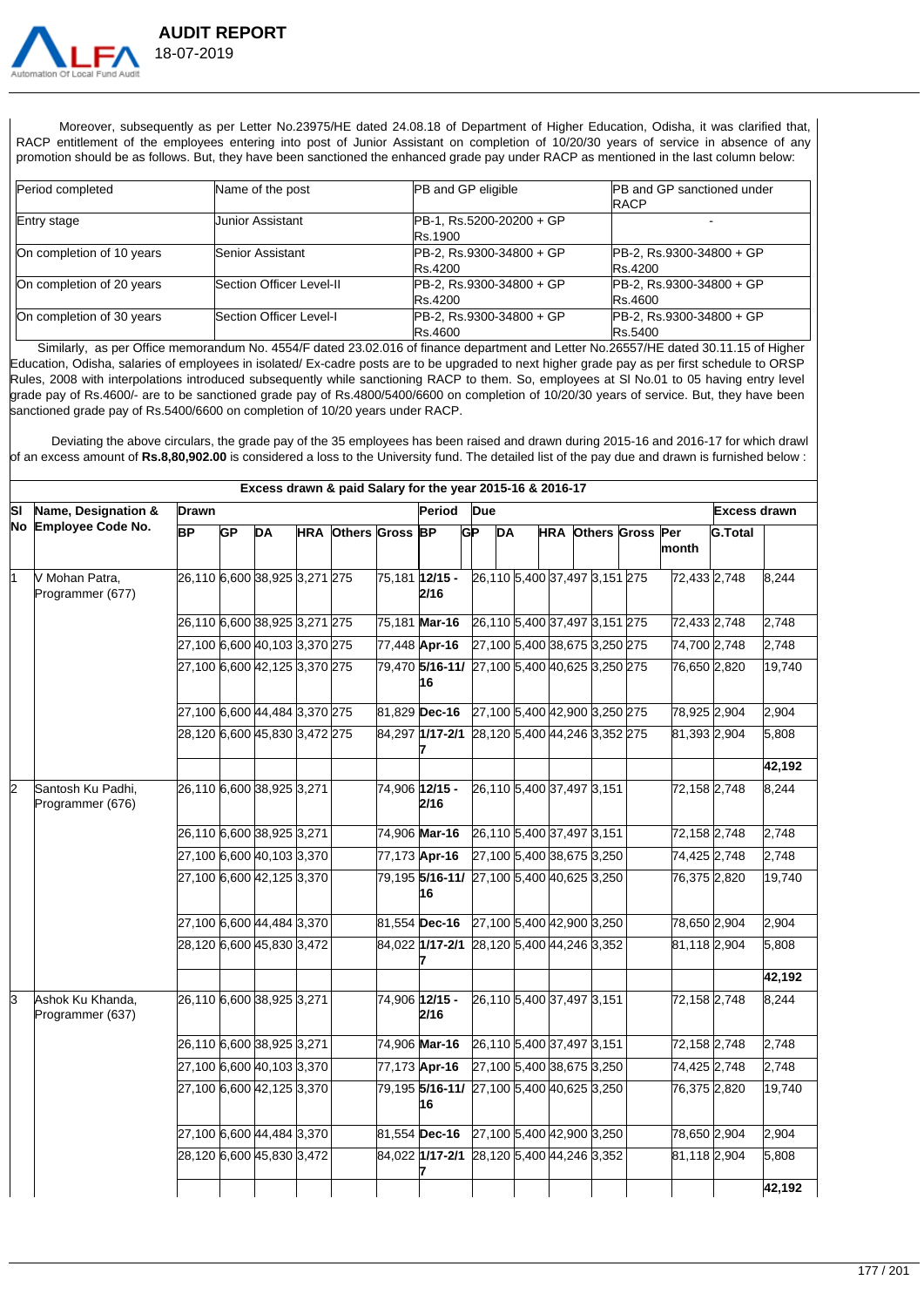

| 4 | Bijay Kumar Behera,<br>Programmer (636) |                           | 26,110 6,600 38,925 3,271    |  | 74,906 12/15 -<br>2/16                              | 26,110 5,400 37,497 3,151    |                              |  | 72,158 2,748 | 8,244           |
|---|-----------------------------------------|---------------------------|------------------------------|--|-----------------------------------------------------|------------------------------|------------------------------|--|--------------|-----------------|
|   |                                         |                           | 26,110 6,600 38,925 3,271    |  | 74,906 Mar-16                                       | 26,110 5,400 37,497 3,151    |                              |  | 72,158 2,748 | 2,748           |
|   |                                         |                           | 27,100 6,600 40,103 3,370    |  | 77,173 Apr-16                                       | 27,100 5,400 38,675 3,250    |                              |  | 74,425 2,748 | 2,748           |
|   |                                         |                           | 27,100 6,600 42,125 3,370    |  | 79,195 5/16-11/ 27,100 5,400 40,625 3,250<br>16     |                              |                              |  | 76,375 2,820 | 19,740          |
|   |                                         |                           | 27,100 6,600 44,484 3,370    |  | 81,554 Dec-16                                       | 27,100 5,400 42,900 3,250    |                              |  | 78,650 2,904 | 2,904           |
|   |                                         |                           | 28,120 6,600 45,830 3,472    |  | 84,022 1/17-2/1                                     | 28,120 5,400 44,246 3,352    |                              |  | 81,118 2,904 | 5,808           |
|   |                                         |                           |                              |  |                                                     |                              |                              |  |              | 42,192          |
| 5 | Radha Govinda Padhy,<br>Curator (281)   | 26,270 6,600 39,115 3,287 |                              |  | 75,272 <b>12/15 -</b><br>2/16                       | 26,270 5,400 37,687 3,167    |                              |  | 72,524 2,748 | 8,244           |
|   |                                         |                           | 26,270 6,600 39,115 3,287    |  | 75,272 <b>Mar-16</b>                                | 26,270 5,400 37,687 3,167    |                              |  | 72,524 2,748 | 2,748           |
|   |                                         |                           | 26,960 6,600 39,936 3,356    |  | 76,852 Apr-16                                       | 26,960 5,400 38,508 3,236    |                              |  | 74,104 2,748 | 2,748           |
|   |                                         |                           | 27,370 6,600 42,463 3,397    |  | 79,830 5/16-11/ 27,370 5,400 40,963 3,277<br>16     |                              |                              |  | 77,010 2,820 | 19,740          |
|   |                                         |                           | 27,370 6,600 44,840 3,397    |  | 82,207 12/16-2/ 27,370 5,400 43,256 3,277<br>17     |                              |                              |  | 79,303 2,904 | 8,712           |
|   |                                         |                           |                              |  |                                                     |                              |                              |  |              | 42,192          |
| 6 | Rama Prasad Panda,<br>SO-II (158)       |                           | 17,170 5,400 26,858          |  | 49,428 12/15 -<br>2/16                              |                              | 17,170 4,800 26,144          |  | 48,114 1,314 | 3,942           |
|   |                                         |                           | 17,170 5,400 26,858          |  | 49,428 Mar-16                                       | 17,170 4,800 26,144          |                              |  | 48,114 1,314 | 1,314           |
|   |                                         |                           |                              |  |                                                     |                              |                              |  |              | 5,256           |
|   | Dipti Prakash Naik, SA<br>(381)         |                           | 14,580 5,400 23,776 1,998    |  | 45,754 12/15 -<br>2/16                              |                              | 14,580 4,600 22,824  1,918   |  | 43,922 1,832 | 5,496           |
|   |                                         |                           | 14,580 5,400 23,776 1,998    |  | 45,754 <b>Mar-16</b>                                |                              | 14,580 4,600 22,824 1,918    |  | 43,922 1,832 | 1,832           |
|   |                                         |                           | 15,180 5,400 24,490 2,058    |  | 47,128 Apr-16                                       |                              | 15,180 4,600 23,538  1,978   |  | 45,296 1,832 | 1,832           |
|   |                                         |                           | 15,180 5,400 25,725 2,058    |  | 48,363 5/16-11/<br>16                               | 15,180 4,600 24,725 1,978    |                              |  | 46,483 1,880 | 13,160          |
|   |                                         |                           | 15,180 5,400 27,166 2,058    |  | 49,804 12/16-2/ 15,180 4,600 26,110 1,978<br>17     |                              |                              |  | 47,868 1,936 | 5,808           |
|   |                                         |                           |                              |  |                                                     |                              |                              |  |              | $\sqrt{28,128}$ |
| 8 | Simanchal Panda, SA<br>(279)            |                           | 14,020 5,400 23,110 1,942    |  | 44,472 12/15 -<br>2/16                              |                              | 14,020  4,600  22,158  1,862 |  | 42,640 1,832 | 5,496           |
|   |                                         |                           | 14,020 5,400 23,110 1,942    |  | 44,472 Mar-16                                       |                              | 1,862 4,600 22,158 1,862     |  | 42,640 1,832 | 1,832           |
|   |                                         |                           | 14,610 5,400 23,812 2,001    |  | 45,823 Apr-16                                       |                              | 14,610 4,600 22,860  1,921   |  | 43,991 1,832 | 1,832           |
|   |                                         |                           | 14,610 5,400 25,013 2,001    |  | 47,024 5/16-8/1<br>16                               | 14,610 4,600 24,013 1,921    |                              |  | 45,144 1,880 | 7,520           |
|   |                                         |                           |                              |  |                                                     |                              |                              |  |              | 16,680          |
| 9 | Sankar Prasad<br>Mohapatra, SO-I (399)  |                           | 17,880 5,400 27,703 2,328 40 |  | 53,351 12/15 -<br>2/16                              |                              | 17,880 4,800 26,989 2,268 40 |  | 51,977 1,374 | 4,122           |
|   |                                         |                           | 17,880 5,400 27,703 2,328 40 |  | 53,351 Mar-16                                       |                              | 17,880 4,800 26,989 2,268 40 |  | 51,977 1,374 | 1,374           |
|   |                                         |                           | 17,200 5,400 26,894 2,260 40 |  | 51,794 Apr-16                                       |                              | 17,200 4,800 26,180 2,200 40 |  | 50,420 1,374 | 1,374           |
|   |                                         |                           | 17,200 5,400 28,250 2,260 40 |  | 53,150 5/16-9/1                                     | 17,200 4,800 27,500 2,200 40 |                              |  | 51,740 1,410 | 7,050           |
|   |                                         |                           | 17,880 5,400 29,100 2,328 40 |  | 54,748 10/16-11 17,880 4,800 28,350 2,268 40<br>/16 |                              |                              |  | 53,338 1,410 | 2,820           |
|   |                                         |                           | 17,880 5,400 30,730 2,328 40 |  | 56,378 12/16-2/ 17,880 4,800 29,938 2,268 40<br>17  |                              |                              |  | 54,926 1,452 | 4,356           |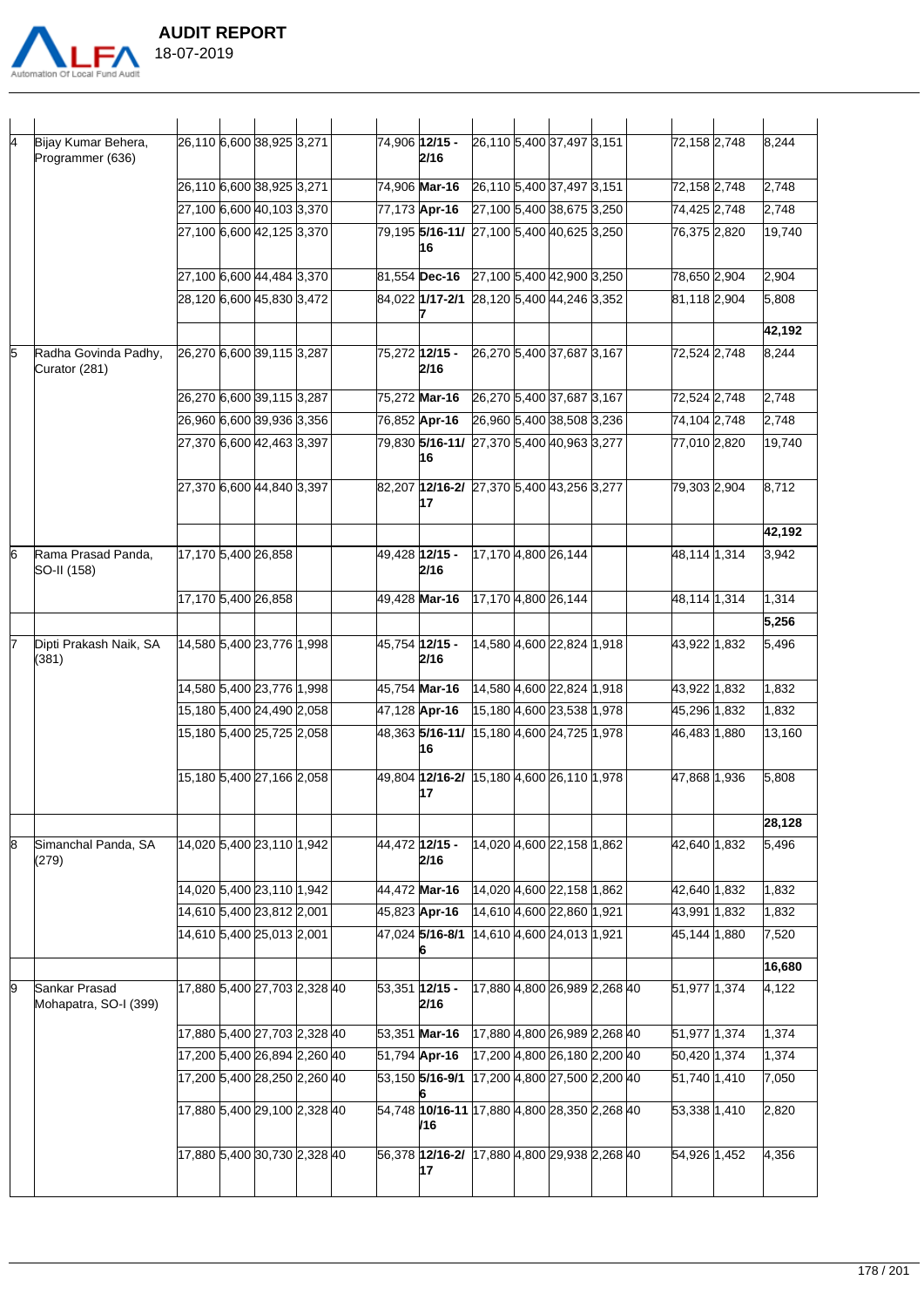

|    |                                                         |                           |                              |  |                |                                                    |  |                              |  |              | 21096  |
|----|---------------------------------------------------------|---------------------------|------------------------------|--|----------------|----------------------------------------------------|--|------------------------------|--|--------------|--------|
| 10 | Prakash Ch Ghatual, SA 14,960 5,400 24,228 2,036        |                           |                              |  | 46,624 12/15 - |                                                    |  | 14,960 4,600 23,276 1,956    |  | 44,792 1,832 | 5,496  |
|    | (368)                                                   |                           |                              |  |                | 2/16                                               |  |                              |  |              |        |
|    |                                                         |                           | 14,960 5,400 24,228 2,036    |  |                | 46,624 Mar-16                                      |  | 14,960 4,600 23,276 1,956    |  | 44,792 1,832 | 1,832  |
|    |                                                         |                           | 15,570 5,400 24,954 2,097    |  |                | 48,021 Apr-16                                      |  | 15,570 4,600 24,002 2,017    |  | 46,189 1,832 | 1,832  |
|    |                                                         |                           | 15,570 5,400 26,213 2,097    |  |                | 49,280 <b>5/16-11/</b><br>16                       |  | 15,570 4,600 25,212 2,017    |  | 47,399 1,881 | 9,405  |
|    |                                                         |                           | 15,570 5,400 27,680 2,097    |  |                | 50,747 12/16-2/ 15,570 4,600 26,624 2,017<br>17    |  |                              |  | 48,811 1,936 | 5,808  |
|    |                                                         |                           |                              |  |                |                                                    |  |                              |  |              | 24,373 |
|    | 11 Paramananda Samal,<br>SO-II (522)                    |                           | 16,710 5,400 26,311 2,211    |  | 50,632 12/15 - | 2/16                                               |  | 16,710 4,800 25,597 2,151    |  | 49,258 1,374 | 4,122  |
|    |                                                         |                           | 16,710 5,400 26,311 2,211    |  |                | 50,632 Mar-16                                      |  | 16,710 4,800 25,597 2,151    |  | 49,258 1,374 | 1,374  |
|    |                                                         |                           | 17,380 5,400 27,108 2,278    |  |                | 52,166 Apr-16                                      |  | 17,380 4,800 26,394 2,218    |  | 50,792 1,374 | 1,374  |
|    |                                                         |                           | 17,380 5,400 28,475 2,278    |  |                | 53,533 5/16-8/1 17,380 4,800 27,725 2,218<br>16    |  |                              |  | 52,123 1,410 | 5,640  |
|    |                                                         |                           |                              |  |                |                                                    |  |                              |  |              | 12,510 |
| 12 | Upendra Narayan<br>Mohapatra, SO-I (367)                |                           | 17,880 5,400 27,703 2,328 40 |  | 53,351 12/15 - | 2/16                                               |  | 17,880 4,800 26,989 2,268 40 |  | 51,977 1,374 | 4,122  |
|    |                                                         |                           | 17,880 5,400 27,703 2,328 40 |  |                | 53,351 Mar-16                                      |  | 17,880 4,800 26,989 2,268 40 |  | 51,977 1,374 | 1,374  |
|    |                                                         |                           | 17,200 5,400 26,894 2,260 40 |  | 51,794 Apr-16  |                                                    |  | 17,200 4,800 26,180 2,200 40 |  | 50,420 1,374 | 1,374  |
|    |                                                         |                           | 17,200 5,400 28,250 2,260 40 |  |                | 53,150 5/16-8/1 17,200 4,800 27,500 2,200 40       |  |                              |  | 51,740 1,410 | 5,640  |
|    |                                                         |                           | 17,880 5,400 29,100 2,328 40 |  |                | 54,748 9/16-11/ 17,880 4,800 28,350 2,268 40<br>16 |  |                              |  | 53,338 1,410 | 4,230  |
|    |                                                         |                           |                              |  |                |                                                    |  |                              |  |              | 16,740 |
| 13 | Madan Mohan Sahu, SA 14,580 5,400 23,776 1,998<br>(572) |                           |                              |  |                | 45,754 12/15 -<br>2/16                             |  | 14,580 4,600 22,824 1,918    |  | 43,922 1,832 | 5,496  |
|    |                                                         |                           | 14,580 5,400 23,776 1,998    |  |                | 45,754 Mar-16                                      |  | 14,580 4,600 22,824 1,918    |  | 43,922 1,832 | 1,832  |
|    |                                                         |                           | 14,020 5,400 23,110 1,942    |  |                | 44,472 Apr-16                                      |  | 14,020 4,600 22,158 1,862    |  | 42,640 1,832 | 1,832  |
|    |                                                         |                           | 14,020 5,400 24,275 1,942    |  |                | 45,637 5/16-11/ 14,020 4,600 23,275 1,862<br>16    |  |                              |  | 43,757 1,880 | 13,160 |
|    |                                                         |                           | 14,020 5,400 25,634 1,942    |  |                | 46,996 12/16-2/ 14,020 4,600 24,578 1,862<br>17    |  |                              |  | 45,060 1,936 | 5,808  |
|    |                                                         |                           |                              |  |                |                                                    |  |                              |  |              | 28,128 |
| 14 | Niranjan Prasad Patro,<br>SO-II (400)                   |                           | 16,830 5,400 26,454 2,223    |  | 50,907 12/15 - | 2/16                                               |  | 16,830 4,600 25,502 2,143    |  | 49,075 1,832 | 5,496  |
|    |                                                         |                           | 16,830 5,400 26,454 2,223    |  |                | 50,907 Mar-16                                      |  | 16,830 4,600 25,502 2,143    |  | 49,075 1,832 | 1,832  |
|    |                                                         |                           | 17,510 5,400 27,263 2,291    |  |                | 52,464 Apr-16                                      |  | 17,510 4,600 26,311 2,211    |  | 50,632 1,832 | 1,832  |
|    |                                                         |                           | 17,510 5,400 28,638 2,291    |  |                | 53,839 5/16-11/ 17,510 4,600 27,638 2,211<br>16    |  |                              |  | 51,959 1,880 | 13,160 |
|    |                                                         |                           | 17,510 5,400 30,241 2,291    |  |                | 55,442 12/16-2/ 17,510 4,600 29,185 2,211<br>17    |  |                              |  | 53,506 1,936 | 5,808  |
|    |                                                         |                           |                              |  |                |                                                    |  |                              |  |              | 28,128 |
| 15 | Simanchal Rath, SO-II<br>(369)                          |                           | 17,140 5,400 26,823 2,254    |  | 51,617 12/15 - | 2/16                                               |  | 17,140 4,600 25,871 2,174    |  | 49,785 1,832 | 5,496  |
|    |                                                         |                           |                              |  |                | 51,617 Mar-16                                      |  | 17,140 4,600 25,871 2,174    |  | 49,785 1,832 | 1,832  |
|    |                                                         |                           |                              |  |                |                                                    |  |                              |  |              |        |
|    |                                                         | 17,140 5,400 26,823 2,254 | 17,830 5,400 27,644 2,323    |  |                | 53,197 Apr-16                                      |  | 17,830 4,600 26,692 2,243    |  | 51,365 1,832 | 1,832  |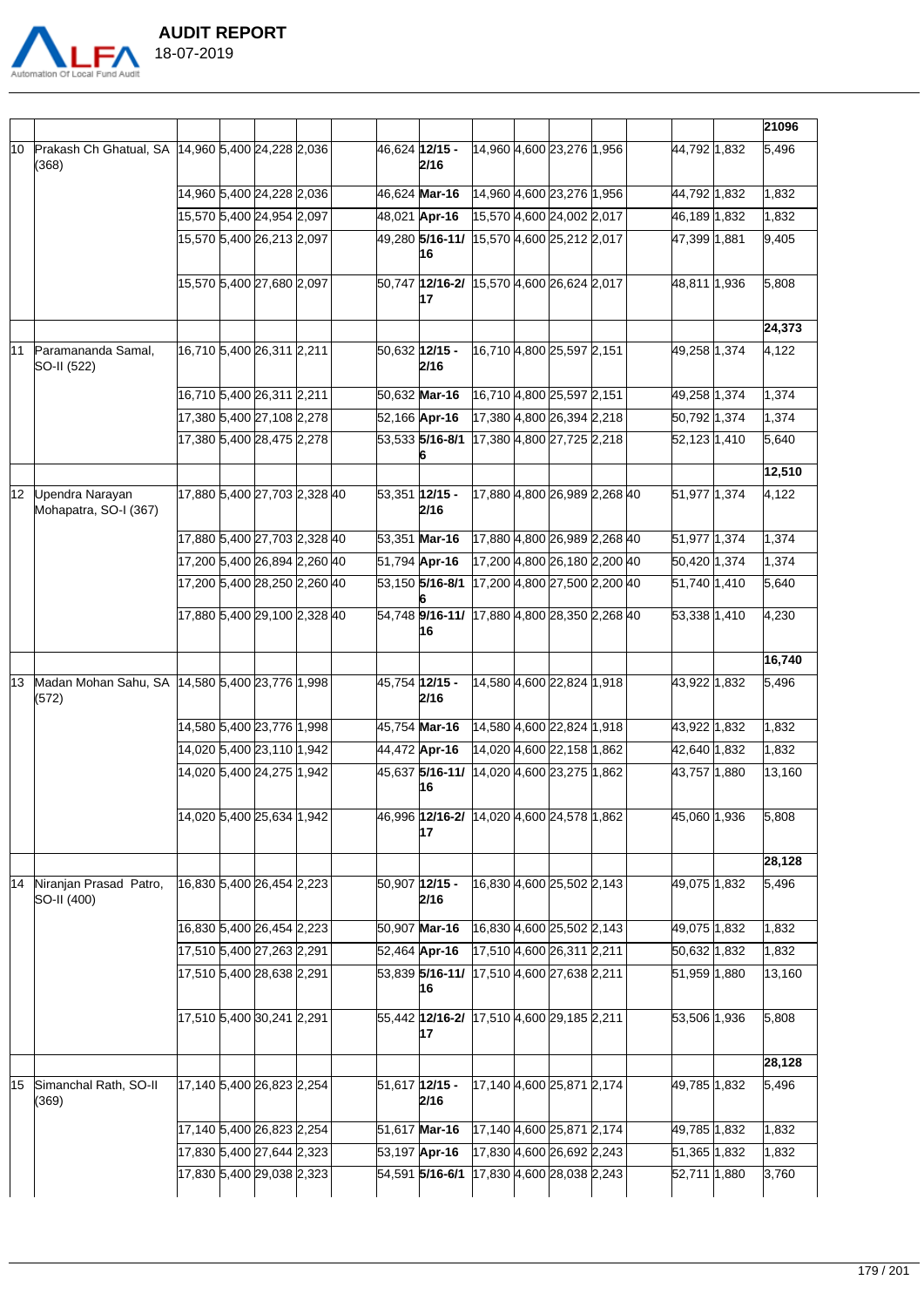

|    |                                                             |  |                              |  |             | 6                                                         |  |                              |  |              | 12,920 |
|----|-------------------------------------------------------------|--|------------------------------|--|-------------|-----------------------------------------------------------|--|------------------------------|--|--------------|--------|
| 16 | P Parsuram Patro, SO-I<br>(567)                             |  | 17,880 5,400 27,703 2,328    |  |             | 53,311 12/15 -<br>2/16                                    |  | 17,880 4,800 26,989 2,268    |  | 51,937 1,374 | 4,122  |
|    |                                                             |  | 17,880 5,400 27,703 2,328    |  |             | 53,311 Mar-16                                             |  | 17,880 4,800 26,989 2,268    |  | 51,937 1,374 | 1,374  |
|    |                                                             |  | 17,200 5,400 26,894 2,260    |  |             | 51,754 Apr-16                                             |  | 17,200 4,800 26,180 2,200    |  | 50,380 1,374 | 1,374  |
|    |                                                             |  | 17,200 5,400 28,250 2,260    |  |             | 53,110 5/16-11/ 17,200 4,800 27,500 2,200<br>16           |  |                              |  | 51,700 1,410 | 9,870  |
|    |                                                             |  | 17,880 5,400 30,730 2,328    |  |             | 56,338 12/16-2/<br>17                                     |  | 17,880 4,800 29,938 2,268    |  | 54,886 1,452 | 4,356  |
|    |                                                             |  |                              |  |             |                                                           |  |                              |  |              | 21,096 |
| 17 | Bhabani Kanta Nayak,<br>SO-II (350)                         |  | 17,140 5,400 26,823 2,254 40 |  |             | 51,657 12/15 -<br>2/16                                    |  | 17,140 4,800 26,109 2,194 40 |  | 50,283 1,374 | 4,122  |
|    |                                                             |  | 17,140 5,400 26,823 2,254 40 |  |             | 51,657 Mar-16                                             |  | 17,140 4,800 26,109 2,194 40 |  | 50,283 1,374 | 1,374  |
|    |                                                             |  | 17,830 5,400 27,644 2,323 40 |  |             | 53,237 Apr-16                                             |  | 17,830 4,800 26,930 2,263 40 |  | 51,863 1,374 | 1,374  |
|    |                                                             |  | 17,830 5,400 29,038 2,323 40 |  |             | 54,631 5/16-11/<br>16                                     |  | 17,830 4,800 28,288 2,263 40 |  | 53,221 1,410 | 9,870  |
|    |                                                             |  | 17,830 5,400 30,664 2,323 40 |  |             | 56,257 <b>12/16-2/</b> 17,830 4,800 29,872 2,263 40<br>17 |  |                              |  | 54,805 1,452 | 4,356  |
|    |                                                             |  |                              |  |             |                                                           |  |                              |  |              | 21,096 |
| 18 | Kabir Prasad Sahu, SO-II 16,830 5,400 26,454 2,223<br>(510) |  |                              |  |             | 50,907 12/15 -<br>2/16                                    |  | 16,830 4,600 25,502 2,143    |  | 49,075 1,832 | 5,496  |
|    |                                                             |  | 16,830 5,400 26,454 2,223    |  |             | 50,907 Mar-16                                             |  | 16,830 4,600 25,502 2,143    |  | 49,075 1,832 | 1,832  |
|    |                                                             |  | 17,510 5,400 27,263 2,291    |  |             | 52,464 Apr-16                                             |  | 17,510 4,600 26,311 2,211    |  | 50,632 1,832 | 1,832  |
|    |                                                             |  | 17,510 5,400 28,638 2,291    |  |             | 53,839 5/16-11/<br>16                                     |  | 17,510 4,600 27,638 2,211    |  | 51,959 1,880 | 13,160 |
|    |                                                             |  | 17,510 5,400 30,241 2,291    |  |             | 55,442 12/16-2/ 17,510 4,600 29,185 2,211<br>17           |  |                              |  | 53,506 1,936 | 5,808  |
|    |                                                             |  |                              |  |             |                                                           |  |                              |  |              | 28,128 |
| 19 | Shyama Ghana Parida,<br>SO-I (401)                          |  | 16,590 5,400 26,168          |  |             | 48,158 12/15 -<br>2/16                                    |  | 16,590 4,800 25,454          |  | 46,844 1,314 | 3,942  |
|    |                                                             |  | 16,590 5,400 26,168          |  |             | 48,158 Mar-16                                             |  | 16,590 4,800 25,454          |  | 46,844 1,314 | 1,314  |
|    |                                                             |  | 17,250 5,400 26,954          |  |             | 49,604 Apr-16                                             |  | 17,250 4,800 26,240          |  | 48,290 1,314 | 1,314  |
|    |                                                             |  | 17,250 5,400 28,313          |  |             | 50,963 <b>May-16</b>                                      |  | 17,250 4,800 27,263          |  | 49,313 1,650 | 1,650  |
|    |                                                             |  |                              |  |             |                                                           |  |                              |  |              | 8,220  |
| 20 | Sankar Behera, SO-I                                         |  | 17,210 5,400 26,906 2,261    |  |             | 51,777 Dec-15                                             |  | 17,210 4,600 25,954 2,181    |  | 49,945 1,832 | 4,580  |
|    | (465)                                                       |  | 17,210 5,400 26,906 2,261    |  |             | 51,777 Jan-16                                             |  | 17,210 4,800 26,192 2,201    |  | 50,403 1,374 |        |
|    |                                                             |  | 17,210 5,400 26,906 2,261    |  |             | 51,777 Feb-16                                             |  | 17,210 4,800 26,192 2,201    |  | 50,403 1,374 |        |
|    |                                                             |  | 17,210 5,400 26,906 2,261    |  | 51,777 3/16 | 84/16                                                     |  | 17,210 4,800 25,954 2,201    |  | 50,165 1,612 | 3,224  |
|    |                                                             |  | 17,210 5,400 28,263 2,261    |  |             | 53,134 5/16-8/1<br>16                                     |  | 17,210 4,800 26,192 2,201    |  | 50,403 2,731 | 10,924 |
|    |                                                             |  |                              |  |             |                                                           |  |                              |  |              | 18,728 |
| 21 | Umakanta Mohapatra,<br>SO-I (395)                           |  | 18,470 5,400 28,405 2,387    |  |             | 54,662 12/15 -<br>2/16                                    |  | 18,470 4,800 27,691 2,327    |  | 53,288 1,374 | 4,122  |
|    |                                                             |  | 18,470 5,400 28,405 2,387    |  |             | 54,662 Mar-16                                             |  | 18,470 4,800 27,691 2,327    |  | 53,288 1,374 | 1,374  |
|    |                                                             |  | 18,510 5,400 28,453 2,791    |  |             | 55,154 Apr-16                                             |  | 18,510 4,800 27,739 2,331    |  | 53,380 1,774 | 1,774  |
|    |                                                             |  | 18,510 5,400 29,888 2,791    |  |             | 56,589 5/16-11/<br>16                                     |  | 18,510 4,800 29,138 2,331    |  | 54,779 1,810 | 12,670 |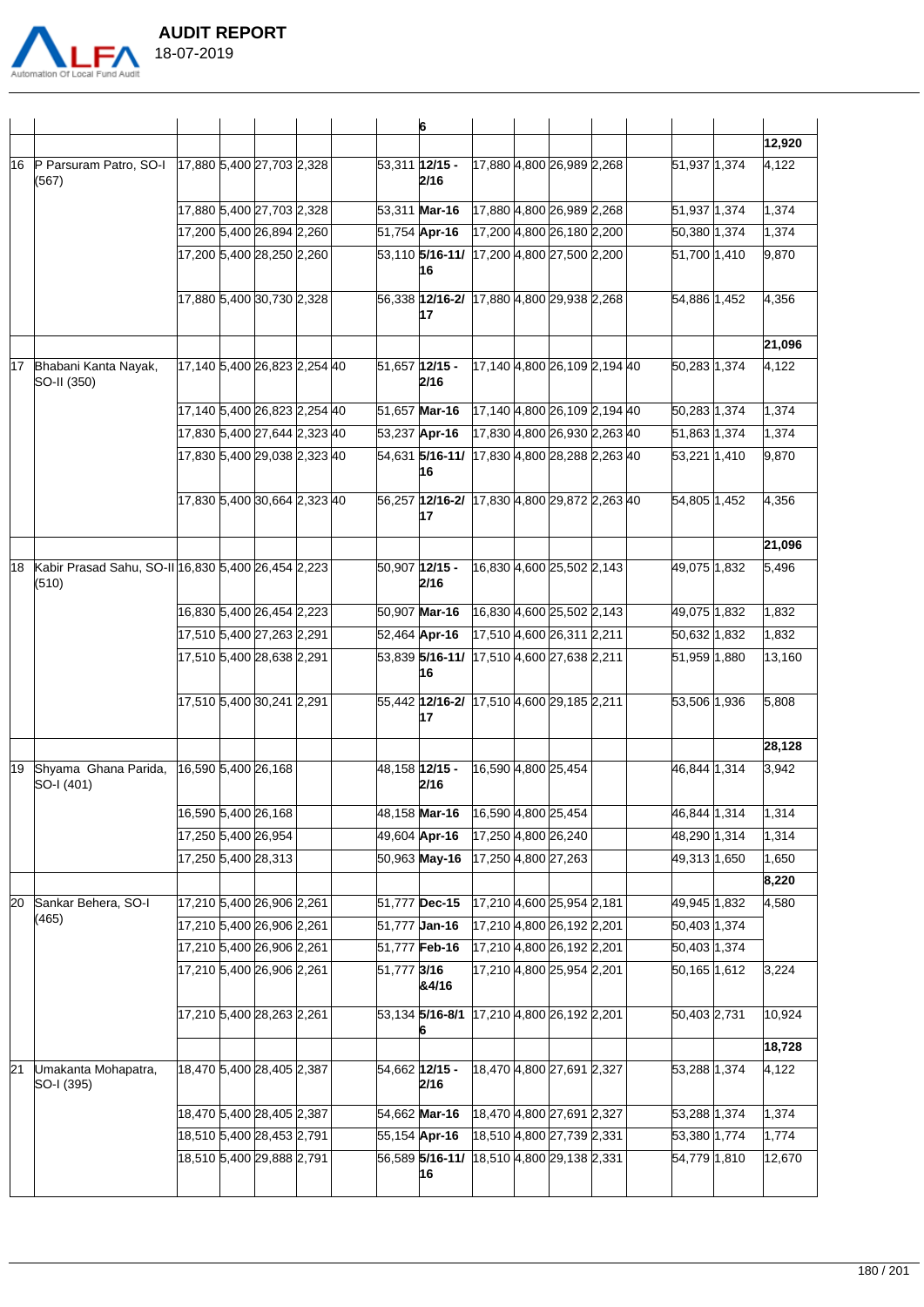

|            | <b>AUDIT REPORT</b> |
|------------|---------------------|
| 18-07-2019 |                     |

|    |                                                    |  | 19,230 5,400 32,512 2,463 |  | 59,605 12/16-1/ 19,230 4,800 31,720 2,403<br>17 |                           |                           | 58,153 1,452 | 2,904          |
|----|----------------------------------------------------|--|---------------------------|--|-------------------------------------------------|---------------------------|---------------------------|--------------|----------------|
|    |                                                    |  |                           |  |                                                 |                           |                           |              | 22,844         |
| 22 | Debi Prasad Das, SO<br>(277)                       |  | 14,950 5,400 24,217 2,035 |  | 46,602 12/15 -<br>2/16                          | 14,950 4,600 23,265 1,955 |                           | 44,770 1.832 | 5,496          |
|    |                                                    |  | 14,950 5,400 24,217 2,035 |  | 46,602 Mar-16                                   | 14,950 4,600 23,265 1,955 |                           | 44,770 1,832 | 1,832          |
|    |                                                    |  | 15,560 5,400 24,942 2,096 |  | 47,998 Apr-16                                   | 15,560 4,600 23,990 2,016 |                           | 46,166 1,832 | 1,832          |
|    |                                                    |  | 15,560 5,400 26,200 2,096 |  | 49,256 5/16-11/<br>16                           | 15,560 4,600 25,200 2,016 |                           | 47,376 1,880 | 13,160         |
|    |                                                    |  | 15,560 5,400 27,667 2,096 |  | 50,723 12/16-2/ 15,560 4,600 26,611 2,016<br>17 |                           |                           | 48,787 1,936 | 5,808          |
|    |                                                    |  |                           |  |                                                 |                           |                           |              | 28,128         |
| 23 | Deelip Ku Das, SO-II<br>(613)                      |  | 15,580 5,400 24,966 2,098 |  | 48,044 12/15 -<br>2/16                          | 15,580 4,600 24,014 2,018 |                           | 46,212 1,832 | 5,496          |
|    |                                                    |  | 15,580 5,400 24,966 2,098 |  | 48,044 Mar-16                                   | 15,580 4,600 24,014 2,018 |                           | 46,212 1,832 | 1,832          |
|    |                                                    |  | 16,840 5,400 26,466 2,224 |  | 50,930 Apr-16                                   |                           | 16,840 4,600 25,514 2,144 | 49,098 1,832 | 1,832          |
|    |                                                    |  | 16,840 5,400 27,800 2,224 |  | 52,264 May-16                                   | 16,840 4,600 26,800 2,144 |                           | 50,384 1,880 | 1,880          |
|    |                                                    |  |                           |  |                                                 |                           |                           |              | 11,040         |
| 24 | M Gopal Rao, SO-II (184) 16510 5400 26073          |  |                           |  | 47983 12/15 -<br>2/16                           | 16510 4600 25121          |                           | 46231 1752   | 5256           |
|    |                                                    |  | 16,510 5,400 26,073       |  | 47,983 Mar-16                                   | 16,510 4,600 25,121       |                           | 46,231 1,752 | 1,752          |
| 25 | Uma Sankar Mohapatro,<br>SO-II (501)               |  | 16,190 5,400 25,692 2,159 |  | 49,441 12/15 -<br>2/16                          |                           | 16,190 4,600 24,740 2,079 | 47,609 1,832 | 7,008<br>5,496 |
|    |                                                    |  | 16,190 5,400 25,692 2,159 |  | 49,441 Mar-16                                   | 16,190 4,600 24,740 2,079 |                           | 47,609 1,832 | 1,832          |
|    |                                                    |  | 16,840 5,400 26,466 2,224 |  | 50,930 Apr-16                                   | 16,840 4,600 25,514 2,144 |                           | 49,098 1,832 | 1,832          |
|    |                                                    |  | 16,840 5,400 27,800 2,224 |  | 52,264 5/16-11/<br>16                           | 16,840 4,600 26,800 2,144 |                           | 50,384 1,880 | 13,160         |
|    |                                                    |  | 16,840 5,400 29,357 2,224 |  | 53,821 12/16-2/ 16,840 4,600 28,300 2,144<br>17 |                           |                           | 51,884 1,937 | 5,811          |
|    |                                                    |  |                           |  |                                                 |                           |                           |              | 28,131         |
| 26 | Susanta Ku Mohapatra,<br>SO-II (289)               |  | 16,190 5,400 25,692 2,159 |  | 49,441 12/15 -<br>2/16                          | 16,190 4,600 24,740 2,079 |                           | 47,609 1,832 | 5,496          |
|    |                                                    |  | 16,190 5,400 25,692 2,159 |  | 49,441 Mar-16                                   | 16,190 4,600 24,740 2,079 |                           | 47,609 1,832 | 1,832          |
|    |                                                    |  | 16,840 5,400 26,466 2,224 |  | 50,930 Apr-16                                   |                           | 16,840 4,600 25,514 2,144 | 49,098 1,832 | 1,832          |
|    |                                                    |  | 16,840 5,400 27,800 2,224 |  | 52,264 5/16-11/<br>16                           | 16,840 4,600 26,800 2,144 |                           | 50,384 1,880 | 13,160         |
|    |                                                    |  | 16,840 5,400 29,357 2,224 |  | 53,821 12/16-2/<br>17                           | 16,840 4,600 28,300 2,144 |                           | 51,884 1,937 | 5,811          |
|    |                                                    |  |                           |  |                                                 |                           |                           |              | 28,131         |
| 27 | Radha Raman Patanaik,<br>SO-I (405)                |  | 17,210 5,400 26,906 2,261 |  | 51,777 12/15 -<br>2/16                          | 17,210 4,800 26,192 2,201 |                           | 50,403 1,374 | 4,122          |
|    |                                                    |  | 17,210 5,400 26,906 2,261 |  | 51,777 Mar-16                                   | 17,210 4,800 26,192 2,201 |                           | 50,403 1,374 | 1,374          |
|    |                                                    |  | 17,250 5,400 26,954 2,265 |  | 51,869 Apr-16                                   | 17,250 4,800 26,240 2,205 |                           | 50,495 1,374 | 1,374          |
|    |                                                    |  | 17,250 5,400 28,313 2,265 |  | 53,228 5/16-11/<br>16                           | 17,250 4,800 27,263 2,205 |                           | 51,518 1,710 | 11,970         |
|    |                                                    |  |                           |  |                                                 |                           |                           |              | 18,840         |
| 28 | S Bhima Rao, SO-II (568) 16,190 5,400 25,692 2,159 |  |                           |  | 49,441 12/15 -                                  | 16,190 4,600 24,740 2,079 |                           | 47,609 1,832 | 5,496          |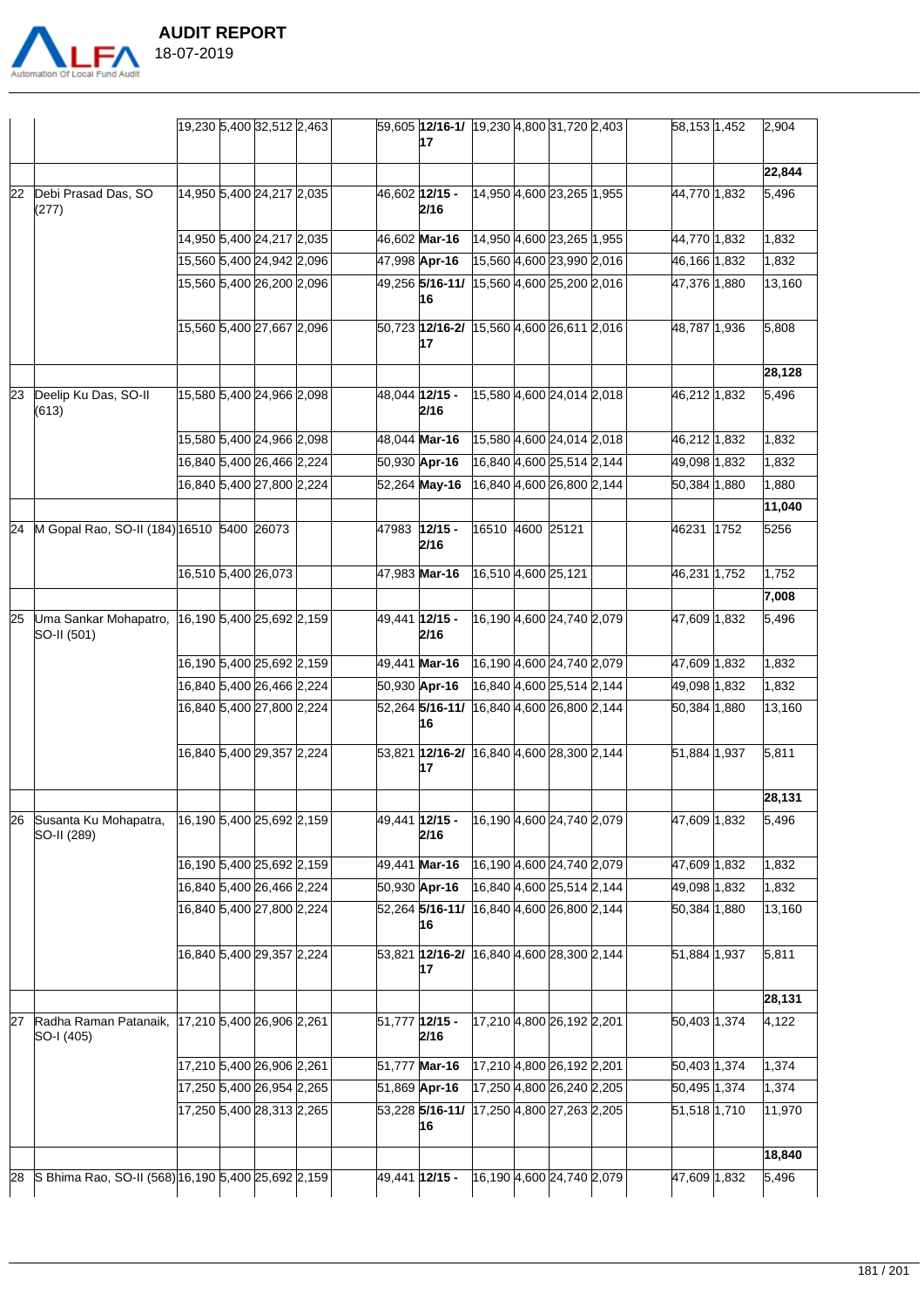

|    |                                                    |  |                               |  |              | 2/16                                             |                               |  |  |              |        |
|----|----------------------------------------------------|--|-------------------------------|--|--------------|--------------------------------------------------|-------------------------------|--|--|--------------|--------|
|    |                                                    |  | 16,190 5,400 25,692 2,159     |  |              | 49,441 Mar-16                                    | 16,190 4,600 24,740 2,079     |  |  | 47,609 1,832 | 1,832  |
|    |                                                    |  | 16,840 5,400 26,466 2,224     |  |              | 50,930 Apr-16                                    | 16,840 4,600 25,514 2,144     |  |  | 49,098 1,832 | 1,832  |
|    |                                                    |  | 16,840 5,400 27,800 2,224     |  |              | 52,264 5/16-11/ 16,840 4,600 26,800 2,144        |                               |  |  | 50,384 1,880 | 13,160 |
|    |                                                    |  |                               |  |              | 16                                               |                               |  |  |              |        |
|    |                                                    |  | 16,840 5,400 29,357 2,224     |  |              | 53,821 12/16-2/ 16,840 4,600 28,300 2,144        |                               |  |  | 51,884 1,937 | 5,811  |
|    |                                                    |  |                               |  |              | 17                                               |                               |  |  |              |        |
|    |                                                    |  |                               |  |              |                                                  |                               |  |  |              | 28,131 |
| 29 | Rajendra Satapathy,                                |  | 16,190 5,400 25,692 2,159 125 |  |              | 49,566 12/15 -                                   | 16,190 4,600 24,740 2,079 125 |  |  | 47,734 1,832 | 5,496  |
|    | SO-II (467)                                        |  |                               |  |              | 2/16                                             |                               |  |  |              |        |
|    |                                                    |  | 16,190 5,400 25,692 2,159     |  |              | 49,441 Mar-16                                    | 16,190 4,600 24,740 2,079     |  |  | 47,609 1,832 | 1,832  |
|    |                                                    |  | 16,840 5,400 26,466 2,224     |  |              | 50,930 Apr-16                                    | 16,840 4,600 25,514 2,144     |  |  | 49,098 1,832 | 1,832  |
|    |                                                    |  | 16,840 5,400 27,800 2,224     |  |              | 52,264 5/16-11/                                  | 16,840 4,600 26,800 2,144     |  |  | 50,384 1,880 | 13,160 |
|    |                                                    |  |                               |  |              | 16                                               |                               |  |  |              |        |
|    |                                                    |  | 16,840 5,400 29,357 2,224     |  |              | 53,821 12/16-2/ 16,840 4,600 28,300 2,144        |                               |  |  | 51,884 1,937 | 5,811  |
|    |                                                    |  |                               |  |              | 17                                               |                               |  |  |              |        |
|    |                                                    |  |                               |  |              |                                                  |                               |  |  |              | 28,131 |
| 30 | Basanta Ku Das, SO-II                              |  | 17,180 5,400 26,870 2,258     |  |              | $51,708$ 12/15 -                                 | 17,180 4,800 26,156 2,198     |  |  | 50,334 1,374 | 4,122  |
|    | (265)                                              |  |                               |  |              | 2/16                                             |                               |  |  |              |        |
|    |                                                    |  | 17,180 5,400 26,870 2,258     |  |              | 51,708 Mar-16                                    | 17,180 4,800 26,156 2,198     |  |  | 50,334 1,374 | 1,374  |
|    |                                                    |  | 17,100 5,400 26,775 2,250     |  |              | 51,525 Apr-16                                    | 17,100 4,800 26,061 2,190     |  |  | 50,151 1,374 | 1,374  |
|    |                                                    |  | 17,100 5,400 28,125 2,250     |  |              | 52,875 5/16-9/1                                  | 17,100 4,800 26,061 2,190     |  |  | 50,151 2,724 | 13,620 |
|    |                                                    |  |                               |  |              |                                                  |                               |  |  |              |        |
|    |                                                    |  | 17,780 5,400 28,975 2,318     |  |              | 54,473 10/16-12 17,780 4,800 26,061 2,190<br>/16 |                               |  |  | 50,831 3,642 | 10,926 |
|    |                                                    |  |                               |  |              |                                                  |                               |  |  |              |        |
|    |                                                    |  | 17,780 5,400 30,598 2,318     |  | 56,096 1/17  | 82/17                                            | 17,780 4,800 26,061 2,190     |  |  | 50,831 5,265 | 10,530 |
|    |                                                    |  |                               |  |              |                                                  |                               |  |  |              |        |
|    |                                                    |  |                               |  |              |                                                  |                               |  |  |              | 41,946 |
| 31 | Dibakar Sethi, SO-II<br>(183)                      |  | 17,180 5,400 26,870 2,258     |  |              | $51,708$ $\overline{12/15}$ -<br>2/16            | 17,180 4,800 26,156 2,198     |  |  | 50,334 1,374 | 4,122  |
|    |                                                    |  |                               |  |              |                                                  |                               |  |  |              |        |
|    |                                                    |  | 17,180 5,400 26,870 2,258     |  | 51,708 3/16  | 84/16                                            | 17,180 4,800 26,156 2,198     |  |  | 50,334 1,374 | 2,748  |
|    |                                                    |  |                               |  |              |                                                  |                               |  |  |              |        |
|    |                                                    |  | 17,180 5,400 28,225 2,258     |  |              | 53,063 May-16                                    | 17,180 4,800 27,475 2,198     |  |  | 51,653 1,410 | 1,410  |
|    |                                                    |  | 17,100 5,400 28,125 2,250     |  |              | 52,875 6/16-9/1                                  | 17,100 4,800 27,375 2,190     |  |  | 51,465 1,410 | 5,640  |
|    |                                                    |  | 17,780 5,400 28,975 2,318     |  |              | 54,473 10/16-11 17,780 4,800 28,225 2,258        |                               |  |  | 53,063 1,410 | 2,810  |
|    |                                                    |  |                               |  |              | /16                                              |                               |  |  |              |        |
|    |                                                    |  | 17,780 5,400 30,598 2,318     |  | 56,096 12/16 |                                                  | 17,780 4,800 29,806 2,258     |  |  | 54,644 1,452 | 4,356  |
|    |                                                    |  |                               |  |              | 82/17                                            |                               |  |  |              |        |
|    |                                                    |  |                               |  |              |                                                  |                               |  |  |              | 21,086 |
| 32 | Sunil Ku Patra, SA (910) 17,010 5,400 26,668 2,241 |  |                               |  |              | 51,319 12/15 -                                   | 17,010 4,800 25,954 2,181     |  |  | 49,945 1,374 | 4,122  |
|    |                                                    |  |                               |  |              | 2/16                                             |                               |  |  |              |        |
|    |                                                    |  | 17,010 5,400 26,668 2,241     |  |              | 51,319 Mar-16                                    | 17,010 4,800 25,954 2,181     |  |  | 49,945 1,374 | 1,374  |
|    |                                                    |  | 17,210 5,400 26,906 2,261     |  |              | 51,777 Apr-16                                    | 17,210 4,800 26,192 2,201     |  |  | 50,403 1,374 | 1,374  |
|    |                                                    |  | 17,210 5,400 28,263 2,261     |  |              | 53,134 5/16-11/                                  | 17,210 4,800 27,513 2,201     |  |  | 51,724 1,410 | 9,870  |
|    |                                                    |  |                               |  |              | 16                                               |                               |  |  |              |        |
|    |                                                    |  | 17,210 5,400 29,845 2,261     |  |              | 54,716 Dec-16                                    | 17,210 4,800 29,053 2,201     |  |  | 53,264 1,452 | 1,452  |
|    |                                                    |  | 17,890 5,400 30,743 2,329     |  | 56,362 1/17  |                                                  | 17,890 4,800 29,951 2,269     |  |  | 54,910 1,452 | 2,904  |
|    |                                                    |  |                               |  |              | 82/17                                            |                               |  |  |              |        |
|    |                                                    |  |                               |  |              |                                                  |                               |  |  |              |        |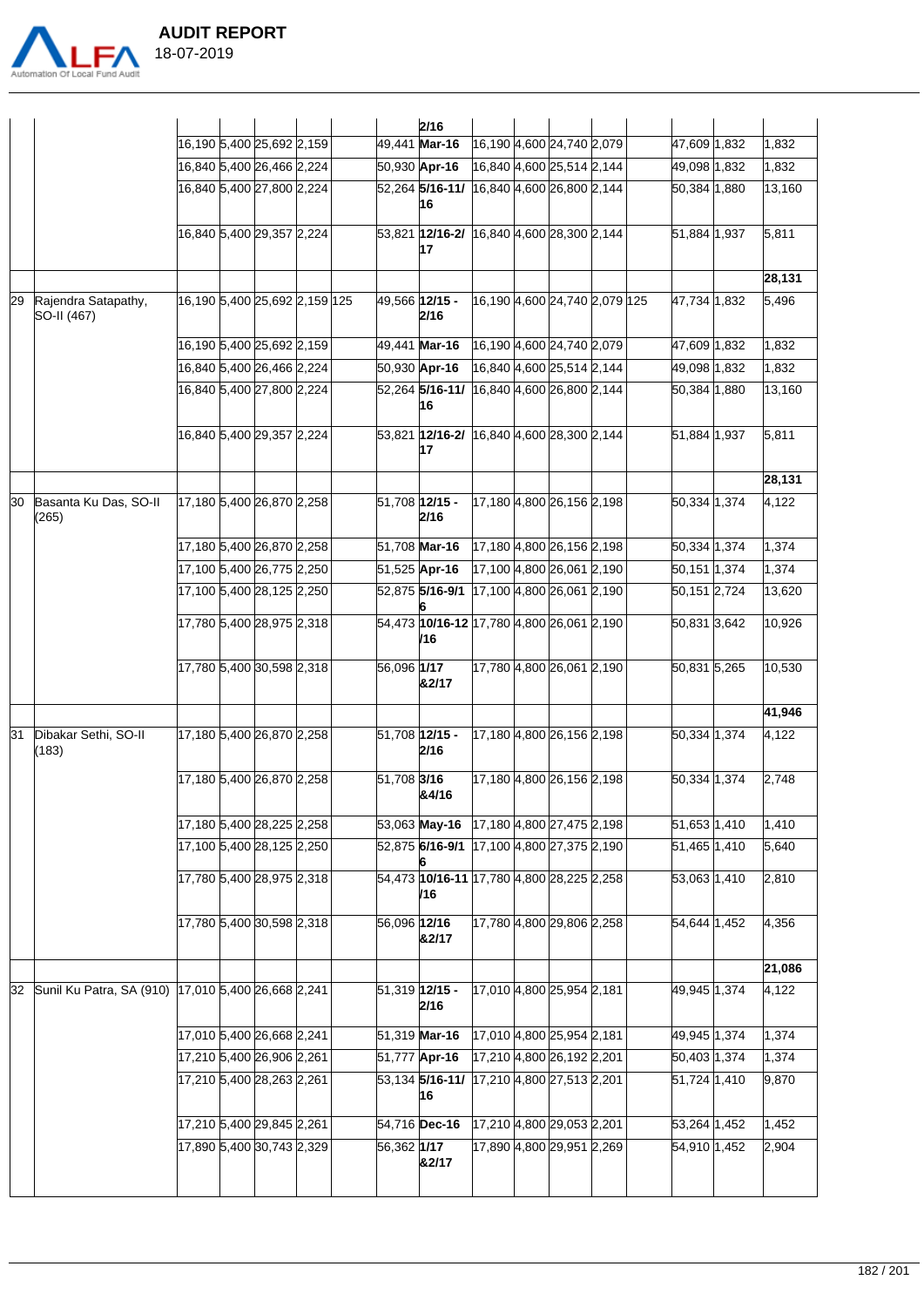

|            | <b>AUDIT REPORT</b> |
|------------|---------------------|
| 18-07-2019 |                     |

|    |                                                           |                     |                           |                |                                                 |                           |  |              |       | 21,096   |
|----|-----------------------------------------------------------|---------------------|---------------------------|----------------|-------------------------------------------------|---------------------------|--|--------------|-------|----------|
| 33 | Lal Bahadur Sharma, SA 12,560 5,400 21,372 1,796<br>(912) |                     |                           |                | 41,128 12/15 -<br>2/16                          | 1,676 19,944 1,676        |  | 38,380 2,748 |       | 8,244    |
|    |                                                           |                     | 12,560 5,400 21,372 1,796 |                | 41,128 Mar-16                                   | 12,560 4,200 19,944 1,676 |  | 38,380 2,748 |       | 2,748    |
|    |                                                           |                     | 13,100 5,400 22,015 1,850 |                | 42,365 Apr-16                                   | 13,100 4,200 20,587 1,730 |  | 39,617 2,748 |       | 2,748    |
|    |                                                           |                     | 13,100 5,400 23,125 1,850 |                | 43,475 5/16-11/ 13,100 4,200 21,625 1,730<br>16 |                           |  | 40,655 2,820 |       | 19,740   |
|    |                                                           |                     | 13,100 5,400 24,420 1,850 |                | 44,770 12/16-2/ 13,100 4,200 22,836 1,730<br>17 |                           |  | 41,866 2,904 |       | 8,712    |
|    |                                                           |                     |                           |                |                                                 |                           |  |              |       | 42,192   |
| 34 | Satya Narayan Sahu,<br>SO-II (398)                        | 17,180 5,400 26,870 |                           |                | 49,450 12/15 -<br>2/16                          | 17,180 4,800 26,156       |  | 48,136 1,314 |       | 3,942    |
|    |                                                           |                     | 17,180 5,400 26,870       |                | 49,450 Mar-16                                   | 17,180 4,800 26,156       |  | 48,136 1,314 |       | 1,314    |
|    |                                                           |                     | 17,860 5,400 27,679       |                | 50,939 Apr-16                                   | 17,860 4,800 26,964       |  | 49,624 1,315 |       | 1,315    |
|    |                                                           |                     | 17,860 5,400 29,075       |                | 52,335 5/16-11/<br>16                           | 17,860 4,800 28,325       |  | 50,985 1,350 |       | 9,450    |
|    |                                                           |                     | 17,860 5,400 30,703       |                | 53,963 Dec-16                                   | 17,860 4,800 29,911       |  | 52,571 1,392 |       | 1,392    |
|    |                                                           | 18,560 5,400 31,627 |                           | 55,587 1/17    | &2/17                                           | 18,560 4,800 30,835       |  | 54,195 1,392 |       | 2,784    |
|    |                                                           |                     |                           |                |                                                 |                           |  |              |       | 20,197   |
| 35 | Prasanta Ku Das, SO-II<br>(595)                           |                     | 14,950 5,400 24,217 2,035 | 46,602 12/15 - | 2/16                                            | 14,950 4,600 23,265 1,955 |  | 44,770 1,832 |       | 5,496    |
|    |                                                           |                     | 14,950 5,400 24,217 2,035 |                | 46,602 Mar-16                                   | 14,950 4,600 23,265 1,955 |  | 44,770 1,832 |       | 5,496    |
|    |                                                           |                     | 15,560 5,400 24,942 2,096 |                | 47,998 Apr-16                                   | 15,560 4,600 23,979 2,015 |  | 46,154 1,844 |       | 1,844    |
|    |                                                           |                     | 15,560 5,400 26,200 2,096 |                | 49,256 5/16-11/<br>16                           | 15,560 4,600 25,200 2,015 |  | 47,375 1,881 |       | 13,167   |
|    |                                                           |                     | 15,560 5,400 27,667 2,096 |                | 50,723 12/16-2/ 15,560 4,600 26,611 2,015<br>17 |                           |  | 48,786 1,937 |       | 5,811    |
|    |                                                           |                     |                           |                |                                                 |                           |  |              |       | 31,814   |
|    |                                                           |                     |                           |                |                                                 |                           |  |              | Total | 8,80,902 |

#### **Compliance for Sl No.1 to 4:**

 The four programmers were appointed in the post on 31.12.1988 in the scale of pay of Rs.1350-55-1735-EB-60-2095-70-2375-EB-75-2975/-. Subsequently, the said pay scale has been revised w.e.f. 01.05.1989 at Rs.2000-60-2300-EB-75-3200-100-3500/- and w.e.f. 01.01.1996 (OURSP 1999) at Rs.6500-200-10500/-. They have been allowed the Time Bound Advanced Scale w.e.f. 01.01.2004 at Rs.8000-275-13500 corresponding to the scale Rs.6500-200-10500/-.

 The said TBA scale of Rs.8000-275-13500/- has been subsequently revised to Rs.9300-34800/- with Grade Pay of Rs.5400/- w.e.f. 01.01.2006, duly approved by the Hon'ble Chancellor vide letter No.246/SG(HE) dated 18.03.2010 (Annexure – I).

Accordingly they have been allowed the next Grade pay of Rs.6600/- on completion of 20 years of service, under RACP Scheme.

 As regards the applicability of GP of Rs.4800/- it is mentioned here that, the said GP has not been stipulated under OURSP 2009 w.e.f. 01.01.2006 approved by the Chancellor and the same has been introduced on 01.01.2013 as per F.D. Resolution No.262274/F dated 08.08.2013.

#### **Compliance for Sl No.5:**

 The Curator Dr. Radha Govinda Padhy had joined the post on 16.02.1987 in the scale of pay of Rs.1350-55-1735-EB-EB-60-2095-70-2375-EB-75-2975/-. Subsequently the said pay scale has been revised w.e.f. 01.05.1989 at Rs.2000-60-2300-EB-75-3200-100-3500/- and w.e.f. 01.01.1996 (OURSP 1999) at Rs.6500-200-10500/-. He has been allowed the Time Bound Advancement Scale w.e.f. 16.02.2002 at Rs.8000-275-13500/- corresponding to the scale Rs.6500-200-10500/-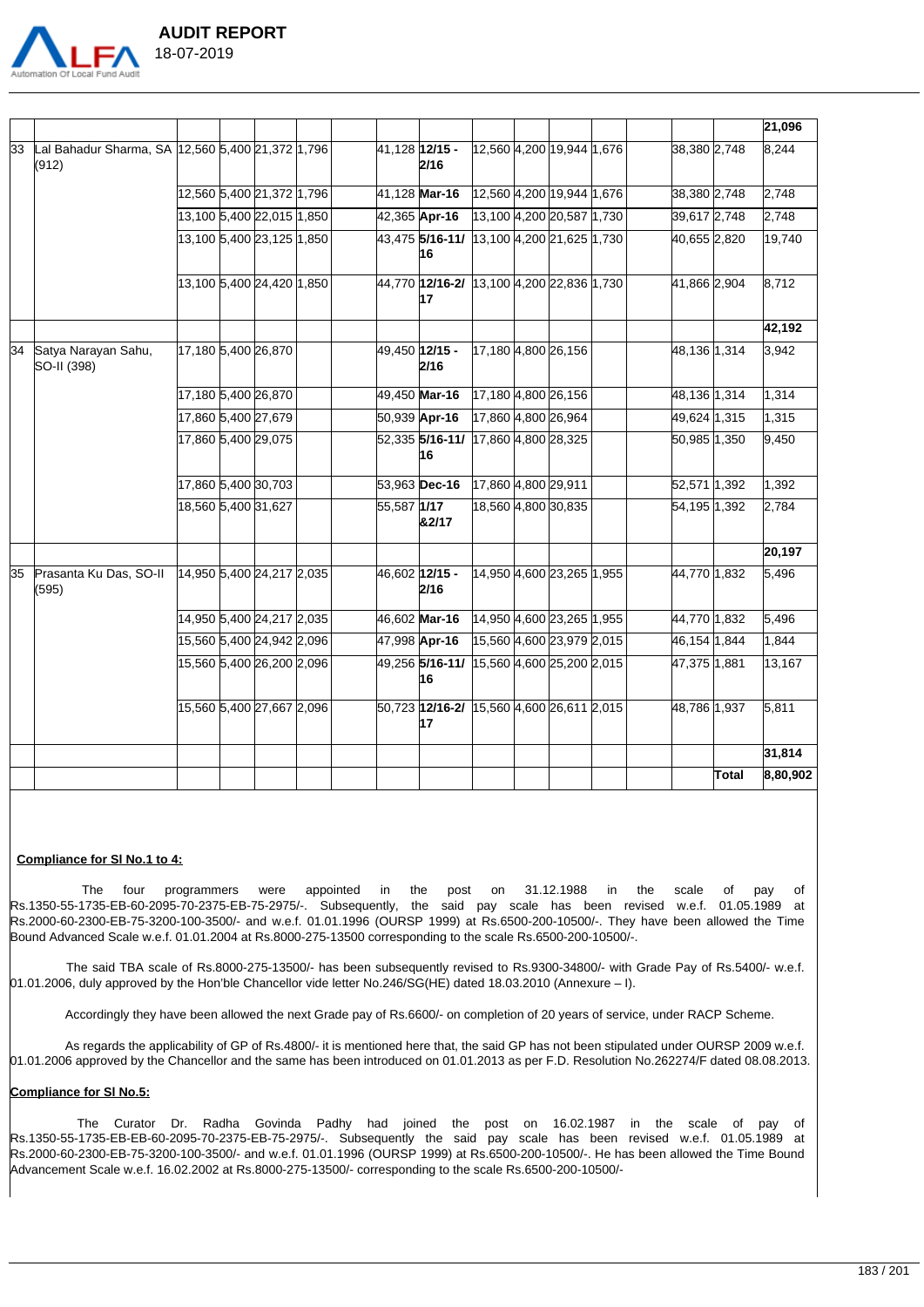

 The said TBA Scale of Rs.8000-275-13500/- has been subsequently revised to Rs.9300-34800/- with grade pay Rs.5400/- w.e.f. 01.01.2006, duly approved by the Hon'ble Chancellor vide letter No.246/SG(HE) dated 18.03.2010 (Annexure – I).

Accordingly he has been allowed Grade pay of Rs.6600/- on completion of 20 years of service under RACP Scheme.

 As regards the applicability of GP of Rs.4800/- it is mentioned here that, the said GP has not been stipulated under OURSP 2009 w.e.f. 01.01.2006 approved by the Chancellor and the same has been introduced on 01.01.2013 as per F.D. Resolution No.262274/F dated 08.08.2013.

 Further, the Hon'ble Chancellor vide letter No.U-06/2018/234/SG(HE) dated 30.04.2018 under clause b16 subtitle "Exemption" has notified that, the F.D. Lt. No.26274 dated 08.08.2013, of Govt. of Odisha is not applicable to the State Universities.

Hence, it is requested to re-consider the objections after re-examine the facts stated above.

#### **Compliance for Sl No.6 to 35:**

 As per finance department resolution No.3560 dated 06.02.2013, the RACP scheme has been allowed to this University vide letter No.22351(2)/HE dated 05.10.2015.

 The pay fixation of the eligible employees from the cadre of Jr. Asst. to Section Officer has been made under clause 10 of the resolution cited above.

Clause 10 – states that, the employees of the cadre having promotional hierarchy will get the Grade pay of the promotional post.

 It may be mentioned here that, as per the Orissa Universities Recruitment & promotion of Non-teaching Employees Rules,1992 the promotional hierarchy of the cadre of Jr. Asst. is up to section Officer L-I and under clause 24(1) of Orissa Universities Recruitment & Promotion of Non-teaching employees Rule, the promotional hierarchy of SO L-I is to the post of Assistant Registrar/ Budget-cum-Accounts Officer/ Assistant Controller of Examination, Students' Welfare Officer etc., which carries the scale of pay of Rs.9300-34800 + GP Rs.5400/- (duly approved). Accordingly, the fixation of pay with Grade Pay of Rs.5400/- has been allowed to the eligible incumbents in cadre posts on completion of 30 years of service as per the conditions stipulated under clause 10 of RACPS.

 As regards the letter No.23975/HE dated 24.08.2018 of the department of Higher Education, Odisha, it is stated here that, the university has moved the government with a request to take decision of granting the G.P. of Rs.4600/- to the Section Officer under RACP (merging Section Officer Level-II and Level-I) at par with the Gangadhar Meher University and Fakir Mohan University (Annexure-II) and Rs.5400/- to the next promotional post of Section Officer, vide this office letter No.6991(2) dated 03.10.2018 (Annexure-III). In response to the letter the Finance Department, Government of Odisha has moved the Additional Secretary, Higher Education to take appropriate action in the matter vide letter No.33301/F dated 23.10.2018 (Annexure-IV). As the matter is pending with the Government it has been decided to take action on the letter dated 24.08.2018 after getting clarification from the government.

#### **Observation by Audit:-**

### **Sl No.01 to 05:**

(1) RACP benefit has been extended to the employees vide the finance department resolution No.3560/F dated 06.02.2013. At clause 1 of Annexure-I, it has been stipulated that, " there shall be three financial up-gradation under the RACPS, counted from the direct entry grade on completion of 10, 20 and 30 years of service in a single cadre in absence of promotion." Moreover, under clause 16 of Memo No.1738/ F dated 20.01.2014 of finance department, Odisha it has been clarified that, the pay of an employee shall be fixed in the manner laid down u/r 13 of ORSP Rules, 2008 without change of Grade pay subject to adjustment of benefits already availed in shape of TBA/ACP under ORSP Rules, 1998 and ORSP Rules, 2008 respectively while fixing pay of an employee under RACPS if the next promotional post in the cadre carries the same Grade pay.

(2) The benefit of RACP scheme has been extended to the eligible Non-teaching employees of Berhampur University vide letter No.22351/dated 05.10.15 of Higher Education Department, Odisha. As per para 10 of Resolution No.3560/dated 06.02.2003 of the Finance Deptt., Odisha, it has been categorically mentioned that, "The employees in isolated/ ex-cadre posts not having any promotional hierarchy will get the next higher grade pay as per the first schedule of ORSP Rules, 2008 with the interpolations, if any introduced subsequently. Subsequently, the Finance Department, Odisha vide Resolution No.26274/ F dated 08.08.2013, interpolated a new grade pay of Rs.4800/- in the pay band Rs.9300-34,800/-. The interpolation of said grade pay was further reiterated vide letter No.26557/ dated 30.11.15 of Higher Education department, Odisha wherein it was mentioned that, in the finance department resolution No.26274/F dated 08.08.2013, a new grade pay Rs.4800/- was introduced under ORSP Rule 2008 w.e.f. 01.01,2013. The introduction of GP Rs.4800/- in ORSP Rule 2008 is a government decision for the employees of the state including isolated/ ex-cadre category of post.

Thus, the compliance submitted by the local authority is not acceptable and the objection holds good.

#### **Sl No.06 to 35:**

 Letter No.23975/HE dated 24.08.18 of Deptt. of Higher Education, Odisha fully vindicates the genuineness of the audit objection, to which the local authority has not produced any compliance. Moreover, as per the local authority, in connection to the aforesaid letter, the Govt. had been moved with a request to take decision of granting the GP of Rs.4600/- to Section Officers under RACP (merging Section Officer level-II and level-I) and Rs.5400/- to the next promotional post of Section Officer vide his Officer letter No.6991(2)/ dated 03.10.2018. The local authority had decided to take action on the letter dated 24.08.2018 after getting clarification from the Govt.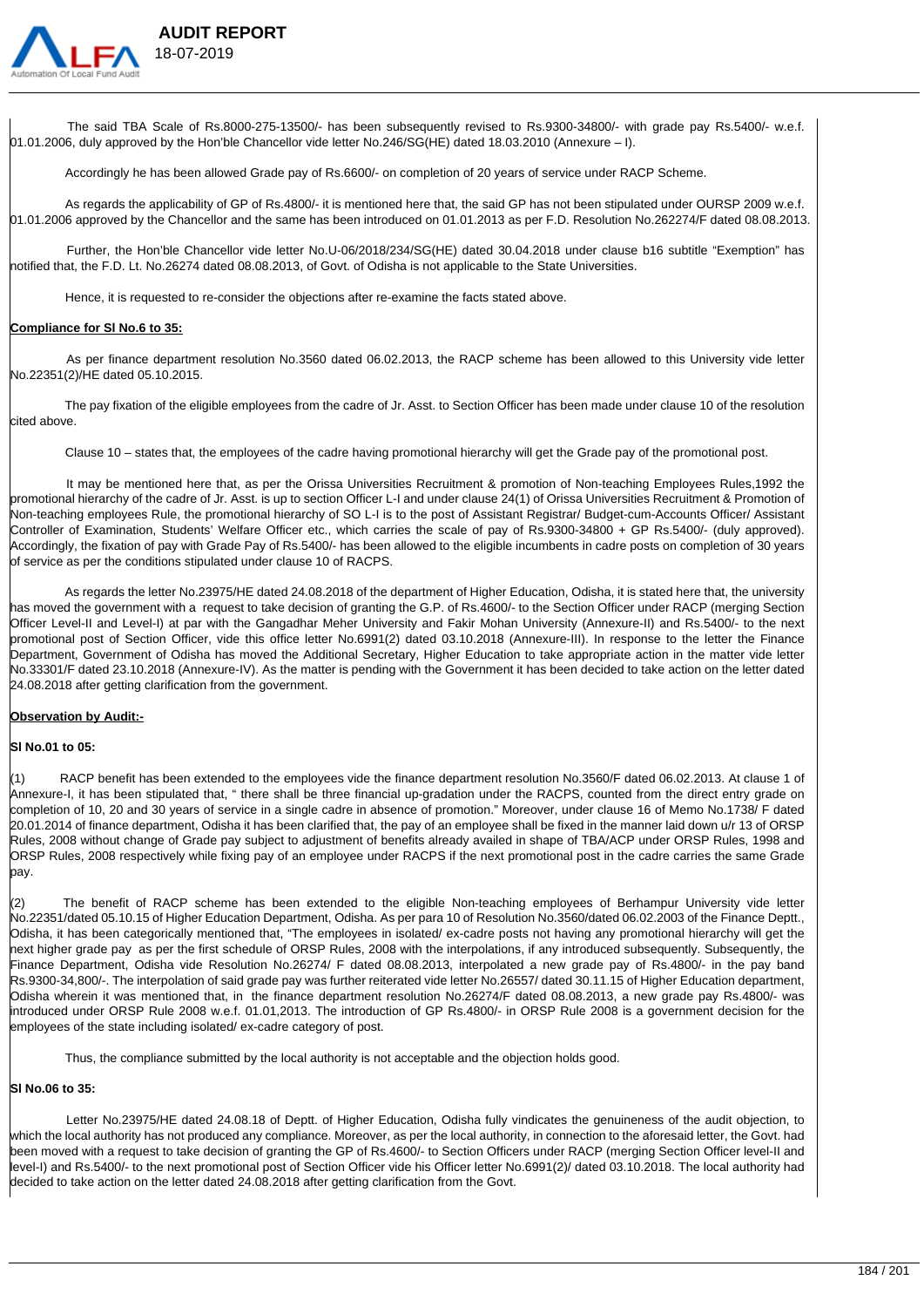

 Hence, it's requested to effect recovery from the employees in light of letter No.23975/HE dated 24.08.2018 and the audit objection, necessary re-fixation of salary may be made after getting clarification from the Government.

The following officials are equally held responsible for the excess payment..

| Name of the Officials                        | Amount         |
|----------------------------------------------|----------------|
| 1-Sri Jayakrushna Reddy, C.O.F               | Rs.1,76,181.00 |
| 2-Sri Remish Kerketta, Registrar             | Rs.1,76,181.00 |
| 3-Sri Sankar Mahapatra, Section Officer      | Rs.1,76,180.00 |
| 4-Smt. Sasmita Padhi,Sr. Asstt.              | Rs.1,76,180.00 |
| 5-Sri Susanta Kumar Panda , Internal Auditor | Rs.1,76,180.00 |
| <b>Total</b>                                 | Rs.8.80.902.00 |

#### **18.5 - Irregular Engagement of DWW/ DLRs-**

On verification of paid vouchers wrt main cash book, the following amount **Rs.59,52,897.00** has been paid towards engagement of DWW/DLRs in different sections. In support of this payment, the permission of the Higher Education Deptt., Odisha, BBSR or permission from the Chancellor Office, BBSR may be produced to audit for verification.

| DWW/DLR engaged in BU during 2016-17 |                                              |             |          |
|--------------------------------------|----------------------------------------------|-------------|----------|
| Vr. NoDate                           | Amount(Gross)                                | Amount(Net) | Period   |
| 39/18.04.16                          | 390858.00                                    | 268660.00   | Mar-16   |
| 121/11.05.16                         | 333420.00                                    | 259307.00   | Apr-16   |
| 316/9.06.16                          | 382291.00                                    | 262308.00   | May-16   |
| 437/8.07.16                          | 370831.00                                    | 253413.00   | Jun-16   |
| 669/12.08.16                         | 381109.00                                    | 261392.00   | Jul-16   |
| 886/14.09.16                         | 379634.00                                    | 259750.00   | Aug-16   |
| 1057/6.10.16                         | 361377.00                                    | 274362.00   | Sep-16   |
| 1191/8.11.16                         | 371659.00                                    | 282492.00   | Oct-16   |
| 1338/13.12.16                        | 356075.00                                    | 244408.00   | Nov-16   |
| 1497/13.01.17                        | 368705.00                                    | 253954.00   | $Dec-16$ |
| 1617/9.02.17                         | 374021.00                                    | 258073.00   | Jan-17   |
| 1738/9.3.17                          | 332518.00                                    | 226128.00   | Feb-17   |
| Total                                | 4402498.00                                   | 3104247.00  |          |
|                                      |                                              |             |          |
|                                      | DWW/DLR engaged in UHHS at BU during 2016-17 |             |          |
| 30/16.4.16                           | 89500.00                                     | 72041.00    | Mar-16   |
| 112/7.5.16                           | 113500.00                                    | 106130.00   | Apr-16   |
| 310/8.6.16                           | 113500.00                                    | 106130.00   | May-16   |
| 439/8.7.16                           | 113500.00                                    | 104966.00   | Jun-16   |
| 671/12.8.16                          | 107500.00                                    | 99315.00    | Jul-16   |
| 888/15.9.16                          | 107500.00                                    | 99315.00    | Aug-16   |
| 1062/6.10.16                         | 107500.00                                    | 103703.00   | Sep-16   |
| 1189/5.11.16                         | 98016.00                                     | 95081.00    | Oct-16   |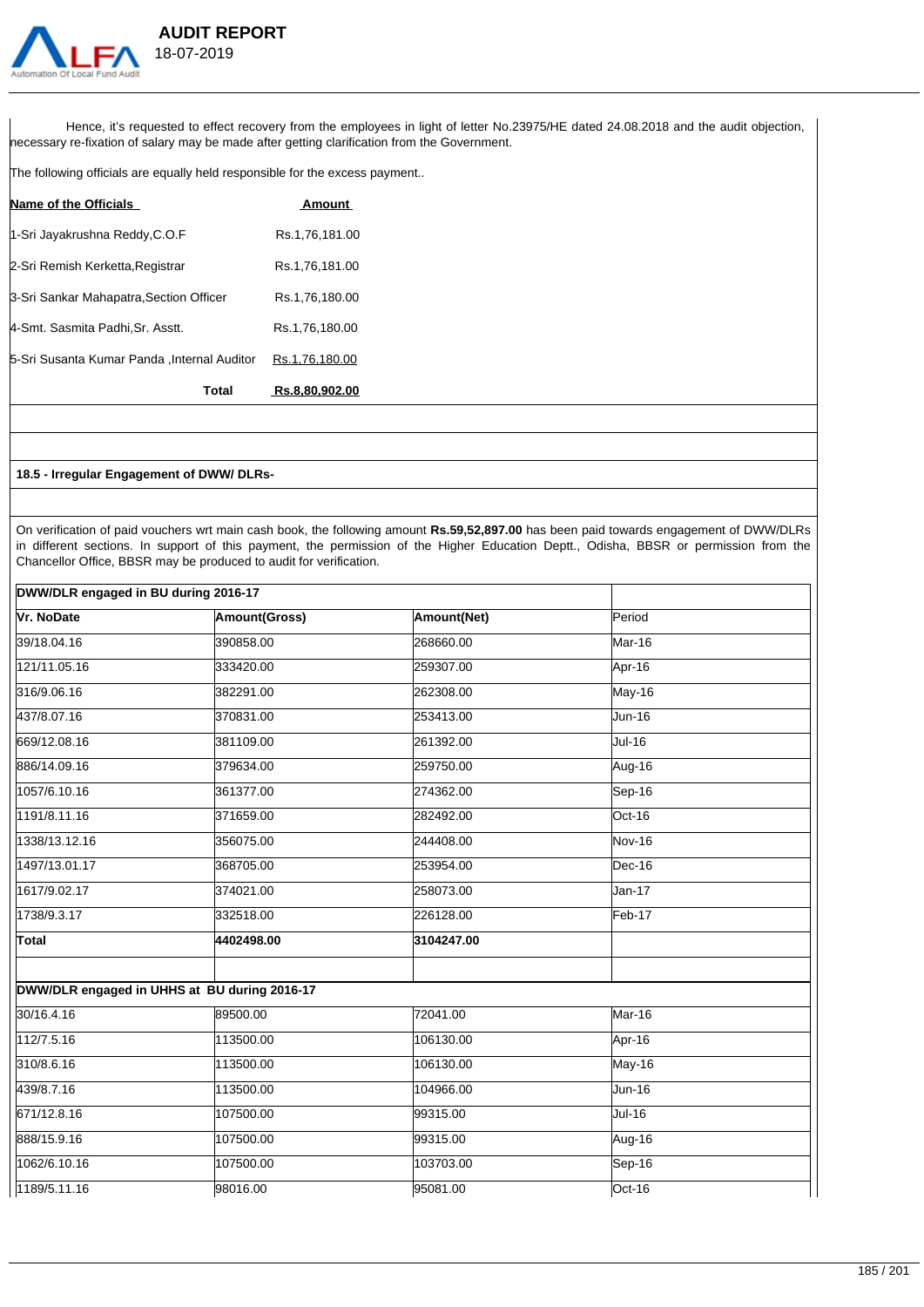

| 1330/13.12.16 | 96000.00                                                | 90403.00     | Nov-16   |
|---------------|---------------------------------------------------------|--------------|----------|
| 1498/13.1.17  | 96000.00                                                | 90403.00     | Dec-16   |
| 1643/16.2.17  | 96000.00                                                | 90403.00     | Jan-17   |
| 1740/9.3.17   | 96000.00                                                | 90236.00     | Feb-17   |
| Total         | 1234516.00                                              | 1148126.00   |          |
|               | DWW/DLR engaged in M Farma(S.F.C.) at BU during 2016-17 |              |          |
| 10(1)/7.4.16  | 148930.00                                               | 145339.00    | Mar-16   |
| 100/5.5.16    | 148930.00                                               | 145339.00    | Apr-16   |
| 278/6.6.16    | 148930.00                                               | 145339.00    | May-16   |
| 435/8.7.16    | 148930.00                                               | 145339.00    | Jun-16   |
| 599/3.8.16    | 148930.00                                               | 145339.00    | Jul-16   |
| 827/3.9.16    | 148930.00                                               | 144999.00    | Aug-16   |
| 1038/4.10.16  | 148930.00                                               | 145339.00    | Sep-16   |
| 1176/4.11.16  | 148930.00                                               | 145339.00    | Oct-16   |
| 1312/7.12.16  | 148930.00                                               | 145339.00    | Nov-16   |
| 1480/9.1.17   | 148930.00                                               | 145339.00    | $Dec-16$ |
| 1596/6.2.17   | 142156.00                                               | 134500.00    | Jan-17   |
| 1721/6.3.17   | 118930.00                                               | 112974.00    | Feb-17   |
| Total         | 1750386.00                                              | 1700524.00   |          |
| G.total       | 7387400.00                                              | 59,52,897.00 |          |

In response to audit objection statement the local authority stated that " No specific order received from the Department of Higher Education, Govt of Odisha ,BBSR and from the office of the Chancellor regarding payment of wage to DWWs.The university has engaged DWWs and paid wages to them as approved by Syndicate from its own sources vide Resolution No 22 & 23 dt.25.01.2010. The reply of the local authority not settled the objection. Hence till approval by the Department of Higher Education, Govt of Odisha ,BBSR and from the office of the Chancellor the entire amount of **Rs .59,52,897.00** is kept under objection.

**18.6 -** 

#### **Production of vehicle Log Book to Audit:**

On verification of the vouchers of payment cash book for the year 2016-17 it was observed that, an amount of Rs.40,866.30 has been shown expenditure towards cost of fuel for the following vehicles. The concerned Log Book of the vehicles was asked to be produced for verification of the utilisation of fuels.

| Vehicle No | Vr.No/Date   | <b>Bill No</b> | Date    | Fuel used aty. | <b>HSD</b> | Amount   |
|------------|--------------|----------------|---------|----------------|------------|----------|
| OD07Q-5959 | 1775/20.3.17 | 165            | 16.2.17 | 40 Liter       | -do-       | 2602.80  |
|            |              | 105            | 21.2.17 | 20 Liter       | -do-       | 1301.40  |
|            |              | 184            | 22.2.17 | 50 liter       | -do-       | 3253.50  |
|            |              | 101            | 23.2.17 | 35 Liter       | -do-       | 2277.45  |
|            |              | 35             | 7.2.17  | 45 liter       | -do-       | 2928.15  |
|            |              | 103            | 8.2.17  | 40 liter       | -do-       | 2602.80  |
|            |              | 41             | 12.2.17 | 35 liter       | -do-       | 2277.45  |
|            | 1843/30.3.17 | 185            | 3.3.17  | 30 liter       | -do-       | 1952.10  |
|            |              | 191            | 4.3.17  | 15 liter       | -do-       | 976.05   |
|            |              | 195            | 6.3.17  | 40 liter       | -do-       | 2602.80  |
|            |              | 174            | 12.3.17 | 30 liter       | -do-       | 1952.10  |
|            |              | 10             | 14.3.17 | 40 liter       | -do-       | 2602.80  |
|            |              |                |         |                |            | 27329.40 |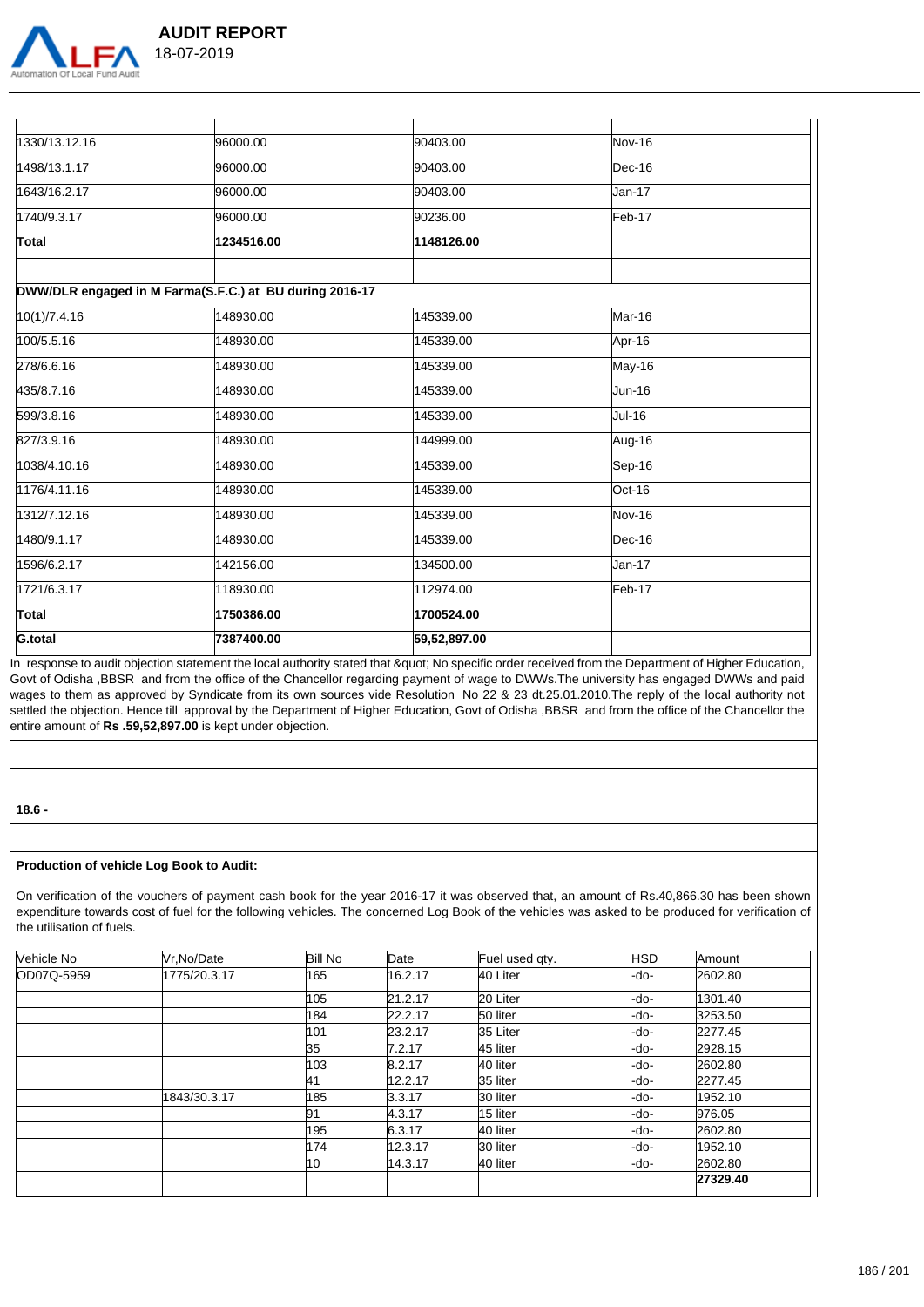

| OAG 7499           | 88/3.5.16                                                                                                                                                                                                                                                                                                | 104 | 31.3.16 | 40 liter | -do- | 2071.20   |
|--------------------|----------------------------------------------------------------------------------------------------------------------------------------------------------------------------------------------------------------------------------------------------------------------------------------------------------|-----|---------|----------|------|-----------|
|                    | 125/12.5.16                                                                                                                                                                                                                                                                                              |     | 5.4.16  | 40 liter | -do- | 2154.00   |
|                    |                                                                                                                                                                                                                                                                                                          | 68  | 11.4.16 | 40 liter | -do- | 2154.00   |
|                    |                                                                                                                                                                                                                                                                                                          |     |         |          |      | 6379.20   |
| New Vehicle        | 1707/1.3.17                                                                                                                                                                                                                                                                                              | 194 | 23.1.17 | 20 liter | -do- | 1301.40   |
|                    |                                                                                                                                                                                                                                                                                                          | 133 | 26.1.17 | 45 liter | -do- | 2928.15   |
|                    |                                                                                                                                                                                                                                                                                                          |     | 28.1.17 | 45 liter | -do- | 2928.15   |
|                    |                                                                                                                                                                                                                                                                                                          |     |         |          |      | 7157.70   |
| <b>Grand Total</b> |                                                                                                                                                                                                                                                                                                          |     |         |          |      | 40,866.30 |
| records to audit.  | But, in response to the objection memo, the local authority failed to produce the records to audit and the objection memo was not returned with any<br>reply till close of audit. Hence, the payment of above amount of Rs.40,866.00 towards cost of fuels is held under objection till production those |     |         |          |      |           |

#### PARA: 19 **AUDIT OF LOAN/DEPOSITS/CPF INCLUDING POSITIONS**

 **AUDIT REPORT** 

**19.1 -** 

Regarding collection & refund of SD/EMD, the concerned registers has not been maintained by the University.

As per cash book the following position was ascertained. The balance of Rs.1,19,23,663.00 is due for refund.

As per Odisha University Accounts Manual, the collection & refund of SD/EMD is to be maintained in the Form No.5 (vide Para no-13, Chapter-III). But this procedure has not been followed.

| <b>PARTICULARS</b>               | lsd         | <b>EMD</b> | <b>TOTAL</b> |
|----------------------------------|-------------|------------|--------------|
| Opening balance as on 01.04.2016 | 23,41,370   | 10.13.290  | 33,54,660    |
| Receipt during 2016-17           | 8,92,107    | 79,21,667  | 88,13,774    |
| Total                            | 32, 33, 477 | 89,34,957  | 1,21,68,434  |
| Deposited during 2016-17         | 2,44,771    |            | 2,44,771     |
| Balance as on 31.03.2017         | 29,88,706   | 89,34,957  | 1,19,23,663  |

#### **19.2 - Position of Government dues**

Regarding collection & deposit of the Govt. dues, the concerned registers have not been maintained by the University. As per cash book the following position was ascertained. The balance of Rs.242430.00 is to be deposited in the concerned deptt. As per Letter No.2133/dtd.25.01.2017/FD tax deducted from the Contractors & other sources to be remitted to the Govt. deptts. through Treasury within a week from the deduction of tax. Necessary steps may be taken for early deposit of Govt. dues and compliance reported to audit.

| <b>Particulars</b>               | Income Tax | <b>IST/VAT</b> | Labour Cess | Rovalty  | Total    |
|----------------------------------|------------|----------------|-------------|----------|----------|
| Opening balance as on 01.04.2016 | 10.958     | 25.038         | 6.260       | 2,00,174 | 2.42.430 |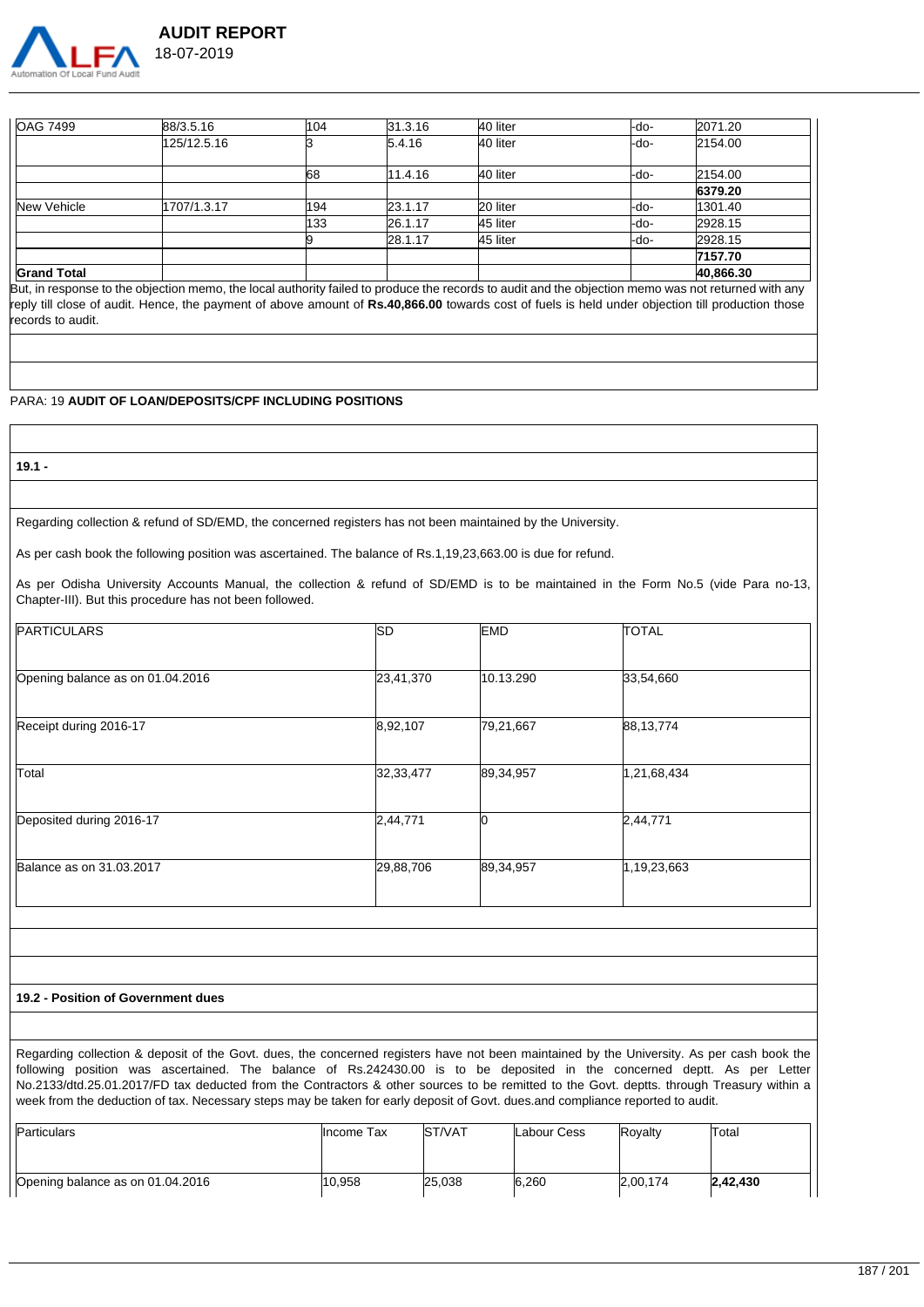

| Receipt during 2016-17                   | 2,87,539 | 9.48.583 | 2.16.984 | 86,100   | 15,39,206 |
|------------------------------------------|----------|----------|----------|----------|-----------|
| Total                                    | 2,98,497 | 9.73.621 | 2.23.244 | 2,86,274 | 17,81,636 |
| Deposited during 2016-17                 | 2.82.295 | 9.50.915 | 2.16.995 | 61.669   | 15,11,874 |
| Balance to be deposited as on 31.03.2017 | 16,202   | 22.706   | 6,249    | 2,24,605 | 2,69,762  |

In addition to above, arrear dues of water charges and energy charges have not been cleared. It was noticed that, **Rs.6,29,132.30** towards arrear energy charges and **Rs.29,149/-** towards arrear water charges were outstanding to be paid as on 31.03.2017.

Hence the Local Authority is suggested to deposit the Govt. dues of **Rs.9,28,043.00** (=260762 + 629132 + 29149) in the concerned departments and compliance reported to audit

#### **19.3 - Position of Professional tax**

The position of professional tax received and deposited during the year 2016-17 is given below.

| Opening balance as on 01.04.16 |             |
|--------------------------------|-------------|
| Receipt during 2016-17         | 9,96,475.00 |
| Total                          | 9,96,475.00 |
| Expenditure during 2016-17     | 9,96,475.00 |
| Closing balance as on 31.03.17 |             |
|                                |             |

| $19.4 -$                                                                                 |               |  |
|------------------------------------------------------------------------------------------|---------------|--|
|                                                                                          |               |  |
| <b>General Provident Fund of BU Employees</b>                                            |               |  |
| The financial position of GPF of BU for the year 2016-17 is furnished below.             |               |  |
|                                                                                          |               |  |
| Opening balance as on 01.04.16                                                           | 1,247,572.97  |  |
| Receipt during 2016-17                                                                   | 41,576,536.00 |  |
| Total                                                                                    | 42,824,108.97 |  |
| Expenditure during 2016-17                                                               | 40,743,155.00 |  |
| Closing balance as on 31.03.17                                                           | 2,080,953.97  |  |
| Closing balance as on 31.03.17 as per pass book(A/C<br>No-10941793108, SBI, Bhanjabihar) | 2,080,953.97  |  |
|                                                                                          |               |  |
|                                                                                          |               |  |
| <b>TDR Position</b>                                                                      |               |  |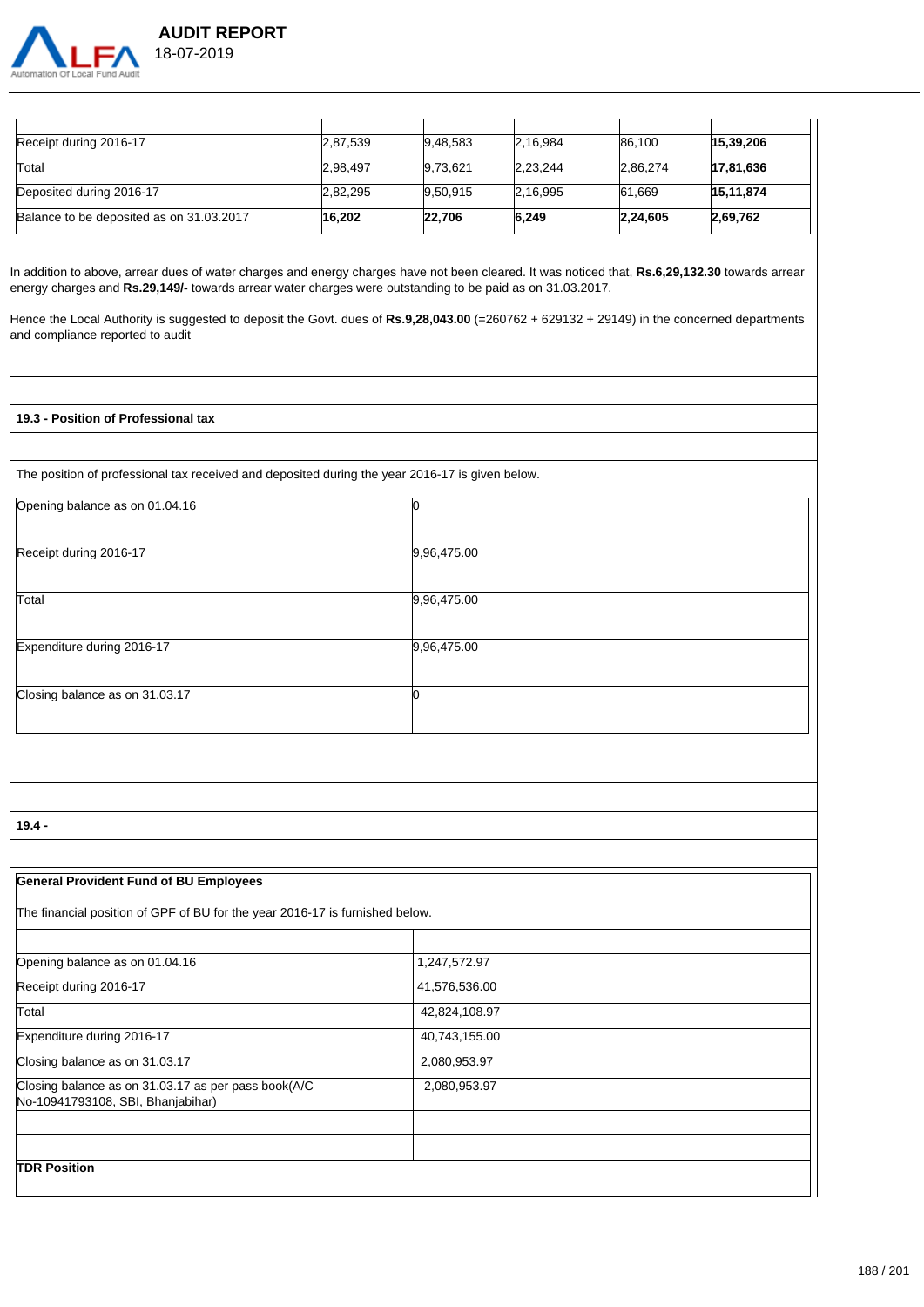

| Opening balance as on 01.04.16              | 103,874,638.00 |
|---------------------------------------------|----------------|
| TDR purchased during 2016-17                | 0.00           |
| Total                                       | 103,874,638.00 |
| TDR encashed during 2016-17                 | 7,458,856.00   |
| Closing balance as on 31.03.17              | 96,415,782.00  |
|                                             |                |
| Details of Closing balance as on 31.03.2017 |                |
| In Bank as on 31.3.17                       | 2,080,953.97   |
| $\ln$ TDR as on 31.3.17                     | 96,415,782.00  |

Details of TDR Position(GPF) as on 31.03.2017

| 05-04-2011 | 31699788084 |            |                                                                                                                                                                                                              |            |                                                                                                                                                                                                                              |      |       |
|------------|-------------|------------|--------------------------------------------------------------------------------------------------------------------------------------------------------------------------------------------------------------|------------|------------------------------------------------------------------------------------------------------------------------------------------------------------------------------------------------------------------------------|------|-------|
|            |             |            |                                                                                                                                                                                                              |            |                                                                                                                                                                                                                              |      |       |
|            |             | 53,27,754  | 05-04-2019                                                                                                                                                                                                   | 106,48,120 | 8.75%                                                                                                                                                                                                                        | 8 yr | G.P.F |
|            | 31699786654 |            | 05-04-2019                                                                                                                                                                                                   |            | 8.75%                                                                                                                                                                                                                        | 8 yr | G.P,F |
| 05-04-2011 | 31699824013 |            | 05-04-2019                                                                                                                                                                                                   |            | 8.75%                                                                                                                                                                                                                        | 8 yr | G.P,F |
| 05-04-2011 | 31699824546 |            | 05-04-2019                                                                                                                                                                                                   |            | 8.75%                                                                                                                                                                                                                        | 8 yr | G.P,F |
| 05-04-2011 | 31699824896 |            | 05-04-2019                                                                                                                                                                                                   |            | 8.75%                                                                                                                                                                                                                        | 8 yr | G.P,F |
| 05-04-2011 | 31699866393 |            | 05-04-2019                                                                                                                                                                                                   |            | 8.75%                                                                                                                                                                                                                        | 8 yr | G.P.F |
| 05-04-2011 | 31699825131 |            | 05-04-2019                                                                                                                                                                                                   |            | 8.75%                                                                                                                                                                                                                        | 8 yr | G.P.F |
| 05-04-2011 | 31699825460 |            | 05-04-2019                                                                                                                                                                                                   |            | 8.75%                                                                                                                                                                                                                        | 8 yr | G.P,F |
| 05-04-2011 | 31699827194 |            | 05-04-2019                                                                                                                                                                                                   |            | 8.75%                                                                                                                                                                                                                        | 8 yr | G.P.F |
| 05-04-2011 | 31699827503 |            | 05-04-2019                                                                                                                                                                                                   |            | 8.75%                                                                                                                                                                                                                        | 8 yr | G.P,F |
| 05-04-2011 | 31699867477 |            | 05-04-2019                                                                                                                                                                                                   |            | 8.75%                                                                                                                                                                                                                        | 8 yr | G.P,F |
| 05-04-2011 | 31699827808 |            | 05-04-2019                                                                                                                                                                                                   |            | 8.75%                                                                                                                                                                                                                        | 8 yr | G.P,F |
| 05-04-2011 | 31699828085 |            | 05-04-2019                                                                                                                                                                                                   |            | 8.75%                                                                                                                                                                                                                        | 8 yr | G.P,F |
| 05-04-2011 | 31699828358 |            | 05-04-2019                                                                                                                                                                                                   |            | 8.75%                                                                                                                                                                                                                        | 8 yr | G.P,F |
| 05-04-2011 | 31699828608 |            | 05-04-2019                                                                                                                                                                                                   |            | 8.75%                                                                                                                                                                                                                        | 8 yr | G.P,F |
| 05-04-2011 | 31699828937 |            | 05-04-2019                                                                                                                                                                                                   |            | 8.75%                                                                                                                                                                                                                        | 8 yr | G.P.F |
| 05-04-2011 | 31699865265 |            | 05-04-2019                                                                                                                                                                                                   |            | 8.75%                                                                                                                                                                                                                        | 8 yr | G.P.F |
| 05-04-2011 | 31699868120 | 54,24,983  | 05-04-2019                                                                                                                                                                                                   | 108,42,443 | 8.75%                                                                                                                                                                                                                        | 8 yr | G.P.F |
|            | Total       | 964,15,782 |                                                                                                                                                                                                              |            |                                                                                                                                                                                                                              |      |       |
|            |             |            |                                                                                                                                                                                                              |            |                                                                                                                                                                                                                              |      |       |
|            |             |            |                                                                                                                                                                                                              |            |                                                                                                                                                                                                                              |      |       |
|            | 05-04-2011  |            | 53,27,754<br>53,27,754<br>53,27,754<br>53,27,754<br>53,12,468<br>53,27,754<br>53,27,754<br>53,27,754<br>53,27,754<br>57,62,021<br>53,27,754<br>53,27,754<br>53,27,754<br>53,27,754<br>53,27,754<br>53,27,754 |            | 106,48,120<br>106,48,120<br>106,48,120<br>106,48,120<br>106,17,569<br>106,48,120<br>106,48,120<br>106,48,120<br>106,48,120<br>115,16,052<br>106,48,120<br>106,48,120<br>106,48,120<br>106,48,120<br>106,48,120<br>106,48,120 |      |       |

**19.5 -**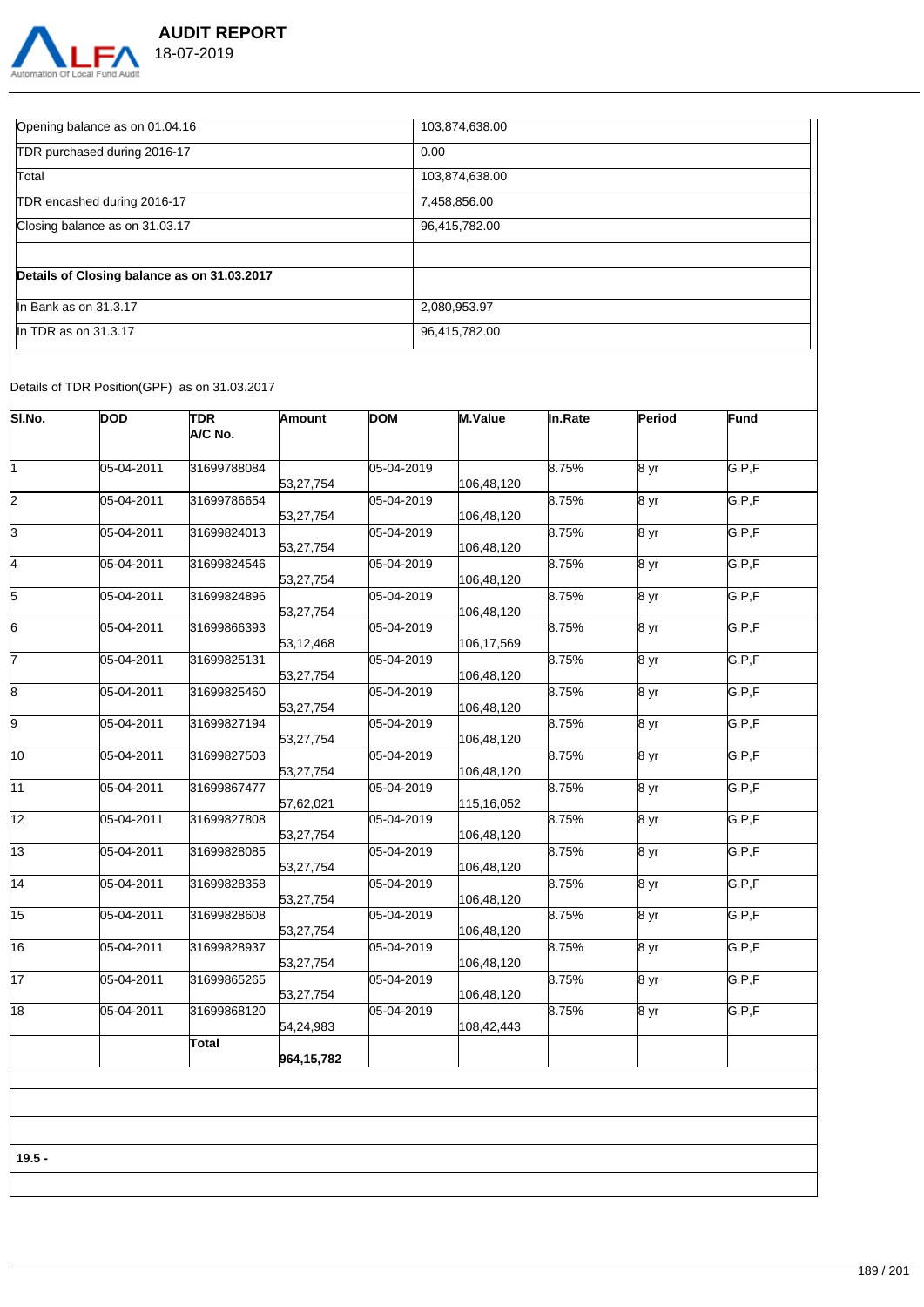

| <b>General Provident Fund of LLC, BU Employees</b>                                       |              |
|------------------------------------------------------------------------------------------|--------------|
| The financial position of GPF, LLC BU for the year 2016-17                               |              |
| Opening balance as on 01.04.16                                                           | 2,346,936.03 |
| Receipt during 2016-17                                                                   | 737,757.00   |
| Total                                                                                    | 3,084,693.03 |
| Expenditure during 2016-17                                                               | 2,313,781.00 |
| Closing balance as on 31.03.17                                                           | 770,912.03   |
| Closing balance as on 31.03.17 as per pass book(A/C<br>No-10941793471, SBI, Bhanjabihar) | 770,912.03   |
| The TDR position of GPF, LLC BU for the year 2016-17                                     |              |
| Opening balance as on 01.04.16                                                           | 0.00         |
| TDR purchased during 2016-17                                                             | 2,000,000.00 |
| Total                                                                                    | 2,000,000.00 |
| TDR encashed during 2016-17                                                              | 0.00         |
| Closing balance as on 31.03.17                                                           | 2,000,000.00 |
| Details of Closing balance as on 31.03.2017                                              |              |
| In Bank as on 31.3.17                                                                    | 770,912.03   |
| In TDR as on 31.3.17                                                                     | 2,000,000.00 |

## Details of TDR Position(LLC) as on 31.03.2017

| SI.No.   | <b>DOD</b>                                                                   | ltdr.<br>A/C No. | Amount    | <b>DOM</b> | M.Value       | In.Rate | Period | Fund       |
|----------|------------------------------------------------------------------------------|------------------|-----------|------------|---------------|---------|--------|------------|
| I1.      | 04-11-2016                                                                   | 36231819634      | 5,00,000  | 04-11-2017 | 5,36,193      | 7.05%   | 1 yr   | LLC,G.P.F  |
| 2        | 04-11-2016                                                                   | 36231819464      | 5,00,000  | 04-11-2017 | 5,36,193      | 7.05%   | 1 yr   | LLC, G.P.F |
| l3       | 04-11-2016                                                                   | 36231820605      | 5,00,000  | 04-11-2017 | 5,36,193      | 7.05%   | 1 yr   | LLC, G.P.F |
| 4        | 04-11-2016                                                                   | 36231810982      | 5,00,000  | 04-11-2017 | 5,36,193      | 7.05%   | 1 yr   | LLC, G.P.F |
|          |                                                                              | Total            | 20,00,000 |            |               |         |        |            |
| $19.6 -$ |                                                                              |                  |           |            |               |         |        |            |
|          | <b>Contributory Provident Fund of BU Employees</b>                           |                  |           |            |               |         |        |            |
|          | The financial position of CPF of BU for the year 2016-17 is furnished below. |                  |           |            |               |         |        |            |
|          | Opening balance as on 01.04.16                                               |                  |           |            | 8,931,884.44  |         |        |            |
|          | Receipt during 2016-17                                                       |                  |           |            | 4,705,550.00  |         |        |            |
| Total    |                                                                              |                  |           |            | 13,637,434.44 |         |        |            |
|          | Expenditure during 2016-17                                                   |                  |           |            | 7,546,967.00  |         |        |            |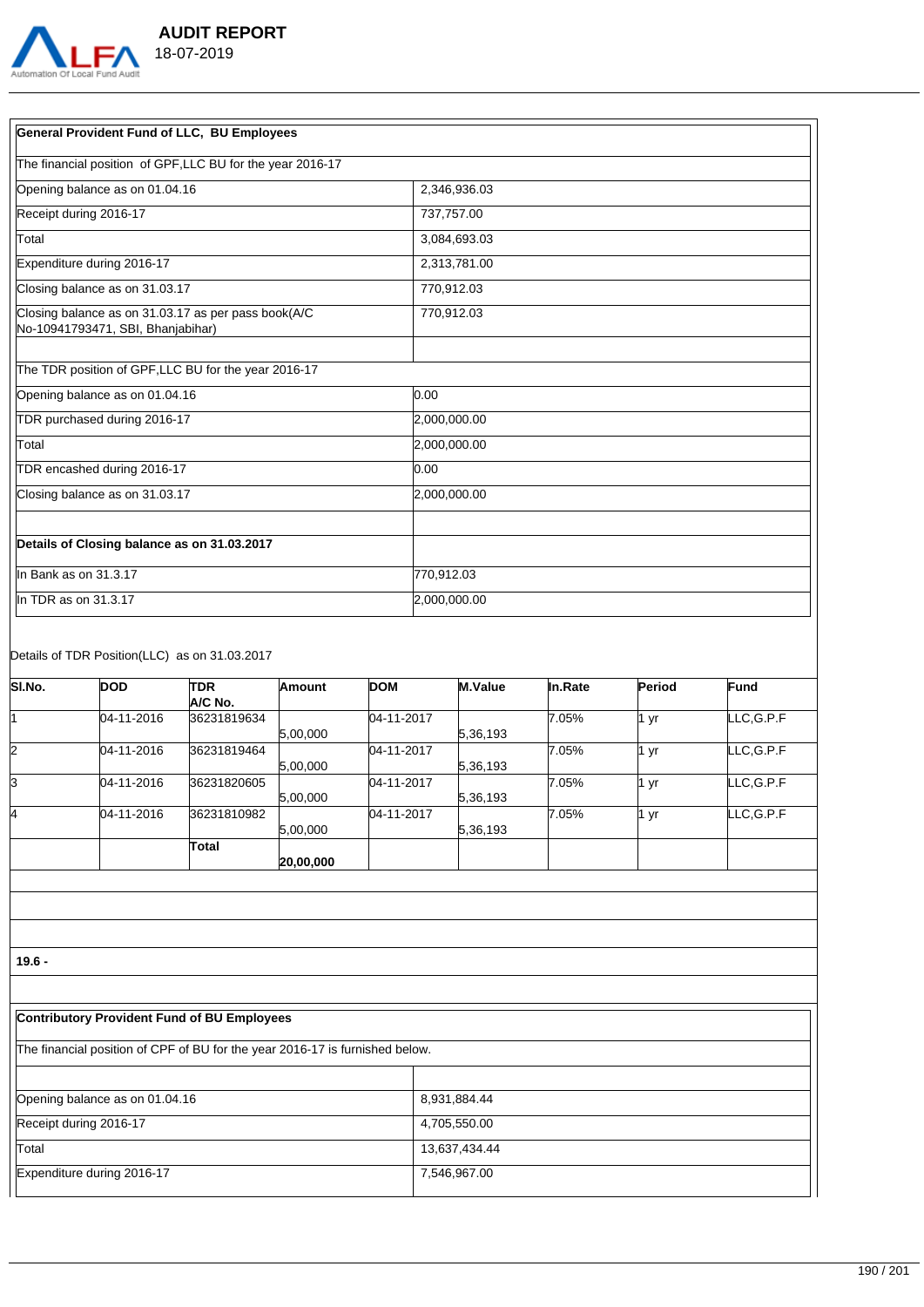

| Closing balance as on 31.03.17                                                           | 6,090,467.44  |
|------------------------------------------------------------------------------------------|---------------|
| Closing balance as on 31.03.17 as per pass book(A/C<br>No-10941792092, SBI, Bhanjabihar) | 6,090,467.44  |
|                                                                                          |               |
| <b>TDR Position</b>                                                                      |               |
|                                                                                          |               |
| The TDR position of CPF of BU for the year 2016-17                                       |               |
| Opening balance as on 01.04.16                                                           | 45,640,583.00 |
| TDR purchased & re invested during 2016-17                                               | 5,442,175.00  |
| Total                                                                                    | 51,082,758.00 |
| TDR encashed during 2016-17                                                              | 0.00          |
| Closing balance as on 31.03.17                                                           | 51,082,758.00 |
|                                                                                          |               |
| Details of Closing balance as on 31.03.2017                                              |               |
| In Bank as on 31.3.17                                                                    | 6,090,467.44  |
| $\ln$ TDR as on 31.3.17                                                                  | 51,082,758.00 |

Details of TDR Position(CPF) as on 31.03.2017

| SI.No. | <b>DOD</b>     | <b>TDR</b><br>A/C No. | Amount    | <b>DOM</b> | M.Value     | In.Rate | Period         | Fund   |
|--------|----------------|-----------------------|-----------|------------|-------------|---------|----------------|--------|
| I1     | 05-04-2011     | 31699910059           | 53,27,754 | 05-04-2019 | 106,48,120  | 8.75%   | 8 yr           | C.P.F. |
| 2      | 05-04-2011     | 31699911359           | 53,27,754 | 05-04-2019 | 106,48,120  | 8.75%   | 8 yr           | C.P.F. |
| 3      | 05-04-2011     | 31699919824           | 53,27,754 | 05-04-2019 | 106,48,120  | 8.75%   | 8 yr           | C.P.F. |
| 4      | 05-04-2011     | 31699915900           | 32,69,892 | 05-04-2019 | 65,35,250   | 8.75%   | 8 yr           | C.P.F. |
| 5      | 05-04-2011     | 31699912080           | 53,27,754 | 05-04-2019 | 106,48,120  | 8.75%   | $8 \text{ yr}$ | C.P.F. |
| 6      | 05-04-2011     | 31699923024           | 53,27,754 | 05-04-2019 | 106,48,120  | 8.75%   | 8 yr           | C.P.F. |
| 7      | 05-04-2011     | 31699923466           | 53,27,754 | 05-04-2019 | 106,48,120  | 8.75%   | 8 yr           | C.P.F. |
| 8      | 05-04-2011     | 31699923965           | 24,84,678 | 05-04-2019 | 49,65,911   | 8.75%   | 8 yr           | C.P.F. |
| l9     | 04-01-2012     | 32122792217           | 25,00,000 | 04-04-2019 | 48,51,457   | 9.25%   | 7 yr 03 M      | C.P.F. |
| 10     | 04-05-2016     | 33888029990           | 13,17,585 | 04-05-2017 | 14, 15, 739 | 7.25%   | 1 yr           | C.P.F. |
| 11     | 04-05-2016     | 35786129077           | 13,17,585 | 04-05-2017 | 14, 15, 739 | 7.25%   | 1 yr           | C.P.F. |
| 12     | 04-05-2016     | 35786142838           | 6,58,791  | 04-05-2017 | 7,07,868    | 7.25%   | 1 yr           | C.P.F. |
| 13     | 23-05-2016     | 35786395776           | 10,00,000 | 23-05-2017 | 10,74,495   | 7.25%   | 1 yr           | C.P.F. |
| 14     | 23-05-2016     | 35786396178           | 10,00,000 | 23-05-2017 | 10,74,495   | 7.25%   | 1 yr           | C.P.F. |
| 15     | 23-05-2016     | 35786401725           | 10,00,000 | 23-05-2017 | 10,74,495   | 7.25%   | 1 yr           | C.P.F. |
| 16     | 23-05-2016     | 35786402139           | 10,00,000 | 23-05-2017 | 10,74,495   | 7.25%   | 1 yr           | C.P.F. |
| 17     | 23-05-2016     | 35786402399           | 10,00,000 | 23-05-2017 | 10,74,495   | 7.25%   | 1 yr           | C.P.F. |
| 18     | $01 - 10 - 16$ | 33344973724           | 25,67,703 | 01-10-2017 | 27,56,275   | 7.15%   | 1 yr           | C.P.F. |
|        |                | Total                 |           |            |             |         |                |        |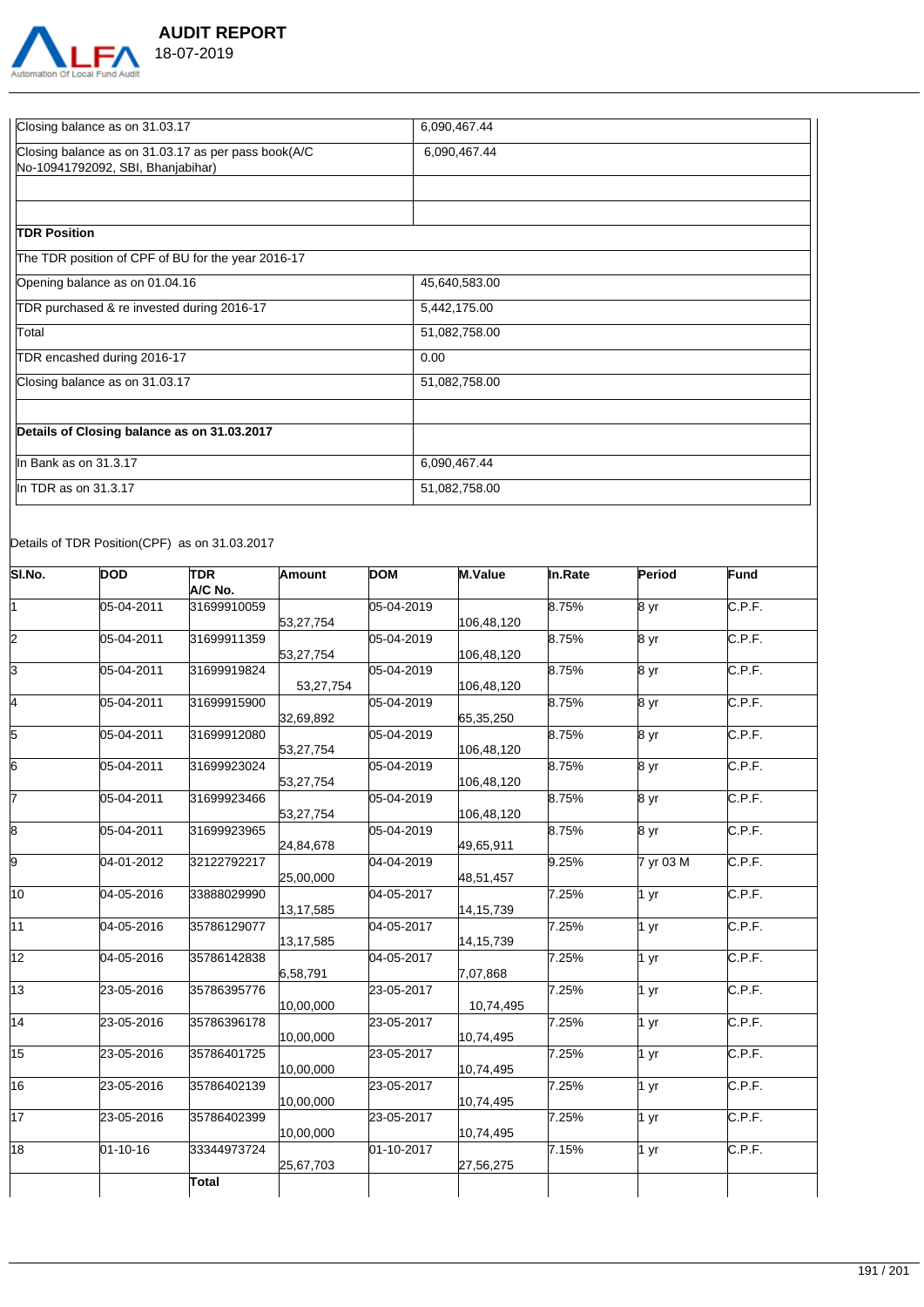

| <b>AUDIT REPORT</b> |  |
|---------------------|--|
| 18-07-2019          |  |

| 510,82,758                                                                               |              |  |  |  |  |  |  |
|------------------------------------------------------------------------------------------|--------------|--|--|--|--|--|--|
|                                                                                          |              |  |  |  |  |  |  |
|                                                                                          |              |  |  |  |  |  |  |
|                                                                                          |              |  |  |  |  |  |  |
| $19.7 -$                                                                                 |              |  |  |  |  |  |  |
|                                                                                          |              |  |  |  |  |  |  |
| <b>Employees Welfare Fund of BU</b>                                                      |              |  |  |  |  |  |  |
| The financial position of EWF of BU for the year 2016-17 is furnished below.             |              |  |  |  |  |  |  |
|                                                                                          |              |  |  |  |  |  |  |
| Opening balance as on 01.04.16                                                           | 201,587.25   |  |  |  |  |  |  |
| Receipt during 2016-17                                                                   | 534,571.00   |  |  |  |  |  |  |
| Total                                                                                    | 736,158.25   |  |  |  |  |  |  |
| Expenditure during 2016-17                                                               | 359,500.00   |  |  |  |  |  |  |
| Closing balance as on 31.03.17                                                           | 376,658.25   |  |  |  |  |  |  |
| Closing balance as on 31.03.17 as per pass book(A/C<br>No-10941793131, SBI, Bhanjabihar) | 376,658.25   |  |  |  |  |  |  |
|                                                                                          |              |  |  |  |  |  |  |
| <b>TDR Position</b>                                                                      |              |  |  |  |  |  |  |
| The TDR position of EWF of BU for the year 2016-17                                       |              |  |  |  |  |  |  |
| Opening balance as on 01.04.16                                                           | 3,600,615.00 |  |  |  |  |  |  |
| TDR purchased & re invested during 2016-17                                               | 296,826.00   |  |  |  |  |  |  |
| Total                                                                                    | 3,897,441.00 |  |  |  |  |  |  |
| TDR encashed during 2016-17<br>0.00                                                      |              |  |  |  |  |  |  |
| Closing balance as on 31.03.17                                                           | 3,897,441.00 |  |  |  |  |  |  |
| Details of Closing balance as on 31.03.2017                                              |              |  |  |  |  |  |  |
| In Bank as on 31.3.17                                                                    | 376,658.25   |  |  |  |  |  |  |
| In TDR as on $31.3.17$                                                                   | 3,897,441.00 |  |  |  |  |  |  |

# Details of TDR Position(EWF) as on 31.03.2017

| SI.No. | <b>DOD</b> | <b>TDR</b>  | Amount   | <b>DOM</b> | <b>M.Value</b> | In.Rate | Period | Fund  |
|--------|------------|-------------|----------|------------|----------------|---------|--------|-------|
|        |            | A/C No.     |          |            |                |         |        |       |
| I1     | 11-04-16   | 33835778421 |          | 11-04-2017 |                | 7.25%   | 1 yr   | E.W.F |
|        |            |             | 2,79,318 |            | 3,00,126       |         |        |       |
| 2      | 11-04-16   | 33835781434 |          | 11-04-2017 |                | 7.25%   | 1 yr   | E.W.F |
|        |            |             | 2,79,318 |            | 3,00,126       |         |        |       |
| lЗ     | 11-04-16   | 33835789532 |          | 11-04-2017 |                | 7.25%   | 1 yr   | E.W.F |
|        |            |             | 2,79,318 |            | 3,00,126       |         |        |       |
| 4      | 11-04-16   | 33835778806 |          | 11-04-2017 |                | 7.25%   | 1 yr   | E.W.F |
|        |            |             | 2,79,318 |            | 3,00,126       |         |        |       |
| 5      | 11-04-16   | 33835781820 |          | 11-04-2017 |                | 7.25%   | 1 yr   | E.W.F |
|        |            |             | 1,39,658 |            | 1,50,062       |         |        |       |
| 6      | 11-04-16   | 33835780882 |          | 11-04-2017 |                | 7.25%   | 1 yr   | E.W.F |
|        |            |             | 2,79,318 |            | 3,00,126       |         |        |       |
| 17     | 11-04-16   | 33835778986 |          | 11-04-2017 |                | 7.25%   | 1 yr   | E.W.F |
|        |            |             | 2,79,318 |            | 3,00,126       |         |        |       |
| l8     | 12-05-2016 | 33832340118 |          | 12-05-2017 |                | 7.25%   | 1 yr   | E.W.F |
|        |            |             | 1,18,318 |            | 1,27,132       |         |        |       |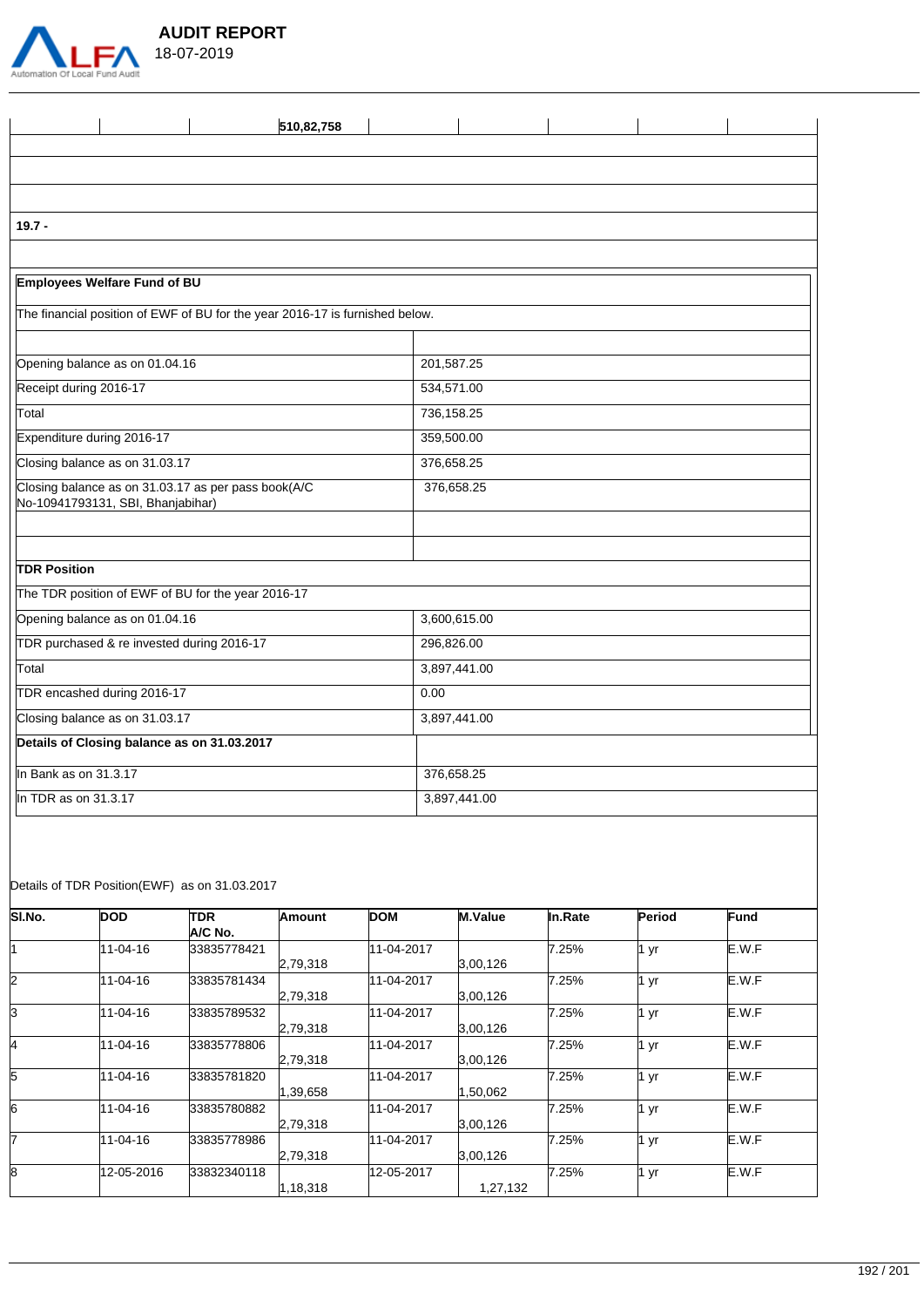

|    | 12-05-2016 | 33832339577 | 1,18,318   | 12-05-2017 | 1,27,132 | 7.25% | 1 yr      | E.W.F |
|----|------------|-------------|------------|------------|----------|-------|-----------|-------|
| 17 |            |             | 1, 18, 318 |            | 1,27,132 |       |           |       |
| 16 | 12-05-2016 | 33832339066 |            | 12-05-2017 |          | 7.25% | 1 yr      | E.W.F |
|    |            |             | 1,18,318   |            | 1,27,152 |       |           |       |
| 15 | 12-05-2016 | 33832338529 |            | 12-05-2017 |          | 7.25% | 1 yr      | E.W.F |
|    |            | 33832338029 | 1,18,318   |            | 1,27,132 | 7.25% | 1 yr      |       |
| 14 | 12-05-2016 |             | 1, 18, 318 | 12-05-2017 | 1,27,132 |       |           | E.W.F |
| 13 | 12-05-2016 | 33832337648 |            | 12-05-2017 |          | 7.25% | 1 yr      | E.W.F |
|    |            |             | 1,18,318   |            | 1,27,132 |       |           |       |
| 12 | 12-05-2016 | 33832336871 |            | 12-05-2017 |          | 7.25% | 1 yr      | E.W.F |
|    |            |             | 1,18,318   |            | 1,27,132 |       |           |       |
| 11 | 12-05-2016 | 33832334557 |            | 12-05-2017 |          | 7.25% | 1 yr      | E.W.F |
| 10 | 12-05-2016 | 33832332276 | 1,18,318   | 12-05-2017 | 1,27,132 | 7.25% | 1 yr      | E.W.F |
|    |            |             | 1,18,318   |            | 1,27,132 |       |           |       |
| l9 | 12-05-2016 | 33832337274 |            | 12-05-2017 |          | 7.25% | $1 \, yr$ | E.W.F |

**19.8 -** 

| Employees Welfare Fund of Lingaraj Law College, BU                                                 |           |  |  |  |  |  |  |  |
|----------------------------------------------------------------------------------------------------|-----------|--|--|--|--|--|--|--|
| The financial position of EWF of Lingaraj Law College, BU for the year 2016-17 is furnished below. |           |  |  |  |  |  |  |  |
|                                                                                                    |           |  |  |  |  |  |  |  |
| Opening balance as on 01.04.16                                                                     | 39,425.92 |  |  |  |  |  |  |  |
| Receipt during 2016-17                                                                             | 11,670.00 |  |  |  |  |  |  |  |
| Total                                                                                              | 51,095.92 |  |  |  |  |  |  |  |
| Expenditure during 2016-17                                                                         | 0.00      |  |  |  |  |  |  |  |
| Closing balance as on 31.03.17 as per cash Book                                                    | 51,095.92 |  |  |  |  |  |  |  |
| Closing balance as on 31.03.17 as per Pass Book(A/c<br>No-10941793460, SBI, Bhanjabihar)           | 51,095.92 |  |  |  |  |  |  |  |
| Difference                                                                                         | Nil       |  |  |  |  |  |  |  |

**19.9 - Pension Fund of BU**

| <b>Pension Fund of BU</b>                                                                      |
|------------------------------------------------------------------------------------------------|
| The financial position of <b>Pension Fund of BU</b> , for the year 2016-17 is furnished below. |
|                                                                                                |
| 25,09,536.46<br>40,60,46,933.00                                                                |
|                                                                                                |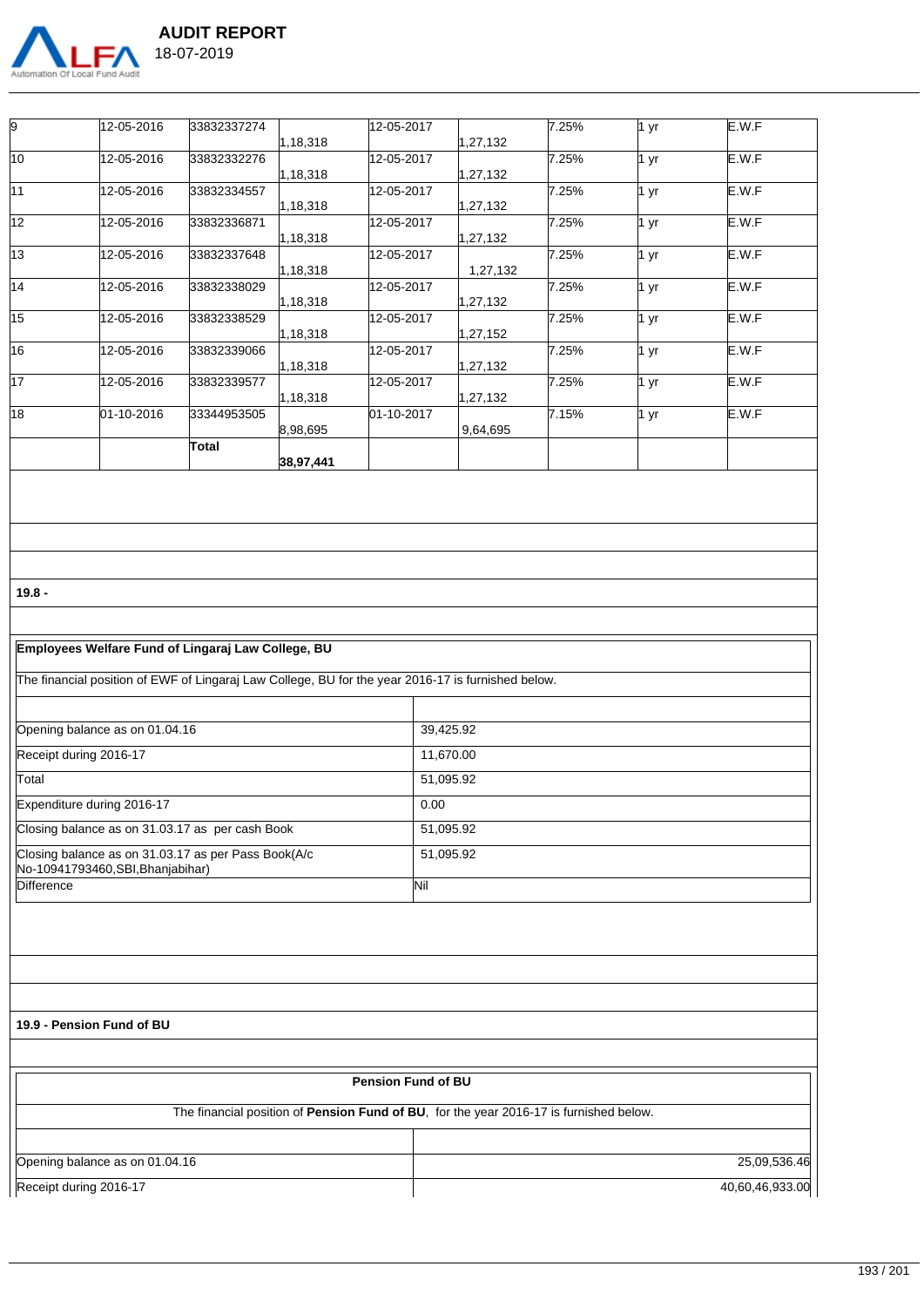

Total 40,85,56,469.46 Expenditure during 2016-17 37,33,98,933.00 Closing balance as on 31.03.17 as per Cash Book 3,51,57,536.46 Closing balance as on 31.03.17 as per Pass Book 3,51,57,536.46 Difference Nil

## **Details of Pass Book Position as on 31.03.2017**

1. A/c No-10941793120,SBI,Bhanjabihar Rs.3,51,42,156.46

2. A/c No-31235968622,SBI,Bhanjabihar Rs . 15,380.00

**Total Rs.3,51,57,536.46**

| The TDR position of Pension of BU for the year 2016-17 |                    |
|--------------------------------------------------------|--------------------|
| Opening balance as on 01.04.16                         | 60,91,22,275.00    |
| TDR purchased & re invested during 2016-17             | 28, 15, 50, 691.00 |
| Total                                                  | 89,06,72,966.00    |
| TDR encashed during 2016-17                            | 22,43,72,291.00    |
| Closing balance as on 31.03.17                         | 66,63,00,675.00    |
|                                                        |                    |
| Details of Closing balance as on 31.03.2017            |                    |

**TDR Position**

| lln Bank as on 31.3.17  | 3,51,57,536.46  |
|-------------------------|-----------------|
| $\ln$ TDR as on 31.3.17 | 66,63,00,675.00 |

Details of TDR Position of Pension as on 31.03.2017

| SI.No.         | <b>DOD</b> | <b>TDR</b><br>Page | Amount        | <b>DOM</b> | <b>M.Value</b> | A/c No.    | In Rate | <b>Period</b> | <b>Fund</b>             | <b>Mode</b><br>of Int. |
|----------------|------------|--------------------|---------------|------------|----------------|------------|---------|---------------|-------------------------|------------------------|
| 1              | 28-07-2016 | 242                | 60,00.<br>000 | 01-04-2017 | 62,86,890      | 3595633815 | 7.00%   | 247 days      | Pen. Fund               | <b>Maturity</b>        |
| 2              | 28-07-2016 | 242                | 60,00,000     | 01-04-2017 | 62,86,890      | 3595633704 | 7.00%   | $247$ days    | Pen. Fund               | Maturity               |
| 3              | 24-04-2015 | 212                | 50,00,000     | 24-04-2017 | 59,15,978      | 3489112221 | 8.50%   | 731 D         | Pen.<br>Reserve<br>Fund | <b>Maturity</b>        |
| $\overline{4}$ | 24-04-2015 | 212                | 50,33,000     | 24-04-2017 | 59,55,024      | 3489112541 | 8.50%   | 731 D         | Pen.<br>Reserve<br>Fund | Maturity               |
| 5              | 14.8.2012  | 150                | 100.00.000    | 10-08-2017 | 155,92,862     | 3248574253 | 9%      | 1822 days     | Pen.<br>Reserve<br>Fund | Maturity               |
| 6              | 14.8.2012  | 150                | 100.00.000    | 10-08-2017 | 155,92,862     | 3248574057 | 9%      | 1822 days     | Pen.<br>Reserve<br>Fund | Maturity               |
| $\overline{7}$ | 14.8.2012  | 150                | 100,00,000    | 10-08-2017 | 155,92,862     | 3248574444 | 9%      | 1822 days     | Pen.<br>Reserve<br>Fund | Maturity               |
| 8              | 14.8.2012  | 152                | 100,00,000    | 10-08-2017 | 155,92,862     | 3248574575 | 9%      | 1822 days     | Pen.<br>Reserve<br>Fund | Maturity               |
| 9              | 14.8.2012  | 152                | 100,00,000    | 10-08-2017 | 155,92,862     | 3248573792 | 9%      | 1822 days     | Pen.<br>Reserve         | Maturity               |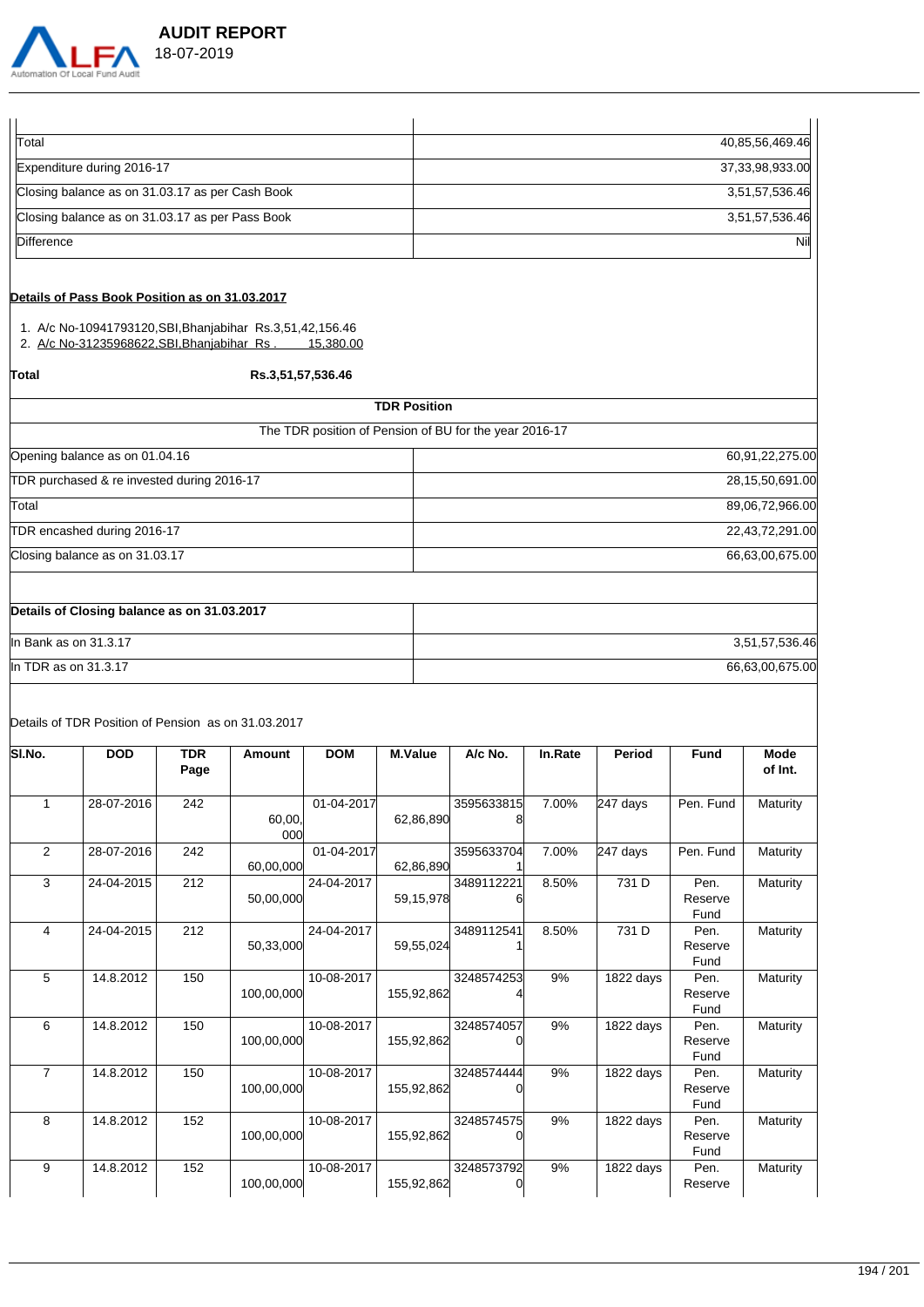

| 10              | 14.8.2012  | 152 | 50,44,223 | 10-08-2017               | 78,65,387      | 3248574812      | 9%    | 1822 days       | Fund<br>Pen.<br>Reserve | Maturity |
|-----------------|------------|-----|-----------|--------------------------|----------------|-----------------|-------|-----------------|-------------------------|----------|
| 11              | 09-10-15   | 218 |           | 09-10-2017               |                | 3527923961      | 7.50% | 2 yrs.          | Fund<br>Pen.            | Maturity |
|                 |            |     | 90,00,000 |                          | 104,41,995     |                 |       |                 | Reserve<br>Fund         |          |
| 12              | 09-10-15   | 218 | 90,00,000 | 09-10-2017               | 104,41,995     | 3527925419      | 7.50% | 2 yrs.          | Pen.<br>Reserve<br>Fund | Maturity |
| 13              | 09-10-15   | 220 | 90,00,000 | 09-10-2017               | 104,41         | 3527925564      | 7.50% | 2 yrs.          | Pen.<br>Reserve         | Maturity |
| 14              | 09-10-15   | 220 |           | $09-10-2017$             | ,995           | 3527925623      | 7.50% | 2 yrs.          | Fund<br>Pen.            | Maturity |
|                 |            |     | 90,00,000 |                          | 104,41,995     | O               |       |                 | Reserve<br>Fund         |          |
| 15              | 09-10-15   | 220 | 90,00,000 | 09-10-2017               | 104,41,9<br>95 | 3527925820      | 7.50% | 2 yrs.          | Pen.<br>Reserve<br>Fund | Maturity |
| 16              | 09-10-15   | 220 | 90,00,000 | $\overline{09}$ -10-2017 | 104,41,995     | 3527925868      | 7.50% | 2 yrs.          | Pen.<br>Reserve         | Maturity |
| 17              | 09-10-15   | 220 | 90,00,000 | 09-10-2017               | 104,41,995     | 3527925968      | 7.50% | 2 yrs.          | Fund<br>Pen.<br>Reserve | Maturity |
| 18              | 09-10-15   | 220 | 90,00,000 | 09-10-2017               | 104,41,995     | 3527926097      | 7.50% | 2 yrs.          | Fund<br>Pen.<br>Reserve | Maturity |
| 19              | 09-10-15   | 220 | 90,00,000 | $09 - 10 - 2017$         | 104,41,995     | 3527926319      | 7.50% | 2 yrs.          | Fund<br>Pen.<br>Reserve | Maturity |
| 20              | 09-10-15   | 222 | 90,00,000 | 09-10-2017               | 104,41,995     | 3527926448      | 7.50% | 2 yrs.          | Fund<br>Pen.<br>Reserve | Maturity |
| 21              | $09-10-15$ | 222 | 90,00,000 | $09 - 10 - 2017$         | 104,41,995     | 3527926687      | 7.50% | 2 yrs.          | Fund<br>Pen.<br>Reserve | Maturity |
| 22              | 09-10-15   | 222 | 60,00,000 | 09-10-2017               | 69,61,330      | 3527926818      | 7.50% | 2 yrs.          | Fund<br>Pen.<br>Reserve | Maturity |
| 23              | 29-02-2016 | 230 |           | $01 - 02 - 2018$         |                | 3560285367      | 7.50% | 2 yr            | Fund<br>Pen.            | Maturity |
|                 |            |     | 70,94,063 |                          | 82,30,686      |                 |       |                 | Reserve<br>Fund         |          |
| $\overline{24}$ | 29-02-2016 | 230 | 71,43,728 | $01-02-2018$             | 82,88,308      | 3560285245      | 7.50% | 2 <sub>yr</sub> | Pen.<br>Reserve<br>Fund | Maturity |
| 25              | 29-02-2016 | 230 | 19,56,937 | 01-02-2018               | 22,70,481      | 3560285423      | 7.50% | 2 yr            | Pen.<br>Reserve<br>Fund | Maturity |
| 26              | 29-02-2016 | 230 | 71,44,215 | 01-02-2018               | 82,88,873      | 3560285470      | 7.50% | 2 yr            | Pen.<br>Reserve<br>Fund | Maturity |
| 27              | 02-03-2016 | 232 | 70,95,398 | 02-03-2018               | 82,32,235      | 3563320509      | 7.50% | 2 yr            | Pen.<br>Reserve<br>Fund | Maturity |
| 28              | 02-05-2016 | 236 | 61,56,821 | 02-03-2019               | 76,44,231      | 3575273289      | 7.50% | 1064 days       | Pen.<br>Reserve<br>Fund | Maturity |
| 29              | 02-05-2016 | 236 | 91,57,685 | 02-03-2019               | 113,70,065     | 3575273390      | 7.50% | 1064 days       | Pen.<br>Reserve<br>Fund | Maturity |
| 30              | 18-04-2016 | 238 | 94,78,000 | 01-04-2019               | 118,01,211     | 3571882927<br>8 | 7.50% | 1078 days       | Pen.<br>Reserve<br>Fund | Maturity |
| 31              | 5.4.2011   | 68  | 52,26,394 | 05-04-2019               | 52,26,394      | 3169974466      | 8.75% | 8yr             | Pen.<br>Reserve<br>Fund | Yearly   |
| 32              | 5.4.2011   | 70  |           | 05-04-2019               |                | 3169974890      | 8.75% | 8 yr            | Pen.                    | Yearly   |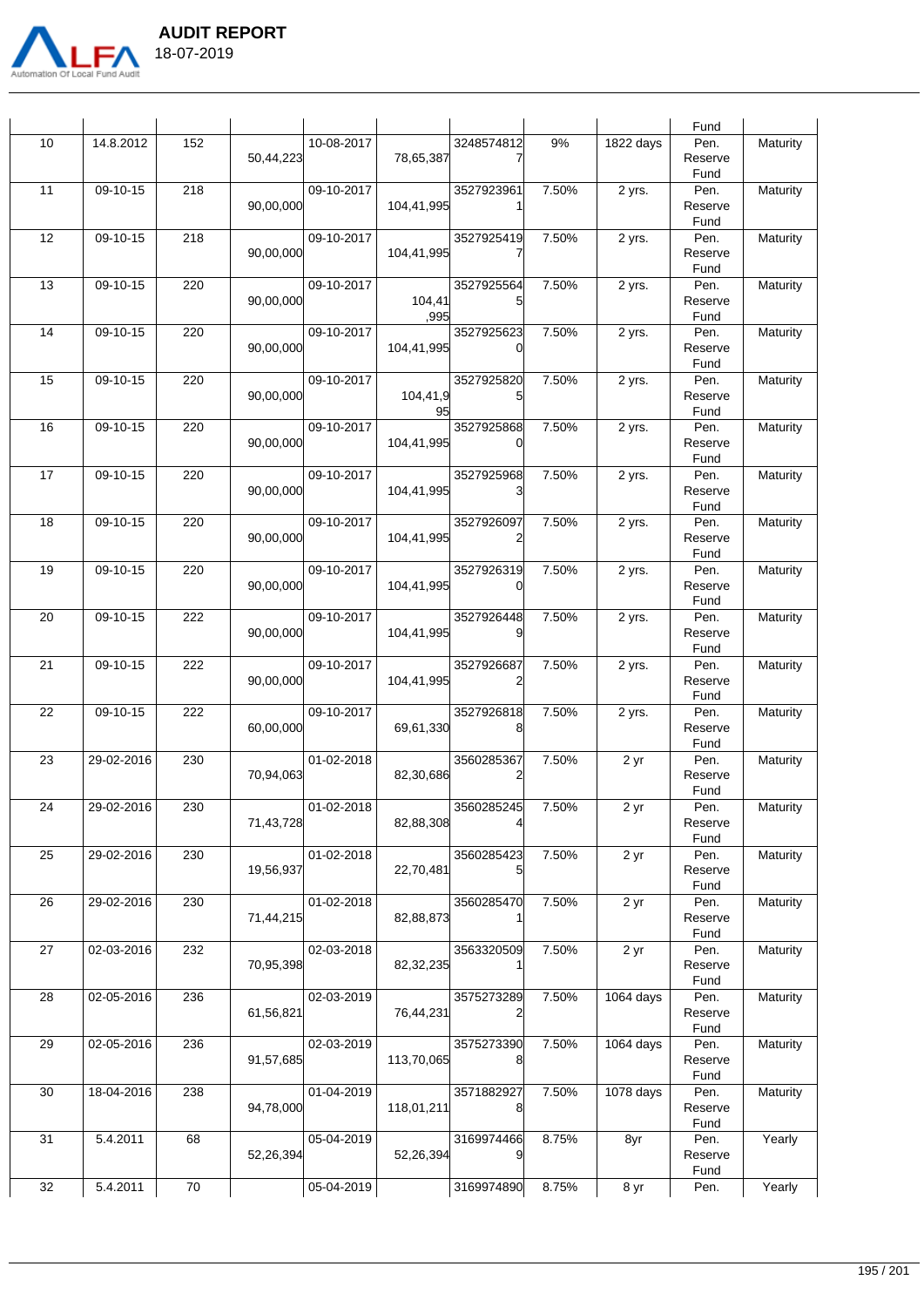

|    |          |     | 52,26,394     |            | 52,26,394     |                 |       |                 | Reserve<br>Fund         |          |
|----|----------|-----|---------------|------------|---------------|-----------------|-------|-----------------|-------------------------|----------|
| 33 | 5.4.2011 | 70  | 52,26,394     | 05-04-2019 | 52,26,394     | 3169974929      | 8.75% | 8 yr            | Pen.<br>Reserve<br>Fund | Yearly   |
| 34 | 5.4.2011 | 72  | 52,26,394     | 05-04-2019 | 52,26,394     | 3169974964      | 8.75% | 8 yr            | Pen.<br>Reserve<br>Fund | Yearly   |
| 35 | 5.4.2011 | 72  | 52,26,394     | 05-04-2019 | 52,26,394     | 3169974993      | 8.75% | 8 yr            | Pen.<br>Reserve<br>Fund | Yearly   |
| 36 | 5.4.2011 | 74  | 52,26,394     | 05-04-2019 | 52,26,394     | 3169975038      | 8.75% | 8 yr            | Pen.<br>Reserve<br>Fund | Yearly   |
| 37 | 5.4.2011 | 74  | 52,26,394     | 05-04-2019 | 52,26,394     | 3169975064      | 8.75% | 8 yr            | Pen.<br>Reserve<br>Fund | Yearly   |
| 38 | 5.4.2011 | 76  | 52,26,394     | 05-04-2019 | 52,26,394     | 3169975099      | 8.75% | 8 yr            | Pen.<br>Reserve<br>Fund | Yearly   |
| 39 | 5.4.2011 | 76  | 52,26,394     | 05-04-2019 | 52,26,394     | 3169975155      | 8.75% | 8 yr            | Pen.<br>Reserve<br>Fund | Yearly   |
| 40 | 5.4.2011 | 78  | 52,26,394     | 05-04-2019 | 52,26,394     | 3169975200      | 8.75% | 8 yr            | Pen.<br>Reserve<br>Fund | Yearly   |
| 41 | 5.4.2011 | 78  | 52,26,394     | 05-04-2019 | 52,26,394     | 3169975251      | 8.75% | 8 yr            | Pen.<br>Reserve<br>Fund | Yearly   |
| 42 | 5.4.2011 | 80  | 52,26,394     | 05-04-2019 | 52,26,394     | 3169975279      | 8.75% | 8 yr            | Pen.<br>Reserve<br>Fund | Yearly   |
| 43 | 5.4.2011 | 80  | 52,26,394     | 05-04-2019 | 52,26,394     | 3169975547      | 8.75% | 8 yr            | Pen.<br>Reserve<br>Fund | Yearly   |
| 44 | 5.4.2011 | 82  | 52,26,<br>394 | 05-04-2019 | 52,26,394     | 3169975598      | 8.75% | 8 yr            | Pen.<br>Reserve<br>Fund | Yearly   |
| 45 | 5.4.2011 | 82  | 52,26,394     | 05-04-2019 | 52,26,394     | 3169975836      | 8.75% | 8 yr            | Pen.<br>Reserve<br>Fund | Yearly   |
| 46 | 5.4.2011 | 84  | 52,26,394     | 05-04-2019 | 52,26,394     | 3169975677<br>6 | 8.75% | 8 yr            | Pen.<br>Reserve<br>Fund | Yearly   |
| 47 | 5.4.2011 | 84  | 52,26,394     | 05-04-2019 | 52,26,394     | 3169975759      | 8.75% | 8 <sub>yr</sub> | Pen.<br>Reserve<br>Fund | Yearly   |
| 48 | 5.4.2011 | 86  | 52,26,394     | 05-04-2019 | 52,26,394     | 3169975805      | 8.75% | 8 yr            | Pen.<br>Reserve<br>Fund | Yearly   |
| 49 | 5.4.2011 | 86  | 52,26,394     | 05-04-2019 | 52,26,394     | 3169975846      | 8.75% | 8 yr            | Pen.<br>Reserve<br>Fund | Yearly   |
| 50 | 5.4.2011 | 88  | 52,26,394     | 05-04-2019 | 52,26,<br>394 | 3169976059<br>0 | 8.75% | 8 yr            | Pen.<br>Reserve<br>Fund | Yearly   |
| 51 | 5.4.2011 | 138 | 50,00,000     | 05-04-2019 | 99,93,067     | 3169847835      | 8.75% | 8 yr            | Pen.<br>Reserve<br>Fund | Maturity |
| 52 | 5.4.2011 | 138 | 50,00,000     | 05-04-2019 | 99,93,067     | 3169849395      | 8.75% | 8 yr            | Pen.<br>Reserve<br>Fund | Maturity |
| 53 | 5.4.2011 | 138 | 54,56,684     | 05-04-2019 | 109,05,801    | 3170001848      | 8.75% | 8 yr            | Pen.<br>Reserve<br>Fund | Maturity |
| 54 | 5.4.2011 | 140 |               | 05-04-2019 |               | 3170001711      | 8.75% | 8 yr            | Pen.                    | Maturity |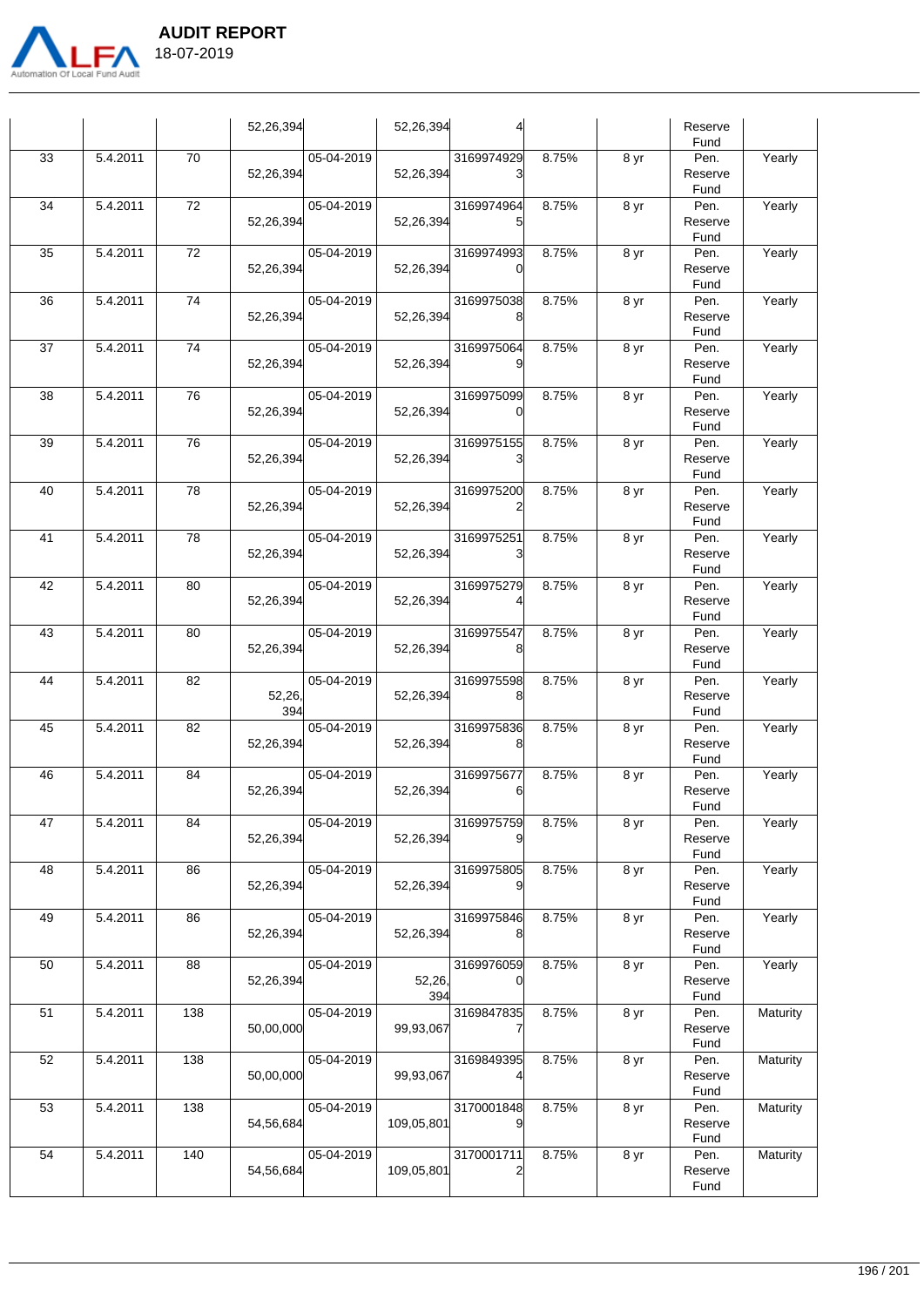

|            | <b>AUDIT REPORT</b> |
|------------|---------------------|
| 18-07-2019 |                     |

| 55 | 5.4.2011   | 140 | 65,46,911 | 05-04-2019       | 130,84,744    | 3170001767             | 8.75% | 8 yr        | Pen.<br>Reserve<br>Fund | Maturity |
|----|------------|-----|-----------|------------------|---------------|------------------------|-------|-------------|-------------------------|----------|
| 56 | 5.4.2011   | 140 | 65,46,911 | 05-04-2019       | 130,84,744    | 3170001983             | 8.75% | 8 yr        | Pen.<br>Reserve<br>Fund | Maturity |
| 57 | 24-05-2016 | 238 | 90,00,000 | 05-04-2019       | 111,31,182    | 3578818395             | 7.50% | 1046 days   | Pen.<br>Reserve<br>Fund | Maturity |
| 58 | 24-05-2016 | 238 | 90,00,000 | 05-04-2019       | 111,31,182    | 3578818465<br>0        | 7.50% | $1046$ days | Pen.<br>Reserve<br>Fund | Maturity |
| 59 | 24-05-2016 | 240 | 90,00,000 | 05-04-2019       | 111,31,182    | 3578818472<br>9        | 7.50% | $1046$ days | Pen.<br>Reserve<br>Fund | Maturity |
| 60 | 24-05-2016 | 240 | 90,00,000 | 05-04-2019       | 111,31,182    | 3578818477             | 7.50% | 1046 days   | Pen.<br>Reserve<br>Fund | Maturity |
| 61 | 24-05-2016 | 240 | 90,00,000 | 05-04-2019       | 111,31,182    | 3578818484             | 7.50% | 1056 days   | Pen.<br>Reserve<br>Fund | Maturity |
| 62 | 24-05-2016 | 240 | 50,00,000 | 05-04-2019       | 61,83,990     | 3578818492             | 7.50% | 1056 days   | Pen.<br>Reserve<br>Fund | Maturity |
| 63 | 16.8.2011  | 136 | 54,44,235 | 16-04-2019       | 109,70,926    | 3188775919             | 9.25% | 2800 days   | Pen.<br>Reserve<br>Fund | Maturity |
| 64 | 16.8.2011  | 136 | 54,44,235 | 16-04-2019       | 109,70,926    | 3188775760             | 9.25% | 2800 days   | Pen.<br>Reserve<br>Fund | Maturity |
| 65 | 16.8.2011  | 136 | 79,24,091 | 16-04-2019       | 159,68,197    | 3188776003<br>$\Omega$ | 9.25% | 2800 days   | Pen.<br>Reserve<br>Fund | Maturity |
| 66 | 28.11.2013 | 196 | 60,03,432 | 16-04-2019       | 96,90,<br>214 | 3359049696<br>2        | 8.50% | $1965$ days | Pen.<br>Reserve<br>Fund | Maturity |
| 67 | 28.11.2013 | 196 | 60,03,432 | 16-04-2019       | 96,90,214     | 3359050449             | 8.50% | $1966$ days | Pen.<br>Reserve<br>Fund | Maturity |
| 68 | 28.11.2013 | 196 | 33,10,211 | 16-04-2019       | 53,43,053     | 3359050152             | 8.50% | 1967 days   | Pen.<br>Reserve<br>Fund | Maturity |
| 69 | 11-05-2016 | 238 | 87,47,479 | 16-04-2019       | 108,93,833    | 3576384672<br>R        | 7.50% | 1080 days   | Pen.<br>Reserve<br>Fund | Maturity |
| 70 | 11-05-2016 | 238 | 65,80,645 | 16-04-2019       | 81,95,326     | 3576397502             | 7.50% | 1080 days   | Pen.<br>Reserve<br>Fund | Maturity |
| 71 | 08-06-2016 | 240 | 73,76,123 | 16-04-2019       | 91,32,071     | 3582278773             | 7.50% | $1048$ days | Pen.<br>Reserve<br>Fund | Maturity |
| 72 | 03-07-2016 | 242 | 26,66,955 | 16-04-2019       | 32,80,334     | 3590554263<br>0        | 7.50% | 1017 days   | Pen.<br>Reserve<br>Fund | Maturity |
| 73 | 03-07-2016 | 242 | 41,60,706 | 16-04-2019       | 51,17,636     | 3590554285<br>6        | 7.50% | 1017 days   | Pen.<br>Reserve<br>Fund | Maturity |
| 74 | 03-07-2016 | 242 | 41,60,706 | 16-04-2019       | 51,17,636     | 3590554298             | 7.50% | 1017 days   | Pen.<br>Reserve<br>Fund | Maturity |
| 75 | 27.4.2012  | 122 | 94,50,700 | 27-04-2019       | 188,88,295    | 3230508549             | 8.75% | 8 yr        | Pen.<br>Reserve<br>Fund | Maturity |
| 76 | 16.4.2013  | 166 | 94,50,700 | $27 - 04 - 2020$ | 173,67,823    | 3294470263<br>5        | 8.75% | 2508 days   | Pen.<br>Reserve<br>Fund | Maturity |
| 77 | 25.7.2013  | 174 | 50,00,000 | 25-07-2021       | 99,93,067     | 3315692134<br>9        | 8.75% | 2922 days   | Pen.<br>Reserve         | Maturity |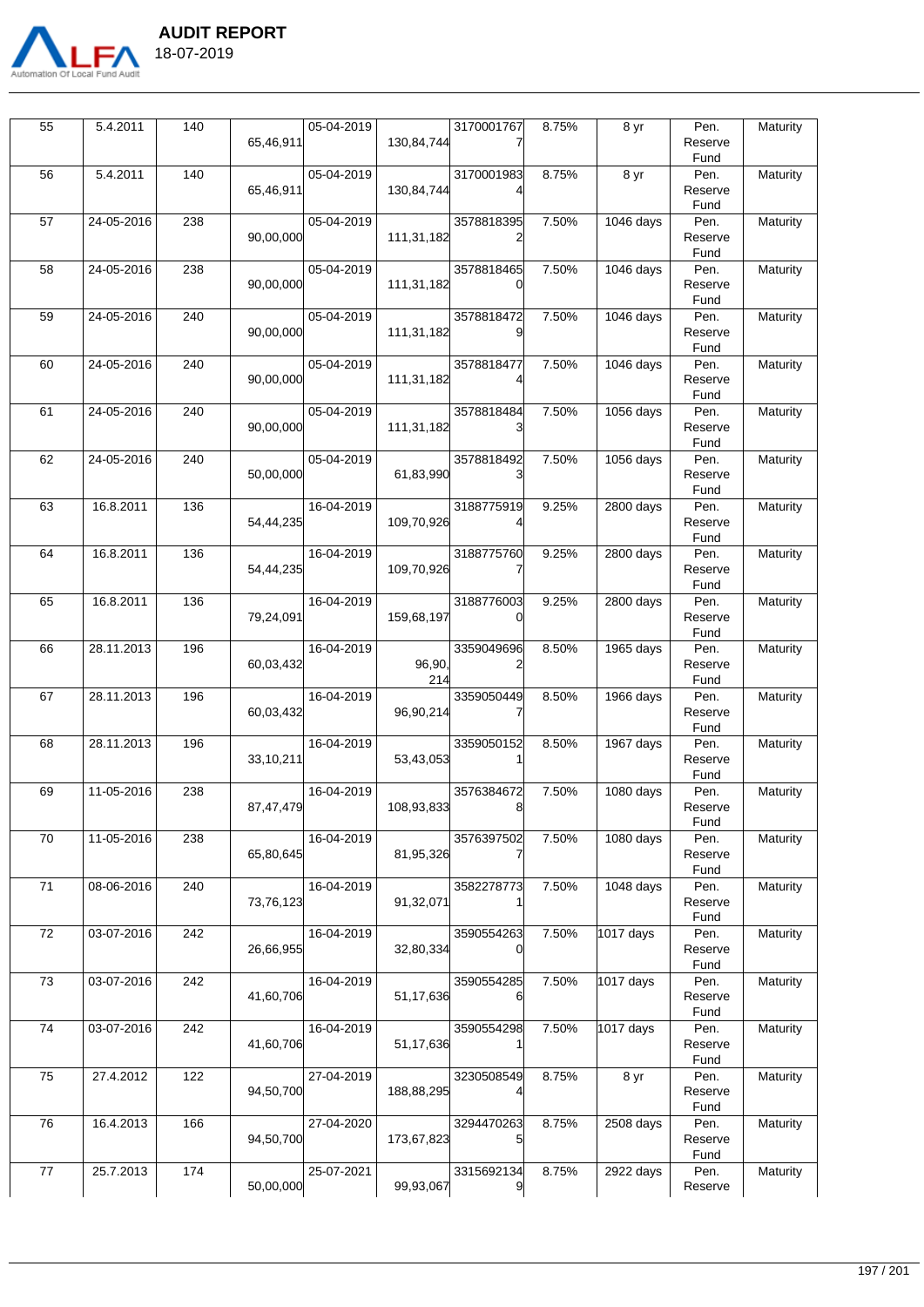

|            | <b>AUDIT REPORT</b> |
|------------|---------------------|
| 18-07-2019 |                     |

|     |            |     |               |                  |            |                 |       |                  | Fund                    |          |
|-----|------------|-----|---------------|------------------|------------|-----------------|-------|------------------|-------------------------|----------|
| 78  | 25.7.2013  | 176 | 50,00,<br>000 | 25-07-2021       | 99,93,067  | 3315692365      | 8.75% | 2922 days        | Pen.<br>Reserve<br>Fund | Maturity |
| 79  | 25.7.2013  | 176 | 50,00,000     | 25-07-2021       | 99,93,067  | 3315692566      | 8.75% | 2922 days        | Pen.<br>Reserve<br>Fund | Maturity |
| 80  | 25.7.2013  | 176 | 50,00,000     | 25-07-2021       | 99,93,067  | 3315692697      | 8.75% | 2922 days        | Pen.<br>Reserve<br>Fund | Maturity |
| 81  | 25.7.2013  | 178 | 50,00,000     | 25-07-2021       | 99,93,067  | 3315692826<br>5 | 8.75% | 2922 days        | Pen.<br>Reserve<br>Fund | Maturity |
| 82  | 25.7.2013  | 178 | 50,00,000     | 25-07-2021       | 99,93,067  | 3315692895      | 8.75% | 2922 days        | Pen.<br>Reserve<br>Fund | Maturity |
| 83  | 25.7.2013  | 178 | 50,00,000     | 25-07-2021       | 99,93,067  | 3315693025      | 8.75% | 2922 days        | Pen.<br>Reserve<br>Fund | Maturity |
| 84  | 25.7.2013  | 180 | 50,00,000     | 25-07-2021       | 99,93,067  | 3315693126      | 8.75% | 2922 days        | Pen.<br>Reserve<br>Fund | Maturity |
| 85  | 25.7.2013  | 180 | 50,00,000     | 25-07-2021       | 99,93,067  | 3315693279      | 8.75% | 2922 days        | Pen.<br>Reserve<br>Fund | Maturity |
| 86  | 25.7.2013  | 180 | 58,35,230     | 25-07-2021       | 116,62,368 | 3315693547      | 8.75% | 2922 days        | Pen.<br>Reserve<br>Fund | Maturity |
| 87  | 25.7.2013  | 182 | 50,00,000     | 25-07-2021       | 99,93,067  | 3315689409      | 8.75% | 2922 days        | Pen.<br>Reserve<br>Fund | Maturity |
| 88  | 01-03-2017 | 256 | 62,49,959     | 01-08-2017       | 64,19,229  | 3669964329      | 6.50% | 153              | Pen. Fund               | Maturity |
| 89  | 01-03-2017 | 256 | 62,49,959     | 01-08-2017       | 64,19,229  | 3669549789      | 6.50% | 153              | Pen. Fund               | Maturity |
| 90  | 01-03-2017 | 256 | 50,97,277     | 01-09-2017       | 52,64,285  | 3669550664      | 6.50% | 184              | Pen. Fund               | Maturity |
| 91  | 01-03-2017 | 256 | 30,58,366     | 01-09-2017       | 31,58,570  | 3669550828      | 6.50% | 184              | Pen. Fund               | Maturity |
| 92  | 07-03-2017 | 256 | 90,00,000     | 07-03-2018       | 96,37,254  | 3670272878      | 6.90% | 365              | Pen.<br>Reserve<br>Fund | Maturity |
| 93  | 07-03-2017 | 256 | 32,47,094     | 07-03-2018       | 34,77,008  | 3670272925      | 6.90% | 365              | Pen.<br>Reserve<br>Fund | Maturity |
| 94  | 11-11-2016 | 248 | 50,00,000     | 01-04-2017       | 51,27,032  | 3625001163      | 6.50% | 141              | Pen. Fund               | Maturity |
| 95  | 11-11-2016 | 248 | 30,00,000     | 01-04-2017       | 30,76,219  | 3625001187      | 6.50% | 141              | Pen. Fund               | Maturity |
| 96  | 11-11-2016 | 248 | 50,00,000     | $01 - 05 - 2017$ | 51,53,225  | 3625001259      | 6.50% | $\overline{171}$ | Pen. Fund               | Maturity |
| 97  | 11-11-2016 | 250 | 50,00,000     | 01-05-2017       | 51,53,225  | 3625001271      | 6.50% | 171              | Pen. Fund               | Maturity |
| 98  | 11-11-2016 | 250 | 70,00,000     | 01-05-2017       | 72,14,515  | 3625001280      | 6.50% | 171              | Pen. Fund               | Maturity |
| 99  | 11-11-2016 | 250 | 50,00,000     | 01-06-2017       | 51,90,253  | 3625001499      | 6.75% | 202              | Pen. Fund               | Maturity |
| 100 | 11-11-2016 | 252 | 50,00,000     | 01-06-2017       | 51,90,253  | 3625001517      | 6.75% | 202              | Pen. Fund               | Maturity |
| 101 | 11-11-2016 | 252 | 70,00,000     | 01-06-2017       | 72,66,354  | 3625001531      | 6.75% | 202              | Pen. Fund               | Maturity |
| 102 | 11-11-2016 | 252 | 50,00,000     | 01-07-2017       | 52,27,162  | 3625002132      | 7.00% | 232              | Pen. Fund               | Maturity |
| 103 | 11-11-2016 | 254 | 50,00,000     | 01-07-2017       | 52,27,162  | 3625002146      | 7.00% | 232              | Pen. Fund               | Maturity |
| 104 | 11-11-2016 | 254 | 70,00,000     | 01-07-2017       | 73,18,027  | 3625002163      | 7.00% | 232              | Pen. Fund               | Maturity |
|     |            |     |               |                  |            |                 |       |                  |                         |          |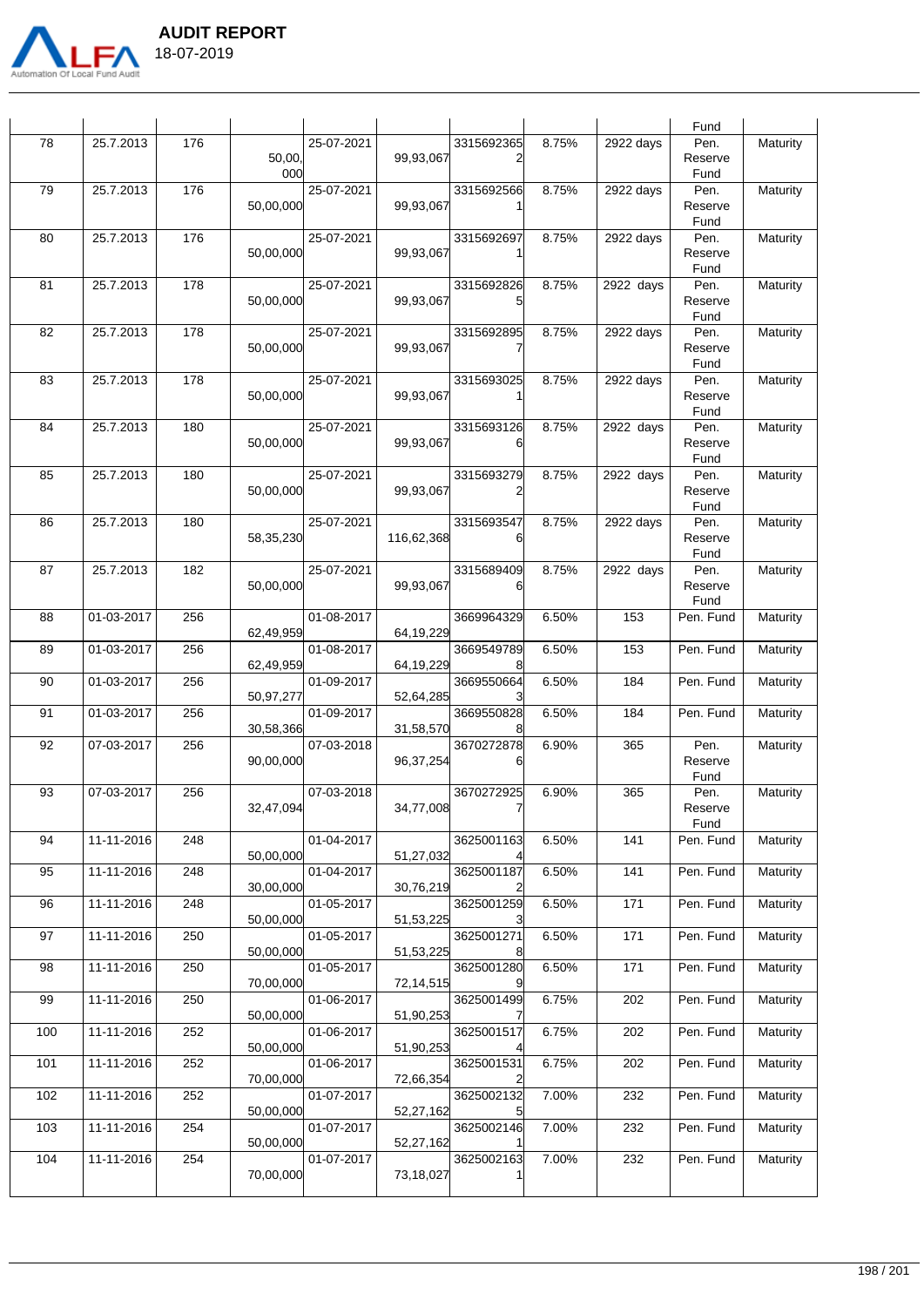

| 105                                                                                               | 11-11-2016                                 | 254                                                                    | 01-08-2017<br>60,00,000 |                | 63,09,525      | 3625002358     | 7.00%   | 263            | Pen. Fund  | Maturity |  |
|---------------------------------------------------------------------------------------------------|--------------------------------------------|------------------------------------------------------------------------|-------------------------|----------------|----------------|----------------|---------|----------------|------------|----------|--|
|                                                                                                   | <b>Total</b>                               |                                                                        |                         |                |                |                |         |                |            |          |  |
|                                                                                                   |                                            |                                                                        | 66,63,00,67<br>5        |                |                |                |         |                |            |          |  |
|                                                                                                   |                                            |                                                                        |                         |                |                |                |         |                |            |          |  |
|                                                                                                   |                                            |                                                                        |                         |                |                |                |         |                |            |          |  |
|                                                                                                   |                                            |                                                                        |                         |                |                |                |         |                |            |          |  |
| $19.10 -$                                                                                         |                                            |                                                                        |                         |                |                |                |         |                |            |          |  |
|                                                                                                   |                                            |                                                                        |                         |                |                |                |         |                |            |          |  |
|                                                                                                   |                                            |                                                                        |                         |                |                |                |         |                |            |          |  |
|                                                                                                   | New Pension Scheme of BU                   |                                                                        |                         |                |                |                |         |                |            |          |  |
| The financial position of New Pension Scheme(NPS) of BU, for the year 2016-17 is furnished below. |                                            |                                                                        |                         |                |                |                |         |                |            |          |  |
|                                                                                                   |                                            |                                                                        |                         |                |                |                |         |                |            |          |  |
|                                                                                                   | Opening balance as on 01.04.16             |                                                                        |                         |                | 11,74,343.00   |                |         |                |            |          |  |
| Receipt during 2016-17                                                                            |                                            |                                                                        |                         |                |                | 4.12,12,111.00 |         |                |            |          |  |
| Total                                                                                             |                                            |                                                                        |                         |                | 4,23,86,454.00 |                |         |                |            |          |  |
|                                                                                                   | Expenditure during 2016-17                 |                                                                        |                         |                | 4,22,63,602.00 |                |         |                |            |          |  |
|                                                                                                   |                                            | Closing balance as on 31.03.17 as per Cash Book                        |                         |                | 1,22,852.00    |                |         |                |            |          |  |
|                                                                                                   |                                            | Closing balance as on 31.03.17 as per Pass Book                        |                         |                | 1,22,852.00    |                |         |                |            |          |  |
| Difference<br>Details of Pass Book Position as on 31.03.2017                                      | Nil                                        |                                                                        |                         |                |                |                |         |                |            |          |  |
| 2. Total<br><b>TDR Position</b>                                                                   |                                            | 1. A/c No-33068139532, SBI, Bhanjabihar Rs. 1, 22, 852.00              | Rs.1,22,852.00          |                |                |                |         |                |            |          |  |
|                                                                                                   |                                            | The TDR position of New Pension Scheme(NPS) of BU for the year 2016-17 |                         |                |                |                |         |                |            |          |  |
|                                                                                                   | Opening balance as on 01.04.16             |                                                                        |                         |                |                | 2,98,79,640.00 |         |                |            |          |  |
|                                                                                                   | TDR purchased & re invested during 2016-17 |                                                                        |                         |                | 1,14,87,427.00 |                |         |                |            |          |  |
| Total                                                                                             |                                            |                                                                        |                         | 4,13,67,067.00 |                |                |         |                |            |          |  |
| TDR encashed during 2016-17                                                                       |                                            |                                                                        |                         | 3,56,19,616.00 |                |                |         |                |            |          |  |
| Closing balance as on 31.03.17<br>57,47,451.00                                                    |                                            |                                                                        |                         |                |                |                |         |                |            |          |  |
|                                                                                                   |                                            |                                                                        |                         |                |                |                |         |                |            |          |  |
|                                                                                                   |                                            | Details of Closing balance as on 31.03.2017                            |                         |                |                |                |         |                |            |          |  |
| In Bank as on 31.3.17                                                                             |                                            |                                                                        |                         | 1,22,852.00    |                |                |         |                |            |          |  |
| In TDR as on 31.3.17<br>57,47,451.00                                                              |                                            |                                                                        |                         |                |                |                |         |                |            |          |  |
|                                                                                                   |                                            | Details of TDR Position New Pension Scheme(NPS) of BU as on 31.03.2017 |                         |                |                |                |         |                |            |          |  |
| SI.No.                                                                                            | <b>DOD</b>                                 | <b>TDR</b><br>A/C No.                                                  | Amount                  | <b>DOM</b>     |                | M.Value        | In.Rate | Period         | Fund       |          |  |
| $\mathbf{1}$                                                                                      | 26.06.2015                                 | 35203758726                                                            | 57,47,451.00            | 26.06.2017     |                | 67,67,136.00   | 8.25%   | $2 \text{ yr}$ | <b>NPS</b> |          |  |
|                                                                                                   |                                            | Total                                                                  | 57,47,451.00            |                |                |                |         |                |            |          |  |
|                                                                                                   |                                            |                                                                        |                         |                |                |                |         |                |            |          |  |
|                                                                                                   |                                            |                                                                        |                         |                |                |                |         |                |            |          |  |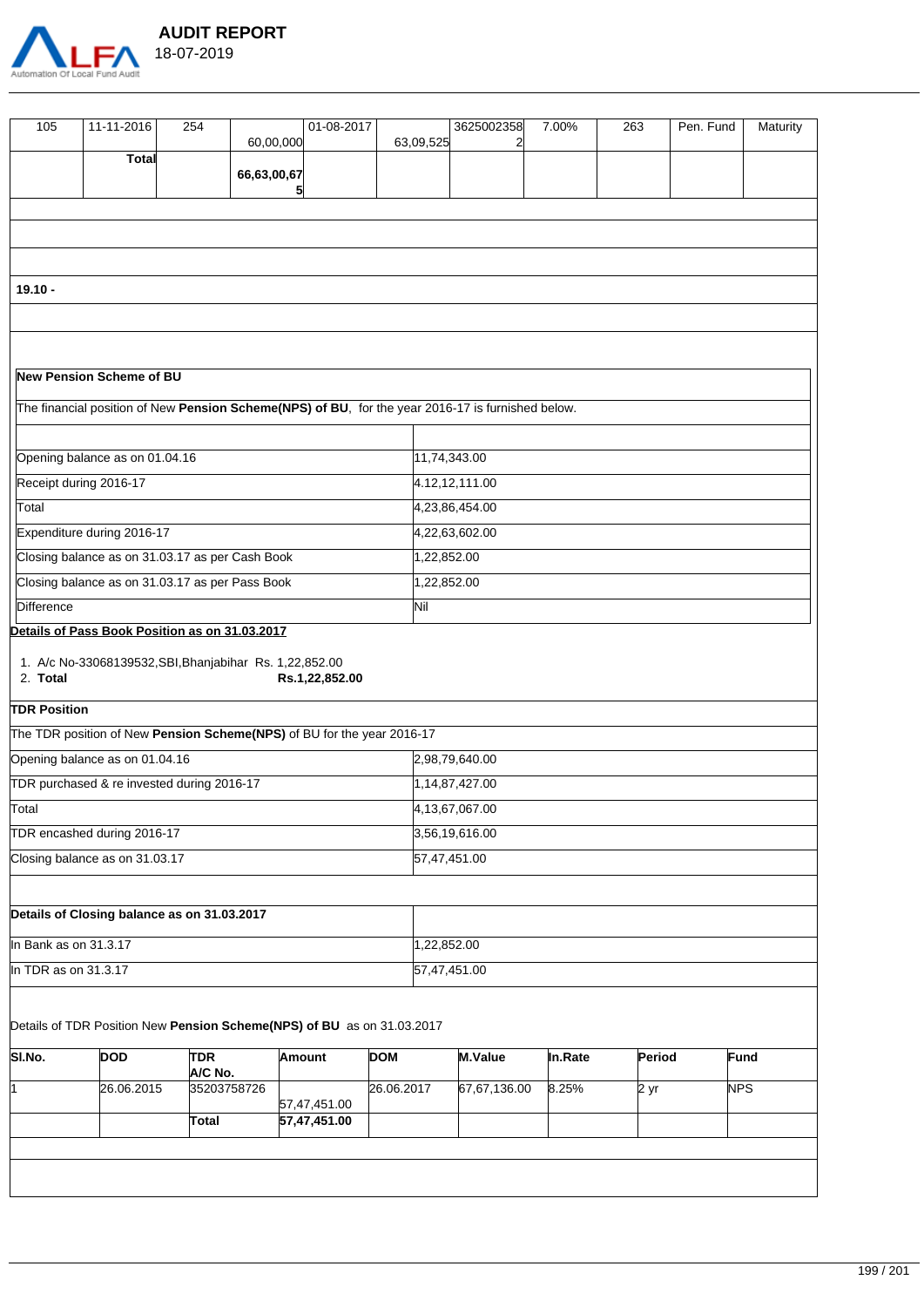

**19.12 -** 

## PARA: 20 **RESULT OF AUDIT AND CONCLUSION**

 **AUDIT REPORT** 

**As a result of this Audit transactions involving a sum of Rs 39793378.61 are held under objection which include an amount of Rs 6295257.00 suggested for recovery. Besides, a sum of Rs 1435 was recovered at the instance of audit. The details are furnished in the following tables.**

## **Result Of Audit**

| <b>SI</b>      | Paragraph No. | Amount           | <b>Amount kept</b> | Amount                                         | Amount   | Amount        | <b>Remarks</b> |
|----------------|---------------|------------------|--------------------|------------------------------------------------|----------|---------------|----------------|
| No             |               | suggested for    |                    | under objection Surchargeable(I Embezzlement(I |          | Othercases(In |                |
|                |               | recovery(In Rs:) | including          | $n$ Rs: $)$                                    | $n$ Rs:) | <b>Rs:)</b>   |                |
|                |               |                  | amount             |                                                |          |               |                |
|                |               |                  | suggested for      |                                                |          |               |                |
|                |               |                  | recovery (In Rs:)  |                                                |          |               |                |
| 1              | 5.1           | 0.00             | 19015466.61        | 0.00                                           | 0.00     | 0.00          |                |
| $\overline{2}$ | 8.1           | 1771494.00       | 1771494.00         | 1771494.00                                     | 0.00     | 0.00          |                |
| 3              | 13.2          | 0.00             | 109635.00          | 0.00                                           | 0.00     | 0.00          |                |
| 4              | 14.1          | 1850.00          | 622043.00          | 1850.00                                        | 0.00     | 0.00          |                |
| 5              | 14.2          | 25500.00         | 25500.00           | 0.00                                           | 0.00     | 0.00          |                |
| 6              | 14.3          | 3140.00          | 3140.00            | 3140.00                                        | 0.00     | 0.00          |                |
| 7              | 14.4          | 0.00             | 20000.00           | 0.00                                           | 0.00     | 0.00          |                |
| 8              | 14.5          | 4800.00          | 4800.00            | 4800.00                                        | 0.00     | 0.00          |                |
| 9              | 14.6          | 1144900.00       | 1144900.00         | 0.00                                           | 0.00     | 0.00          |                |
| 10             | 14.7          | 0.00             | 1440468.00         | 0.00                                           | 0.00     | 0.00          |                |
| 11             | 15.1          | 62593.00         | 62593.00           | 62593.00                                       | 0.00     | 0.00          |                |
| 12             | 15.2          | 200382.00        | 200382.00          | 200382.00                                      | 0.00     | 0.00          |                |
| 13             | 15.3          | 189290.00        | 189290.00          | 189290.00                                      | 0.00     | 0.00          |                |
| 14             | 15.4          | 57234.00         | 57234.00           | 57234.00                                       | 0.00     | 0.00          |                |
| 15             | 15.5          | 230274.00        | 329482.00          | 230274.00                                      | 0.00     | 0.00          |                |
| 16             | 15.6          | 0.00             | 3176540.00         | 0.00                                           | 0.00     | 0.00          |                |
| 17             | 16.2          | 0.00             | 1299878.00         | 0.00                                           | 0.00     | 0.00          |                |
| 18             | 16.14         | 1064548.00       | 1064548.00         | 1064548.00                                     | 0.00     | 0.00          |                |
| 19             | 16.18         | 658350.00        | 658350.00          | 658350.00                                      | 0.00     | 0.00          |                |
| 20             | 16.22         | 0.00             | 1722970.00         | 0.00                                           | 0.00     | 0.00          |                |
| 21             | 18.4          | 880902.00        | 880902.00          | 0.00                                           | 0.00     | 0.00          |                |
| 22             | 18.5          | 0.00             | 5952897.00         | 0.00                                           | 0.00     | 0.00          |                |
| 23             | 18.6          | 0.00             | 40866.00           | 0.00                                           | 0.00     | 0.00          |                |
|                | <b>Total</b>  | 6295257.00       | 39793378.61        | 4243955.00                                     | 0.00     | 0.00          |                |

## Spot Recovery

| <b>SI No</b> | Ref to Para No/Audit Objection | M.R.No<br>Date |            | Amount(In Rs:) | Name of the person         |  |  |  |
|--------------|--------------------------------|----------------|------------|----------------|----------------------------|--|--|--|
|              | Statement Page No              |                |            |                |                            |  |  |  |
|              | 18.02                          | Scroll No.06   | 2018-12-06 | 563            | Bijaya Kumar Nayak, Driver |  |  |  |
|              | 18.03                          | Scroll No.13   | 2018-12-06 | 872            | B.Rajeya, Driver           |  |  |  |
|              | Total <sup>1435</sup>          |                |            |                |                            |  |  |  |

## **Audit Certificate**

Cetrified that the accounts of Berhampur University for the financial year 2016-2017 have been covered under audit and found correct subject to the comments / remarks offered in the foregoing paragraphs .